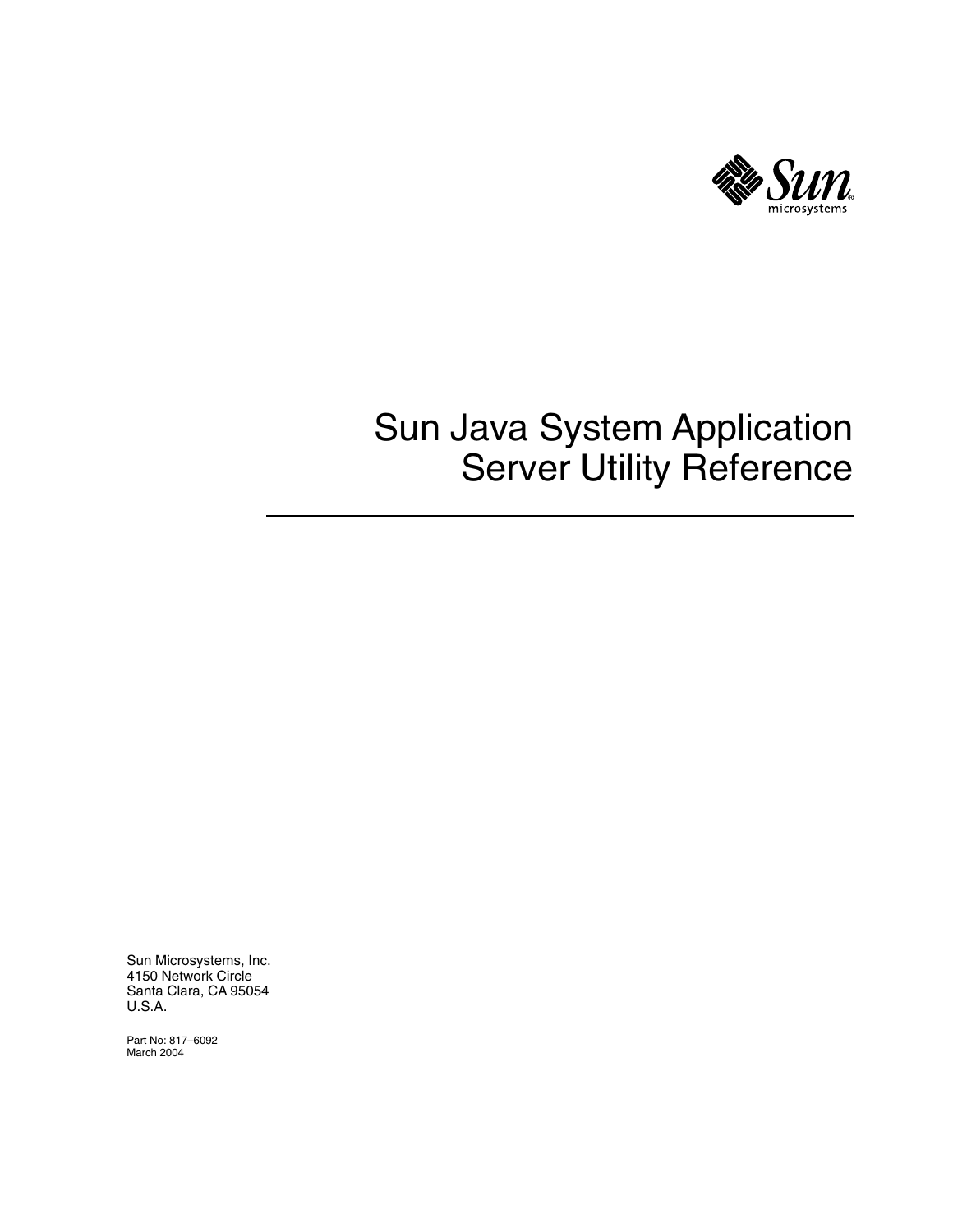Copyright 2004 Sun Microsystems, Inc. 4150 Network Circle, Santa Clara, CA 95054 U.S.A. All rights reserved.

This product or document is protected by copyright and distributed under licenses restricting its use, copying, distribution, and decompilation. No part of this product or document may be reproduced in any form by any means without prior written authorization of Sun and its licensors, if any.<br>Third-party software, including font technology, is copyrighted and licensed

Parts of the product may be derived from Berkeley BSD systems, licensed from the University of California. UNIX is a registered trademark in the U.S. and other countries, exclusively licensed through X/Open Company, Ltd.

Sun, Sun Microsystems, the Sun logo, docs.sun.com, AnswerBook, AnswerBook2, and Solaris are trademarks, registered trademarks, or service marks<br>of Sun Microsystems, Inc. in the U.S. and other countries. All SPARC trademark Microsystems, Inc.

The OPEN LOOK and Sun™ Graphical User Interface was developed by Sun Microsystems, Inc. for its users and licensees. Sun acknowledges the pioneering efforts of Xerox in researching and developing the concept of visual or graphical user interfaces for the computer industry. Sun holds a<br>non-exclusive license from Xerox to the Xerox Graphical User Interface, wh and otherwise comply with Sun's written license agreements.

Federal Acquisitions: Commercial Software–Government Users Subject to Standard License Terms and Conditions.

DOCUMENTATION IS PROVIDED "AS IS" AND ALL EXPRESS OR IMPLIED CONDITIONS, REPRESENTATIONS AND WARRANTIES,<br>INCLUDING ANY IMPLIED WARRANTY OF MERCHANTABILITY, FITNESS FOR A PARTICULAR PURPOSE OR NON-INFRINGEMENT, ARE<br>DISCLAIM

Copyright 2004 Sun Microsystems, Inc. 4150 Network Circle, Santa Clara, CA 95054 U.S.A. Tous droits réservés.

Ce produit ou document est protégé par un copyright et distribué avec des licences qui en restreignent l'utilisation, la copie, la distribution, et la décompilation. Aucune partie de ce produit ou document ne peut être reproduite sous aucune forme, par quelque moyen que ce soit, sans<br>l'autorisation préalable et écrite de Sun et de ses bailleurs de licence, s'il y en a. L aux polices de caractères, est protégé par un copyright et licencié par des fournisseurs de Sun.

Des parties de ce produit pourront être dérivées du système Berkeley BSD licenciés par l'Université de Californie. UNIX est une marque déposée aux Etats-Unis et dans d'autres pays et licenciée exclusivement par X/Open Company, Ltd.

Sun, Sun Microsystems, le logo Sun, docs.sun.com, AnswerBook, AnswerBook2, et Solaris sont des marques de fabrique ou des marques déposées, ou<br>marques de service, de Sun Microsystems, Inc. aux Etats-Unis et dans d'autres p

L'interface d'utilisation graphique OPEN LOOK et Sun™ a été développée par Sun Microsystems, Inc. pour ses utilisateurs et licenciés. Sun reconnaît les efforts de pionniers de Xerox pour la recherche et le développement du concept des interfaces d'utilisation visuelle ou graphique pour l'industrie de l'informatique. Sun détient une licence non exclusive de Xerox sur l'interface d'utilisation graphique Xerox, cette licence couvrant également les<br>licenciés de Sun qui mettent en place l'interface d'utilisation graphiqu

CETTE PUBLICATION EST FOURNIE "EN L'ETAT" ET AUCUNE GARANTIE, EXPRESSE OU IMPLICITE, N'EST ACCORDEE, Y COMPRIS DES GARANTIES CONCERNANT LA VALEUR MARCHANDE, L'APTITUDE DE LA PUBLICATION A REPONDRE A UNE UTILISATION PARTICULIERE, OU LE FAIT QU'ELLE NE SOIT PAS CONTREFAISANTE DE PRODUIT DE TIERS. CE DENI DE GARANTIE NE S'APPLIQUERAIT PAS, DANS LA MESURE OU IL SERAIT TENU JURIDIQUEMENT NUL ET NON AVENU.





040331@8606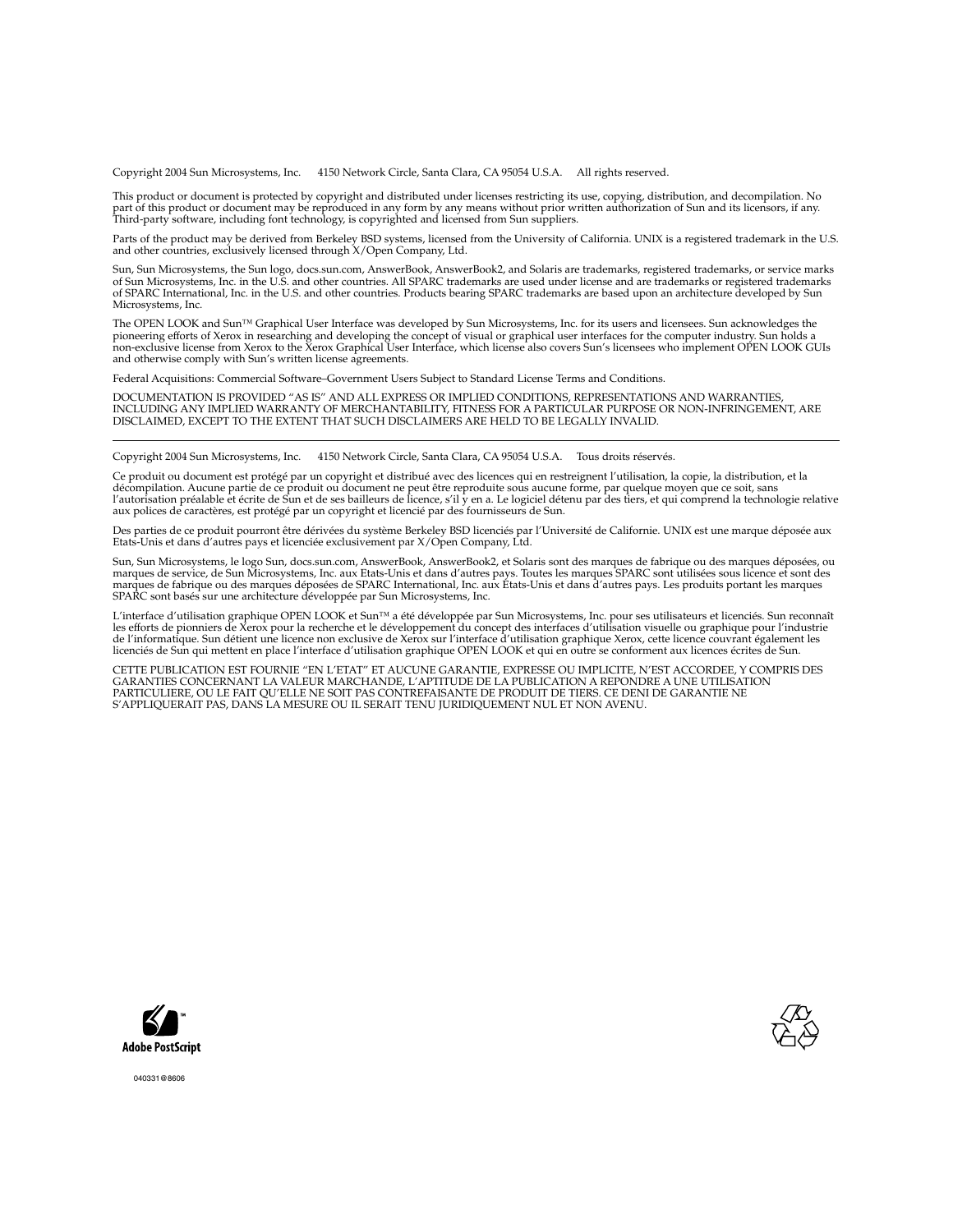## **Contents**

**[Preface 9](#page-8-0)**

**[User Commands 11](#page-10-0)** [add-admin-object\(1\) 12](#page-11-0) [add-resources\(1\) 14](#page-13-0) [appclient\(1M\) 16](#page-15-0) [asadmin\(1M\) 18](#page-17-0)  $asant(1M)$  20 [asmigrate\(1m\) 22](#page-21-0) [asupgrade\(1m\) 26](#page-25-0) [capture-schema\(1m\) 28](#page-27-0) [create-acl\(1\) 29](#page-28-0) [create-admin-object\(1\) 30](#page-29-0) [create-audit-module\(1\) 32](#page-31-0) [create-authdb\(1\) 34](#page-33-0) [create-auth-realm\(1\) 36](#page-35-0) [create-connector-connection-pool\(1\) 38](#page-37-0) [create-connector-resource\(1\) 41](#page-40-0) [create-connector-security-map\(1\) 43](#page-42-0) [create-custom-resource\(1\) 45](#page-44-0) [create-domain\(1\) 47](#page-46-0) [create-file-user\(1\) 49](#page-48-0) [create-http-listener\(1\) 51](#page-50-0) [create-http-qos\(1\) 53](#page-52-0) [create-iiop-listener\(1\) 55](#page-54-0) [create-instance\(1\) 57](#page-56-0)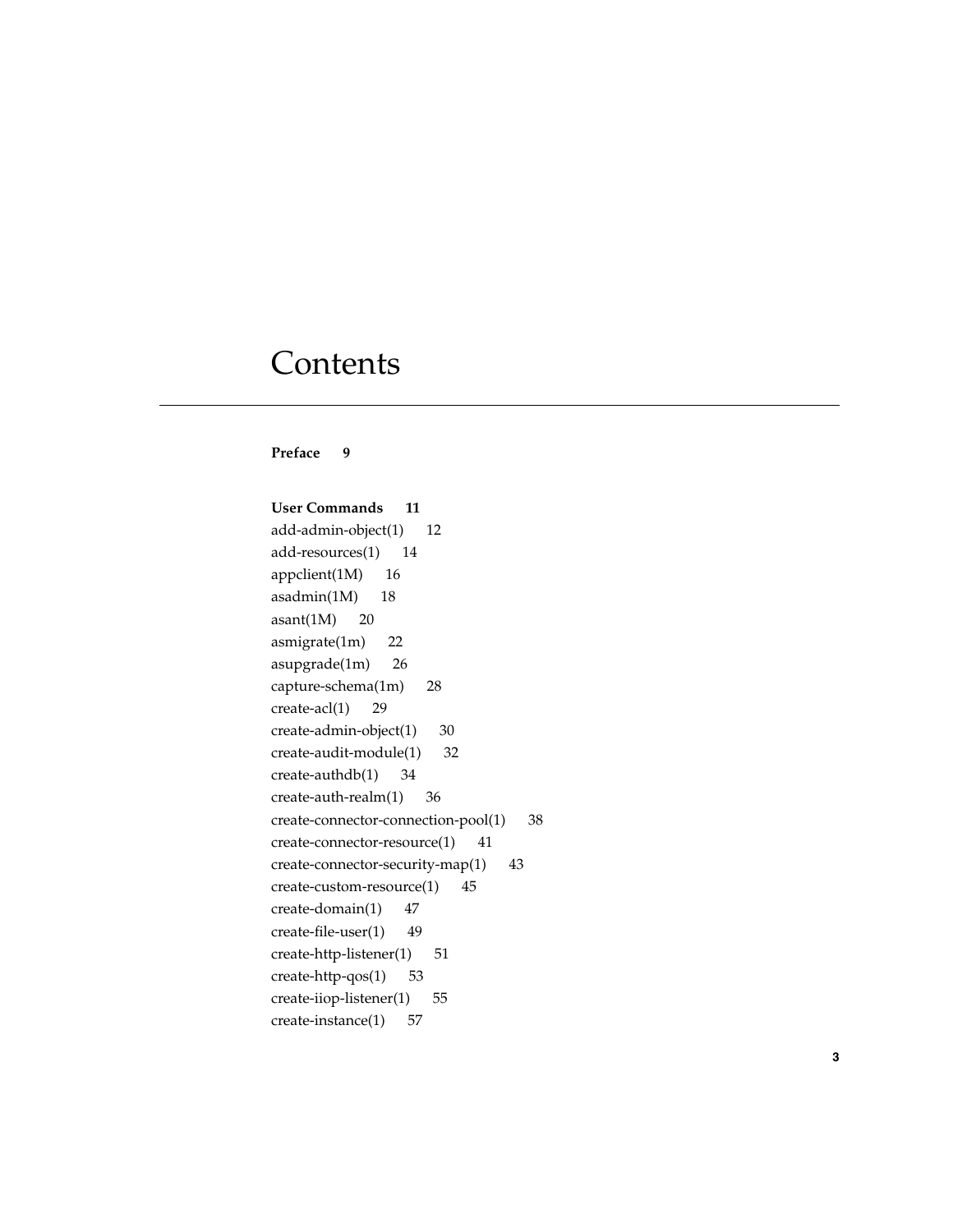[create-javamail-resource\(1\) 59](#page-58-0) [create-jdbc-connection-pool\(1\) 61](#page-60-0) [create-jdbc-resource\(1\) 65](#page-64-0) [create-jmsdest\(1\) 67](#page-66-0) [create-jmsobj\(1\) 69](#page-68-0) [create-jms-resource\(1\) 70](#page-69-0) [create-jndi-resource\(1\) 72](#page-71-0) [create-jvm-options\(1\) 74](#page-73-0) [create-lifecycle-module\(1\) 76](#page-75-0) [create-mime\(1\) 78](#page-77-0) [create-persistence-resource\(1\) 79](#page-78-0) [create-profiler\(1\) 81](#page-80-0) [create-resource-adapter-config\(1\) 83](#page-82-0)  $create-ssl(1)$  85 [create-threadpool\(1\) 87](#page-86-0) [create-virtual-server\(1\) 89](#page-88-0)  $delete-acl(1)$  91 [delete-admin-object\(1\) 92](#page-91-0) [delete-audit-module\(1\) 93](#page-92-0) [delete-authdb\(1\) 94](#page-93-0) [delete-auth-realm\(1\) 95](#page-94-0) [delete-connector-connection-pool\(1\) 96](#page-95-0) [delete-connector-resource\(1\) 98](#page-97-0) [delete-connector-security-map\(1\) 99](#page-98-0) [delete-custom-resource\(1\) 101](#page-100-0) [delete-domain\(1\) 102](#page-101-0) [delete-file-user\(1\) 103](#page-102-0) [delete-http-listener\(1\) 105](#page-104-0) [delete-http-qos\(1\) 106](#page-105-0) [delete-iiop-listener\(1\) 107](#page-106-0) [delete-instance\(1\) 108](#page-107-0) [delete-javamail-resource\(1\) 110](#page-109-0) [delete-jdbc-connection-pool\(1\) 111](#page-110-0) [delete-jdbc-resource\(1\) 113](#page-112-0) [delete-jmsdest\(1\) 114](#page-113-0) [delete-jmsobj\(1\) 115](#page-114-0) [delete-jms-resource\(1\) 116](#page-115-0) [delete-jndi-resource\(1\) 117](#page-116-0)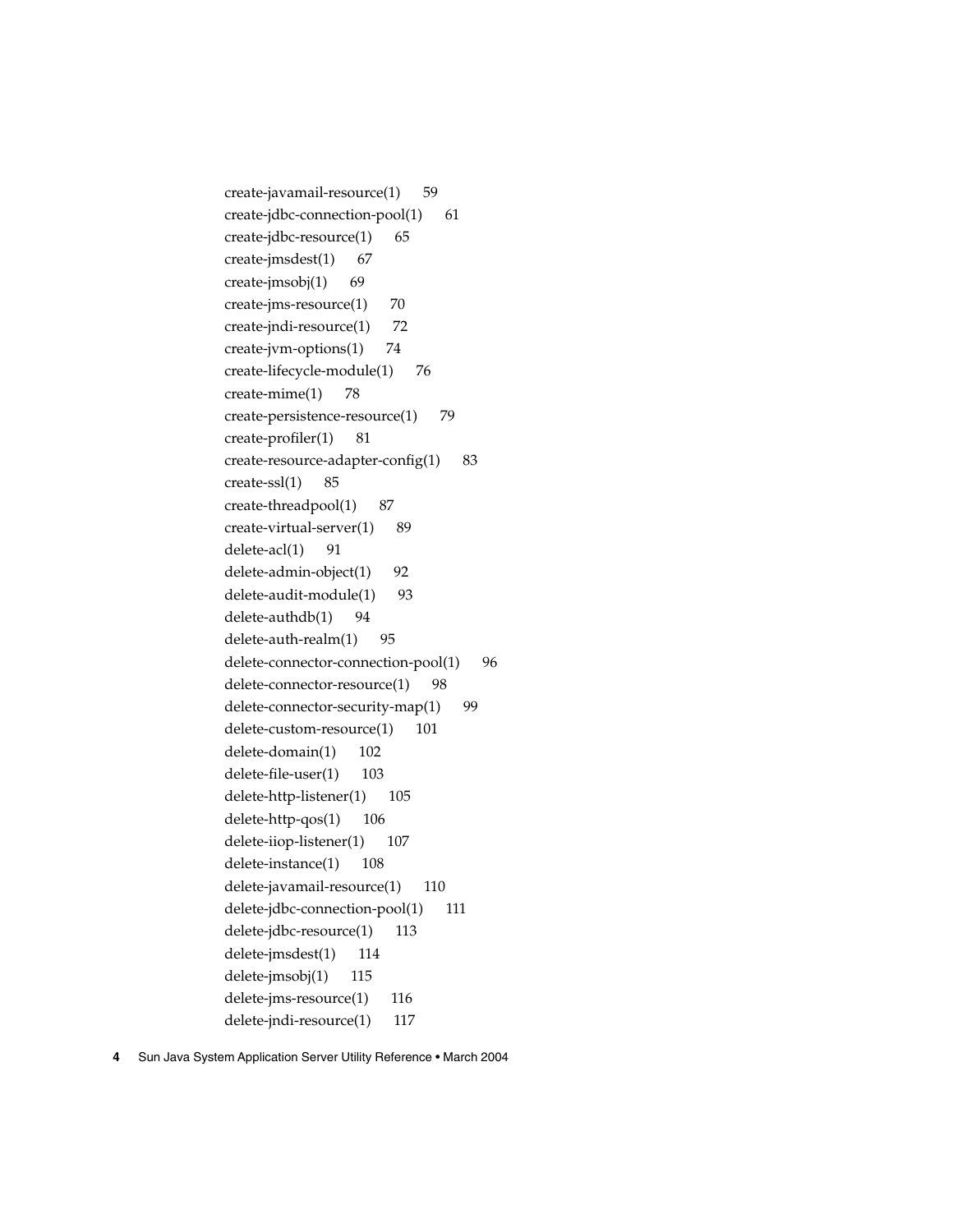[delete-jvm-options\(1\) 118](#page-117-0) [delete-lifecycle-module\(1\) 120](#page-119-0) [delete-mime\(1\) 121](#page-120-0) [delete-persistence-resource\(1\) 122](#page-121-0) delete-pro [filer\(1\) 123](#page-122-0) [delete-resource-adapter-con](#page-123-0) fig(1) 124 [delete-ssl\(1\) 125](#page-124-0) [delete-threadpool\(1\) 127](#page-126-0) [delete-virtual-server\(1\) 128](#page-127-0) [deploy\(1\) 129](#page-128-0) [deploydir\(1\) 133](#page-132-0) [deploytool\(1m\) 136](#page-135-0) [disable\(1\) 137](#page-136-0) [display-license\(1\) 138](#page-137-0) [enable\(1\) 139](#page-138-0) [export\(1\) 140](#page-139-0) [freeze-transaction-service\(1\) 141](#page-140-0) [get\(1\) 142](#page-141-0) [get-client-stubs\(1\) 144](#page-143-0) [help\(1\) 145](#page-144-0) [install-license\(1\) 150](#page-149-0) [jms-ping\(1\) 151](#page-150-0) [jspc\(1M\) 152](#page-151-0) [list\(1\) 154](#page-153-0) [list-acls\(1\) 157](#page-156-0) [list-admin-objects\(1\) 158](#page-157-0) [list-audit-modules\(1\) 159](#page-158-0) [list-authdbs\(1\) 160](#page-159-0) [list-auth-realms\(1\) 161](#page-160-0) [list-components\(1\) 162](#page-161-0) [list-connector-connection-pools\(1\) 163](#page-162-0) [list-connector-resources\(1\) 164](#page-163-0) [list-connector-security-maps\(1\) 165](#page-164-0) [list-custom-resources\(1\) 167](#page-166-0) [list-domains\(1\) 168](#page-167-0) list-[file-groups\(1\) 169](#page-168-0) list-[file-users\(1\) 171](#page-170-0) [list-http-listeners\(1\) 172](#page-171-0)

Contents **5**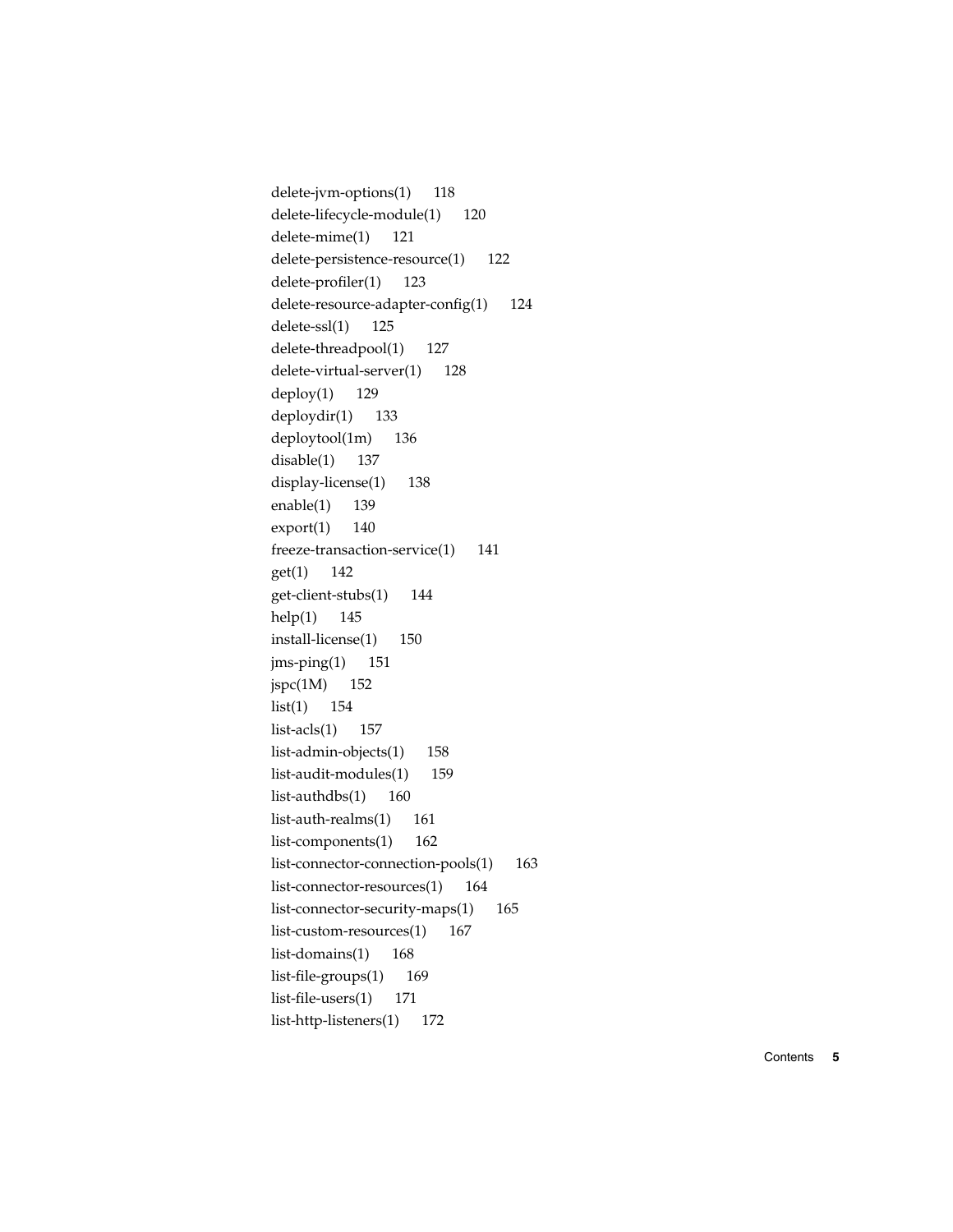[list-iiop-listeners\(1\) 173](#page-172-0) [list-instances\(1\) 174](#page-173-0) [list-javamail-resources\(1\) 175](#page-174-0) [list-jdbc-connection-pools\(1\) 176](#page-175-0) [list-jdbc-resources\(1\) 177](#page-176-0) [list-jmsdest\(1\) 178](#page-177-0) [list-jmsobj\(1\) 179](#page-178-0) [list-jms-resources\(1\) 180](#page-179-0) [list-jndi-resources\(1\) 182](#page-181-0) [list-lifecycle-modules\(1\) 183](#page-182-0) [list-mimes\(1\) 184](#page-183-0) [list-persistence-resources\(1\) 185](#page-184-0) [list-profiler\(1\) 186](#page-185-0) [list-profilers\(1\) 187](#page-186-0) [list-resource-adapter-configs\(1\) 188](#page-187-0) [list-sub-components\(1\) 190](#page-189-0) [list-threadpools\(1\) 191](#page-190-0) [list-virtual-servers\(1\) 192](#page-191-0) [multimode\(1\) 193](#page-192-0) [package-appclient\( 1M\) 194](#page-193-0) [ping-connection-pool\(1\) 196](#page-195-0) [reconfig\(1\) 198](#page-197-0) [restart-instance\(1\) 200](#page-199-0) [rollback-transaction\(1\) 202](#page-201-0) [set\(1\) 203](#page-202-0) [show-component-status\(1\) 204](#page-203-0) [shutdown\(1\) 205](#page-204-0) [start-appserv\(1\) 206](#page-205-0) [start-domain\(1\) 207](#page-206-0) [start-instance\(1\) 208](#page-207-0) [stop-appserv\(1\) 210](#page-209-0) [stop-domain\(1\) 211](#page-210-0) [stop-instance\(1\) 212](#page-211-0) [undeploy\(1\) 214](#page-213-0) [unfreeze-transaction-service\(1\) 216](#page-215-0) [unset\(1\) 217](#page-216-0) [update-connector-security-map\(1\) 218](#page-217-0) [update-file-user\(1\) 220](#page-219-0)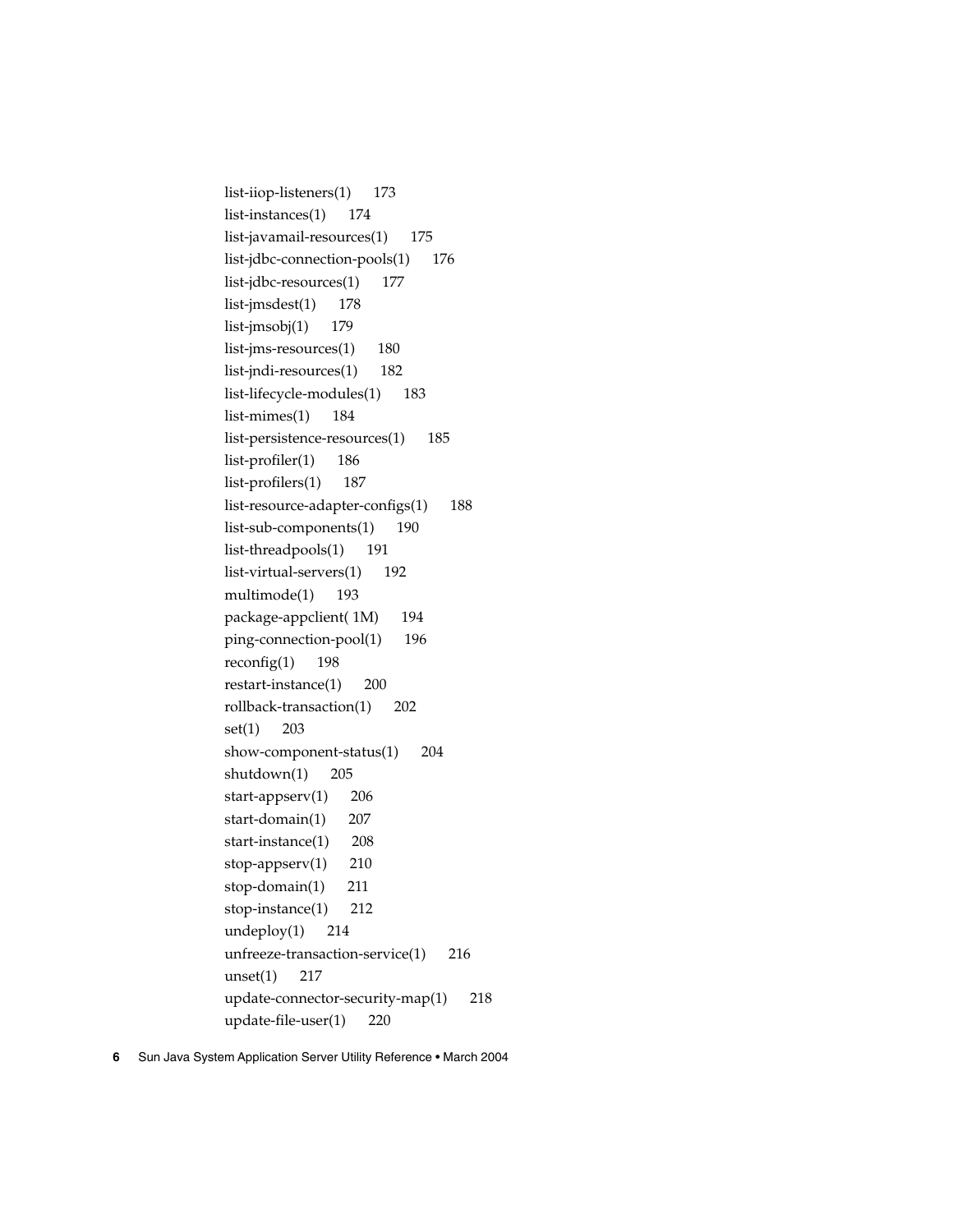[verifier\(1M\) 222](#page-221-0) [verify-domain-xml\(1\) 223](#page-222-0) [version\(1\) 224](#page-223-0) [wscompile\(1M\) 226](#page-225-0) [wsdeploy\(1M\) 230](#page-229-0)

**[Index 233](#page-232-0)**

Contents **7**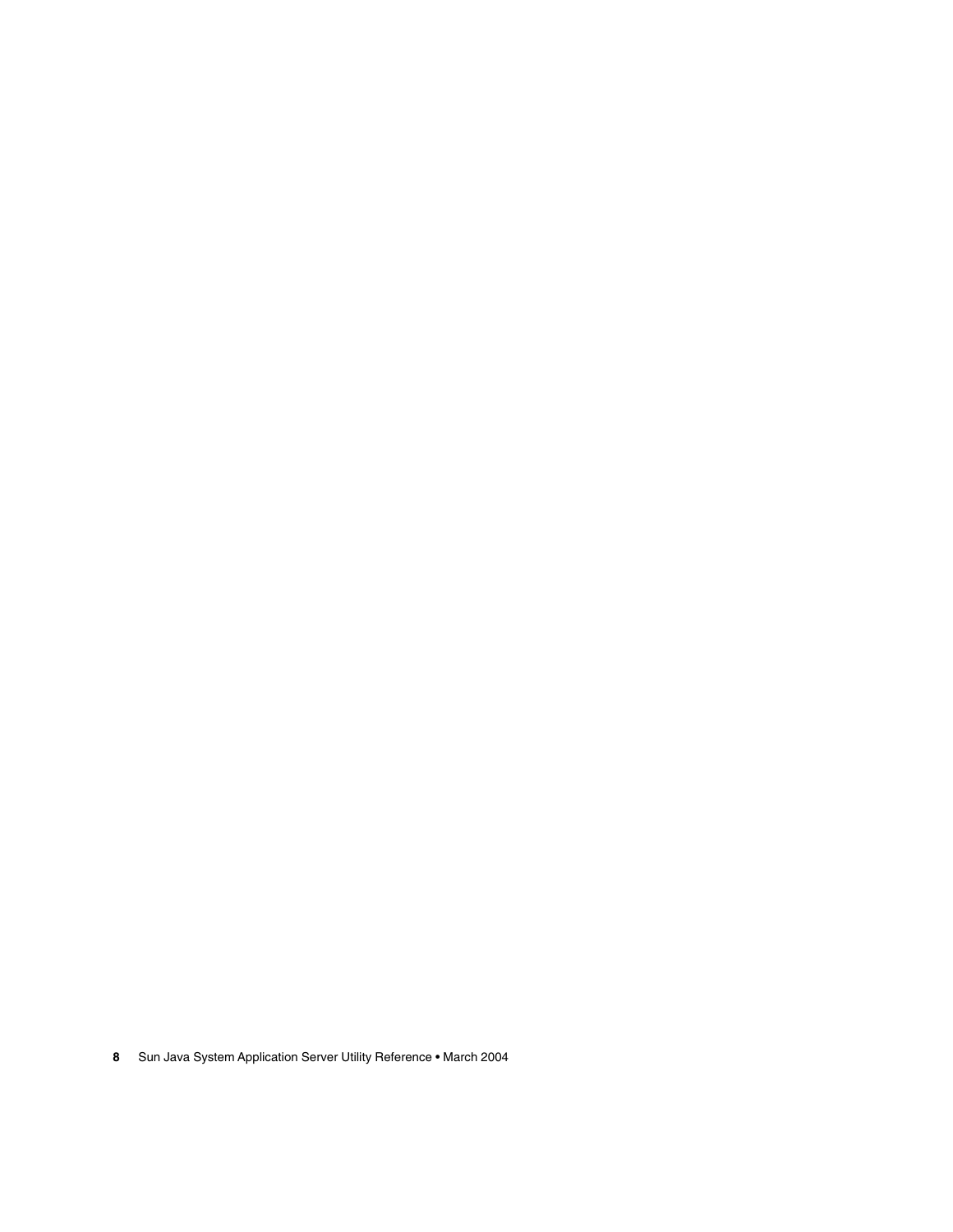## <span id="page-8-0"></span>Preface

Both novice users and those familar with the SunOS operating system can use online man pages to obtain information about the system and its features. A man page is intended to answer concisely the question "What does it do?" The man pages in general comprise a reference manual. They are not intended to be a tutorial.

## **Overview**

The following contains a brief description of each man page section and the information it references:

- Section 1 describes, in alphabetical order, the asadmin utility commands.
- Section 1M describes all the other Application Server utility commands.

Below is a generic format for man pages. The man pages of each manual section generally follow this order, but include only needed headings. For example, if there are no bugs to report, there is no BUGS section.

| NAME     | This section gives the names of the commands or<br>functions documented, followed by a brief description<br>of what they do. |                                                                                                                                                |
|----------|------------------------------------------------------------------------------------------------------------------------------|------------------------------------------------------------------------------------------------------------------------------------------------|
| SYNOPSIS | This section shows the syntax of commands or<br>functions.                                                                   |                                                                                                                                                |
|          | section:                                                                                                                     | The following special characters are used in this                                                                                              |
|          | $\Box$                                                                                                                       | Brackets. The option or argument enclosed<br>in these brackets is optional. If the brackets<br>are omitted, the argument must be<br>specified. |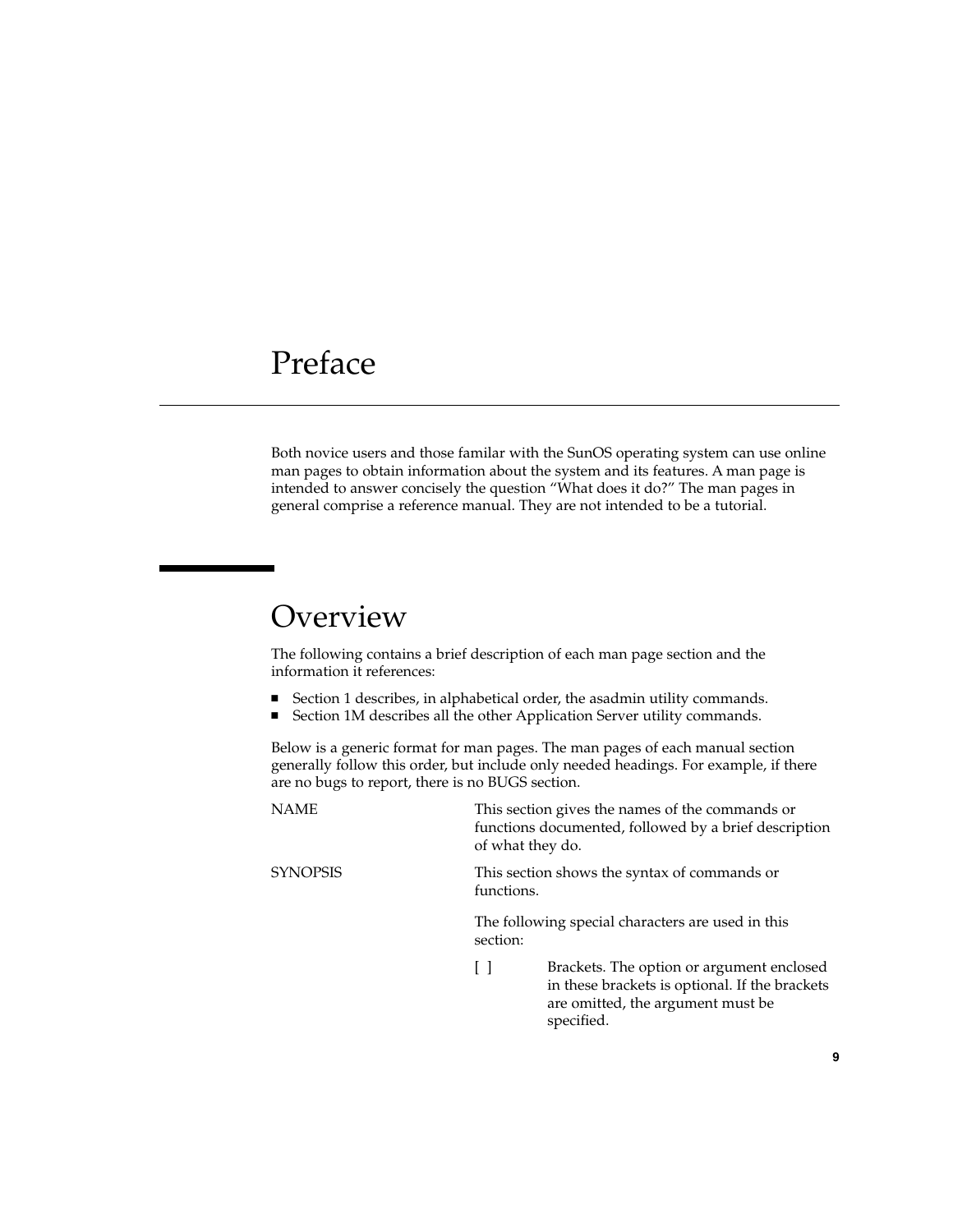|                    | I<br>Separator. Only one of the arguments<br>separated by this character can be specified<br>at a time.                                                                                                                                                                                                                                                                                                                                                                                                       |
|--------------------|---------------------------------------------------------------------------------------------------------------------------------------------------------------------------------------------------------------------------------------------------------------------------------------------------------------------------------------------------------------------------------------------------------------------------------------------------------------------------------------------------------------|
| <b>DESCRIPTION</b> | This section defines the functionality and behavior of<br>the service. Thus it describes concisely what the<br>command does. It does not discuss OPTIONS or cite<br>EXAMPLES. Interactive commands, subcommands,<br>requests, macros, and functions are described under<br>USAGE.                                                                                                                                                                                                                             |
| <b>OPTIONS</b>     | This secton lists the command options with a concise<br>summary of what each option does. The options are<br>listed literally and in the order they appear in the<br>SYNOPSIS section. Possible arguments to options are<br>discussed under the option, and where appropriate,<br>default values are supplied.                                                                                                                                                                                                |
| OPERANDS           | This section lists the command operands and describes<br>how they affect the actions of the command.                                                                                                                                                                                                                                                                                                                                                                                                          |
| <b>EXAMPLES</b>    | This section provides examples of usage or of how to<br>use a command or function. Wherever possible a<br>complete example including command-line entry and<br>machine response is shown. Whenever an example is<br>given, the prompt is shown as example%, or if the user<br>must be superuser, example#. Examples are followed<br>by explanations, variable substitution rules, or returned<br>values. Most examples illustrate concepts from the<br>SYNOPSIS, DESCRIPTION, OPTIONS, and USAGE<br>sections. |
| <b>EXIT STATUS</b> | This section lists the values the command returns to the<br>calling program or shell and the conditions that cause<br>these values to be returned. Usually, zero is returned<br>for successful completion, and values other than zero<br>for various error conditions.                                                                                                                                                                                                                                        |
| <b>SEE ALSO</b>    | This section lists references to other man pages,<br>in-house documentation, and outside publications.                                                                                                                                                                                                                                                                                                                                                                                                        |
| <b>NOTES</b>       | This section lists additional information that does not<br>belong anywhere else on the page. It takes the form of<br>an aside to the user, covering points of special interest.<br>Critical information is never covered here.                                                                                                                                                                                                                                                                                |
| <b>BUGS</b>        | This section describes known bugs and, wherever<br>possible, suggests workarounds.                                                                                                                                                                                                                                                                                                                                                                                                                            |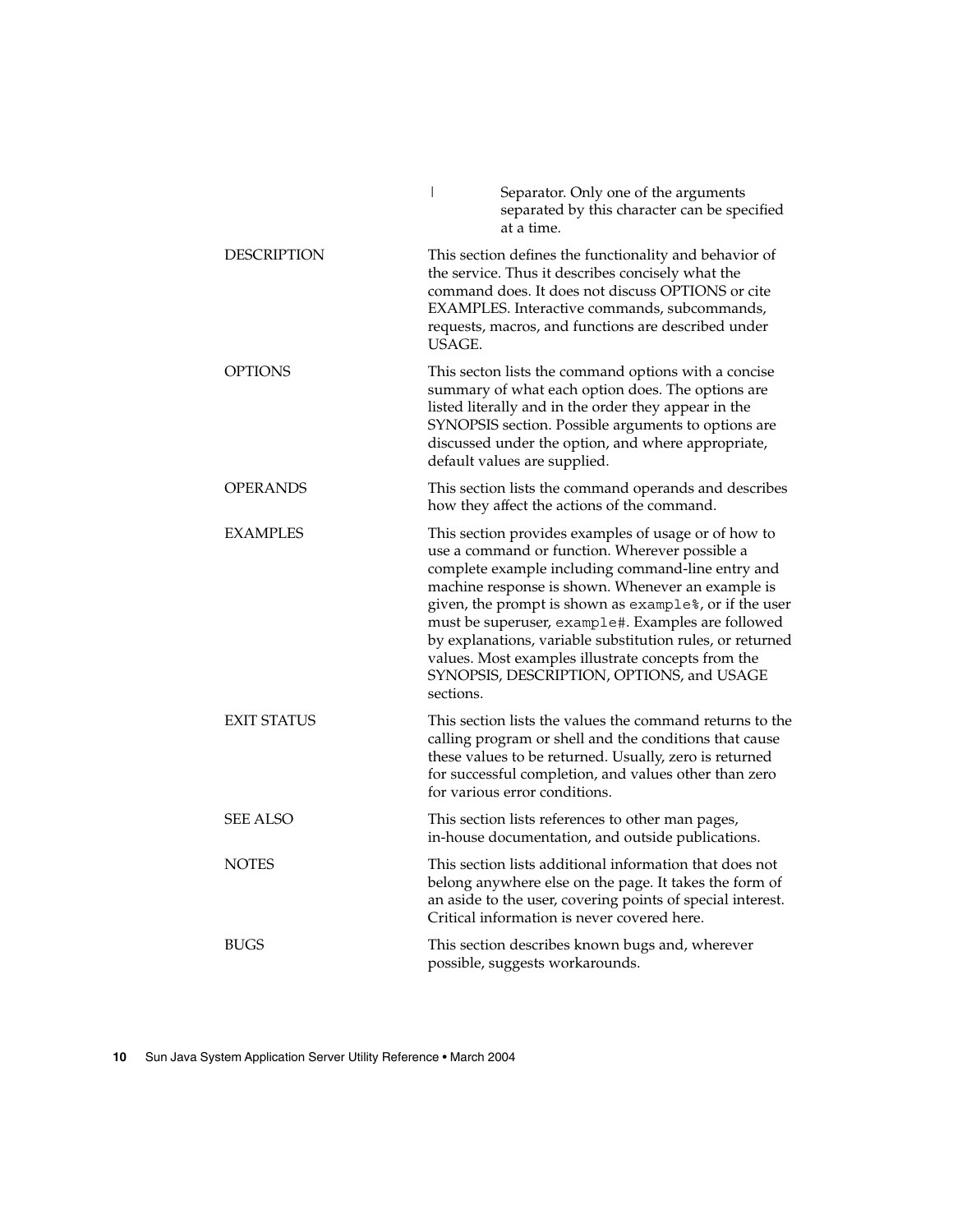<span id="page-10-0"></span>User Commands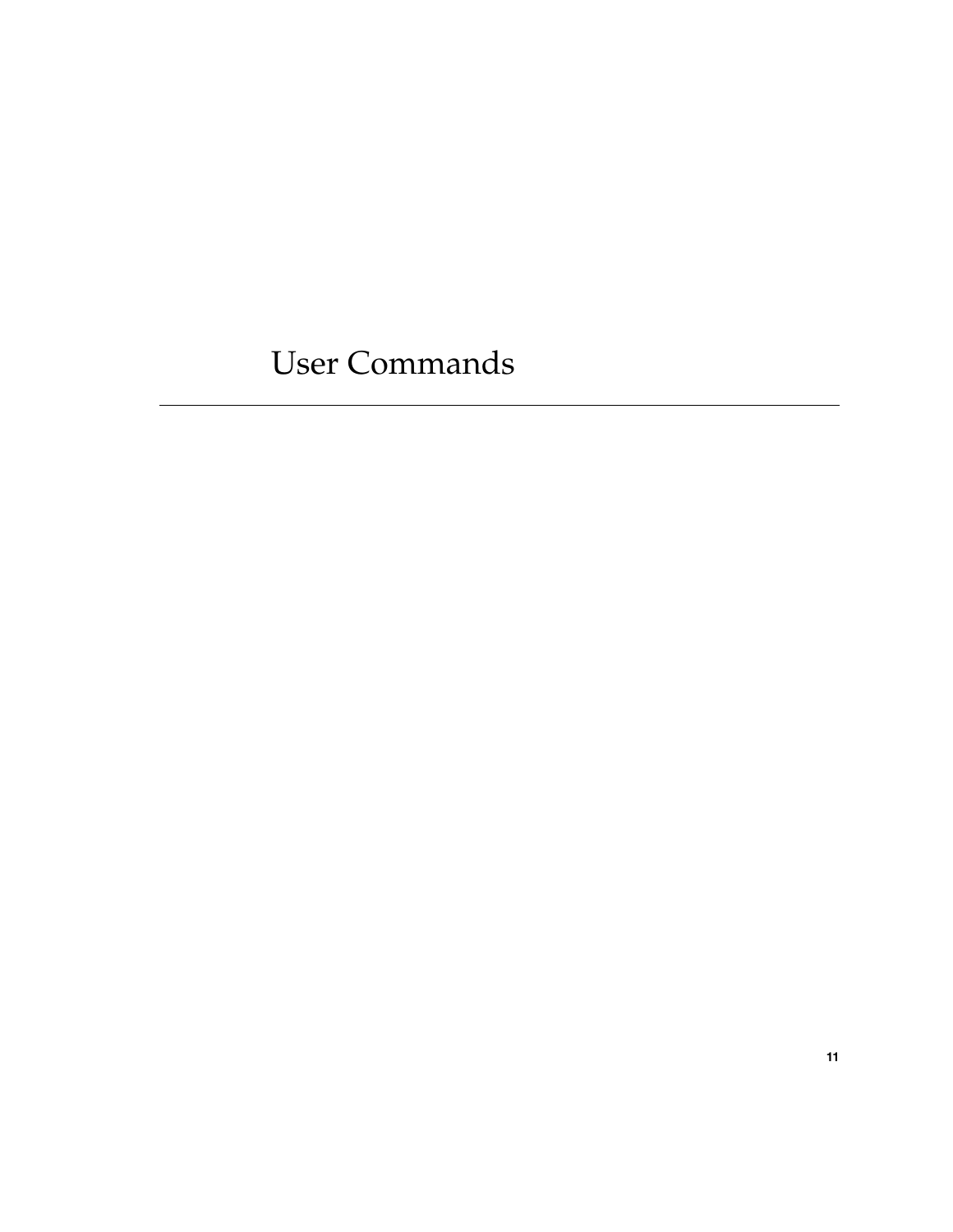<span id="page-11-0"></span>

| add-admin-object(1) |                                                                                                                                                                                                                                                                                                                                                                                                                                                                  |                                                                                              |  |
|---------------------|------------------------------------------------------------------------------------------------------------------------------------------------------------------------------------------------------------------------------------------------------------------------------------------------------------------------------------------------------------------------------------------------------------------------------------------------------------------|----------------------------------------------------------------------------------------------|--|
| <b>NAME</b>         | add-admin-object – adds the administered object with the specified JNDI name                                                                                                                                                                                                                                                                                                                                                                                     |                                                                                              |  |
| <b>SYNOPSIS</b>     | add-admin-object --user admin_user [--password admin_password] [<br>--host localhost] [--port 4848] [--passwordfile filename] [<br>--secure   -s] --aorestype admin_object_type<br>[--property name=value [:name=value]*] --raname rar_filename<br>jndi_name                                                                                                                                                                                                     |                                                                                              |  |
| <b>DESCRIPTION</b>  | Creates an administered object corresponding to a resource adapter. The ra. xml file<br>can be found in the META-INF directory of the resource adapter archive. After a . RAR<br>file is deployed to the application server, it gets extracted and a directory<br>corresponding to the . RAR name is created under<br>\$INSTANCE_ROOT/applicaitons/j2ee-modules (or j2ee-apps). You can find<br>the ra. xml in the META-INF subdirectory of the RAR's directory. |                                                                                              |  |
| <b>OPTIONS</b>      | --user                                                                                                                                                                                                                                                                                                                                                                                                                                                           | administrative user associated for the instance.                                             |  |
|                     | --password                                                                                                                                                                                                                                                                                                                                                                                                                                                       | administrative password corresponding to the administrative<br>user.                         |  |
|                     | --host                                                                                                                                                                                                                                                                                                                                                                                                                                                           | host name of the machine hosting the administrative instance.                                |  |
|                     | --port                                                                                                                                                                                                                                                                                                                                                                                                                                                           | administrative port number associated with the administrative<br>host.                       |  |
|                     | --secure                                                                                                                                                                                                                                                                                                                                                                                                                                                         | indicates communication with the administrative instance in<br>secured mode.                 |  |
|                     | --passwordfile                                                                                                                                                                                                                                                                                                                                                                                                                                                   | file containing passwords appropriate for the command (e.g.,<br>administrative instance).    |  |
|                     | --aorestype                                                                                                                                                                                                                                                                                                                                                                                                                                                      | administered object resource type as defined by the resource<br>adapter in the ra. xml file. |  |
|                     | optional attributes name/value pairs for configuring the<br>--property<br>resource.                                                                                                                                                                                                                                                                                                                                                                              |                                                                                              |  |
|                     | --raname                                                                                                                                                                                                                                                                                                                                                                                                                                                         | name of the resource adapter.                                                                |  |
| <b>OPERANDS</b>     | jndi_name<br>JNDI name of the administered object to be added.                                                                                                                                                                                                                                                                                                                                                                                                   |                                                                                              |  |
| <b>EXAMPLES</b>     | <b>EXAMPLE 1 Using add-admin-object</b>                                                                                                                                                                                                                                                                                                                                                                                                                          |                                                                                              |  |
|                     | A JMS queue, called sample_jmsqueue, is assumed to have already been created<br>using the create-jmsdest command.                                                                                                                                                                                                                                                                                                                                                |                                                                                              |  |
|                     | asadmin> add-admin-object --user admin --password adminadmin<br>--aorestype javax.jms. Queue --property Name=sample jmsqueue<br>--raname jmsra jms/samplequeue<br>Created the object                                                                                                                                                                                                                                                                             |                                                                                              |  |
| <b>EXIT STATUS</b>  | $\theta$<br>command executed successfully                                                                                                                                                                                                                                                                                                                                                                                                                        |                                                                                              |  |
|                     | error in executing the command<br>$\mathbf{1}$                                                                                                                                                                                                                                                                                                                                                                                                                   |                                                                                              |  |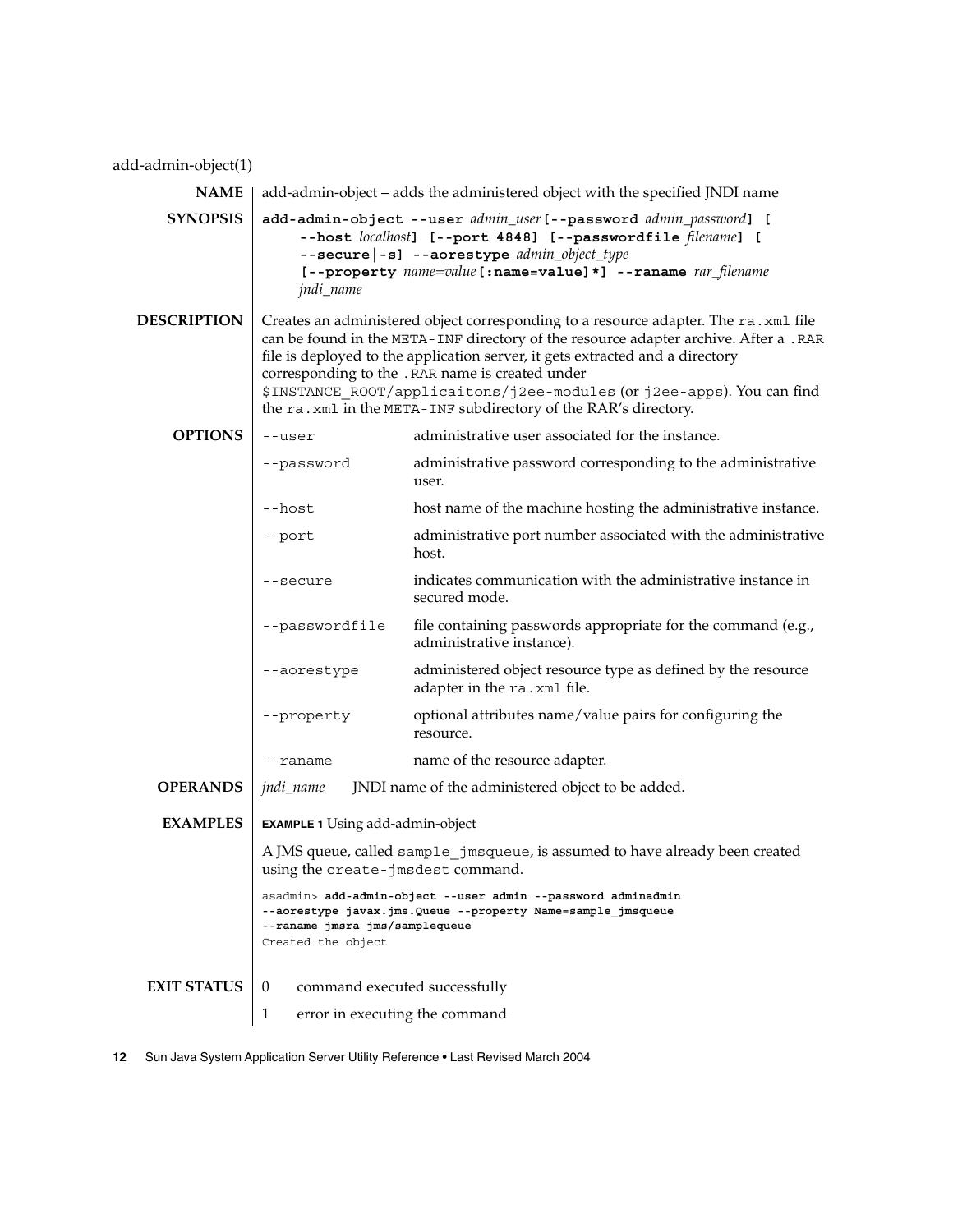add-admin-object(1)

 $\textbf{SEE \, ALSO} \, \mid \, \text{delete-admin-object(1), list-admin-objects(1)}$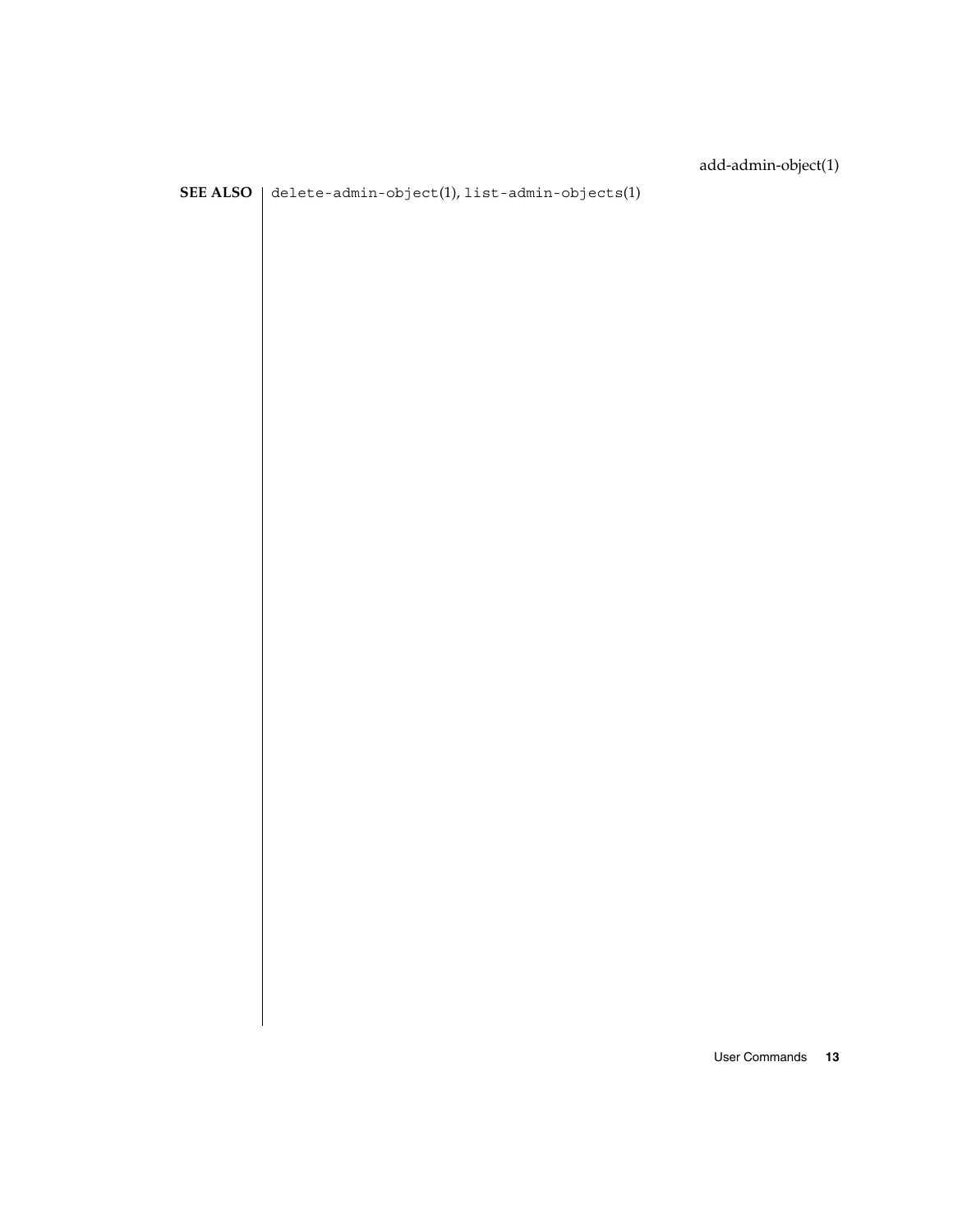<span id="page-13-0"></span>

| add-resources(1)   |                                                                                                                                                                                                                                                                           |                                                                                                                                                                                           |
|--------------------|---------------------------------------------------------------------------------------------------------------------------------------------------------------------------------------------------------------------------------------------------------------------------|-------------------------------------------------------------------------------------------------------------------------------------------------------------------------------------------|
| <b>NAME</b>        | add-resources – registers the resource in the XML file specified                                                                                                                                                                                                          |                                                                                                                                                                                           |
| <b>SYNOPSIS</b>    | add-resources --user admin_user<br>[--password admin_password] [--host localhost] [--port 4848]<br>[--secure   -s] [--passwordfile filename] [--terse=false]<br>[--echo=false] [--interactive=true] xml_file_path                                                         |                                                                                                                                                                                           |
| <b>DESCRIPTION</b> | Registers the named resource in the XML file specified. The <i>xml_file_path</i> is the path to<br>the XML file containing the resources to be registered. The DOCTYPE should be<br>specified as install_dir/lib/dtds/sun-resources_1_0.dtd in the<br>resources.xml file. |                                                                                                                                                                                           |
|                    |                                                                                                                                                                                                                                                                           | This command is supported in remote mode only.                                                                                                                                            |
| <b>OPTIONS</b>     | --user                                                                                                                                                                                                                                                                    | authorized domain application server administrative<br>username.                                                                                                                          |
|                    | --password                                                                                                                                                                                                                                                                | password to administer the domain application server.                                                                                                                                     |
|                    | --host                                                                                                                                                                                                                                                                    | machine name where the domain application server is running.                                                                                                                              |
|                    | --port                                                                                                                                                                                                                                                                    | port number of the domain application server listening for<br>administration requests.                                                                                                    |
|                    | --secure                                                                                                                                                                                                                                                                  | if true, uses SSL/TLS to communicate with the domain<br>application server.                                                                                                               |
|                    | --passwordfile                                                                                                                                                                                                                                                            | file containing the domain application server password.                                                                                                                                   |
|                    | --terse                                                                                                                                                                                                                                                                   | indicates that any output data must be very concise, typically<br>avoiding human-friendly sentences and favoring<br>well-formatted data for consumption by a script. Default is<br>false. |
|                    | --echo                                                                                                                                                                                                                                                                    | setting to true will echo the command line statement on the<br>standard output. Default is false.                                                                                         |
|                    | --interactive                                                                                                                                                                                                                                                             | if set to true (default), only the required password options are<br>prompted.                                                                                                             |
| <b>OPERANDS</b>    | xml_file_path                                                                                                                                                                                                                                                             | path to the XML file containing the resource(s) to be registered.                                                                                                                         |
| <b>EXAMPLES</b>    | <b>EXAMPLE 1 Using add-resources</b>                                                                                                                                                                                                                                      |                                                                                                                                                                                           |
|                    | asadmin> add-resources --user admin --passwordfile passwords.txt                                                                                                                                                                                                          |                                                                                                                                                                                           |
|                    | --host localhost --port 4848 resource.xml<br>Command add-resources executed successfully                                                                                                                                                                                  |                                                                                                                                                                                           |
|                    | Where: resource.xml is the resource file containing resources to be created.                                                                                                                                                                                              |                                                                                                                                                                                           |
| <b>EXIT STATUS</b> | command executed successfully<br>0                                                                                                                                                                                                                                        |                                                                                                                                                                                           |
|                    | $\mathbf{1}$<br>error in executing the command                                                                                                                                                                                                                            |                                                                                                                                                                                           |
|                    |                                                                                                                                                                                                                                                                           |                                                                                                                                                                                           |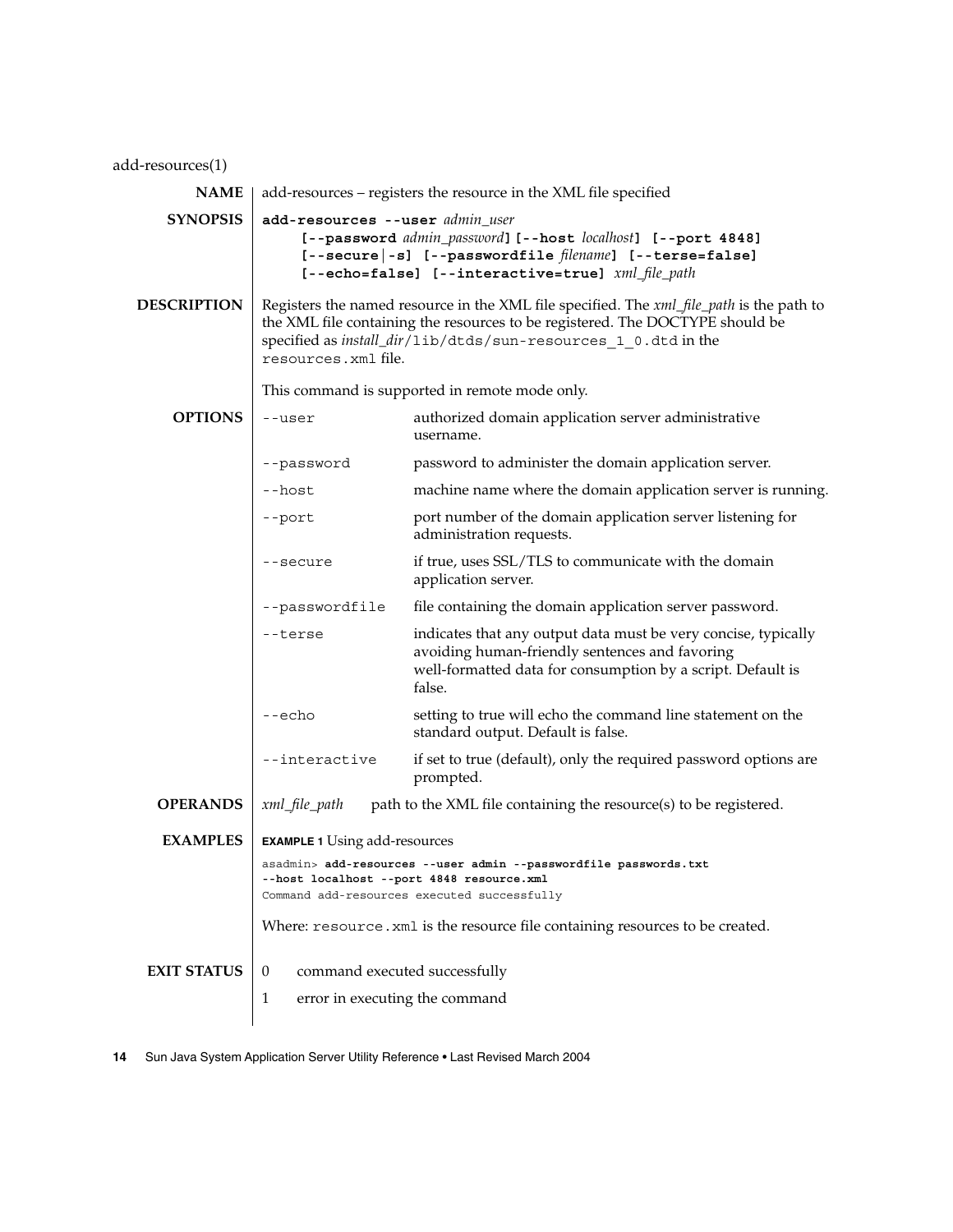add-resources(1)

 $\textbf{SEE \, ALSO} \, \mid \, \text{create-jdbc-connection-pool(1)}$ ,  $\text{create-jdbc-resource(1)}$ , create-jms-resource(1), create-jndi-resource(1), create-javamail-resource(1), create-persistence-resource(1), create-custom-resource(1)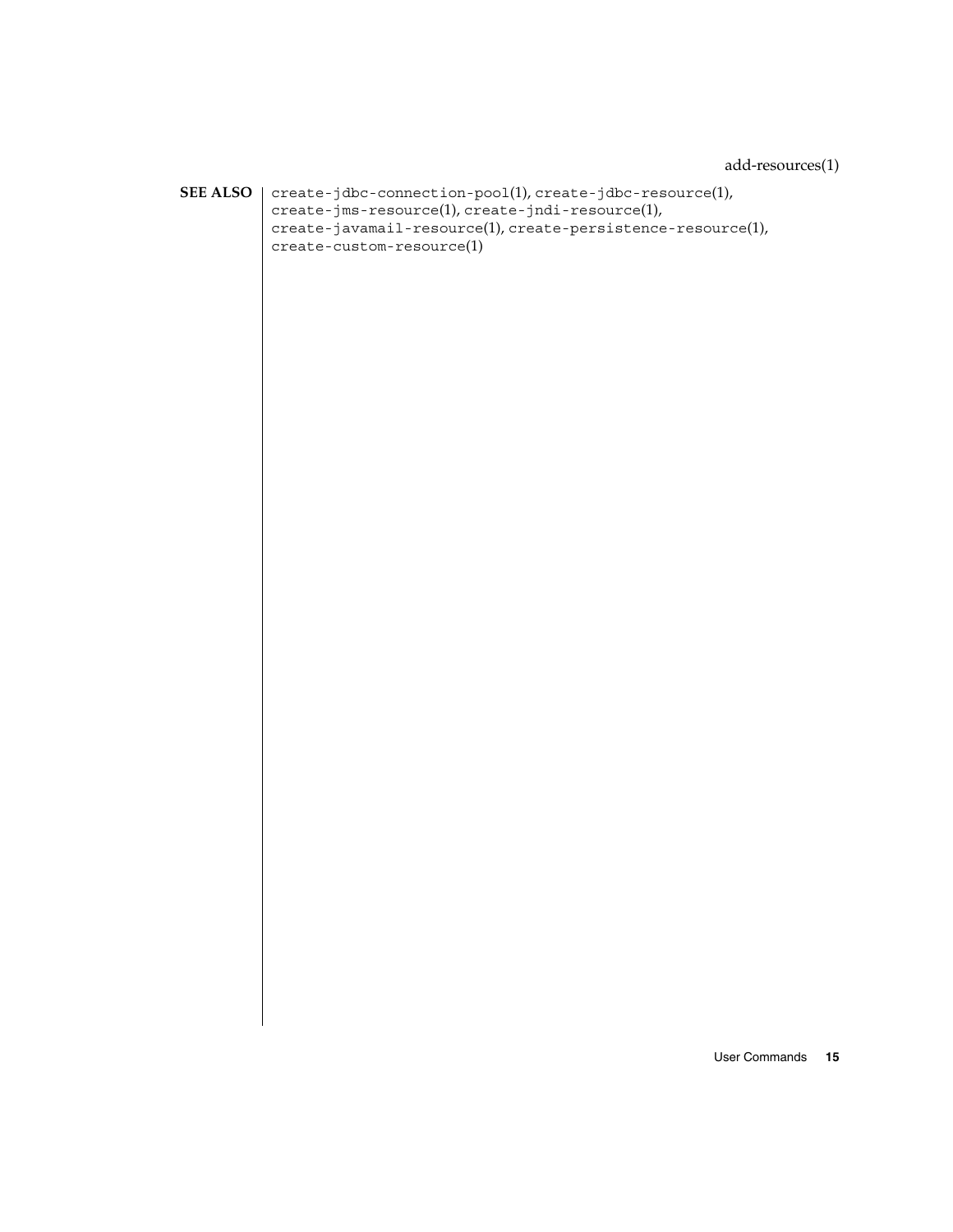## <span id="page-15-0"></span>appclient(1M)

| <b>NAME</b>        | appclient - launches the Application Client Container and invokes the client<br>application packaged in the application JAR file                                                                                                                                                                                              |                                                                                                                                                                                                                                                                                                                          |  |
|--------------------|-------------------------------------------------------------------------------------------------------------------------------------------------------------------------------------------------------------------------------------------------------------------------------------------------------------------------------|--------------------------------------------------------------------------------------------------------------------------------------------------------------------------------------------------------------------------------------------------------------------------------------------------------------------------|--|
| <b>SYNOPSIS</b>    | appclient -client client_application_jar<br>[-mainclass client_application_main_classname   - name display_name]<br>[-xml sun-acc.xml file] [-textauth] [-user username]<br>[-password password]                                                                                                                              |                                                                                                                                                                                                                                                                                                                          |  |
| <b>DESCRIPTION</b> | Use the appclient command to launch the application client container and invoke a<br>client application that is packaged in an application JAR file. The application client jar<br>file is psecified and created during deployment either by the deploytool or by using<br>the asadmin deploy command.                        |                                                                                                                                                                                                                                                                                                                          |  |
|                    | The application client container is a set of java classes, libraries and other files that are<br>required to execute a first-tier application client program on a Java Virtual Machine<br>(JVM). The application client container communicates with the Application Server<br>using RMI-IIOP.                                 |                                                                                                                                                                                                                                                                                                                          |  |
|                    | The client.jar that is retrieved after deploying an application, should be passed<br>with the -client option while running the appclient utility. The -mainclass and<br>-name options are optional for a single client application. For multiple client<br>applications use either the -classname option or the- name option. |                                                                                                                                                                                                                                                                                                                          |  |
| <b>OPTIONS</b>     | -client                                                                                                                                                                                                                                                                                                                       | required; the name and location for the client application jar file. The<br>application client JAR file is specified and created during<br>deployment, either by the deploytool or by the asadmin deploy<br>command.                                                                                                     |  |
|                    | -mainclass                                                                                                                                                                                                                                                                                                                    | optional; the full classname of the main client application main ()<br>method that will be invoked by the Application Client Container.<br>Used for a single client application. By default, uses the class<br>specified in the client jar. The class name must be the full name.<br>For example, com.sun.test.AppClient |  |
|                    | -name                                                                                                                                                                                                                                                                                                                         | optional; the display name for the client application. Used for<br>multiple client applications. By default, the display name is specified<br>in the client jar application-client. xml file which is identified<br>by the display-name attribute.                                                                       |  |
|                    | -xml                                                                                                                                                                                                                                                                                                                          | optional if using the default domain and instance, otherwise it is<br>required; identifies the name and location of the client configuration<br>XML file. If not specified, defaults to the value of \$AS_ACC_CONFIG<br>identified in aseny.conf file.                                                                   |  |
|                    | -textauth                                                                                                                                                                                                                                                                                                                     | optional; used to specify using text format authentication when<br>authentication is needed.                                                                                                                                                                                                                             |  |
| <b>EXAMPLES</b>    |                                                                                                                                                                                                                                                                                                                               | <b>EXAMPLE 1 Using the appclient command</b>                                                                                                                                                                                                                                                                             |  |
|                    |                                                                                                                                                                                                                                                                                                                               | appclient -client appserv/bin/myclientapp.jar<br>-mainclass com.sun.test.TestAppClient -xml sun-acc.xml scott sample                                                                                                                                                                                                     |  |
|                    |                                                                                                                                                                                                                                                                                                                               |                                                                                                                                                                                                                                                                                                                          |  |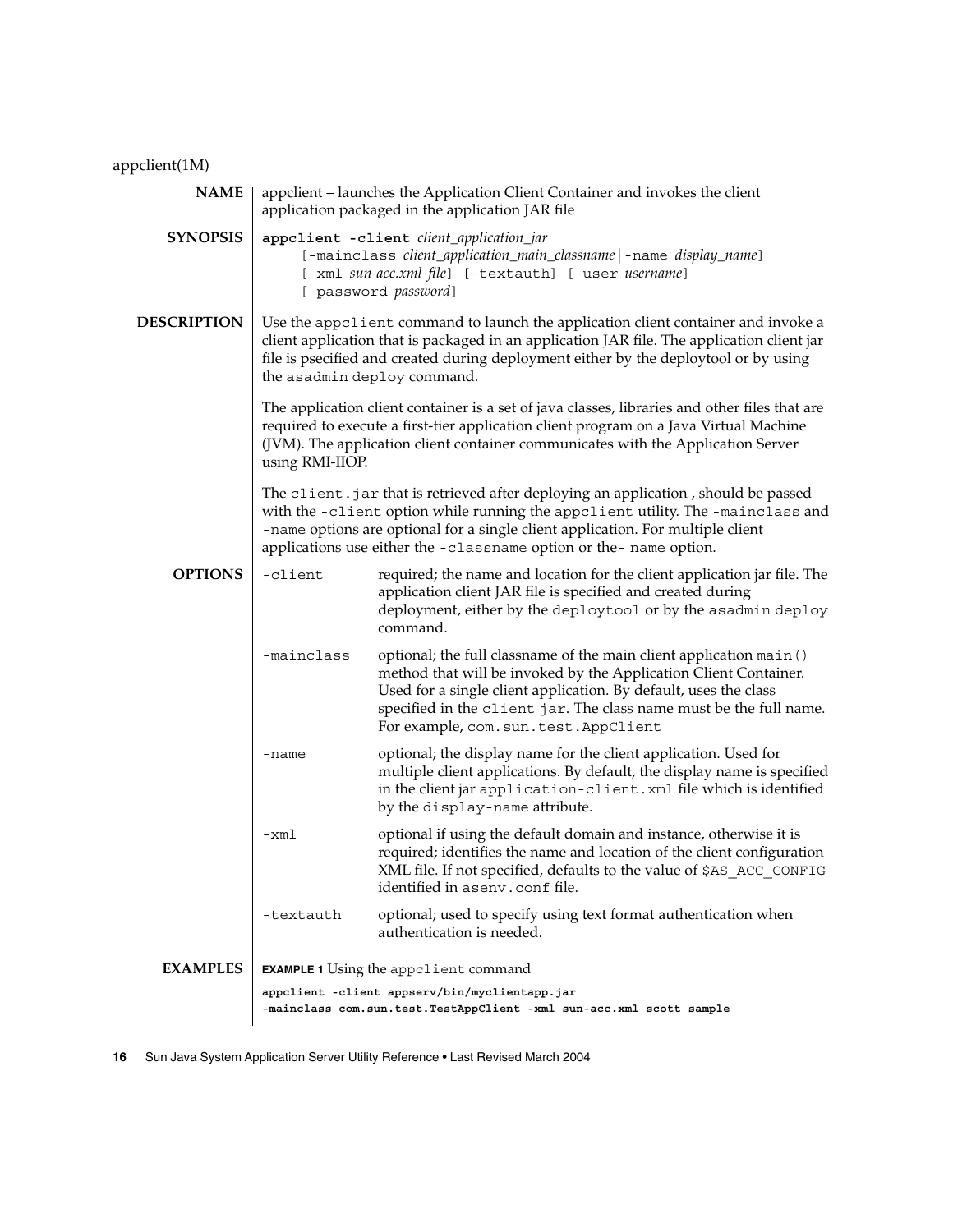**EXAMPLE 1** Using the appclient command *(Continued)*

Where: *appserv/bin/myclientapp.jar* is the full path for the client application .jar file, *com.sun.text.TestAppClient* is the full Java package name of the main client application, scott and sample are arguments to pass to the application, and *sun-acc.xml* is the name of the client configuration XML file. If *sun-acc.xml* is not in the current directory, you must give the absolute path location; otherwise the relative path is used. The relative path is relative to the directory where the command is being executed.

#### See attributes(5) for descriptions of the following attributes: **ATTRIBUTES**

| <b>ATTRIBUTE TYPE</b> | <b>ATTRIBUTE VALUE</b> |
|-----------------------|------------------------|
| Interface Stability   | Jnstable               |

package-appclient(1M), asadmin(1M) **SEE ALSO**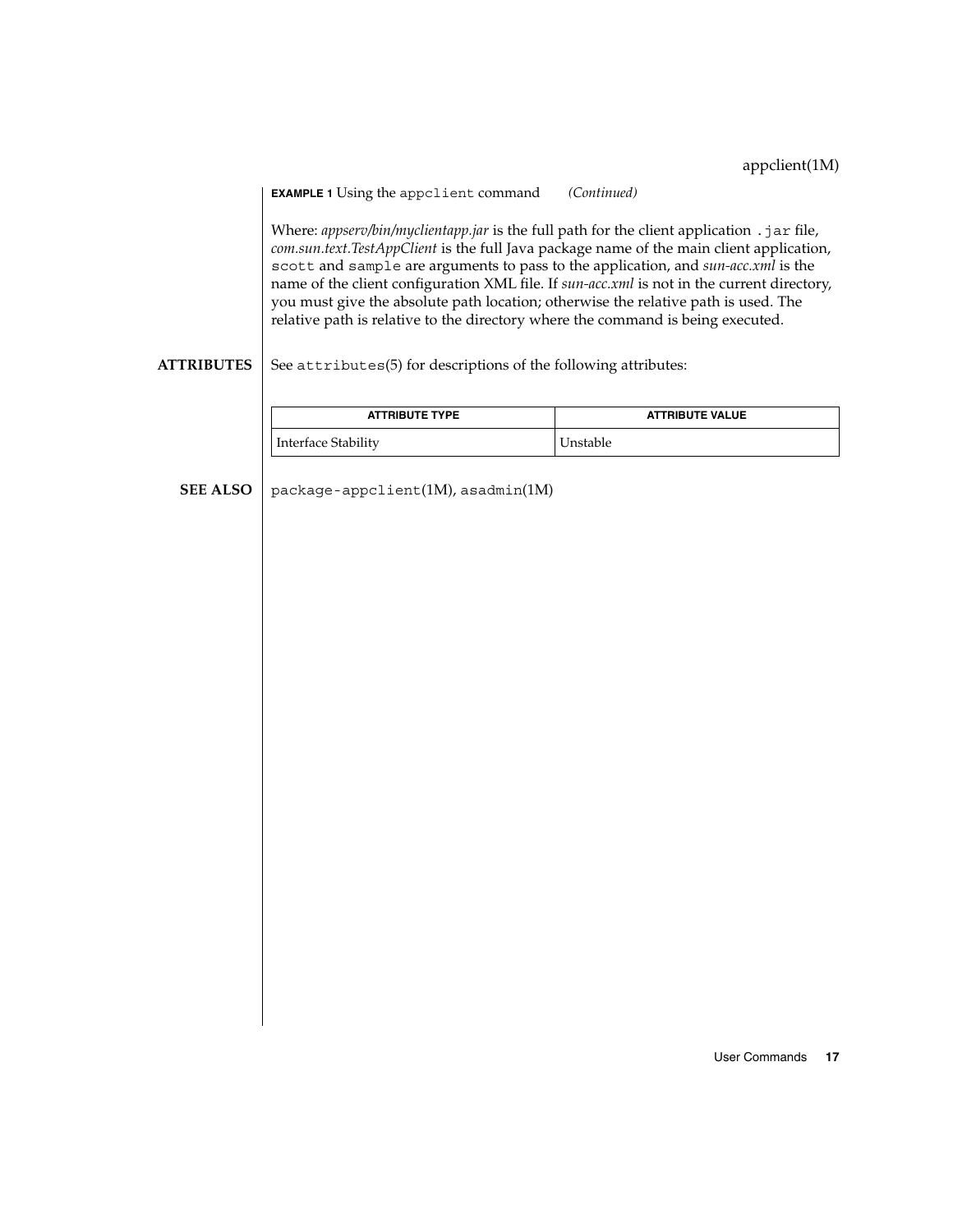## <span id="page-17-0"></span>asadmin(1M)

| <b>NAME</b>        | asadmin – utility for performing administrative tasks for the Sun Java System<br><b>Application Server</b>                                                                                                                                                                                                                                                                                                                                                                                                                                                                                                                           |                                                                                                                                                                                           |  |
|--------------------|--------------------------------------------------------------------------------------------------------------------------------------------------------------------------------------------------------------------------------------------------------------------------------------------------------------------------------------------------------------------------------------------------------------------------------------------------------------------------------------------------------------------------------------------------------------------------------------------------------------------------------------|-------------------------------------------------------------------------------------------------------------------------------------------------------------------------------------------|--|
| <b>SYNOPSIS</b>    | asadmin subcommand [-short option [short_option_argument]] *<br>[--long option [long_option_argument]] * [operand] *                                                                                                                                                                                                                                                                                                                                                                                                                                                                                                                 |                                                                                                                                                                                           |  |
| <b>DESCRIPTION</b> | Use the asadmin utility to perform any administrative task for the Sun Java System<br>Application Server. You can use this utility in place of using the Administrator<br>interface.                                                                                                                                                                                                                                                                                                                                                                                                                                                 |                                                                                                                                                                                           |  |
|                    | The subcommand identifies the operation or task you wish to perform. Subcommands<br>are case-sensitive. Short option arguments have a single dash (-); while long option<br>arguments have two dashes $(-)$ . Options modify how the utility performs a<br>subcommand. Options are also case-sensitive. Most options require argument values<br>except boolean options which toggle to switch a feature ON or OFF. Operands appear<br>after the argument values, and are set off by a space, a tab, or double dashes $(-)$ . The<br>as admin utility treats anything that comes after the options and their values as an<br>operand. |                                                                                                                                                                                           |  |
|                    | Local subcommands can be executed without the presence of an administration server.<br>However, it is required that the user be logged into the machine hosting the domain in<br>order to execute the subcommand and have access (permissions) for the installation<br>and domain directories.                                                                                                                                                                                                                                                                                                                                       |                                                                                                                                                                                           |  |
|                    | Remote subcommands are always executed by connecting to an administration server<br>and executing the subcommand there. A running administration server is required. All<br>remote subcommands require the following options:                                                                                                                                                                                                                                                                                                                                                                                                        |                                                                                                                                                                                           |  |
|                    | authorized domain application server administrative<br>$-u - user$<br>username.                                                                                                                                                                                                                                                                                                                                                                                                                                                                                                                                                      |                                                                                                                                                                                           |  |
|                    | -w--password                                                                                                                                                                                                                                                                                                                                                                                                                                                                                                                                                                                                                         | password to administer the domain application server.                                                                                                                                     |  |
|                    | -H --host                                                                                                                                                                                                                                                                                                                                                                                                                                                                                                                                                                                                                            | machine name where the domain application server is<br>running.                                                                                                                           |  |
|                    | $-p$ --port                                                                                                                                                                                                                                                                                                                                                                                                                                                                                                                                                                                                                          | port number of the domain application server listening for<br>administration requests.                                                                                                    |  |
|                    | -s--secure                                                                                                                                                                                                                                                                                                                                                                                                                                                                                                                                                                                                                           | if true, uses SSL/TLS to communicate with the domain<br>application server.                                                                                                               |  |
|                    | -t --terse                                                                                                                                                                                                                                                                                                                                                                                                                                                                                                                                                                                                                           | indicates that any output data must be very concise, typically<br>avoiding human-friendly sentences and favoring<br>well-formatted data for consumption by a script. Default is<br>false. |  |
|                    | -e --echo                                                                                                                                                                                                                                                                                                                                                                                                                                                                                                                                                                                                                            | setting to true will echo the command line statement on the<br>standard output. Default is false.                                                                                         |  |
|                    | -I--interactive                                                                                                                                                                                                                                                                                                                                                                                                                                                                                                                                                                                                                      | if set to true (default), only the required password options are<br>prompted.                                                                                                             |  |
|                    |                                                                                                                                                                                                                                                                                                                                                                                                                                                                                                                                                                                                                                      |                                                                                                                                                                                           |  |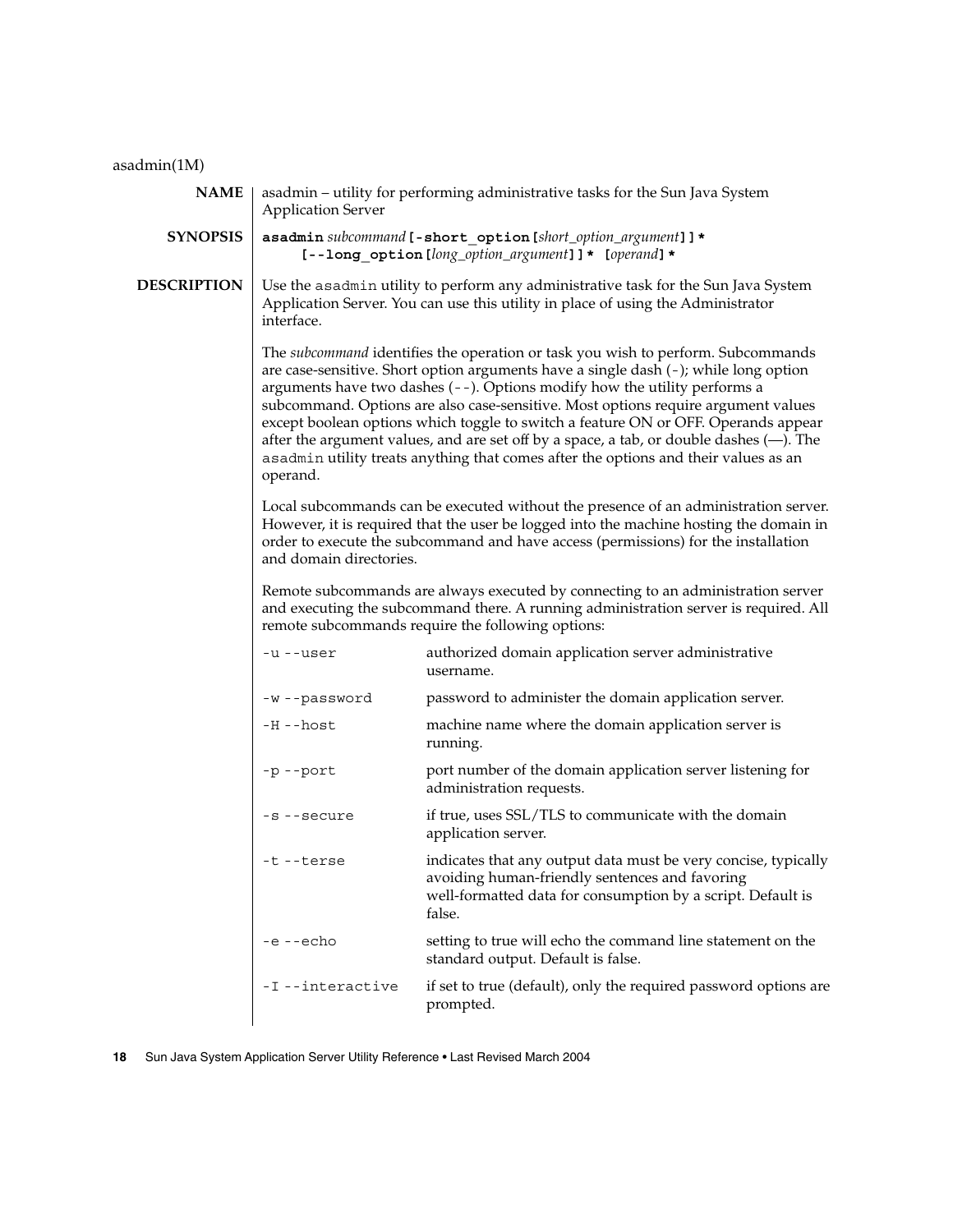| For security purposes, you can set the password for a subcommand from a file instead<br>of entering the password at the command line. The --passwordfile option takes<br>the file containing the passwords. The valid contents for the file are:                                                                                                                                                                                                                                                                                                                                                                                                                             |                        |  |
|------------------------------------------------------------------------------------------------------------------------------------------------------------------------------------------------------------------------------------------------------------------------------------------------------------------------------------------------------------------------------------------------------------------------------------------------------------------------------------------------------------------------------------------------------------------------------------------------------------------------------------------------------------------------------|------------------------|--|
| AS_ADMIN_PASSWORD=value<br>AS_ADMIN_ADMINPASSWORD=value<br>AS_ADMIN_USERPASSWORD=value                                                                                                                                                                                                                                                                                                                                                                                                                                                                                                                                                                                       |                        |  |
| Given the --passwordfile option and its value, the password options in the<br>passwordfile are exported to the global environment; subsequent subcommands<br>without the password options take this value. However, if both the --password and<br>--passwordfile options are specified on the command line, the password value in<br>the passwordfile is exported to the global environment and subsequent<br>subcommands without the --password option would take this value. However, for<br>the current subcommand, the --password option value specified on the command<br>line is taken since the --password option takes precedence over the<br>--passwordfile option. |                        |  |
| To use the --secure option, you must use the set command to enable the<br>security-enabled flag in the admin http-listener in the domain.xml.                                                                                                                                                                                                                                                                                                                                                                                                                                                                                                                                |                        |  |
| When you use the asadmin subcommands to create and/or delete, you must restart<br>the server for the newly created command to take affect. Use the start-domain<br>command to restart the server.                                                                                                                                                                                                                                                                                                                                                                                                                                                                            |                        |  |
| To access the manpages for the J2EE 1.4 Application Server Command-line interface<br>subcommands, add \$AS INSTALL/man to your MANPATH environment variable.                                                                                                                                                                                                                                                                                                                                                                                                                                                                                                                 |                        |  |
| You can obtain overall usage information for any of the asadmin utility<br>subcommands by invoking the --help option. If you specify a subcommand, the<br>usage information for that subcommand is displayed. Using the help option without<br>a subcommand displays a listing of all the available subcommands.                                                                                                                                                                                                                                                                                                                                                             |                        |  |
| See attributes(5) for descriptions of the following attributes:                                                                                                                                                                                                                                                                                                                                                                                                                                                                                                                                                                                                              |                        |  |
| <b>ATTRIBUTE TYPE</b>                                                                                                                                                                                                                                                                                                                                                                                                                                                                                                                                                                                                                                                        | <b>ATTRIBUTE VALUE</b> |  |
| <b>Interface Stability</b>                                                                                                                                                                                                                                                                                                                                                                                                                                                                                                                                                                                                                                                   | Unstable               |  |
|                                                                                                                                                                                                                                                                                                                                                                                                                                                                                                                                                                                                                                                                              |                        |  |

 $\textbf{SEE \, ALSO}$   $\mid$  appclient(1M), package-appclient(1M)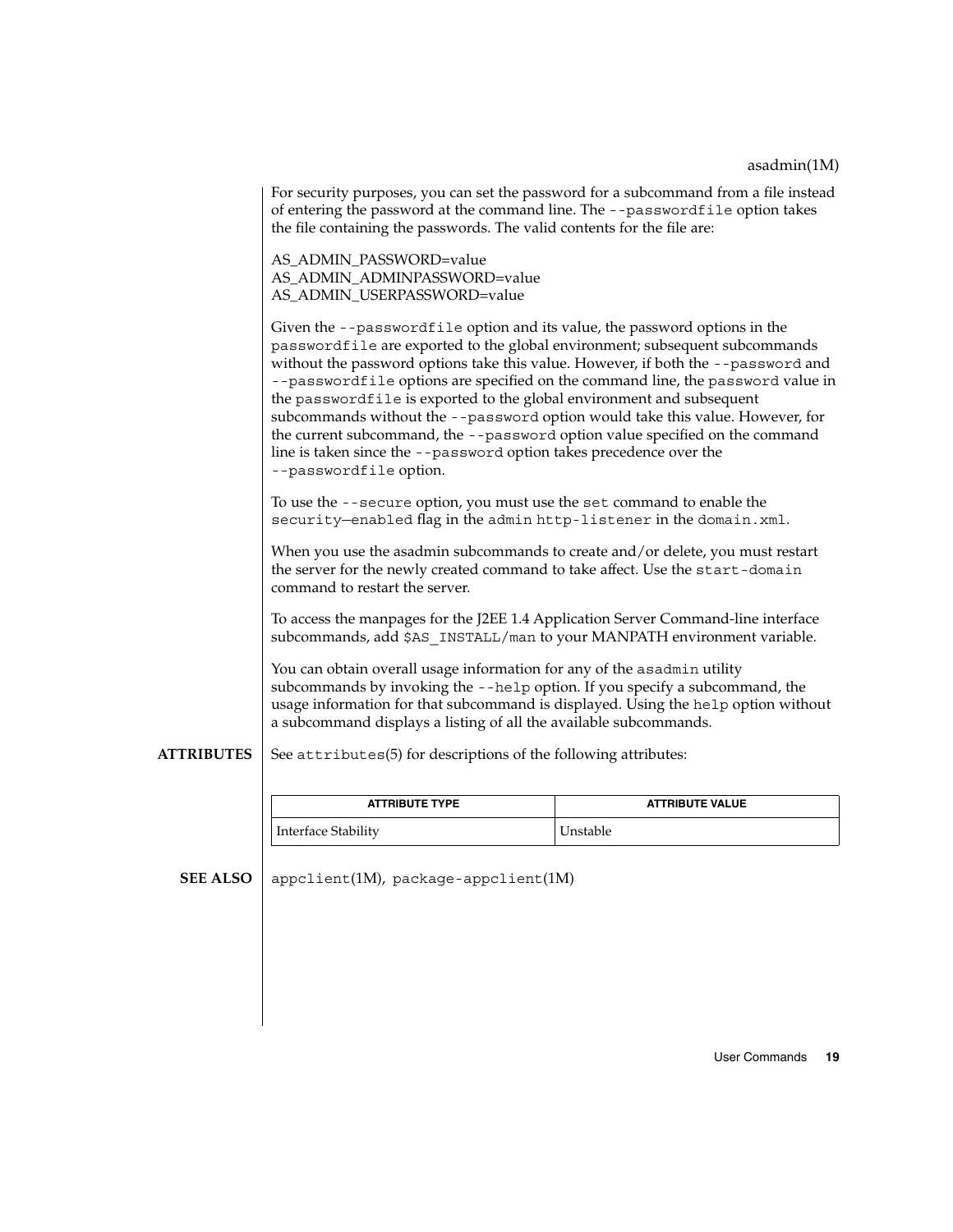<span id="page-19-0"></span>

| asant(1M) |  |
|-----------|--|
|-----------|--|

| <b>NAME</b>        | asant - launches the Jakarta Ant tool                                                                                                                                                                                                              |                                                                                                                                                                                                                                                                                                                                                                                                                                                                                                                                                     |  |  |
|--------------------|----------------------------------------------------------------------------------------------------------------------------------------------------------------------------------------------------------------------------------------------------|-----------------------------------------------------------------------------------------------------------------------------------------------------------------------------------------------------------------------------------------------------------------------------------------------------------------------------------------------------------------------------------------------------------------------------------------------------------------------------------------------------------------------------------------------------|--|--|
| <b>SYNOPSIS</b>    | asant target_list                                                                                                                                                                                                                                  |                                                                                                                                                                                                                                                                                                                                                                                                                                                                                                                                                     |  |  |
| <b>DESCRIPTION</b> | Use the asant command to automate repetitive development and deployment tasks.<br>asant is a shell script that invokes the underlying Ant infrastructure after initializing<br>the environment to pickup the application server installed targets. |                                                                                                                                                                                                                                                                                                                                                                                                                                                                                                                                                     |  |  |
|                    |                                                                                                                                                                                                                                                    | To use Ant as part of the Sun ONE Application Server, verify that your PATH includes<br>the provided asant (Solaris) ant . bat (Windows) script.                                                                                                                                                                                                                                                                                                                                                                                                    |  |  |
|                    |                                                                                                                                                                                                                                                    | The bundled sample applications use asant extensively; however, asant can be used<br>in any development or operational environments.                                                                                                                                                                                                                                                                                                                                                                                                                |  |  |
|                    | applications.                                                                                                                                                                                                                                      | The build targets are represented in the $build.xml$ files that accompany the sample                                                                                                                                                                                                                                                                                                                                                                                                                                                                |  |  |
|                    |                                                                                                                                                                                                                                                    | To use the Ant tool to compile and reassemble the sample applications, verify that the<br>\$AS_INSTALL/bin directory is on your environment's path. On UNIX, add the<br>\$AS_INSTALL/bin directory to your PATH environment variable. On Windows, after<br>installing the Sun ONE Application Server, set the system path by adding<br>\$AS INSTALL\bin to the user PATH. You can access the PATH system variable from:<br>Start menu, Settings, Control Panel, System, Advanced, Environment Variables, User<br>Variables for Administrator, PATH. |  |  |
|                    |                                                                                                                                                                                                                                                    | The <i>target_list</i> is one or more space separated tasks as described below.                                                                                                                                                                                                                                                                                                                                                                                                                                                                     |  |  |
| <b>TARGETS</b>     | compile                                                                                                                                                                                                                                            | compiles all Java source code.                                                                                                                                                                                                                                                                                                                                                                                                                                                                                                                      |  |  |
|                    | jar                                                                                                                                                                                                                                                | assembles the EJB JAR module.                                                                                                                                                                                                                                                                                                                                                                                                                                                                                                                       |  |  |
|                    | war                                                                                                                                                                                                                                                | assembles the WAR file in <sample dir="">/assemble/war</sample>                                                                                                                                                                                                                                                                                                                                                                                                                                                                                     |  |  |
|                    | ear                                                                                                                                                                                                                                                | assembles the EAR file in <sample_dir>/assemble/ear</sample_dir>                                                                                                                                                                                                                                                                                                                                                                                                                                                                                    |  |  |
|                    | core                                                                                                                                                                                                                                               | (default) compiles all sources, builds stubs and skeletons; and<br>assembles EJB JAR, WAR and EAR files. This is the default target for all<br>build.xml files shipped in the Sun ONE Application Server.                                                                                                                                                                                                                                                                                                                                           |  |  |
|                    | javadocs                                                                                                                                                                                                                                           | creates Java docs in <sample dir="">/javadocs</sample>                                                                                                                                                                                                                                                                                                                                                                                                                                                                                              |  |  |
|                    | all                                                                                                                                                                                                                                                | builds core and javadocs, verifies and deploys the application, and<br>adds the resources                                                                                                                                                                                                                                                                                                                                                                                                                                                           |  |  |
|                    | deploy                                                                                                                                                                                                                                             | deploys the application and automatically expands the EJB JAR; does<br>not install Javadocs.                                                                                                                                                                                                                                                                                                                                                                                                                                                        |  |  |
|                    | undeploy                                                                                                                                                                                                                                           | removes the deployed sample from the Sun ONE Application Server.                                                                                                                                                                                                                                                                                                                                                                                                                                                                                    |  |  |
|                    | clean                                                                                                                                                                                                                                              | removes <appname>/build/ and <appname>/assemble/ and<br/><appname>/javadocs directories.</appname></appname></appname>                                                                                                                                                                                                                                                                                                                                                                                                                              |  |  |
|                    | verify                                                                                                                                                                                                                                             | verifies the deployment descriptors in the sample.                                                                                                                                                                                                                                                                                                                                                                                                                                                                                                  |  |  |
|                    |                                                                                                                                                                                                                                                    |                                                                                                                                                                                                                                                                                                                                                                                                                                                                                                                                                     |  |  |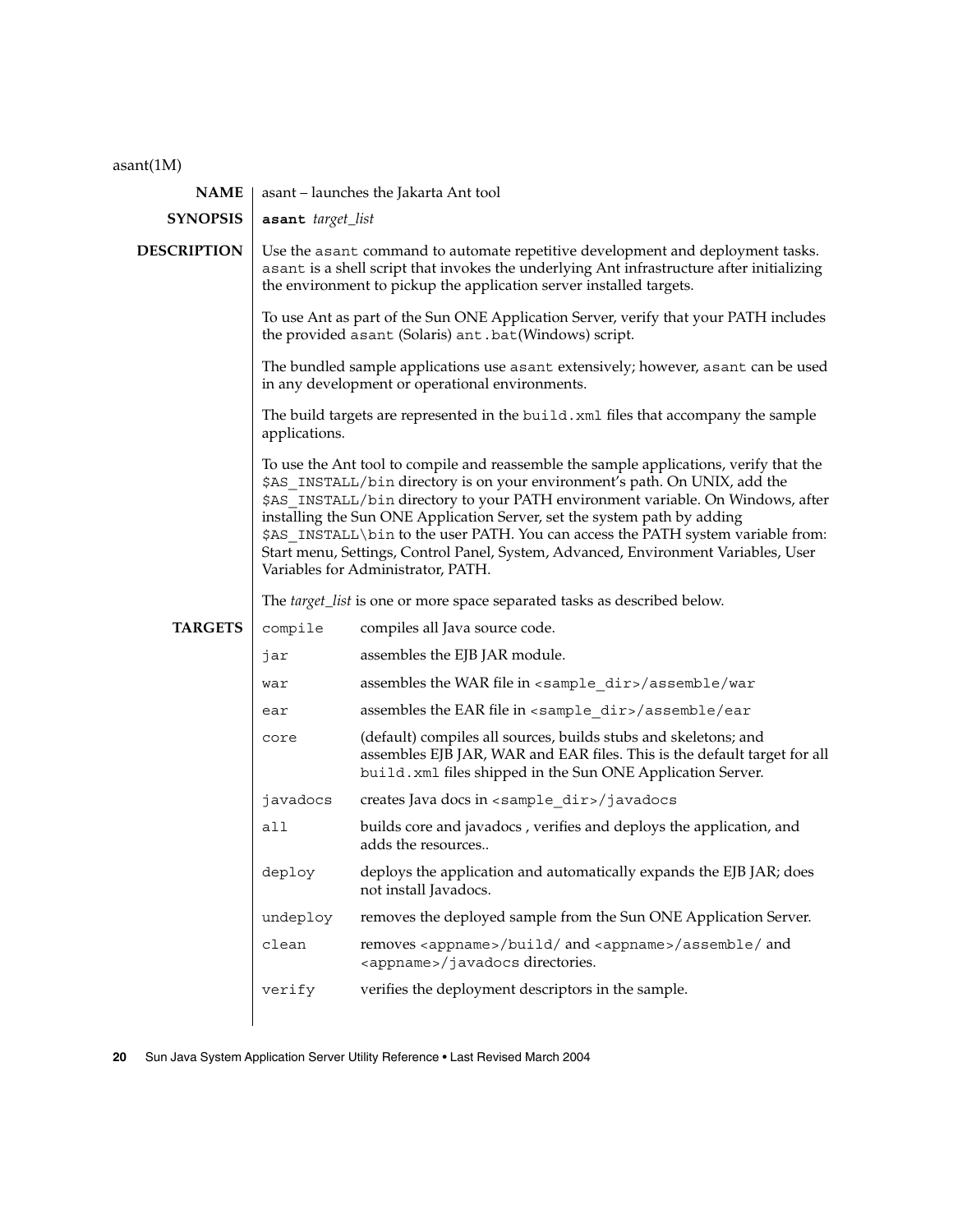#### **EXAMPLE 1** Compiling and Assembling a Sample Application **EXAMPLES**

Using the simple stateless EJB sample as an example, execute several of the build targets as follows:

**cd install\_root/samples/ejb/stateless/simple/src**

Execute the compile target to compile the Java sources as follows:

### **asant compile**

Execute the war, ear, and ejbjar target to assemble the J2EE module files and the EAR file as follows by:

**asant jar asant war asant ear**

Alternatively, all the above tasks can be accomplished by:

```
asant core
```
Since the default build target is core you can execute asant without any arguments to rebuild the entire application.

**EXAMPLE 2** Building Web-based Applications

You can build everything, including installing Javadocs, and deploying the application by:

**asant all**

Additionally, you can build everything, except the Javadocs, but deploy the application by:

**asant core** or just, **asant** then, **asant deploy**

To rebuild the ear after you have modified the deployment descriptors without recompiling:

**asant ear asant deploy**

Apache Software Foundation at http://www.apache.org, Jakarta Ant documentation at http://jakarta.apache.org/ant/index.html. **SEE ALSO**

SUNWant documentation located in /usr/sfw/share/doc/ant

, asadmin(1M)

User Commands **21**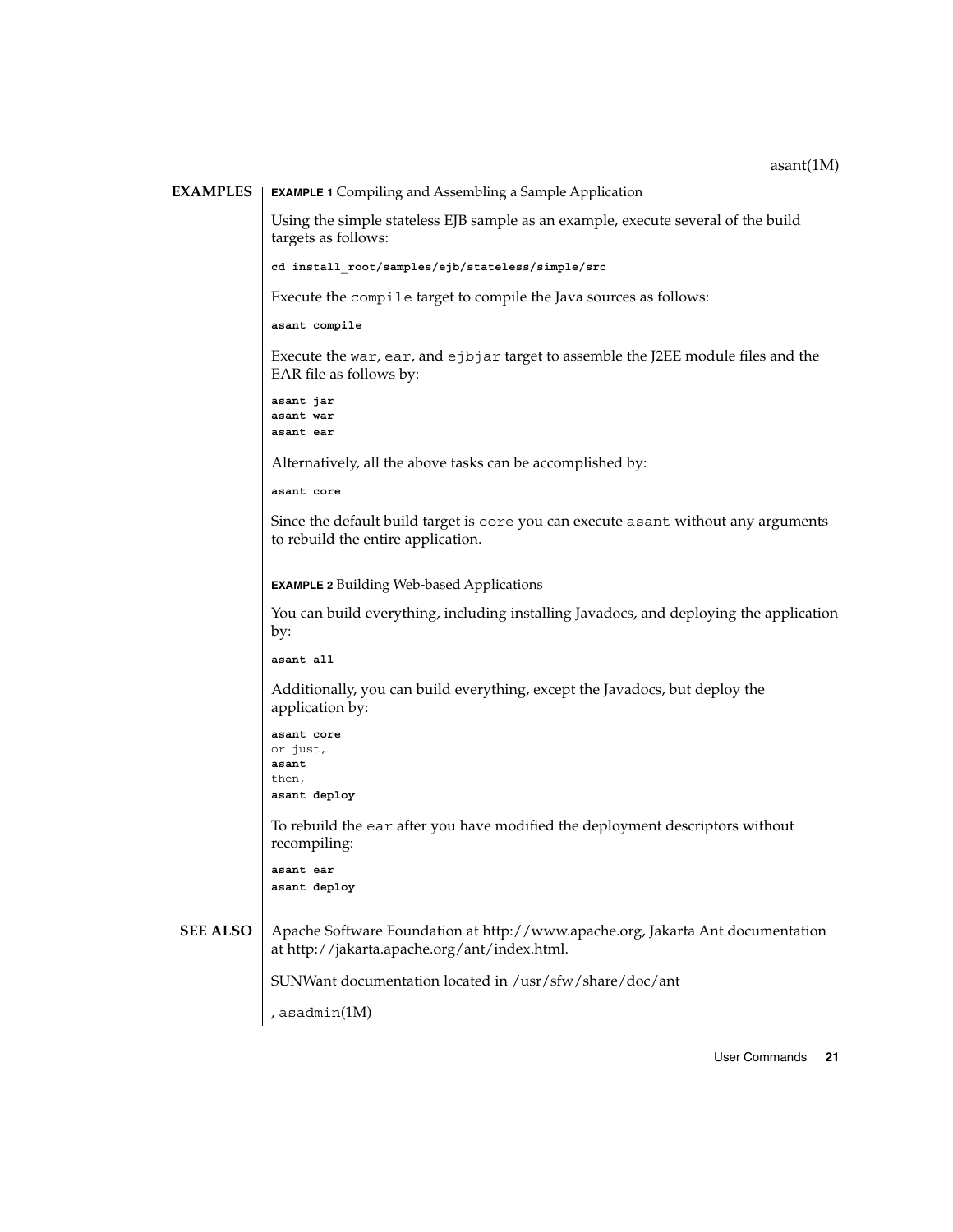<span id="page-21-0"></span>

| <b>NAME</b>        | asmigrate - automates migration of J2EE applications from other J2EE platforms to<br>Sun Java System Application Server                                                                                                                                                                                                                                                                                                                                                                                                                                                                                                                                                                                                                              |                                |  |
|--------------------|------------------------------------------------------------------------------------------------------------------------------------------------------------------------------------------------------------------------------------------------------------------------------------------------------------------------------------------------------------------------------------------------------------------------------------------------------------------------------------------------------------------------------------------------------------------------------------------------------------------------------------------------------------------------------------------------------------------------------------------------------|--------------------------------|--|
| <b>SYNOPSIS</b>    | asmigrate $[-h \mid --help]$ [-v   --version ] [(-c   --commandline)  <br>$(-u - -ui)$ ] [-q   --quiet ] [-d   --debug ] [-s  <br>--sourcedirectory source_directory] [-S  <br>--sourceserver source_application_server] [-t  <br>--targetdirectory target_directory] [-T  <br>--targetserver target_application_server] [-n<br>--scan-native-apis-only ] [-p   --scan-packages package_list]<br>[-j   --java2db create-tables=true, drop-tables=true,<br>db-vendor-name=dbVendorName] [-m<br>--migrate-cmp comment-pk-modifiers=true, overwrite-<br>conflicting-accessors=true] [-f  <br>--file-filter all-files=true, html-files=true,<br>java-files=true, jsp-files=true, xml-files=true,<br>archive-files=true] [-a   --append-logs ] [operands] |                                |  |
| <b>DESCRIPTION</b> | Use the asmigrate utility to analyze your J2EE application and translate vendor<br>specific settings to Sun JavaTM™ System Application Server specific settings making<br>the application deployable on Sun's J2EE products.<br>The following table identifies the supported J2EE product migrations:                                                                                                                                                                                                                                                                                                                                                                                                                                                |                                |  |
|                    | Source J2EE Platform<br><b>Destination J2EE Platform</b>                                                                                                                                                                                                                                                                                                                                                                                                                                                                                                                                                                                                                                                                                             |                                |  |
|                    | WebSphere Application Server 4.0                                                                                                                                                                                                                                                                                                                                                                                                                                                                                                                                                                                                                                                                                                                     | Sun ONE Application Server 6.5 |  |
|                    | WebLogic Application Server 5.1                                                                                                                                                                                                                                                                                                                                                                                                                                                                                                                                                                                                                                                                                                                      |                                |  |
|                    | WebLogic Application Server 5.1, 6.0, 6.1                                                                                                                                                                                                                                                                                                                                                                                                                                                                                                                                                                                                                                                                                                            | Sun ONE Application Server 7   |  |
|                    | WebSphere Application Server 4.0                                                                                                                                                                                                                                                                                                                                                                                                                                                                                                                                                                                                                                                                                                                     |                                |  |
|                    | JavaTM™ 2 Platform Enterprise Edition<br>1.3                                                                                                                                                                                                                                                                                                                                                                                                                                                                                                                                                                                                                                                                                                         |                                |  |
|                    | Sun ONE Application Server 6.x                                                                                                                                                                                                                                                                                                                                                                                                                                                                                                                                                                                                                                                                                                                       |                                |  |
|                    | Sun ONE Web Server 6.0                                                                                                                                                                                                                                                                                                                                                                                                                                                                                                                                                                                                                                                                                                                               |                                |  |
|                    | JBoss Application Server 3.0                                                                                                                                                                                                                                                                                                                                                                                                                                                                                                                                                                                                                                                                                                                         |                                |  |
|                    | Tomcat Web Server 4.1.12                                                                                                                                                                                                                                                                                                                                                                                                                                                                                                                                                                                                                                                                                                                             |                                |  |
|                    |                                                                                                                                                                                                                                                                                                                                                                                                                                                                                                                                                                                                                                                                                                                                                      |                                |  |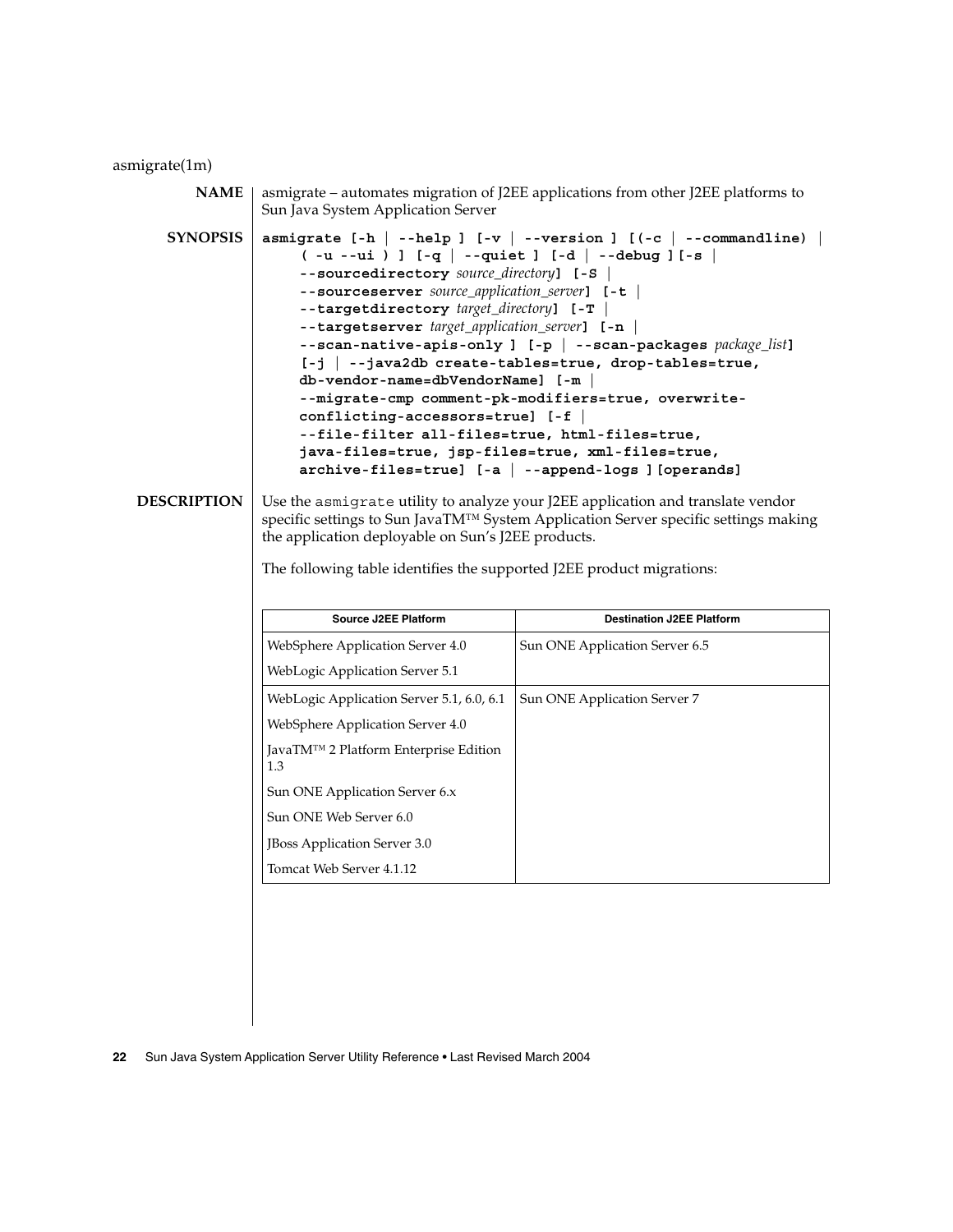|                | Source J2EE Platform                                           | <b>Destination J2EE Platform</b>                                                                                                                                                                                            |
|----------------|----------------------------------------------------------------|-----------------------------------------------------------------------------------------------------------------------------------------------------------------------------------------------------------------------------|
|                | WebLogic Application Server 5.1, 6.0, 6.1                      | JavaTM <sup>TM</sup> 2 Platform, Enterprise Edition 1.4                                                                                                                                                                     |
|                | WebSphere Application Server 4.0                               | <b>Application Server</b>                                                                                                                                                                                                   |
|                | JavaTM™ 2 Platform Enterprise Edition<br>1.3/1.4               |                                                                                                                                                                                                                             |
|                | Sun ONE Application Server 6.x                                 |                                                                                                                                                                                                                             |
|                | Sun ONE Web Server 6.0                                         |                                                                                                                                                                                                                             |
|                | JBoss Application Server 3.0                                   |                                                                                                                                                                                                                             |
|                | Tomcat Web Server 4.1.12                                       |                                                                                                                                                                                                                             |
|                | WebLogic Application Server 5.1, 6.0, 6.1                      | Sun JavaTM™ System Application Server Platform                                                                                                                                                                              |
|                | WebSphere Application Server 4.0                               | Edition 8                                                                                                                                                                                                                   |
|                | JavTM <sup>TM</sup> a 2 Platform Enterprise Edition<br>1.3/1.4 |                                                                                                                                                                                                                             |
|                | Sun ONE Application Server 6.x                                 |                                                                                                                                                                                                                             |
|                | Sun ONE Web Server 6.0                                         |                                                                                                                                                                                                                             |
|                | JBoss Application Server 3.0                                   |                                                                                                                                                                                                                             |
|                | JBoss Application Server 3.2                                   |                                                                                                                                                                                                                             |
|                | Tomcat Web Server 4.1.12                                       |                                                                                                                                                                                                                             |
| <b>OPTIONS</b> | -h --help                                                      | displays the arguments for launching the<br>MigrationTool.                                                                                                                                                                  |
|                | -v --version                                                   | displays the version of the MigrationTool.                                                                                                                                                                                  |
|                | $-u$ $-u$ i                                                    | invokes the tool in user interface mode.                                                                                                                                                                                    |
|                | -c --commandline                                               | invokes the tool in command-line mode.                                                                                                                                                                                      |
|                | -q --quiet                                                     | launches the tool in quiet mode.                                                                                                                                                                                            |
|                | -d --debug                                                     | launches the tool in debug mode.                                                                                                                                                                                            |
|                | -s --sourcedirectory                                           | identifes the directory where the source code to<br>migrate or scan is present.                                                                                                                                             |
|                | -S --sourceserver                                              | identifes the source application server of the<br>applications to be migrated. Possible servers<br>include:                                                                                                                 |
|                |                                                                | wl51: WebLogic Application Server 5.1<br>■<br>wl60: WebLogic Application Server 6.0<br>wl61: WebLogic Application Server 6.1<br>■<br>as65: Sun ONE Application Server 6.5<br>■<br>as70: Sun ONE Application Server 7.0<br>■ |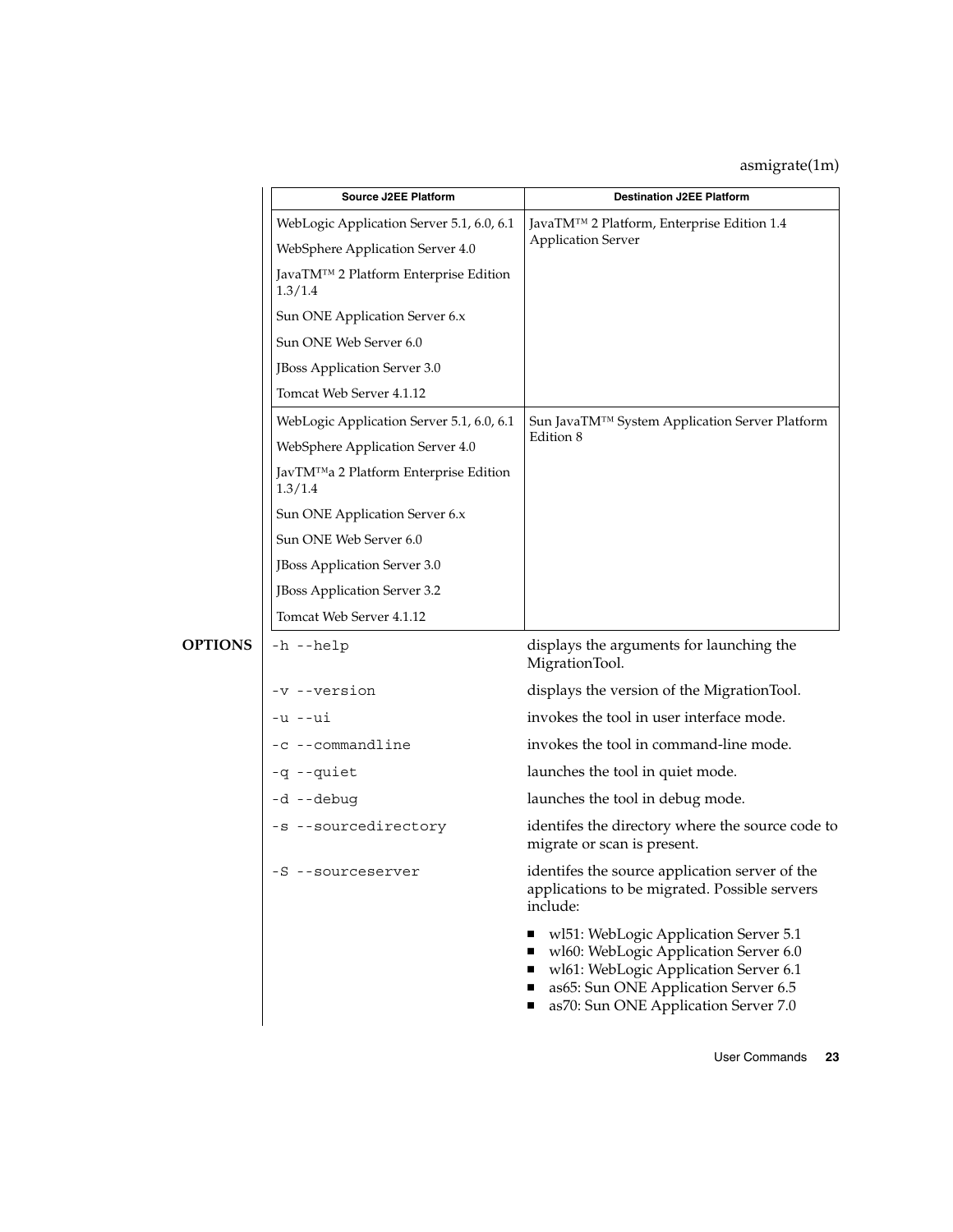|                            | ws40: WebSphere Application Server 4.0<br>ш<br>ri13: JavaTM™ 2 Platform Enterprise<br>ш<br>Edition 1.3<br>ri14: JavaTM™ 2 Platform Enterprise<br>п<br>Edition 1.3<br>s1ws: Sun ONE Web Server<br>jb30: JBoss Application Server 3.0<br>tc41: Tomcat Application Server 4.1<br>ш                                                                                                                                                      |
|----------------------------|--------------------------------------------------------------------------------------------------------------------------------------------------------------------------------------------------------------------------------------------------------------------------------------------------------------------------------------------------------------------------------------------------------------------------------------|
| -t --targetdirectory       | target or output directory where the migrated<br>application should be placed.                                                                                                                                                                                                                                                                                                                                                       |
| -T --targetserver          | target application server to which the<br>application is to be migrated.                                                                                                                                                                                                                                                                                                                                                             |
| -n --scan-native-apis-only | scans the source code only for the presence of<br>application server specific proprietary APIs.                                                                                                                                                                                                                                                                                                                                      |
| -p --scan-packages         | comma-separated list of Java packages to scan.                                                                                                                                                                                                                                                                                                                                                                                       |
| -j --java2db               | bypasses the creation of the<br>sun-cmp-mapping.xml file. Instead,<br>introduces the option argument into the<br>sun-ejb-jar.xml file. Option arguments are:                                                                                                                                                                                                                                                                         |
|                            | ■ create-tables: if set to true (default), creates<br>tables at deploy. If set to false tables are not<br>created.<br>drop-tables: if set to true (default), tables are<br>■<br>dropped at undeploy. If set to false tables<br>are not dropped.<br>db-vendor-name: name of the database<br>vendor for the application to be migrated.<br>Supported vendor names include: Oracle,<br>Sybase, DB2, Generic SQL92, PointBase,<br>MSSQL. |
| -m --migrate-cmp           | migrates 1.1 compliant CMPs, if any, to 2.0.<br>Option arguments are:                                                                                                                                                                                                                                                                                                                                                                |
|                            | overwrite-conflicting-accessors: if set to true<br>ц.<br>(default), conflicting accessors are<br>overwritten. If set to false, conflicting<br>accessors are not overwritten.<br>comment-pk-modifiers: if set to true<br>(default), setters of primary key are<br>commented. If set to false, setters of<br>primary key are not commented.                                                                                            |
| -f --file-filter           | selects the type of files to migrate. Option<br>arguments are:                                                                                                                                                                                                                                                                                                                                                                       |
|                            |                                                                                                                                                                                                                                                                                                                                                                                                                                      |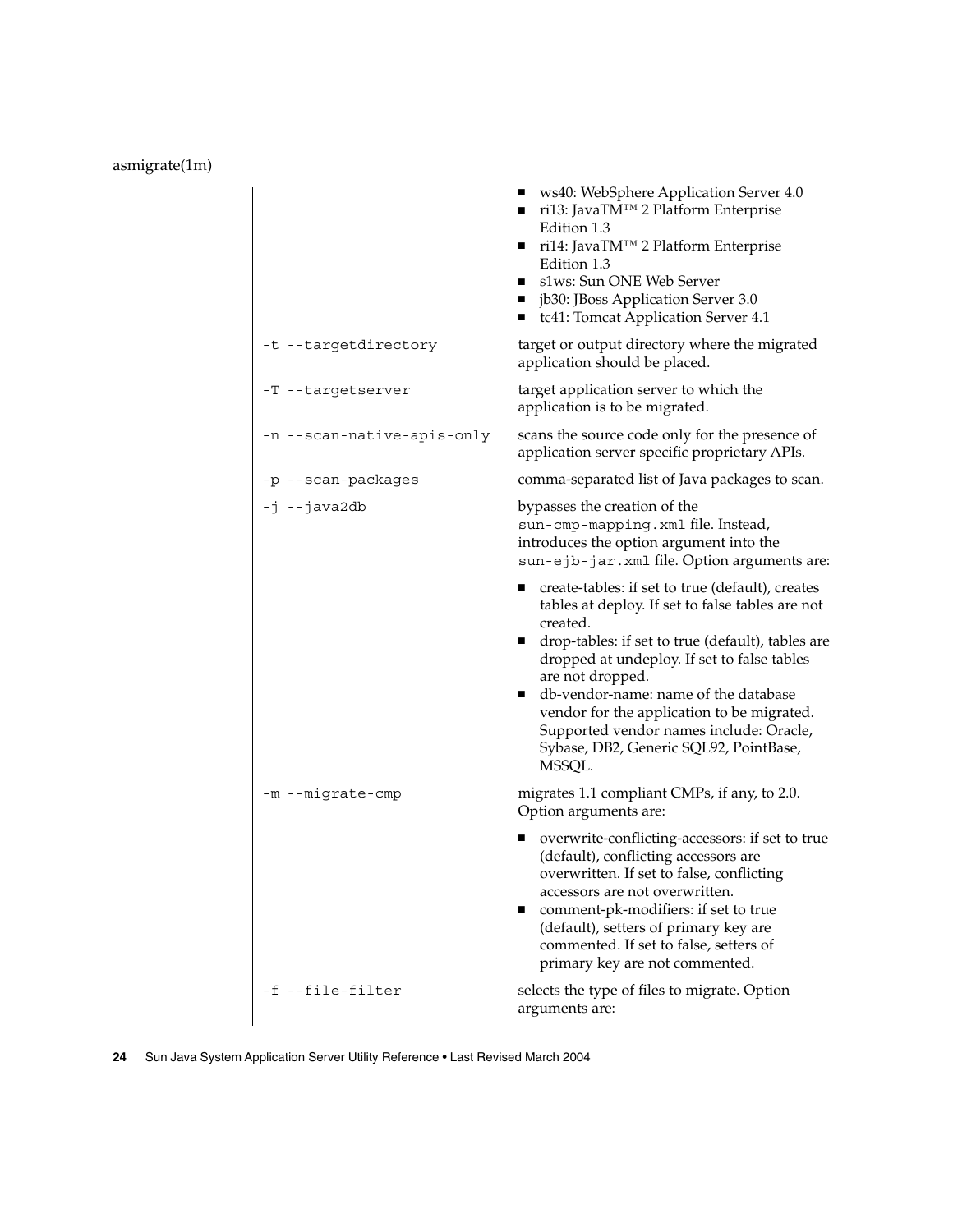|                 |                  | all-files: if specified and set to true (default),<br>migrates all types of files.<br>In html-files: if specified and set to true<br>(default), migrates HTML files.<br>java-files: if specified and set to true<br>(default), migrates Java files.<br>■ jsp-files: if specified and set to true<br>(default), migrates JSP type files.<br>archive-files: if specified and set to true<br>(default), migrates jar/ear/war/rar file<br>types. |
|-----------------|------------------|----------------------------------------------------------------------------------------------------------------------------------------------------------------------------------------------------------------------------------------------------------------------------------------------------------------------------------------------------------------------------------------------------------------------------------------------|
|                 | -a --append-logs | if specified, appends the logging to the existing<br>or previous logs without overwriting them. If<br>not specified, previous logs are overwritten.                                                                                                                                                                                                                                                                                          |
|                 | operands         | identifes the archive file (jar/ear/war/rar) to<br>be migrated.                                                                                                                                                                                                                                                                                                                                                                              |
| <b>SEE ALSO</b> | asupgrade(1M)    |                                                                                                                                                                                                                                                                                                                                                                                                                                              |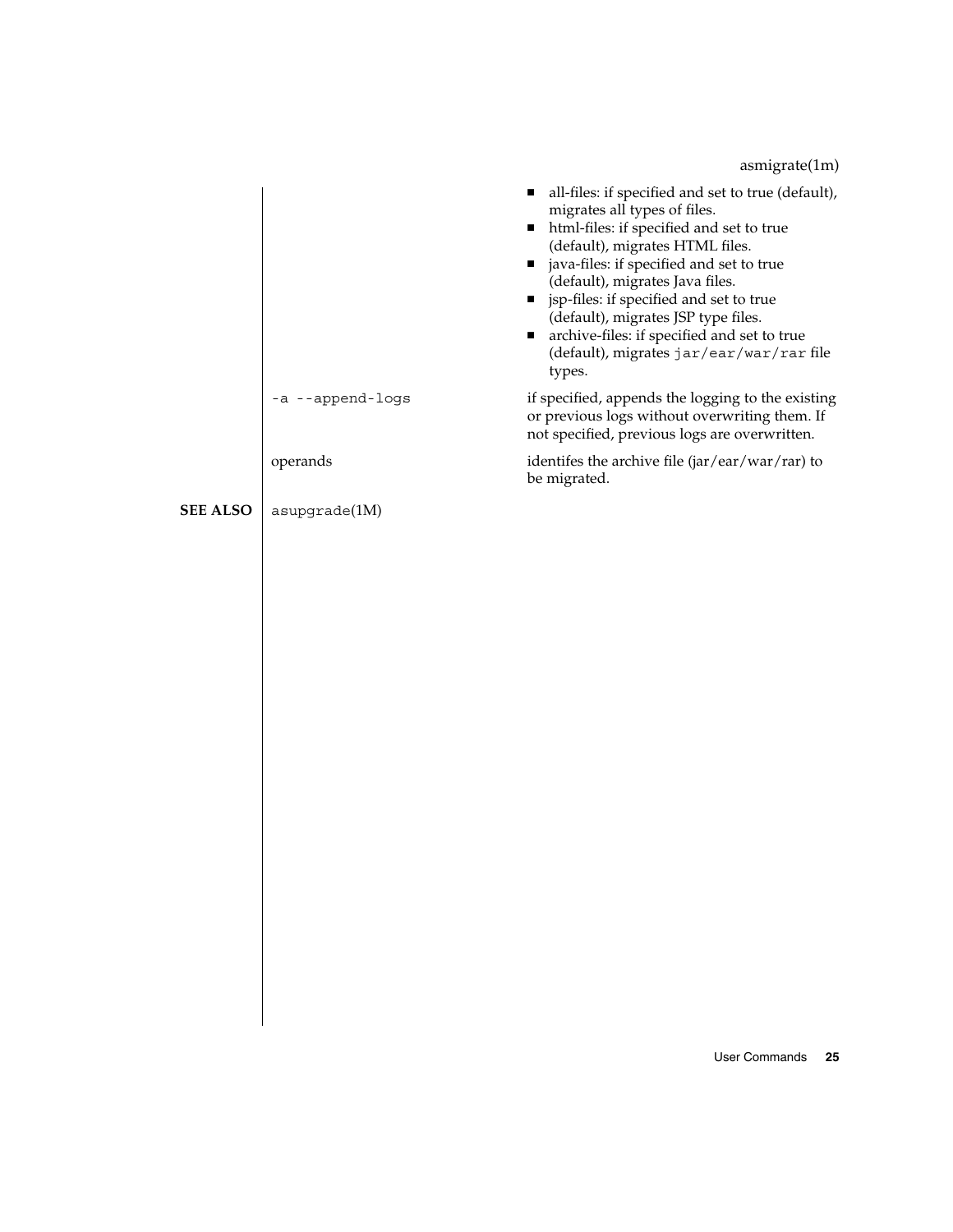<span id="page-25-0"></span>

|                    | <b>NAME</b> $\vert$ asupgrade – migrates the configuration of a previously installed Sun Java System<br><b>Application Server</b>                                                                                                                                                                                                                                                                                                                                                                                                                                                                                         |
|--------------------|---------------------------------------------------------------------------------------------------------------------------------------------------------------------------------------------------------------------------------------------------------------------------------------------------------------------------------------------------------------------------------------------------------------------------------------------------------------------------------------------------------------------------------------------------------------------------------------------------------------------------|
| <b>SYNOPSIS</b>    | asupgrade [-c $\vert$ --console ] [-V --version ] [-h $\vert$ --help ]-s $\vert$<br>-source applicationserver7.x_installation<br>-t --target applicationserver8.x_installation [-d   --domain domain_name<br>-n   --nsspwdfile NSS_password_filepath -j  <br>--jkspwdfile JKS_password_filepath -p  <br>--capwdfile CA_password_filepath]                                                                                                                                                                                                                                                                                 |
| <b>DESCRIPTION</b> | Use the asupgrade utility to migrate the server configration and its persisted state,<br>J2EE services, and deployed J2EE applications. The configuration of an installed Sun<br>Java System Application Server 7 is migrated to the Sun Java System Application<br>Server 8 Application Server installation. If the domain contains information about a<br>deployed application and the installed application components do not agree with the<br>configuration information, the configuration is migrated as is without any attempt to<br>reconfigure the incorrect configurations.                                     |
|                    | asupgrade migrates the configuration and deployed applications of a previous<br>version of the Application Server; however, the runtime binaries of the server are not<br>updated. Database migrations or conversions are beyond the scope of the asupgrade<br>command.                                                                                                                                                                                                                                                                                                                                                   |
|                    | Only those instances that do not use the Sun Java System Web Server specific features<br>will be upgraded seamlessly. Configration files related to HTTP path, CGI bin,<br>SHTML, and NSAPI plugins will not be upgraded.                                                                                                                                                                                                                                                                                                                                                                                                 |
|                    | The upgrade process can also be initiated automatically at installation time using the<br>Upgrade checkbox in the Application Server installer. After completion of the<br>upgrade, use the Application Server 7 Uninstaller to remove the previous version of<br>the Application Server.                                                                                                                                                                                                                                                                                                                                 |
|                    | Application archives (.ear) and component archives (.jar, .war, .rar) that are deployed<br>in the Application Server 7 environment do not require any modification to run on<br>Application Server 8. However applications and components deployed in the source<br>server are repackaged into new J2EE archives in the target server's autodeploy<br>directory and are deployed upon server startup. Applications that do not deploy<br>successfully, must use Migrationtool (asmigrate) on the application and then<br>manually redeploy the application.                                                               |
|                    | You must specify the source and target directories for the upgrade. If the upgrade<br>includes certificates, you must also provide the passwords for the source PKCS12 file<br>and the target JKS keyfile for each domain that contains certificates to be migrated.<br>Since Application Server 7 uses a different certificate store format (NSS) than<br>Application Server 8 (JSSE), the migration keys and certificates are converted to the<br>new format. Upon successful upgrade, an upgrate report is generated listing<br>successfully migrated items along with a list of the items that could not be migrated. |
| <b>OPTIONS</b>     | launches the upgrade command line utility.<br>-c --console                                                                                                                                                                                                                                                                                                                                                                                                                                                                                                                                                                |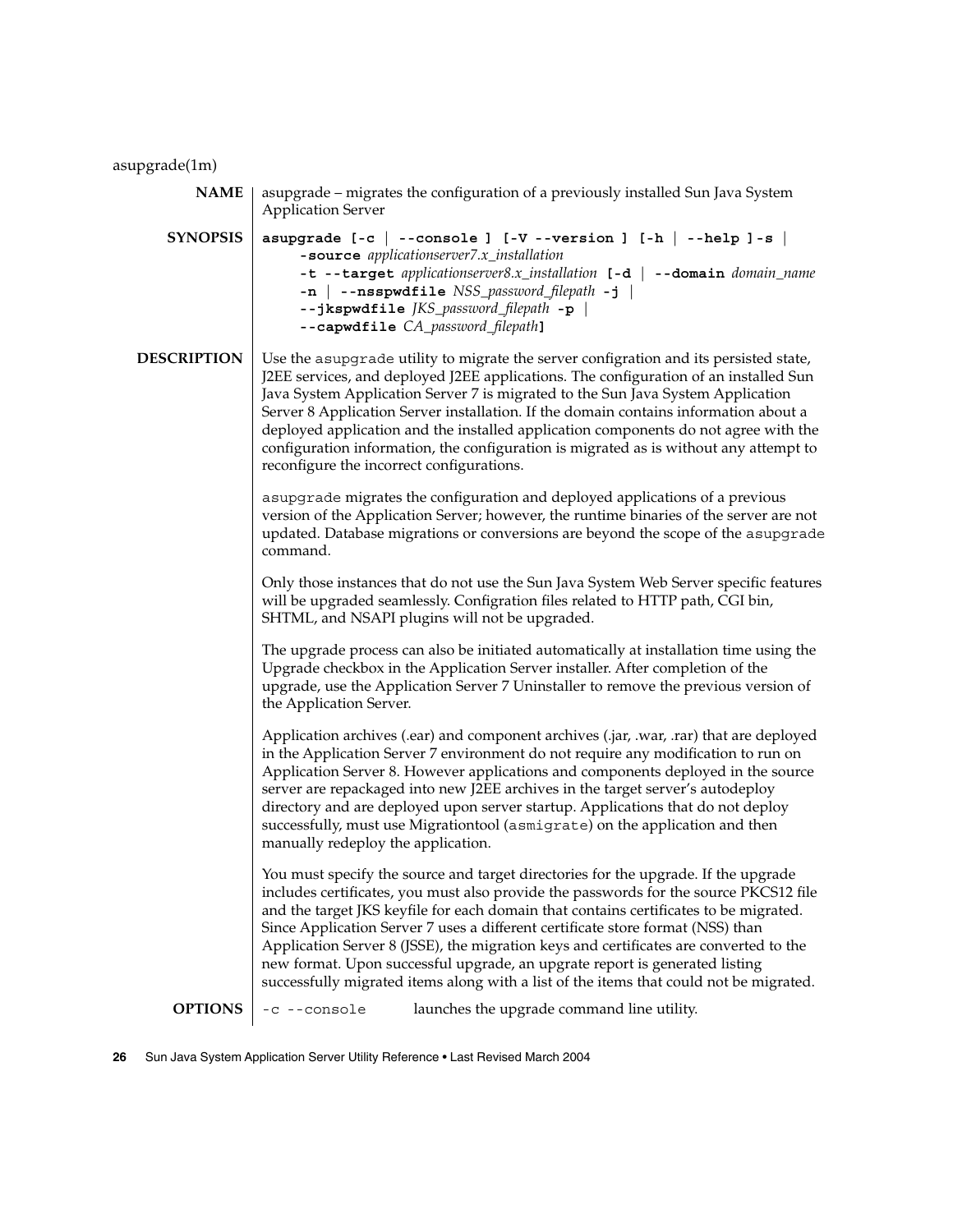|                 | -V--version                      | displays the version of the UpgradeTool.                                           |
|-----------------|----------------------------------|------------------------------------------------------------------------------------|
|                 | $-h-$ help                       | displays the arguments for launching the UpgradeTool.                              |
|                 | -s--source                       | identifies the installation directory for Sun Java System<br>Application Server 7. |
|                 | -t--target                       | identifies the installation directory for Sun Java System<br>Application Server 8. |
|                 | -d--domain                       | identifies the destination domain name for the migrated<br>certificates.           |
|                 | -n--nsspwdfile                   | identifies the path to the NSS password file.                                      |
|                 | -j--jkspwdfile                   | identifies the path to the JKS password file.                                      |
|                 | -p--capwdfile                    | identifies the path to the CA certificate password file.                           |
| <b>EXAMPLES</b> | <b>EXAMPLE 1 Using asupgrade</b> | example% upgrade -s /home/sunas7 -t /home/sunas8                                   |
| <b>SEE ALSO</b> | $\text{asmique}(1M)$             |                                                                                    |
|                 |                                  |                                                                                    |
|                 |                                  |                                                                                    |
|                 |                                  |                                                                                    |
|                 |                                  |                                                                                    |
|                 |                                  |                                                                                    |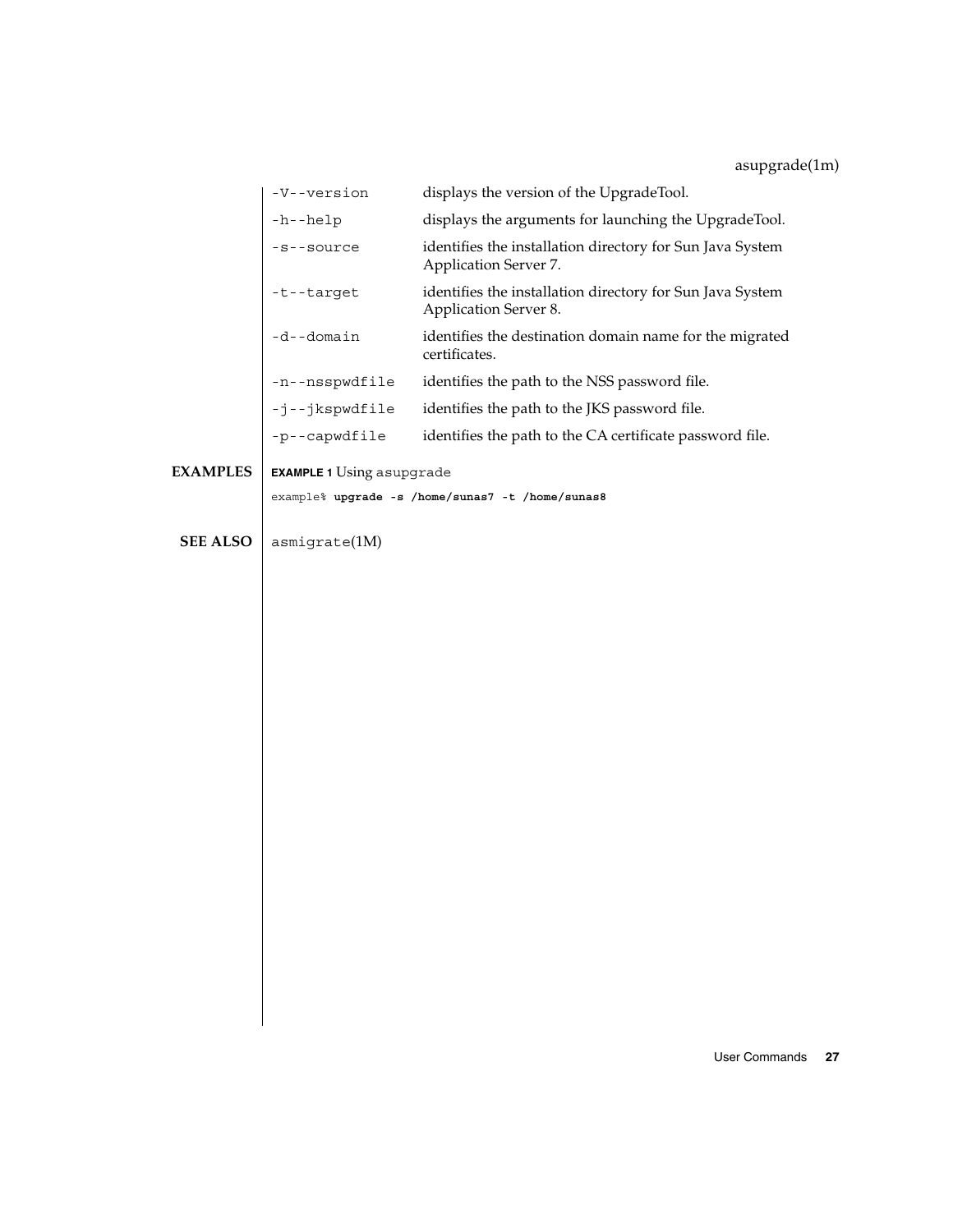<span id="page-27-0"></span>

| capture-schema(1m) |                                                                                                                                            |                                                                                                                                                                                                                                                                                                                                                                                                              |  |
|--------------------|--------------------------------------------------------------------------------------------------------------------------------------------|--------------------------------------------------------------------------------------------------------------------------------------------------------------------------------------------------------------------------------------------------------------------------------------------------------------------------------------------------------------------------------------------------------------|--|
| <b>NAME</b>        | capture-schema – stores the database metadata (schema) in a file for use in mapping<br>and execution                                       |                                                                                                                                                                                                                                                                                                                                                                                                              |  |
| <b>SYNOPSIS</b>    | capture-schema-dburl url -username name- password password-driver<br>a_jdbc_driver [-schemaname name] [-table tablename] * [-out filename] |                                                                                                                                                                                                                                                                                                                                                                                                              |  |
| <b>DESCRIPTION</b> |                                                                                                                                            | Stores the database metadata (schema) in a file. You can also use the Sun Java System<br>Studio IDE to capture the database schema. Run capture-schema as the same<br>database user that owns the tables, so that the -username and -schemaname options<br>are given the same username. Additionally, you can grant the database user running<br>the capture-schema command the ANALYZE ANY TABLE privilege. |  |
| <b>OPTIONS</b>     | -dburl                                                                                                                                     | JDBC URL expected by the driver for accessing a database.                                                                                                                                                                                                                                                                                                                                                    |  |
|                    | -username                                                                                                                                  | user name for authenticating access to a database.                                                                                                                                                                                                                                                                                                                                                           |  |
|                    | -password                                                                                                                                  | password for accessing the selected database.                                                                                                                                                                                                                                                                                                                                                                |  |
|                    | -driver                                                                                                                                    | JDBC driver classname in your CLASSPATH.                                                                                                                                                                                                                                                                                                                                                                     |  |
|                    | -schemaname                                                                                                                                | name of the user schema being captured. If not specified, the<br>default will capture metadata for all tables from all the schemas<br>accessible to this user. Specifying this parameter is highly<br>recommended. If more than one schema is accessible to this user,<br>more than one table with the same name may be captured which<br>will cause problems.                                               |  |
|                    | -table                                                                                                                                     | name of the table; multiple table names can be specified.                                                                                                                                                                                                                                                                                                                                                    |  |
|                    | -out                                                                                                                                       | output target; defaults to stdout. This parameter corresponds to<br>the schema sub-element of the sun-cmp-mapping element in the<br>sun-cmp-mapping 1 1.dtd file.                                                                                                                                                                                                                                            |  |
| <b>EXAMPLES</b>    | <b>EXAMPLE 1 Using capture-schema</b>                                                                                                      |                                                                                                                                                                                                                                                                                                                                                                                                              |  |
|                    | oracle.jdbc.driver.OracleDriver                                                                                                            | capture-schema -dburl jdbc:oracle:thin:@sadbuttrue:1521:ora817<br>-schemaname cantiflas -username CANTIFLAS -password enigma -driver                                                                                                                                                                                                                                                                         |  |
| <b>SEE ALSO</b>    | asadmin(1M)                                                                                                                                |                                                                                                                                                                                                                                                                                                                                                                                                              |  |
|                    |                                                                                                                                            |                                                                                                                                                                                                                                                                                                                                                                                                              |  |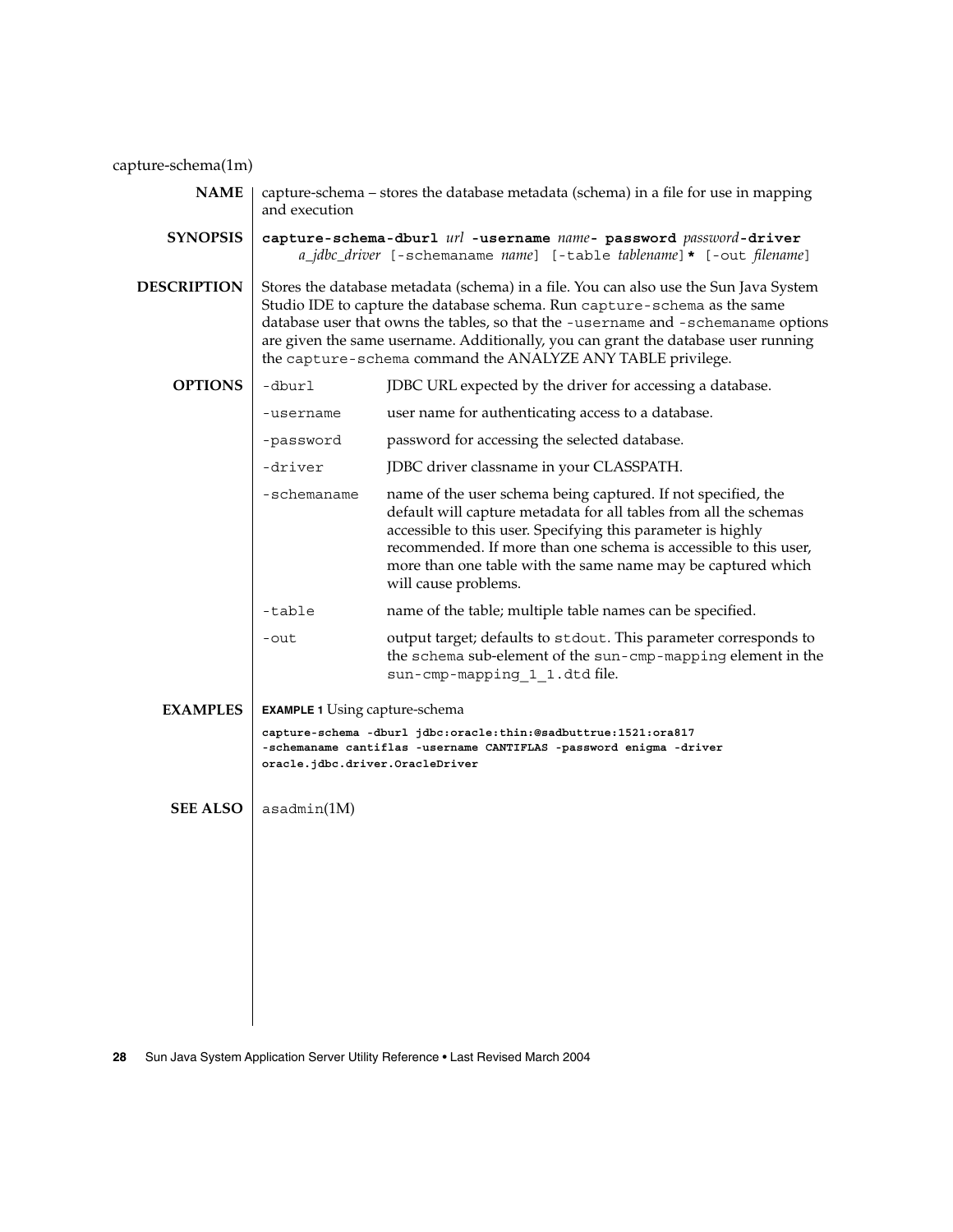create-acl(1)

<span id="page-28-0"></span>

| <b>NAME</b>                                                          | create-acl – adds a new access control list file for the named instance                                                                                                                                                      |                                                                                           |  |
|----------------------------------------------------------------------|------------------------------------------------------------------------------------------------------------------------------------------------------------------------------------------------------------------------------|-------------------------------------------------------------------------------------------|--|
| <b>SYNOPSIS</b>                                                      | create-acl<br>--user admin_user [--password admin_password] [--host localhost]<br>[--port 4848] [--passwordfile filename] [--secure   -s] [--instance<br>instance_name] --aclfile filename acl_ID                            |                                                                                           |  |
| <b>DESCRIPTION</b>                                                   |                                                                                                                                                                                                                              | Gets the access control lists associated with the named server instance.                  |  |
| <b>OPTIONS</b>                                                       | --user                                                                                                                                                                                                                       | administrative user associated for the instance.                                          |  |
|                                                                      | --password                                                                                                                                                                                                                   | administrative password corresponding to the administrative<br>user.                      |  |
|                                                                      | --host                                                                                                                                                                                                                       | host name of the machine hosting the administrative instance.                             |  |
|                                                                      | --port                                                                                                                                                                                                                       | administrative port number associated with the administrative<br>host.                    |  |
|                                                                      | --secure                                                                                                                                                                                                                     | indicates communication with the administrative instance in<br>secured mode.              |  |
|                                                                      | --passwordfile                                                                                                                                                                                                               | file containing passwords appropriate for the command (e.g.,<br>administrative instance). |  |
|                                                                      | --instance                                                                                                                                                                                                                   | name of the instance.                                                                     |  |
|                                                                      | --aclfile                                                                                                                                                                                                                    | name of the default acl file.                                                             |  |
| <b>OPERANDS</b>                                                      | acl_ID<br>internal name for the ACL file listing. This ID is used in a virtual server<br>element to define the ACL file used by the virtual server.                                                                          |                                                                                           |  |
| <b>EXAMPLES</b>                                                      | <b>EXAMPLE 1 Using create-acl</b><br>asadmin> create-acl --user admin --password adminadmin --host fuyako --port 7070 --instance server<br>Created ACL with id=sampleACL<br>Where: sampleACL is the name of the ACL created. |                                                                                           |  |
| <b>EXIT STATUS</b>                                                   | command executed successfully<br>$\theta$                                                                                                                                                                                    |                                                                                           |  |
|                                                                      | 1<br>error in executing the command                                                                                                                                                                                          |                                                                                           |  |
| <b>INTERFACE</b>                                                     | Access Control List page                                                                                                                                                                                                     |                                                                                           |  |
| <b>EQUIVALENT</b><br><b>SEE ALSO</b><br>$delete-acl(1), list-acl(1)$ |                                                                                                                                                                                                                              |                                                                                           |  |
|                                                                      |                                                                                                                                                                                                                              |                                                                                           |  |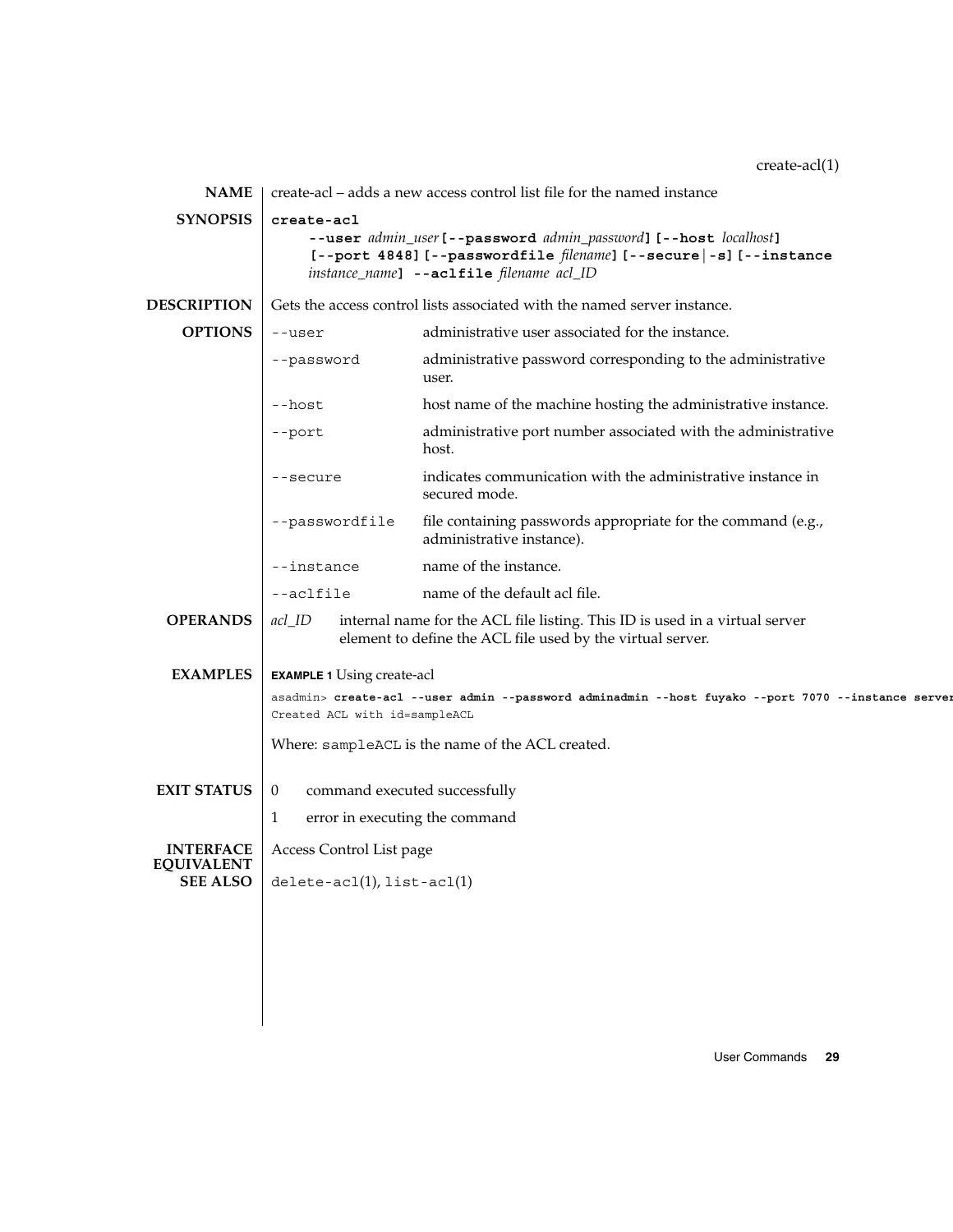<span id="page-29-0"></span>create-admin-object(1)

| <b>NAME</b>        | create-admin-object – adds the administered object with the specified JNDI name                                                                                                                                                                                                                                                                                                                                       |                                                                                                                                                                                                                                     |
|--------------------|-----------------------------------------------------------------------------------------------------------------------------------------------------------------------------------------------------------------------------------------------------------------------------------------------------------------------------------------------------------------------------------------------------------------------|-------------------------------------------------------------------------------------------------------------------------------------------------------------------------------------------------------------------------------------|
| <b>SYNOPSIS</b>    | create-admin-object --user admin_user [--password admin_password]<br>$[- - \text{host localhost}]$ $[- - \text{port 4848}]$ $[- - \text{secure}   - \text{s}]$<br>[--passwordfile filename] [--terse=false] [--echo=false]<br>[--interactive=true] --restype aorestype<br>--raname resource_adapter_name [--enabled=true]<br>[--description description] [--property name=value [: name=value] *]<br><i>indi_name</i> |                                                                                                                                                                                                                                     |
| <b>DESCRIPTION</b> | Creates an administered object specific to the Enterprise Information Server (typically<br>a messaging provider) with the JNDI name provided. The resource adapter exposes<br>the administered object as a Javabean. Application programs can lookup the<br>administered object using the JNDI name, and use it using messaging style specific<br>APIs.                                                               |                                                                                                                                                                                                                                     |
|                    | remote mode only.                                                                                                                                                                                                                                                                                                                                                                                                     | Before you can create an administered object, you must first deploy the resource<br>adapter and specify it using the -- raname option. This command is supported in                                                                 |
| <b>OPTIONS</b>     | --user                                                                                                                                                                                                                                                                                                                                                                                                                | authorized domain application server administrative<br>username.                                                                                                                                                                    |
|                    | --password                                                                                                                                                                                                                                                                                                                                                                                                            | password to administer the domain application server.                                                                                                                                                                               |
|                    | --host                                                                                                                                                                                                                                                                                                                                                                                                                | machine name where the domain application server is running.                                                                                                                                                                        |
|                    | --port                                                                                                                                                                                                                                                                                                                                                                                                                | port number of the domain application server listening for<br>administration requests.                                                                                                                                              |
|                    | --secure                                                                                                                                                                                                                                                                                                                                                                                                              | if true, uses SSL/TLS to communicate with the domain<br>application server.                                                                                                                                                         |
|                    | --passwordfile                                                                                                                                                                                                                                                                                                                                                                                                        | file containing the domain application server password.                                                                                                                                                                             |
|                    | --terse                                                                                                                                                                                                                                                                                                                                                                                                               | indicates that any output data must be very concise, typically<br>avoiding human-friendly sentences and favoring<br>well-formatted data for consumption by a script. Default is<br>false.                                           |
|                    | --echo                                                                                                                                                                                                                                                                                                                                                                                                                | setting to true will echo the command line statement on the<br>standard output. Default is false.                                                                                                                                   |
|                    | --interactive                                                                                                                                                                                                                                                                                                                                                                                                         | if set to true (default), only the required password options are<br>prompted.                                                                                                                                                       |
|                    | --restype                                                                                                                                                                                                                                                                                                                                                                                                             | administered object resource type as defined by the resource<br>adapter in the ra. xml file. This is the same value found in the<br>adminobject-interface elements in the deployment<br>descriptor of a resource adapter (ra. xml). |
|                    |                                                                                                                                                                                                                                                                                                                                                                                                                       |                                                                                                                                                                                                                                     |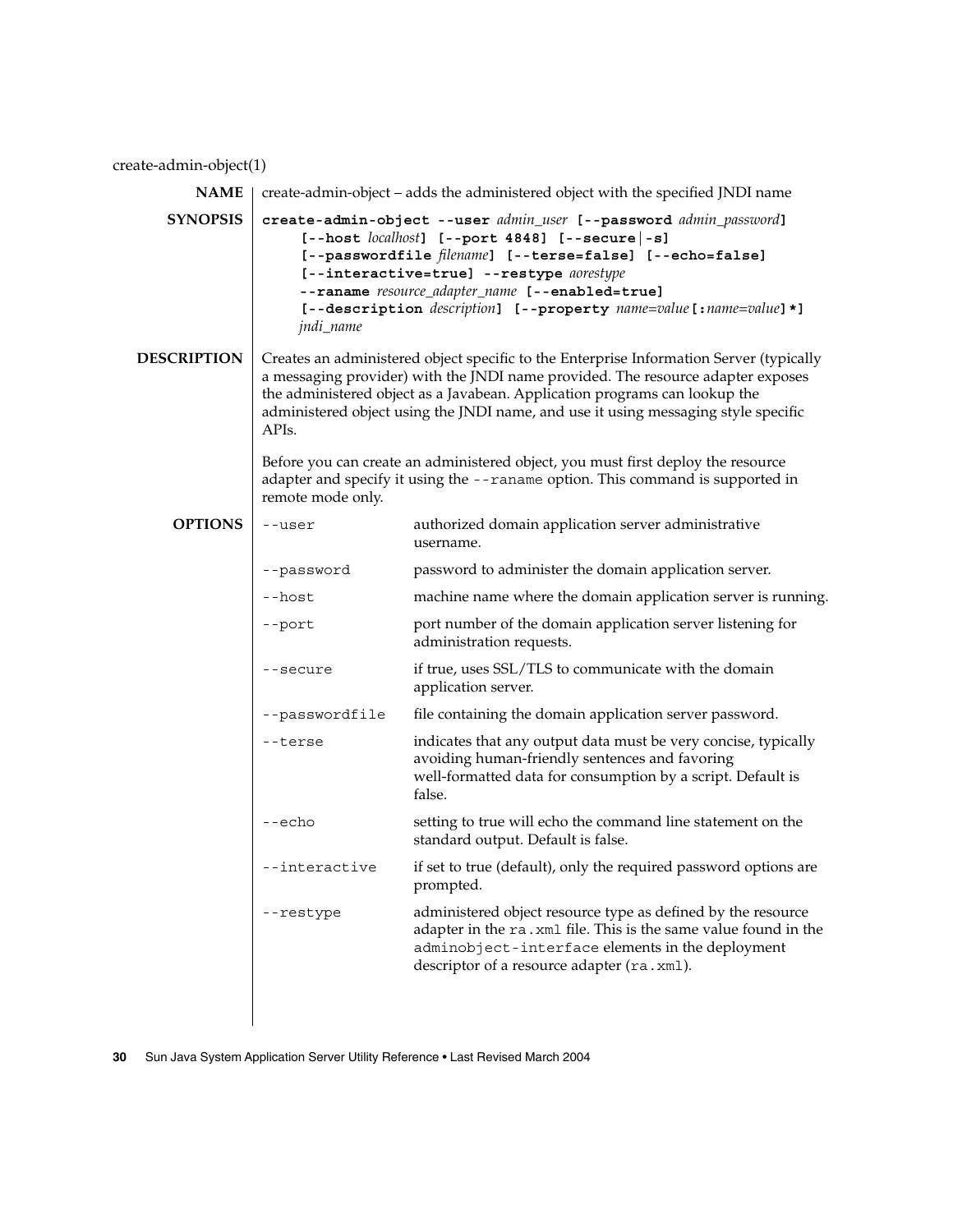create-admin-object(1)

|                    | --raname                                                                                                                                                                                                            | module name of the deployed resource adapter. In case of a<br>resource adapter that is embedded in an application, the<br>raname will be appname#raname.                                        |  |
|--------------------|---------------------------------------------------------------------------------------------------------------------------------------------------------------------------------------------------------------------|-------------------------------------------------------------------------------------------------------------------------------------------------------------------------------------------------|--|
|                    | --enabled                                                                                                                                                                                                           | determines whether the resource is enabled at runtime.                                                                                                                                          |  |
|                    | --description                                                                                                                                                                                                       | text description of the connection pool.                                                                                                                                                        |  |
|                    | --property                                                                                                                                                                                                          | name/value pair of the properties of admin object java<br>bean. admin object java bean is specified by the<br>adminobject-class in the resource adapter's deployment<br>descriptor $(ra.xml)$ . |  |
| <b>OPERANDS</b>    | jndi_name<br>JNDI name of the administered object to be created.                                                                                                                                                    |                                                                                                                                                                                                 |  |
| <b>EXAMPLES</b>    | <b>EXAMPLE 1 Using create-admin-object</b>                                                                                                                                                                          |                                                                                                                                                                                                 |  |
|                    |                                                                                                                                                                                                                     | The javax.jms. Queue resource type is obtained from the rar.xml file. The jmsra<br>must be deployed prior to executing this command.                                                            |  |
|                    | asadmin> create-admin-object --user admin1 --password adminadmin1<br>--restype javax.jms. Queue --raname jmsra --property Name=sample jmsqueue jms/samplequeue<br>Command create-admin-object executed successfully |                                                                                                                                                                                                 |  |
| <b>EXIT STATUS</b> | command executed successfully<br>$\mathbf{0}$                                                                                                                                                                       |                                                                                                                                                                                                 |  |
|                    | $\mathbf{1}$<br>error in executing the command                                                                                                                                                                      |                                                                                                                                                                                                 |  |
| <b>SEE ALSO</b>    | $delete$ -admin-object $(1)$ , list-admin-objects $(1)$                                                                                                                                                             |                                                                                                                                                                                                 |  |
|                    |                                                                                                                                                                                                                     |                                                                                                                                                                                                 |  |
|                    |                                                                                                                                                                                                                     |                                                                                                                                                                                                 |  |
|                    |                                                                                                                                                                                                                     |                                                                                                                                                                                                 |  |
|                    |                                                                                                                                                                                                                     |                                                                                                                                                                                                 |  |
|                    |                                                                                                                                                                                                                     |                                                                                                                                                                                                 |  |
|                    |                                                                                                                                                                                                                     |                                                                                                                                                                                                 |  |
|                    |                                                                                                                                                                                                                     |                                                                                                                                                                                                 |  |
|                    |                                                                                                                                                                                                                     |                                                                                                                                                                                                 |  |
|                    |                                                                                                                                                                                                                     |                                                                                                                                                                                                 |  |
|                    |                                                                                                                                                                                                                     |                                                                                                                                                                                                 |  |
|                    |                                                                                                                                                                                                                     |                                                                                                                                                                                                 |  |
|                    |                                                                                                                                                                                                                     |                                                                                                                                                                                                 |  |
|                    |                                                                                                                                                                                                                     |                                                                                                                                                                                                 |  |
|                    |                                                                                                                                                                                                                     |                                                                                                                                                                                                 |  |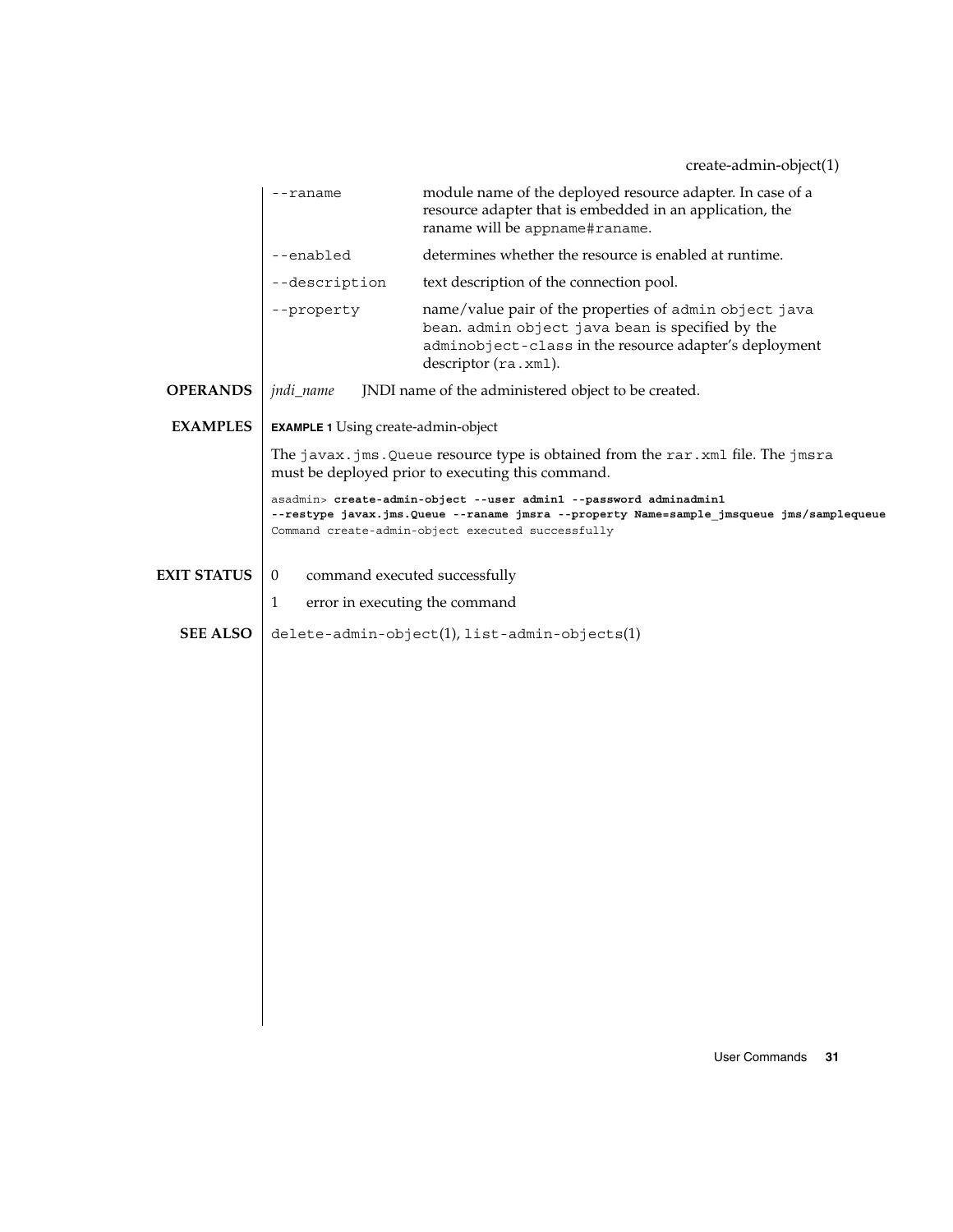<span id="page-31-0"></span>create-audit-module(1)

| <b>NAME</b>        | create-audit-module - adds an audit-module                                                                                                                                                                                                                                                                                               |                                                                                                                                                                                           |
|--------------------|------------------------------------------------------------------------------------------------------------------------------------------------------------------------------------------------------------------------------------------------------------------------------------------------------------------------------------------|-------------------------------------------------------------------------------------------------------------------------------------------------------------------------------------------|
| <b>SYNOPSIS</b>    | create-audit-module --user admin_user [--password admin_password]<br>$[- - \text{host localhost}]$ $[- - \text{port 4848}]$ $[- - \text{secure}   - \text{s}]$<br>[--passwordfile filename] [--terse=false] [--echo=false]<br>[--interactive=true] --classname realm_class<br>[--property (name=value) [:name=value]*] audit_module_name |                                                                                                                                                                                           |
| <b>DESCRIPTION</b> | Adds the named audit module for the plugin module that implements the audit<br>capabilities. This command is supported in remote mode only.                                                                                                                                                                                              |                                                                                                                                                                                           |
| <b>OPTIONS</b>     | --user                                                                                                                                                                                                                                                                                                                                   | authorized domain application server administrative<br>username.                                                                                                                          |
|                    | --password                                                                                                                                                                                                                                                                                                                               | password to administer the domain application server.                                                                                                                                     |
|                    | --host                                                                                                                                                                                                                                                                                                                                   | machine name where the domain application server is running.                                                                                                                              |
|                    | --port                                                                                                                                                                                                                                                                                                                                   | port number of the domain application server listening for<br>administration requests.                                                                                                    |
|                    | --secure                                                                                                                                                                                                                                                                                                                                 | if true, uses SSL/TLS to communicate with the domain<br>application server.                                                                                                               |
|                    | --passwordfile                                                                                                                                                                                                                                                                                                                           | file containing the domain application server password.                                                                                                                                   |
|                    | --terse                                                                                                                                                                                                                                                                                                                                  | indicates that any output data must be very concise, typically<br>avoiding human-friendly sentences and favoring<br>well-formatted data for consumption by a script. Default is<br>false. |
|                    | --echo                                                                                                                                                                                                                                                                                                                                   | setting to true will echo the command line statement on the<br>standard output. Default is false.                                                                                         |
|                    | --interactive                                                                                                                                                                                                                                                                                                                            | if set to true (default), only the required password options are<br>prompted.                                                                                                             |
|                    | --classname                                                                                                                                                                                                                                                                                                                              | Java class which implements this realm.                                                                                                                                                   |
|                    | --property                                                                                                                                                                                                                                                                                                                               | optional attributes name/value pairs of provider<br>implementation specific attributes.                                                                                                   |
| <b>OPERANDS</b>    | audit_module_name                                                                                                                                                                                                                                                                                                                        | name of this audit module.                                                                                                                                                                |
| <b>EXAMPLES</b>    | <b>EXAMPLE 1 Using create-audit-module</b>                                                                                                                                                                                                                                                                                               |                                                                                                                                                                                           |
|                    | asadmin> create-audit-module --user admin1 --password adminadmin1<br>--host pigeon --port 5001 --classname com.sun.appserv.auditmodule<br>--property defaultuser=admin: Password=admin sampleAuditModule<br>Command create-audit-module executed successfully                                                                            |                                                                                                                                                                                           |
| <b>EXIT STATUS</b> | $\theta$<br>command executed successfully<br>$\mathbf{1}$<br>error in executing the command                                                                                                                                                                                                                                              |                                                                                                                                                                                           |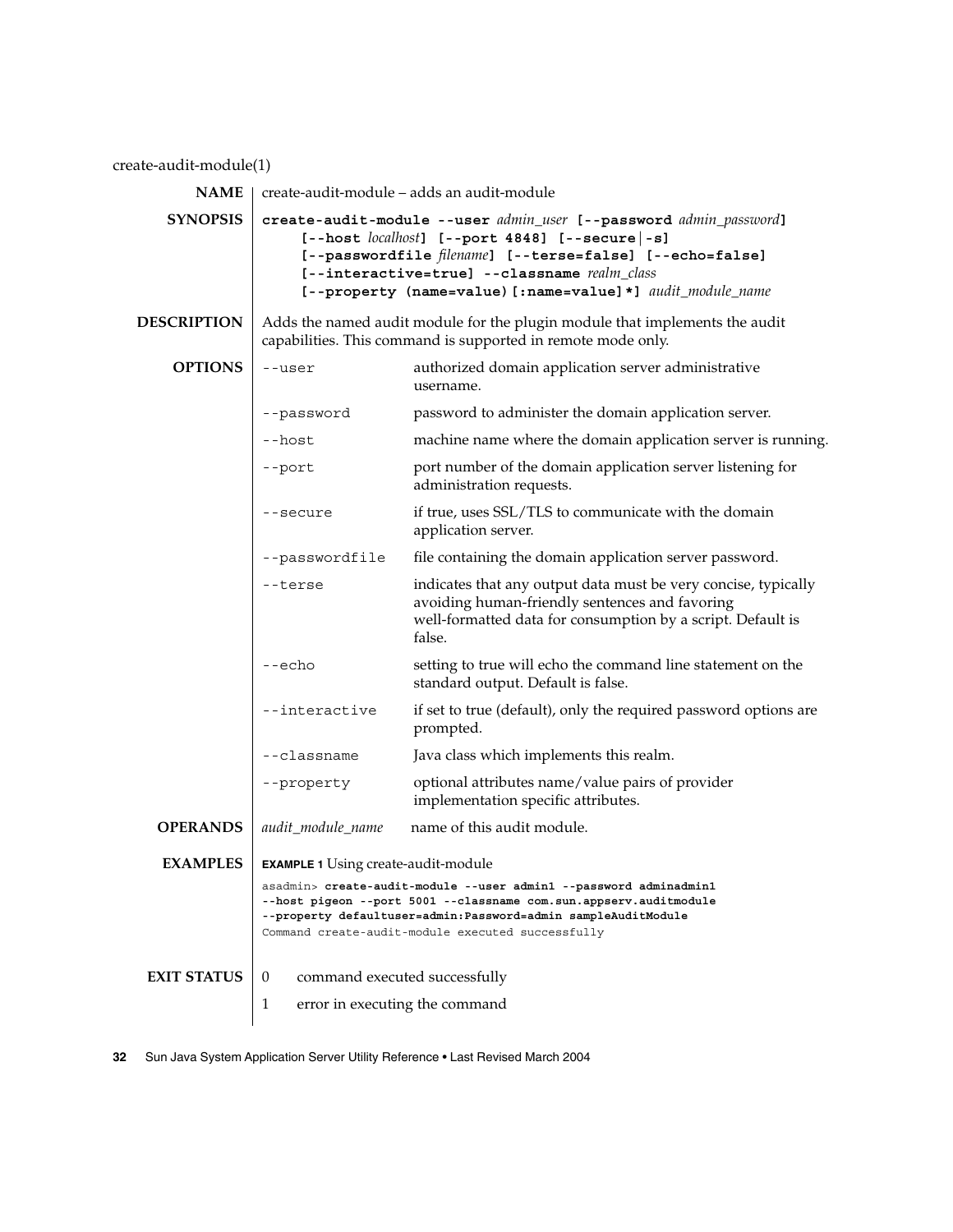create-audit-module(1)

 $\textbf{SEE \, ALSO} \, \mid \, \text{delete-audit-model}(1)$ , list-audit-modules(1)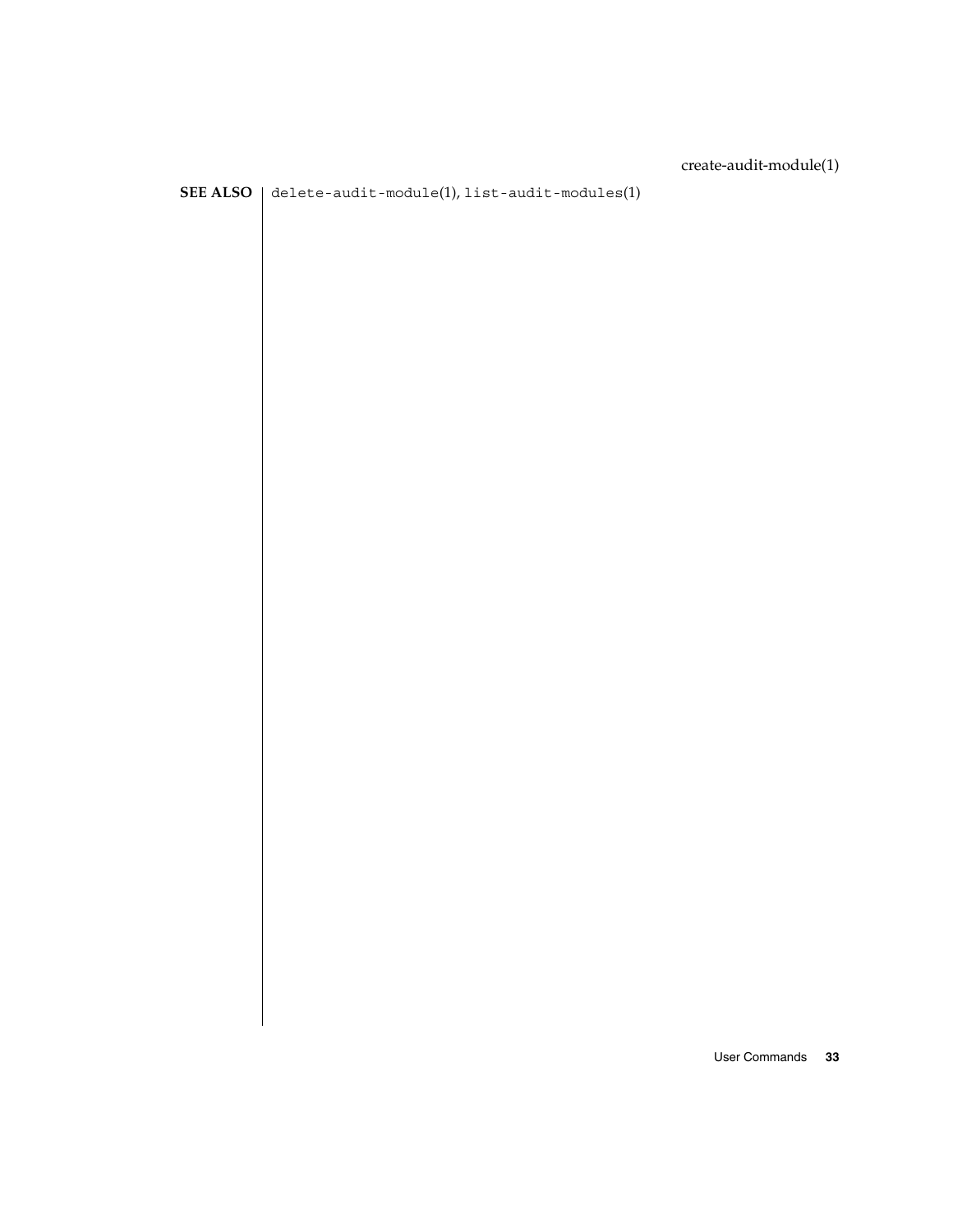### <span id="page-33-0"></span>create-authdb(1)

| <b>NAME</b>        | create-authdb – adds the new authorized database for the named instance                                                                                                                                                                                                             |                                                                                                                                                                                                                                                                       |
|--------------------|-------------------------------------------------------------------------------------------------------------------------------------------------------------------------------------------------------------------------------------------------------------------------------------|-----------------------------------------------------------------------------------------------------------------------------------------------------------------------------------------------------------------------------------------------------------------------|
| <b>SYNOPSIS</b>    | create-authdb<br>--user admin_user [--password admin_password] [--host localhost]<br>[--port 4848] [--passwordfile filename] [--secure   -s] [--instance<br>instance_name] --database database--virtualserver<br>virtualserver_ID [--basedn basedn] [--certmaps certmaps] authdb_ID |                                                                                                                                                                                                                                                                       |
| <b>DESCRIPTION</b> |                                                                                                                                                                                                                                                                                     | Adds the named authorized database associated with the named server instance.                                                                                                                                                                                         |
| <b>OPTIONS</b>     | --user                                                                                                                                                                                                                                                                              | administrative user associated for the instance.                                                                                                                                                                                                                      |
|                    | --password                                                                                                                                                                                                                                                                          | administrative password corresponding to the administrative<br>user.                                                                                                                                                                                                  |
|                    | --host                                                                                                                                                                                                                                                                              | host name of the machine hosting the administrative instance.                                                                                                                                                                                                         |
|                    | --port                                                                                                                                                                                                                                                                              | administrative port number associated with the<br>administrative host.                                                                                                                                                                                                |
|                    | --passwordfile                                                                                                                                                                                                                                                                      | file containing passwords appropriate for the command (e.g.,<br>administrative instance).                                                                                                                                                                             |
|                    | --secure                                                                                                                                                                                                                                                                            | if true, uses SSL/TLS to communicate with the administrative<br>instance.                                                                                                                                                                                             |
|                    | --instance                                                                                                                                                                                                                                                                          | name of the instance.                                                                                                                                                                                                                                                 |
|                    | --database                                                                                                                                                                                                                                                                          | user database name in the dbswitch.conf file.                                                                                                                                                                                                                         |
|                    | --virtualserver                                                                                                                                                                                                                                                                     | virtual server ID. It can also be referred to as the variable \$id<br>in an obj. conf file. A virtual server ID cannot begin with a<br>number.                                                                                                                        |
|                    | --basedn                                                                                                                                                                                                                                                                            | overrides the base DN lookup in the dbswitch.conf file.<br>However, the basedn value is still relative to the base DN<br>value from the dbswitch.conf entry.                                                                                                          |
|                    | --certmaps                                                                                                                                                                                                                                                                          | certificate to LDAP entry mappings as defined in the<br>certm.conf file. If not present, all mappings are used. All<br>lookups are based on mappings in the certmap.conf file<br>and are relative to the final base distinguished name (DN) of<br>the virtual server. |
| <b>OPERANDS</b>    | authdb_id                                                                                                                                                                                                                                                                           | user database name in the virtual server's ACL file.                                                                                                                                                                                                                  |
| <b>EXAMPLES</b>    | <b>EXAMPLE 1 Using create-authdb</b><br>asadmin> create-authdb --user admin --password adminadmin --host fuyako --port 7070 --database defa<br>Created AuthDB with id = sampleAuth                                                                                                  |                                                                                                                                                                                                                                                                       |
|                    | Where sampleAuth is the authdb created.                                                                                                                                                                                                                                             |                                                                                                                                                                                                                                                                       |
| <b>EXIT STATUS</b> | 0<br>command executed successfully                                                                                                                                                                                                                                                  |                                                                                                                                                                                                                                                                       |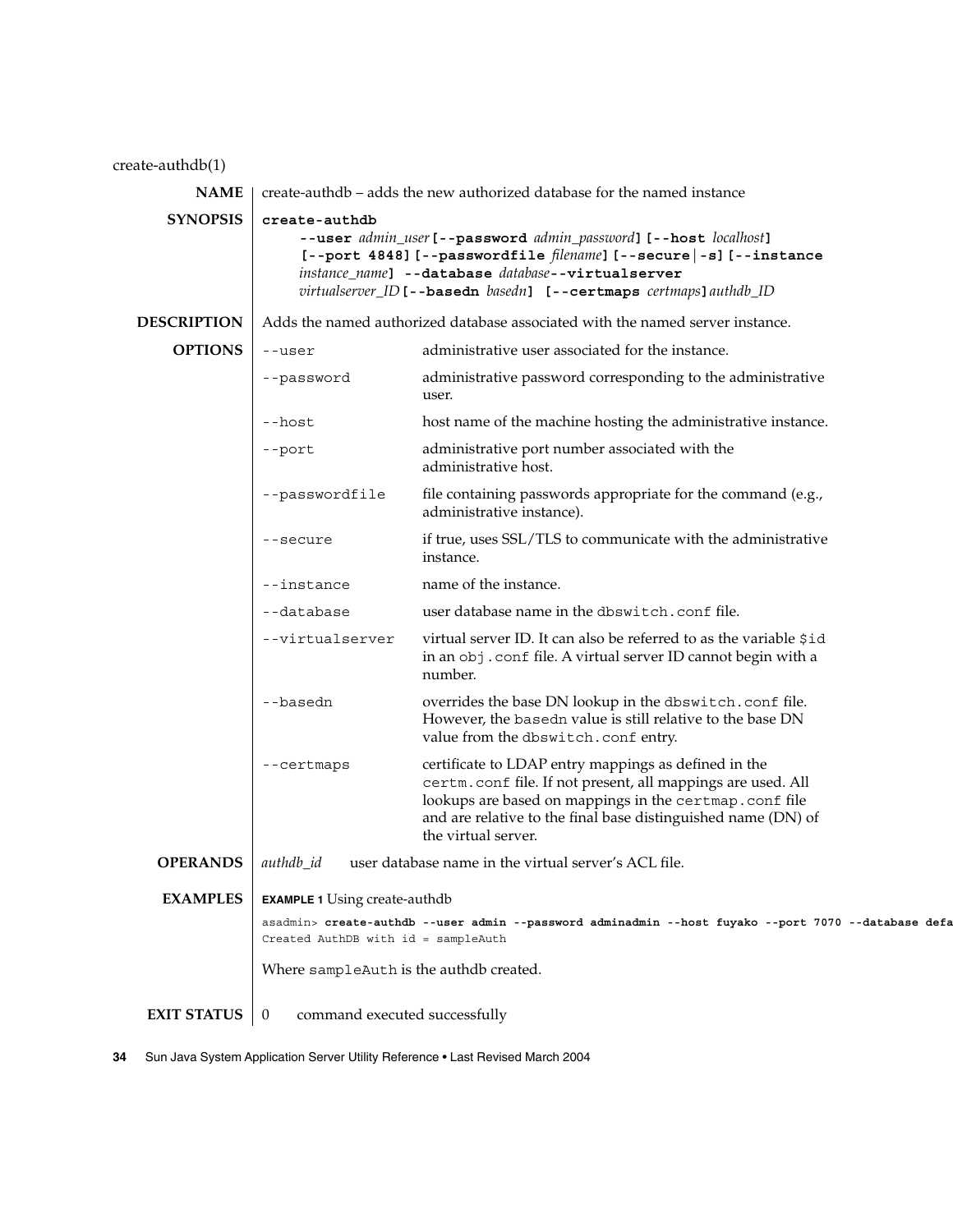## create-authdb(1)

|                                | $\mathbf{1}$<br>error in executing the command |  |  |
|--------------------------------|------------------------------------------------|--|--|
| <b>INTERFACE</b><br>EQUIVALENT | $\ensuremath{\mathsf{unknown}}$                |  |  |
| <b>SEE ALSO</b>                | $delete$ - $authdb(1), list$ - $authdbs(1)$    |  |  |
|                                |                                                |  |  |
|                                |                                                |  |  |
|                                |                                                |  |  |
|                                |                                                |  |  |
|                                |                                                |  |  |
|                                |                                                |  |  |
|                                |                                                |  |  |
|                                |                                                |  |  |
|                                |                                                |  |  |
|                                |                                                |  |  |
|                                |                                                |  |  |
|                                |                                                |  |  |
|                                |                                                |  |  |
|                                |                                                |  |  |
|                                |                                                |  |  |
|                                |                                                |  |  |
|                                |                                                |  |  |
|                                |                                                |  |  |
|                                |                                                |  |  |
|                                |                                                |  |  |
|                                |                                                |  |  |
|                                |                                                |  |  |
|                                |                                                |  |  |
|                                |                                                |  |  |
|                                |                                                |  |  |
|                                | User Com                                       |  |  |

nmands **35**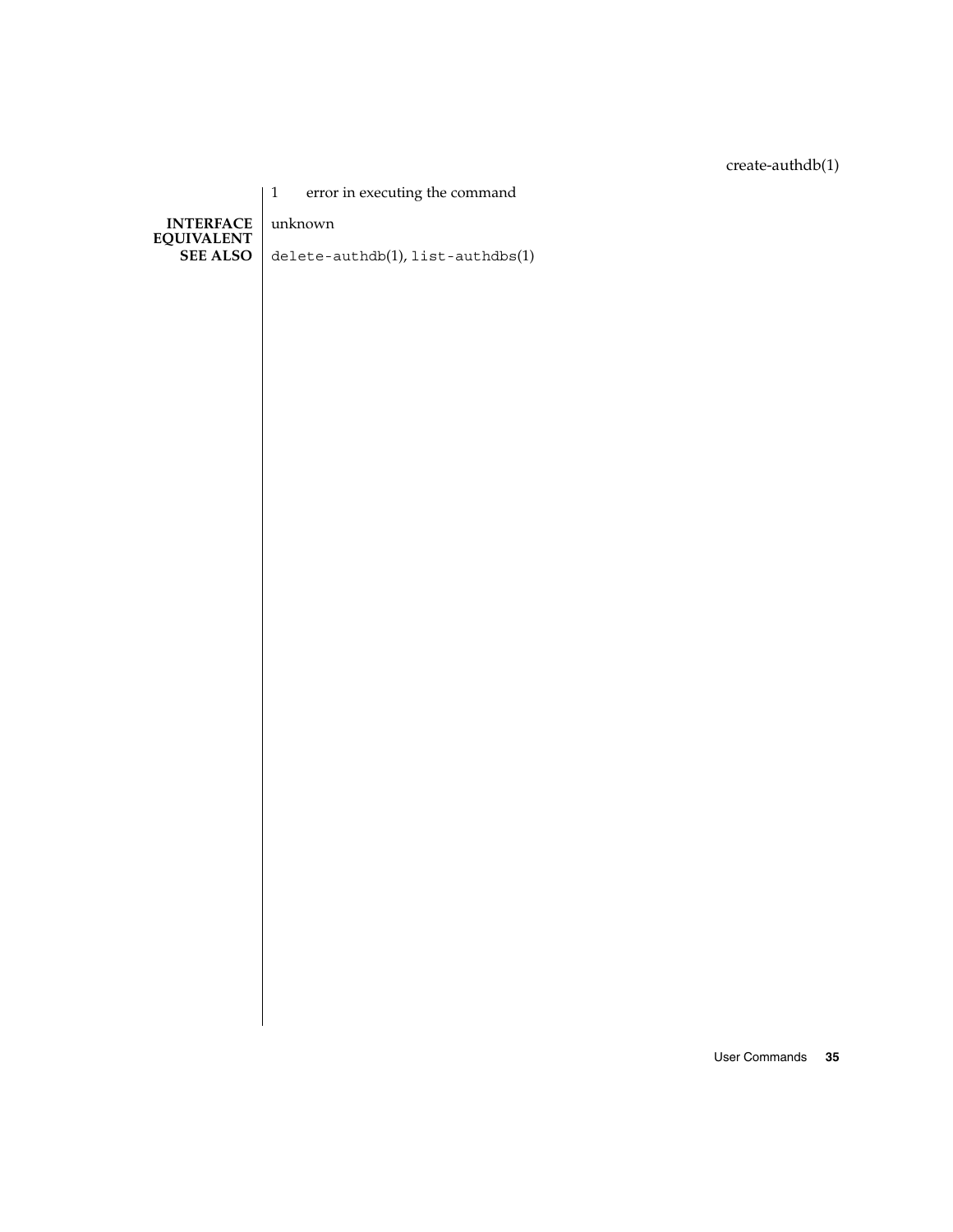<span id="page-35-0"></span>

| create-auth-realm(1) |  |  |
|----------------------|--|--|
|----------------------|--|--|

| <b>NAME</b>        | create-auth-realm - adds the new authorized realm                                                                                                                                                                                                                                                                                    |                                                                                                                                                                                           |  |
|--------------------|--------------------------------------------------------------------------------------------------------------------------------------------------------------------------------------------------------------------------------------------------------------------------------------------------------------------------------------|-------------------------------------------------------------------------------------------------------------------------------------------------------------------------------------------|--|
| <b>SYNOPSIS</b>    | create-auth-realm --user admin_user [--password admin_password]<br>$[- - \text{host localhost}]$ $[- - \text{port 4848}]$ $[- - \text{secure}   - \text{s}]$<br>[--passwordfile filename] [--terse=false] [--echo=false]<br>[--interactive=true] --classname realm_class<br>[--property (name=value) [:name=value]*] auth_realm_name |                                                                                                                                                                                           |  |
| <b>DESCRIPTION</b> | Adds the named authorized realm. This command is supported in remote mode only.                                                                                                                                                                                                                                                      |                                                                                                                                                                                           |  |
| <b>OPTIONS</b>     | --user                                                                                                                                                                                                                                                                                                                               | authorized domain application server administrative<br>username.                                                                                                                          |  |
|                    | --password                                                                                                                                                                                                                                                                                                                           | password to administer the domain application server.                                                                                                                                     |  |
|                    | --host                                                                                                                                                                                                                                                                                                                               | machine name where the domain application server is running.                                                                                                                              |  |
|                    | --port                                                                                                                                                                                                                                                                                                                               | port number of the domain application server listening for<br>administration requests.                                                                                                    |  |
|                    | --secure                                                                                                                                                                                                                                                                                                                             | if true, uses SSL/TLS to communicate with the domain<br>application server.                                                                                                               |  |
|                    | --passwordfile                                                                                                                                                                                                                                                                                                                       | file containing the domain application server password.                                                                                                                                   |  |
|                    | --terse                                                                                                                                                                                                                                                                                                                              | indicates that any output data must be very concise, typically<br>avoiding human-friendly sentences and favoring<br>well-formatted data for consumption by a script. Default is<br>false. |  |
|                    | --echo                                                                                                                                                                                                                                                                                                                               | setting to true will echo the command line statement on the<br>standard output. Default is false.                                                                                         |  |
|                    | --interactive                                                                                                                                                                                                                                                                                                                        | if set to true (default), only the required password options are<br>prompted.                                                                                                             |  |
|                    | --classname                                                                                                                                                                                                                                                                                                                          | Java class which implements this realm.                                                                                                                                                   |  |
|                    | --property                                                                                                                                                                                                                                                                                                                           | optional attributes name/value paris of provider<br>implementation specific attributes.                                                                                                   |  |
| <b>OPERANDS</b>    | auth_realm_name                                                                                                                                                                                                                                                                                                                      | name of this realm.                                                                                                                                                                       |  |
| <b>EXAMPLES</b>    | <b>EXAMPLE 1 Using create-auth-realm</b><br>asadmin> create-auth-realm --user admin1 --password adminadmin1<br>--host pigeon --port 5001 --classname com.iplanet.ias.security.auth.realm.DB.Database<br>--property defaultuser=admin: Password=admin db<br>Command create-auth-realm executed successfully                           |                                                                                                                                                                                           |  |
|                    |                                                                                                                                                                                                                                                                                                                                      |                                                                                                                                                                                           |  |
|                    | Where db is the auth realm created.                                                                                                                                                                                                                                                                                                  |                                                                                                                                                                                           |  |
| <b>EXIT STATUS</b> | command executed successfully<br>$\theta$                                                                                                                                                                                                                                                                                            |                                                                                                                                                                                           |  |
|                    | $\mathbf{1}$<br>error in executing the command                                                                                                                                                                                                                                                                                       |                                                                                                                                                                                           |  |
|                    |                                                                                                                                                                                                                                                                                                                                      |                                                                                                                                                                                           |  |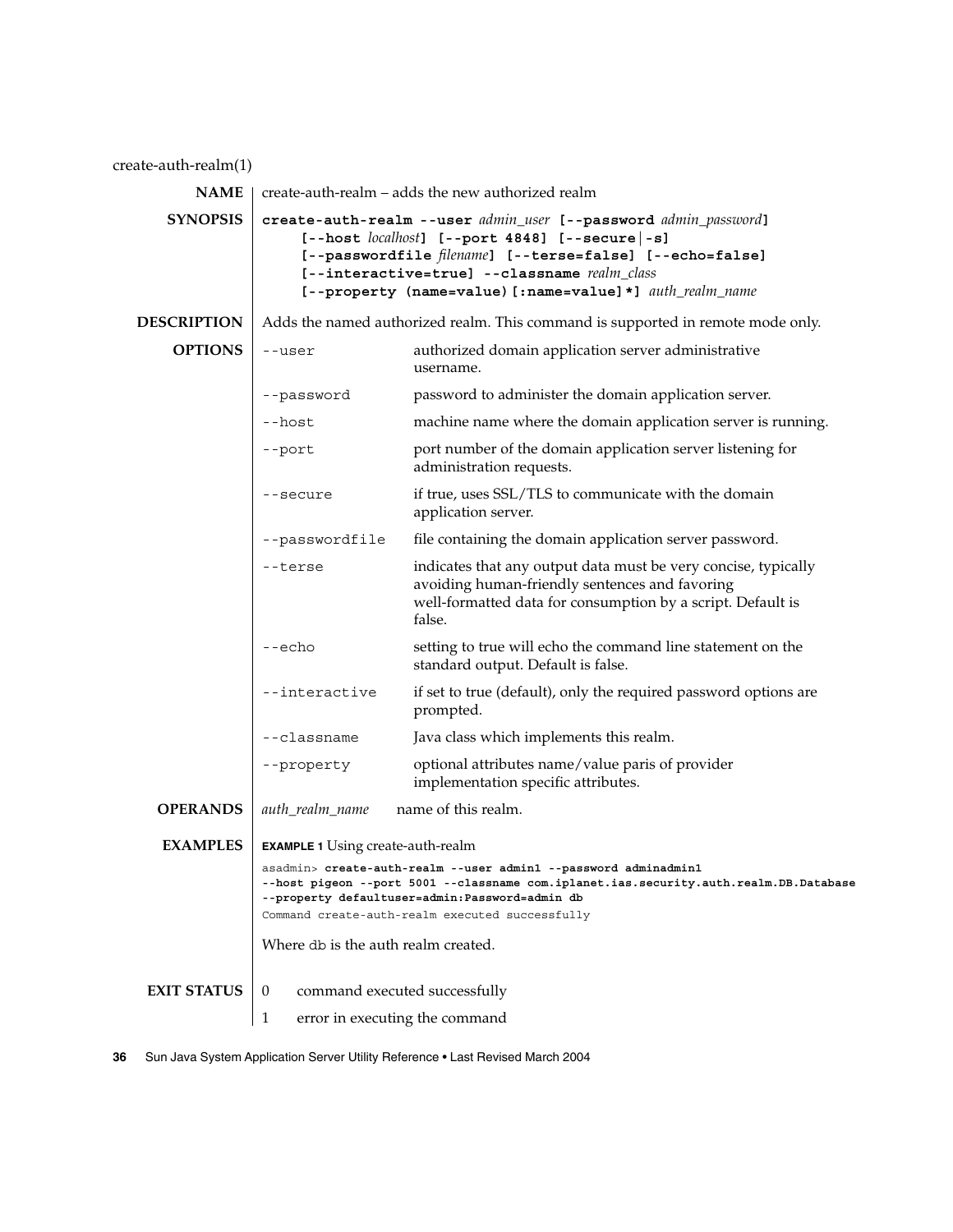create-auth-realm(1)

 $\texttt{SEE \, ALSO} \parallel \texttt{delete-auth-realm(1)}, \texttt{list-auth-realms(1)}$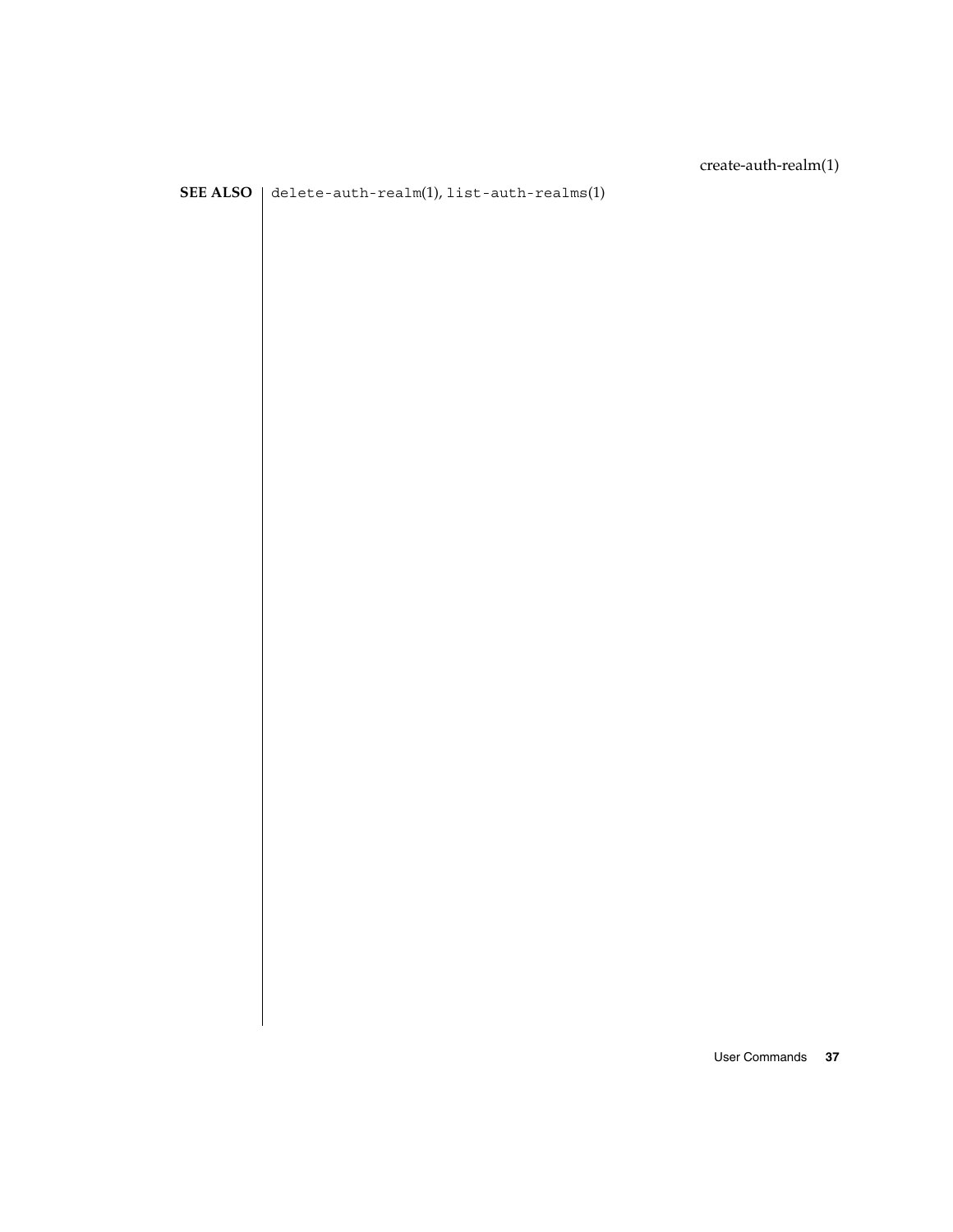create-connector-connection-pool(1)

| <b>NAME</b>        | create-connector-connection-pool - adds a connection pool with the specified<br>connection pool name |                                                                                                                                                                                                                                                                                                                                                                                                                                               |  |
|--------------------|------------------------------------------------------------------------------------------------------|-----------------------------------------------------------------------------------------------------------------------------------------------------------------------------------------------------------------------------------------------------------------------------------------------------------------------------------------------------------------------------------------------------------------------------------------------|--|
| <b>SYNOPSIS</b>    | create-connector-connection-pool --user admin_user                                                   | [--password admin_password] [--host localhost] [--port 4848]<br>[--secure  -s] [--passwordfile filename] [--terse=false]<br>[--echo=false] [--interactive=true] [--steadypoolsize 8]<br>[--maxpoolsize 32] [--maxwaittime 3000] [--poolresize 2]<br>[--idletimeout 300] [--failallconnections=false]--raname<br>resource_adapter_name --connectiondefinition connection-definition_name<br>[--property name=value [: name=value] *] pool_name |  |
| <b>DESCRIPTION</b> | connection pool, you must first deploy the associated RAR file.                                      | Adds a new connector connection pool. Before you can add a new connector                                                                                                                                                                                                                                                                                                                                                                      |  |
|                    | This command is supported in remote mode only.                                                       |                                                                                                                                                                                                                                                                                                                                                                                                                                               |  |
| <b>OPTIONS</b>     | --user                                                                                               | authorized domain application server<br>administrative username.                                                                                                                                                                                                                                                                                                                                                                              |  |
|                    | --password                                                                                           | password to administer the domain application<br>server.                                                                                                                                                                                                                                                                                                                                                                                      |  |
|                    | --host                                                                                               | machine name where the domain application server<br>is running.                                                                                                                                                                                                                                                                                                                                                                               |  |
|                    | --port                                                                                               | port number of the domain application server<br>listening for administration requests.                                                                                                                                                                                                                                                                                                                                                        |  |
|                    | --secure                                                                                             | if true, uses SSL/TLS to communicate with the<br>domain application server.                                                                                                                                                                                                                                                                                                                                                                   |  |
|                    | --passwordfile                                                                                       | file containing the domain application server<br>password.                                                                                                                                                                                                                                                                                                                                                                                    |  |
|                    | --terse                                                                                              | indicates that any output data must be very concise,<br>typically avoiding human-friendly sentences and<br>favoring well-formatted data for consumption by a<br>script. Default is false.                                                                                                                                                                                                                                                     |  |
|                    | --echo                                                                                               | setting to true will echo the command line statement<br>on the standard output. Default is false.                                                                                                                                                                                                                                                                                                                                             |  |
|                    | --interactive                                                                                        | if set to true (default), only the required password<br>options are prompted.                                                                                                                                                                                                                                                                                                                                                                 |  |
|                    | --steadypoolsize                                                                                     | minimum and initial number of connections<br>maintained in the pool (default is 8).                                                                                                                                                                                                                                                                                                                                                           |  |
|                    | --maxpoolsize                                                                                        | maximum number of connections that can be<br>created to satisfy client requests (default is 32).                                                                                                                                                                                                                                                                                                                                              |  |
|                    | --maxwaittime                                                                                        | amount of time, in milliseconds, that a caller will<br>have to wait before a connection is created if a                                                                                                                                                                                                                                                                                                                                       |  |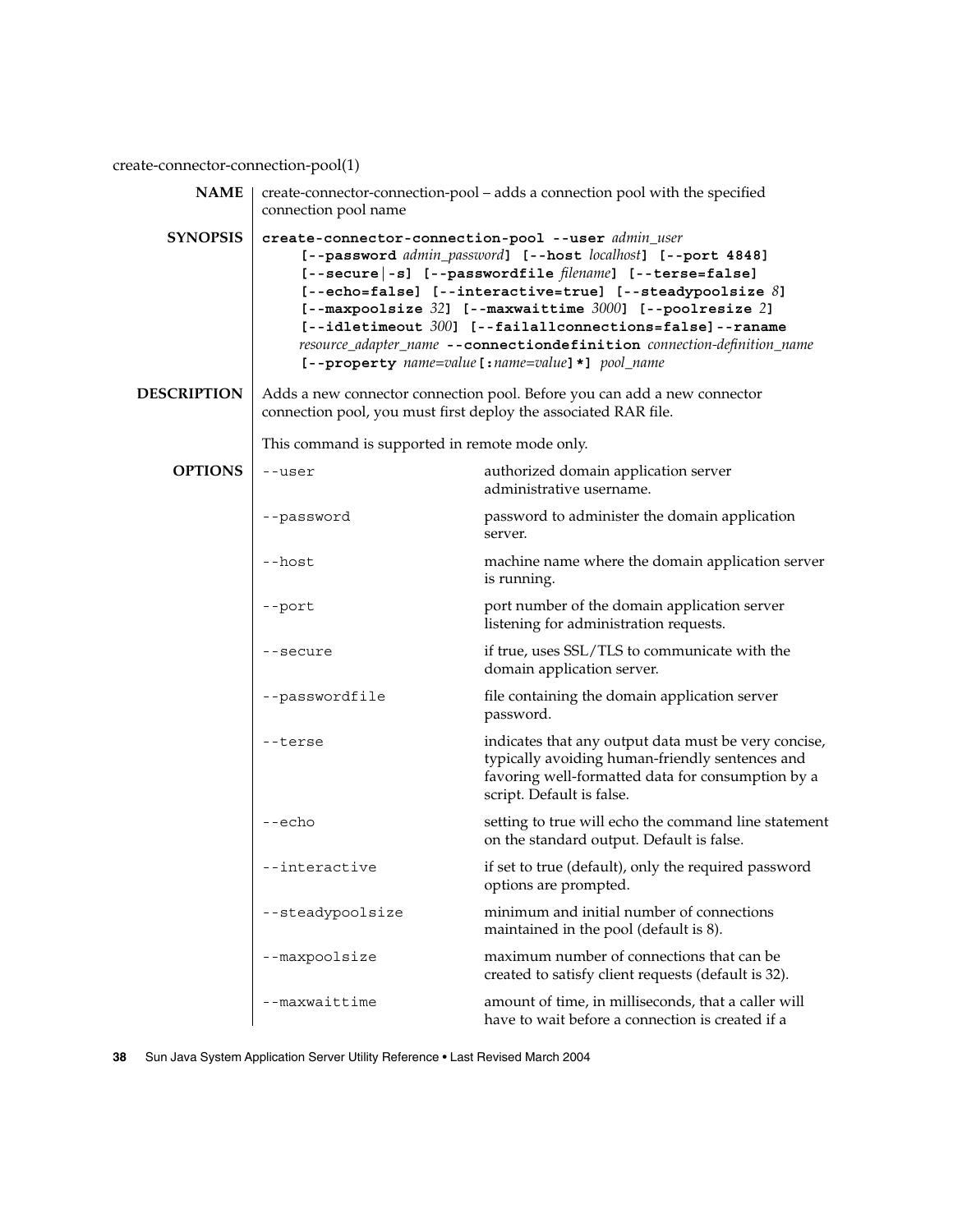## create-connector-connection-pool(1)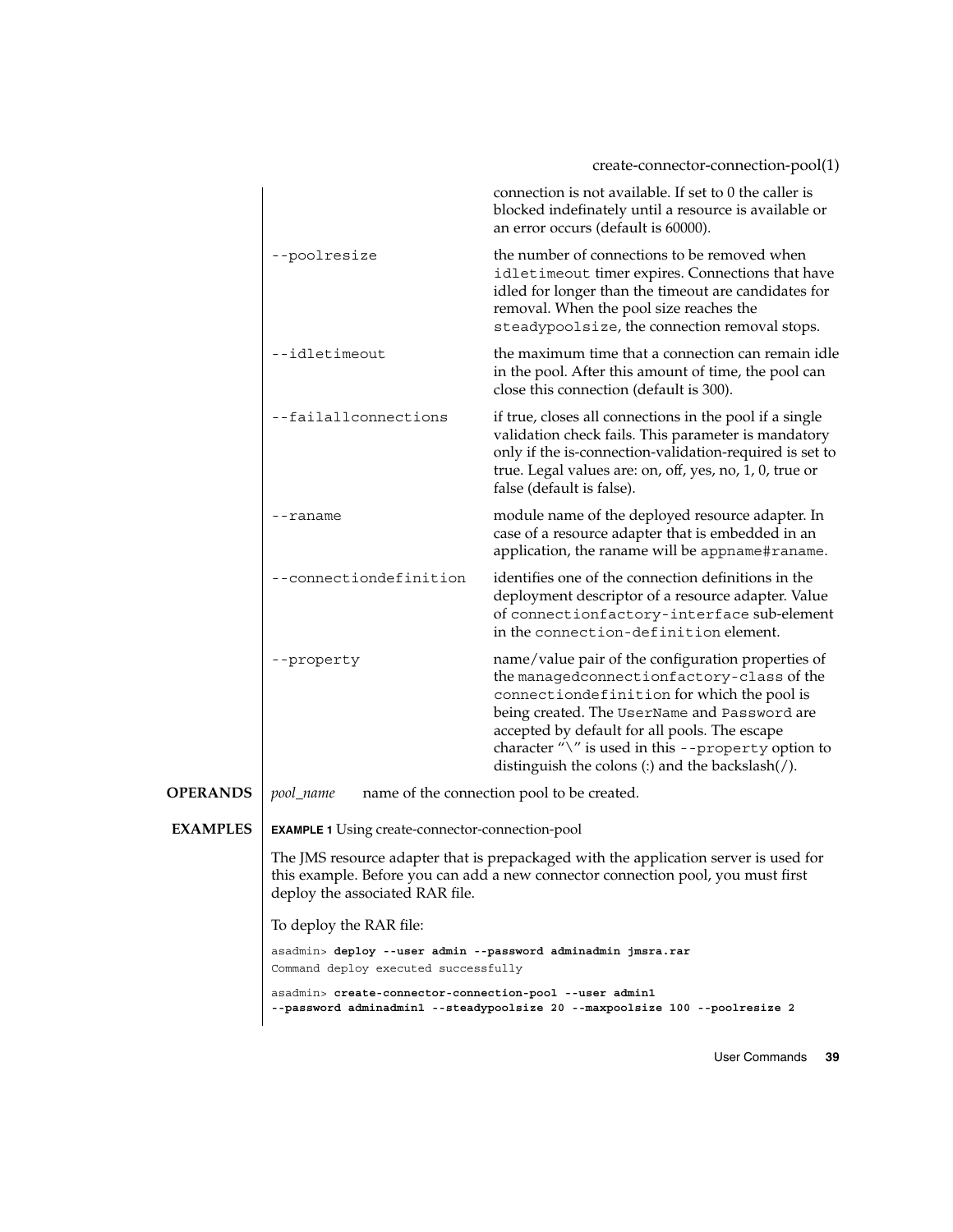create-connector-connection-pool(1)

**EXAMPLE 1** Using create-connector-connection-pool *(Continued)* **--maxwait 60000 --raname jmsra --connectiondefinition javax.jms.QueueConnectionFactory --property UserName=guest:Password=guest jms/qConnPool** Command create-connector-connection-pool executed successfully 0 command executed successfully 1 error in executing the command deploy(1), delete-connector-connection-pool(1), list-connector-connection-pools(1) **EXIT STATUS SEE ALSO**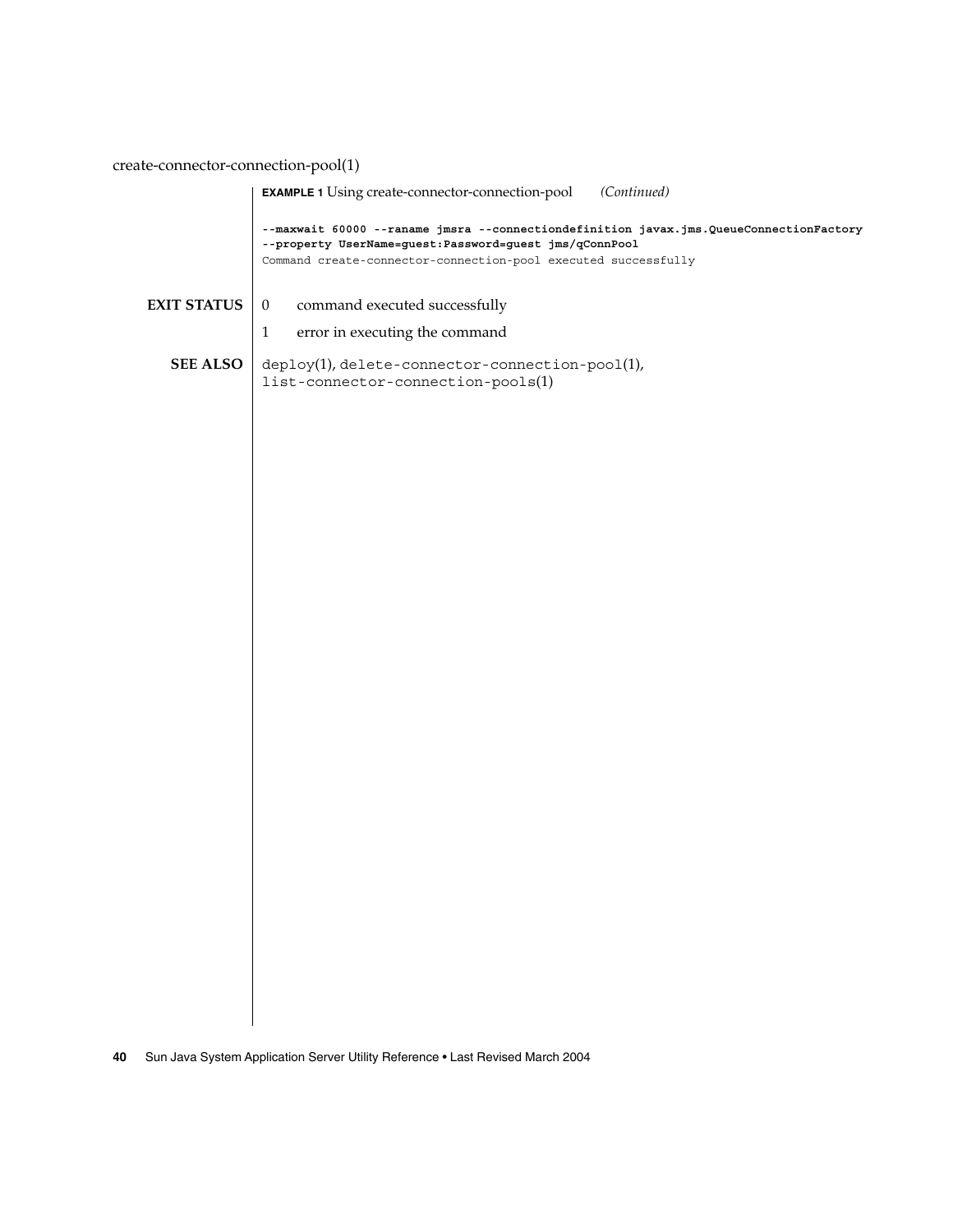create-connector-resource(1)

| <b>NAME</b>        | create-connector-resource - registers the resource with the specified JNDI name                                                                                                                                                                                                                                        |                                                                                                                                                                                           |
|--------------------|------------------------------------------------------------------------------------------------------------------------------------------------------------------------------------------------------------------------------------------------------------------------------------------------------------------------|-------------------------------------------------------------------------------------------------------------------------------------------------------------------------------------------|
| <b>SYNOPSIS</b>    | create-connector-resource --user admin_user<br>[--password admin_password] [--host localhost] [--port 4848]<br>[--secure   -s] [--passwordfile filename] [--terse=false]<br>[--echo=false] [--interactive=true]<br>--poolname connector_connection_pool_name [--enabled=true]<br>[--description description] jndi_name |                                                                                                                                                                                           |
| <b>DESCRIPTION</b> | Registers the resource with the specified JNDI name. The connector connection pool<br>must already exist. This command is supported in remote mode only.                                                                                                                                                               |                                                                                                                                                                                           |
| <b>OPTIONS</b>     | --user                                                                                                                                                                                                                                                                                                                 | authorized domain application server administrative<br>username.                                                                                                                          |
|                    | --password                                                                                                                                                                                                                                                                                                             | password to administer the domain application server.                                                                                                                                     |
|                    | --host                                                                                                                                                                                                                                                                                                                 | machine name where the domain application server is running.                                                                                                                              |
|                    | --port                                                                                                                                                                                                                                                                                                                 | port number of the domain application server listening for<br>administration requests.                                                                                                    |
|                    | --secure                                                                                                                                                                                                                                                                                                               | if true, uses SSL/TLS to communicate with the domain<br>application server.                                                                                                               |
|                    | --passwordfile                                                                                                                                                                                                                                                                                                         | file containing the domain application server password.                                                                                                                                   |
|                    | --terse                                                                                                                                                                                                                                                                                                                | indicates that any output data must be very concise, typically<br>avoiding human-friendly sentences and favoring<br>well-formatted data for consumption by a script. Default is<br>false. |
|                    | setting to true will echo the command line statement on the<br>--echo<br>standard output. Default is false.                                                                                                                                                                                                            |                                                                                                                                                                                           |
|                    | --interactive                                                                                                                                                                                                                                                                                                          | if set to true (default), only the required password options are<br>prompted.                                                                                                             |
|                    | --poolname                                                                                                                                                                                                                                                                                                             | name of the connection pool connector resource. If two or more<br>resource elements point to the same connection pool element,<br>they will use the same pool connections at runtime.     |
|                    | --enabled                                                                                                                                                                                                                                                                                                              | determines whether the resource is enabled at runtime. If a<br>resource is not enabled, you are not able to use the resource.<br>Use the set command to enable or disable resources.      |
|                    | --description                                                                                                                                                                                                                                                                                                          | text description of the connection pool.                                                                                                                                                  |
| <b>OPERANDS</b>    | jndi_name                                                                                                                                                                                                                                                                                                              | JNDI name of the resource to be created.                                                                                                                                                  |
| <b>EXAMPLES</b>    |                                                                                                                                                                                                                                                                                                                        | <b>EXAMPLE 1</b> Using the create-connector-resource command                                                                                                                              |
|                    | Execute the example described for create-connector-connection-pool<br>command before trying out this example.                                                                                                                                                                                                          |                                                                                                                                                                                           |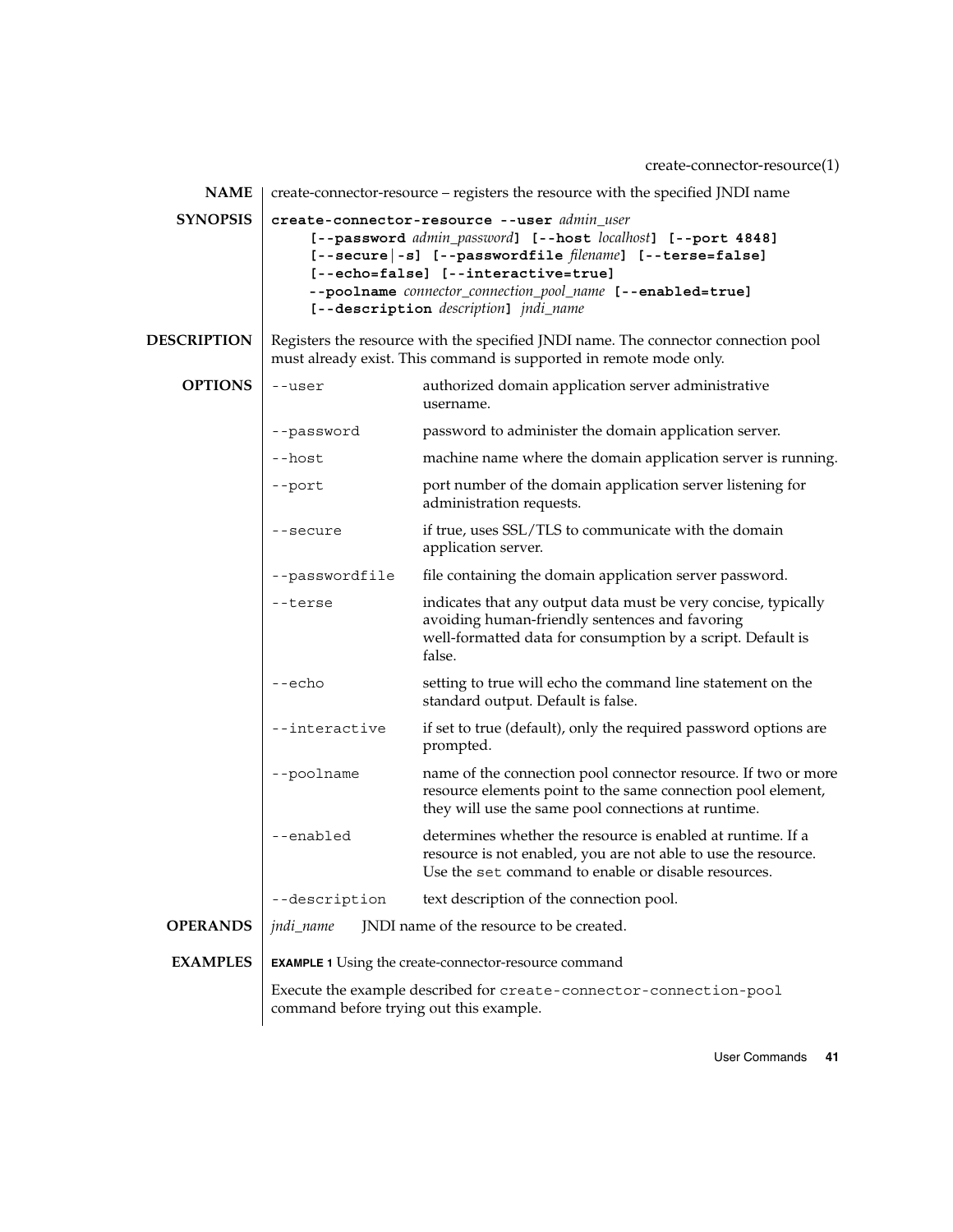create-connector-resource(1)

**EXAMPLE 1** Using the create-connector-resource command *(Continued)* asadmin> **create-connector-resource --user admin1 --password adminadmin1 --host pigeon --port 5001 --poolname jms/qConnPool --description "creating a sample connector resource" jms/qConnFactory** Command create-connector-resource executed successfully 0 command executed successfully 1 error in executing the command delete-connector-resource(1), list-connector-resources(1) **EXIT STATUS SEE ALSO**

**42** Sun Java System Application Server Utility Reference • Last Revised March 2004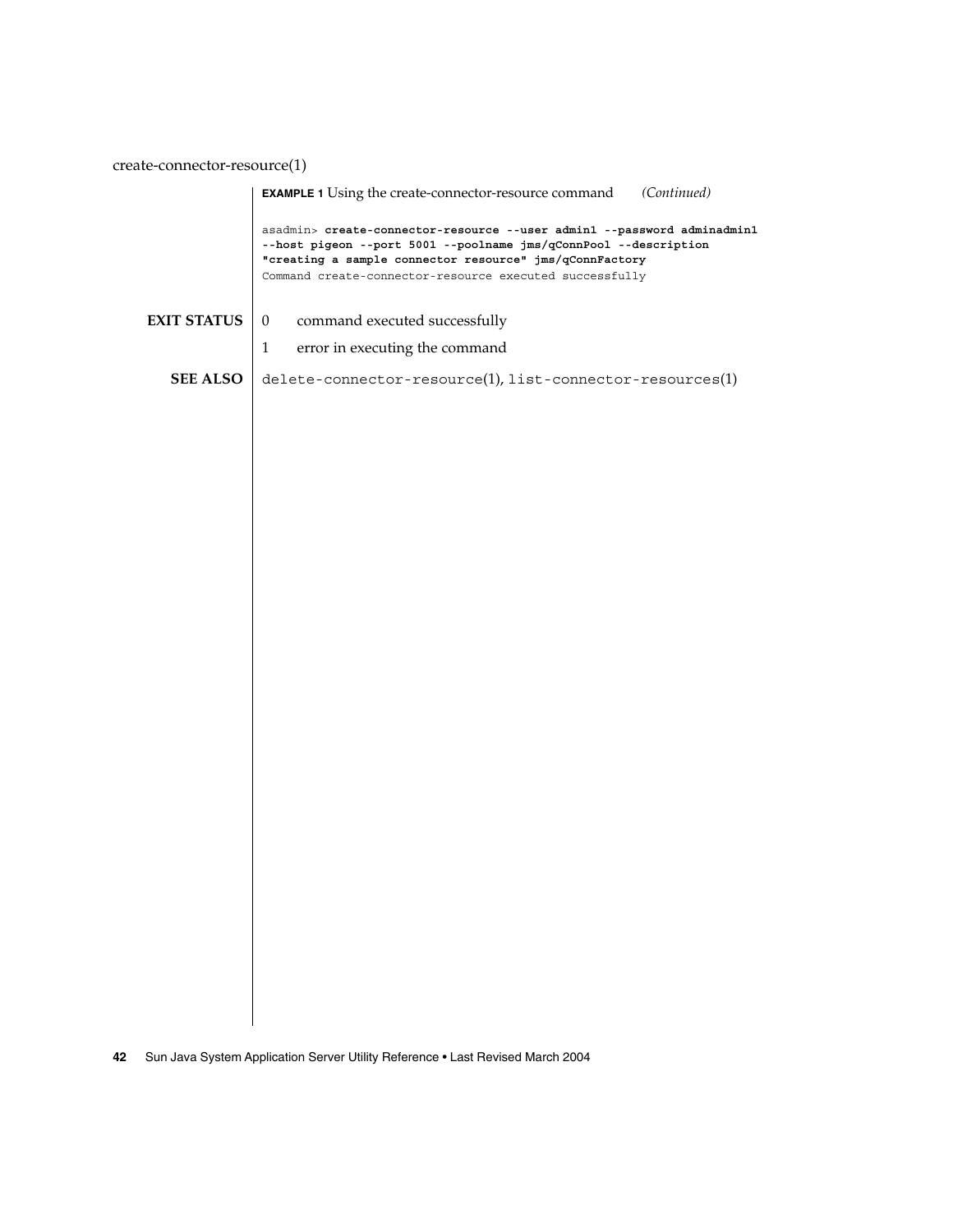| <b>NAME</b>        | create-connector-security-map - creates a security map for the named connector<br>connection pool                                                                                                                                                                                                                                                                                                              |                                                                                                                                                                                           |  |
|--------------------|----------------------------------------------------------------------------------------------------------------------------------------------------------------------------------------------------------------------------------------------------------------------------------------------------------------------------------------------------------------------------------------------------------------|-------------------------------------------------------------------------------------------------------------------------------------------------------------------------------------------|--|
| <b>SYNOPSIS</b>    | create-connector-security-map --user admin_user<br>[--password admin_password] [--host localhost] [--port 4848]<br>[--secure   - s] [--passwordfile filename] [--terse=false]<br>[--echo=false] [--interactive=true] --poolname<br>connector_connection_pool_name<br>--principals principal-name [, principal-name] *   --usergroups user-group [, user-group] *<br>[--mappedpassword password] mapname        |                                                                                                                                                                                           |  |
| <b>DESCRIPTION</b> | Creates a security map for the named connector connection pool. If the security map is<br>not present, one is created. You must have first created a connector connection pool<br>using the create-connector-connection-pool command. The enterprise<br>information system is any system which holds the information. It can be a mainframe,<br>a messaging system, a database system, or even an application. |                                                                                                                                                                                           |  |
|                    | The --principals option and --usergroups option are mutually exclusive; only<br>one should be used.                                                                                                                                                                                                                                                                                                            |                                                                                                                                                                                           |  |
|                    | This command is supported in remote mode only.                                                                                                                                                                                                                                                                                                                                                                 |                                                                                                                                                                                           |  |
| <b>OPTIONS</b>     | --user                                                                                                                                                                                                                                                                                                                                                                                                         | authorized domain application server administrative<br>username.                                                                                                                          |  |
|                    | --password                                                                                                                                                                                                                                                                                                                                                                                                     | password to administer the domain application server.                                                                                                                                     |  |
|                    | --host                                                                                                                                                                                                                                                                                                                                                                                                         | machine name where the domain application server is<br>running.                                                                                                                           |  |
|                    | --port                                                                                                                                                                                                                                                                                                                                                                                                         | port number of the domain application server listening for<br>administration requests.                                                                                                    |  |
|                    | --secure                                                                                                                                                                                                                                                                                                                                                                                                       | if true, uses SSL/TLS to communicate with the domain<br>application server.                                                                                                               |  |
|                    | --passwordfile                                                                                                                                                                                                                                                                                                                                                                                                 | file containing the domain application server password.                                                                                                                                   |  |
|                    | --terse                                                                                                                                                                                                                                                                                                                                                                                                        | indicates that any output data must be very concise,<br>typically avoiding human-friendly sentences and favoring<br>well-formatted data for consumption by a script. Default is<br>false. |  |
|                    | --echo                                                                                                                                                                                                                                                                                                                                                                                                         | setting to true will echo the command line statement on the<br>standard output. Default is false.                                                                                         |  |
|                    | --interactive                                                                                                                                                                                                                                                                                                                                                                                                  | if set to true (default), only the required password options<br>are prompted.                                                                                                             |  |
|                    | --poolname                                                                                                                                                                                                                                                                                                                                                                                                     | connector connection pool name.                                                                                                                                                           |  |
|                    | --principals                                                                                                                                                                                                                                                                                                                                                                                                   | a comma separated list of J2EE principals.                                                                                                                                                |  |
|                    | --usergroups                                                                                                                                                                                                                                                                                                                                                                                                   | a comma separated list of J2EE usergroups.                                                                                                                                                |  |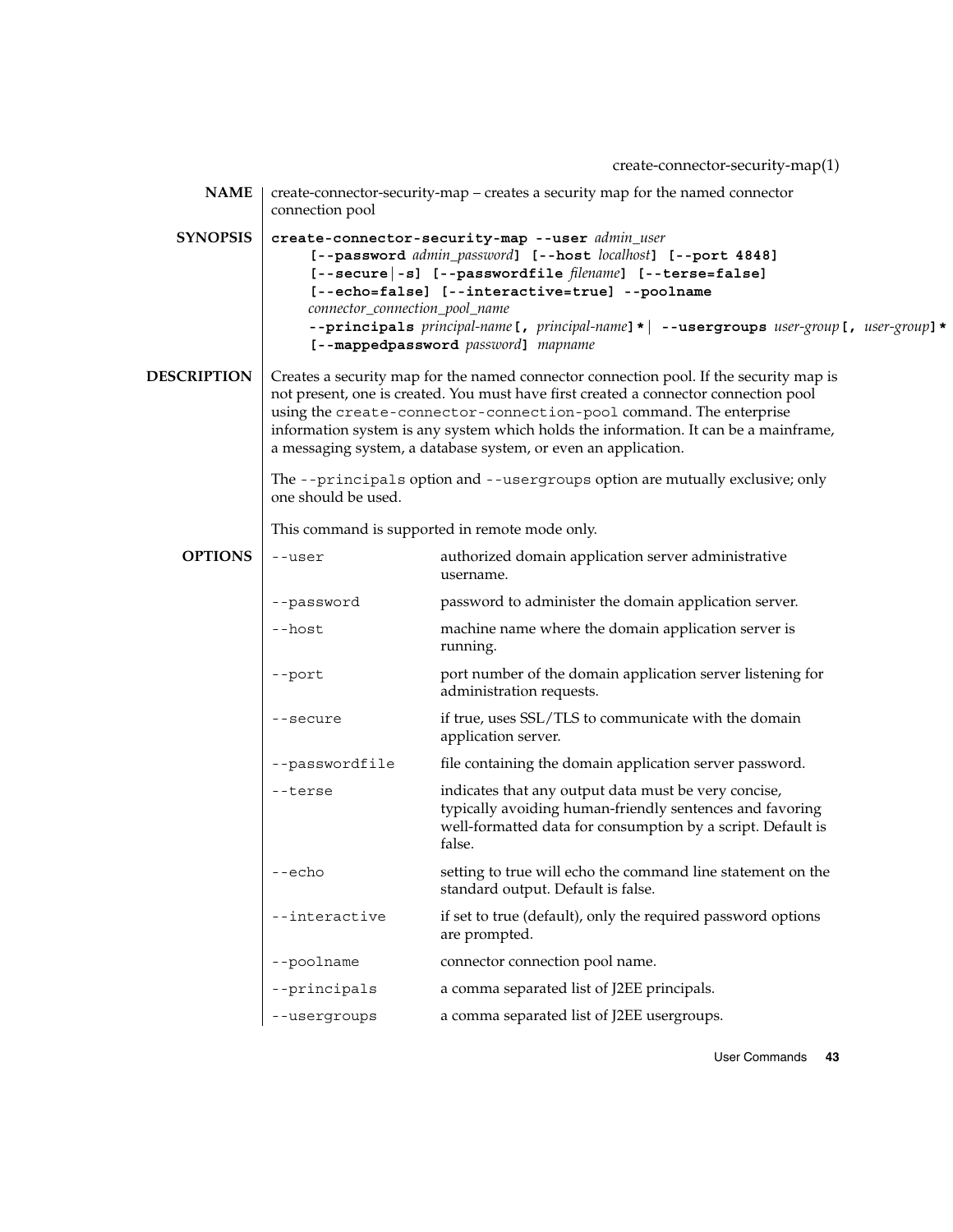## create-connector-security-map(1)

|                    | the enterprise information system username.<br>--mappedusername                                                                                                                                                                                                                                                                     |  |
|--------------------|-------------------------------------------------------------------------------------------------------------------------------------------------------------------------------------------------------------------------------------------------------------------------------------------------------------------------------------|--|
|                    | the enterprise information system password.<br>--mappedpassword                                                                                                                                                                                                                                                                     |  |
| <b>OPERANDS</b>    | name of the security map to be created.<br>mapname                                                                                                                                                                                                                                                                                  |  |
| <b>EXAMPLES</b>    | <b>EXAMPLE 1 Using create-connector-security-map</b>                                                                                                                                                                                                                                                                                |  |
|                    | It is assumed that the connector pool has already been created using the<br>create-connector-pool command.                                                                                                                                                                                                                          |  |
|                    | asadmin> create-connector-security-map --user admin --password adminadmin<br>poolname connector-pool1 --principals principal1, principal2<br>--usergroups usergroup1, usergroup2 --mappedusername backend-username<br>--mappedpassword backend-password securityMap1<br>Command create-connector-security-map executed successfully |  |
| <b>EXIT STATUS</b> | command executed successfully<br>0                                                                                                                                                                                                                                                                                                  |  |
|                    | $\mathbf{1}$<br>error in executing the command                                                                                                                                                                                                                                                                                      |  |
| <b>SEE ALSO</b>    | delete-connector-security-map(1), list-connector-security-maps(1),<br>update-connector-security-map(1)                                                                                                                                                                                                                              |  |
|                    |                                                                                                                                                                                                                                                                                                                                     |  |
|                    |                                                                                                                                                                                                                                                                                                                                     |  |
|                    |                                                                                                                                                                                                                                                                                                                                     |  |
|                    |                                                                                                                                                                                                                                                                                                                                     |  |
|                    |                                                                                                                                                                                                                                                                                                                                     |  |
|                    |                                                                                                                                                                                                                                                                                                                                     |  |
|                    |                                                                                                                                                                                                                                                                                                                                     |  |
|                    |                                                                                                                                                                                                                                                                                                                                     |  |
|                    |                                                                                                                                                                                                                                                                                                                                     |  |
|                    |                                                                                                                                                                                                                                                                                                                                     |  |
|                    |                                                                                                                                                                                                                                                                                                                                     |  |
|                    |                                                                                                                                                                                                                                                                                                                                     |  |
|                    |                                                                                                                                                                                                                                                                                                                                     |  |
|                    |                                                                                                                                                                                                                                                                                                                                     |  |
|                    |                                                                                                                                                                                                                                                                                                                                     |  |

**44** Sun Java System Application Server Utility Reference • Last Revised March 2004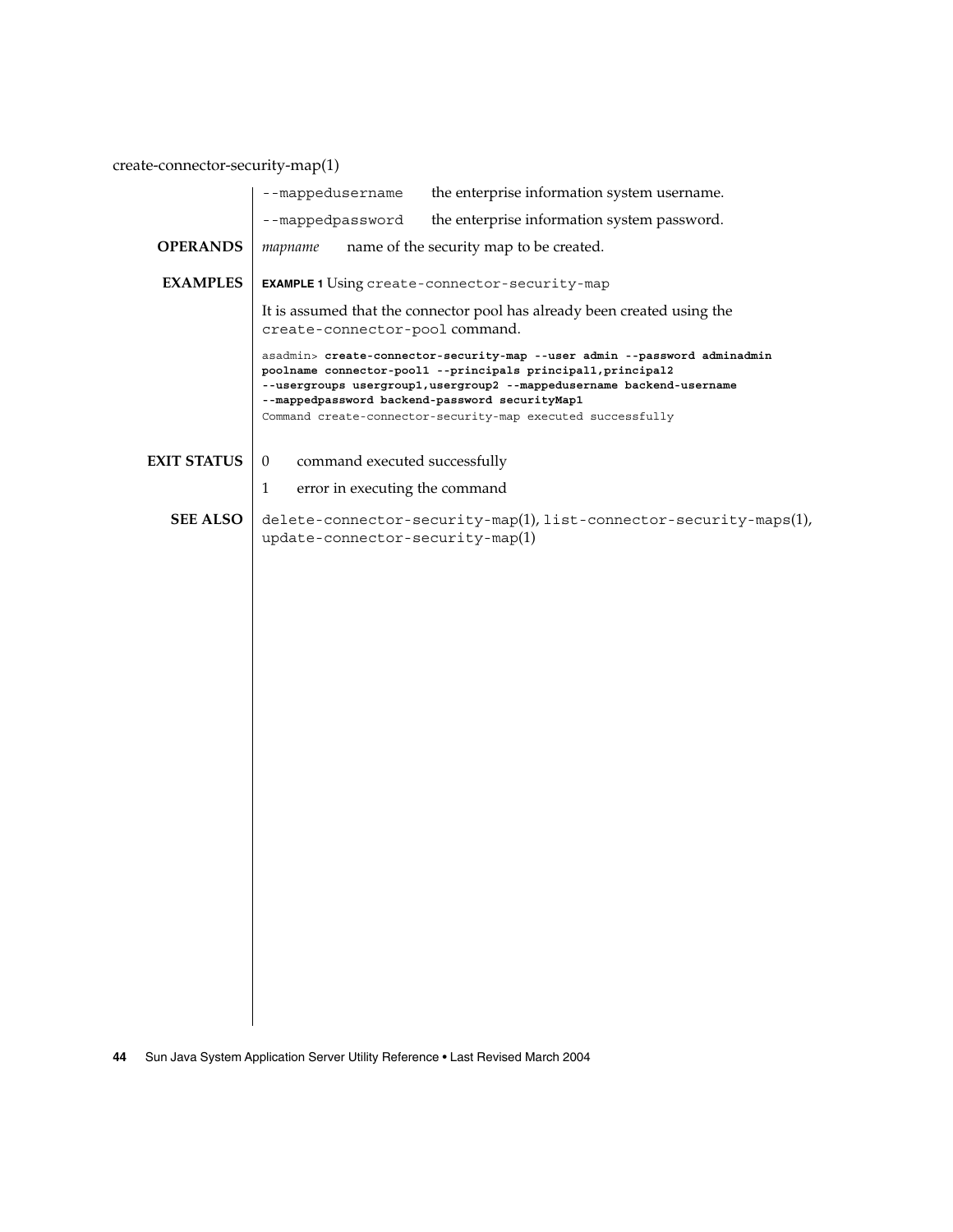create-custom-resource(1)

| <b>NAME</b>        | create-custom-resource – registers the custom resource                                                                                                                                                                                                                                                                                                                                                 |                                                                                                                                                                                           |  |
|--------------------|--------------------------------------------------------------------------------------------------------------------------------------------------------------------------------------------------------------------------------------------------------------------------------------------------------------------------------------------------------------------------------------------------------|-------------------------------------------------------------------------------------------------------------------------------------------------------------------------------------------|--|
| <b>SYNOPSIS</b>    | create-custom-resource --user admin_user [--password admin_password]<br>$[- - \text{host localhost}]$ $[- - \text{port 4848}]$ $[- - \text{secure}   - \text{s}]$<br>[--passwordfile filename ] [--terse=false] [--echo=false]<br>[--interactive=true] --restype resource_type<br>--factoryclass classname [--enabled=true] [--description text]<br>[--property (name=value)[:name=value] *] jndi_name |                                                                                                                                                                                           |  |
| <b>DESCRIPTION</b> | Registers the custom resource. This command is supported in remote mode only.                                                                                                                                                                                                                                                                                                                          |                                                                                                                                                                                           |  |
| <b>OPTIONS</b>     | --user                                                                                                                                                                                                                                                                                                                                                                                                 | authorized domain application server administrative<br>username.                                                                                                                          |  |
|                    | --password                                                                                                                                                                                                                                                                                                                                                                                             | password to administer the domain application server.                                                                                                                                     |  |
|                    | --host                                                                                                                                                                                                                                                                                                                                                                                                 | machine name where the domain application server is running.                                                                                                                              |  |
|                    | --port                                                                                                                                                                                                                                                                                                                                                                                                 | port number of the domain application server listening for<br>administration requests.                                                                                                    |  |
|                    | --secure                                                                                                                                                                                                                                                                                                                                                                                               | if true, uses SSL/TLS to communicate with the domain<br>application server.                                                                                                               |  |
|                    | --passwordfile                                                                                                                                                                                                                                                                                                                                                                                         | file containing the domain application server password.                                                                                                                                   |  |
|                    | --terse                                                                                                                                                                                                                                                                                                                                                                                                | indicates that any output data must be very concise, typically<br>avoiding human-friendly sentences and favoring<br>well-formatted data for consumption by a script. Default is<br>false. |  |
|                    | --echo                                                                                                                                                                                                                                                                                                                                                                                                 | setting to true will echo the command line statement on the<br>standard output. Default is false.                                                                                         |  |
|                    | --interactive                                                                                                                                                                                                                                                                                                                                                                                          | if set to true (default), only the required password options are<br>prompted.                                                                                                             |  |
|                    | --restype                                                                                                                                                                                                                                                                                                                                                                                              | type of custom resource to be created.                                                                                                                                                    |  |
|                    | --factoryclass                                                                                                                                                                                                                                                                                                                                                                                         | class that creates the custom resource.                                                                                                                                                   |  |
|                    | --enabled                                                                                                                                                                                                                                                                                                                                                                                              | determines whether the resource is enabled at runtime.                                                                                                                                    |  |
|                    | --description                                                                                                                                                                                                                                                                                                                                                                                          | text description of the custom resource.                                                                                                                                                  |  |
|                    | --property                                                                                                                                                                                                                                                                                                                                                                                             | optional attribute name/value pairs for configuring the custom<br>resource.                                                                                                               |  |
| <b>OPERANDS</b>    | jndi_name                                                                                                                                                                                                                                                                                                                                                                                              | JNDI name of the custom resource to be created.                                                                                                                                           |  |
| <b>EXAMPLES</b>    | <b>EXAMPLE 1 Using create-custom-resources</b>                                                                                                                                                                                                                                                                                                                                                         |                                                                                                                                                                                           |  |
|                    | asadmin> create-custom-resource --user admin1 --password adminadmin1<br>--host pigeon --port 5001 --restype customType factoryclass "com.custom.class" --description<br>"this is a sample of creating a custom resource" sample custom resource<br>Command create-custom-resource executed successfully                                                                                                |                                                                                                                                                                                           |  |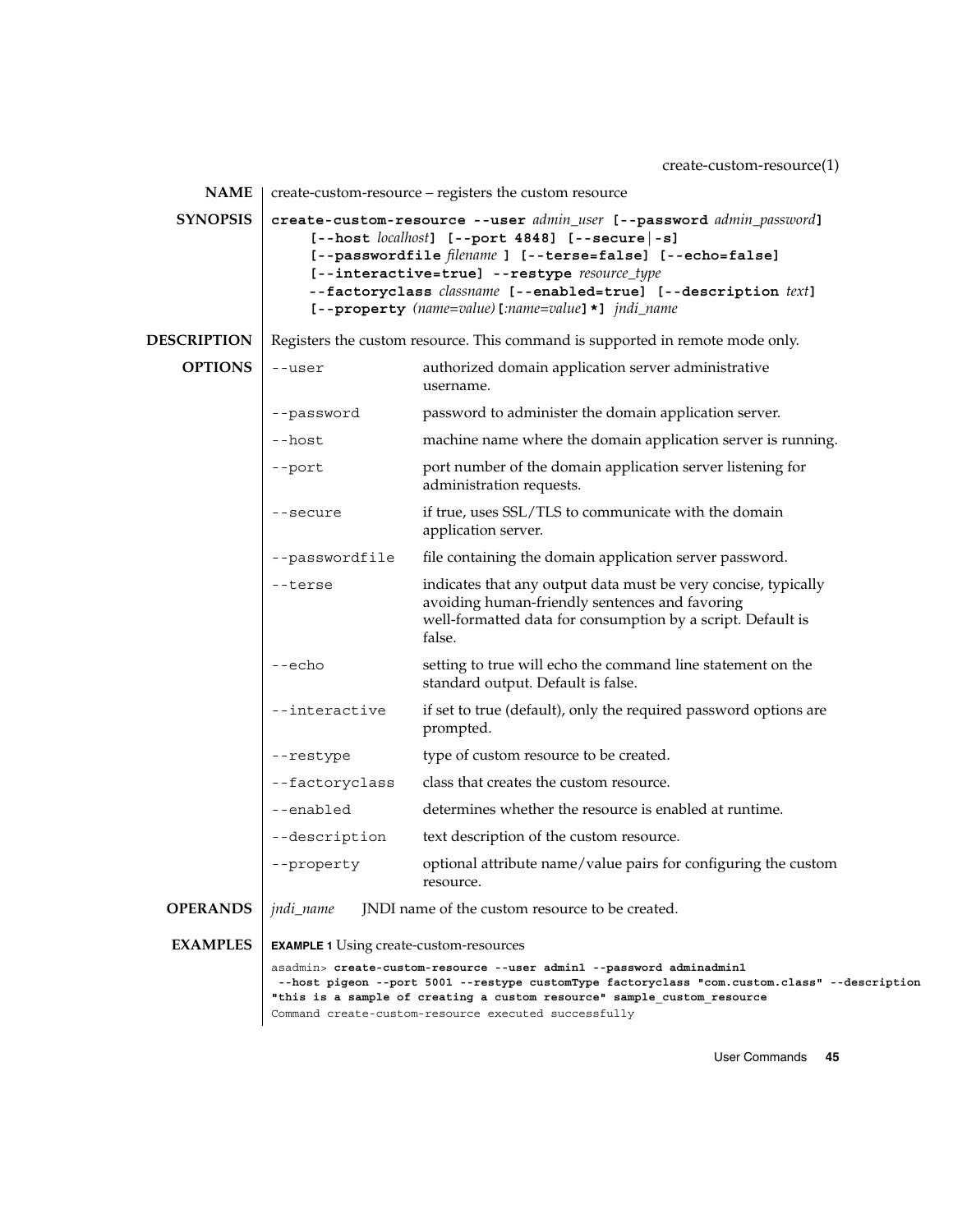| create-custom-resource(1) |  |
|---------------------------|--|
|---------------------------|--|

|                    | (Continued)<br><b>EXAMPLE 1 Using create-custom-resources</b>                  |
|--------------------|--------------------------------------------------------------------------------|
|                    | Where sample custom resource is the custom resource created.                   |
| <b>EXIT STATUS</b> | command executed successfully<br>$\Box$<br>error in executing the command<br>1 |
| <b>SEE ALSO</b>    | $delete-custom-resource(1), list-custom-resource(1)$                           |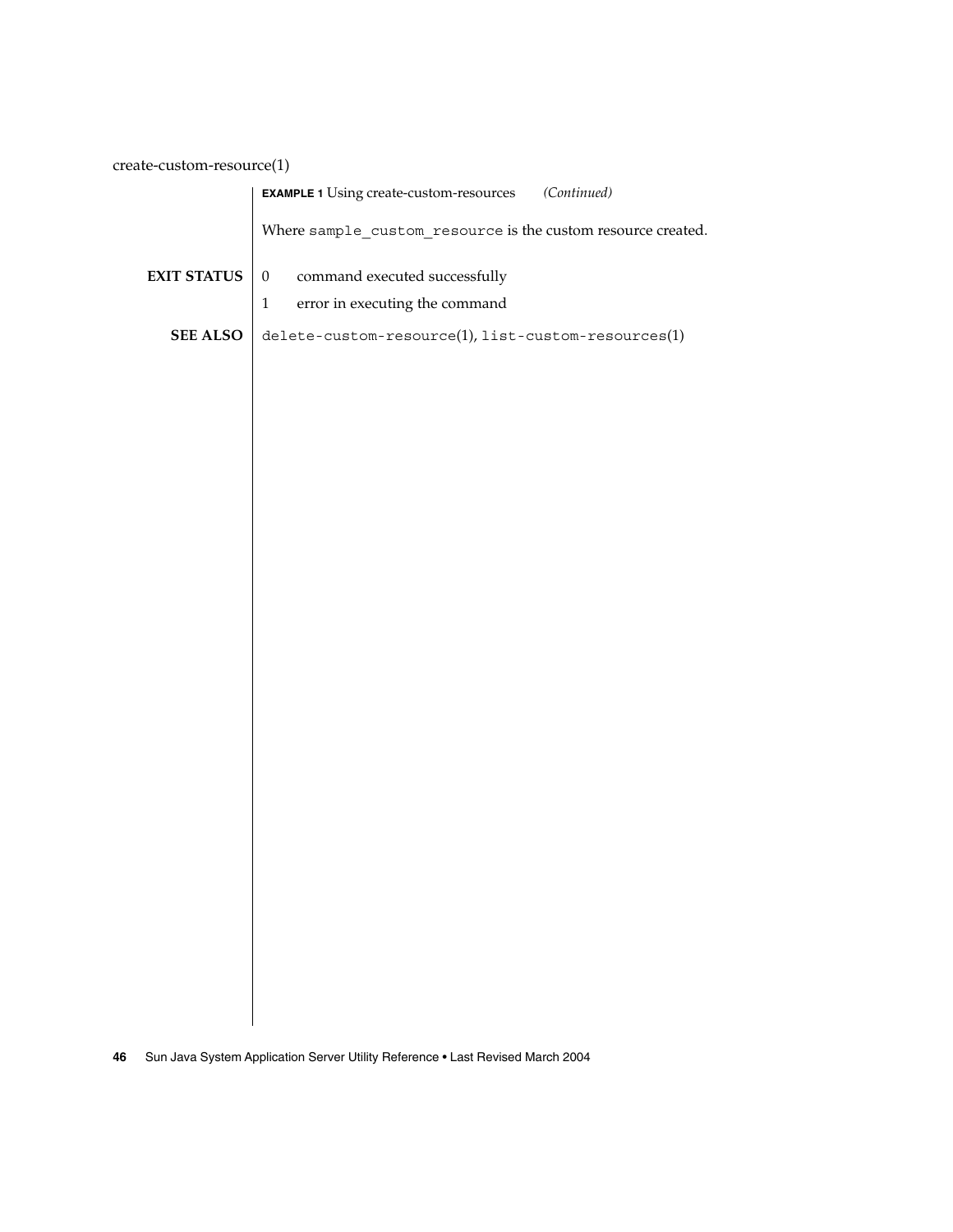| <b>NAME</b>        | create-domain – creates a domain with the given name                                                                                                                                                                                                                                                        |                                                                                                                                                                                                                                                                                    |  |
|--------------------|-------------------------------------------------------------------------------------------------------------------------------------------------------------------------------------------------------------------------------------------------------------------------------------------------------------|------------------------------------------------------------------------------------------------------------------------------------------------------------------------------------------------------------------------------------------------------------------------------------|--|
| <b>SYNOPSIS</b>    | create-domain [--domaindir install_dir/domains] [--passwordfile<br>filename] [--terse=false] [--echo=false] [--interactive=false]<br>--adminport port_number --adminuser admin_user [--adminpassword<br>password] [--instanceport 8080]<br>[--domainproperties (name=value) [:name=value] *] $domain\_name$ |                                                                                                                                                                                                                                                                                    |  |
| <b>DESCRIPTION</b> | create-domain creates a domain with the specified administration port number,<br>administration user, administration password, and domain name. By creating a<br>domain, an administration server is created in a directory named as the domain name.<br>This command is supported in local mode only.      |                                                                                                                                                                                                                                                                                    |  |
|                    | If a user creates a domain in a non-default directory, the domain will not be<br>automatically shutdown during uninstallation.                                                                                                                                                                              |                                                                                                                                                                                                                                                                                    |  |
| <b>OPTIONS</b>     | --domaindir                                                                                                                                                                                                                                                                                                 | directory where the domain is to be created. If specified,<br>path must be accessible in the filesystem. If not specified,<br>the domain is created in the default <i>install_dir</i> /domains<br>directory.                                                                       |  |
|                    | --passwordfile                                                                                                                                                                                                                                                                                              | file containing the domain application server password in<br>the following form: AS_ADMIN_PASSWORD=password.<br>Where password is the actual administrator password for<br>the domain.                                                                                             |  |
|                    | --terse                                                                                                                                                                                                                                                                                                     | indicates that any output data must be very concise,<br>typically avoiding human-friendly sentences and favoring<br>well-formatted data for consumption by a script. Default<br>is false.                                                                                          |  |
|                    | --echo                                                                                                                                                                                                                                                                                                      | setting to true will echo the command line statement on<br>to the standard output. Default is false.                                                                                                                                                                               |  |
|                    | --interactive                                                                                                                                                                                                                                                                                               | if set to true (default), only the required options are<br>prompted.                                                                                                                                                                                                               |  |
|                    | --adminport                                                                                                                                                                                                                                                                                                 | port number of the domain application server listening<br>for the administration requests.                                                                                                                                                                                         |  |
|                    | --adminuser                                                                                                                                                                                                                                                                                                 | administrative username for the specified domain.                                                                                                                                                                                                                                  |  |
|                    | --adminpassword                                                                                                                                                                                                                                                                                             | password to administer the domain application server.                                                                                                                                                                                                                              |  |
|                    | --instanceport                                                                                                                                                                                                                                                                                              | port number of the http listener. The port number cannot<br>be currently in use.                                                                                                                                                                                                   |  |
|                    | --domainproperties                                                                                                                                                                                                                                                                                          | list of the property name/value pairs for the domain to be<br>created separated by the ":" character. The property value<br>assignment character is =. Valid property names are:<br>jms.port, orb.listener.port, http.ssl.port,<br>orb.ssl.port, orb.mutualauth.port. Valid values |  |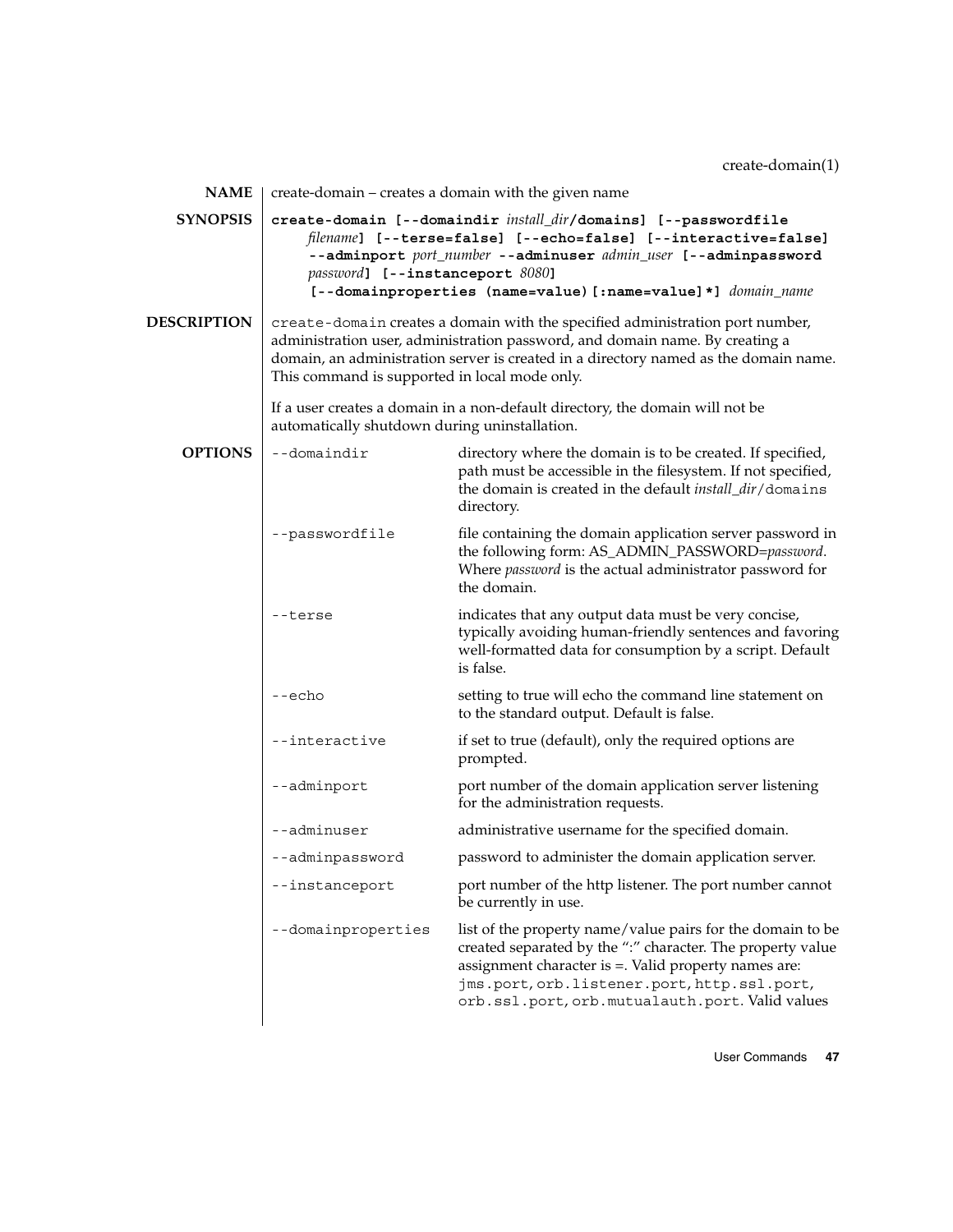create-domain(1)

|                    | are:<br>http.ssl.port=1043:orb.ssl.port=1060:orb.mutualauth.port=                                                                                                                                                                                                                                                          |
|--------------------|----------------------------------------------------------------------------------------------------------------------------------------------------------------------------------------------------------------------------------------------------------------------------------------------------------------------------|
| <b>OPERANDS</b>    | domain_name<br>name of the domain. Must be a unique name.                                                                                                                                                                                                                                                                  |
| <b>EXAMPLES</b>    | <b>EXAMPLE 1 Using create-domain</b><br>asadmin> create-domain --domaindir /export/domains<br>--adminport 7070 --adminuser admin --adminpassword adminadmin<br>--instanceport 7071 sampleDomain<br>created domain sampleDomain successfully<br>Where: the sampleDomain domain is created in the /export/domains directory. |
| <b>EXIT STATUS</b> | $\boldsymbol{0}$<br>command executed successfully                                                                                                                                                                                                                                                                          |
|                    | error in executing the command<br>$\mathbf{1}$                                                                                                                                                                                                                                                                             |
| <b>SEE ALSO</b>    | $delete-domain(1), start-domain(1), stop-domain(1), , list-domain(1)$                                                                                                                                                                                                                                                      |
|                    |                                                                                                                                                                                                                                                                                                                            |
|                    |                                                                                                                                                                                                                                                                                                                            |
|                    |                                                                                                                                                                                                                                                                                                                            |
|                    |                                                                                                                                                                                                                                                                                                                            |
|                    |                                                                                                                                                                                                                                                                                                                            |
|                    |                                                                                                                                                                                                                                                                                                                            |
|                    |                                                                                                                                                                                                                                                                                                                            |
|                    |                                                                                                                                                                                                                                                                                                                            |
|                    |                                                                                                                                                                                                                                                                                                                            |
|                    |                                                                                                                                                                                                                                                                                                                            |
|                    |                                                                                                                                                                                                                                                                                                                            |
|                    |                                                                                                                                                                                                                                                                                                                            |
|                    |                                                                                                                                                                                                                                                                                                                            |
|                    |                                                                                                                                                                                                                                                                                                                            |
|                    |                                                                                                                                                                                                                                                                                                                            |
|                    |                                                                                                                                                                                                                                                                                                                            |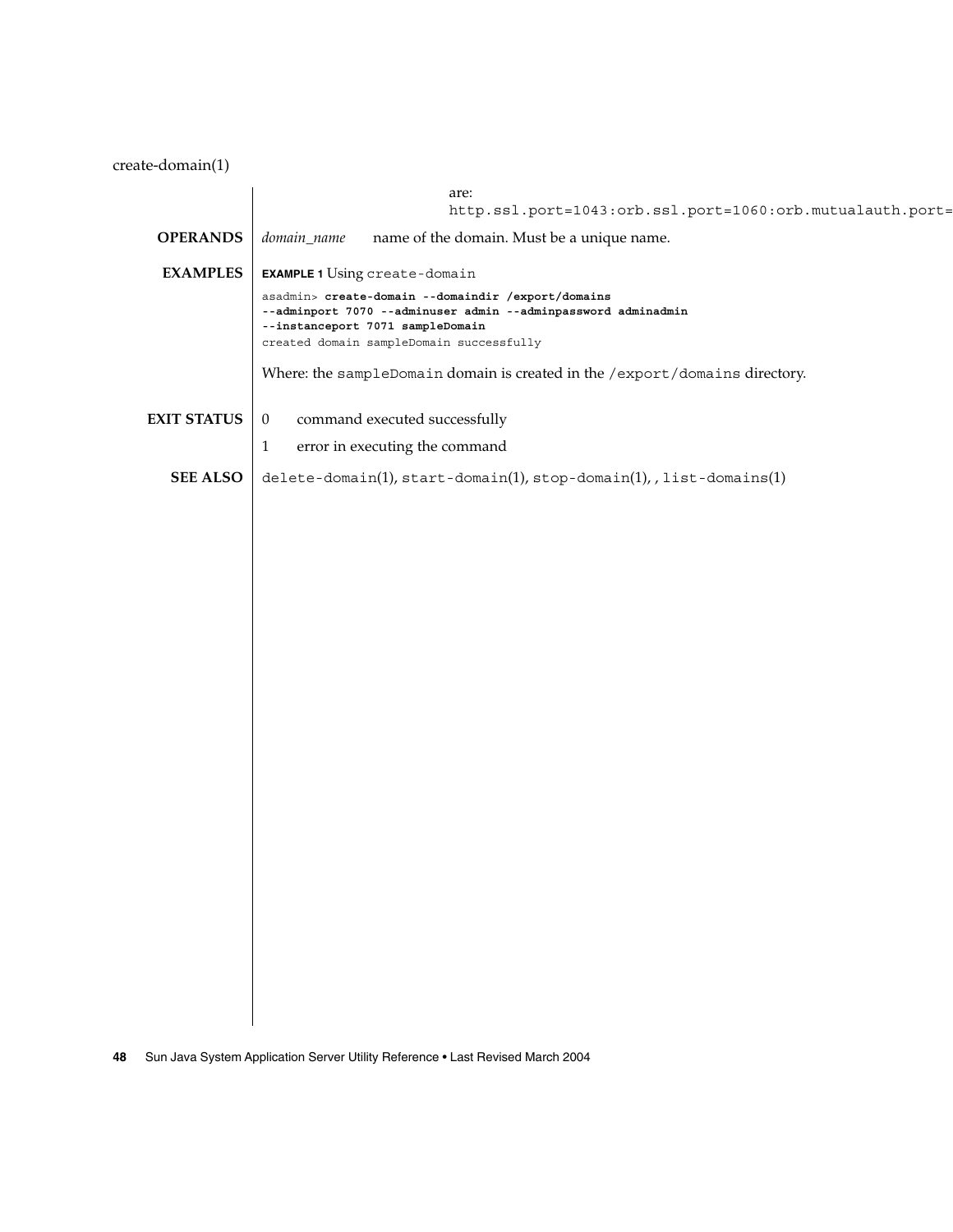| <b>NAME</b>        | create-file-user – creates a new file user                                                                                                                                                                                                                                                                                                                                               |                                                                                                                                                                                           |
|--------------------|------------------------------------------------------------------------------------------------------------------------------------------------------------------------------------------------------------------------------------------------------------------------------------------------------------------------------------------------------------------------------------------|-------------------------------------------------------------------------------------------------------------------------------------------------------------------------------------------|
| <b>SYNOPSIS</b>    | create-file-user --user admin_user [--password admin_password]<br>[--host localhost] [--port 4848] [--secure  -s]<br>[--passwordfile filename] [--terse=false] [--echo=false]<br>[--interactive=true] [--userpassword user_password]<br>[--groups user_groups:[user_groups]*] [--authrealmname<br>auth_realm_name] user_name                                                             |                                                                                                                                                                                           |
| <b>DESCRIPTION</b> | Creates an entry in keyfile with the specified username, userpassword, and groups.<br>Multiple groups can be created by separating them with a colon ":". If the<br>auth_realm_name is not specified, an entry is created in the default keyfile. If<br>auth_realm_name is specified, an entry is created in the keyfile where the auth-realm<br>name in the domain. xml file points to. |                                                                                                                                                                                           |
|                    |                                                                                                                                                                                                                                                                                                                                                                                          | This command is supported in remote mode only.                                                                                                                                            |
| <b>OPTIONS</b>     | --user                                                                                                                                                                                                                                                                                                                                                                                   | authorized domain application server administrative<br>username.                                                                                                                          |
|                    | --password                                                                                                                                                                                                                                                                                                                                                                               | password to administer the domain application server.                                                                                                                                     |
|                    | --host                                                                                                                                                                                                                                                                                                                                                                                   | machine name where the domain application server is<br>running.                                                                                                                           |
|                    | --port                                                                                                                                                                                                                                                                                                                                                                                   | port number of the domain application server listening for<br>administration requests.                                                                                                    |
|                    | --secure                                                                                                                                                                                                                                                                                                                                                                                 | if true, uses SSL/TLS to communicate with the domain<br>application server.                                                                                                               |
|                    | --passwordfile                                                                                                                                                                                                                                                                                                                                                                           | file containing the domain application server password.                                                                                                                                   |
|                    | --terse                                                                                                                                                                                                                                                                                                                                                                                  | indicates that any output data must be very concise, typically<br>avoiding human-friendly sentences and favoring<br>well-formatted data for consumption by a script. Default is<br>false. |
|                    | --echo                                                                                                                                                                                                                                                                                                                                                                                   | setting to true will echo the command line statement on the<br>standard output. Default is false.                                                                                         |
|                    | --interactive                                                                                                                                                                                                                                                                                                                                                                            | if set to true (default), only the required password options are<br>prompted.                                                                                                             |
|                    | --userpassword                                                                                                                                                                                                                                                                                                                                                                           | password for the file user.                                                                                                                                                               |
|                    | --groups                                                                                                                                                                                                                                                                                                                                                                                 | group where the file user belongs to.                                                                                                                                                     |
|                    | --authrealmname                                                                                                                                                                                                                                                                                                                                                                          | name, in the domain. xml file, where you have different<br>stores for file auth realm.                                                                                                    |
| <b>OPERANDS</b>    | user_name                                                                                                                                                                                                                                                                                                                                                                                | name of file user to be created.                                                                                                                                                          |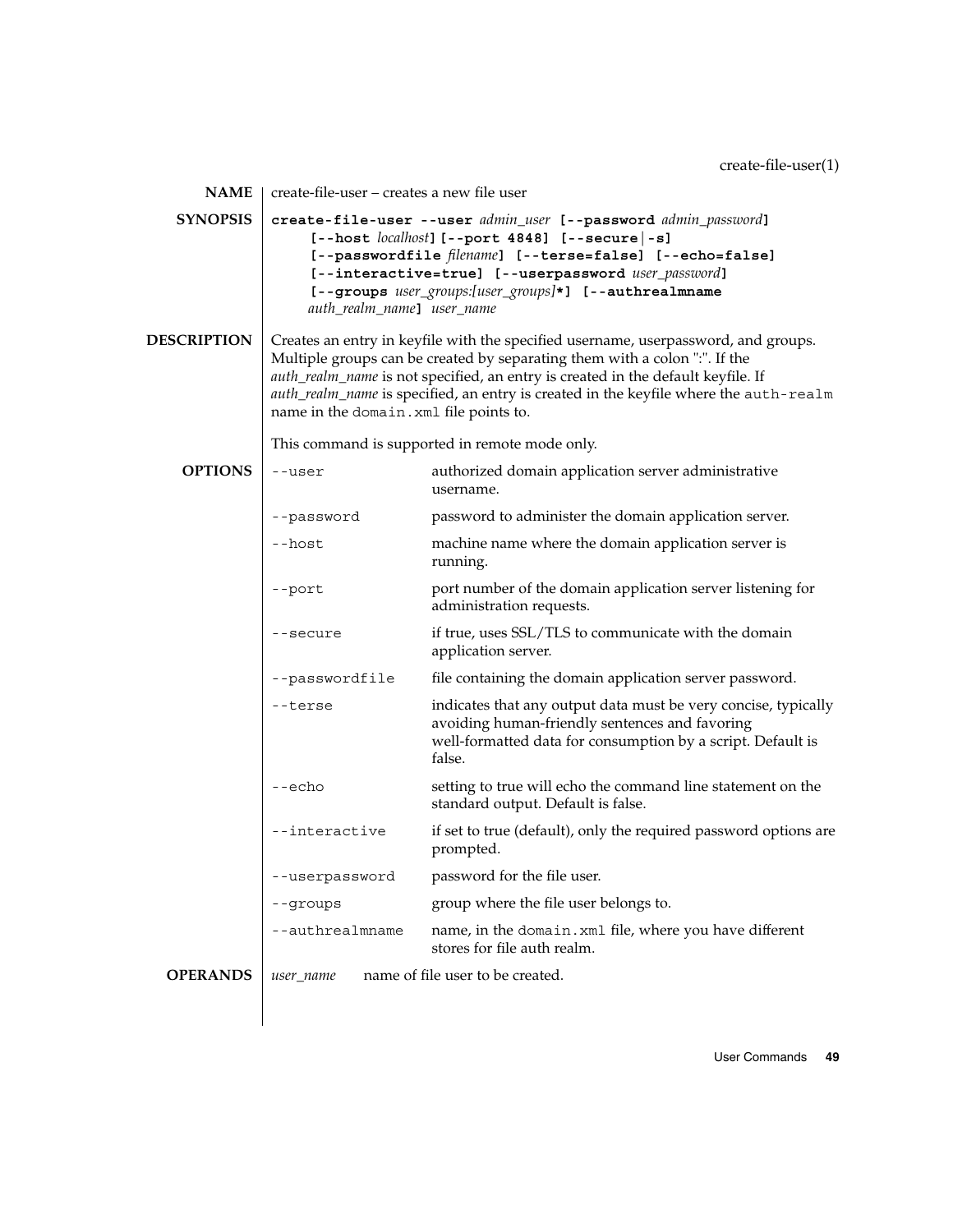create-file-user(1)

| <b>EXAMPLES</b>    | <b>EXAMPLE 1</b> Using the create-file-user command                                                                                                                                                                                                                                                                                             |  |
|--------------------|-------------------------------------------------------------------------------------------------------------------------------------------------------------------------------------------------------------------------------------------------------------------------------------------------------------------------------------------------|--|
|                    | It is assumed that an authority realm has already been created using the<br>create-auth-realm command.<br>asadmin> create-file-user --user admin1 --password adminadmin1<br>--host pigeon --port 5001 --userpassword sample --groups staff:manager<br>--authrealmname auth-realm1 sample user<br>Command create-file-user executed successfully |  |
|                    |                                                                                                                                                                                                                                                                                                                                                 |  |
|                    | Where: the sample_user is the file user created.                                                                                                                                                                                                                                                                                                |  |
| <b>EXIT STATUS</b> | $\boldsymbol{0}$<br>command executed successfully                                                                                                                                                                                                                                                                                               |  |
|                    | $\mathbf{1}$<br>error in executing the command                                                                                                                                                                                                                                                                                                  |  |
| <b>SEE ALSO</b>    | $create$ -auth-realm $(1)$ delete-file-user $(1)$ , list-file-users $(1)$ ,<br>$update-file-user(1), list-file-groups(1)$                                                                                                                                                                                                                       |  |
|                    |                                                                                                                                                                                                                                                                                                                                                 |  |
|                    |                                                                                                                                                                                                                                                                                                                                                 |  |
|                    |                                                                                                                                                                                                                                                                                                                                                 |  |
|                    |                                                                                                                                                                                                                                                                                                                                                 |  |
|                    |                                                                                                                                                                                                                                                                                                                                                 |  |
|                    |                                                                                                                                                                                                                                                                                                                                                 |  |
|                    |                                                                                                                                                                                                                                                                                                                                                 |  |
|                    |                                                                                                                                                                                                                                                                                                                                                 |  |
|                    |                                                                                                                                                                                                                                                                                                                                                 |  |
|                    |                                                                                                                                                                                                                                                                                                                                                 |  |
|                    |                                                                                                                                                                                                                                                                                                                                                 |  |
|                    |                                                                                                                                                                                                                                                                                                                                                 |  |
|                    |                                                                                                                                                                                                                                                                                                                                                 |  |
|                    |                                                                                                                                                                                                                                                                                                                                                 |  |
|                    |                                                                                                                                                                                                                                                                                                                                                 |  |
|                    |                                                                                                                                                                                                                                                                                                                                                 |  |
|                    |                                                                                                                                                                                                                                                                                                                                                 |  |
|                    |                                                                                                                                                                                                                                                                                                                                                 |  |
|                    |                                                                                                                                                                                                                                                                                                                                                 |  |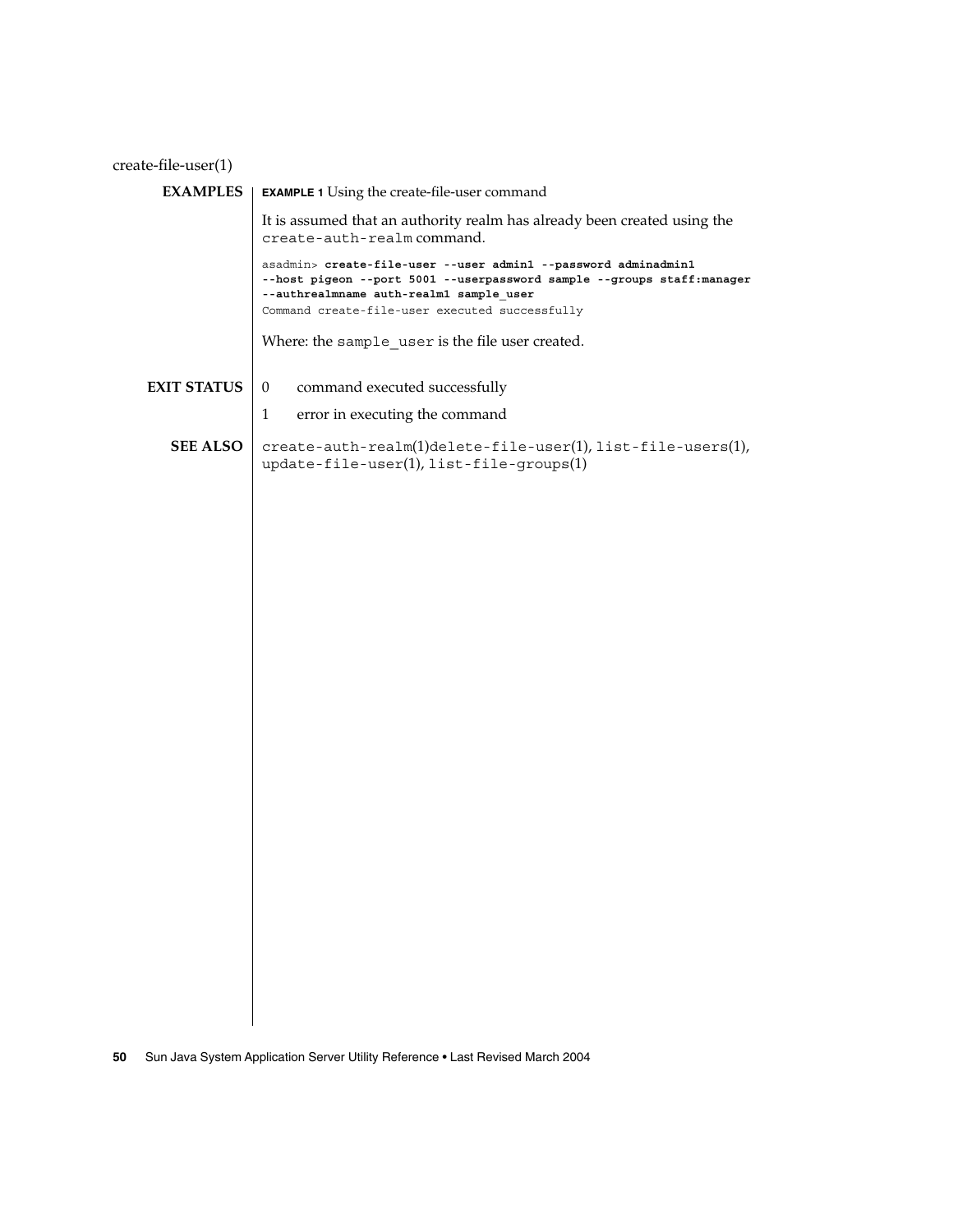create-http-listener(1)

| <b>NAME</b>        | create-http-listener - adds a new HTTP listener socket                                                                                                                                                                                                                                                                                                                                                                                                           |                                                                                                                                                                                                                                                                                                                        |  |
|--------------------|------------------------------------------------------------------------------------------------------------------------------------------------------------------------------------------------------------------------------------------------------------------------------------------------------------------------------------------------------------------------------------------------------------------------------------------------------------------|------------------------------------------------------------------------------------------------------------------------------------------------------------------------------------------------------------------------------------------------------------------------------------------------------------------------|--|
| <b>SYNOPSIS</b>    | create-http-listener --user admin_user [--password admin_password]<br>$[- - \text{host localhost}]$ $[- - \text{port 4848}]$ $[- - \text{secure} - \text{s}]$<br>[--passwordfile filename] --listeneraddress address<br>[--terse=false] [--echo=false] [--interactive=true]<br>--listenerport listener_port --defaultvs virtual_server --servername<br>server_name [--acceptorthreads acceptor_threads]<br>[--securityenabled=false] [--enabled=true]listener_ID |                                                                                                                                                                                                                                                                                                                        |  |
| <b>DESCRIPTION</b> |                                                                                                                                                                                                                                                                                                                                                                                                                                                                  | Creates the HTTP listener. This command is supported in remote mode only.                                                                                                                                                                                                                                              |  |
| <b>OPTIONS</b>     | --user                                                                                                                                                                                                                                                                                                                                                                                                                                                           | authorized domain application server administrative<br>username.                                                                                                                                                                                                                                                       |  |
|                    | --password                                                                                                                                                                                                                                                                                                                                                                                                                                                       | password to administer the domain application server.                                                                                                                                                                                                                                                                  |  |
|                    | --host                                                                                                                                                                                                                                                                                                                                                                                                                                                           | machine name where the domain application server is<br>running.                                                                                                                                                                                                                                                        |  |
|                    | port number of the domain application server listening for<br>--port<br>administration requests.                                                                                                                                                                                                                                                                                                                                                                 |                                                                                                                                                                                                                                                                                                                        |  |
|                    | --secure                                                                                                                                                                                                                                                                                                                                                                                                                                                         | if true, uses SSL/TLS to communicate with the domain<br>application server.                                                                                                                                                                                                                                            |  |
|                    | --passwordfile                                                                                                                                                                                                                                                                                                                                                                                                                                                   | file containing the domain application server password.                                                                                                                                                                                                                                                                |  |
|                    | --terse                                                                                                                                                                                                                                                                                                                                                                                                                                                          | indicates that any output data must be very concise,<br>typically avoiding human-friendly sentences and favoring<br>well-formatted data for consumption by a script. Default is<br>false.                                                                                                                              |  |
|                    | --echo                                                                                                                                                                                                                                                                                                                                                                                                                                                           | setting to true will echo the command line statement on the<br>standard output. Default is false.                                                                                                                                                                                                                      |  |
|                    | --interactive<br>are prompted.                                                                                                                                                                                                                                                                                                                                                                                                                                   | if set to true (default), only the required password options                                                                                                                                                                                                                                                           |  |
|                    | --listeneraddress                                                                                                                                                                                                                                                                                                                                                                                                                                                | IP address of the listener address.                                                                                                                                                                                                                                                                                    |  |
|                    | --listenerport                                                                                                                                                                                                                                                                                                                                                                                                                                                   | port number to create the listen socket on. Legal values are<br>1-65535. On UNIX, creating sockets that listen on ports<br>1-1024 requires superuser privileges. Configuring an SSL<br>listen socket to listen on port 443 is recommended.                                                                             |  |
|                    | --defaultvs                                                                                                                                                                                                                                                                                                                                                                                                                                                      | ID attribute of the default virtual server for this particular<br>connection group.                                                                                                                                                                                                                                    |  |
|                    | --servername                                                                                                                                                                                                                                                                                                                                                                                                                                                     | tells the server what to put in the host name section of any<br>URLs it sends to the client. This affects URLs the server<br>automatically generates; it doesn't affect the URLs for<br>directories and files stored in the server. This name should<br>be the alias name if your server uses an alias. If a colon and |  |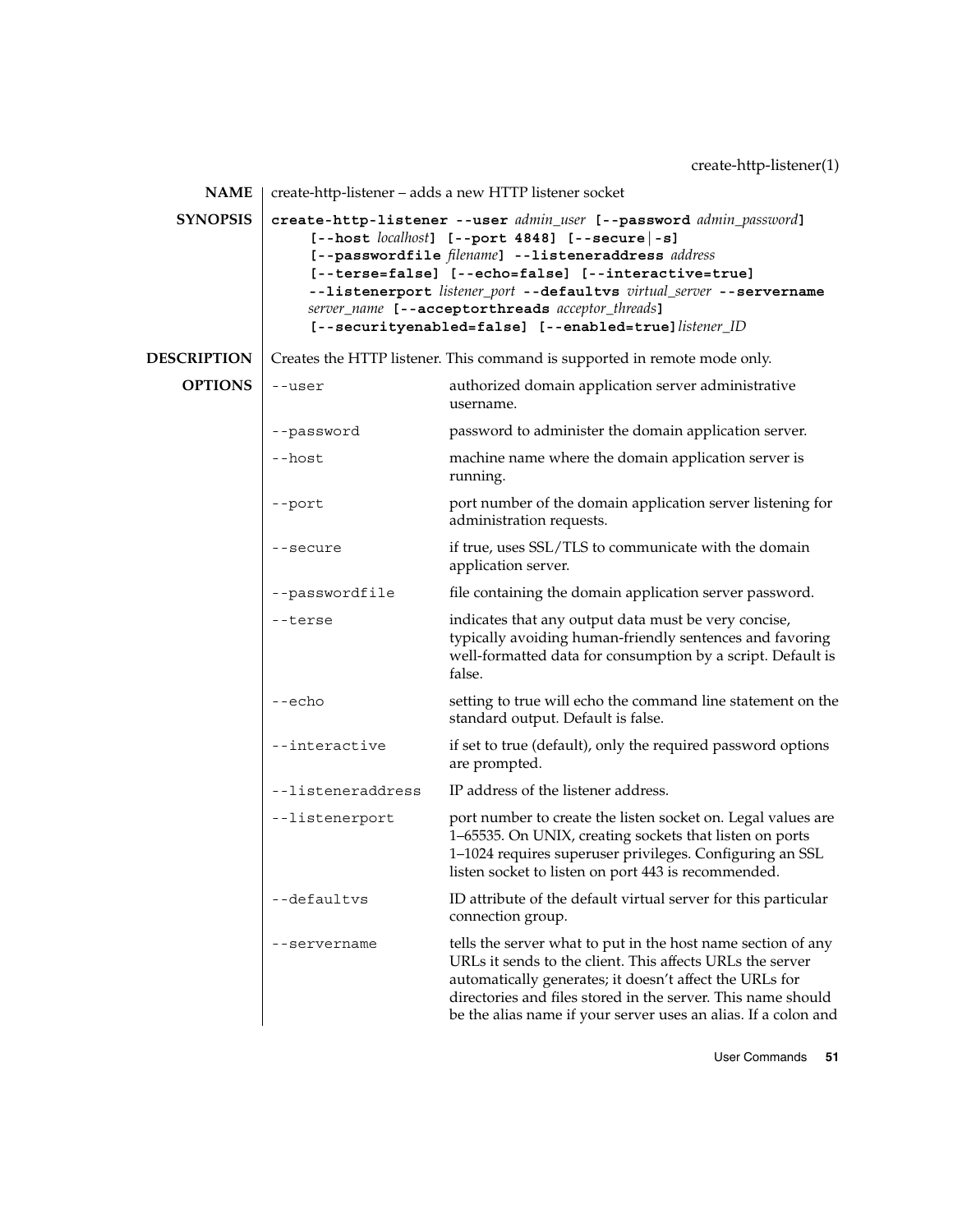create-http-listener(1)

|                    |                                                | port number is appended, that port will be used in URLs<br>that the server sends to the client.                                                                                                                                                  |
|--------------------|------------------------------------------------|--------------------------------------------------------------------------------------------------------------------------------------------------------------------------------------------------------------------------------------------------|
|                    | --acceptorthreads                              | number of acceptor threads for the listen socket. The<br>recommended value is the number of processors in the<br>machine.                                                                                                                        |
|                    | --securityenabled                              | determines whether the HTTP listener runs SSL. You can<br>turn SSL2 or SSL3 ON or OFF and set ciphers using an SSL<br>element. The security setting globally enables or disables<br>SSL by making certificates available to the server instance. |
|                    | --enabled                                      | determines if the resource is enabled at runtime.                                                                                                                                                                                                |
| <b>OPERANDS</b>    | listener_id                                    | listener ID of the HTTP listener.                                                                                                                                                                                                                |
| <b>EXAMPLES</b>    | <b>EXAMPLE 1 Using create-http-listener</b>    |                                                                                                                                                                                                                                                  |
|                    |                                                | asadmin> create-http-listener --user admin1 --password adminadmin1<br>--host pigeon --port 5001 --listeneraddress 0.0.0.0                                                                                                                        |
|                    |                                                | --listenerport 7272 --defaultvs server --servername pigeon.red.iplanet.com<br>--acceptorthreads 2 --securityenabled=false --enabled=false sampleListener<br>Command create-http-listener executed successfully                                   |
|                    |                                                | Where: sampleListener is the HTTP listener created.                                                                                                                                                                                              |
| <b>EXIT STATUS</b> | command executed successfully<br>0             |                                                                                                                                                                                                                                                  |
|                    | $\mathbf{1}$<br>error in executing the command |                                                                                                                                                                                                                                                  |
| <b>SEE ALSO</b>    |                                                | delete-http-listener(1), list-http-listeners(1)                                                                                                                                                                                                  |
|                    |                                                |                                                                                                                                                                                                                                                  |
|                    |                                                |                                                                                                                                                                                                                                                  |
|                    |                                                |                                                                                                                                                                                                                                                  |
|                    |                                                |                                                                                                                                                                                                                                                  |
|                    |                                                |                                                                                                                                                                                                                                                  |
|                    |                                                |                                                                                                                                                                                                                                                  |
|                    |                                                |                                                                                                                                                                                                                                                  |
|                    |                                                |                                                                                                                                                                                                                                                  |
|                    |                                                |                                                                                                                                                                                                                                                  |
|                    |                                                |                                                                                                                                                                                                                                                  |
|                    |                                                |                                                                                                                                                                                                                                                  |
|                    |                                                |                                                                                                                                                                                                                                                  |
|                    |                                                |                                                                                                                                                                                                                                                  |

**52** Sun Java System Application Server Utility Reference • Last Revised &release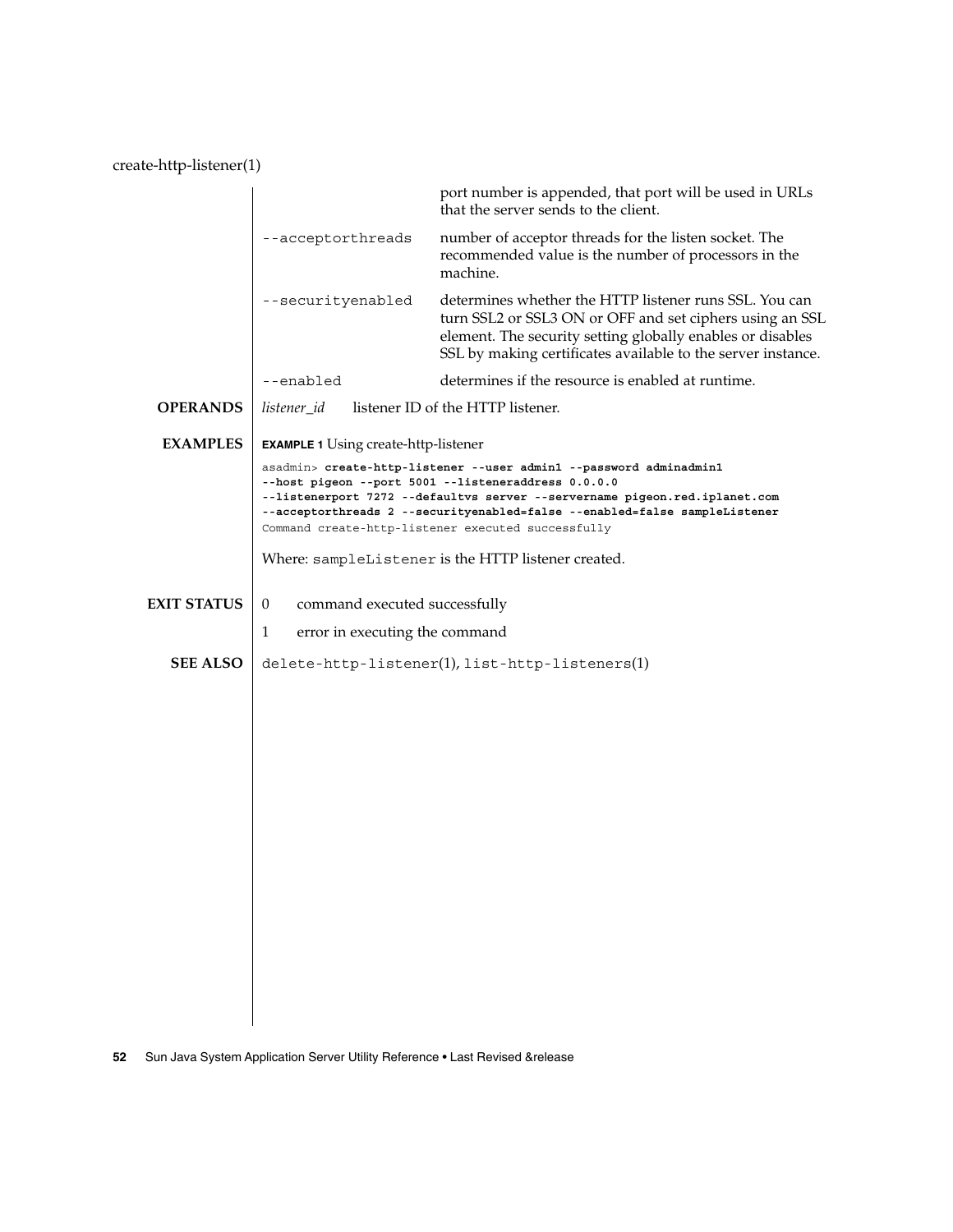create-http-qos(1)

| <b>NAME</b>        | create-http-qos - creates a new quality of service parameter                                                                                                                                                                                                                                                                               |                                                                                                                                                |
|--------------------|--------------------------------------------------------------------------------------------------------------------------------------------------------------------------------------------------------------------------------------------------------------------------------------------------------------------------------------------|------------------------------------------------------------------------------------------------------------------------------------------------|
| <b>SYNOPSIS</b>    | create-http-gos<br>--user admin_user [--password admin_password] [--host localhost]<br>[--port 4848] [--passwordfile filename] [--secure   -s] [--virtualserver<br>virtual_server_ID] [--bwlimit<br>bwlimit] [--enforcebwlimit=enforce bw limit] [--connlimit<br>connection_limit]<br>[--enforceconnlimit=enforce_conn_limit]instance_name |                                                                                                                                                |
| <b>DESCRIPTION</b> |                                                                                                                                                                                                                                                                                                                                            | Adds a new quality of service pamameter associated with the named server instance.                                                             |
| <b>OPTIONS</b>     | --user                                                                                                                                                                                                                                                                                                                                     | administrative user associated for the instance.                                                                                               |
|                    | --password                                                                                                                                                                                                                                                                                                                                 | administrative password corresponding to the<br>administrative user.                                                                           |
|                    | --host                                                                                                                                                                                                                                                                                                                                     | host name of the machine hosting the administrative<br>instance.                                                                               |
|                    | --port                                                                                                                                                                                                                                                                                                                                     | administrative port number associated with the<br>administrative host.                                                                         |
|                    | --passwordfile                                                                                                                                                                                                                                                                                                                             | file containing passwords appropriate for the command<br>(e.g., administrative instance).                                                      |
|                    | --secure                                                                                                                                                                                                                                                                                                                                   | if true, uses SSL/TLS to communicate with the<br>administrative instance.                                                                      |
|                    | --virtualserver                                                                                                                                                                                                                                                                                                                            | virtual server ID. It can also be referred to as the variable<br>\$id in an obj. conf file. A virtual server ID cannot begin<br>with a number. |
|                    | --bwlimit                                                                                                                                                                                                                                                                                                                                  | maximum bandwidth limit, for the virtual server class or<br>virtual server, in bytes per second. The default is no limit.                      |
|                    | --enforcebwlimit                                                                                                                                                                                                                                                                                                                           | determines whether the bandwidth limit should be<br>enforced or not.                                                                           |
|                    | --connlimit                                                                                                                                                                                                                                                                                                                                | maximum number of concurrent connections for the<br>server, virtual server class, or virtual server.                                           |
|                    | --enforceconnlimit                                                                                                                                                                                                                                                                                                                         | determines whether the connection limit should be<br>enforced or not.                                                                          |
| <b>OPERANDS</b>    | <i>instance_name</i> name of the instance.                                                                                                                                                                                                                                                                                                 |                                                                                                                                                |
| <b>EXAMPLES</b>    | <b>EXAMPLE 1 Using create-http-qos</b>                                                                                                                                                                                                                                                                                                     |                                                                                                                                                |
|                    | Created HTTP OOS                                                                                                                                                                                                                                                                                                                           | asadmin> create-http-qos --user admin --password adminadmin --host fuyako --port 7070 --bwlimit 10                                             |
|                    | name of server1.                                                                                                                                                                                                                                                                                                                           | Where: the HTTP QOS is created for the virtual server server1 with the instance                                                                |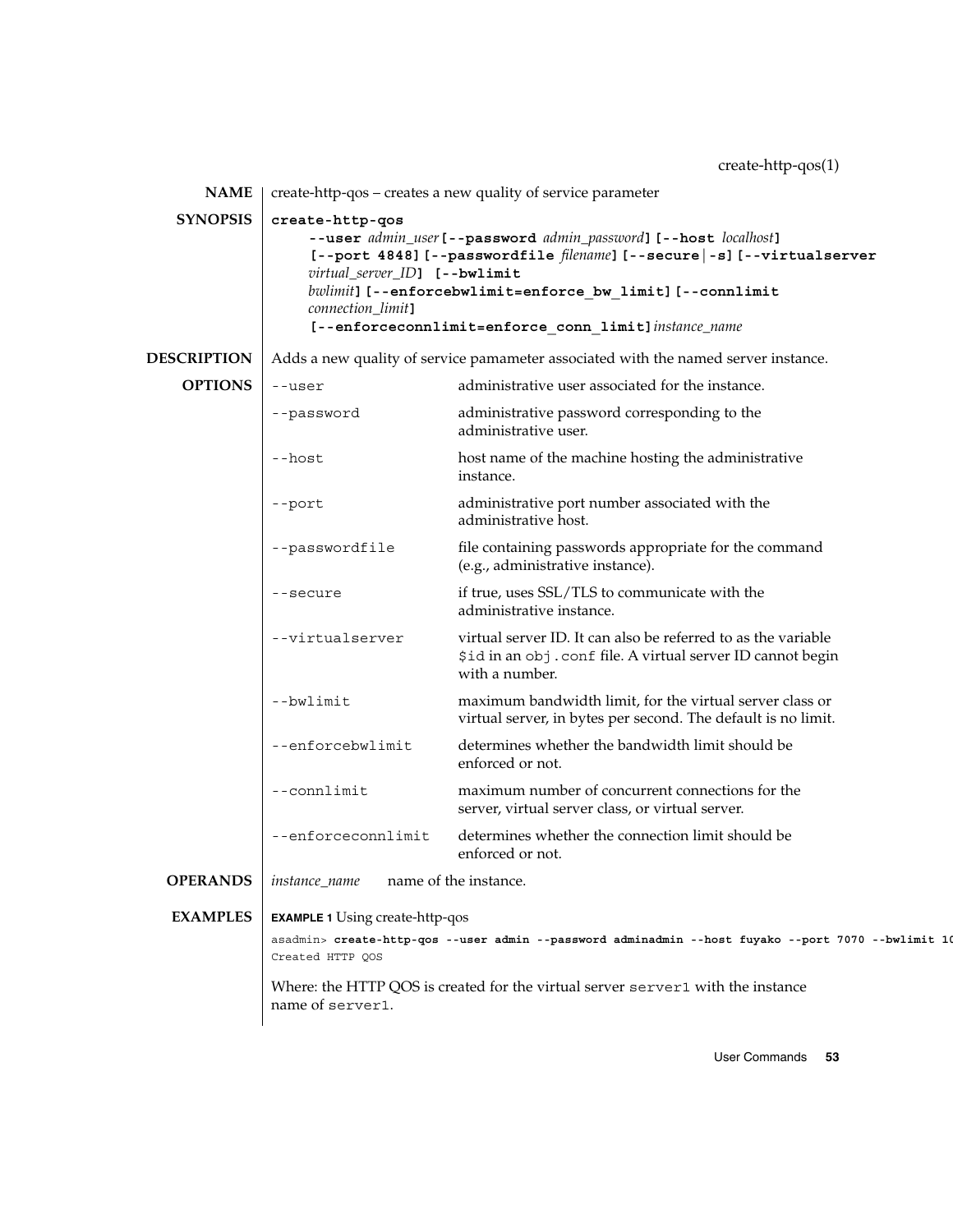| create-http-qos(1)                    |                                                                                            |  |  |
|---------------------------------------|--------------------------------------------------------------------------------------------|--|--|
| <b>EXIT STATUS</b>                    | command executed successfully<br>$\overline{0}$                                            |  |  |
|                                       | error in executing the command<br>$\mathbf{1}$                                             |  |  |
| <b>INTERFACE</b><br><b>EQUIVALENT</b> | Server instance, HTTP Server Virtual Servers, Instance QOS page for the server<br>instance |  |  |
| <b>SEE ALSO</b>                       | delete-http-qos(1)                                                                         |  |  |
|                                       |                                                                                            |  |  |
|                                       |                                                                                            |  |  |
|                                       |                                                                                            |  |  |
|                                       |                                                                                            |  |  |
|                                       |                                                                                            |  |  |
|                                       |                                                                                            |  |  |
|                                       |                                                                                            |  |  |
|                                       |                                                                                            |  |  |
|                                       |                                                                                            |  |  |
|                                       |                                                                                            |  |  |
|                                       |                                                                                            |  |  |
|                                       |                                                                                            |  |  |
|                                       |                                                                                            |  |  |
|                                       |                                                                                            |  |  |
|                                       |                                                                                            |  |  |

**54** Sun Java System Application Server Utility Reference • Last Revised March 2004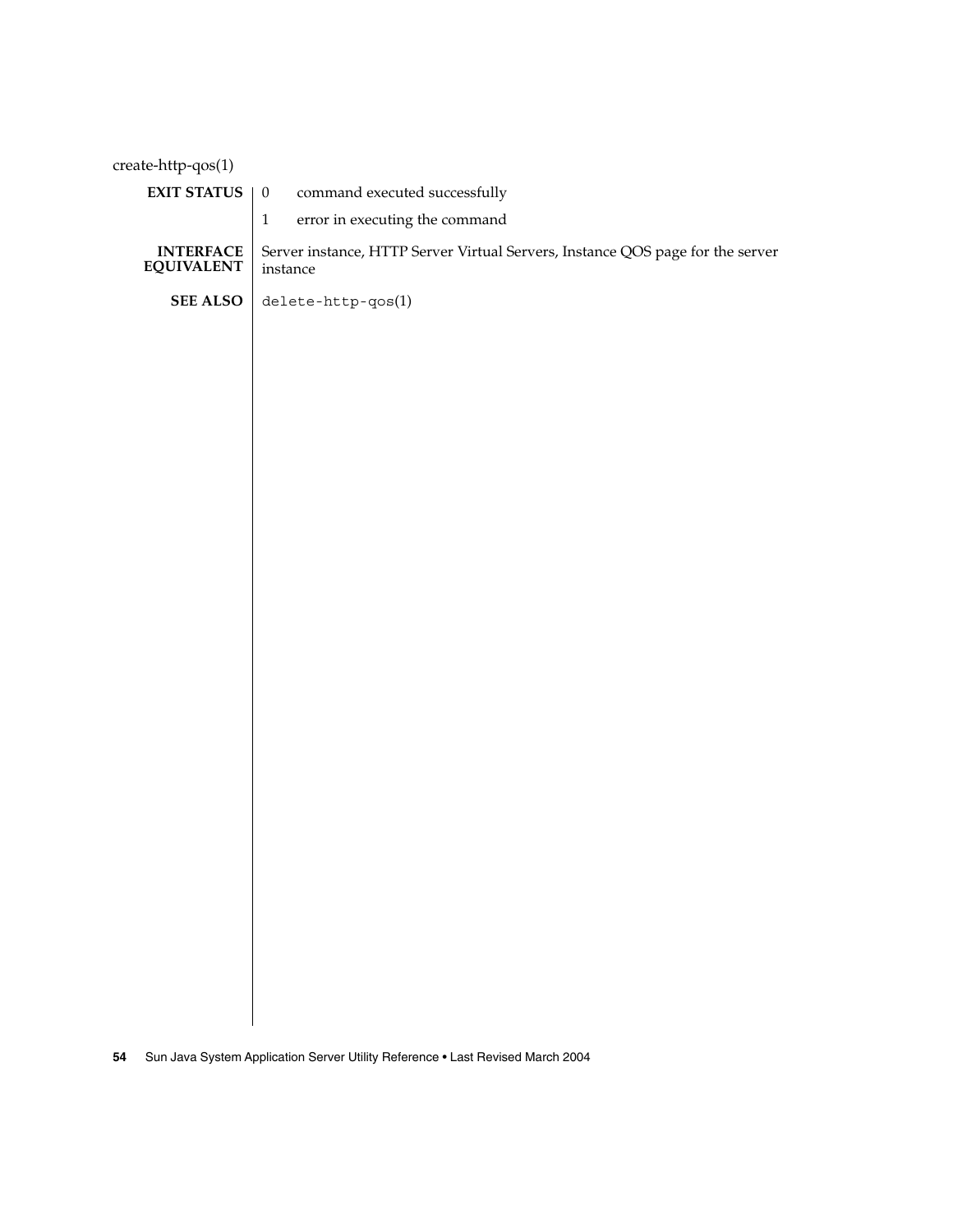create-iiop-listener(1)

| <b>NAME</b>        | create-iiop-listener - adds the IIOP listener                                                                                                                                                                                                                                                                                                                                  |                                                                                        |
|--------------------|--------------------------------------------------------------------------------------------------------------------------------------------------------------------------------------------------------------------------------------------------------------------------------------------------------------------------------------------------------------------------------|----------------------------------------------------------------------------------------|
| <b>SYNOPSIS</b>    | create-iiop-listener --user admin_user [--password admin_password]<br>$[- - \text{host localhost}]$ $[- - \text{port 4848}]$ $[- - \text{secure} - \text{s}]$<br>[--passwordfile filename] [--terse=false] [--echo=false]<br>[--interactive=true] --listeneraddress address [--iiopport<br>iiop_port] [--enabled=true] [--property (name=value)[:name=value] *]<br>listener ID |                                                                                        |
| <b>DESCRIPTION</b> |                                                                                                                                                                                                                                                                                                                                                                                | Adds the IIOP listener. This command is supported in remote mode only.                 |
| <b>OPTIONS</b>     | authorized domain application server administrative<br>--user<br>username.                                                                                                                                                                                                                                                                                                     |                                                                                        |
|                    | --password                                                                                                                                                                                                                                                                                                                                                                     | password to administer the domain application server.                                  |
|                    | --host                                                                                                                                                                                                                                                                                                                                                                         | machine name where the domain application server is<br>running.                        |
|                    | --port                                                                                                                                                                                                                                                                                                                                                                         | port number of the domain application server listening for<br>administration requests. |
|                    | --secure                                                                                                                                                                                                                                                                                                                                                                       | if true, uses SSL/TLS to communicate with the domain<br>application server.            |
|                    | --passwordfile                                                                                                                                                                                                                                                                                                                                                                 | file containing the domain application server password.                                |
|                    | indicates that any output data must be very concise,<br>--terse<br>typically avoiding human-friendly sentences and favoring<br>well-formatted data for consumption by a script. Default is<br>false.<br>setting to true will echo the command line statement on the<br>--echo<br>standard output. Default is false.                                                            |                                                                                        |
|                    |                                                                                                                                                                                                                                                                                                                                                                                |                                                                                        |
|                    | --interactive                                                                                                                                                                                                                                                                                                                                                                  | if set to true (default), only the required password options<br>are prompted.          |
|                    | --listeneraddress                                                                                                                                                                                                                                                                                                                                                              | can be the IP address or the hostname                                                  |
|                    | --iiopport                                                                                                                                                                                                                                                                                                                                                                     | IIOP port number.                                                                      |
|                    | --enabled                                                                                                                                                                                                                                                                                                                                                                      | determines whether the IIOP listener is enabled at runtime.                            |
|                    | --property                                                                                                                                                                                                                                                                                                                                                                     | optional attribute name/value pairs for configuring the<br>resource.                   |
| <b>OPERANDS</b>    | listener_id<br>unique identifier for the IIOP listener to be created.                                                                                                                                                                                                                                                                                                          |                                                                                        |
| <b>EXAMPLES</b>    | <b>EXAMPLE 1 Using create-iiop-listener</b><br>asadmin> create-iiop-listener --user admin --password adminadmin<br>-- host fuyako -- port 7070 -- listeneraddress 192.168.1.100 -- iiopport 8080<br>sample iiop listener<br>Created IIOP listener with id = sample iiop listener                                                                                               |                                                                                        |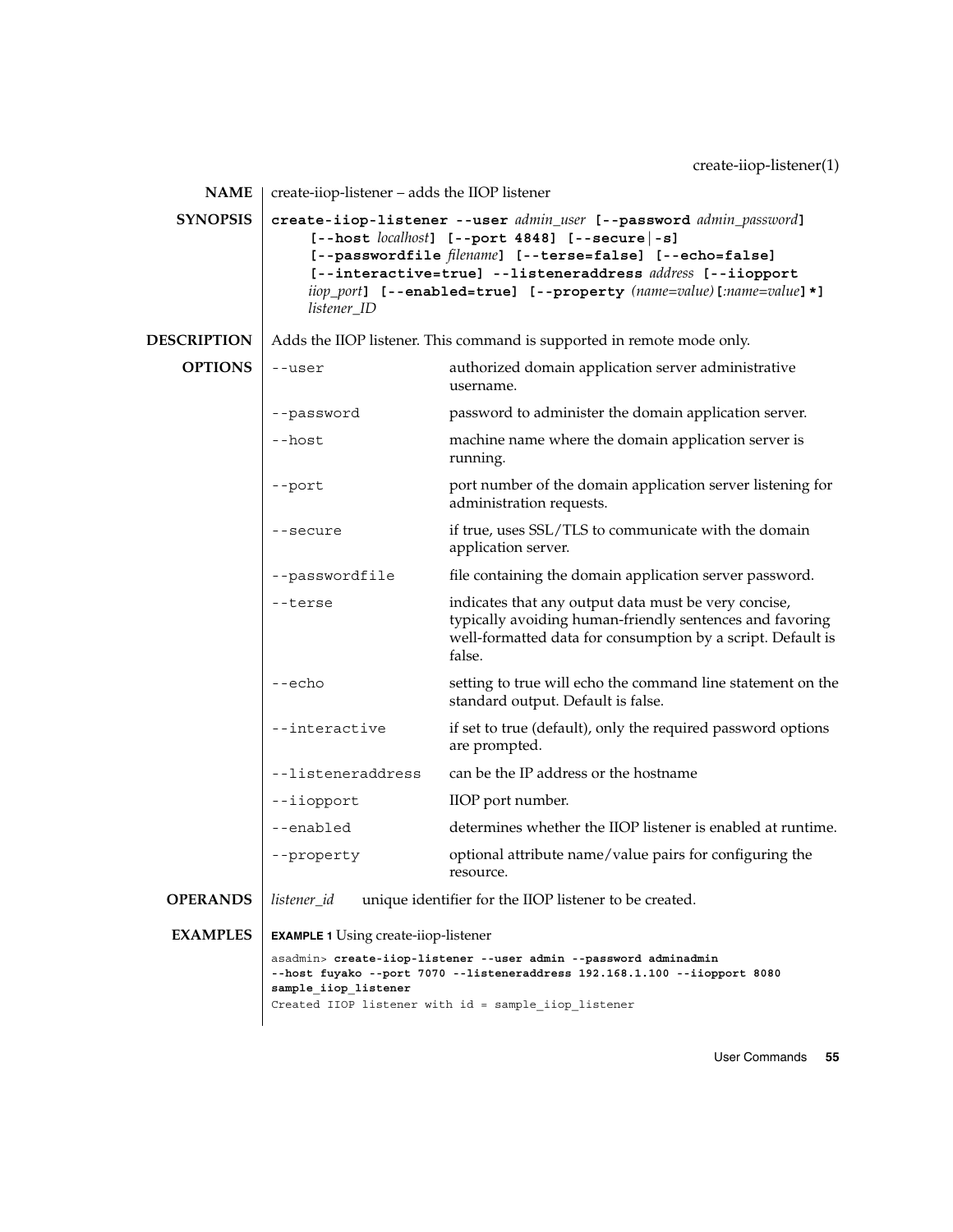| create-iiop-listener(1) |
|-------------------------|
|                         |
|                         |

|                    | <b>EXAMPLE 1</b> Using create-iiop-listener (Continued)                         |
|--------------------|---------------------------------------------------------------------------------|
|                    | Where: sample iiop listener is the IIOP listener created.                       |
| <b>EXIT STATUS</b> | command executed successfully<br>0<br>error in executing the command<br>1       |
| <b>SEE ALSO</b>    | $delete\text{-}liot (1), list\text{-}liot$ -listener(1), list-iiop-listeners(1) |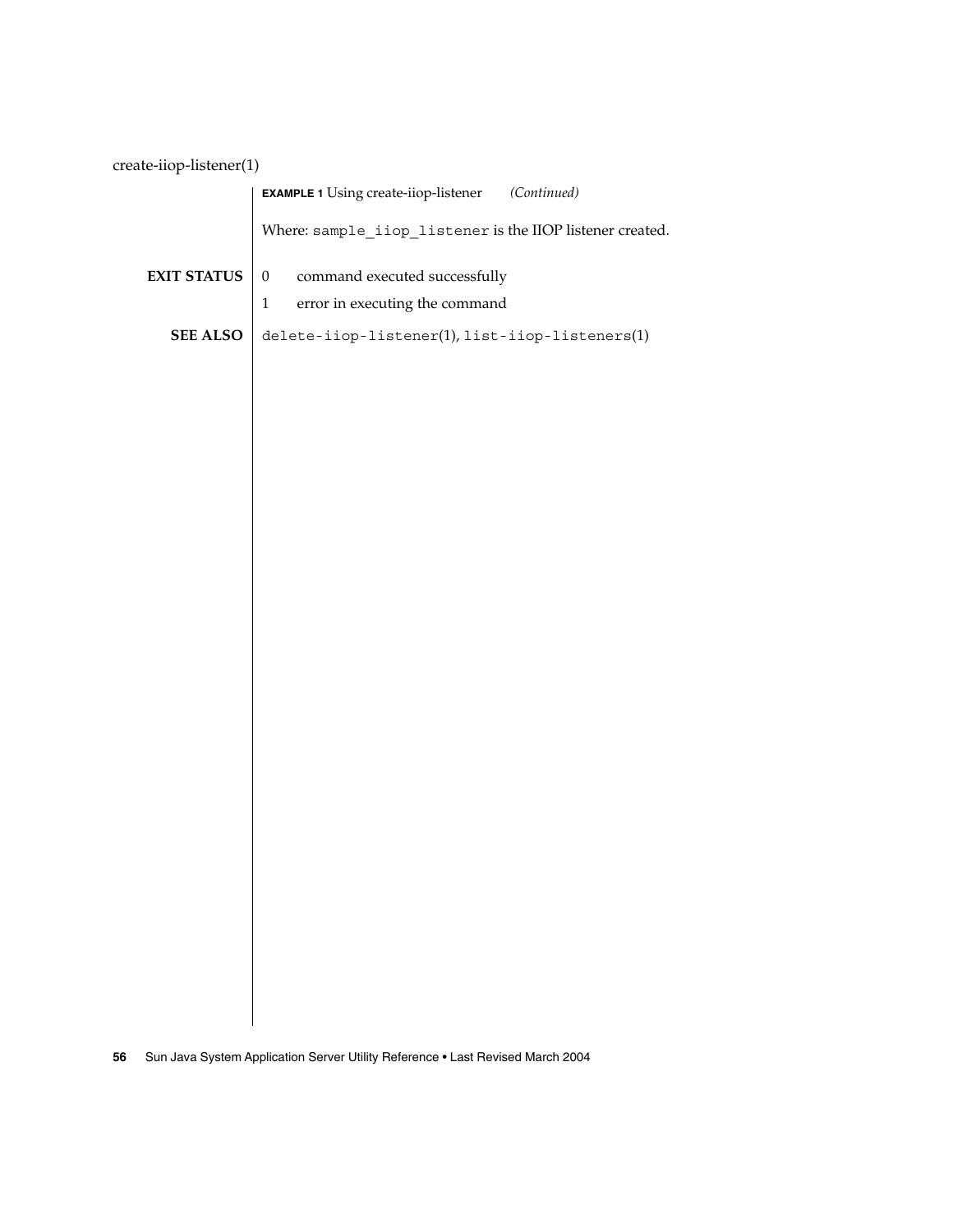create-instance(1)

| <b>NAME</b>        | create-instance – creates an application server instance with the specified instance<br>name                                                                                                                                                                                                                                                                                                             |                                                                                                                                             |
|--------------------|----------------------------------------------------------------------------------------------------------------------------------------------------------------------------------------------------------------------------------------------------------------------------------------------------------------------------------------------------------------------------------------------------------|---------------------------------------------------------------------------------------------------------------------------------------------|
| <b>SYNOPSIS</b>    | create-instance [--user admin_user] [-password admin_password]<br>[--host localhost] [--port 4848] [--sysuser sys_user]<br>[--domain domain_name] [--local=false] [--passwordfile filename]<br>[--secure   -s] --instanceport instanceport instance_name                                                                                                                                                 |                                                                                                                                             |
| <b>DESCRIPTION</b> | You can create a new instance on a local or remote machine. If on the remote machine<br>an administration server is already running for the specified hostname, then the<br>system defaults to the local hostname. To create the instance locally, not requiring the<br>administration server to be up and running, specify the --local option. The named<br>instance must not exist within that domain. |                                                                                                                                             |
| <b>OPTIONS</b>     | --user                                                                                                                                                                                                                                                                                                                                                                                                   | administrative user associated for the instance.                                                                                            |
|                    | --password                                                                                                                                                                                                                                                                                                                                                                                               | administrative password corresponding to the administrative<br>user.                                                                        |
|                    | --host                                                                                                                                                                                                                                                                                                                                                                                                   | host name of the machine hosting the administrative instance.                                                                               |
|                    | --port                                                                                                                                                                                                                                                                                                                                                                                                   | administrative port number associated with the administrative<br>host.                                                                      |
|                    | --sysuser                                                                                                                                                                                                                                                                                                                                                                                                | owner of the domain directory.                                                                                                              |
|                    | --domain                                                                                                                                                                                                                                                                                                                                                                                                 | name of the domain.                                                                                                                         |
|                    | --local                                                                                                                                                                                                                                                                                                                                                                                                  | determines if the command should delegate the request to<br>administrative instance or run locally.                                         |
|                    | --passwordfile                                                                                                                                                                                                                                                                                                                                                                                           | file containing passwords appropriate for the command (e.g.,<br>administrative instance).                                                   |
|                    | --secure                                                                                                                                                                                                                                                                                                                                                                                                 | if true, uses SSL/TLS to communicate with the administrative<br>instance.                                                                   |
|                    | --instanceport                                                                                                                                                                                                                                                                                                                                                                                           | port where the instance listens for requests.                                                                                               |
| <b>OPERANDS</b>    | <i>instance_name</i>                                                                                                                                                                                                                                                                                                                                                                                     | name of the instance to be created.                                                                                                         |
| <b>EXAMPLES</b>    |                                                                                                                                                                                                                                                                                                                                                                                                          | <b>EXAMPLE 1 Using create-instance in local mode</b>                                                                                        |
|                    | asadmin> create-instance --domain domain1 --instanceport 8967 --sysuser adminuser server4<br>Created Instance server4 successfully                                                                                                                                                                                                                                                                       |                                                                                                                                             |
|                    |                                                                                                                                                                                                                                                                                                                                                                                                          | Where: the server4 instance is created under the domain1 domain.                                                                            |
|                    |                                                                                                                                                                                                                                                                                                                                                                                                          | <b>EXAMPLE 2</b> Using create-instance in remote mode                                                                                       |
|                    | Created Instance server4 successfully                                                                                                                                                                                                                                                                                                                                                                    | asadmin> create-instance --sysuser adminuser --user admin<br>--password adminadmin --host localhost --port 4848 --instanceport 8967 server4 |
|                    |                                                                                                                                                                                                                                                                                                                                                                                                          |                                                                                                                                             |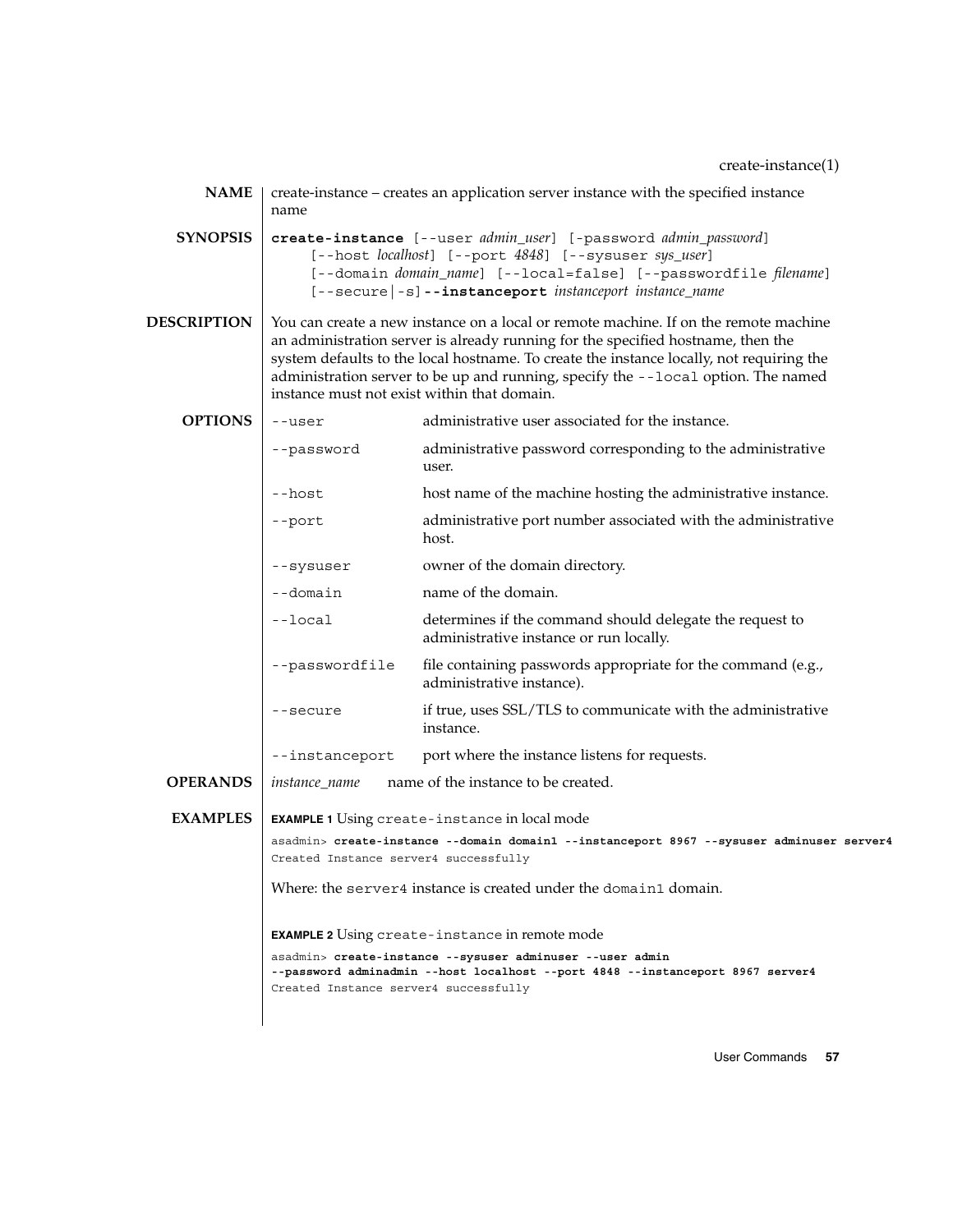| create-instance(1)                    |                                                                                                                   |
|---------------------------------------|-------------------------------------------------------------------------------------------------------------------|
|                                       | (Continued)<br><b>EXAMPLE 2</b> Using create-instance in remote mode                                              |
|                                       | Where: the server4 instance is created on the remote server for the associated user,<br>password, host, and port. |
| <b>EXIT STATUS</b>                    | command executed successfully<br>$\boldsymbol{0}$                                                                 |
|                                       | $\mathbf{1}$<br>error in executing the command                                                                    |
| <b>INTERFACE</b><br><b>EQUIVALENT</b> | Application Server instances page                                                                                 |
| <b>SEE ALSO</b>                       | delete-instance(1), start-instance(1), stop-instance(1),<br>$restart-instance(1)$                                 |
|                                       |                                                                                                                   |
|                                       |                                                                                                                   |
|                                       |                                                                                                                   |
|                                       |                                                                                                                   |
|                                       |                                                                                                                   |
|                                       |                                                                                                                   |
|                                       |                                                                                                                   |
|                                       |                                                                                                                   |
|                                       |                                                                                                                   |
|                                       |                                                                                                                   |
|                                       |                                                                                                                   |
|                                       |                                                                                                                   |
|                                       |                                                                                                                   |
|                                       |                                                                                                                   |
|                                       |                                                                                                                   |
|                                       |                                                                                                                   |
|                                       |                                                                                                                   |
|                                       |                                                                                                                   |
|                                       |                                                                                                                   |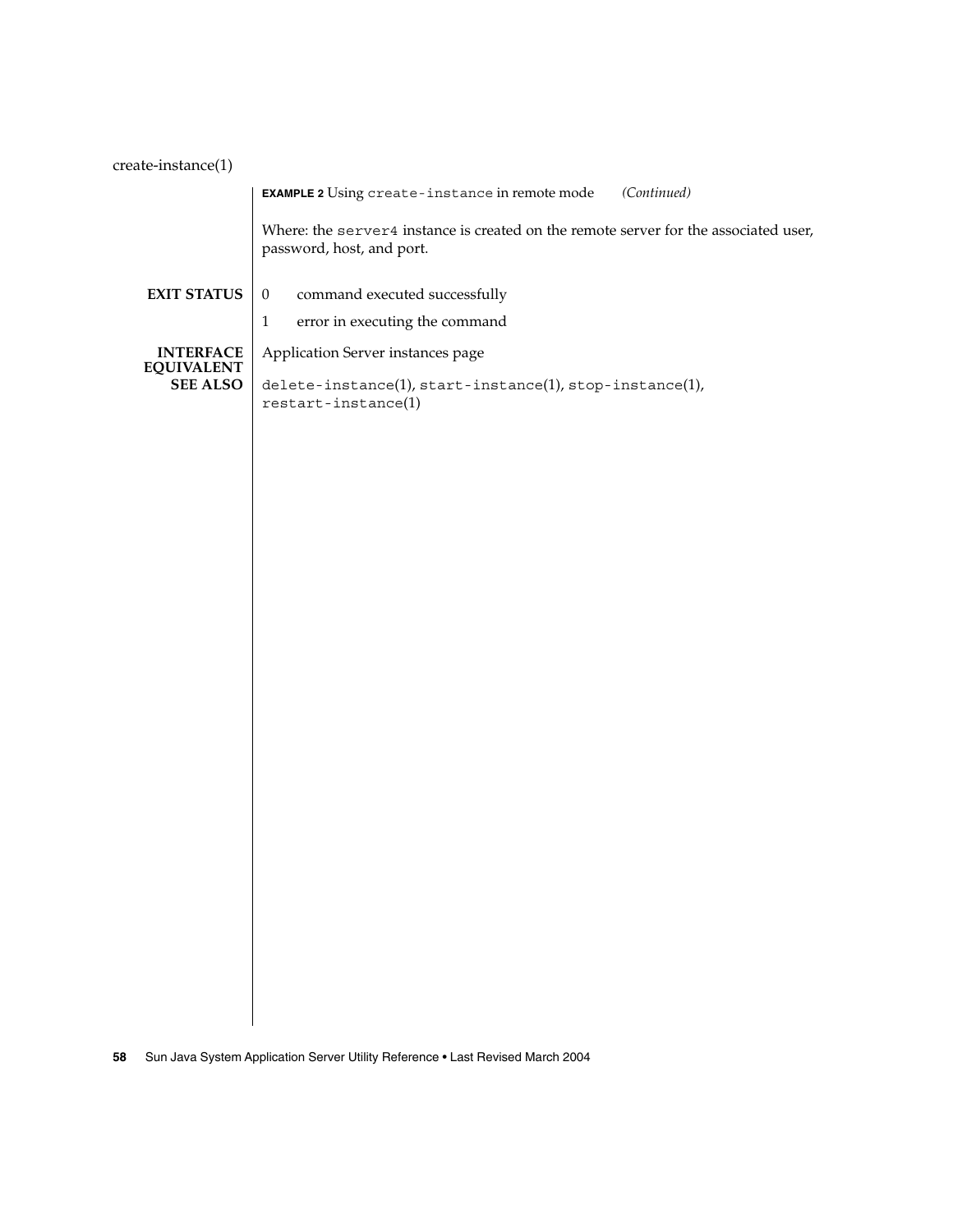create-javamail-resource(1)

| <b>NAME</b>        | create-javamail-resource - registers the JavaMail resource                                                                                                                                                                                                                                                                                                                                                                                                                                                                                                |                                                                                                                                                                         |
|--------------------|-----------------------------------------------------------------------------------------------------------------------------------------------------------------------------------------------------------------------------------------------------------------------------------------------------------------------------------------------------------------------------------------------------------------------------------------------------------------------------------------------------------------------------------------------------------|-------------------------------------------------------------------------------------------------------------------------------------------------------------------------|
| <b>SYNOPSIS</b>    | create-javamail-resource --user admin_user<br>[--password admin_password] [--host localhost] [--port 4848]<br>[--secure   -s] [--passwordfile filename] [--terse=false]<br>[--echo=false] [--interactive] --mailhost hostname<br>--mailuser username --fromaddress address [--storeprotocol imap]<br>[--storeprotocolclass com.sun.mail.imapIMAPStore]<br>[--transprotocol smtp]<br>[--transprotocolclass com.sun.mail.smtp.SMTPTransport]<br>[--debug=false] [--enabled=true] [--description text]<br>[--property (name=value)[:name=value] *] jndi_name |                                                                                                                                                                         |
| <b>DESCRIPTION</b> |                                                                                                                                                                                                                                                                                                                                                                                                                                                                                                                                                           | Registers the Javamail resource. This command can only be run remotely.                                                                                                 |
| <b>OPTIONS</b>     | --user                                                                                                                                                                                                                                                                                                                                                                                                                                                                                                                                                    | authorized domain application server administrative<br>username.                                                                                                        |
|                    | --password                                                                                                                                                                                                                                                                                                                                                                                                                                                                                                                                                | password to administer the domain application server.                                                                                                                   |
|                    | --host                                                                                                                                                                                                                                                                                                                                                                                                                                                                                                                                                    | machine name where the domain application server is<br>running.                                                                                                         |
|                    | --port                                                                                                                                                                                                                                                                                                                                                                                                                                                                                                                                                    | port number of the domain application server listening<br>for administration requests.                                                                                  |
|                    | --secure                                                                                                                                                                                                                                                                                                                                                                                                                                                                                                                                                  | if true, uses SSL/TLS to communicate with the domain<br>application server.                                                                                             |
|                    | --passwordfile                                                                                                                                                                                                                                                                                                                                                                                                                                                                                                                                            | file containing the domain application server<br>password.                                                                                                              |
|                    | --terse                                                                                                                                                                                                                                                                                                                                                                                                                                                                                                                                                   | indicates that any output data must be very concise,<br>typically avoiding human-friendly sentences and<br>favoring well-formatted data for consumption by a<br>script. |
|                    | --echo                                                                                                                                                                                                                                                                                                                                                                                                                                                                                                                                                    | setting to true will echo the command line statement<br>on the standard output.                                                                                         |
|                    | --interactive                                                                                                                                                                                                                                                                                                                                                                                                                                                                                                                                             | prompts you for the required options that are not<br>already specified.                                                                                                 |
|                    | --mailhost                                                                                                                                                                                                                                                                                                                                                                                                                                                                                                                                                | mail server host.                                                                                                                                                       |
|                    | --mailuser                                                                                                                                                                                                                                                                                                                                                                                                                                                                                                                                                | mail account user name.                                                                                                                                                 |
|                    | --fromaddress                                                                                                                                                                                                                                                                                                                                                                                                                                                                                                                                             | email address.                                                                                                                                                          |
|                    | --storeprotocol                                                                                                                                                                                                                                                                                                                                                                                                                                                                                                                                           | mail server stored protocol.                                                                                                                                            |
|                    | --storeprotocolclass                                                                                                                                                                                                                                                                                                                                                                                                                                                                                                                                      | mail server stored protocol class name.                                                                                                                                 |
|                    | --transprotocol                                                                                                                                                                                                                                                                                                                                                                                                                                                                                                                                           | mail server transport protocol.                                                                                                                                         |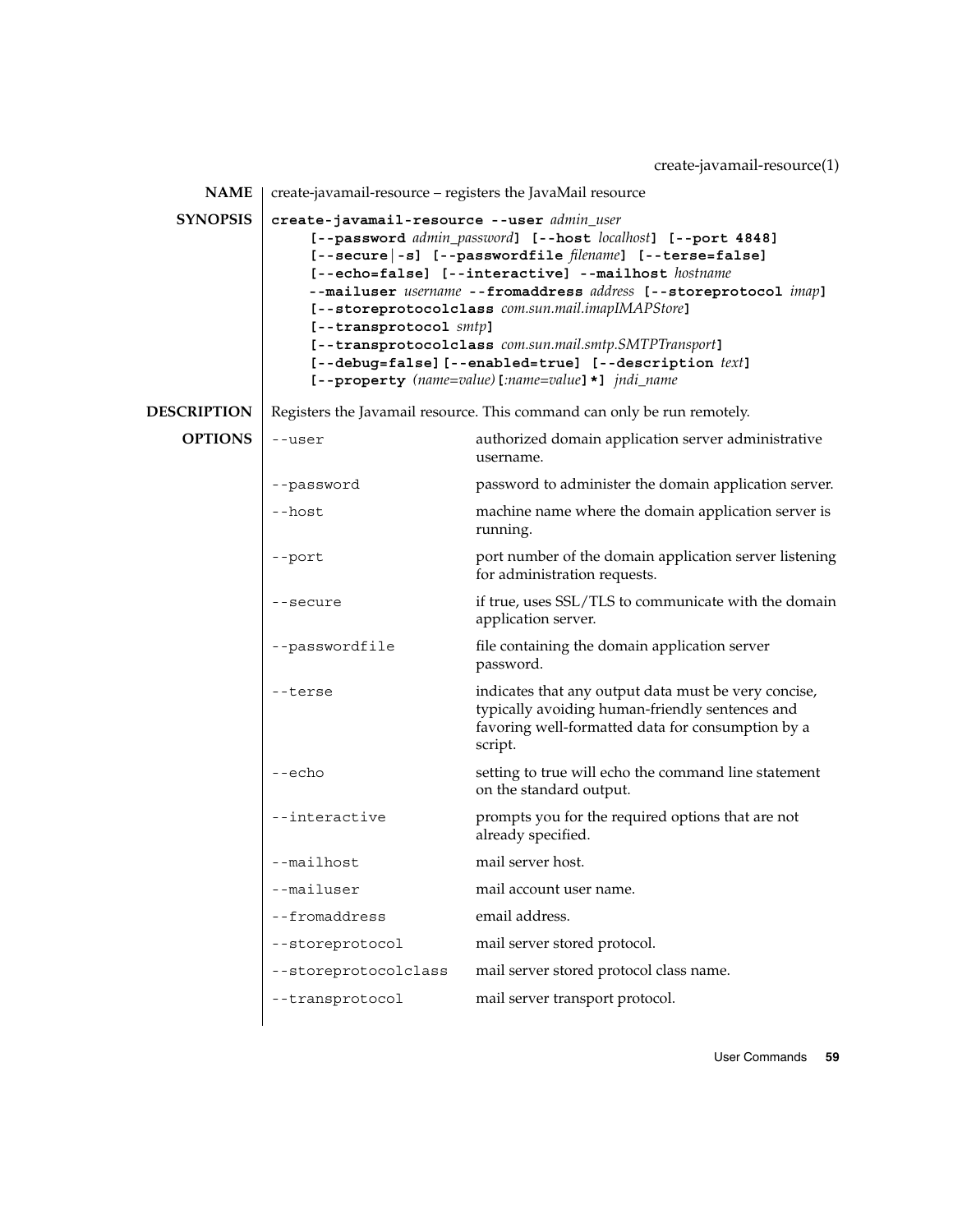create-javamail-resource(1)

|                    | --transprotocolclass                                                                                     | mail server transport protocol class name.                                                                                                                                                                                                                       |
|--------------------|----------------------------------------------------------------------------------------------------------|------------------------------------------------------------------------------------------------------------------------------------------------------------------------------------------------------------------------------------------------------------------|
|                    | --debug                                                                                                  | if set to true, server startsup in debug mode for this<br>resource.                                                                                                                                                                                              |
|                    | --enabled                                                                                                | determines whether the resource is enabled at runtime.                                                                                                                                                                                                           |
|                    | --description                                                                                            | text description of the Javamail resource.                                                                                                                                                                                                                       |
|                    | --property                                                                                               | optional attribute name/value pairs for configuring the<br>Javamail resource.                                                                                                                                                                                    |
| <b>OPERANDS</b>    | jndi_name                                                                                                | JNDI name of the Javamail resource to be created.                                                                                                                                                                                                                |
| <b>EXAMPLES</b>    | <b>EXAMPLE 1 Using create-javamail-resource</b>                                                          |                                                                                                                                                                                                                                                                  |
|                    | asadmin> create-javamail-resource --user admin<br>Command create-javamail-resource executed successfully | --password adminadmin --host fuyako --port 7070 --mailhost localhost<br>--mailuser sample --fromaddress sample\@sun\.com mail resourc/MyMailSession                                                                                                              |
|                    | subcontext.                                                                                              | Where: mail/MyMailSession is the JavaMail resource created. The escape character<br>$(\setminus)$ is used in the --fromaddress option to distinguish the dot (.) and at sign (@).<br>The JNDI name for a JavaMail resource customarily includes the mail/ naming |
| <b>EXIT STATUS</b> | command executed successfully<br>$\boldsymbol{0}$                                                        |                                                                                                                                                                                                                                                                  |
|                    | $\mathbf{1}$<br>error in executing the command                                                           |                                                                                                                                                                                                                                                                  |
| <b>SEE ALSO</b>    |                                                                                                          | delete-javamail-resource(1), list-javamail-resources(1)                                                                                                                                                                                                          |
|                    |                                                                                                          |                                                                                                                                                                                                                                                                  |
|                    |                                                                                                          |                                                                                                                                                                                                                                                                  |
|                    |                                                                                                          |                                                                                                                                                                                                                                                                  |
|                    |                                                                                                          |                                                                                                                                                                                                                                                                  |
|                    |                                                                                                          |                                                                                                                                                                                                                                                                  |
|                    |                                                                                                          |                                                                                                                                                                                                                                                                  |
|                    |                                                                                                          |                                                                                                                                                                                                                                                                  |
|                    |                                                                                                          |                                                                                                                                                                                                                                                                  |
|                    |                                                                                                          |                                                                                                                                                                                                                                                                  |
|                    |                                                                                                          |                                                                                                                                                                                                                                                                  |
|                    |                                                                                                          |                                                                                                                                                                                                                                                                  |
|                    |                                                                                                          |                                                                                                                                                                                                                                                                  |

**60** Sun Java System Application Server Utility Reference • Last Revised March 2004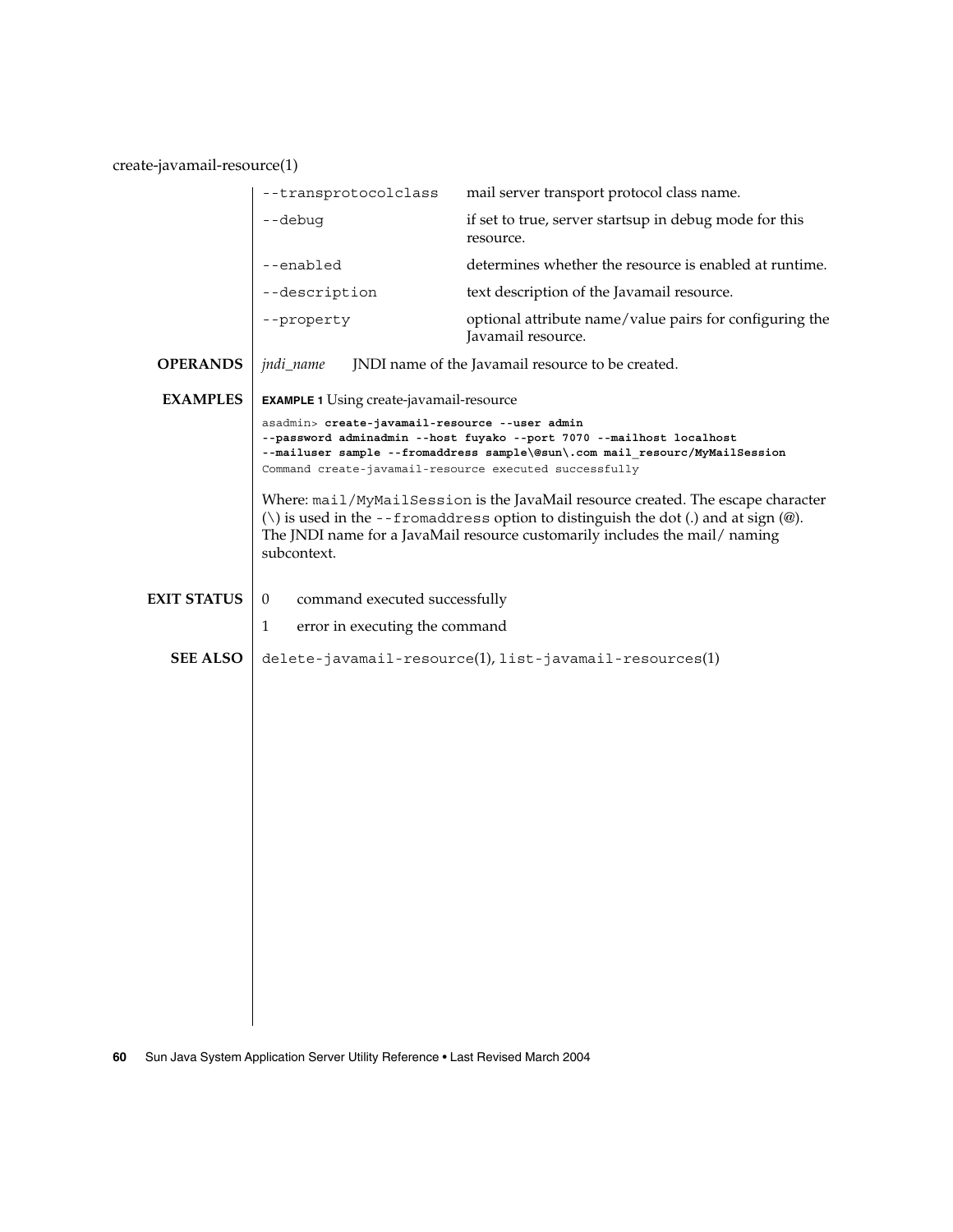| <b>NAME</b>        | create-jdbc-connection-pool – registers the JDBC connection pool                                                                                                                                                                                                                                                                                                                                                                                                                                                                                                                                                                                                         |                                                                                                                                                                                                                                                                                                                                                                                                                                                                                                             |
|--------------------|--------------------------------------------------------------------------------------------------------------------------------------------------------------------------------------------------------------------------------------------------------------------------------------------------------------------------------------------------------------------------------------------------------------------------------------------------------------------------------------------------------------------------------------------------------------------------------------------------------------------------------------------------------------------------|-------------------------------------------------------------------------------------------------------------------------------------------------------------------------------------------------------------------------------------------------------------------------------------------------------------------------------------------------------------------------------------------------------------------------------------------------------------------------------------------------------------|
| <b>SYNOPSIS</b>    | create-jdbc-connection-pool --user admin_user<br>[--password admin_password] [--host localhost] [--port 4848]<br>[--secure   -s] [--passwordfile filename] [--terse=false]<br>[--echo=false] [--interactive=true]<br>--datasourceclassname classname [--restype res_type]<br>[--steadypoolsize $8$ ] [--maxpoolsize 32] [--maxwait $6000$ ]<br>[--poolresize 2] [--idletimeout 300]<br>[--isolationlevel isolation_level] [--isisolationguaranteed]<br>[--isconnectvalidatereq=false]<br>[--validationmethod auto-commit] [--validationtable table_name]<br>[--failconnection=false] [--description text]<br>[--property (name=value)[:name=value] *] connection_pool_ID |                                                                                                                                                                                                                                                                                                                                                                                                                                                                                                             |
| <b>DESCRIPTION</b> |                                                                                                                                                                                                                                                                                                                                                                                                                                                                                                                                                                                                                                                                          | Registers the JDBC connection pool. All the properties of the connection pool can be<br>modified dynamically at runtime. If you change any of the pool properties (for<br>example the maxpoolsize), the change is effected without any change to the existing<br>connections. If you change any of the connection related properties (such as<br>UserName), then all the existing connections in the pool are destroyed and new<br>connections will be created. Use the set command to change any property. |
|                    | This command is supported in remote mode only.                                                                                                                                                                                                                                                                                                                                                                                                                                                                                                                                                                                                                           |                                                                                                                                                                                                                                                                                                                                                                                                                                                                                                             |
| <b>OPTIONS</b>     | --user                                                                                                                                                                                                                                                                                                                                                                                                                                                                                                                                                                                                                                                                   | authorized domain application server<br>administrative username.                                                                                                                                                                                                                                                                                                                                                                                                                                            |
|                    | --password                                                                                                                                                                                                                                                                                                                                                                                                                                                                                                                                                                                                                                                               | password to administer the domain application<br>server.                                                                                                                                                                                                                                                                                                                                                                                                                                                    |
|                    | --host                                                                                                                                                                                                                                                                                                                                                                                                                                                                                                                                                                                                                                                                   | machine name where the domain application<br>server is running.                                                                                                                                                                                                                                                                                                                                                                                                                                             |
|                    | --port                                                                                                                                                                                                                                                                                                                                                                                                                                                                                                                                                                                                                                                                   | port number of the domain application server<br>listening for administration requests.                                                                                                                                                                                                                                                                                                                                                                                                                      |
|                    | --secure                                                                                                                                                                                                                                                                                                                                                                                                                                                                                                                                                                                                                                                                 | if true, uses SSL/TLS to communicate with the<br>domain application server.                                                                                                                                                                                                                                                                                                                                                                                                                                 |
|                    | --passwordfile                                                                                                                                                                                                                                                                                                                                                                                                                                                                                                                                                                                                                                                           | file containing the domain application server<br>password.                                                                                                                                                                                                                                                                                                                                                                                                                                                  |
|                    | --terse                                                                                                                                                                                                                                                                                                                                                                                                                                                                                                                                                                                                                                                                  | indicates that any output data must be very<br>concise, typically avoiding human-friendly<br>sentences and favoring well-formatted data for<br>consumption by a script.                                                                                                                                                                                                                                                                                                                                     |
|                    | --echo                                                                                                                                                                                                                                                                                                                                                                                                                                                                                                                                                                                                                                                                   | setting to true will echo the command line<br>statement on the standard output.                                                                                                                                                                                                                                                                                                                                                                                                                             |
|                    | --interactive                                                                                                                                                                                                                                                                                                                                                                                                                                                                                                                                                                                                                                                            | prompts you for the required options that are not<br>already specified.                                                                                                                                                                                                                                                                                                                                                                                                                                     |
|                    |                                                                                                                                                                                                                                                                                                                                                                                                                                                                                                                                                                                                                                                                          |                                                                                                                                                                                                                                                                                                                                                                                                                                                                                                             |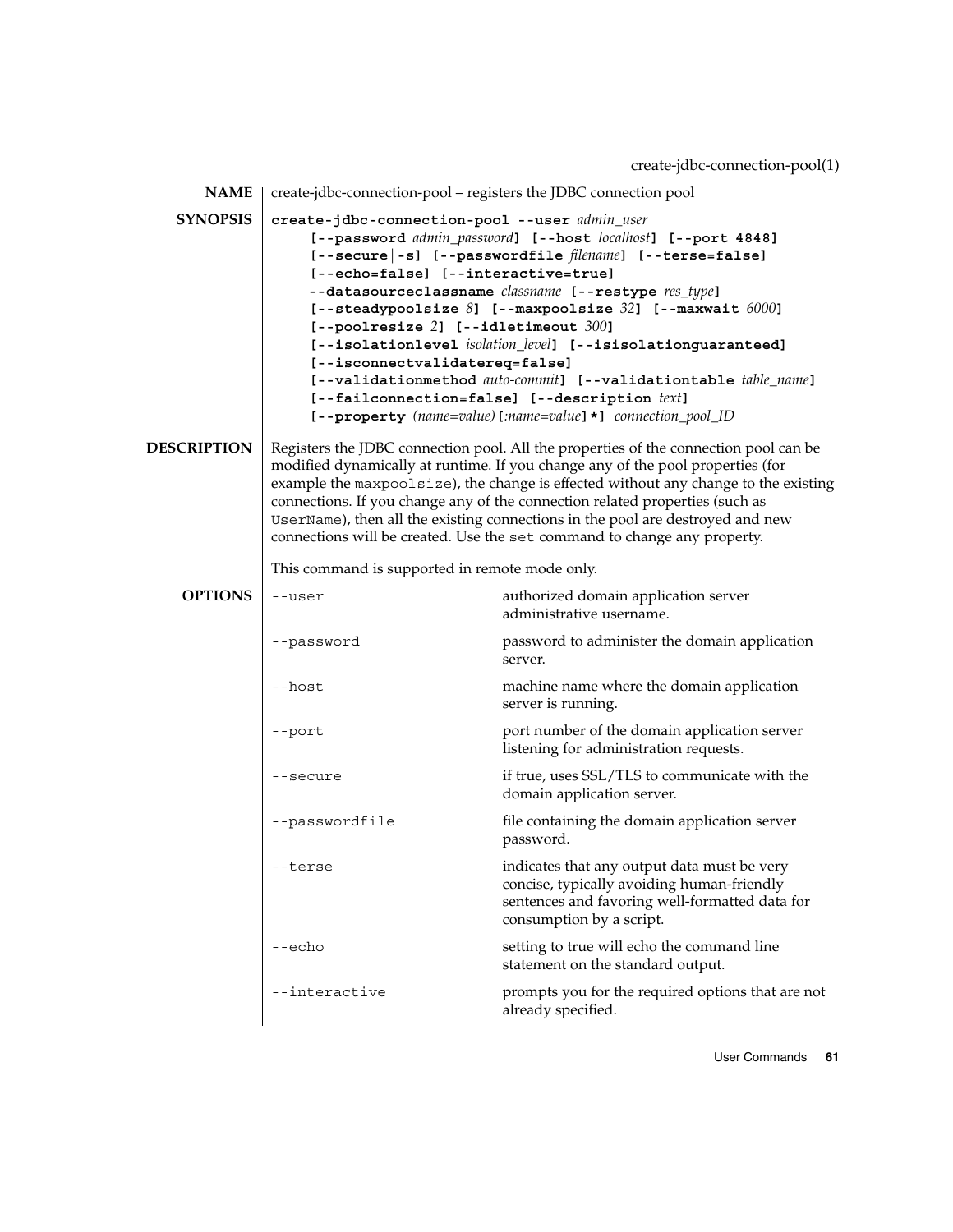| --datasourceclassname   | name of the vendor supplied JDBC datasource<br>resource manager.                                                                                                                                                                                                                                                                                                                                                                                                                                                                                                    |
|-------------------------|---------------------------------------------------------------------------------------------------------------------------------------------------------------------------------------------------------------------------------------------------------------------------------------------------------------------------------------------------------------------------------------------------------------------------------------------------------------------------------------------------------------------------------------------------------------------|
| --restype               | must be specified to disambiguate when a<br>datasource class implements more than one of the<br>JDBC interfaces javax.sql.DataSource,<br>javax.sql.ConnectionPoolDataSource or<br>javax.sql.XADataSource.An error is<br>produced when this option has a legal value and<br>the indicated interface is not implemented by the<br>datasource class.                                                                                                                                                                                                                   |
| --steadypoolsize        | minimum and initial number of connections<br>maintained in the pool.                                                                                                                                                                                                                                                                                                                                                                                                                                                                                                |
| --maxpoolsize           | maximum number of connections that can be<br>created.                                                                                                                                                                                                                                                                                                                                                                                                                                                                                                               |
| --maxwait               | the amount of time a caller will wait before a<br>connection timeout is sent. The default is 60<br>seconds. A value of 0 forces the caller to wait<br>indefinitely.                                                                                                                                                                                                                                                                                                                                                                                                 |
| --poolresize            | number of connections to be removed when<br>idletimeout timer expires. Connections that<br>have idled for longer than the timeout are<br>candidates for removal. When the pool size reaches<br>steadypoolsize, the connection removal stops.                                                                                                                                                                                                                                                                                                                        |
| --idletimeout           | maximum time (in seconds) that a connection can<br>remain idle in the pool. After this time, the<br>implementation can close this connection. It is<br>recommended that this timeout is kept shorter<br>than the server side timeout to prevent the<br>accumulation of unusable connections in the<br>application.                                                                                                                                                                                                                                                  |
| --isolationlevel        | specifies the transaction-isolation-level on the<br>pooled database connections. This option does not<br>have a default value. If not specified, the pool<br>operates with default isolation level provided by<br>the JDBC driver. A desired isolation level can be set<br>using one of the standard transaction isolation<br>levels: read-uncommitted, read-committed,<br>repeatable-read, serializable. Applications that<br>change the isolation level on a pooled connection<br>programmatically risk polluting the pool. This<br>could lead to program errors. |
| --isisolationguaranteed | applicable only when a particular isolation level is<br>specified for transaction-isolation-level. The default                                                                                                                                                                                                                                                                                                                                                                                                                                                      |
|                         |                                                                                                                                                                                                                                                                                                                                                                                                                                                                                                                                                                     |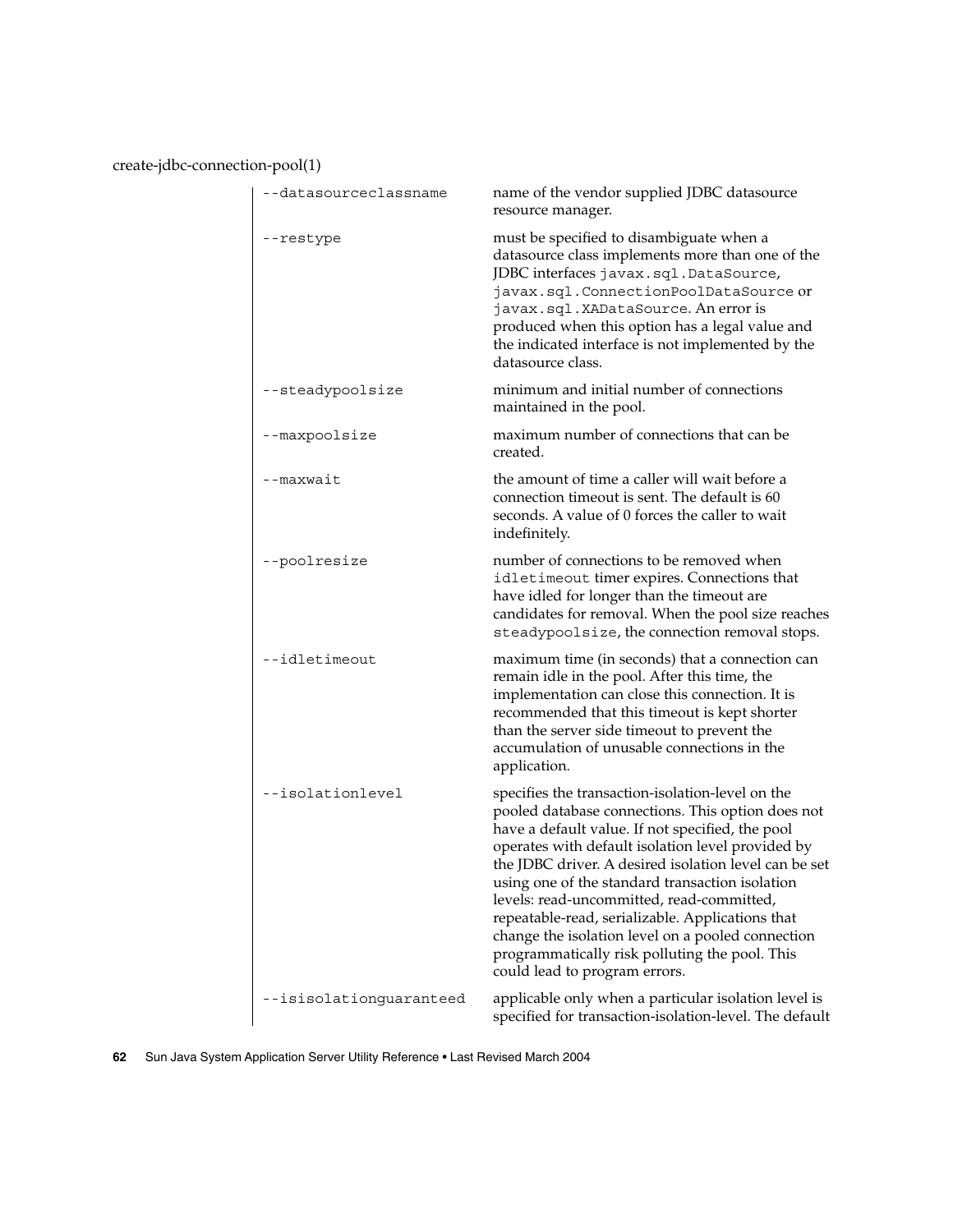|                    |                                                                                                                                                                                                                                                                                                                                                                                                                                                                                                                                                                                                                                                                                                           | value is true. This assures that every time a<br>connection is obtained from the pool, it is<br>guaranteed to have the isolation set to the desired<br>value. This could have some performance impact<br>on some JDBC drivers. Can be set to false by the<br>administrator when confident that the application<br>does not change the isolation level before returning<br>the connection. |
|--------------------|-----------------------------------------------------------------------------------------------------------------------------------------------------------------------------------------------------------------------------------------------------------------------------------------------------------------------------------------------------------------------------------------------------------------------------------------------------------------------------------------------------------------------------------------------------------------------------------------------------------------------------------------------------------------------------------------------------------|-------------------------------------------------------------------------------------------------------------------------------------------------------------------------------------------------------------------------------------------------------------------------------------------------------------------------------------------------------------------------------------------|
|                    | --isconnectvalidatereq                                                                                                                                                                                                                                                                                                                                                                                                                                                                                                                                                                                                                                                                                    | if set to true connections are validated (checked to<br>see if they are usable) before giving out the<br>application. The default is false.                                                                                                                                                                                                                                               |
|                    | --validationmethod                                                                                                                                                                                                                                                                                                                                                                                                                                                                                                                                                                                                                                                                                        | name of the validation table used to perform a<br>query to validate a connection. Valid settings are:<br>auto-commit, meta-data, or table. Defaults to<br>auto-commit.                                                                                                                                                                                                                    |
|                    | --validationtable                                                                                                                                                                                                                                                                                                                                                                                                                                                                                                                                                                                                                                                                                         | name of the validation table used to perform a<br>query to validate a connection. This parameter is<br>mandatory if connection-validation-type is set to<br>table. Verification by accessing a user specified<br>table may become necessary for connection<br>validation.                                                                                                                 |
|                    | --failconnection                                                                                                                                                                                                                                                                                                                                                                                                                                                                                                                                                                                                                                                                                          | if set to true, all connection in the pool must be<br>closed if a single validation check fails; defaults to<br>false. One attempt is made to re-establish failed<br>connections.                                                                                                                                                                                                         |
|                    | --description                                                                                                                                                                                                                                                                                                                                                                                                                                                                                                                                                                                                                                                                                             | text description of the JDBC connection pool.                                                                                                                                                                                                                                                                                                                                             |
|                    | --property                                                                                                                                                                                                                                                                                                                                                                                                                                                                                                                                                                                                                                                                                                | optional attributes name/value pairs for<br>configuring the connection pool.                                                                                                                                                                                                                                                                                                              |
| <b>OPERANDS</b>    | connection_pool_id                                                                                                                                                                                                                                                                                                                                                                                                                                                                                                                                                                                                                                                                                        | name of the JDBC connection pool to be created.                                                                                                                                                                                                                                                                                                                                           |
| <b>EXAMPLES</b>    | <b>EXAMPLE 1</b> Using create-jdbc-connection-pool                                                                                                                                                                                                                                                                                                                                                                                                                                                                                                                                                                                                                                                        |                                                                                                                                                                                                                                                                                                                                                                                           |
|                    | asadmin> create-jdbc-connection-pool --user admin --password adminadmin<br>--host fuyako --port 7070 --datasourceclassname com.poiintbase.jdbc.jdbcUniversalDriver<br>--restype jax.sql.XADataSource --isolationlevel serializable --isconnectvalidatereq=true<br>--validationmethod auto-commit --description "XA Connection"<br>--property DatabaseName="jdbc\:pointbase\:server\:\/\/localhost:9093\/sample"<br>:User=public:Password=public XA connection pool<br>Command create-jdbc-connection-pool executed successfully<br>Where: the $XA$ connection pool is created. The escape character " $\gamma$ " is used in the<br>--property option to distinguish the colons (:) and the backslash (/). |                                                                                                                                                                                                                                                                                                                                                                                           |
| <b>EXIT STATUS</b> | command executed successfully<br>$\theta$                                                                                                                                                                                                                                                                                                                                                                                                                                                                                                                                                                                                                                                                 |                                                                                                                                                                                                                                                                                                                                                                                           |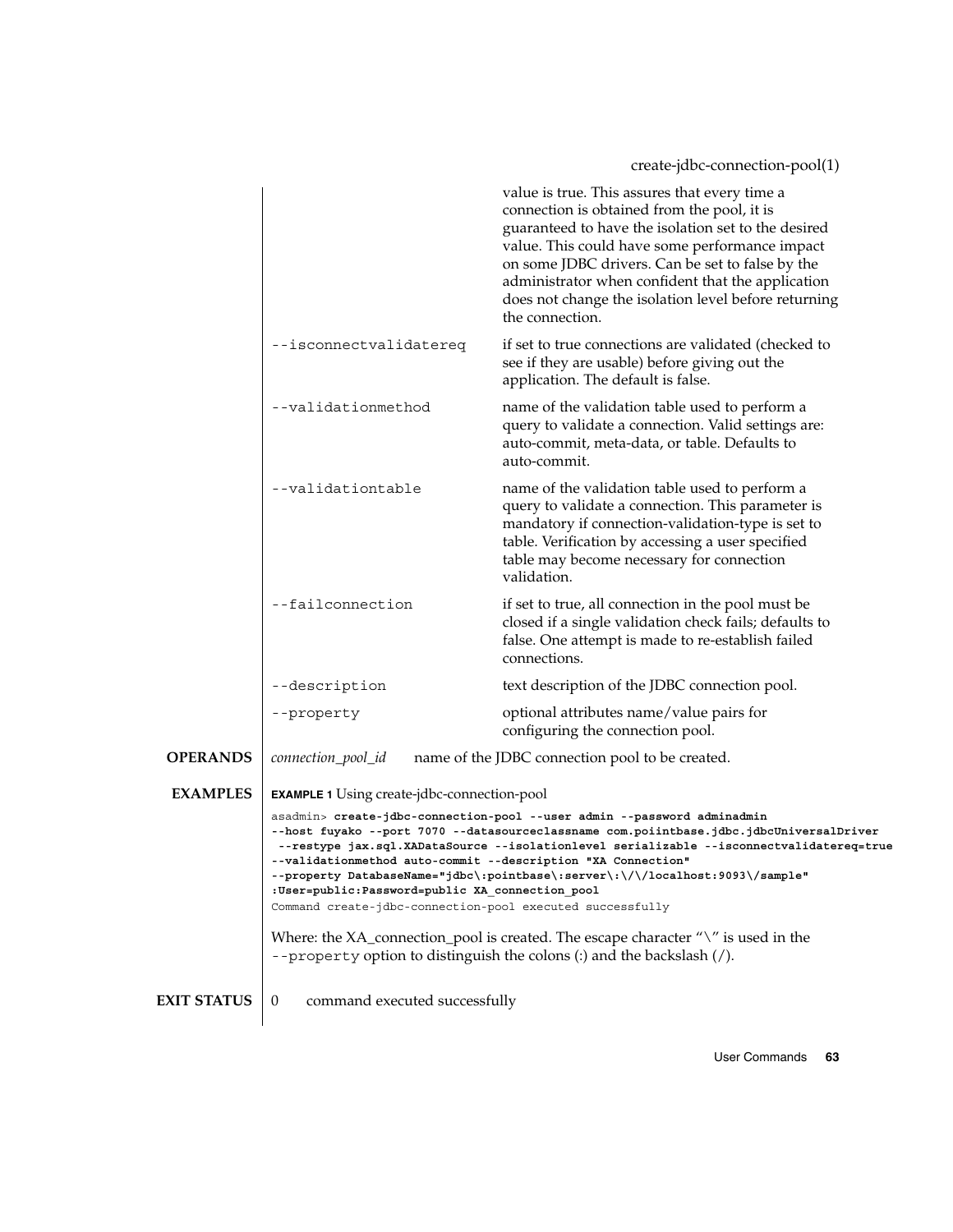|                 | error in executing the command<br>$\,1\,$                             |  |  |
|-----------------|-----------------------------------------------------------------------|--|--|
| <b>SEE ALSO</b> | $\verb+delete-jdb+c-connection-pool(1), list-jdb+connection-pools(1)$ |  |  |
|                 |                                                                       |  |  |
|                 |                                                                       |  |  |
|                 |                                                                       |  |  |
|                 |                                                                       |  |  |
|                 |                                                                       |  |  |
|                 |                                                                       |  |  |
|                 |                                                                       |  |  |
|                 |                                                                       |  |  |
|                 |                                                                       |  |  |
|                 |                                                                       |  |  |
|                 |                                                                       |  |  |
|                 |                                                                       |  |  |
|                 |                                                                       |  |  |
|                 |                                                                       |  |  |
|                 |                                                                       |  |  |
|                 |                                                                       |  |  |
|                 |                                                                       |  |  |
|                 |                                                                       |  |  |
|                 |                                                                       |  |  |
|                 |                                                                       |  |  |
|                 |                                                                       |  |  |
|                 |                                                                       |  |  |
|                 |                                                                       |  |  |
|                 |                                                                       |  |  |
|                 |                                                                       |  |  |
|                 |                                                                       |  |  |
|                 |                                                                       |  |  |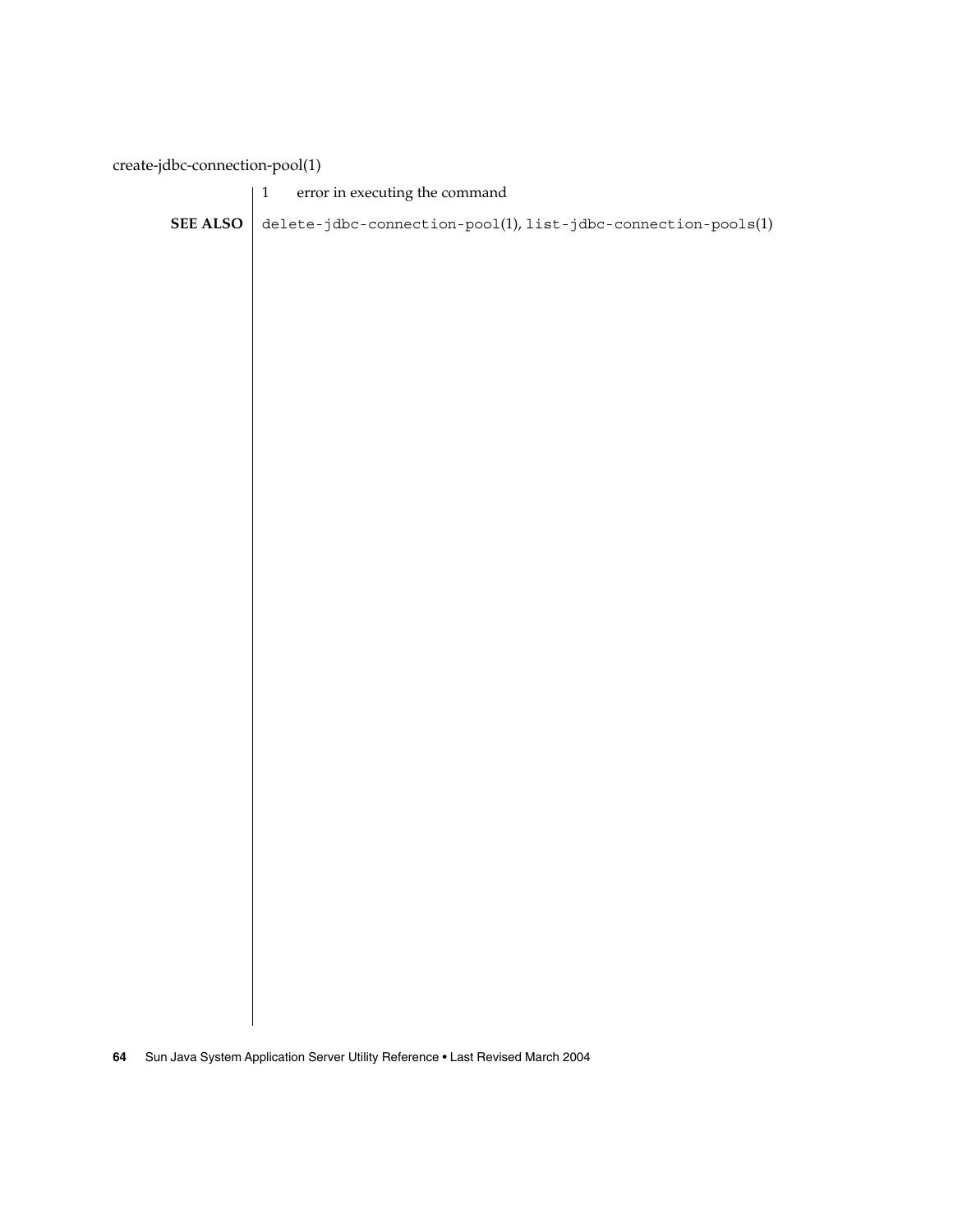create-jdbc-resource(1)

| <b>NAME</b>                                                                                                                                                                                                                                                                                                                                          | create-jdbc-resource - registers the JDBC resource                                                                                                                                                                                                                                                                           |                                                                                                                                                                                 |
|------------------------------------------------------------------------------------------------------------------------------------------------------------------------------------------------------------------------------------------------------------------------------------------------------------------------------------------------------|------------------------------------------------------------------------------------------------------------------------------------------------------------------------------------------------------------------------------------------------------------------------------------------------------------------------------|---------------------------------------------------------------------------------------------------------------------------------------------------------------------------------|
| <b>SYNOPSIS</b>                                                                                                                                                                                                                                                                                                                                      | create-jdbc-resource --user admin_user [--password admin_password]<br>$[- - \text{host localhost}]$ $[- - \text{port 4848}]$ $[- - \text{secure}   - \text{s}]$<br>[--passwordfile filename] [--terse=false] [--echo=false]<br>[--interactive=true] --connectionpoolid ID [--enabled=true]<br>[--description text] jndi_name |                                                                                                                                                                                 |
| <b>DESCRIPTION</b>                                                                                                                                                                                                                                                                                                                                   |                                                                                                                                                                                                                                                                                                                              | Registers the JDBC resource. This command is supported in remote mode only.                                                                                                     |
| <b>OPTIONS</b>                                                                                                                                                                                                                                                                                                                                       | --user                                                                                                                                                                                                                                                                                                                       | authorized domain application server administrative<br>username.                                                                                                                |
|                                                                                                                                                                                                                                                                                                                                                      | --password                                                                                                                                                                                                                                                                                                                   | password to administer the domain application server.                                                                                                                           |
|                                                                                                                                                                                                                                                                                                                                                      | --host                                                                                                                                                                                                                                                                                                                       | machine name where the domain application server is<br>running.                                                                                                                 |
|                                                                                                                                                                                                                                                                                                                                                      | --port                                                                                                                                                                                                                                                                                                                       | port number of the domain application server listening<br>for administration requests.                                                                                          |
|                                                                                                                                                                                                                                                                                                                                                      | --secure                                                                                                                                                                                                                                                                                                                     | if true, uses SSL/TLS to communicate with the domain<br>application server.                                                                                                     |
|                                                                                                                                                                                                                                                                                                                                                      | --passwordfile                                                                                                                                                                                                                                                                                                               | file containing the domain application server password.                                                                                                                         |
|                                                                                                                                                                                                                                                                                                                                                      | --terse                                                                                                                                                                                                                                                                                                                      | indicates that any output data must be very concise,<br>typically avoiding human-friendly sentences and favoring<br>well-formatted data for consumption by a script.            |
|                                                                                                                                                                                                                                                                                                                                                      | --echo                                                                                                                                                                                                                                                                                                                       | setting to true will echo the command line statement on<br>the standard output.                                                                                                 |
|                                                                                                                                                                                                                                                                                                                                                      | --interactive                                                                                                                                                                                                                                                                                                                | prompts you for the required options that are not already<br>specified.                                                                                                         |
|                                                                                                                                                                                                                                                                                                                                                      | --connectionpoolid                                                                                                                                                                                                                                                                                                           | name of the JDBC connection pool. If two or more JDBC<br>resource elements point to the same connection pool<br>element, they will use the same pool connections at<br>runtime. |
|                                                                                                                                                                                                                                                                                                                                                      | --enabled                                                                                                                                                                                                                                                                                                                    | determines whether the resource is enabled at runtime.                                                                                                                          |
|                                                                                                                                                                                                                                                                                                                                                      | --description                                                                                                                                                                                                                                                                                                                | text description of the JDBC resource.                                                                                                                                          |
| <b>OPERANDS</b>                                                                                                                                                                                                                                                                                                                                      |                                                                                                                                                                                                                                                                                                                              |                                                                                                                                                                                 |
| <b>EXAMPLES</b><br><b>EXAMPLE 1</b> Using the create-jdbc-resource command<br>asadmin> create-jdbc-resource --user admin1<br>--password adminadmin1 --host pigeon --port 5001<br>--connectionpoolid XA connection pool --description<br>"creating a sample jdbc resource" sample jdbc resource<br>Command create-jdbc-resource executed successfully |                                                                                                                                                                                                                                                                                                                              |                                                                                                                                                                                 |
|                                                                                                                                                                                                                                                                                                                                                      |                                                                                                                                                                                                                                                                                                                              |                                                                                                                                                                                 |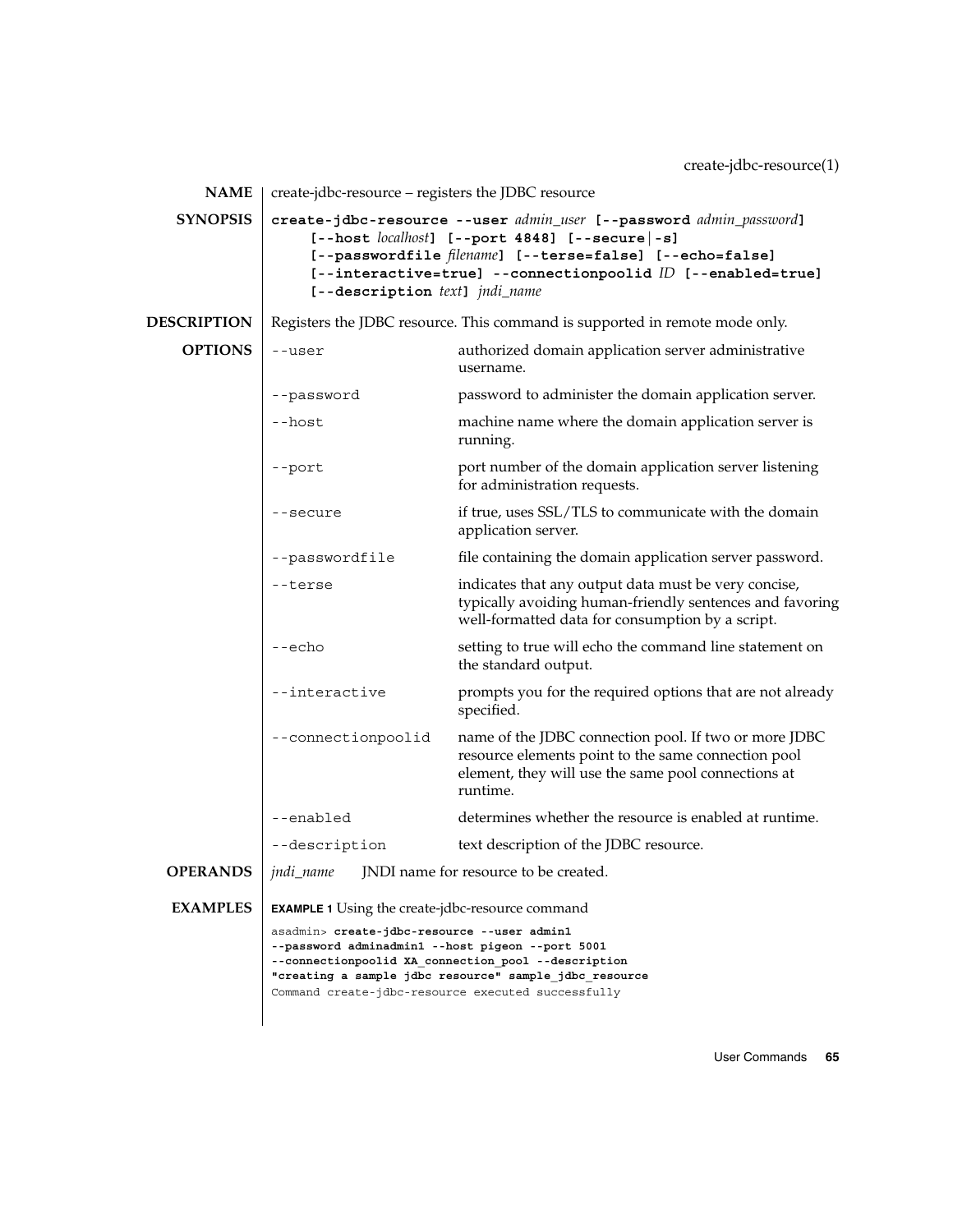| create-jdbc-resource(1) |                                                                        |  |  |
|-------------------------|------------------------------------------------------------------------|--|--|
|                         | <b>EXAMPLE 1</b> Using the create-jdbc-resource command<br>(Continued) |  |  |
|                         | Where: sample jdbc resource is the resource that is created.           |  |  |
| <b>EXIT STATUS</b>      | command executed successfully<br>1<br>error in executing the command   |  |  |
| <b>SEE ALSO</b>         | $delete$ - $idbc$ - $resource(1)$ , $list$ - $idbc$ - $resources(1)$   |  |  |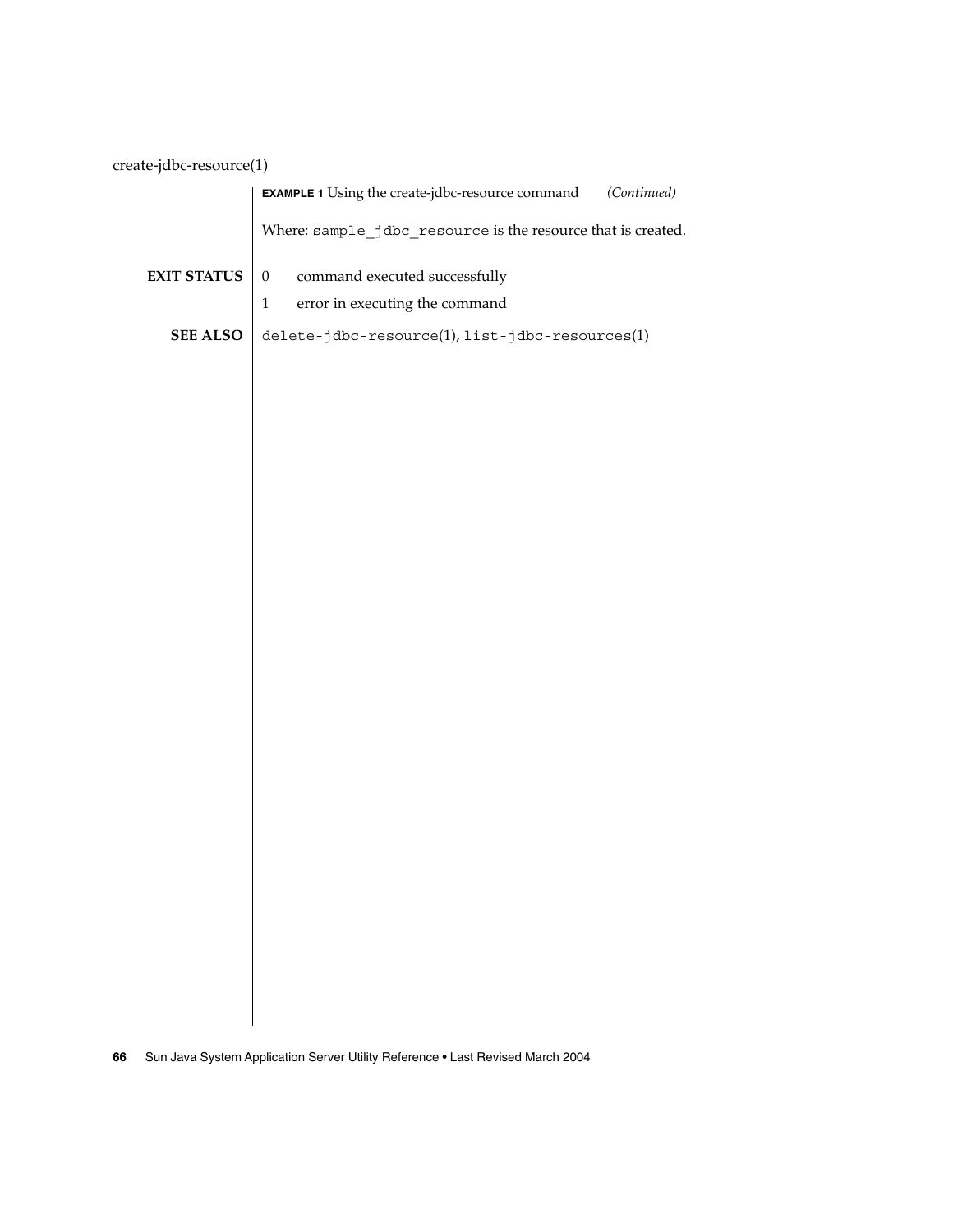| <b>NAME</b>        | create-jmsdest – adds the physical destination                                                                                                                                                                                                                                    |                                                                                                                                                                      |
|--------------------|-----------------------------------------------------------------------------------------------------------------------------------------------------------------------------------------------------------------------------------------------------------------------------------|----------------------------------------------------------------------------------------------------------------------------------------------------------------------|
| <b>SYNOPSIS</b>    | create-jmsdest --user admin_user [--password admin_password]<br>[--host localhost] [--port 4848] [--secure  -s]<br>[--passwordfile filename] [--terse=false] [--echo=false]<br>[--interactive] --desttype  -T topic   queue<br>[--property (name=value)[:name=value] *] dest_name |                                                                                                                                                                      |
| <b>DESCRIPTION</b> | creates the JMS physical destination. Along with the physical destination, you create a<br>JMS destination resource with a Name property that specifies the physical destination.<br>This command is supported in remote mode only.                                               |                                                                                                                                                                      |
| <b>OPTIONS</b>     | --user                                                                                                                                                                                                                                                                            | authorized domain application server administrative<br>username.                                                                                                     |
|                    | --password                                                                                                                                                                                                                                                                        | password to administer the domain application server.                                                                                                                |
|                    | --host                                                                                                                                                                                                                                                                            | machine name where the domain application server is running.                                                                                                         |
|                    | --port                                                                                                                                                                                                                                                                            | port number of the domain application server listening for<br>administration requests.                                                                               |
|                    | --secure                                                                                                                                                                                                                                                                          | if true, uses SSL/TLS to communicate with the domain<br>application server.                                                                                          |
|                    | --passwordfile                                                                                                                                                                                                                                                                    | file containing the domain application server password.                                                                                                              |
|                    | --terse                                                                                                                                                                                                                                                                           | indicates that any output data must be very concise, typically<br>avoiding human-friendly sentences and favoring<br>well-formatted data for consumption by a script. |
|                    | --echo                                                                                                                                                                                                                                                                            | setting to true will echo the command line statement on the<br>standard output.                                                                                      |
|                    | --interactive                                                                                                                                                                                                                                                                     | prompts you for the required options that are not already<br>specified.                                                                                              |
|                    | --desttype                                                                                                                                                                                                                                                                        | type of JMS destination. Valid values are topic, and queue.                                                                                                          |
|                    | --property                                                                                                                                                                                                                                                                        | name/value pairs used for specifying MQ specific attributes to<br>further customize the destination to be created.                                                   |
| <b>OPERANDS</b>    | name of the JMS destination. Valid value is any name that can be a Java<br>dest_name<br>identifier.                                                                                                                                                                               |                                                                                                                                                                      |
| <b>EXAMPLES</b>    | <b>EXAMPLE 1 Using create-jmsdest</b>                                                                                                                                                                                                                                             |                                                                                                                                                                      |
|                    | asadmin> create-jmsdest --user admin<br>--passwordfile passwords.txt<br>--host localhost --port 4848 --desttype queue<br>--property User=public: Password=public PhysicalQueue<br>Command create-jmsdest executed successfully                                                    |                                                                                                                                                                      |
| <b>EXIT STATUS</b> | $\Omega$<br>command executed successfully                                                                                                                                                                                                                                         |                                                                                                                                                                      |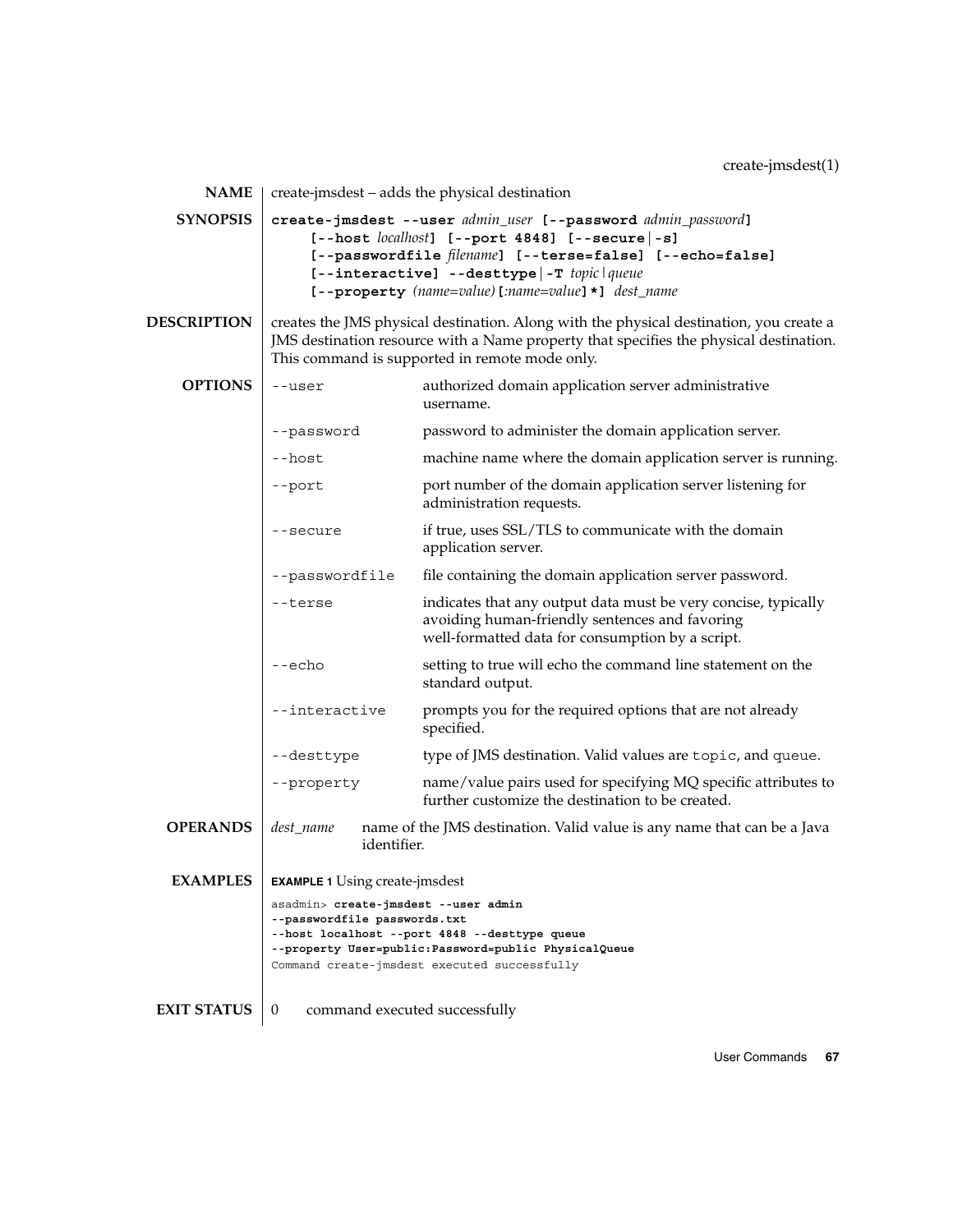| $\text{create-}j \text{msdest}(1)$ |                                                                                   |
|------------------------------------|-----------------------------------------------------------------------------------|
|                                    | error in executing the command<br>$\,1\,$                                         |
| <b>SEE ALSO</b>                    | $\verb create-jms-resource (l), \verb delete-jmsdest (l), \verb list-jmsdest (l)$ |
|                                    |                                                                                   |
|                                    |                                                                                   |
|                                    |                                                                                   |
|                                    |                                                                                   |
|                                    |                                                                                   |
|                                    |                                                                                   |
|                                    |                                                                                   |
|                                    |                                                                                   |
|                                    |                                                                                   |
|                                    |                                                                                   |
|                                    |                                                                                   |
|                                    |                                                                                   |
|                                    |                                                                                   |
|                                    |                                                                                   |
|                                    |                                                                                   |
|                                    |                                                                                   |
|                                    |                                                                                   |
|                                    |                                                                                   |
|                                    |                                                                                   |
|                                    |                                                                                   |
|                                    |                                                                                   |
|                                    |                                                                                   |
|                                    |                                                                                   |
|                                    |                                                                                   |
|                                    |                                                                                   |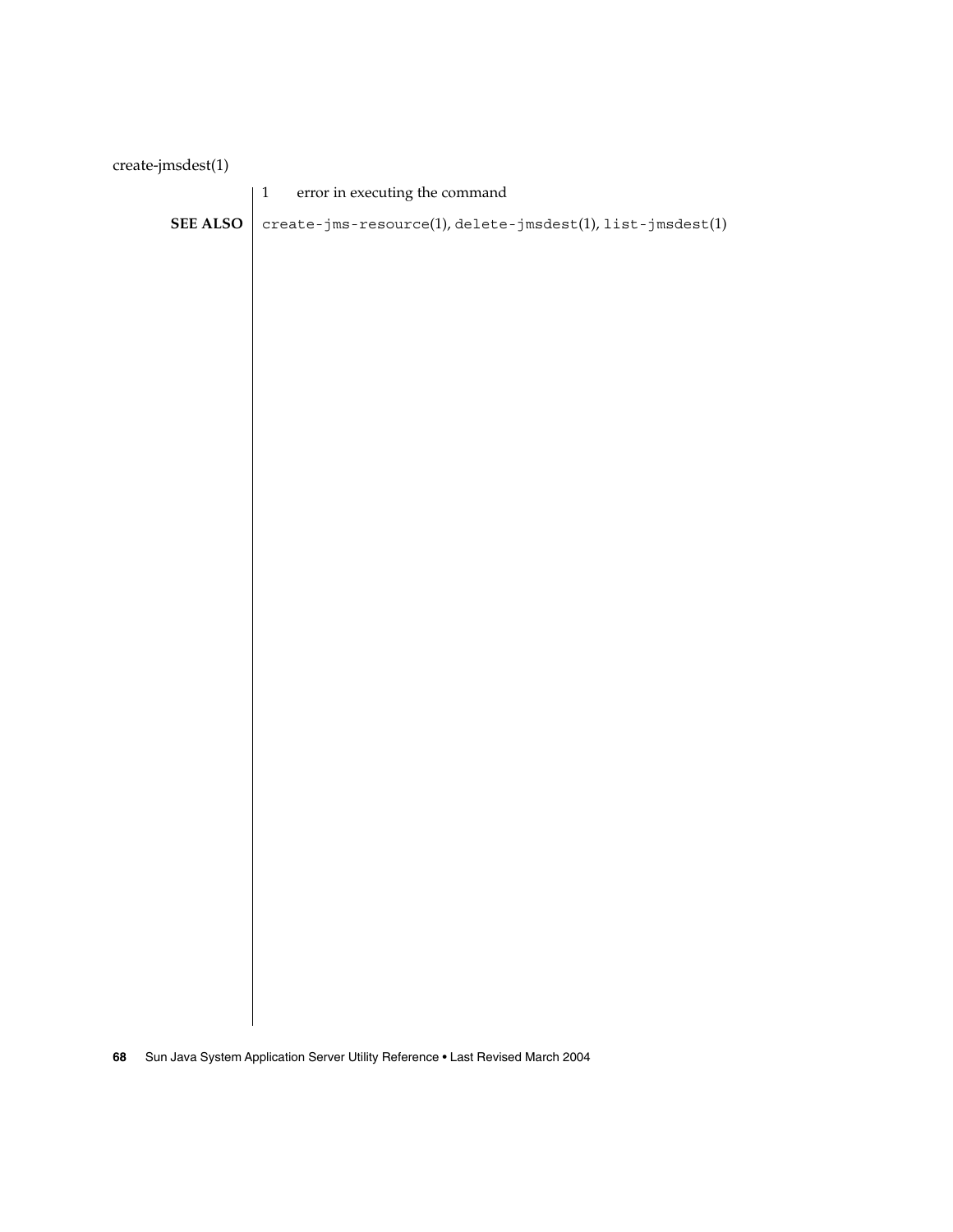create-jmsobj(1)

| $\mathbf{NAME}$                       | create-jmsobj - adds the named object                                                                   |  |  |
|---------------------------------------|---------------------------------------------------------------------------------------------------------|--|--|
| <b>SYNOPSIS</b>                       | create-jmsobj<br>--instance instance_name --jndilookupname  -1 jndi_lookup_name --objtype  -o object_ty |  |  |
| <b>DESCRIPTION</b>                    | Adds the named destination.                                                                             |  |  |
| <b>OPTIONS</b>                        | --instance the name of the instance.                                                                    |  |  |
|                                       | --jndilookupname                                                                                        |  |  |
|                                       | --objtype                                                                                               |  |  |
|                                       | --jmsobjattr Lists the optional attribute=value pairs for configuring the resource.                     |  |  |
| <b>EXAMPLES</b>                       | asadmin% create-jmsobj --instance server1                                                               |  |  |
| <b>INTERFACE</b><br><b>EQUIVALENT</b> | <b>JMS</b> Destination pages                                                                            |  |  |
| <b>SEE ALSO</b>                       | $delete-jmsobj(1) list-jmsobj(1)$                                                                       |  |  |
|                                       |                                                                                                         |  |  |
|                                       |                                                                                                         |  |  |
|                                       |                                                                                                         |  |  |
|                                       |                                                                                                         |  |  |
|                                       |                                                                                                         |  |  |
|                                       |                                                                                                         |  |  |
|                                       |                                                                                                         |  |  |
|                                       |                                                                                                         |  |  |
|                                       |                                                                                                         |  |  |
|                                       |                                                                                                         |  |  |
|                                       |                                                                                                         |  |  |
|                                       |                                                                                                         |  |  |
|                                       |                                                                                                         |  |  |
|                                       |                                                                                                         |  |  |
|                                       |                                                                                                         |  |  |
|                                       |                                                                                                         |  |  |
|                                       |                                                                                                         |  |  |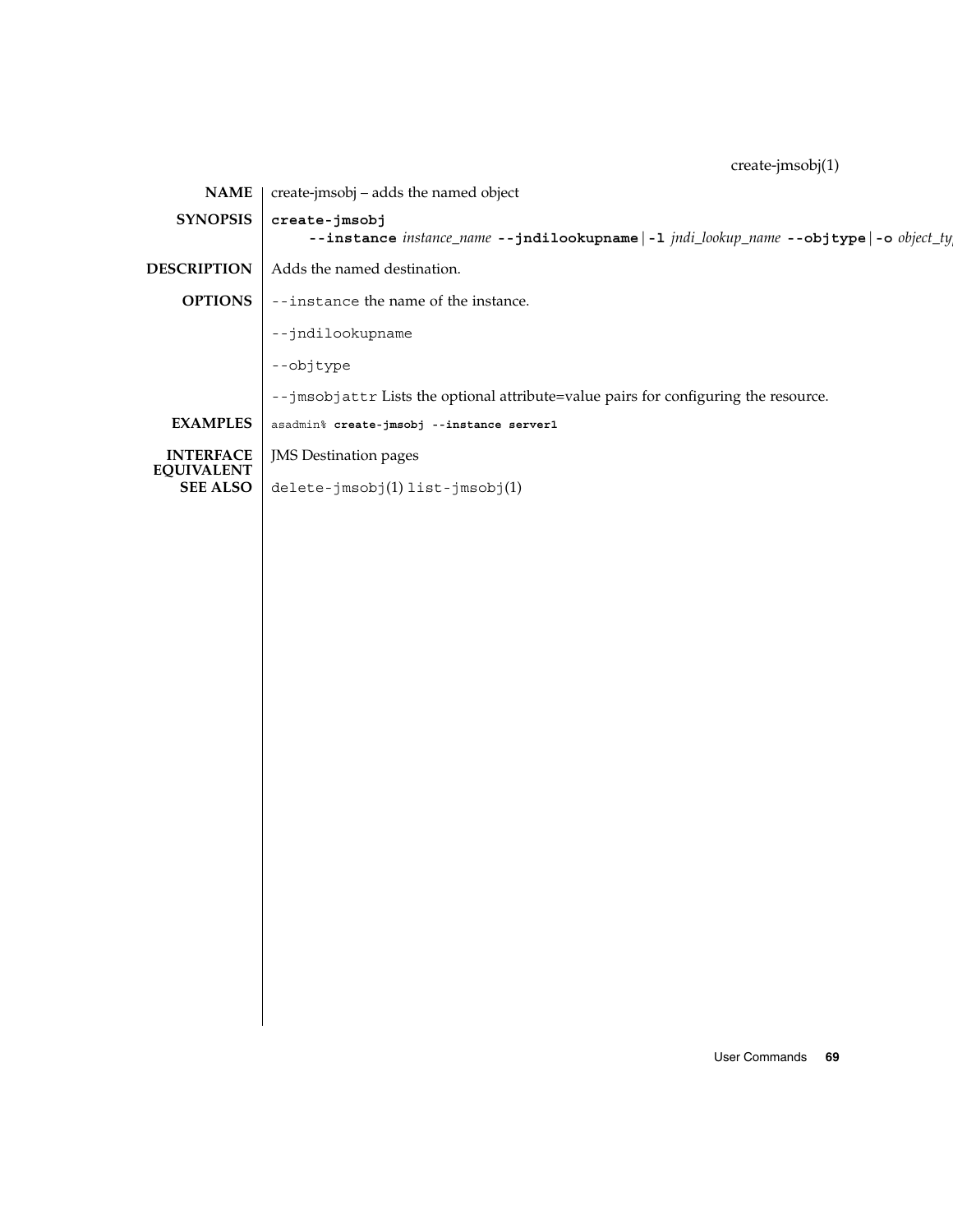create-jms-resource(1)

| <b>NAME</b><br>create-jms-resource - registers the JMS resource |                                                                                                                                                                                                                                                                                                                                  |                                                                                                                                                                      |  |
|-----------------------------------------------------------------|----------------------------------------------------------------------------------------------------------------------------------------------------------------------------------------------------------------------------------------------------------------------------------------------------------------------------------|----------------------------------------------------------------------------------------------------------------------------------------------------------------------|--|
| <b>SYNOPSIS</b>                                                 | create-jms-resource --user admin_user [--password admin_password]<br>[--host localhost] [--port 4848]<br>[--secure   -s] [--passwordfile filename] [--terse=false]<br>[--echo=false] [--interactive=true] --restype resource_type<br>[--enabled=true] [--description text]<br>[--property (name=value)[:name=value] *] jndi_name |                                                                                                                                                                      |  |
| <b>DESCRIPTION</b>                                              | Registers the JMS resource. This command is supported in remote mode only.                                                                                                                                                                                                                                                       |                                                                                                                                                                      |  |
| <b>OPTIONS</b>                                                  | --user                                                                                                                                                                                                                                                                                                                           | authorized domain application server administrative<br>username.                                                                                                     |  |
|                                                                 | --password                                                                                                                                                                                                                                                                                                                       | password to administer the domain application server.                                                                                                                |  |
|                                                                 | --host                                                                                                                                                                                                                                                                                                                           | machine name where the domain application server is running.                                                                                                         |  |
|                                                                 | --port                                                                                                                                                                                                                                                                                                                           | port number of the domain application server listening for<br>administration requests.                                                                               |  |
|                                                                 | --secure                                                                                                                                                                                                                                                                                                                         | if true, uses SSL/TLS to communicate with the domain<br>application server.                                                                                          |  |
|                                                                 | --passwordfile                                                                                                                                                                                                                                                                                                                   | file containing the domain application server password.                                                                                                              |  |
|                                                                 | --terse                                                                                                                                                                                                                                                                                                                          | indicates that any output data must be very concise, typically<br>avoiding human-friendly sentences and favoring<br>well-formatted data for consumption by a script. |  |
|                                                                 | --echo                                                                                                                                                                                                                                                                                                                           | setting to true will echo the command line statement on the<br>standard output.                                                                                      |  |
|                                                                 | --interactive                                                                                                                                                                                                                                                                                                                    | prompts you for the required options that are not already<br>specified.                                                                                              |  |
|                                                                 | --restype                                                                                                                                                                                                                                                                                                                        | JMS resource type which can be: javax.jms.Topic,<br>javax.jms.Queue,<br>javax.jms.TopicConnectionFactory,<br>javax.jms.QueueConnectionFactory.                       |  |
|                                                                 | --enabled                                                                                                                                                                                                                                                                                                                        | determines whether the resource is enabled at runtime.                                                                                                               |  |
|                                                                 | --description                                                                                                                                                                                                                                                                                                                    | text description of the JMS resource.                                                                                                                                |  |
|                                                                 | --property                                                                                                                                                                                                                                                                                                                       | optional attribute name/value pairs for configuring the JMS<br>resource.                                                                                             |  |
| <b>OPERANDS</b>                                                 | jndi_name                                                                                                                                                                                                                                                                                                                        | JNDI name of the JMS resource to be created.                                                                                                                         |  |
| <b>EXAMPLES</b>                                                 | <b>EXAMPLE 1</b> Creating a JMS connection factory resource for durable subscriptions                                                                                                                                                                                                                                            |                                                                                                                                                                      |  |
|                                                                 | asadmin> create-jms-resource --user admin1<br>--password adminadmin1 --host pigeon --port 5001<br>--restype javax.jms.TopicConnectionFactory --description<br>"example of creating a JMS connection factory"                                                                                                                     |                                                                                                                                                                      |  |

**70** Sun Java System Application Server Utility Reference • Last Revised March 2004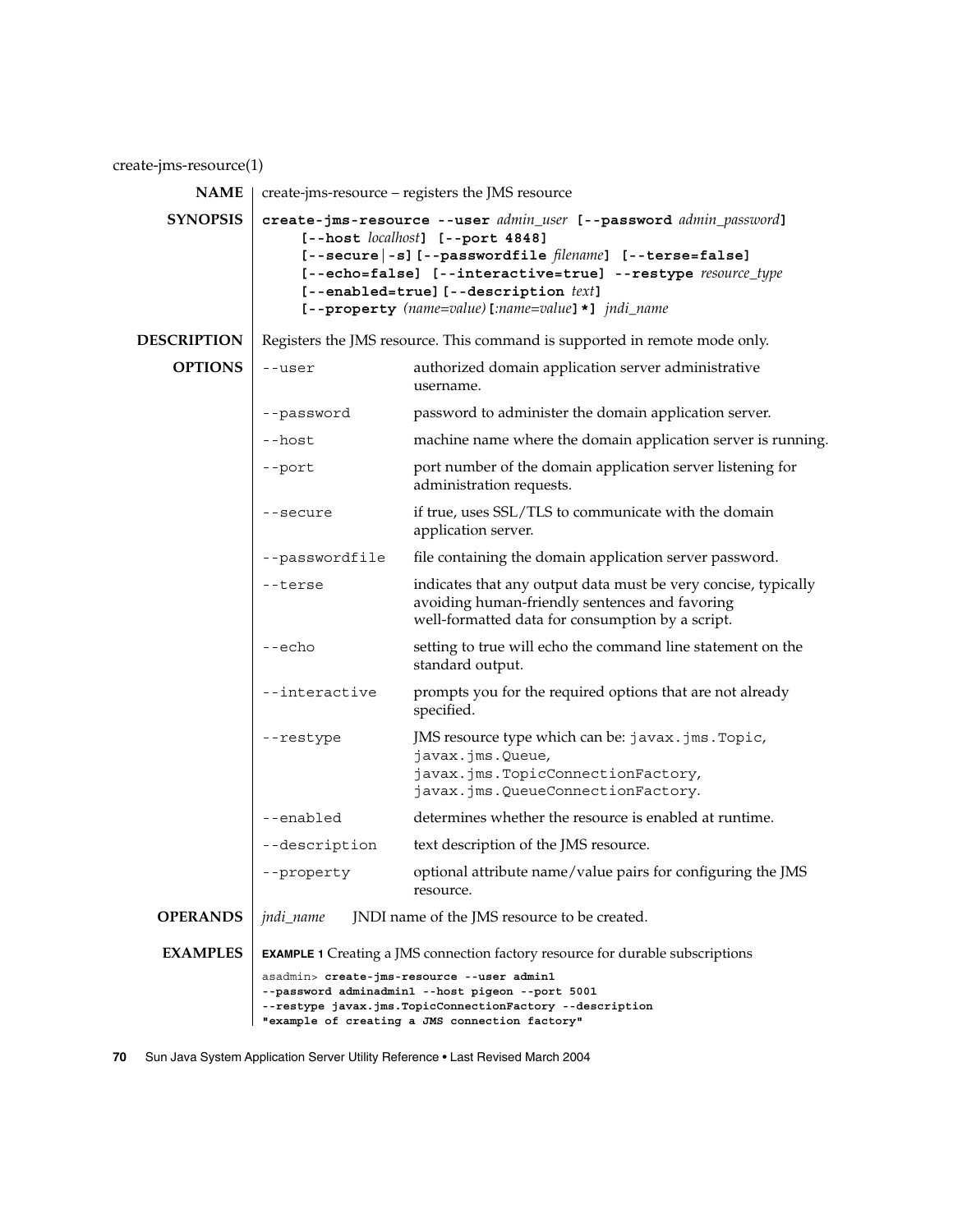create-jms-resource(1)

```
EXAMPLE 1 Creating a JMS connection factory resource for durable subscriptions
                (Continued)
                --property ClientId=MyID jms/DurableTopicConnectionFactory
                Command create-jms-resource executed successfully
                Where: jms/DurableTopicConnectionFactory is the JNDI name of the resource,
                and the ClientId property sets a client ID on the connection factory so that it can be
                used for durable subsciptions. The JNDI name for a JMS resource customarily includes
                the jms/ naming subcontext.
                EXAMPLE 2 Creating a JMS destination resource
                asadmin> create-jms-resource --user admin1
                --password adminadmin1 --host pigeon --port 5001
                --restype javax.jms.Queue
                --property Name=PhysicalQueue jms/MyQueue
                Command create-jms-resource executed successfully
                Where: jms/Queue is the JNDI name of the resource, and the Name property specifies
                the physical destination that the resource refers to.
                0 command executed successfully
                1 error in executing the command
                delete-jms-resource(1), list-jms-resources(1), create-jmsdest(1)
EXIT STATUS
   SEE ALSO
```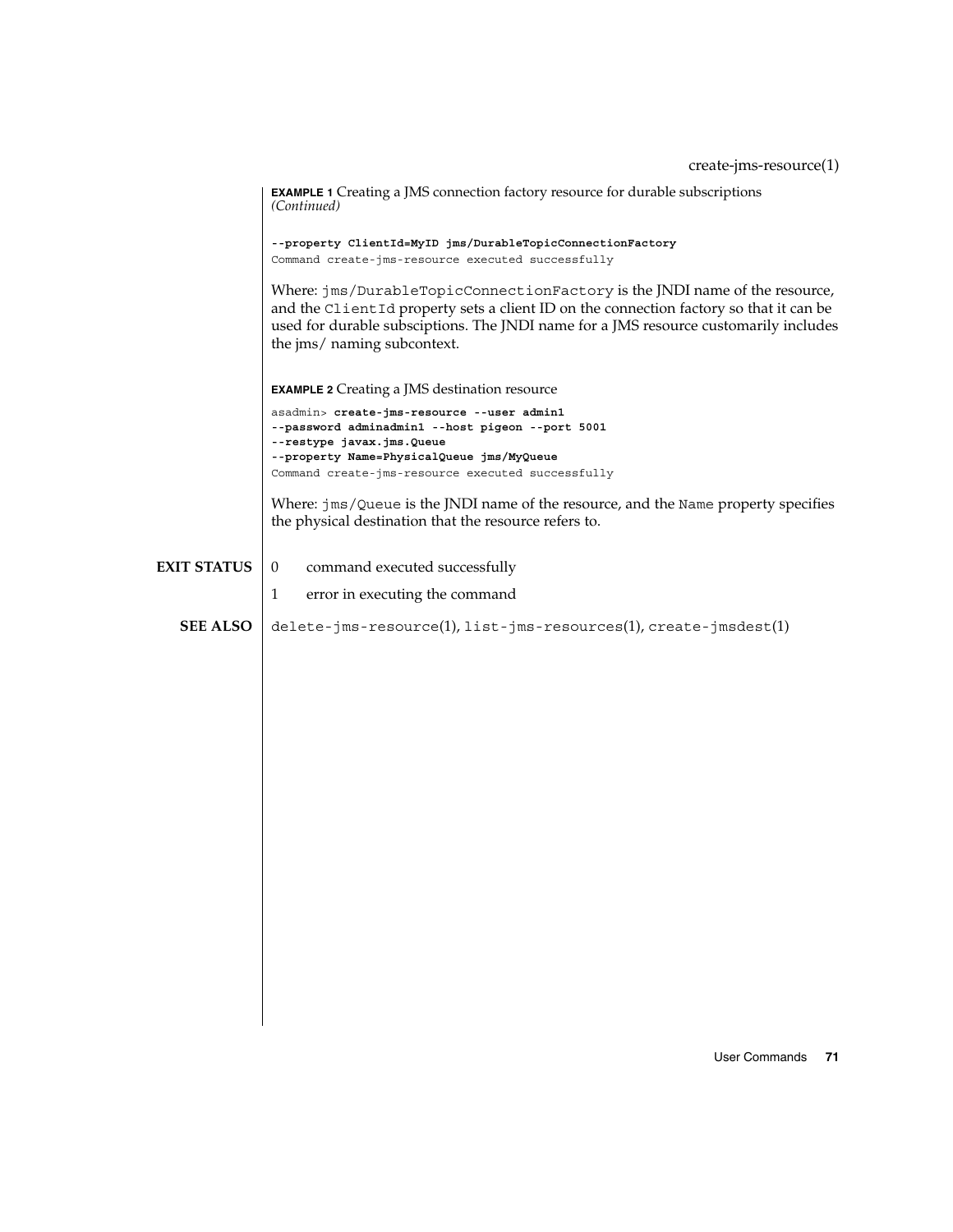create-jndi-resource(1)

| <b>NAME</b>        | create-jndi-resource - registers the JNDI resource                                                                                                                                                                                                                                                                                                                                   |                                                                                                                                                                      |  |
|--------------------|--------------------------------------------------------------------------------------------------------------------------------------------------------------------------------------------------------------------------------------------------------------------------------------------------------------------------------------------------------------------------------------|----------------------------------------------------------------------------------------------------------------------------------------------------------------------|--|
| <b>SYNOPSIS</b>    | create-jndi-resource --user admin_user<br>[--password admin_password] [--host localhost] [--port 4848]<br>[--secure   -s] [--passwordfile filename] [--terse=false]<br>[--echo=false] [--interactive=true]<br>--jndilookupname lookup_name --restype type --factoryclass class_name [--enabled=<br>[--description text] [--property (name=value)[:name=value] *]<br><i>jndi_name</i> |                                                                                                                                                                      |  |
| <b>DESCRIPTION</b> | Registers the JNDI resource. This command is supported in remote mode only.                                                                                                                                                                                                                                                                                                          |                                                                                                                                                                      |  |
| <b>OPTIONS</b>     | --user                                                                                                                                                                                                                                                                                                                                                                               | authorized domain application server administrative<br>username.                                                                                                     |  |
|                    | --password                                                                                                                                                                                                                                                                                                                                                                           | password to administer the domain application server.                                                                                                                |  |
|                    | --host                                                                                                                                                                                                                                                                                                                                                                               | machine name where the domain application server is<br>running.                                                                                                      |  |
|                    | --port                                                                                                                                                                                                                                                                                                                                                                               | port number of the domain application server listening for<br>administration requests.                                                                               |  |
|                    | --secure                                                                                                                                                                                                                                                                                                                                                                             | if true, uses SSL/TLS to communicate with the domain<br>application server.                                                                                          |  |
|                    | --passwordfile                                                                                                                                                                                                                                                                                                                                                                       | file containing the domain application server password.                                                                                                              |  |
|                    | --terse                                                                                                                                                                                                                                                                                                                                                                              | indicates that any output data must be very concise,<br>typically avoiding human-friendly sentences and favoring<br>well-formatted data for consumption by a script. |  |
|                    | --echo                                                                                                                                                                                                                                                                                                                                                                               | setting to true will echo the command line statement on the<br>standard output.                                                                                      |  |
|                    | --interactive                                                                                                                                                                                                                                                                                                                                                                        | prompts you for the required options that are not already<br>specified.                                                                                              |  |
|                    | --jndilookupname                                                                                                                                                                                                                                                                                                                                                                     | lookup name used by external container.                                                                                                                              |  |
|                    | --restype                                                                                                                                                                                                                                                                                                                                                                            | JNDI resource type which can be: topic or queue.                                                                                                                     |  |
|                    | --factoryclass                                                                                                                                                                                                                                                                                                                                                                       | class that creates the JNDI resource.                                                                                                                                |  |
|                    | --enabled                                                                                                                                                                                                                                                                                                                                                                            | determines whether the resource is enabled at runtime.                                                                                                               |  |
|                    | --description                                                                                                                                                                                                                                                                                                                                                                        | text description of the JDBC connection pool.                                                                                                                        |  |
|                    | --property                                                                                                                                                                                                                                                                                                                                                                           | optional attribute name/value pairs for configuring the<br>JNDI resource.                                                                                            |  |
| <b>OPERANDS</b>    | jndi_name                                                                                                                                                                                                                                                                                                                                                                            | name of the JNDI resource to be created.                                                                                                                             |  |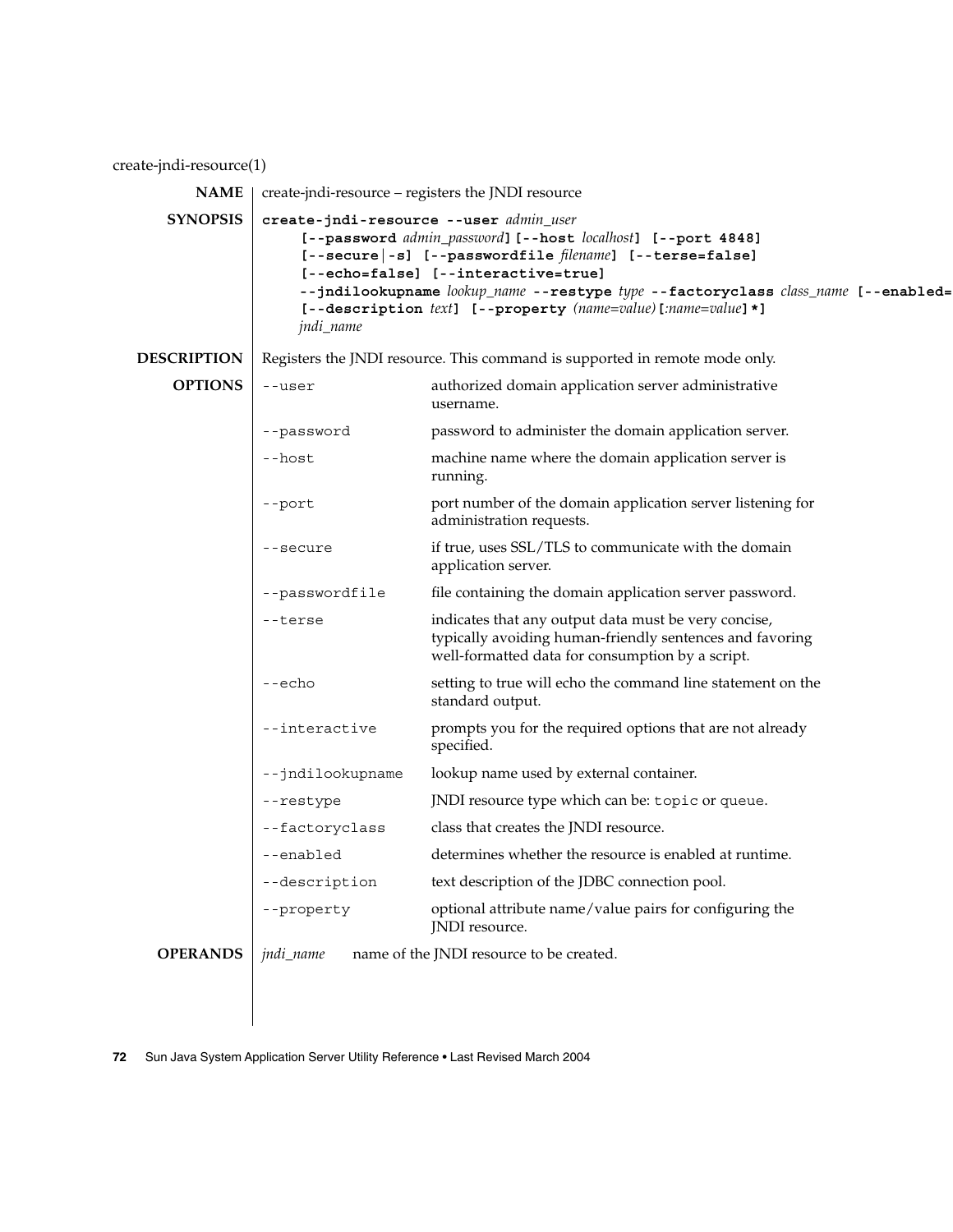create-jndi-resource(1)

| <b>EXAMPLES</b>    | <b>EXAMPLE 1</b> Using the create-jndi-resource command                                                                                                                                                                                                                                                                                                              |
|--------------------|----------------------------------------------------------------------------------------------------------------------------------------------------------------------------------------------------------------------------------------------------------------------------------------------------------------------------------------------------------------------|
|                    | asadmin> create-jndi-resource --user admin1<br>--password adminadmin1 --host pigeon --port 5001<br>--jndilookupname sample jndi --restype queue --factoryclass sampleClass<br>--description "this is a sample jndi resource" sample jndi resource<br>Command create-jndi-resource executed successfully<br>Where: sample jndi resource is the JNDI resource created. |
| <b>EXIT STATUS</b> | command executed successfully<br>$\mathbf{0}$<br>$\mathbf{1}$<br>error in executing the command                                                                                                                                                                                                                                                                      |
| <b>SEE ALSO</b>    | delete-jndi-resource(1), list-jndi-resources(1)                                                                                                                                                                                                                                                                                                                      |
|                    |                                                                                                                                                                                                                                                                                                                                                                      |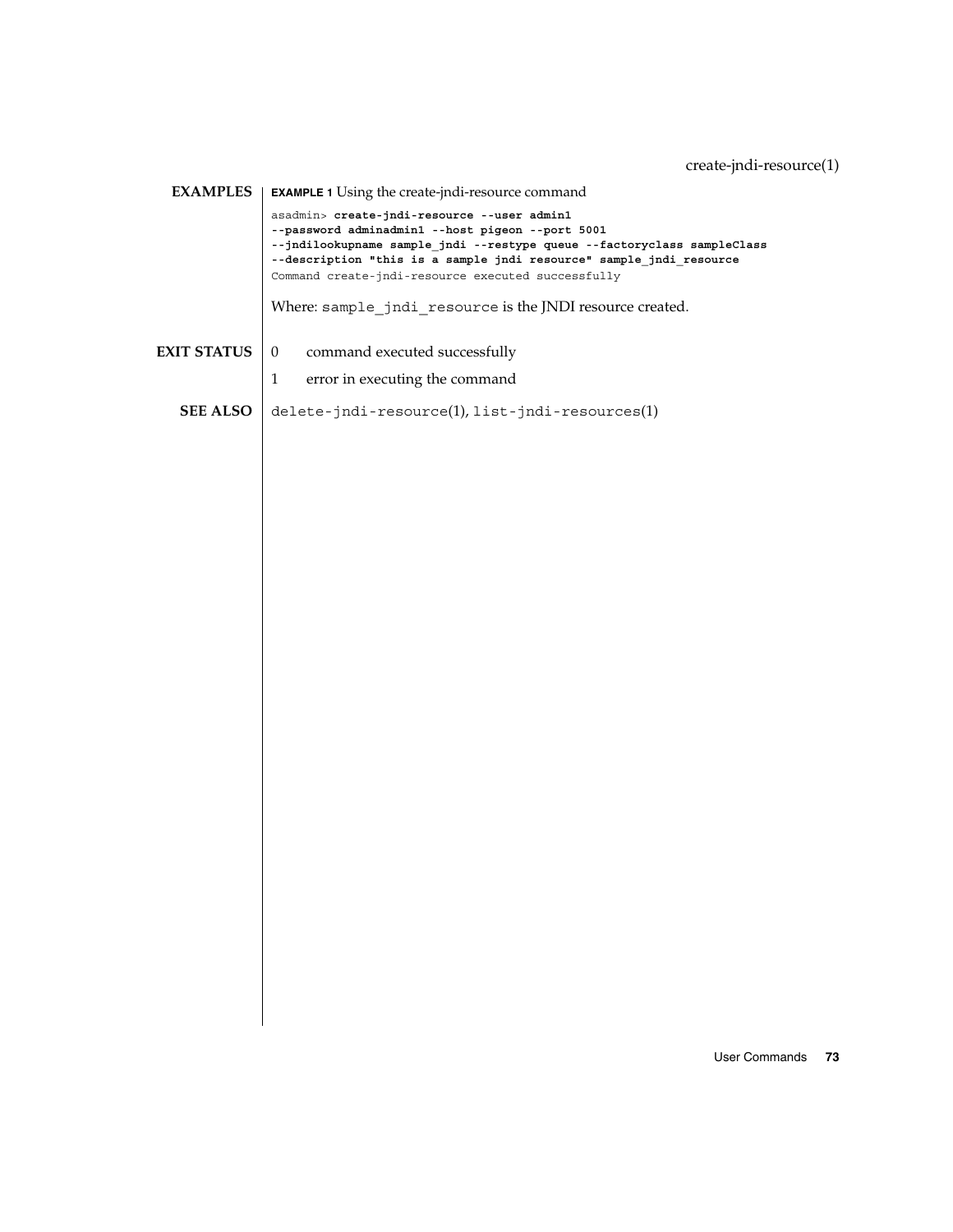| create-jvm-options(1) |                                                                                                                                                                                                                                                                                                                                                                                                                                                           |                          |                                                                                                                                                                                                                                                            |
|-----------------------|-----------------------------------------------------------------------------------------------------------------------------------------------------------------------------------------------------------------------------------------------------------------------------------------------------------------------------------------------------------------------------------------------------------------------------------------------------------|--------------------------|------------------------------------------------------------------------------------------------------------------------------------------------------------------------------------------------------------------------------------------------------------|
| <b>NAME</b>           | create-jvm-options - creates the JVM options from the Java configuration or profiler<br>elements                                                                                                                                                                                                                                                                                                                                                          |                          |                                                                                                                                                                                                                                                            |
| <b>SYNOPSIS</b>       | create-jvm-options --user admin_user<br>[--password admin_password] [--host localhost] [--port 4848]<br>[--secure   -s] [--passwordfile filename] [--terse=false]<br>[--echo=false] [--interactive=true] [--profiler=false<br>](jvm option name=jvm option value)<br>[:jvm option name=jvm option value]*                                                                                                                                                 |                          |                                                                                                                                                                                                                                                            |
| <b>DESCRIPTION</b>    | Creates the JVM options in the Java configuration or Profiler elements of the<br>domain. xml file. You can enter more than one JVM option separated by a colon (:). If<br>the JVM option starts with a dash $\left(\cdot\right)$ then use two dashes $\left(\cdot\right)$ before the operand to<br>distinguish that JVM option is an operand and not an option. JVM options are used to<br>record the settings needed to get a particular profiler going. |                          |                                                                                                                                                                                                                                                            |
|                       | start-domain command to restart the server domain.                                                                                                                                                                                                                                                                                                                                                                                                        |                          | You must restart the server for the newly created JVM options to take affect. Use the                                                                                                                                                                      |
| <b>OPTIONS</b>        | --user                                                                                                                                                                                                                                                                                                                                                                                                                                                    | username.                | authorized domain application server administrative                                                                                                                                                                                                        |
|                       | --password                                                                                                                                                                                                                                                                                                                                                                                                                                                |                          | password to administer the domain application server.                                                                                                                                                                                                      |
|                       | --host                                                                                                                                                                                                                                                                                                                                                                                                                                                    |                          | machine name where the domain application server is running.                                                                                                                                                                                               |
|                       | --port                                                                                                                                                                                                                                                                                                                                                                                                                                                    | administration requests. | port number of the domain application server listening for                                                                                                                                                                                                 |
|                       | --secure                                                                                                                                                                                                                                                                                                                                                                                                                                                  | application server.      | if true, uses SSL/TLS to communicate with the domain                                                                                                                                                                                                       |
|                       | --passwordfile                                                                                                                                                                                                                                                                                                                                                                                                                                            |                          | file containing the domain application server password.                                                                                                                                                                                                    |
|                       | --terse                                                                                                                                                                                                                                                                                                                                                                                                                                                   | false.                   | indicates that any output data must be very concise, typically<br>avoiding human-friendly sentences and favoring<br>well-formatted data for consumption by a script. Default is                                                                            |
|                       | --echo                                                                                                                                                                                                                                                                                                                                                                                                                                                    |                          | setting to true will echo the command line statement on the<br>standard output. Default is false.                                                                                                                                                          |
|                       | --interactive                                                                                                                                                                                                                                                                                                                                                                                                                                             | prompted.                | if set to true (default), only the required password options are                                                                                                                                                                                           |
|                       | --profiler                                                                                                                                                                                                                                                                                                                                                                                                                                                |                          | indicates if the JVM options is for the profiler. Profiler must<br>exist for this option to be true.                                                                                                                                                       |
| <b>OPERANDS</b>       | jvm_option_name=jvm_option_value                                                                                                                                                                                                                                                                                                                                                                                                                          |                          | the left side of the equal sign $(=)$ is the JVM<br>option name. The right side of the equal sign $(=)$<br>is the jvm_option_value. Additionally, you can<br>use ":" as a delimiter for more than one<br>jvm-option. If the jvm-option contains a ":", use |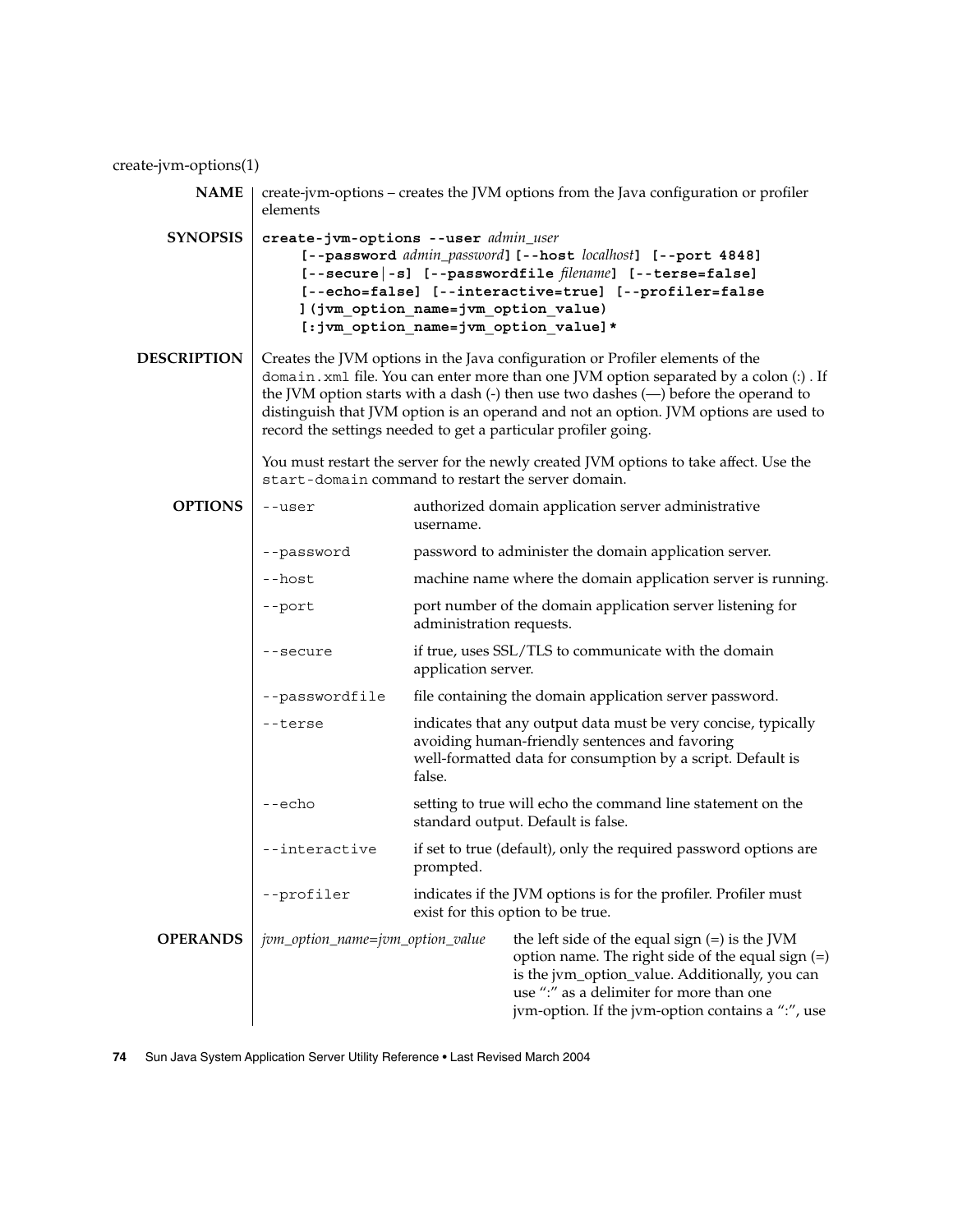create-jvm-options(1)

|                    | the escape character $\setminus$ to offset the ":" delimiter.                                                                                                                                                                                                                                                                                                                                      |
|--------------------|----------------------------------------------------------------------------------------------------------------------------------------------------------------------------------------------------------------------------------------------------------------------------------------------------------------------------------------------------------------------------------------------------|
| <b>EXAMPLES</b>    | <b>EXAMPLE 1</b> Using create-jvm-options                                                                                                                                                                                                                                                                                                                                                          |
|                    | asadmin> create-jvm-options --user admin --password adminadmin<br>--host localhost --port 4848 --profiler=false --DDebug=true:"-Xmx256m":"<br>-Dcom.sun.aas.imqBin"="\/export\/as7se\/imq\/bin"<br>Command create-jvm-options executed successfully                                                                                                                                                |
|                    | Where the JVM options are created. The double dash $(-)$ is used between<br>--profiler options and the operand because – indicated the end of the options and<br>the following text is the operand. The double dash $(-)$ is necessary here since there<br>are single dashes (i.e., —DDebug) in the operand. To distinguish between the options<br>and the operand, the double dash $(-)$ is used. |
| <b>EXIT STATUS</b> | command executed successfully<br>$\Omega$                                                                                                                                                                                                                                                                                                                                                          |
|                    | 1<br>error in executing the command                                                                                                                                                                                                                                                                                                                                                                |
| <b>SEE ALSO</b>    | $delete-jvm-options(1)$                                                                                                                                                                                                                                                                                                                                                                            |
|                    |                                                                                                                                                                                                                                                                                                                                                                                                    |
|                    |                                                                                                                                                                                                                                                                                                                                                                                                    |
|                    |                                                                                                                                                                                                                                                                                                                                                                                                    |
|                    |                                                                                                                                                                                                                                                                                                                                                                                                    |
|                    |                                                                                                                                                                                                                                                                                                                                                                                                    |
|                    |                                                                                                                                                                                                                                                                                                                                                                                                    |
|                    |                                                                                                                                                                                                                                                                                                                                                                                                    |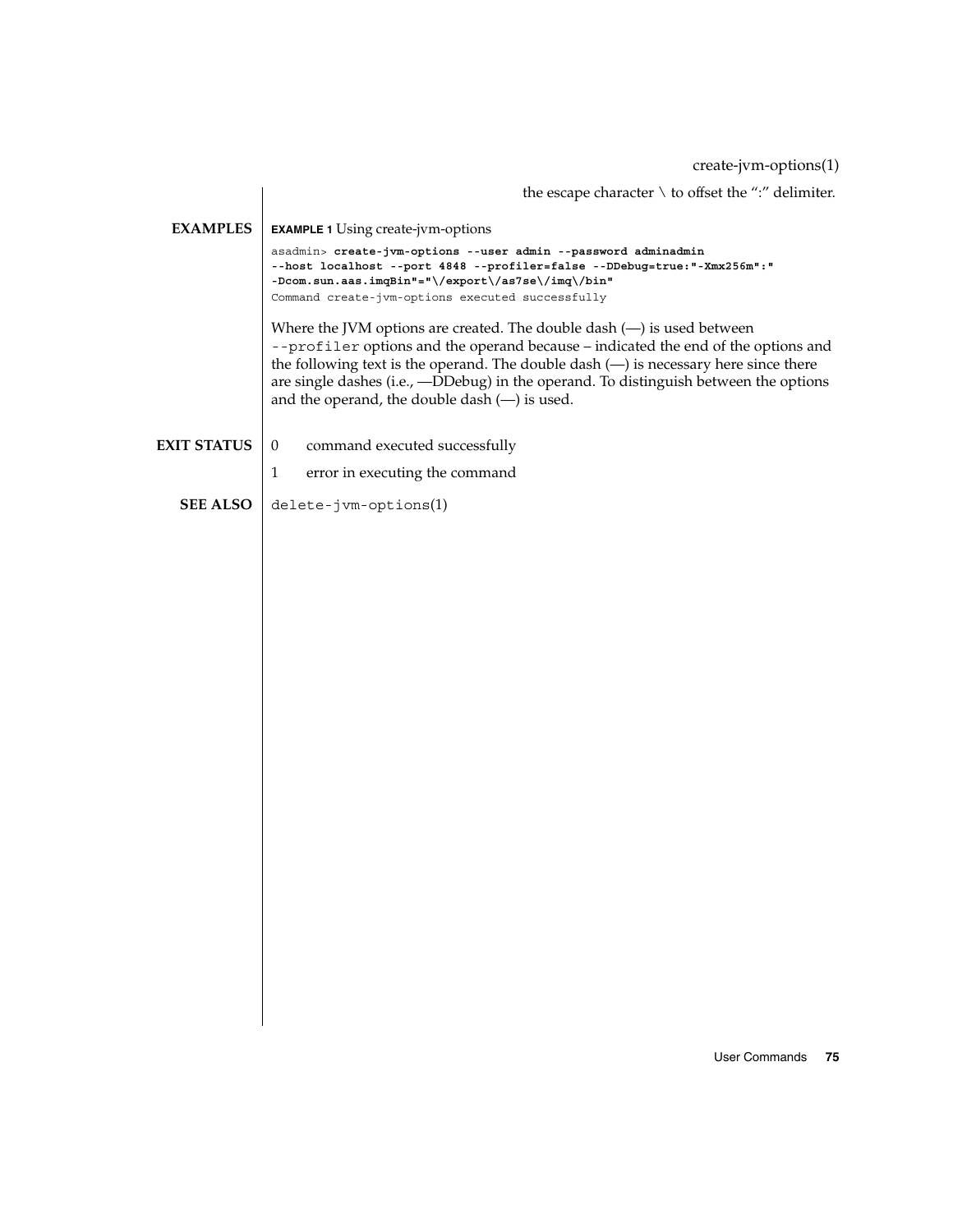create-lifecycle-module(1)

| <b>NAME</b>        | create-lifecycle-module - adds a lifecycle module                                                                                                                                                                                                                                                                                                                                                                                                                |                                                                                                                                                                                                                                                                      |  |  |
|--------------------|------------------------------------------------------------------------------------------------------------------------------------------------------------------------------------------------------------------------------------------------------------------------------------------------------------------------------------------------------------------------------------------------------------------------------------------------------------------|----------------------------------------------------------------------------------------------------------------------------------------------------------------------------------------------------------------------------------------------------------------------|--|--|
| <b>SYNOPSIS</b>    | create-lifecycle-module --user admin_user [--password admin_password]<br>$[- - \text{host localhost}]$ $[- - \text{port 4848}]$ $[- - \text{secure} - \text{s}]$<br>[--passwordfile filename] [--terse=false] [--echo=false]<br>[--interactive=true] --classname class_name [--classpath<br>classpath] [--loadorder load_order] [--failurefatal=false]<br>[--enabled=true] [--description description<br>] [--property (name=value) [:name=value] *] module_name |                                                                                                                                                                                                                                                                      |  |  |
| <b>DESCRIPTION</b> |                                                                                                                                                                                                                                                                                                                                                                                                                                                                  | Creates the lifecycle. This command is supported in remote mode only.                                                                                                                                                                                                |  |  |
| <b>OPTIONS</b>     | --user                                                                                                                                                                                                                                                                                                                                                                                                                                                           | authorized domain application server administrative<br>username.                                                                                                                                                                                                     |  |  |
|                    | --password                                                                                                                                                                                                                                                                                                                                                                                                                                                       | password to administer the domain application server.                                                                                                                                                                                                                |  |  |
|                    | --host                                                                                                                                                                                                                                                                                                                                                                                                                                                           | machine name where the domain application server is running.                                                                                                                                                                                                         |  |  |
|                    | --port                                                                                                                                                                                                                                                                                                                                                                                                                                                           | port number of the domain application server listening for<br>administration requests.                                                                                                                                                                               |  |  |
|                    | --secure                                                                                                                                                                                                                                                                                                                                                                                                                                                         | if true, uses SSL/TLS to communicate with the domain<br>application server.                                                                                                                                                                                          |  |  |
|                    | --passwordfile                                                                                                                                                                                                                                                                                                                                                                                                                                                   | file containing the domain application server password.                                                                                                                                                                                                              |  |  |
|                    | --terse                                                                                                                                                                                                                                                                                                                                                                                                                                                          | indicates that any output data must be very concise, typically<br>avoiding human-friendly sentences and favoring<br>well-formatted data for consumption by a script. Default is<br>false.                                                                            |  |  |
|                    | --echo                                                                                                                                                                                                                                                                                                                                                                                                                                                           | setting to true will echo the command line statement on the<br>standard output. Default is false.                                                                                                                                                                    |  |  |
|                    | --interactive                                                                                                                                                                                                                                                                                                                                                                                                                                                    | if set to true (default), only the required password options are<br>prompted.                                                                                                                                                                                        |  |  |
|                    | --classname                                                                                                                                                                                                                                                                                                                                                                                                                                                      | fully qualified name of the startup class.                                                                                                                                                                                                                           |  |  |
|                    | --classpath                                                                                                                                                                                                                                                                                                                                                                                                                                                      | indicates where this module is actually located if it is not under<br>applications-root.                                                                                                                                                                             |  |  |
|                    | --loadorder                                                                                                                                                                                                                                                                                                                                                                                                                                                      | an integer value that can be used to force the order in which<br>deployed lifecycle modules are loaded at server startup.<br>Smaller numbered modules get loaded sooner. Order is<br>unspecified if two or more lifecycle modules have the same<br>load-order value. |  |  |
|                    | --failurefatal                                                                                                                                                                                                                                                                                                                                                                                                                                                   | if true indicates abort server startup if this module does not<br>load properly.                                                                                                                                                                                     |  |  |
|                    | --enabled                                                                                                                                                                                                                                                                                                                                                                                                                                                        | determines whether the resource is enabled at runtime.                                                                                                                                                                                                               |  |  |
|                    | --description                                                                                                                                                                                                                                                                                                                                                                                                                                                    | text description of the resource.                                                                                                                                                                                                                                    |  |  |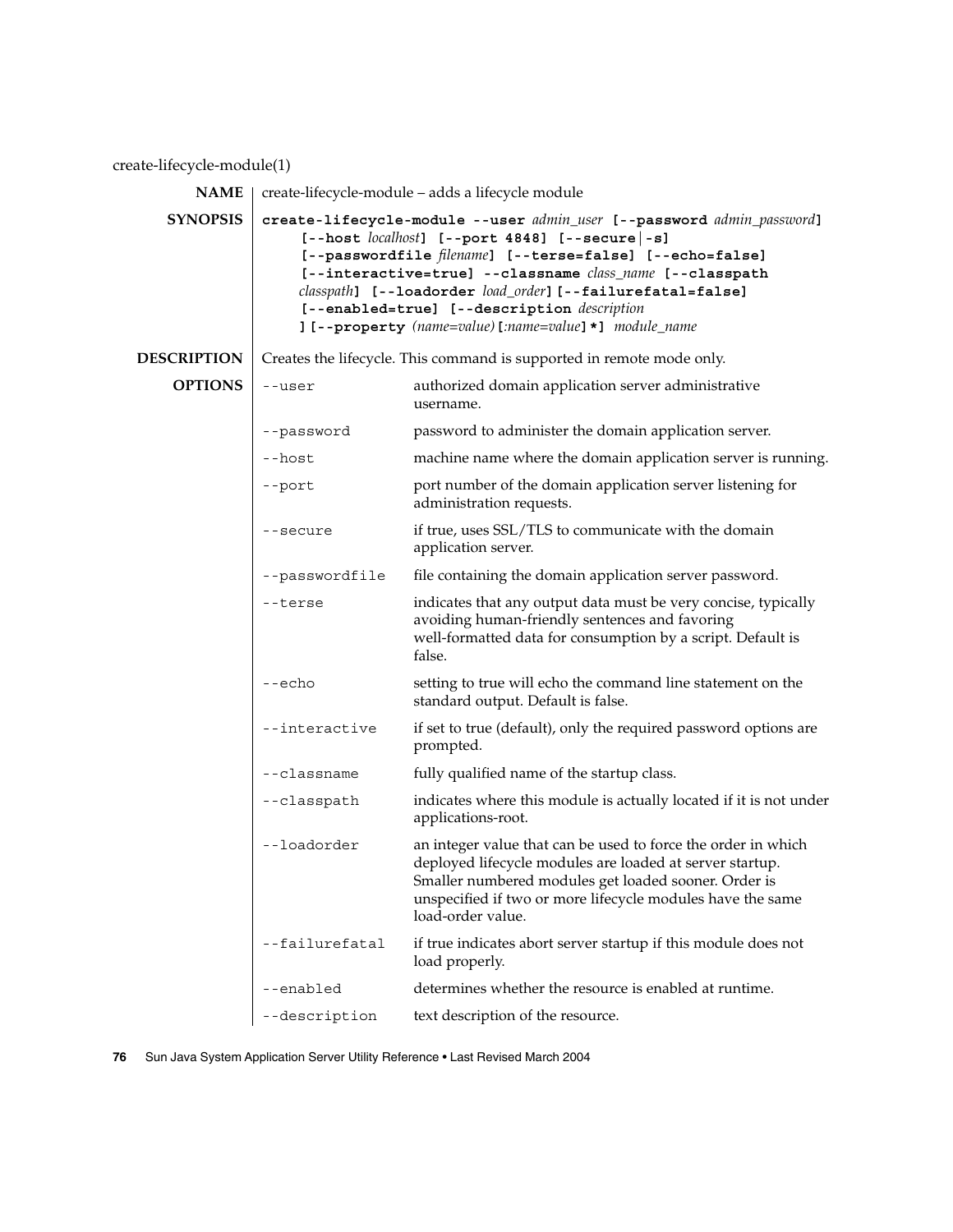create-lifecycle-module(1)

|                    | --property                                            | optional attribute name/value pairs for configuring the<br>resource.                                                                                                                                                                                                                                                                                                              |  |
|--------------------|-------------------------------------------------------|-----------------------------------------------------------------------------------------------------------------------------------------------------------------------------------------------------------------------------------------------------------------------------------------------------------------------------------------------------------------------------------|--|
| <b>OPERANDS</b>    | module_name                                           | unique identifier for the deployed server lifecycle event listener<br>module.                                                                                                                                                                                                                                                                                                     |  |
| <b>EXAMPLES</b>    | <b>EXAMPLE 1</b> using create-lifecycle-module        |                                                                                                                                                                                                                                                                                                                                                                                   |  |
|                    |                                                       | asadmin> create-lifecycle-module --user admin --password adminadmin<br>--host fuyako --port 7070 --classname "com.acme.CustomSetup"<br>--classpath "/export/customSetup" --loadorder 1 --failurefatal=true<br>--description "this is a sample customSetup"<br>--property rmi=Server="acme1\:7070":timeout=30 customSetup<br>Command create-lifecycle-module executed successfully |  |
|                    |                                                       | Where: customSetup is the lifecycle module created. The escape character $(\setminus)$ is used<br>in the property option to distinguish the colons (:).                                                                                                                                                                                                                           |  |
| <b>EXIT STATUS</b> | $\theta$                                              | command executed successfully                                                                                                                                                                                                                                                                                                                                                     |  |
|                    | $\mathbf{1}$                                          | error in executing the command                                                                                                                                                                                                                                                                                                                                                    |  |
| <b>SEE ALSO</b>    | delete-lifecycle-module(1), list-lifecycle-modules(1) |                                                                                                                                                                                                                                                                                                                                                                                   |  |
|                    |                                                       |                                                                                                                                                                                                                                                                                                                                                                                   |  |
|                    |                                                       |                                                                                                                                                                                                                                                                                                                                                                                   |  |
|                    |                                                       |                                                                                                                                                                                                                                                                                                                                                                                   |  |
|                    |                                                       |                                                                                                                                                                                                                                                                                                                                                                                   |  |
|                    |                                                       |                                                                                                                                                                                                                                                                                                                                                                                   |  |
|                    |                                                       |                                                                                                                                                                                                                                                                                                                                                                                   |  |
|                    |                                                       |                                                                                                                                                                                                                                                                                                                                                                                   |  |
|                    |                                                       |                                                                                                                                                                                                                                                                                                                                                                                   |  |
|                    |                                                       |                                                                                                                                                                                                                                                                                                                                                                                   |  |
|                    |                                                       |                                                                                                                                                                                                                                                                                                                                                                                   |  |
|                    |                                                       |                                                                                                                                                                                                                                                                                                                                                                                   |  |
|                    |                                                       |                                                                                                                                                                                                                                                                                                                                                                                   |  |
|                    |                                                       |                                                                                                                                                                                                                                                                                                                                                                                   |  |
|                    |                                                       |                                                                                                                                                                                                                                                                                                                                                                                   |  |
|                    |                                                       |                                                                                                                                                                                                                                                                                                                                                                                   |  |
|                    |                                                       |                                                                                                                                                                                                                                                                                                                                                                                   |  |
|                    |                                                       |                                                                                                                                                                                                                                                                                                                                                                                   |  |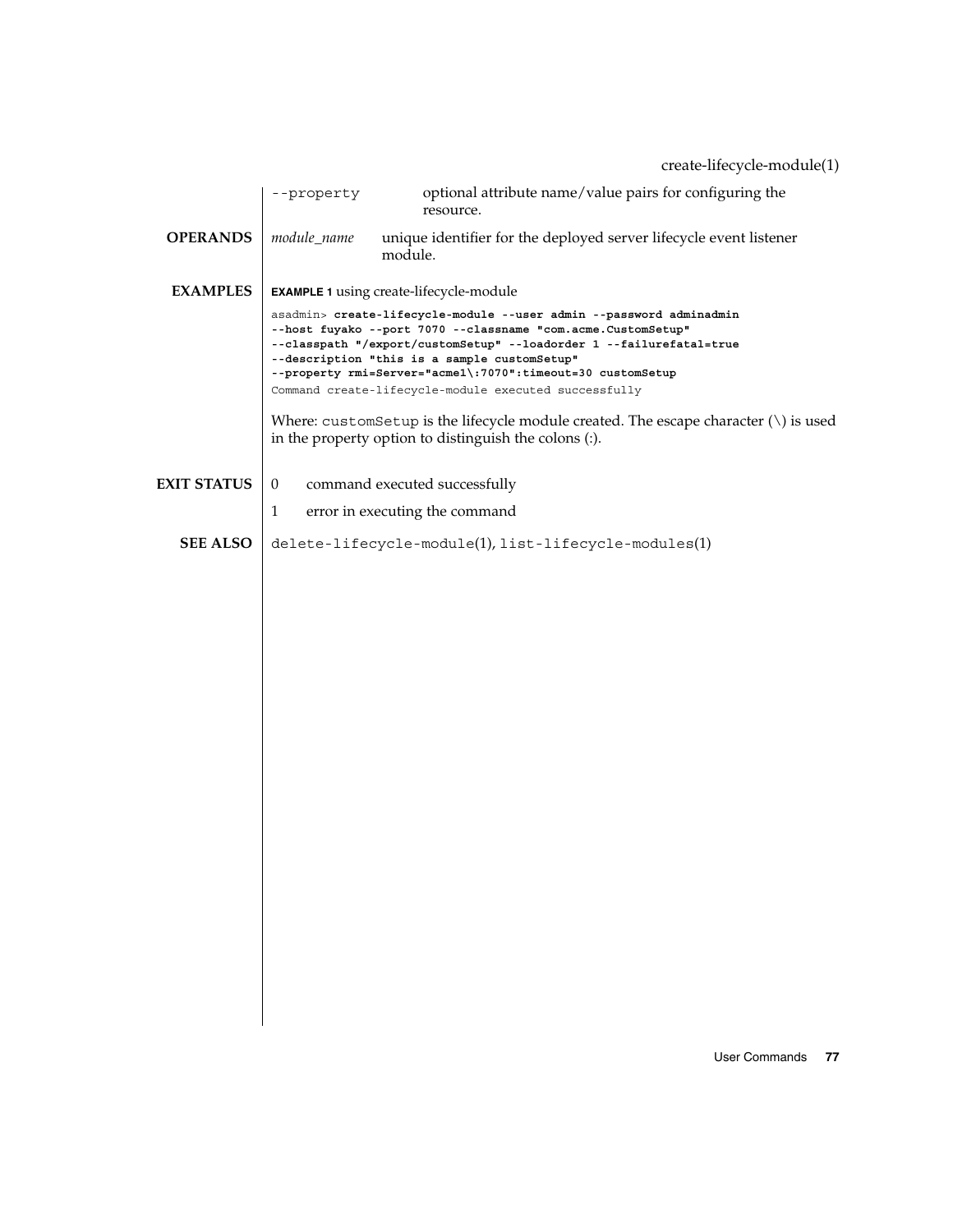create-mime(1)

| <b>NAME</b>                           | create-mime - adds the MIME type                                                                                                                                                                                                                                                                                                       |  |                                                                                                                                          |
|---------------------------------------|----------------------------------------------------------------------------------------------------------------------------------------------------------------------------------------------------------------------------------------------------------------------------------------------------------------------------------------|--|------------------------------------------------------------------------------------------------------------------------------------------|
| <b>SYNOPSIS</b>                       | create-mime<br>--user admin_user [--password admin_password] [--host localhost]<br>[--port 4848] [--passwordfile filename] [--secure   -s] [--instance<br>instance_name] --mimefile filename mime_ID                                                                                                                                   |  |                                                                                                                                          |
| <b>DESCRIPTION</b>                    | Adds the MIME type associated with the named server instance. The server<br>determines the MIME type of a requested resource by invoking the type-by-extension<br>directive in the ObjectType section of the obj.conf file. The type-by-extension<br>function does not work if no MIME element has been defined in the server element. |  |                                                                                                                                          |
| <b>OPTIONS</b>                        | --user                                                                                                                                                                                                                                                                                                                                 |  | administrative user associated for the instance.                                                                                         |
|                                       | --password                                                                                                                                                                                                                                                                                                                             |  | administrative password corresponding to the administrative<br>user.                                                                     |
|                                       | --host                                                                                                                                                                                                                                                                                                                                 |  | host name of the machine hosting the administrative instance.                                                                            |
|                                       | --port                                                                                                                                                                                                                                                                                                                                 |  | administrative port number associated with the administrative<br>host.                                                                   |
|                                       | --passwordfile                                                                                                                                                                                                                                                                                                                         |  | file containing passwords appropriate for the command (e.g.,<br>administrative instance).                                                |
|                                       | --secure                                                                                                                                                                                                                                                                                                                               |  | if true, uses SSL/TLS to communicate with the administrative<br>instance.                                                                |
|                                       | --instance                                                                                                                                                                                                                                                                                                                             |  | name of the instance.                                                                                                                    |
|                                       | --mimefile                                                                                                                                                                                                                                                                                                                             |  | name of a MIME types file.                                                                                                               |
| <b>OPERANDS</b>                       | mime_id                                                                                                                                                                                                                                                                                                                                |  | internal name for the MIME types listing. It is used in a virtual-server<br>element to define the MIME types used by the virtual server. |
| <b>EXAMPLES</b>                       | <b>EXAMPLE 1 Using create-mime</b>                                                                                                                                                                                                                                                                                                     |  |                                                                                                                                          |
|                                       | asadmin> create-mime --user admin --password adminadmin --host fuyako --port 7070 --instance server<br>Created Mime with id = sampleMIME                                                                                                                                                                                               |  |                                                                                                                                          |
|                                       |                                                                                                                                                                                                                                                                                                                                        |  | Where: sampleMIME is the name of the MIME created.                                                                                       |
| <b>EXIT STATUS</b>                    | 0<br>command executed successfully                                                                                                                                                                                                                                                                                                     |  |                                                                                                                                          |
|                                       | 1                                                                                                                                                                                                                                                                                                                                      |  | error in executing the command                                                                                                           |
| <b>INTERFACE</b><br><b>EQUIVALENT</b> | HTTP Server node, MIME Type Files page                                                                                                                                                                                                                                                                                                 |  |                                                                                                                                          |
| <b>SEE ALSO</b>                       |                                                                                                                                                                                                                                                                                                                                        |  | $delete -$ mime $(1)$ , list-mimes $(1)$                                                                                                 |
|                                       |                                                                                                                                                                                                                                                                                                                                        |  |                                                                                                                                          |
|                                       |                                                                                                                                                                                                                                                                                                                                        |  |                                                                                                                                          |
|                                       |                                                                                                                                                                                                                                                                                                                                        |  |                                                                                                                                          |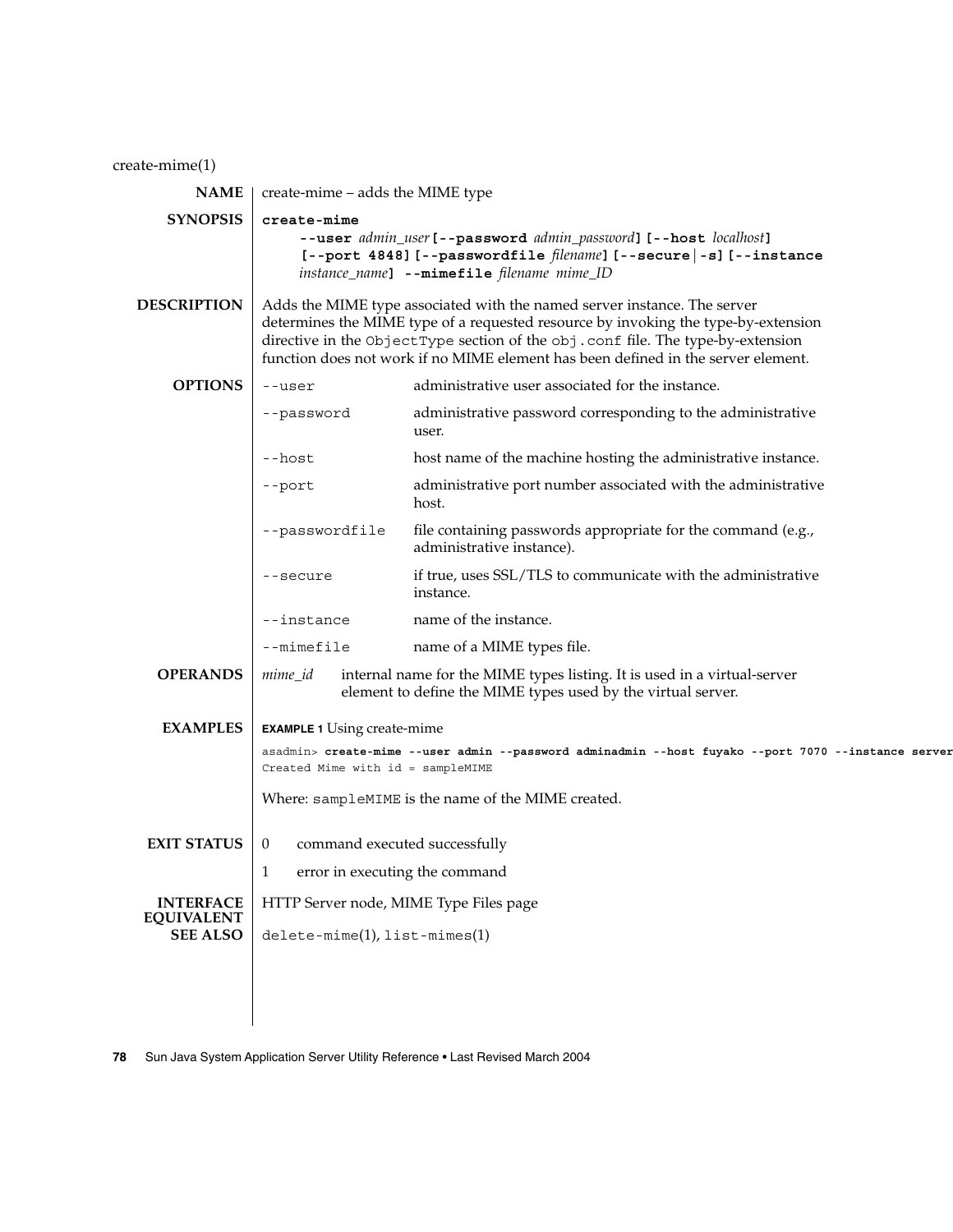| <b>NAME</b>        | create-persistence-resource - registers the persistence resource                                                                                                                                                                                                                                                                                                                                      |                                                                                                                                                                                           |  |  |
|--------------------|-------------------------------------------------------------------------------------------------------------------------------------------------------------------------------------------------------------------------------------------------------------------------------------------------------------------------------------------------------------------------------------------------------|-------------------------------------------------------------------------------------------------------------------------------------------------------------------------------------------|--|--|
| <b>SYNOPSIS</b>    | create-persistence-resource --user admin_user<br>[--password admin_password] [--host localhost] [--port 4848]<br>[--secure   -s] [--passwordfile filename] [--terse=false]<br>[--echo=false] [--interactive=true]<br>[--jdbcjndiname jdbc_jndiname   --connectionpoolid id]<br>[--factoryclass classname] [--enabled=true] [--description text]<br>[--property (name=value)[:name=value] *] jndi_name |                                                                                                                                                                                           |  |  |
| <b>DESCRIPTION</b> |                                                                                                                                                                                                                                                                                                                                                                                                       | Registers the persistence resource. This command is supported in remote mode only.                                                                                                        |  |  |
|                    | The --jdbcjndiname option and --connectionpoolid option are mutually<br>exclusive; only one should be used.                                                                                                                                                                                                                                                                                           |                                                                                                                                                                                           |  |  |
| <b>OPTIONS</b>     | --user                                                                                                                                                                                                                                                                                                                                                                                                | authorized domain application server administrative<br>username.                                                                                                                          |  |  |
|                    | --password                                                                                                                                                                                                                                                                                                                                                                                            | password to administer the domain application server.                                                                                                                                     |  |  |
|                    | --host                                                                                                                                                                                                                                                                                                                                                                                                | machine name where the domain application server is<br>running.                                                                                                                           |  |  |
|                    | --port                                                                                                                                                                                                                                                                                                                                                                                                | port number of the domain application server listening<br>for administration requests.                                                                                                    |  |  |
|                    | --secure                                                                                                                                                                                                                                                                                                                                                                                              | if true, uses SSL/TLS to communicate with the domain<br>application server.                                                                                                               |  |  |
|                    | --passwordfile                                                                                                                                                                                                                                                                                                                                                                                        | file containing the domain application server password.                                                                                                                                   |  |  |
|                    | --terse                                                                                                                                                                                                                                                                                                                                                                                               | indicates that any output data must be very concise,<br>typically avoiding human-friendly sentences and favoring<br>well-formatted data for consumption by a script. Default<br>is false. |  |  |
|                    | --echo                                                                                                                                                                                                                                                                                                                                                                                                | setting to true will echo the command line statement on<br>the standard output. Default is false.                                                                                         |  |  |
|                    | --interactive                                                                                                                                                                                                                                                                                                                                                                                         | if set to true (default), only the required password options<br>are prompted.                                                                                                             |  |  |
|                    | --jdbcjndiname                                                                                                                                                                                                                                                                                                                                                                                        | JDBC resource with which database connections are<br>obtained. Must be the name of one of the pre-created<br>JDBC resources.                                                              |  |  |
|                    | --connectionpoolid                                                                                                                                                                                                                                                                                                                                                                                    | name of the JDBC connection pool. If two or more JDBC<br>resource elements point to the same connection pool<br>element, they will use the same pool connections at<br>runtime.           |  |  |
|                    | --factoryclass                                                                                                                                                                                                                                                                                                                                                                                        | class that creates persistence manager instance.                                                                                                                                          |  |  |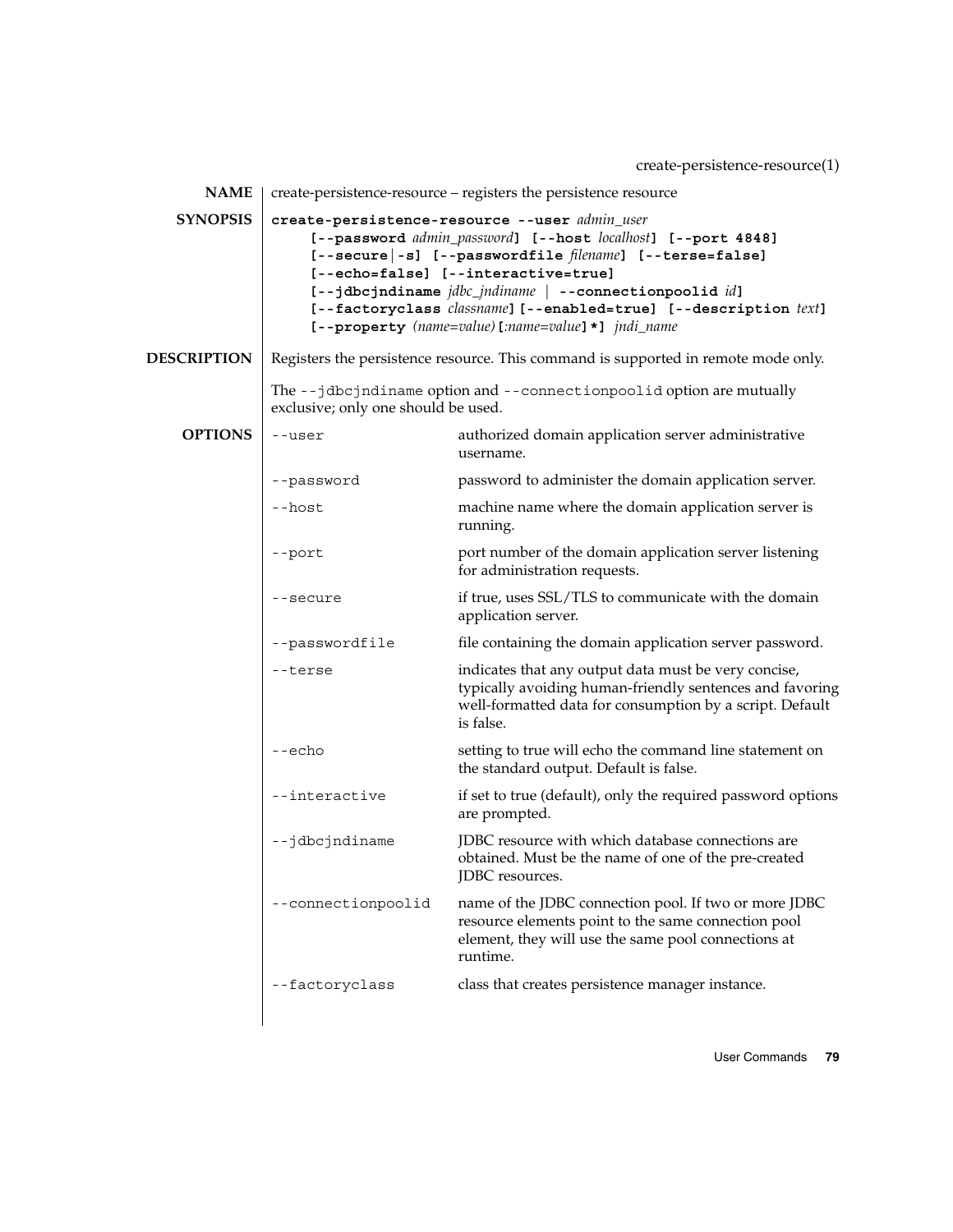create-persistence-resource(1)

|                    | --enabled                                                                                                                                                                                                                                   |                                                    | determines whether the resource is enabled at runtime or<br>not.                 |
|--------------------|---------------------------------------------------------------------------------------------------------------------------------------------------------------------------------------------------------------------------------------------|----------------------------------------------------|----------------------------------------------------------------------------------|
|                    | --description                                                                                                                                                                                                                               |                                                    | text description of the persistence resource.                                    |
|                    | --property                                                                                                                                                                                                                                  |                                                    | optional attribute name/value pairs for configuring the<br>persistence resource. |
| <b>OPERANDS</b>    | jndi_name                                                                                                                                                                                                                                   |                                                    | JNDI name of the persistence resource.                                           |
| <b>EXAMPLES</b>    |                                                                                                                                                                                                                                             | <b>EXAMPLE 1 Using create-persistence-resource</b> |                                                                                  |
|                    | asadmin> create-persistence-resource --user admin1 --password adminadmin1<br>--jdbcjndiname sample jndi resource --factoryclass "com.pmf.class"<br>sample persistence resource<br>Command create-persistence-resource executed successfully |                                                    |                                                                                  |
|                    | resource created.                                                                                                                                                                                                                           |                                                    | Where: sample_persistence_resource is the persistence manager factory            |
| <b>EXIT STATUS</b> | 0                                                                                                                                                                                                                                           | command executed successfully                      |                                                                                  |
|                    | $\mathbf{1}$                                                                                                                                                                                                                                | error in executing the command                     |                                                                                  |
| <b>SEE ALSO</b>    |                                                                                                                                                                                                                                             |                                                    | delete-persistence-resource(1), list-persistence-resources(1)                    |
|                    |                                                                                                                                                                                                                                             |                                                    |                                                                                  |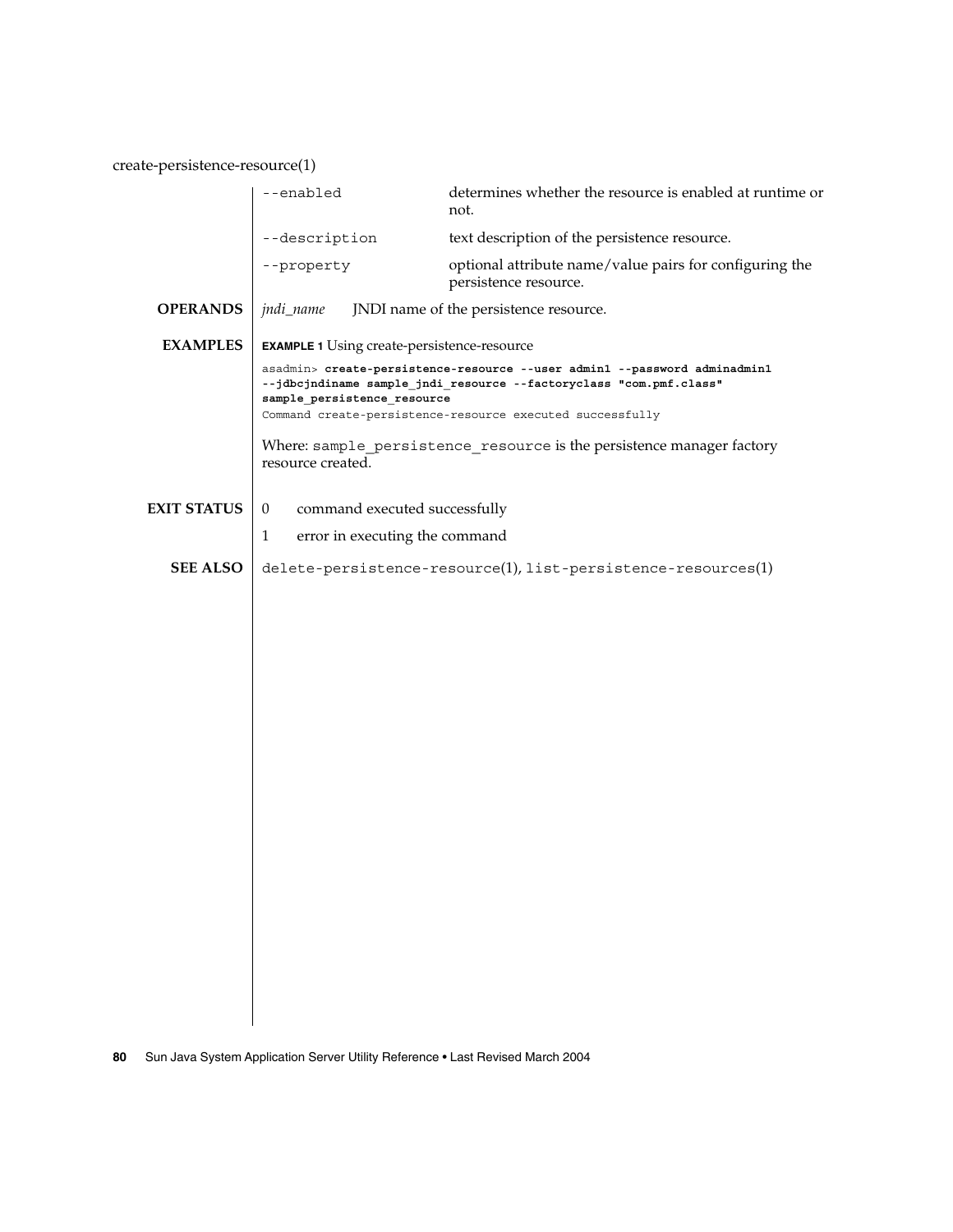| <b>NAME</b>        | create-profiler – creates the profiler element                                                                                                                                                                                                                                                                                                                                            |                                                                                                                                                                                                                                                                                                        |  |
|--------------------|-------------------------------------------------------------------------------------------------------------------------------------------------------------------------------------------------------------------------------------------------------------------------------------------------------------------------------------------------------------------------------------------|--------------------------------------------------------------------------------------------------------------------------------------------------------------------------------------------------------------------------------------------------------------------------------------------------------|--|
| <b>SYNOPSIS</b>    | create-profiler --user admin_user [--password admin_password]<br>$[- - \text{host localhost}]$ $[- - \text{port 4848}]$ $[- - \text{secure} - \text{s}]$<br>[--passwordfile filename] [--terse=false] [--echo=false]<br>[--interactive=true] [--classpath classpath]<br>[--nativelibpath native_library_path] [--enabled=true]<br>[--property (name=value) [:name=value] *] profiler_name |                                                                                                                                                                                                                                                                                                        |  |
| <b>DESCRIPTION</b> | Creates the profiler element. A server instance is tied to a particular profiler, by the<br>profiler element in the Java configuration. Changing a profiler requires you to restart<br>the server.                                                                                                                                                                                        |                                                                                                                                                                                                                                                                                                        |  |
|                    |                                                                                                                                                                                                                                                                                                                                                                                           | This command is supported in remote mode only.                                                                                                                                                                                                                                                         |  |
| <b>OPTIONS</b>     | --user                                                                                                                                                                                                                                                                                                                                                                                    | authorized domain application server administrative<br>username.                                                                                                                                                                                                                                       |  |
|                    | --password                                                                                                                                                                                                                                                                                                                                                                                | password to administer the domain application server.                                                                                                                                                                                                                                                  |  |
|                    | --host                                                                                                                                                                                                                                                                                                                                                                                    | machine name where the domain application server is<br>running.                                                                                                                                                                                                                                        |  |
|                    | --port                                                                                                                                                                                                                                                                                                                                                                                    | port number of the domain application server listening for<br>administration requests.                                                                                                                                                                                                                 |  |
|                    | --secure                                                                                                                                                                                                                                                                                                                                                                                  | if true, uses SSL/TLS to communicate with the domain<br>application server.                                                                                                                                                                                                                            |  |
|                    | --passwordfile                                                                                                                                                                                                                                                                                                                                                                            | file containing the domain application server password.                                                                                                                                                                                                                                                |  |
|                    | --terse                                                                                                                                                                                                                                                                                                                                                                                   | indicates that any output data must be very concise, typically<br>avoiding human-friendly sentences and favoring<br>well-formatted data for consumption by a script. Default is<br>false.                                                                                                              |  |
|                    | --echo                                                                                                                                                                                                                                                                                                                                                                                    | setting to true will echo the command line statement on the<br>standard output. Default is false.                                                                                                                                                                                                      |  |
|                    | --interactive                                                                                                                                                                                                                                                                                                                                                                             | if set to true (default), only the required password options are<br>prompted.                                                                                                                                                                                                                          |  |
|                    | --classpath                                                                                                                                                                                                                                                                                                                                                                               | Java classpath string that specifies the classes needed by the<br>profiler.                                                                                                                                                                                                                            |  |
|                    | --nativelibpath                                                                                                                                                                                                                                                                                                                                                                           | automatically constructed to be a concatenation of the<br>Application Server installation relative path for its native<br>shared libraries, standard JRE native library path, the shell<br>environment setting (LD_LIBRARY_PATH on UNIX) and any<br>path that may be specified in the profile element. |  |
|                    | --enabled                                                                                                                                                                                                                                                                                                                                                                                 | profiler is enabled by default.                                                                                                                                                                                                                                                                        |  |
|                    | --property                                                                                                                                                                                                                                                                                                                                                                                | name/value pairs of provider specific attributes.                                                                                                                                                                                                                                                      |  |

User Commands **81**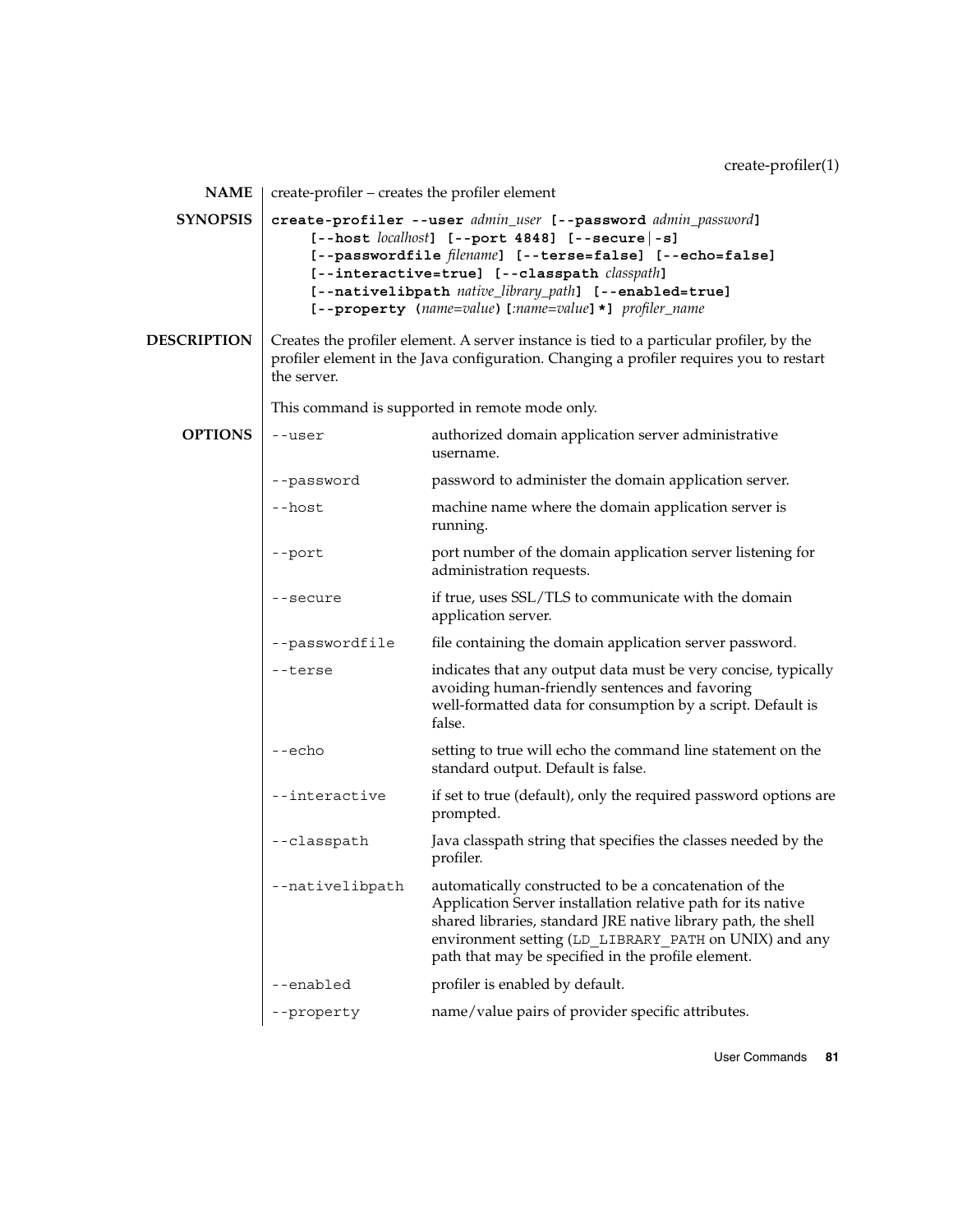| create-profiler(1) |
|--------------------|
|--------------------|

| <b>OPERANDS</b>    | profiler_name name of the profiler.                                                                                                                                                                                                                                                                                                                                                                           |
|--------------------|---------------------------------------------------------------------------------------------------------------------------------------------------------------------------------------------------------------------------------------------------------------------------------------------------------------------------------------------------------------------------------------------------------------|
| <b>EXAMPLES</b>    | <b>EXAMPLE 1 Using create-profiler</b><br>asadmin> create-profiler --user admin --passwordfile passwords.txt<br>--host localhost --port 4848 --classpath com.iplanet.ias.profile.Profiler<br>--nativelibpath /u/home/lib --enabled=false<br>--property defaultuser=admin:password=adminadmin sample profiler<br>Created Profiler with id = sample_profiler<br>Where: sample profiler is the profiler created. |
| <b>EXIT STATUS</b> | command executed successfully<br>$\boldsymbol{0}$                                                                                                                                                                                                                                                                                                                                                             |
|                    | error in executing the command<br>$\mathbf{1}$                                                                                                                                                                                                                                                                                                                                                                |
| <b>SEE ALSO</b>    | $delete-profitler(1)$                                                                                                                                                                                                                                                                                                                                                                                         |
|                    |                                                                                                                                                                                                                                                                                                                                                                                                               |
|                    |                                                                                                                                                                                                                                                                                                                                                                                                               |
|                    |                                                                                                                                                                                                                                                                                                                                                                                                               |
|                    |                                                                                                                                                                                                                                                                                                                                                                                                               |
|                    |                                                                                                                                                                                                                                                                                                                                                                                                               |
|                    |                                                                                                                                                                                                                                                                                                                                                                                                               |
|                    |                                                                                                                                                                                                                                                                                                                                                                                                               |
|                    |                                                                                                                                                                                                                                                                                                                                                                                                               |
|                    |                                                                                                                                                                                                                                                                                                                                                                                                               |
|                    |                                                                                                                                                                                                                                                                                                                                                                                                               |
|                    |                                                                                                                                                                                                                                                                                                                                                                                                               |
|                    |                                                                                                                                                                                                                                                                                                                                                                                                               |
|                    |                                                                                                                                                                                                                                                                                                                                                                                                               |
|                    |                                                                                                                                                                                                                                                                                                                                                                                                               |
|                    |                                                                                                                                                                                                                                                                                                                                                                                                               |
|                    |                                                                                                                                                                                                                                                                                                                                                                                                               |
|                    |                                                                                                                                                                                                                                                                                                                                                                                                               |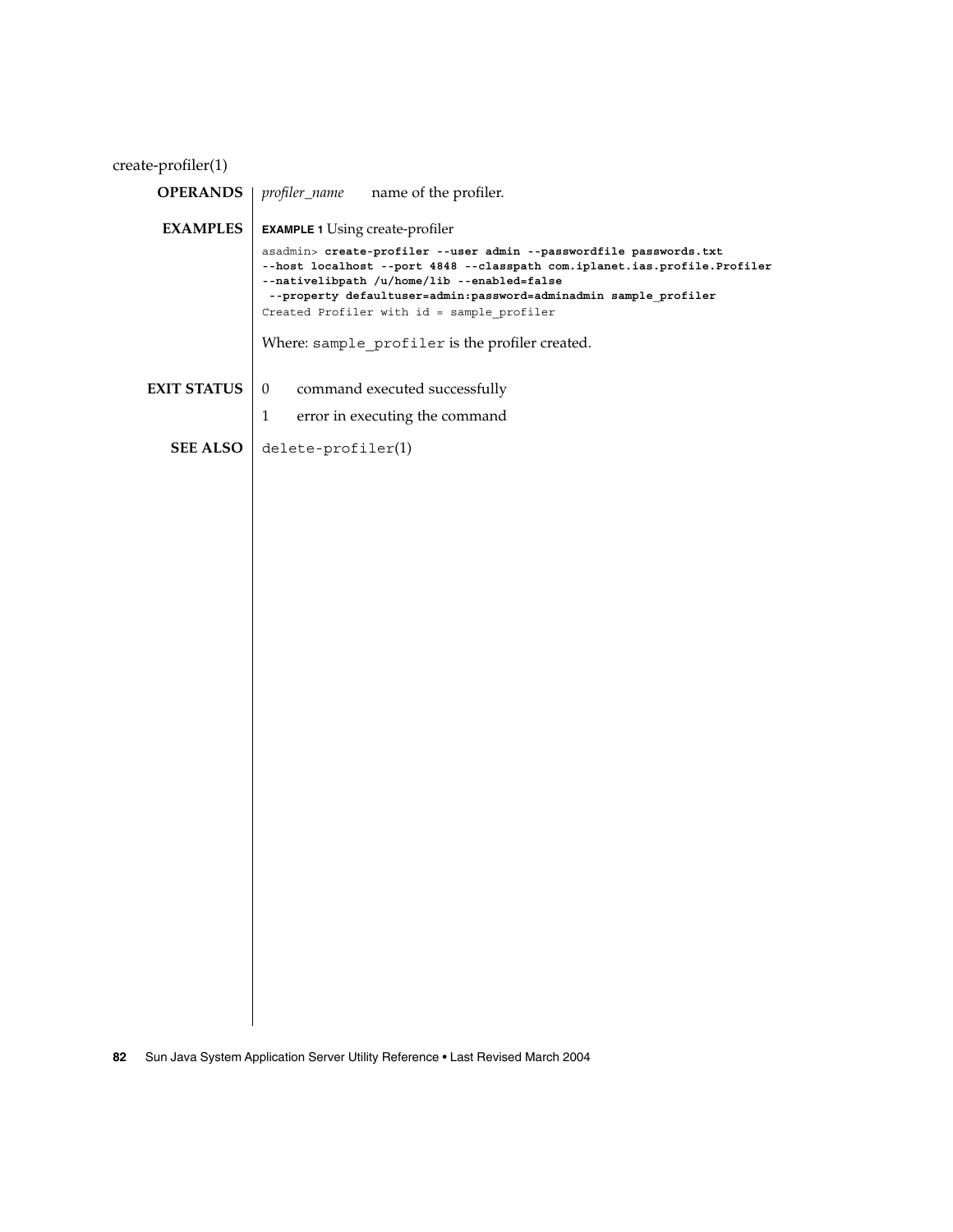| <b>NAME</b>        | create-resource-adapter-config – creates the configuration information in domain.xml<br>for the connector module                                                                                                                                                                                                                                                                                                                                                                               |                                                                                                                                                                                           |  |
|--------------------|------------------------------------------------------------------------------------------------------------------------------------------------------------------------------------------------------------------------------------------------------------------------------------------------------------------------------------------------------------------------------------------------------------------------------------------------------------------------------------------------|-------------------------------------------------------------------------------------------------------------------------------------------------------------------------------------------|--|
| <b>SYNOPSIS</b>    | create-resource-adapter-config --user admin_user<br>[--password admin_password] [--host localhost] [--port 4848]<br>[--secure   - s] [--passwordfile filename] [--terse=false]<br>[--echo=false] [--interactive=true] [--threadpools<br>threadpoolids] [--property name=value [: name=value] *] raname                                                                                                                                                                                         |                                                                                                                                                                                           |  |
| <b>DESCRIPTION</b> | Creates configuration information for the connector module. This command can be<br>executed prior to deploying a resource adapter, so that the configuration information<br>is available at the time of deployment, or after deployment. If the resource adapter is<br>created after deployment, the resource adapter is started. You must first create a<br>threadpool, using the create-threadpool command, and then identify that<br>threadpool value as the ID in the--threadpools option. |                                                                                                                                                                                           |  |
|                    |                                                                                                                                                                                                                                                                                                                                                                                                                                                                                                | This command is supported in remote mode only.                                                                                                                                            |  |
| <b>OPTIONS</b>     | --user                                                                                                                                                                                                                                                                                                                                                                                                                                                                                         | authorized domain application server administrative<br>username.                                                                                                                          |  |
|                    | --password                                                                                                                                                                                                                                                                                                                                                                                                                                                                                     | password to administer the domain application server.                                                                                                                                     |  |
|                    | --host                                                                                                                                                                                                                                                                                                                                                                                                                                                                                         | machine name where the domain application server is running.                                                                                                                              |  |
|                    | --port                                                                                                                                                                                                                                                                                                                                                                                                                                                                                         | port number of the domain application server listening for<br>administration requests.                                                                                                    |  |
|                    | --secure                                                                                                                                                                                                                                                                                                                                                                                                                                                                                       | if true, uses SSL/TLS to communicate with the domain<br>application server.                                                                                                               |  |
|                    | --passwordfile                                                                                                                                                                                                                                                                                                                                                                                                                                                                                 | file containing the domain application server password.                                                                                                                                   |  |
|                    | --terse                                                                                                                                                                                                                                                                                                                                                                                                                                                                                        | indicates that any output data must be very concise, typically<br>avoiding human-friendly sentences and favoring<br>well-formatted data for consumption by a script. Default is<br>false. |  |
|                    | --echo                                                                                                                                                                                                                                                                                                                                                                                                                                                                                         | setting to true will echo the command line statement on the<br>standard output. Default is false.                                                                                         |  |
|                    | --interactive                                                                                                                                                                                                                                                                                                                                                                                                                                                                                  | if set to true (default), only the required password options are<br>prompted.                                                                                                             |  |
|                    | --threadpool                                                                                                                                                                                                                                                                                                                                                                                                                                                                                   | the threadpool ID from which the work manager gets the<br>thread.                                                                                                                         |  |
|                    | --property                                                                                                                                                                                                                                                                                                                                                                                                                                                                                     | configuration properties of the resource adapter java bean.                                                                                                                               |  |
| <b>OPERANDS</b>    | the value kept in the resource-adapter-name in the domain. xml file.<br>raname                                                                                                                                                                                                                                                                                                                                                                                                                 |                                                                                                                                                                                           |  |
| <b>EXAMPLES</b>    |                                                                                                                                                                                                                                                                                                                                                                                                                                                                                                | <b>EXAMPLE 1 Using create-resource-adapter-config</b>                                                                                                                                     |  |
|                    | asadmin> create-resource-adapter-config --username admin1 --password adminadmin<br>myresourceadapter                                                                                                                                                                                                                                                                                                                                                                                           |                                                                                                                                                                                           |  |

User Commands **83**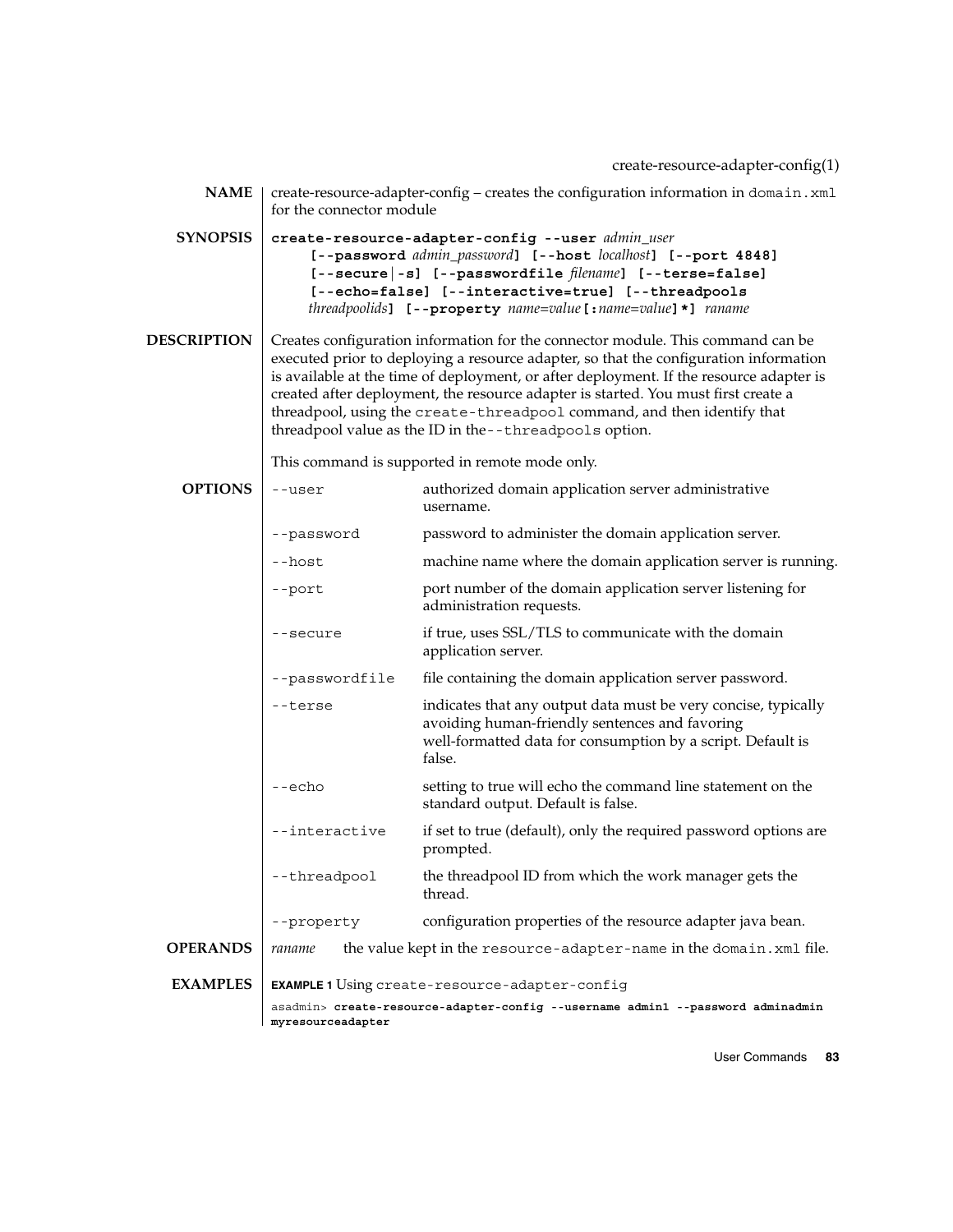create-resource-adapter-config(1)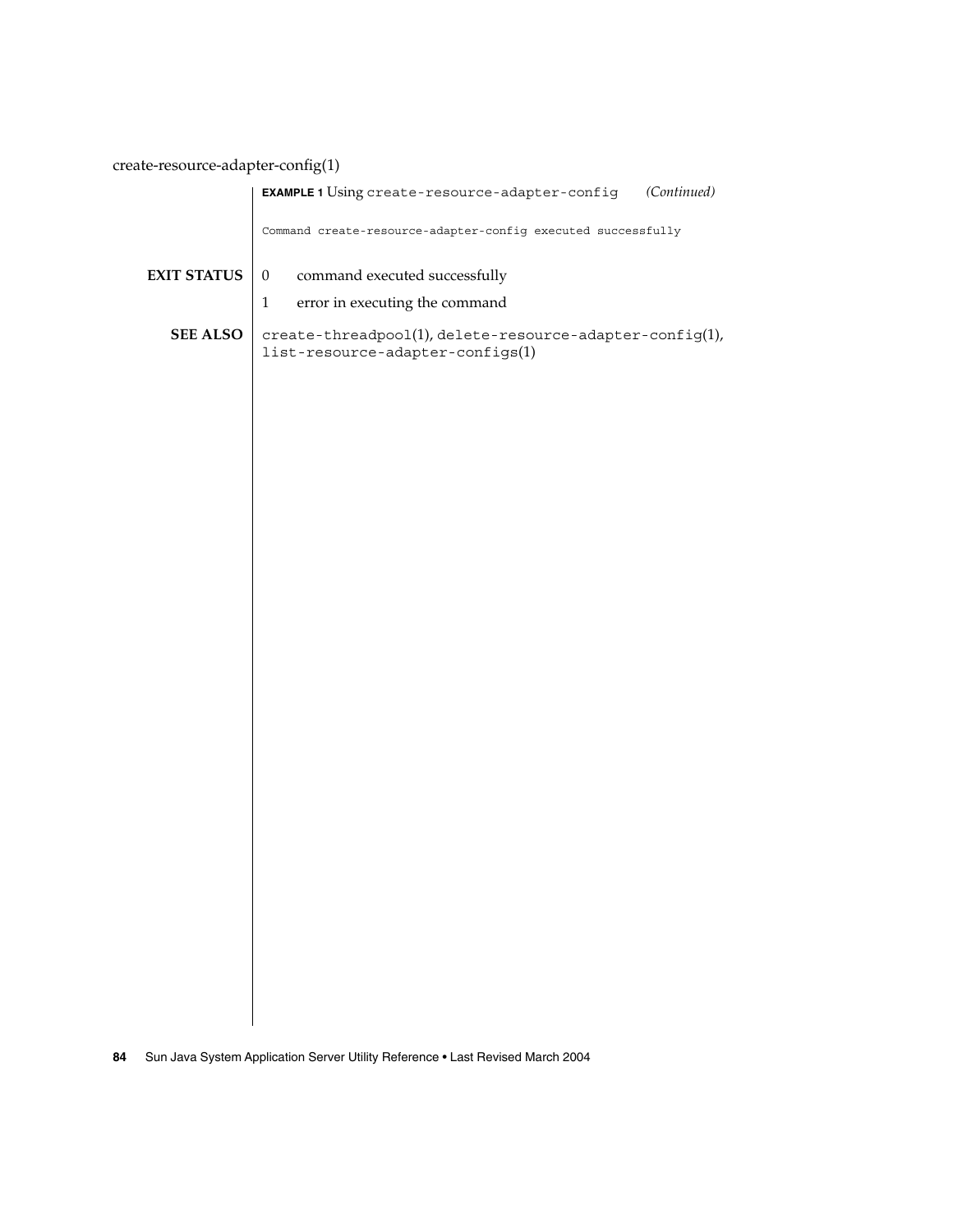## create-ssl(1)

| <b>NAME</b>        | create-ssl – Creates the SSL element in the HTTP listener, IIOP listener, or IIOP Service                                                                                                                                                                                                                                                                                                                                                                                                                                                   |                                                                                                                                                                                           |  |
|--------------------|---------------------------------------------------------------------------------------------------------------------------------------------------------------------------------------------------------------------------------------------------------------------------------------------------------------------------------------------------------------------------------------------------------------------------------------------------------------------------------------------------------------------------------------------|-------------------------------------------------------------------------------------------------------------------------------------------------------------------------------------------|--|
| <b>SYNOPSIS</b>    | create-ssl --user admin_user [--password admin_password]<br>$[- - \text{host localhost}]$ $[- - \text{port 4848}]$ $[- - \text{secure}   - \text{s}]$<br>[--passwordfile filename] [--terse=false] [--echo=false]<br>[--interactive=true]<br>--type [http-listener iiop-listener iiop-service]<br>--certname cert_name [--ssl2enabled=false]<br>[--ssl2ciphers ssl_2_ciphers] [--ssl3enabled=true]<br>[--ssl3tlsciphers ssl3_tls_ciphers] [--tlsenabled=true]<br>[--tlsrollbackenabled=true] [--clientauthenabled=false]<br>$[listener_id]$ |                                                                                                                                                                                           |  |
| <b>DESCRIPTION</b> | Creates the ssl element from the HTTP listener, IIOP listener, or IIOP service. The<br>listener_id is not required if the --type option is iiop-service.                                                                                                                                                                                                                                                                                                                                                                                    |                                                                                                                                                                                           |  |
|                    | This command is supported in remote mode only.                                                                                                                                                                                                                                                                                                                                                                                                                                                                                              |                                                                                                                                                                                           |  |
| <b>OPTIONS</b>     | --user                                                                                                                                                                                                                                                                                                                                                                                                                                                                                                                                      | authorized domain application server administrative<br>username.                                                                                                                          |  |
|                    | --password                                                                                                                                                                                                                                                                                                                                                                                                                                                                                                                                  | password to administer the domain application server.                                                                                                                                     |  |
|                    | --host                                                                                                                                                                                                                                                                                                                                                                                                                                                                                                                                      | machine name where the domain application server is<br>running.                                                                                                                           |  |
|                    | --port                                                                                                                                                                                                                                                                                                                                                                                                                                                                                                                                      | port number of the domain application server listening<br>for administration requests.                                                                                                    |  |
|                    | --secure                                                                                                                                                                                                                                                                                                                                                                                                                                                                                                                                    | if true, uses SSL/TLS to communicate with the domain<br>application server.                                                                                                               |  |
|                    | --passwordfile                                                                                                                                                                                                                                                                                                                                                                                                                                                                                                                              | file containing the domain application server<br>password.                                                                                                                                |  |
|                    | --terse                                                                                                                                                                                                                                                                                                                                                                                                                                                                                                                                     | indicates that any output data must be very concise,<br>typically avoiding human-friendly sentences and<br>favoring well-formatted data for consumption by a<br>script. Default is false. |  |
|                    | --echo                                                                                                                                                                                                                                                                                                                                                                                                                                                                                                                                      | setting to true will echo the command line statement<br>on the standard output. Default is false.                                                                                         |  |
|                    | --interactive                                                                                                                                                                                                                                                                                                                                                                                                                                                                                                                               | if set to true (default), only the required password<br>options are prompted.                                                                                                             |  |
|                    | --type                                                                                                                                                                                                                                                                                                                                                                                                                                                                                                                                      | type of service or listener that the SSL is created for.<br>The type can be: http-listener, iiop-listener, and<br>iiop-service.                                                           |  |
|                    | --certname                                                                                                                                                                                                                                                                                                                                                                                                                                                                                                                                  | nickname of the server certificate in the certificate<br>database or the PKCS#11 token. In the certificate, the                                                                           |  |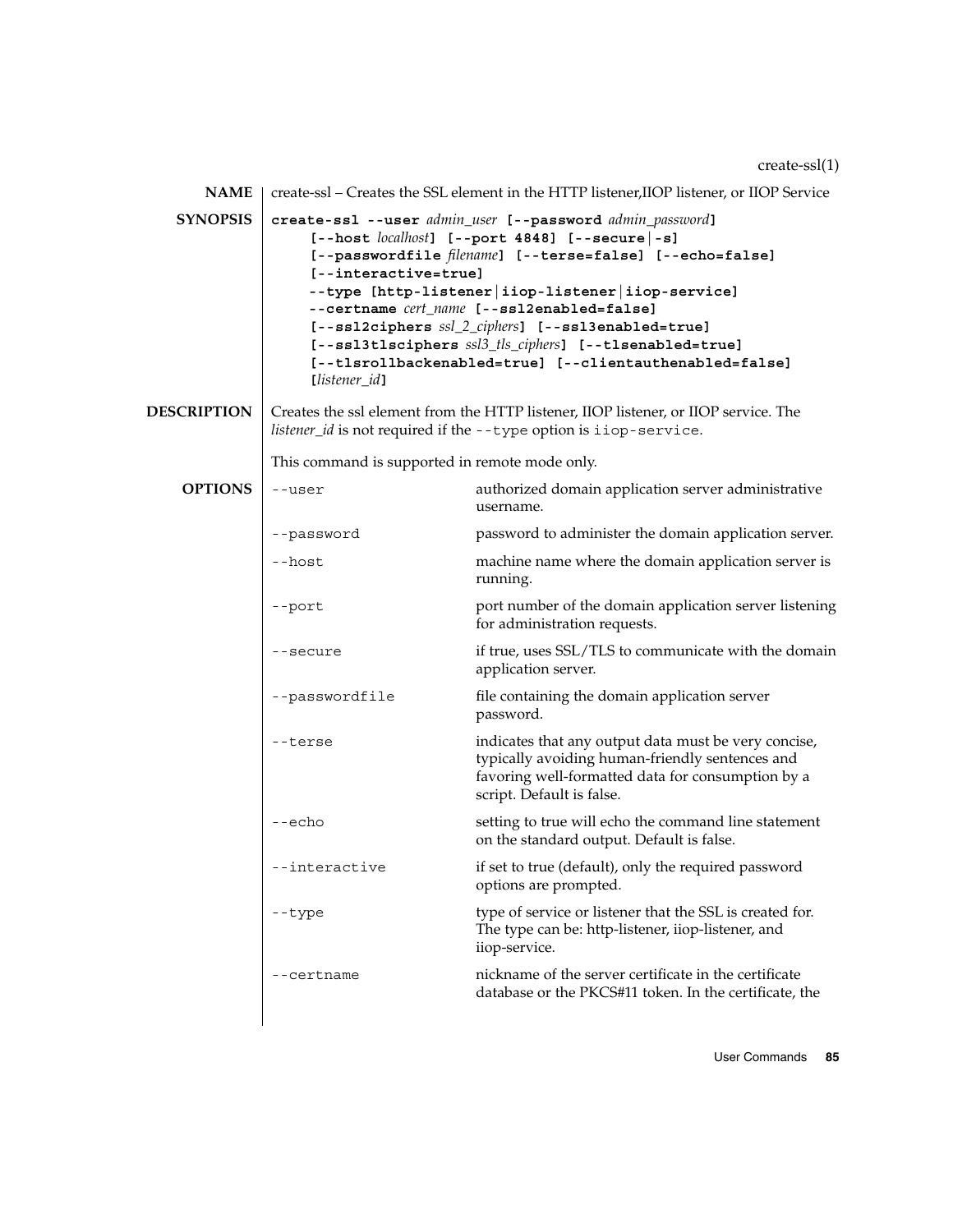create-ssl(1)

|                    |                                                                                                                                                                                                                                                                                                                                                                                                                                                            | name format is tokenname:nickname. Including the<br>tokenname: part in this attribute is optional.                                                                                                                                                                                                                                                                    |
|--------------------|------------------------------------------------------------------------------------------------------------------------------------------------------------------------------------------------------------------------------------------------------------------------------------------------------------------------------------------------------------------------------------------------------------------------------------------------------------|-----------------------------------------------------------------------------------------------------------------------------------------------------------------------------------------------------------------------------------------------------------------------------------------------------------------------------------------------------------------------|
|                    | --ssl2enabled                                                                                                                                                                                                                                                                                                                                                                                                                                              | determines whether SSL2 is enabled.                                                                                                                                                                                                                                                                                                                                   |
|                    | --ssl2ciphers                                                                                                                                                                                                                                                                                                                                                                                                                                              | a comma separated list of the SSL2 ciphers used. Use<br>the prefix $+$ to enable or $-$ to disable. Allowed values<br>are: rc4, rc4export, rc2, rc2export, idea, des,<br>desede3. If no value is specified, all supported ciphers<br>are assumed to be enabled.                                                                                                       |
|                    | --ssl3enabled                                                                                                                                                                                                                                                                                                                                                                                                                                              | determines whether SSL3 is enabled.                                                                                                                                                                                                                                                                                                                                   |
|                    | --ssl3ciphers                                                                                                                                                                                                                                                                                                                                                                                                                                              | a comma separated list of the SSL3 ciphers used. Use<br>the prefix $+$ to enable or $-$ to disable. Allowed values<br>are: rsa rc4 128 md5, rsa3des sha,<br>rsa des sha, rsa rc4 40 md5,<br>rsa rc2 40 md5, rsa null md5. Allowed TSL<br>values are: rsa_des_56_sha, rsa_rc4_56_sha. If<br>no value is specified, all supported ciphers are<br>assumed to be enabled. |
|                    | --tlsenabled                                                                                                                                                                                                                                                                                                                                                                                                                                               | determines whether TLS is enabled.                                                                                                                                                                                                                                                                                                                                    |
|                    | --tlsrollbackenabled                                                                                                                                                                                                                                                                                                                                                                                                                                       | determines whether TLS rollback is enabled. TLS<br>rollback should be enabled for Microsoft Internet<br>Explorer 5.0 and 5.5.                                                                                                                                                                                                                                         |
|                    | --clientauthenabled                                                                                                                                                                                                                                                                                                                                                                                                                                        | determines whether SSL3 client authentication is<br>performed on every request independent of ACL-based<br>access control.                                                                                                                                                                                                                                            |
| <b>OPERANDS</b>    | listener_ID                                                                                                                                                                                                                                                                                                                                                                                                                                                | the ID of the listener or service that the SSL is created for. This operand<br>is not required if the --type option is iiop-service.                                                                                                                                                                                                                                  |
| <b>EXAMPLES</b>    | <b>EXAMPLE 1 Using create-ssl</b>                                                                                                                                                                                                                                                                                                                                                                                                                          |                                                                                                                                                                                                                                                                                                                                                                       |
|                    | asadmin> create-ssl --user admin --password adminadmin<br>--host fuyako --port 7070 --type http-listener --certname sampleCert<br>--ssl2enabled=true --ssl2ciphers rc4, rc2, des --ssl3enabled=false<br>--ssl3tlscipers rsa rc4 128 md5, rsa3des sha, rsa des sha, rsa rc4 40 md5<br>--tlsenabled=false --tlsrollbackenabled=false --clientauthenabled=false http-listener-1<br>Created SSL in HTTP Listener<br>Where: SSL is created for http-listener-1. |                                                                                                                                                                                                                                                                                                                                                                       |
| <b>EXIT STATUS</b> | command executed successfully<br>$\mathbf{0}$                                                                                                                                                                                                                                                                                                                                                                                                              |                                                                                                                                                                                                                                                                                                                                                                       |
|                    | error in executing the command<br>$\mathbf{1}$                                                                                                                                                                                                                                                                                                                                                                                                             |                                                                                                                                                                                                                                                                                                                                                                       |
| <b>SEE ALSO</b>    | $delete-ssl(1)$                                                                                                                                                                                                                                                                                                                                                                                                                                            |                                                                                                                                                                                                                                                                                                                                                                       |
|                    |                                                                                                                                                                                                                                                                                                                                                                                                                                                            |                                                                                                                                                                                                                                                                                                                                                                       |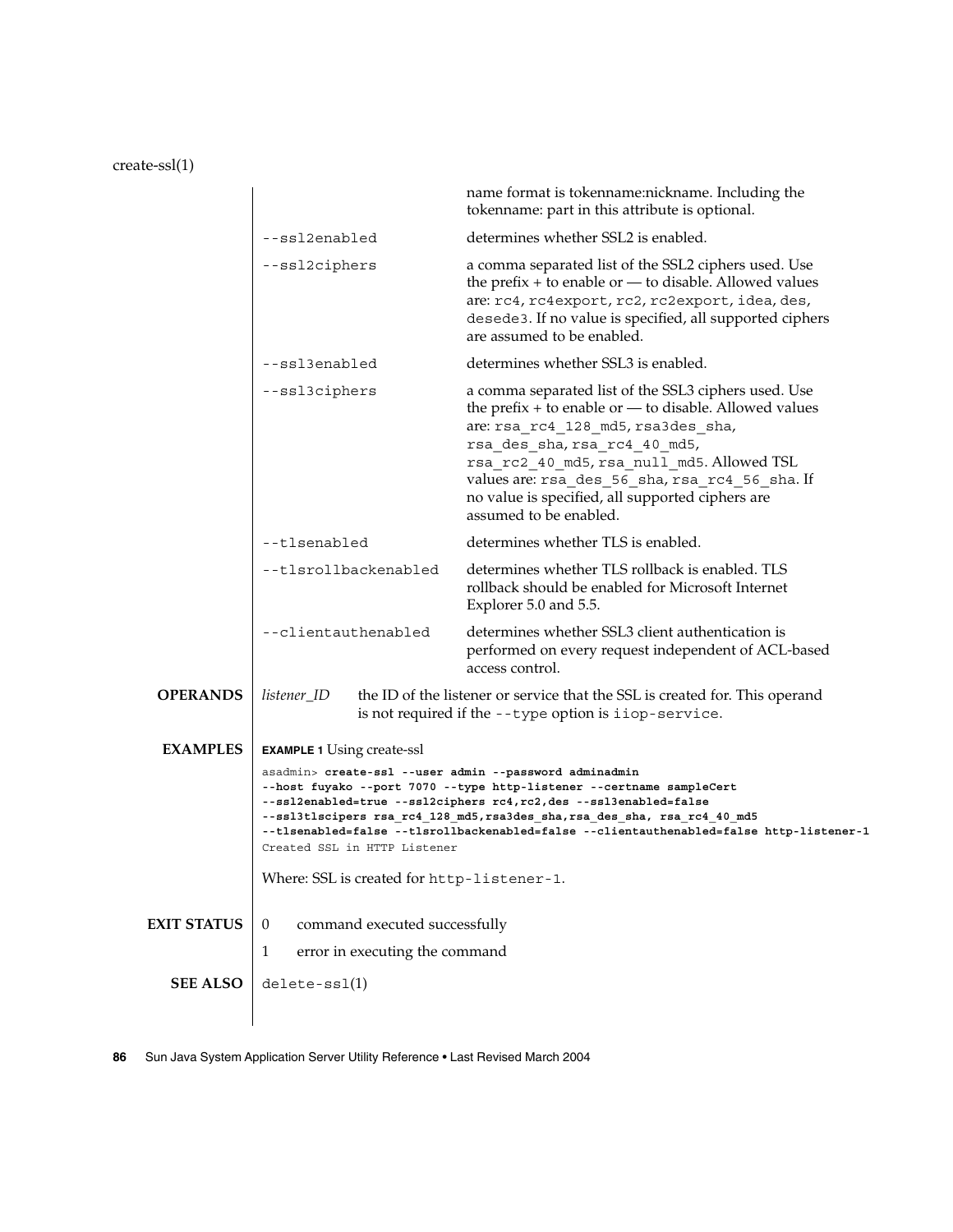| <b>NAME</b>        | create-threadpool - adds a threadpool                                                                                                                                                                                                                                                                                                                                                                                                                         |                                                                                                                                                                                           |  |
|--------------------|---------------------------------------------------------------------------------------------------------------------------------------------------------------------------------------------------------------------------------------------------------------------------------------------------------------------------------------------------------------------------------------------------------------------------------------------------------------|-------------------------------------------------------------------------------------------------------------------------------------------------------------------------------------------|--|
| <b>SYNOPSIS</b>    | create-threadpool --user admin_user<br>[--password admin_password] [--host localhost]<br>[--port 4848] [--secure   -s] [--passwordfile filename]<br>[--terse=false] [--echo=false] [--interactive=true]<br>[--maxthreadpoolsize max_thread_pool_size] [--minthreadpoolsize<br>min_thread_pool_size] [--idletimeout idle_thread_timeout_in_seconds]<br>[--workqueues number_work_queues] threadpool_id                                                         |                                                                                                                                                                                           |  |
| <b>DESCRIPTION</b> | Creates a thread-pool with the specified name. You can specify maximum and<br>minimum number of threads in the pool, the number of work queues, and the idle<br>timeout of a thread. The created thread pool can be used for servicing IIOP requests<br>and for resource adapters to service work management requests. Please note that a<br>created thread pool can be used in multiple resource adapters. This command is<br>supported in remote mode only. |                                                                                                                                                                                           |  |
| <b>OPTIONS</b>     | --user                                                                                                                                                                                                                                                                                                                                                                                                                                                        | authorized domain application server administrative<br>username.                                                                                                                          |  |
|                    | --password                                                                                                                                                                                                                                                                                                                                                                                                                                                    | password to administer the domain application server.                                                                                                                                     |  |
|                    | --host                                                                                                                                                                                                                                                                                                                                                                                                                                                        | machine name where the domain application server is<br>running.                                                                                                                           |  |
|                    | --port                                                                                                                                                                                                                                                                                                                                                                                                                                                        | port number of the domain application server listening<br>for administration requests.                                                                                                    |  |
|                    | --secure                                                                                                                                                                                                                                                                                                                                                                                                                                                      | if true, uses SSL/TLS to communicate with the domain<br>application server.                                                                                                               |  |
|                    | --passwordfile                                                                                                                                                                                                                                                                                                                                                                                                                                                | file containing the domain application server password.                                                                                                                                   |  |
|                    | --terse                                                                                                                                                                                                                                                                                                                                                                                                                                                       | indicates that any output data must be very concise,<br>typically avoiding human-friendly sentences and<br>favoring well-formatted data for consumption by a<br>script. Default is false. |  |
|                    | --echo                                                                                                                                                                                                                                                                                                                                                                                                                                                        | setting to true will echo the command line statement on<br>the standard output. Default is false.                                                                                         |  |
|                    | --interactive                                                                                                                                                                                                                                                                                                                                                                                                                                                 | if set to true (default), only the required password<br>options are prompted.                                                                                                             |  |
|                    | --maxthreadpoolsize                                                                                                                                                                                                                                                                                                                                                                                                                                           | maximum number of threads in the threadpool<br>servicing requests in this queue. This is the upper bound<br>on the number of threads that exist in the threadpool.                        |  |
|                    | --minthreadpoolsize                                                                                                                                                                                                                                                                                                                                                                                                                                           | minimum number of threads in the threadpool servicing<br>requests in this queue. These are created up front when<br>the threadpool is instantiated.                                       |  |
|                    | --idletimeout                                                                                                                                                                                                                                                                                                                                                                                                                                                 | idle threads are removed from the pool after this time.                                                                                                                                   |  |
|                    |                                                                                                                                                                                                                                                                                                                                                                                                                                                               |                                                                                                                                                                                           |  |

User Commands **87**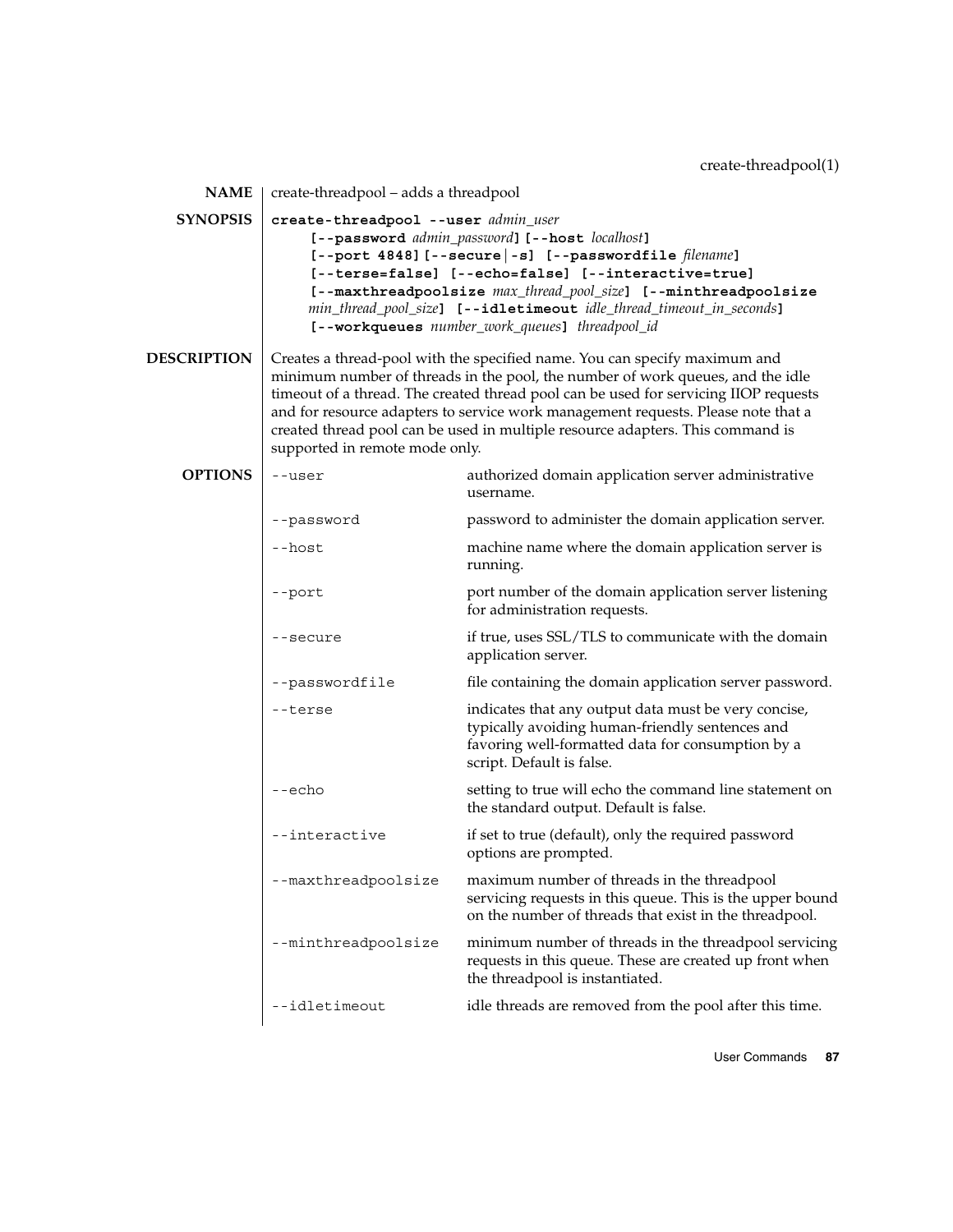create-threadpool(1)

|                    | --workqueues                             |                                | identifies the total number of work queues serviced by<br>this threadpool.                                                                                                                            |
|--------------------|------------------------------------------|--------------------------------|-------------------------------------------------------------------------------------------------------------------------------------------------------------------------------------------------------|
| <b>OPERANDS</b>    | threadpool_id                            | etc.                           | an ID for the work queue; for example, thread-pool-1, thread-pool-2,                                                                                                                                  |
| <b>EXAMPLES</b>    | <b>EXAMPLE 1 Using create-threadpool</b> |                                |                                                                                                                                                                                                       |
|                    | threadpool-1                             |                                | asadmin> create-threadpool --user admin1 --password adminadmin1<br>--maxthreadpoolsize 100 --minthreadpoolsize 20 --idletimeout 2 --workqueues 100<br>Command create-threadpool executed successfully |
| <b>EXIT STATUS</b> | $\boldsymbol{0}$                         | command executed successfully  |                                                                                                                                                                                                       |
|                    | $\mathbf{1}$                             | error in executing the command |                                                                                                                                                                                                       |
| <b>SEE ALSO</b>    |                                          |                                | $delete-threadpool(1), list-threadpool(s(1))$                                                                                                                                                         |
|                    |                                          |                                |                                                                                                                                                                                                       |
|                    |                                          |                                |                                                                                                                                                                                                       |
|                    |                                          |                                |                                                                                                                                                                                                       |
|                    |                                          |                                |                                                                                                                                                                                                       |
|                    |                                          |                                |                                                                                                                                                                                                       |
|                    |                                          |                                |                                                                                                                                                                                                       |
|                    |                                          |                                |                                                                                                                                                                                                       |
|                    |                                          |                                |                                                                                                                                                                                                       |
|                    |                                          |                                |                                                                                                                                                                                                       |
|                    |                                          |                                |                                                                                                                                                                                                       |
|                    |                                          |                                |                                                                                                                                                                                                       |
|                    |                                          |                                |                                                                                                                                                                                                       |
|                    |                                          |                                |                                                                                                                                                                                                       |
|                    |                                          |                                |                                                                                                                                                                                                       |
|                    |                                          |                                |                                                                                                                                                                                                       |
|                    |                                          |                                |                                                                                                                                                                                                       |
|                    |                                          |                                |                                                                                                                                                                                                       |
|                    |                                          |                                |                                                                                                                                                                                                       |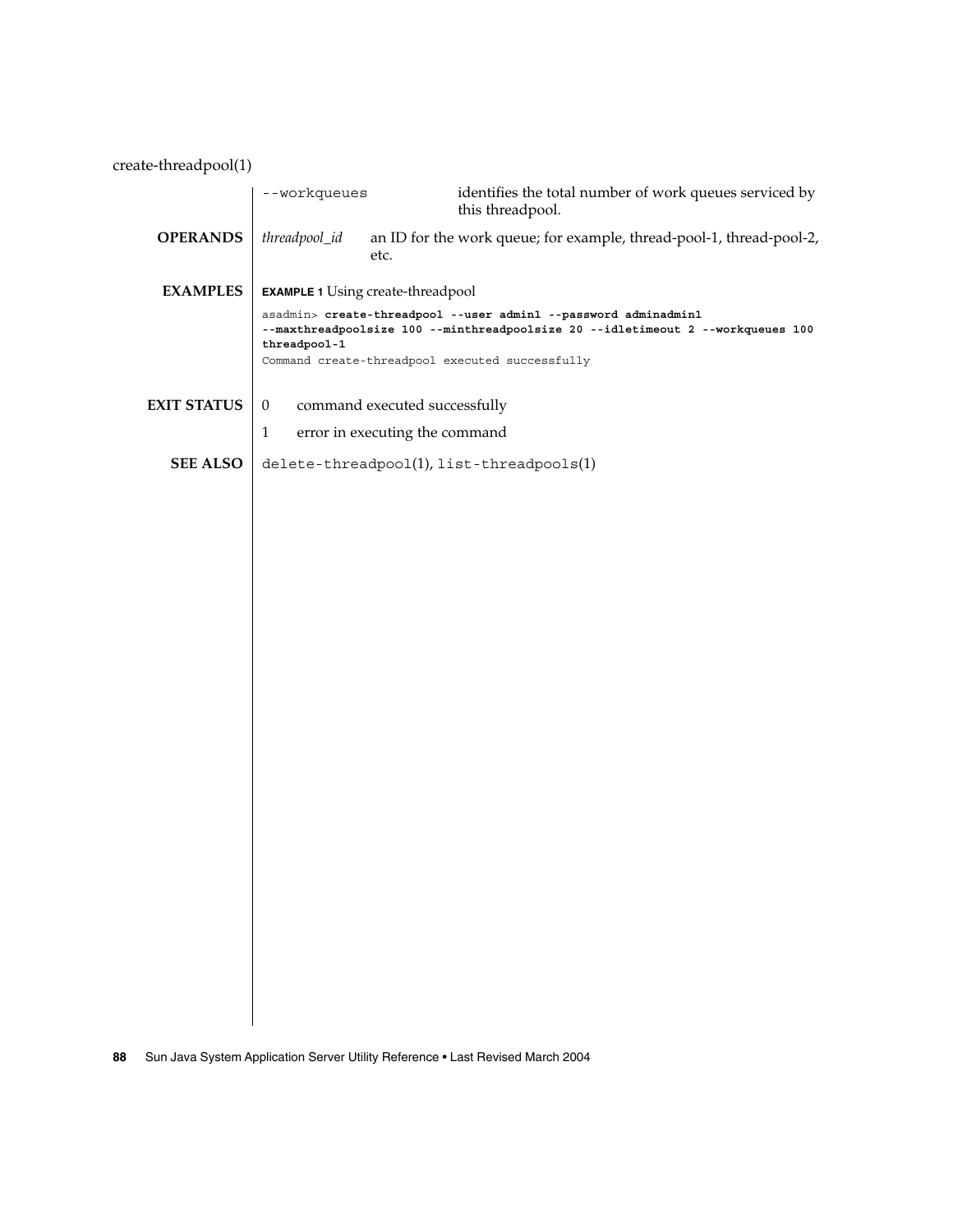create-virtual-server(1)

| <b>NAME</b>        | create-virtual-server – adds the named virtual server                                                                                                                                                                                                                                                                  |                                                                                                                                                                                                                                                                                                                                                                                                                                  |  |
|--------------------|------------------------------------------------------------------------------------------------------------------------------------------------------------------------------------------------------------------------------------------------------------------------------------------------------------------------|----------------------------------------------------------------------------------------------------------------------------------------------------------------------------------------------------------------------------------------------------------------------------------------------------------------------------------------------------------------------------------------------------------------------------------|--|
| <b>SYNOPSIS</b>    | virtual_server_id                                                                                                                                                                                                                                                                                                      | create-virtual-server --user admin_user [--password admin_password]<br>$[- - \text{host localhost}]$ $[- - \text{port 4848}]$ $[- - \text{secure}   - \text{s}]$<br>[--passwordfile filename] [--terse=false] [--echo=false]<br>[--interactive=true] --hosts hosts [--httplisteners http_listeners]<br>[--defaultwebmodule default_web_module] [--state on]<br>[--logfile $log_file$ ] [--property (name=value) [:name=value] *] |  |
| <b>DESCRIPTION</b> | Creates the named virtual server. Virtualization in the Application Server allows<br>multiple URL domains to be served by the same HTTP server process which is<br>listening on multiple host addresses. If the application is available at two virtual<br>servers, they still share the same physical resource pools. |                                                                                                                                                                                                                                                                                                                                                                                                                                  |  |
|                    | This command is supported in remote mode only.                                                                                                                                                                                                                                                                         |                                                                                                                                                                                                                                                                                                                                                                                                                                  |  |
| <b>OPTIONS</b>     | --user                                                                                                                                                                                                                                                                                                                 | authorized domain application server administrative<br>username.                                                                                                                                                                                                                                                                                                                                                                 |  |
|                    | --password                                                                                                                                                                                                                                                                                                             | password to administer the domain application server.                                                                                                                                                                                                                                                                                                                                                                            |  |
|                    | --host                                                                                                                                                                                                                                                                                                                 | machine name where the domain application server is<br>running.                                                                                                                                                                                                                                                                                                                                                                  |  |
|                    | --port                                                                                                                                                                                                                                                                                                                 | port number of the domain application server listening<br>for administration requests.                                                                                                                                                                                                                                                                                                                                           |  |
|                    | --secure                                                                                                                                                                                                                                                                                                               | if true, uses SSL/TLS to communicate with the domain<br>application server.                                                                                                                                                                                                                                                                                                                                                      |  |
|                    | --passwordfile                                                                                                                                                                                                                                                                                                         | file containing the domain application server password.                                                                                                                                                                                                                                                                                                                                                                          |  |
|                    | --terse                                                                                                                                                                                                                                                                                                                | indicates that any output data must be very concise,<br>typically avoiding human-friendly sentences and favoring<br>well-formatted data for consumption by a script. Default<br>is false.                                                                                                                                                                                                                                        |  |
|                    | --echo                                                                                                                                                                                                                                                                                                                 | setting to true will echo the command line statement on<br>the standard output. Default is false.                                                                                                                                                                                                                                                                                                                                |  |
|                    | --interactive                                                                                                                                                                                                                                                                                                          | if set to true (default), only the required password options<br>are prompted.                                                                                                                                                                                                                                                                                                                                                    |  |
|                    | --hosts                                                                                                                                                                                                                                                                                                                | a comma separated (,) list of values allowed in the host<br>request header to select the current virtual server. Each<br>virtual server that is configured to the same connection<br>group must have a unique hosts value for that group.                                                                                                                                                                                        |  |
|                    | --httplisteners                                                                                                                                                                                                                                                                                                        | optional; a comma separated (,) list of HTTP listener IDs.<br>Required only for a virtual server that is not the default<br>virtual server.                                                                                                                                                                                                                                                                                      |  |
|                    |                                                                                                                                                                                                                                                                                                                        |                                                                                                                                                                                                                                                                                                                                                                                                                                  |  |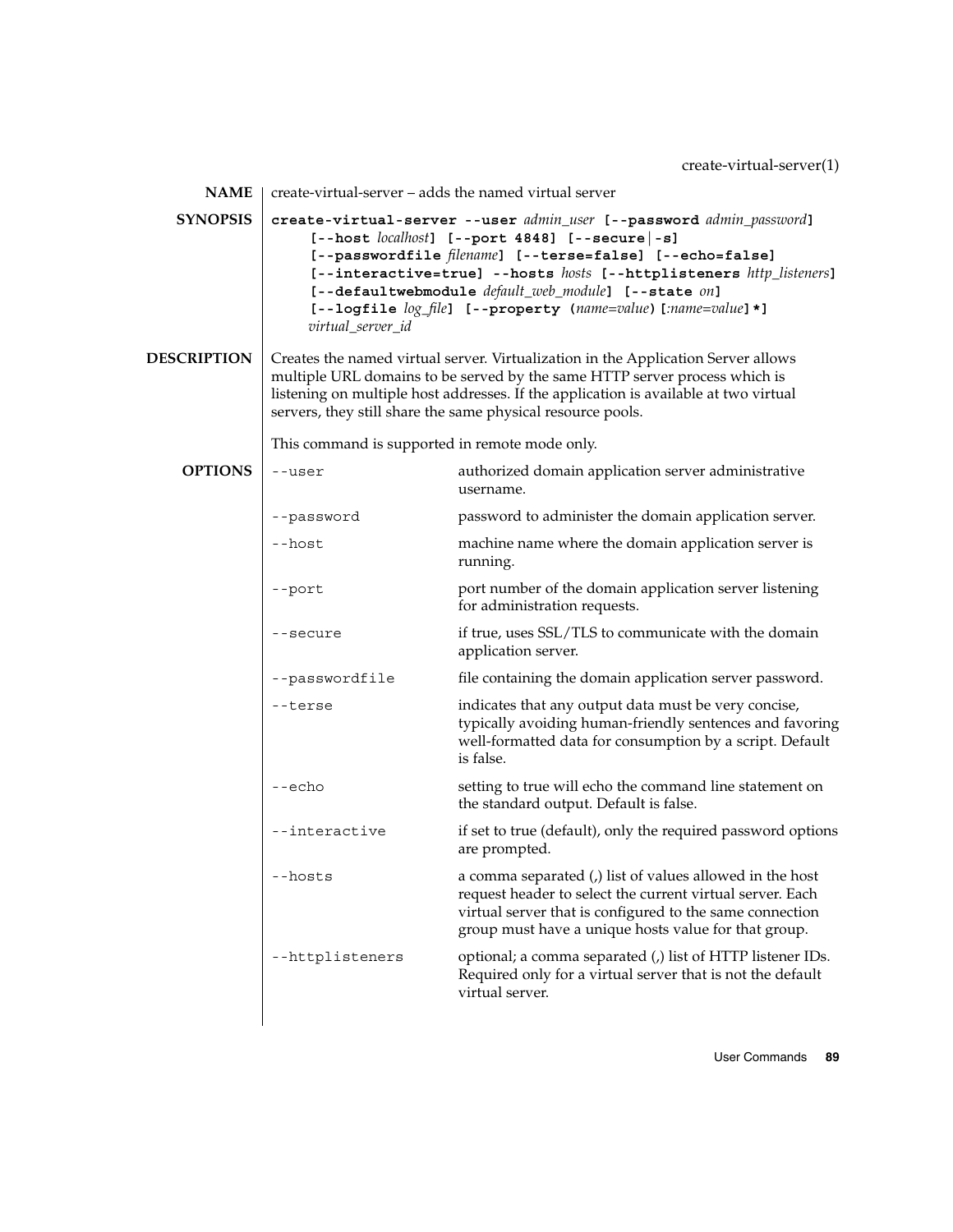create-virtual-server(1)

|                    | --defaultwebmodule                             | standalone web module associated with this virtual<br>server by default.                                                                                                                                                                                                                  |
|--------------------|------------------------------------------------|-------------------------------------------------------------------------------------------------------------------------------------------------------------------------------------------------------------------------------------------------------------------------------------------|
|                    | --state                                        | determines whether a virtual server is active (on) or<br>inactive (off or disabled). Default is active (on). When<br>inactive, the virtual server does not service requests.                                                                                                              |
|                    | --logfile                                      | name of the file where the log has to be written to.                                                                                                                                                                                                                                      |
|                    | --property                                     | optional attributes name/value pairs for configuring the<br>connection pool.                                                                                                                                                                                                              |
| <b>OPERANDS</b>    | virtual_server_id                              | identifies the unique ID for the virtual server to be created. This<br>virtual server ID cannot begin with a number.                                                                                                                                                                      |
| <b>EXAMPLES</b>    | <b>EXAMPLE 1 Using create-virtual-server</b>   |                                                                                                                                                                                                                                                                                           |
|                    | --hosts sample1, sample2 sample vs1            | asadmin> create-virtual-server --user admin1 --password adminadmin1<br>--host pigeon --port 5001 --httplisteners http-listener-1 --defaultwebmodule simple<br>--state on --logfile server.log --property User=admin:Password=admin<br>Command create-virtual-server executed successfully |
|                    |                                                | Where sample vs1 is the virtual server created.                                                                                                                                                                                                                                           |
| <b>EXIT STATUS</b> | command executed successfully<br>$\theta$      |                                                                                                                                                                                                                                                                                           |
|                    | $\mathbf{1}$<br>error in executing the command |                                                                                                                                                                                                                                                                                           |
| <b>SEE ALSO</b>    |                                                | $delete-virtual-server(1), list-virtual-server(1)$                                                                                                                                                                                                                                        |
|                    |                                                |                                                                                                                                                                                                                                                                                           |
|                    |                                                |                                                                                                                                                                                                                                                                                           |
|                    |                                                |                                                                                                                                                                                                                                                                                           |
|                    |                                                |                                                                                                                                                                                                                                                                                           |
|                    |                                                |                                                                                                                                                                                                                                                                                           |
|                    |                                                |                                                                                                                                                                                                                                                                                           |
|                    |                                                |                                                                                                                                                                                                                                                                                           |
|                    |                                                |                                                                                                                                                                                                                                                                                           |
|                    |                                                |                                                                                                                                                                                                                                                                                           |
|                    |                                                |                                                                                                                                                                                                                                                                                           |
|                    |                                                |                                                                                                                                                                                                                                                                                           |
|                    |                                                |                                                                                                                                                                                                                                                                                           |
|                    |                                                |                                                                                                                                                                                                                                                                                           |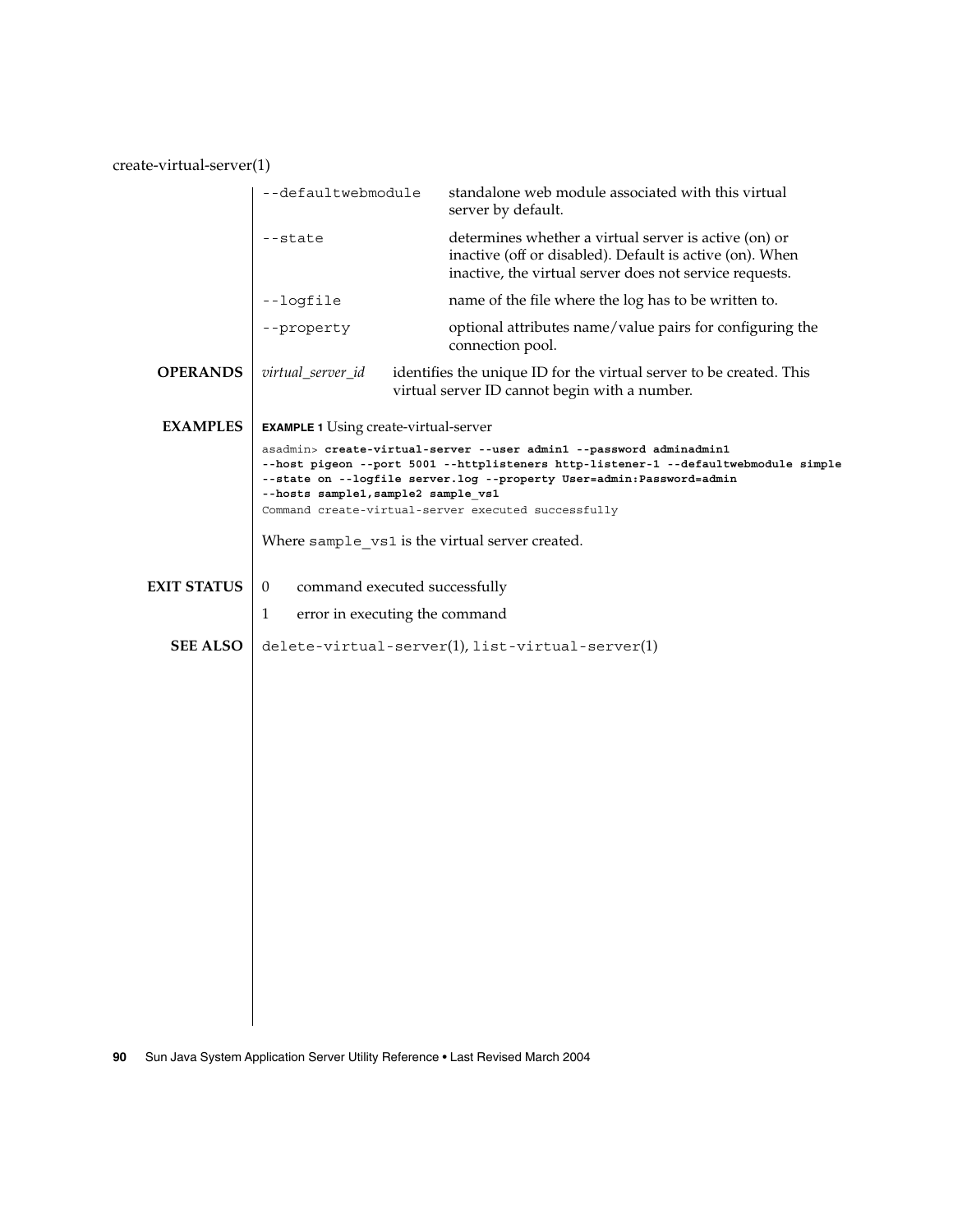delete-acl(1)

| <b>NAME</b>                                              | delete-acl – removes the access control list file                                                                                                                              |                                                                                                                                                    |  |
|----------------------------------------------------------|--------------------------------------------------------------------------------------------------------------------------------------------------------------------------------|----------------------------------------------------------------------------------------------------------------------------------------------------|--|
| <b>SYNOPSIS</b>                                          | delete-acl<br>--user admin_user [--password admin_password] [--host localhost]<br>[--port 4848] [--passwordfile filename] [--secure   -s] [--instance<br>instance_name] acl_ID |                                                                                                                                                    |  |
| <b>DESCRIPTION</b>                                       |                                                                                                                                                                                | Gets the access control lists associated with the named server instance                                                                            |  |
| <b>OPTIONS</b>                                           | --user                                                                                                                                                                         | administrative user associated for the instance.                                                                                                   |  |
|                                                          | --password                                                                                                                                                                     | administrative password corresponding to the administrative<br>user.                                                                               |  |
|                                                          | --host                                                                                                                                                                         | host name of the machine hosting the administrative instance.                                                                                      |  |
|                                                          | --port                                                                                                                                                                         | administrative port number associated with the administrative<br>host.                                                                             |  |
|                                                          | --secure                                                                                                                                                                       | indicates communication with the administrative instance in<br>secured mode.                                                                       |  |
|                                                          | --passwordfile                                                                                                                                                                 | file containing passwords appropriate for the command (e.g.,<br>administrative instance).                                                          |  |
|                                                          | --instance                                                                                                                                                                     | name of the instance.                                                                                                                              |  |
| <b>OPERANDS</b>                                          | acl_ID<br>internal name for the ACL file listing. This ID is used in a virtual server<br>element to define the ACL file used by the virtual server.                            |                                                                                                                                                    |  |
| <b>EXAMPLES</b><br><b>EXIT STATUS</b>                    | <b>EXAMPLE 1 Using delete-acl</b><br>Deleted ACL with id = sampleACL<br>command executed successfully<br>$\theta$                                                              | asadmin> delete-acl --user admin --password adminadmin --host fuyako --port 7070 --instance server<br>Where: sampleACL is the ACL that is deleted. |  |
|                                                          | 1<br>error in executing the command                                                                                                                                            |                                                                                                                                                    |  |
| <b>INTERFACE</b><br><b>EQUIVALENT</b><br><b>SEE ALSO</b> | Access Control List page<br>$create - acl(1), list - acl(1)$                                                                                                                   |                                                                                                                                                    |  |
|                                                          |                                                                                                                                                                                |                                                                                                                                                    |  |

User Commands **91**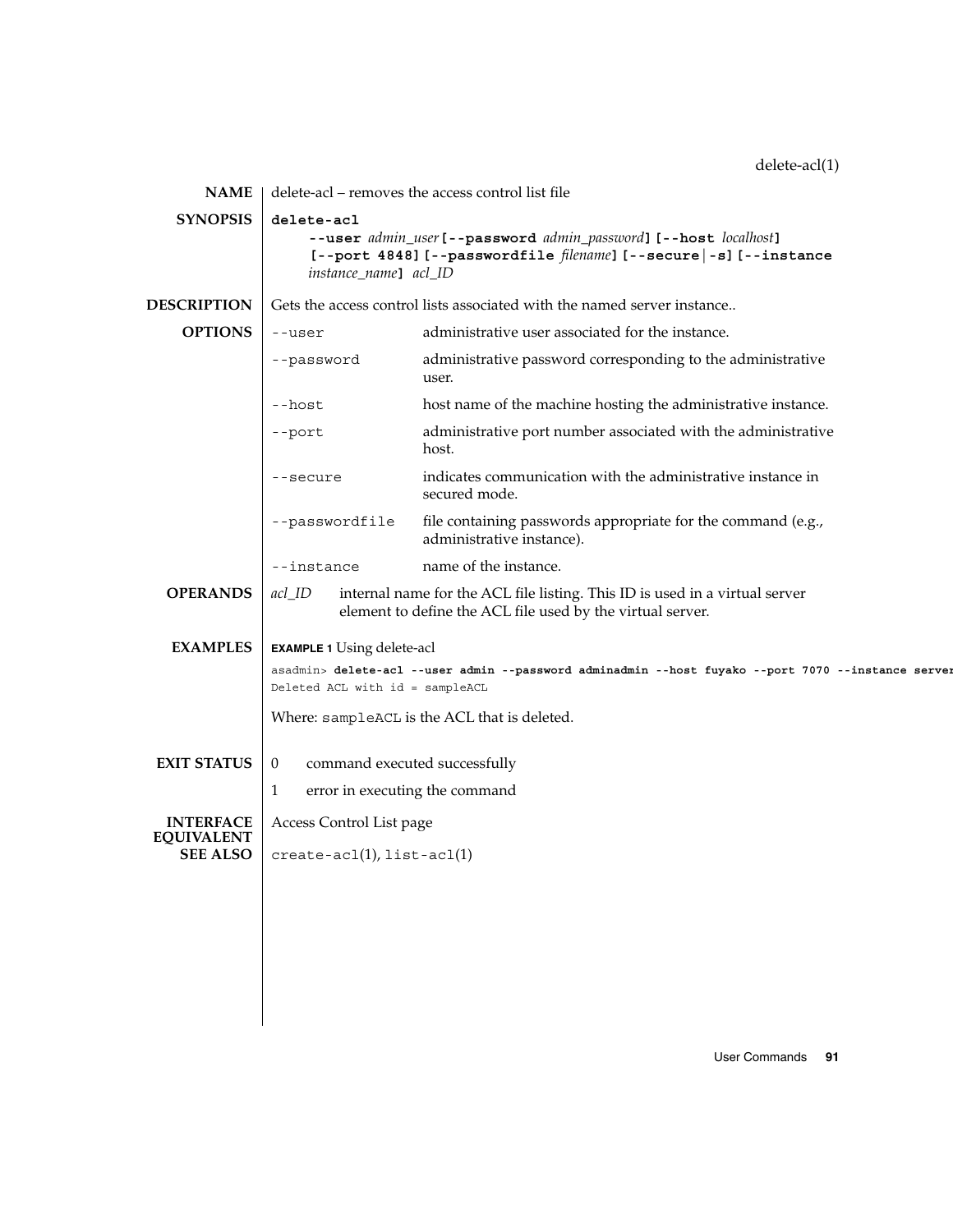delete-admin-object(1)

| <b>NAME</b>        | delete-admin-object – removes the administered object with the specified JNDI name                                                                                                                                                                                  |                                                                                                                                                                                           |  |
|--------------------|---------------------------------------------------------------------------------------------------------------------------------------------------------------------------------------------------------------------------------------------------------------------|-------------------------------------------------------------------------------------------------------------------------------------------------------------------------------------------|--|
| <b>SYNOPSIS</b>    | delete-admin-object --user admin_user [--password admin_password]<br>$[- - \text{host localhost}]$ $[- - \text{port 4848}]$ $[- - \text{secure}   - \text{s}]$<br>[--passwordfile filename] [--terse=false] [--echo=false]<br>[--interactive=true] <i>jndi_name</i> |                                                                                                                                                                                           |  |
| <b>DESCRIPTION</b> | supported in remote mode only.                                                                                                                                                                                                                                      | Removes the administered object with the specified JNDI name. This command is                                                                                                             |  |
| <b>OPTIONS</b>     | --user                                                                                                                                                                                                                                                              | authorized domain application server administrative<br>username.                                                                                                                          |  |
|                    | --password                                                                                                                                                                                                                                                          | password to administer the domain application server.                                                                                                                                     |  |
|                    | --host                                                                                                                                                                                                                                                              | machine name where the domain application server is running.                                                                                                                              |  |
|                    | --port                                                                                                                                                                                                                                                              | port number of the domain application server listening for<br>administration requests.                                                                                                    |  |
|                    | --secure                                                                                                                                                                                                                                                            | if true, uses SSL/TLS to communicate with the domain<br>application server.                                                                                                               |  |
|                    | --passwordfile                                                                                                                                                                                                                                                      | file containing the domain application server password.                                                                                                                                   |  |
|                    | --terse                                                                                                                                                                                                                                                             | indicates that any output data must be very concise, typically<br>avoiding human-friendly sentences and favoring<br>well-formatted data for consumption by a script. Default is<br>false. |  |
|                    | --echo                                                                                                                                                                                                                                                              | setting to true will echo the command line statement on the<br>standard output. Default is false.                                                                                         |  |
|                    | --interactive                                                                                                                                                                                                                                                       | if set to true (default), only the required password options are<br>prompted.                                                                                                             |  |
| <b>OPERANDS</b>    | jndi_name                                                                                                                                                                                                                                                           | JNDI name of the administered object to be deleted.                                                                                                                                       |  |
| <b>EXAMPLES</b>    | <b>EXAMPLE 1 Using delete-admin-object</b>                                                                                                                                                                                                                          |                                                                                                                                                                                           |  |
|                    | The example listed in the add-admin-object command should be executed before<br>attempting to execute this example:i<br>asadmin> delete-admin-objects --user admin --password admin123<br>jms/samplequeue                                                           |                                                                                                                                                                                           |  |
|                    |                                                                                                                                                                                                                                                                     |                                                                                                                                                                                           |  |
|                    | jms/sample.                                                                                                                                                                                                                                                         | Deletes the previously created administration object with the JNDI name                                                                                                                   |  |
| <b>EXIT STATUS</b> | command executed successfully<br>$\overline{0}$                                                                                                                                                                                                                     |                                                                                                                                                                                           |  |
|                    | error in executing the command<br>$\mathbf{1}$                                                                                                                                                                                                                      |                                                                                                                                                                                           |  |
| <b>SEE ALSO</b>    | $create$ -admin-object $(1)$ , list-admin-objects $(1)$                                                                                                                                                                                                             |                                                                                                                                                                                           |  |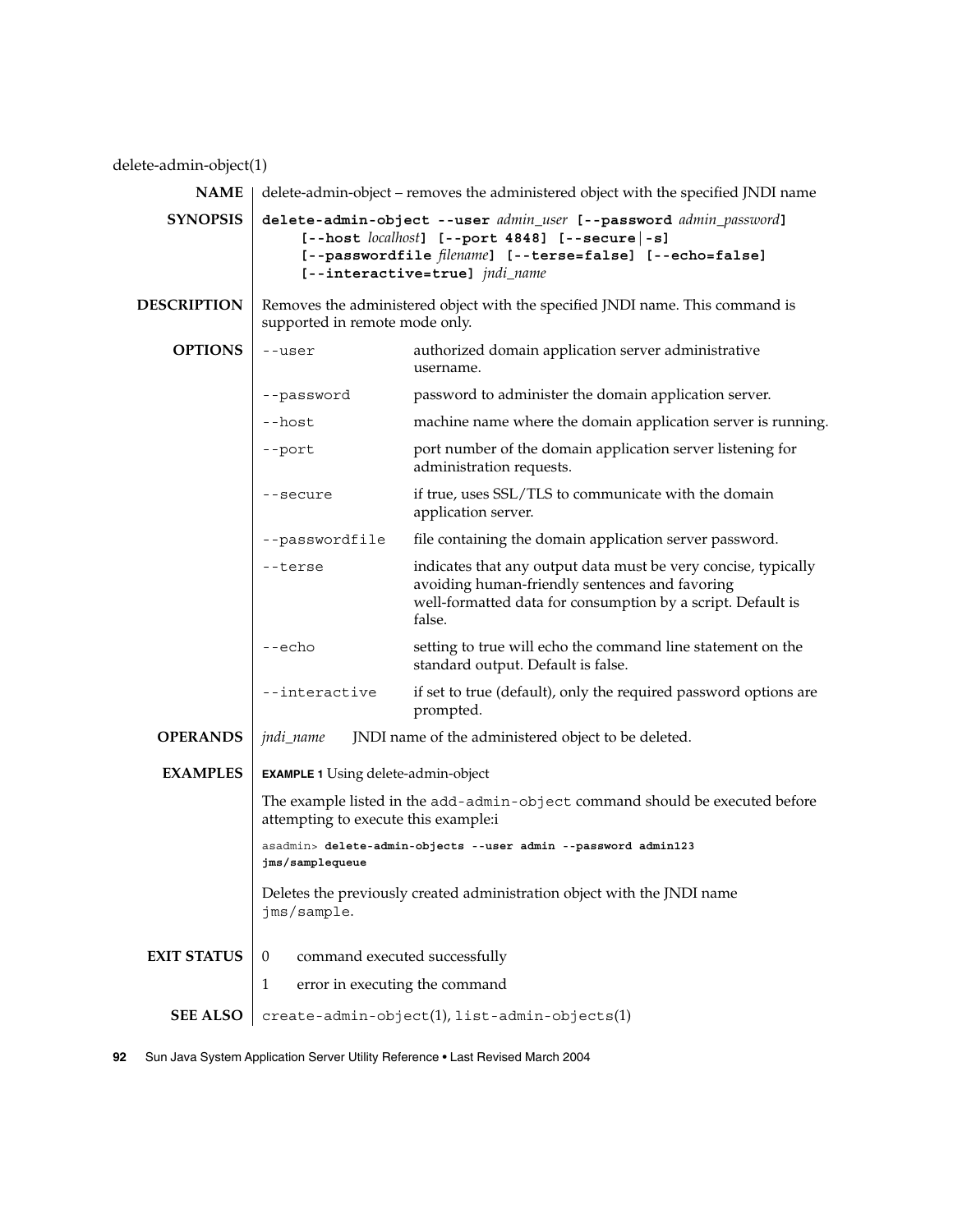delete-audit-module(1)

| <b>NAME</b>        | create-audit-module – removes the named audit-module    |                                                                                                                                                                                                                                                                    |  |
|--------------------|---------------------------------------------------------|--------------------------------------------------------------------------------------------------------------------------------------------------------------------------------------------------------------------------------------------------------------------|--|
| <b>SYNOPSIS</b>    |                                                         | delete-audit-module --user admin_user [--password admin_password]<br>$[- - \text{host localhost}]$ $[- - \text{port 4848}]$ $[- - \text{secure} - \text{s}]$<br>[--passwordfile filename] [--terse=false] [--echo=false]<br>[--interactive=true] audit_module_name |  |
| <b>DESCRIPTION</b> |                                                         | Removes the named audit module. This command is supported in remote mode only.                                                                                                                                                                                     |  |
| <b>OPTIONS</b>     | --user                                                  | authorized domain application server administrative<br>username.                                                                                                                                                                                                   |  |
|                    | --password                                              | password to administer the domain application server.                                                                                                                                                                                                              |  |
|                    | --host                                                  | machine name where the domain application server is running.                                                                                                                                                                                                       |  |
|                    | --port                                                  | port number of the domain application server listening for<br>administration requests.                                                                                                                                                                             |  |
|                    | --secure                                                | if true, uses SSL/TLS to communicate with the domain<br>application server.                                                                                                                                                                                        |  |
|                    | --passwordfile                                          | file containing the domain application server password.                                                                                                                                                                                                            |  |
|                    | --terse                                                 | indicates that any output data must be very concise, typically<br>avoiding human-friendly sentences and favoring<br>well-formatted data for consumption by a script. Default is<br>false.                                                                          |  |
|                    | --echo                                                  | setting to true will echo the command line statement on the<br>standard output. Default is false.                                                                                                                                                                  |  |
|                    | --interactive                                           | if set to true (default), only the required password options are<br>prompted.                                                                                                                                                                                      |  |
| <b>OPERANDS</b>    | audit_module_name                                       | name of the audit module to be deleted.                                                                                                                                                                                                                            |  |
| <b>EXAMPLES</b>    | <b>EXAMPLE 1 Using delete-audit-module</b>              |                                                                                                                                                                                                                                                                    |  |
|                    |                                                         | asadmin> delete-audit-module --user admin1<br>--password adminadmin1 --host pigeon --port 5001 sampleAuditModule<br>Command delete-audit-module executed successfully                                                                                              |  |
| <b>EXIT STATUS</b> | command executed successfully<br>$\theta$               |                                                                                                                                                                                                                                                                    |  |
|                    | 1<br>error in executing the command                     |                                                                                                                                                                                                                                                                    |  |
| <b>SEE ALSO</b>    | $create$ -audit-module $(1)$ , list-audit-modules $(1)$ |                                                                                                                                                                                                                                                                    |  |
|                    |                                                         |                                                                                                                                                                                                                                                                    |  |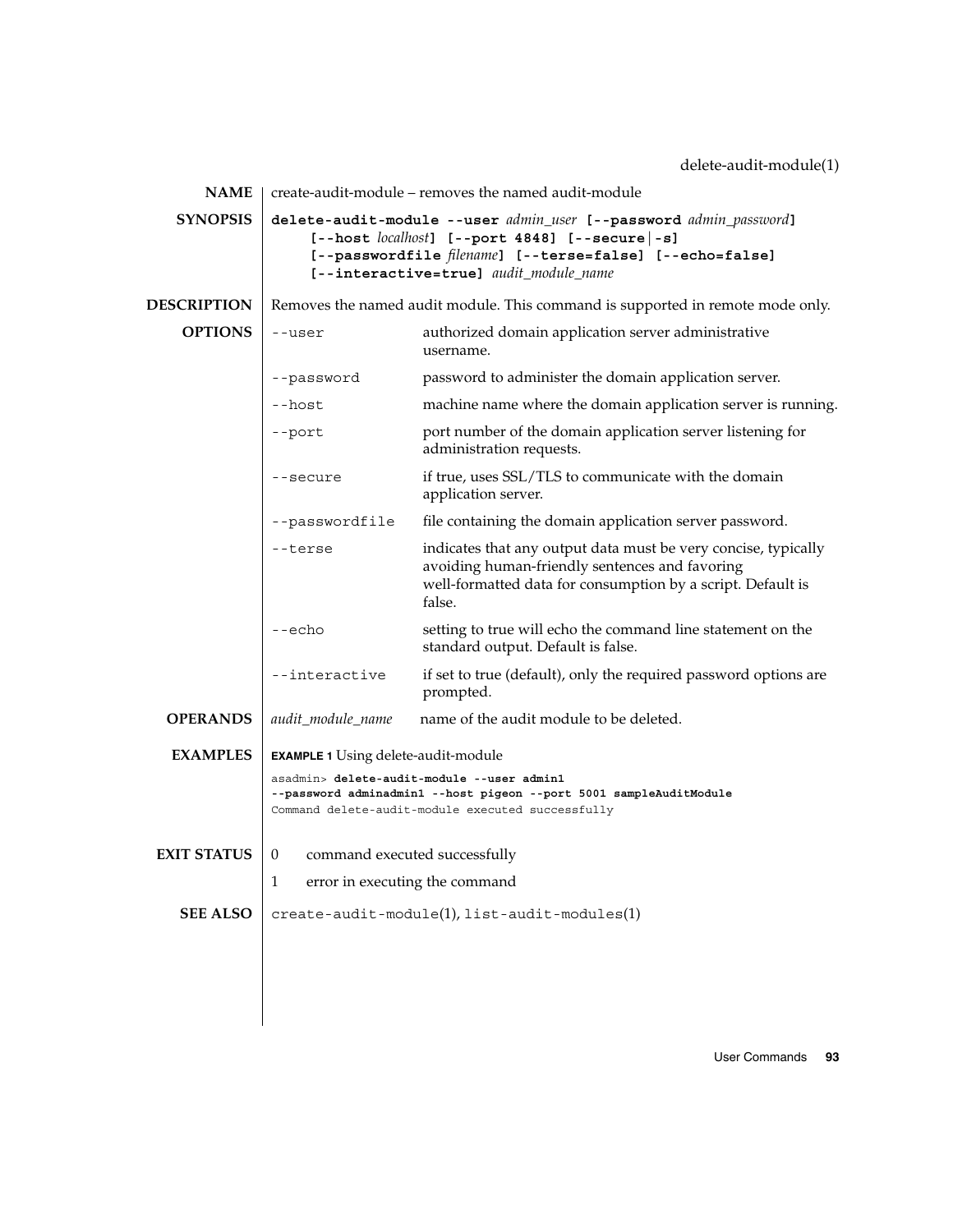delete-authdb(1)

| <b>NAME</b>        | delete-authdb – removes the authorized database |                                                                                                                                                                                                      |  |
|--------------------|-------------------------------------------------|------------------------------------------------------------------------------------------------------------------------------------------------------------------------------------------------------|--|
| <b>SYNOPSIS</b>    | delete-authdb                                   | --user admin_user [--password admin_password] [--host localhost]<br>[--port 4848] [--passwordfile filename] [--secure   -s] [--instance<br>instance_name] --virtualserver virtualserver_ID authdb_ID |  |
| <b>DESCRIPTION</b> |                                                 | Removes the authorized database associated with the named server instance.                                                                                                                           |  |
| <b>OPTIONS</b>     | --user                                          | administrative user associated for the instance.                                                                                                                                                     |  |
|                    | --password                                      | administrative password corresponding to the administrative<br>user.                                                                                                                                 |  |
|                    | --host                                          | host name of the machine hosting the administrative instance.                                                                                                                                        |  |
|                    | --port                                          | administrative port number associated with the<br>administrative host.                                                                                                                               |  |
|                    | --passwordfile                                  | file containing passwords appropriate for the command (e.g.,<br>administrative instance).                                                                                                            |  |
|                    | --secure                                        | if true, uses SSL/TLS to communicate with the administrative<br>instance.                                                                                                                            |  |
|                    | --instance                                      | name of the instance.                                                                                                                                                                                |  |
|                    | --virtualserver                                 | virtual server ID. It can also be referred to as the variable \$id<br>in an obj. conf file. A virtual server ID cannot begin with a<br>number.                                                       |  |
| <b>OPERANDS</b>    | authdb_id                                       | user database name in the virtual server's ACL file.                                                                                                                                                 |  |
| <b>EXAMPLES</b>    | <b>EXAMPLE 1 Using delete-authdb</b>            |                                                                                                                                                                                                      |  |
|                    | Deleted AuthDB with id = sampleAuth             | asadmin> delete-authdb --user admin --password adminadmin --host fuyako --port 7070 --instance serv                                                                                                  |  |
|                    | Where: sampleAuth is the authdb deleted.        |                                                                                                                                                                                                      |  |
| <b>EXIT STATUS</b> | command executed successfully<br>$\theta$       |                                                                                                                                                                                                      |  |
|                    | 1<br>error in executing the command             |                                                                                                                                                                                                      |  |
| <b>SEE ALSO</b>    | $create$ -authdb(1), list-authdbs(1)            |                                                                                                                                                                                                      |  |
|                    |                                                 |                                                                                                                                                                                                      |  |
|                    |                                                 |                                                                                                                                                                                                      |  |
|                    |                                                 |                                                                                                                                                                                                      |  |
|                    |                                                 |                                                                                                                                                                                                      |  |
|                    |                                                 |                                                                                                                                                                                                      |  |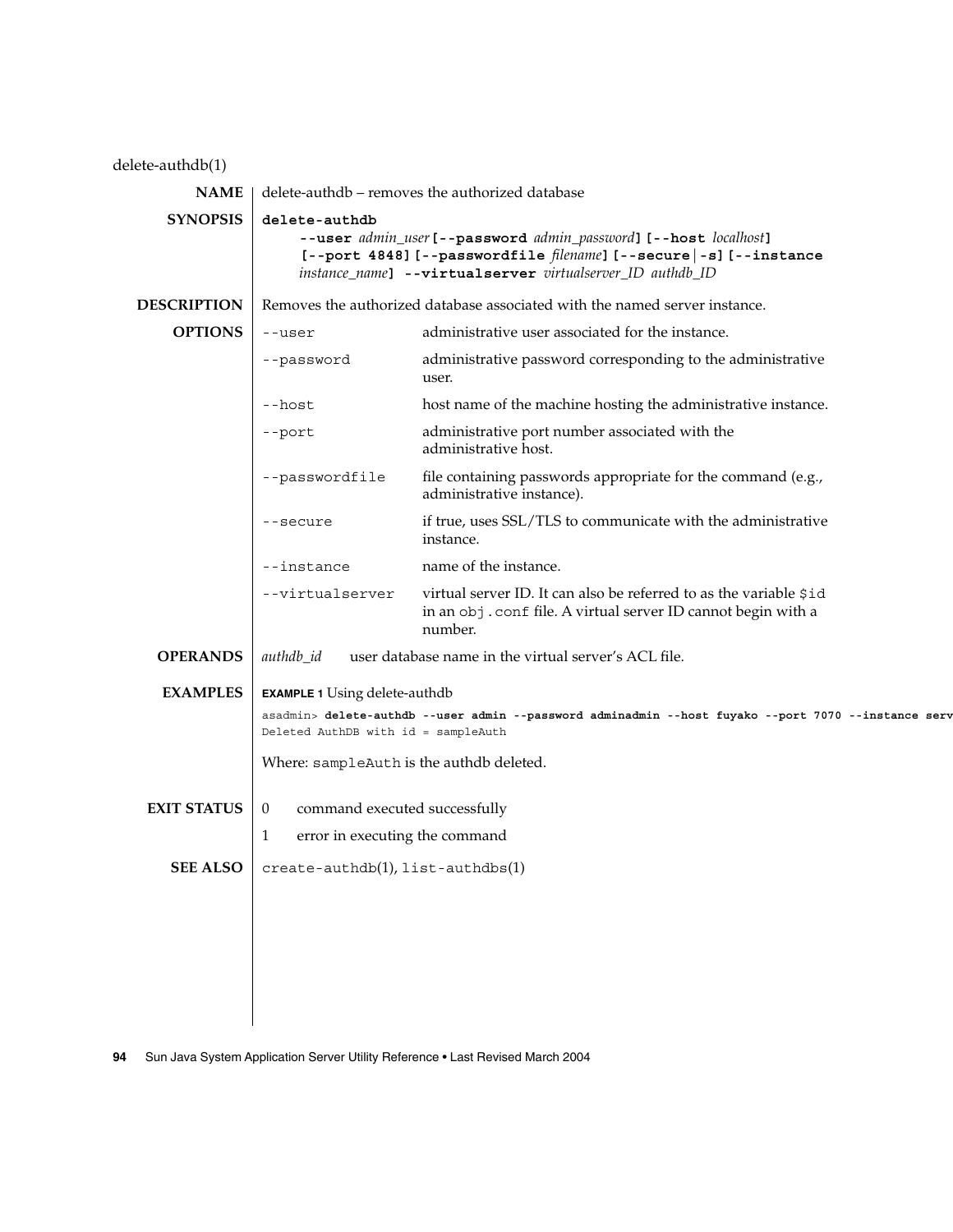delete-auth-realm(1)

| <b>NAME</b>        | delete-auth-realm – removes the named authorized realm                                                                                                                                                                                                         |                                                                                                                                                                                           |  |
|--------------------|----------------------------------------------------------------------------------------------------------------------------------------------------------------------------------------------------------------------------------------------------------------|-------------------------------------------------------------------------------------------------------------------------------------------------------------------------------------------|--|
| <b>SYNOPSIS</b>    | delete-auth-realm --user admin_user [--password admin_password]<br>$[- - \text{host localhost}]$ $[- - \text{port 4848}]$ $[- - \text{secure} - \text{s}]$<br>[--passwordfile filename] [--terse=false] [--echo=false]<br>[--interactive=true] auth_realm_name |                                                                                                                                                                                           |  |
| <b>DESCRIPTION</b> | only.                                                                                                                                                                                                                                                          | Removes the named authorized realm. This command is supported in remote mode                                                                                                              |  |
| <b>OPTIONS</b>     | --user                                                                                                                                                                                                                                                         | authorized domain application server administrative<br>username.                                                                                                                          |  |
|                    | --password                                                                                                                                                                                                                                                     | password to administer the domain application server.                                                                                                                                     |  |
|                    | --host                                                                                                                                                                                                                                                         | machine name where the domain application server is running.                                                                                                                              |  |
|                    | --port                                                                                                                                                                                                                                                         | port number of the domain application server listening for<br>administration requests.                                                                                                    |  |
|                    | --secure                                                                                                                                                                                                                                                       | if true, uses SSL/TLS to communicate with the domain<br>application server.                                                                                                               |  |
|                    | --passwordfile                                                                                                                                                                                                                                                 | file containing the domain application server password.                                                                                                                                   |  |
|                    | --terse                                                                                                                                                                                                                                                        | indicates that any output data must be very concise, typically<br>avoiding human-friendly sentences and favoring<br>well-formatted data for consumption by a script. Default is<br>false. |  |
|                    | --echo                                                                                                                                                                                                                                                         | setting to true will echo the command line statement on the<br>standard output. Default is false.                                                                                         |  |
|                    | --interactive                                                                                                                                                                                                                                                  | if set to true (default), only the required password options are<br>prompted.                                                                                                             |  |
| <b>OPERANDS</b>    | auth_realm_name                                                                                                                                                                                                                                                | name of this realm.                                                                                                                                                                       |  |
| <b>EXAMPLES</b>    | <b>EXAMPLE 1 Using delete-auth-realm</b>                                                                                                                                                                                                                       |                                                                                                                                                                                           |  |
|                    | asadmin> delete-auth-realm --user admin1 --passwordfile password                                                                                                                                                                                               |                                                                                                                                                                                           |  |
|                    | --host pigeon --port 5001 db<br>Command delete-auth-realm executed successfully                                                                                                                                                                                |                                                                                                                                                                                           |  |
|                    | Where db is the auth realm deleted.                                                                                                                                                                                                                            |                                                                                                                                                                                           |  |
| <b>EXIT STATUS</b> | $\theta$                                                                                                                                                                                                                                                       |                                                                                                                                                                                           |  |
|                    | command executed successfully<br>error in executing the command<br>$\mathbf{1}$                                                                                                                                                                                |                                                                                                                                                                                           |  |
| <b>SEE ALSO</b>    | $create$ -auth-realm $(1)$ , list-auth-realms $(1)$                                                                                                                                                                                                            |                                                                                                                                                                                           |  |
|                    |                                                                                                                                                                                                                                                                |                                                                                                                                                                                           |  |
|                    |                                                                                                                                                                                                                                                                |                                                                                                                                                                                           |  |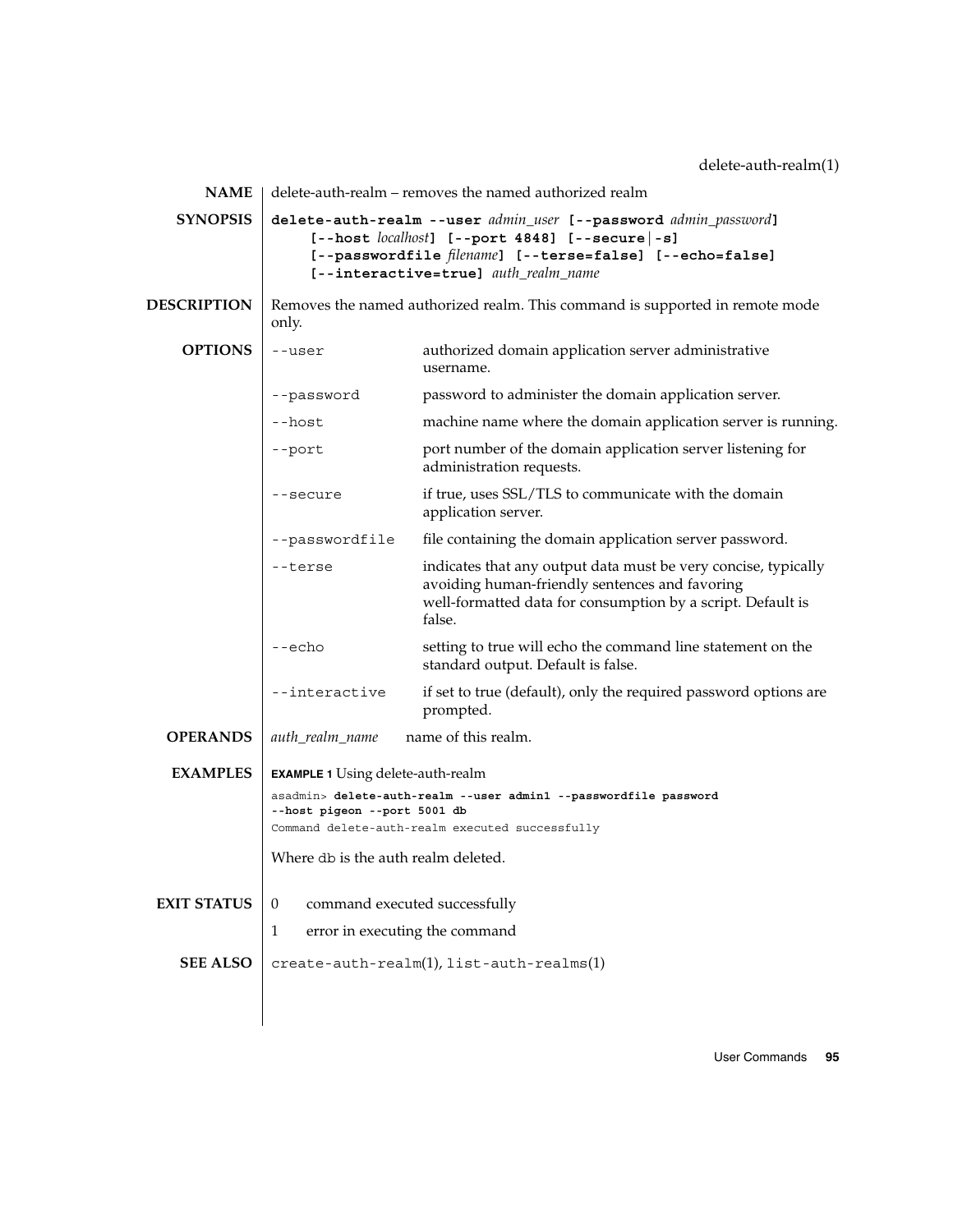delete-connector-connection-pool(1)

| <b>NAME</b>        | delete-connector-connection-pool – removes the specified connection pool                                                                                                                                                                              |                                                                                                                                                                                                                                                                                                                  |
|--------------------|-------------------------------------------------------------------------------------------------------------------------------------------------------------------------------------------------------------------------------------------------------|------------------------------------------------------------------------------------------------------------------------------------------------------------------------------------------------------------------------------------------------------------------------------------------------------------------|
| <b>SYNOPSIS</b>    | delete-connector-connection-pool --user admin_user<br>[--password admin_password] [--host localhost]<br>[--port 4848] [--secure   -s] [--passwordfile filename]<br>[--terse=false] [--echo=false] [--interactive=true]<br>[--cascade=false] pool_name |                                                                                                                                                                                                                                                                                                                  |
| <b>DESCRIPTION</b> | only.                                                                                                                                                                                                                                                 | removes the specified connection pool. This command is supported in remote mode                                                                                                                                                                                                                                  |
| <b>OPTIONS</b>     | --user                                                                                                                                                                                                                                                | authorized domain application server administrative<br>username.                                                                                                                                                                                                                                                 |
|                    | --password                                                                                                                                                                                                                                            | password to administer the domain application server.                                                                                                                                                                                                                                                            |
|                    | --host                                                                                                                                                                                                                                                | machine name where the domain application server is running.                                                                                                                                                                                                                                                     |
|                    | --port                                                                                                                                                                                                                                                | port number of the domain application server listening for<br>administration requests.                                                                                                                                                                                                                           |
|                    | --secure                                                                                                                                                                                                                                              | if true, uses SSL/TLS to communicate with the domain<br>application server.                                                                                                                                                                                                                                      |
|                    | --passwordfile                                                                                                                                                                                                                                        | file containing the domain application server password.                                                                                                                                                                                                                                                          |
|                    | --terse                                                                                                                                                                                                                                               | indicates that any output data must be very concise, typically<br>avoiding human-friendly sentences and favoring<br>well-formatted data for consumption by a script. Default is<br>false.                                                                                                                        |
|                    | --echo                                                                                                                                                                                                                                                | setting to true will echo the command line statement on the<br>standard output. Default is false.                                                                                                                                                                                                                |
|                    | --interactive                                                                                                                                                                                                                                         | if set to true (default), only the required password options are<br>prompted.                                                                                                                                                                                                                                    |
|                    | --cascade                                                                                                                                                                                                                                             | if set to to true, the pool and all the connector resources<br>associated with the pool are deleted. If set to false (default), the<br>deletion of the pool fails if there are any resources associated<br>with the pool. Either the resource has to be deleted explicitly or<br>the option must be set to true. |
| <b>OPERANDS</b>    | pool_name                                                                                                                                                                                                                                             | name of the connection pool to be deleted.                                                                                                                                                                                                                                                                       |
| <b>EXAMPLES</b>    |                                                                                                                                                                                                                                                       | <b>EXAMPLE 1</b> Using delete-connector-connection-pool                                                                                                                                                                                                                                                          |
|                    | command before trying out this example:                                                                                                                                                                                                               | Execute the example described for create-connector-connection-pool                                                                                                                                                                                                                                               |
|                    | --password adminadmin jms/qConnPool                                                                                                                                                                                                                   | asadmin> delete-connector-connection-pool --user admin<br>Command delete-connector-connection-pool executed successfully                                                                                                                                                                                         |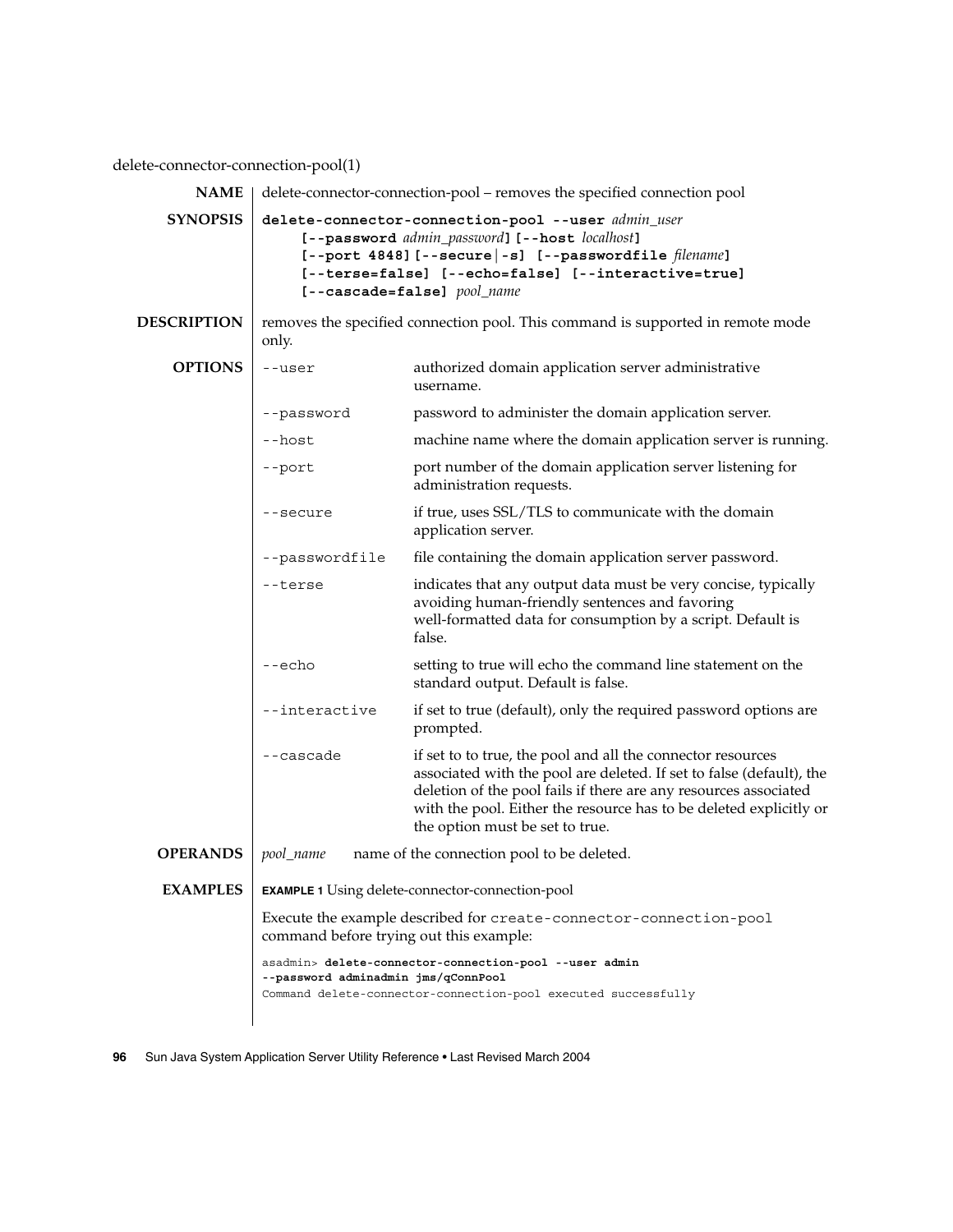delete-connector-connection-pool(1)

|                   | <b>EXIT STATUS</b> $\vert 0 \vert$ command executed successfully                 |
|-------------------|----------------------------------------------------------------------------------|
|                   | 1 error in executing the command                                                 |
| <b>SEE ALSO</b> 1 | create-connector-connection-pool(1),<br>$list$ -connector-connection-pools $(1)$ |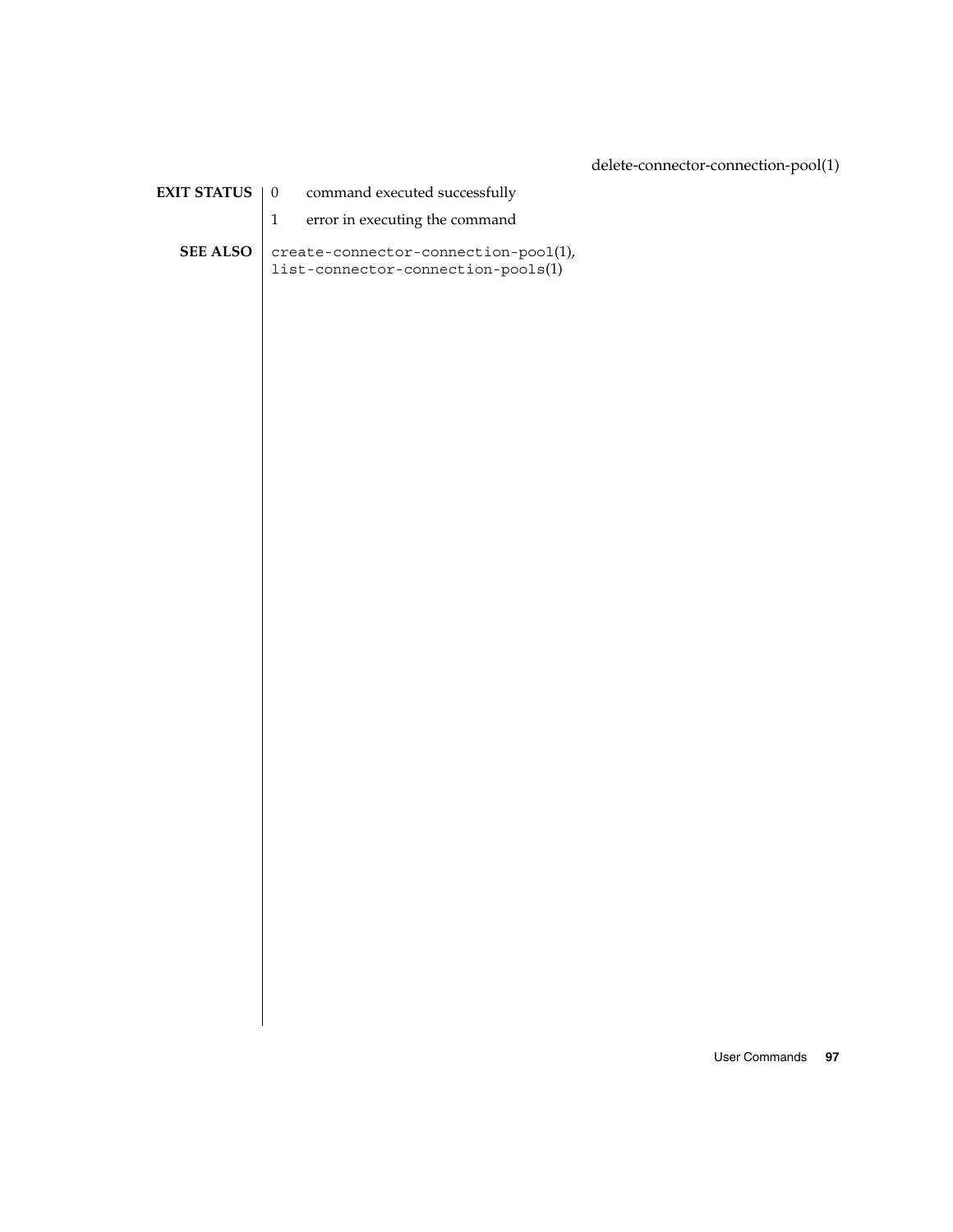delete-connector-resource(1)

| <b>NAME</b>        | delete-connector-resource – removes the named connector resource                                                                                                                                                                        |                                                                                                                                                                                           |  |
|--------------------|-----------------------------------------------------------------------------------------------------------------------------------------------------------------------------------------------------------------------------------------|-------------------------------------------------------------------------------------------------------------------------------------------------------------------------------------------|--|
| <b>SYNOPSIS</b>    | delete-connector-resource --user admin_user<br>[--password admin_password] [--host localhost] [--port 4848]<br>[--secure   -s] [--passwordfile filename] [--terse=false]<br>[--echo=false] [--interactive=true] connector_resource_name |                                                                                                                                                                                           |  |
| <b>DESCRIPTION</b> |                                                                                                                                                                                                                                         | Removes the named resource. This command is supported in remote mode only.                                                                                                                |  |
| <b>OPTIONS</b>     | --user                                                                                                                                                                                                                                  | authorized domain application server administrative<br>username.                                                                                                                          |  |
|                    | --password                                                                                                                                                                                                                              | password to administer the domain application server.                                                                                                                                     |  |
|                    | --host                                                                                                                                                                                                                                  | machine name where the domain application server is running.                                                                                                                              |  |
|                    | --port                                                                                                                                                                                                                                  | port number of the domain application server listening for<br>administration requests.                                                                                                    |  |
|                    | --secure                                                                                                                                                                                                                                | if true, uses SSL/TLS to communicate with the domain<br>application server.                                                                                                               |  |
|                    | --passwordfile                                                                                                                                                                                                                          | file containing the domain application server password.                                                                                                                                   |  |
|                    | --terse                                                                                                                                                                                                                                 | indicates that any output data must be very concise, typically<br>avoiding human-friendly sentences and favoring<br>well-formatted data for consumption by a script. Default is<br>false. |  |
|                    | --echo                                                                                                                                                                                                                                  | setting to true will echo the command line statement on the<br>standard output. Default is false.                                                                                         |  |
|                    | --interactive                                                                                                                                                                                                                           | if set to true (default), only the required password options are<br>prompted.                                                                                                             |  |
| <b>OPERANDS</b>    | connector_resource_name                                                                                                                                                                                                                 | name of the connector resource to be deleted.                                                                                                                                             |  |
| <b>EXAMPLES</b>    | <b>EXAMPLE 1</b> Using the delete-connector-resource command<br>Execute the example described for create-connector-resource command before<br>trying out this example:                                                                  |                                                                                                                                                                                           |  |
|                    |                                                                                                                                                                                                                                         |                                                                                                                                                                                           |  |
|                    |                                                                                                                                                                                                                                         | asadmin> delete-connector-resource --user admin1 --password adminadmin1<br>--host pigeon --port 5001 jms/qConnFactory<br>Command delete-connector-resource executed successfully          |  |
|                    |                                                                                                                                                                                                                                         | This will delete the previously created connector resource jms/qConnPool.                                                                                                                 |  |
| <b>EXIT STATUS</b> | command executed successfully<br>$\mathbf{0}$                                                                                                                                                                                           |                                                                                                                                                                                           |  |
|                    | error in executing the command<br>$\mathbf{1}$                                                                                                                                                                                          |                                                                                                                                                                                           |  |
| <b>SEE ALSO</b>    |                                                                                                                                                                                                                                         | $create-convector-resource(1), list-convector-resource(1)$                                                                                                                                |  |
|                    |                                                                                                                                                                                                                                         |                                                                                                                                                                                           |  |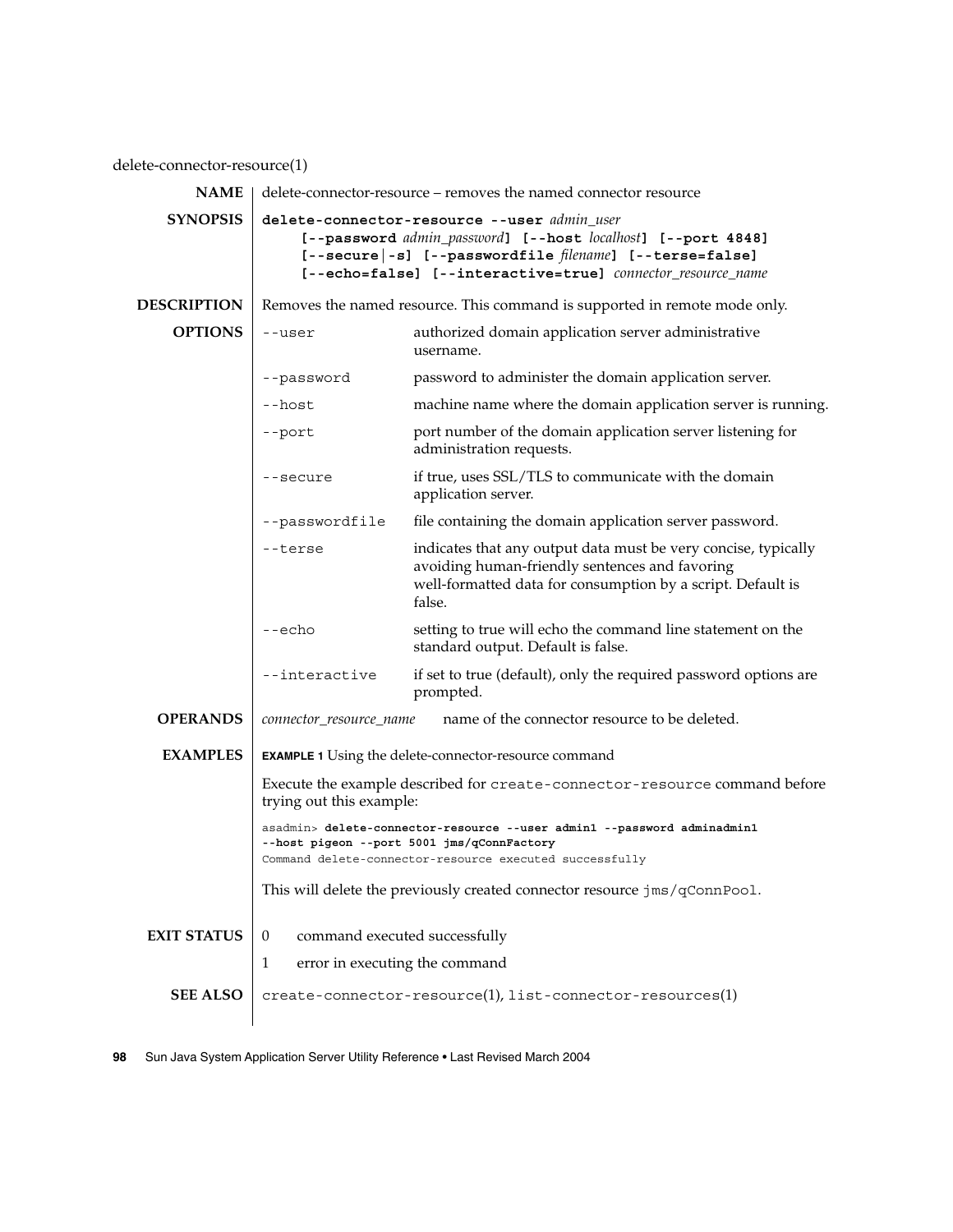| <b>NAME</b>        | delete-connector-security-map – deletes the named security map for the given<br>connector connection pool |                                                                                                                                                                                                                                                                          |
|--------------------|-----------------------------------------------------------------------------------------------------------|--------------------------------------------------------------------------------------------------------------------------------------------------------------------------------------------------------------------------------------------------------------------------|
| <b>SYNOPSIS</b>    |                                                                                                           | delete-connector-security-map --user admin_user<br>[--password admin_password] [--host localhost] [--port 4848]<br>[--secure   -s] [--passwordfile filename] [--terse=false]<br>[--echo=false] [--interactive=true] --poolname<br>connector_connection_pool_name_mapname |
| <b>DESCRIPTION</b> |                                                                                                           | Deletes the named security map for the given connector connection pool. This<br>command is supported in remote mode only.                                                                                                                                                |
| <b>OPTIONS</b>     | --user                                                                                                    | authorized domain application server administrative<br>username.                                                                                                                                                                                                         |
|                    | --password                                                                                                | password to administer the domain application server.                                                                                                                                                                                                                    |
|                    | --host                                                                                                    | machine name where the domain application server is running.                                                                                                                                                                                                             |
|                    | --port                                                                                                    | port number of the domain application server listening for<br>administration requests.                                                                                                                                                                                   |
|                    | --secure                                                                                                  | if true, uses SSL/TLS to communicate with the domain<br>application server.                                                                                                                                                                                              |
|                    | --passwordfile                                                                                            | file containing the domain application server password.                                                                                                                                                                                                                  |
|                    | --terse                                                                                                   | indicates that any output data must be very concise, typically<br>avoiding human-friendly sentences and favoring<br>well-formatted data for consumption by a script. Default is<br>false.                                                                                |
|                    | --echo                                                                                                    | setting to true will echo the command line statement on the<br>standard output. Default is false.                                                                                                                                                                        |
|                    | --interactive                                                                                             | if set to true (default), only the required password options are<br>prompted.                                                                                                                                                                                            |
|                    | --poolname                                                                                                | connector connection pool name for which the security map<br>that is to be deleted belongs to.                                                                                                                                                                           |
| <b>OPERANDS</b>    | mapname                                                                                                   | name of the security map to be deleted.                                                                                                                                                                                                                                  |
| <b>EXAMPLES</b>    |                                                                                                           | <b>EXAMPLE 1 Using delete-connector-security-map</b>                                                                                                                                                                                                                     |
|                    | --poolname connector-pool1 securityMap1                                                                   | asadmin> delete-connector-security-map --user admin --password adminadmin<br>Command delete-connector-security-map executed successfully                                                                                                                                 |
| <b>EXIT STATUS</b> | command executed successfully<br>$\theta$                                                                 |                                                                                                                                                                                                                                                                          |
|                    | $\mathbf{1}$<br>error in executing the command                                                            |                                                                                                                                                                                                                                                                          |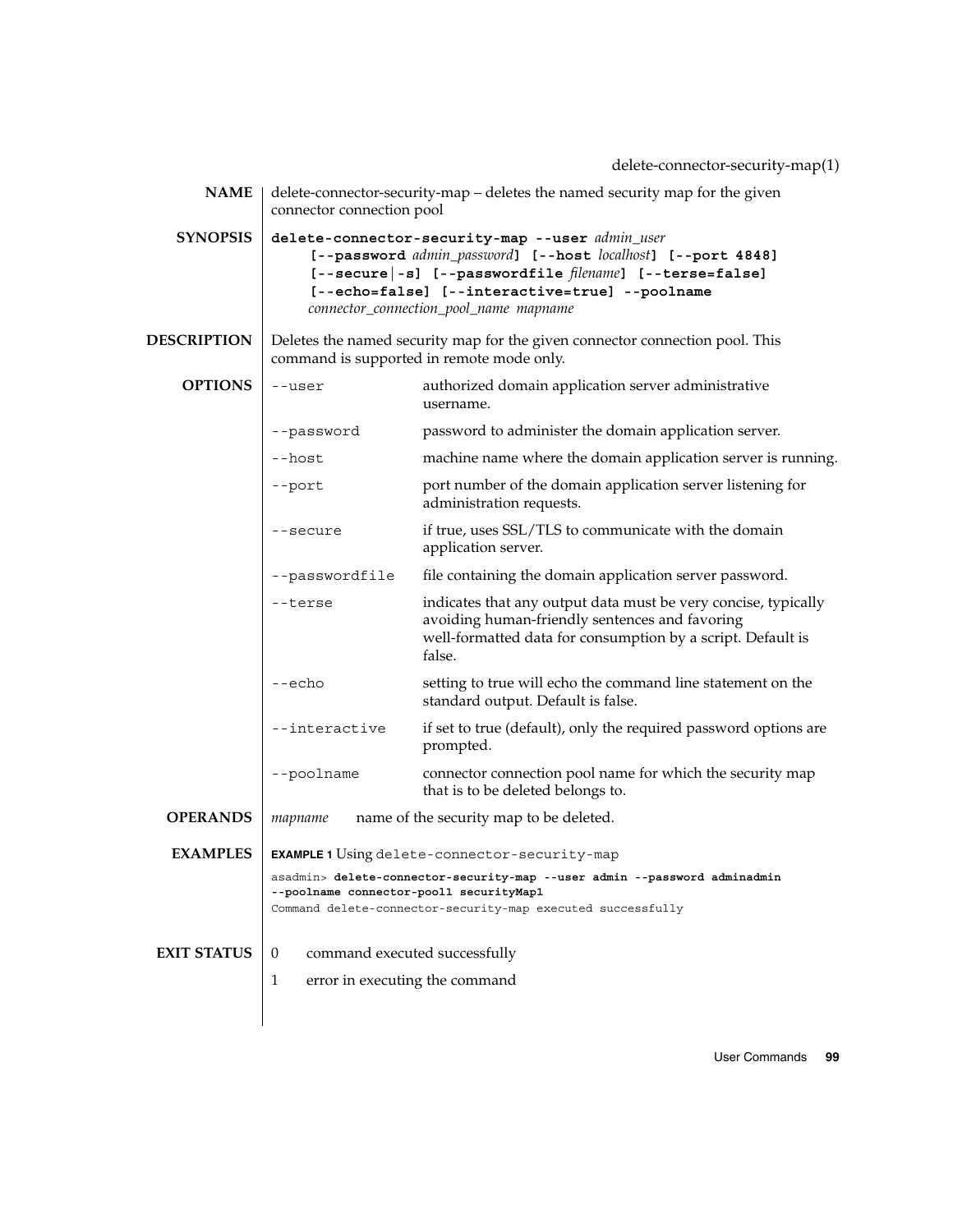delete-connector-security-map(1)

| SEE ALSO   create-connector-security-map(1), list-connector-security-maps(1), |
|-------------------------------------------------------------------------------|
| update-connector-security-map(1)                                              |
|                                                                               |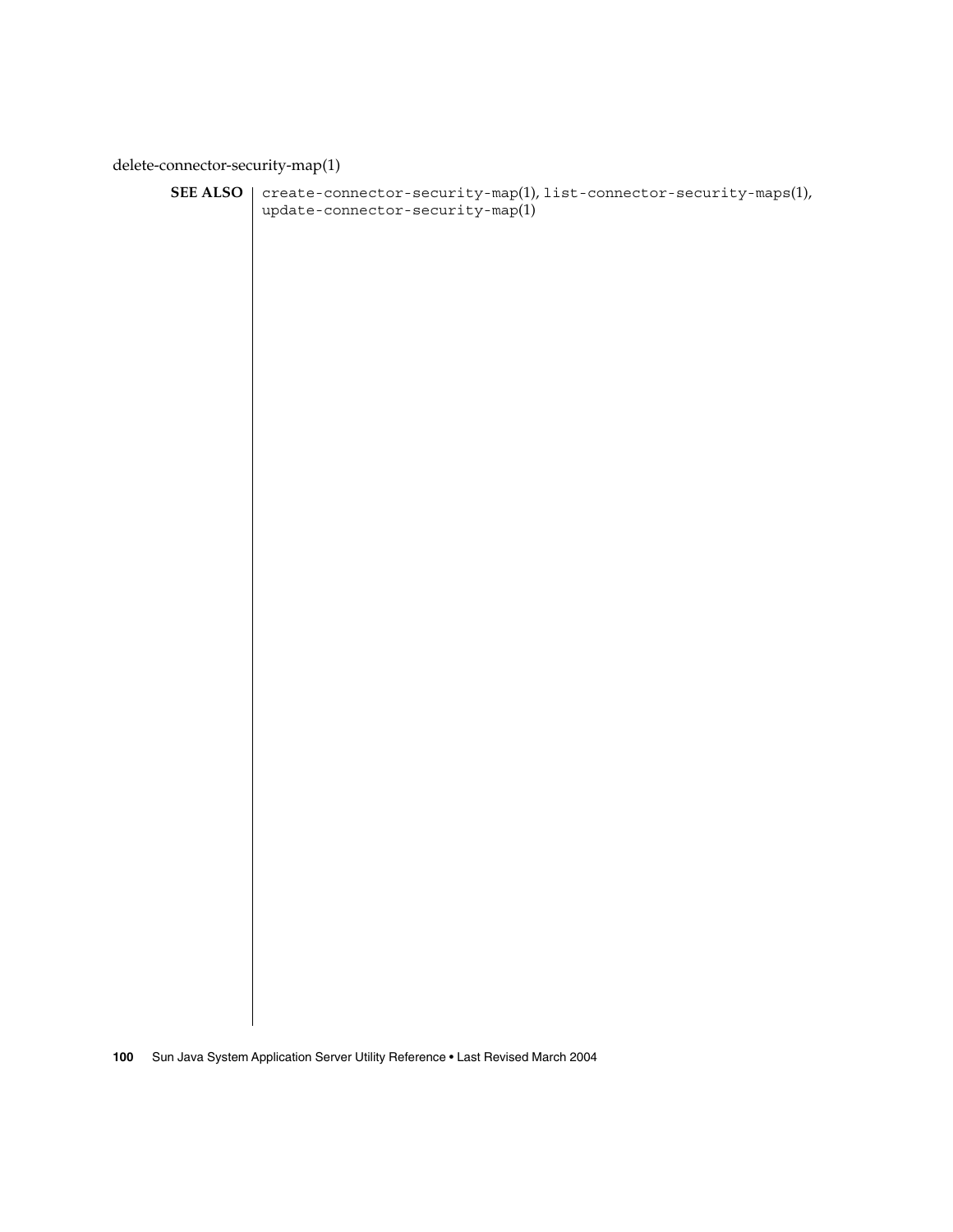delete-custom-resource(1)

| <b>NAME</b>        | delete-custom-resource – removes the custom resource                                                                                                                                                                                                            |                                                                                                                                                                                           |  |
|--------------------|-----------------------------------------------------------------------------------------------------------------------------------------------------------------------------------------------------------------------------------------------------------------|-------------------------------------------------------------------------------------------------------------------------------------------------------------------------------------------|--|
| <b>SYNOPSIS</b>    | delete-custom-resource --user admin_user [--password admin_password]<br>$[- - \text{host localhost}]$ $[- - \text{port 4848}]$ $[- - \text{secure}   - \text{s}]$<br>[--passwordfile filename] [--terse=false] [--echo=false]<br>[--interactive=true] jndi_name |                                                                                                                                                                                           |  |
| <b>DESCRIPTION</b> |                                                                                                                                                                                                                                                                 | Removes the custom resource. This command is supported in remote mode only.                                                                                                               |  |
| <b>OPTIONS</b>     | --user                                                                                                                                                                                                                                                          | authorized domain application server administrative<br>username.                                                                                                                          |  |
|                    | --password                                                                                                                                                                                                                                                      | password to administer the domain application server.                                                                                                                                     |  |
|                    | --host                                                                                                                                                                                                                                                          | machine name where the domain application server is running.                                                                                                                              |  |
|                    | --port                                                                                                                                                                                                                                                          | port number of the domain application server listening for<br>administration requests.                                                                                                    |  |
|                    | --secure                                                                                                                                                                                                                                                        | if true, uses SSL/TLS to communicate with the domain<br>application server.                                                                                                               |  |
|                    | --passwordfile                                                                                                                                                                                                                                                  | file containing the domain application server password.                                                                                                                                   |  |
|                    | --terse                                                                                                                                                                                                                                                         | indicates that any output data must be very concise, typically<br>avoiding human-friendly sentences and favoring<br>well-formatted data for consumption by a script. Default is<br>false. |  |
|                    | --echo                                                                                                                                                                                                                                                          | setting to true will echo the command line statement on the<br>standard output. Default is false.                                                                                         |  |
|                    | --interactive                                                                                                                                                                                                                                                   | if set to true (default), only the required password options are<br>prompted.                                                                                                             |  |
| <b>OPERANDS</b>    | jndi_name                                                                                                                                                                                                                                                       | JNDI name of the custom resource to be deleted.                                                                                                                                           |  |
| <b>EXAMPLES</b>    | <b>EXAMPLE 1 Using delete-custom-resource</b>                                                                                                                                                                                                                   |                                                                                                                                                                                           |  |
|                    | asadmin> delete-custom-resource --user<br>sample custom resource                                                                                                                                                                                                | admin1 --password adminadmin1 --host pigeon --port 5001<br>Command delete-custom-resource executed successfully<br>Where sample custom resource is the custom resource deleted.           |  |
| <b>EXIT STATUS</b> | command executed successfully<br>$\theta$                                                                                                                                                                                                                       |                                                                                                                                                                                           |  |
|                    | error in executing the command<br>1                                                                                                                                                                                                                             |                                                                                                                                                                                           |  |
| <b>SEE ALSO</b>    |                                                                                                                                                                                                                                                                 | $create-custom-resource(1), list-custom-resources(1)$                                                                                                                                     |  |
|                    |                                                                                                                                                                                                                                                                 |                                                                                                                                                                                           |  |

User Commands **101**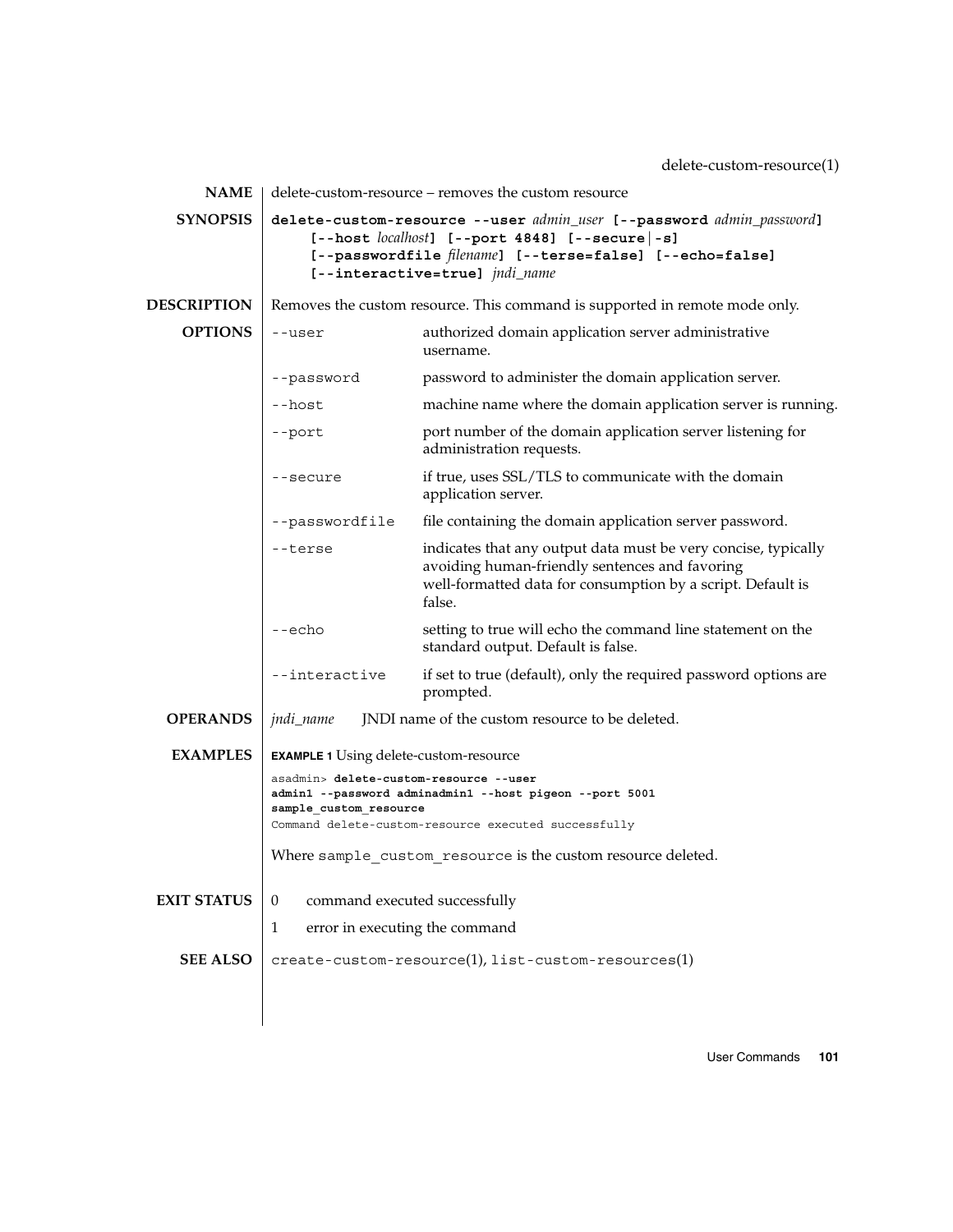delete-domain(1)

| <b>NAME</b>        | delete-domain - deletes the given domain                                                      |                                                                                                                                                                                                   |
|--------------------|-----------------------------------------------------------------------------------------------|---------------------------------------------------------------------------------------------------------------------------------------------------------------------------------------------------|
| <b>SYNOPSIS</b>    | delete-domain [--terse=false] [--echo=false]<br>[--domaindir install_dir/domains] domain_name |                                                                                                                                                                                                   |
| <b>DESCRIPTION</b> |                                                                                               | delete-domain deletes the specified domain. The domain must already exist and<br>must be stopped. This command is supported in local mode only.                                                   |
| <b>OPTIONS</b>     | --domaindir                                                                                   | directory where the domain is to be deleted. If specified, path must<br>be accessible in the filesystem. If not specified, the domain in the<br>default install_dir/domains directory is deleted. |
|                    | --terse                                                                                       | indicates that any output data must be very concise, typically<br>avoiding human-friendly sentences and favoring well-formatted<br>data for consumption by a script. Default is false.            |
|                    | --echo                                                                                        | setting to true will echo the command line statement on the<br>standard output. Default is false.                                                                                                 |
| <b>OPERANDS</b>    | domain_name                                                                                   | name of the domain. Must be a unique name.                                                                                                                                                        |
| <b>EXAMPLES</b>    | <b>EXAMPLE 1 Using delete-domain</b>                                                          |                                                                                                                                                                                                   |
|                    | asadmin> delete-domain sampleDomain                                                           | deleted domain sampleDomain successfully                                                                                                                                                          |
|                    |                                                                                               | Where: the sampleDomain domain is deleted.                                                                                                                                                        |
| <b>EXIT STATUS</b> | 0                                                                                             | command executed successfully                                                                                                                                                                     |
|                    | 1                                                                                             | error in executing the command                                                                                                                                                                    |
| <b>SEE ALSO</b>    |                                                                                               | $create-domain(1), start-domain(1), start-domain(1), stop-domain(1), list-domain(1)$                                                                                                              |
|                    |                                                                                               |                                                                                                                                                                                                   |
|                    |                                                                                               |                                                                                                                                                                                                   |
|                    |                                                                                               |                                                                                                                                                                                                   |
|                    |                                                                                               |                                                                                                                                                                                                   |
|                    |                                                                                               |                                                                                                                                                                                                   |
|                    |                                                                                               |                                                                                                                                                                                                   |
|                    |                                                                                               |                                                                                                                                                                                                   |
|                    |                                                                                               |                                                                                                                                                                                                   |
|                    |                                                                                               |                                                                                                                                                                                                   |
|                    |                                                                                               |                                                                                                                                                                                                   |
|                    |                                                                                               |                                                                                                                                                                                                   |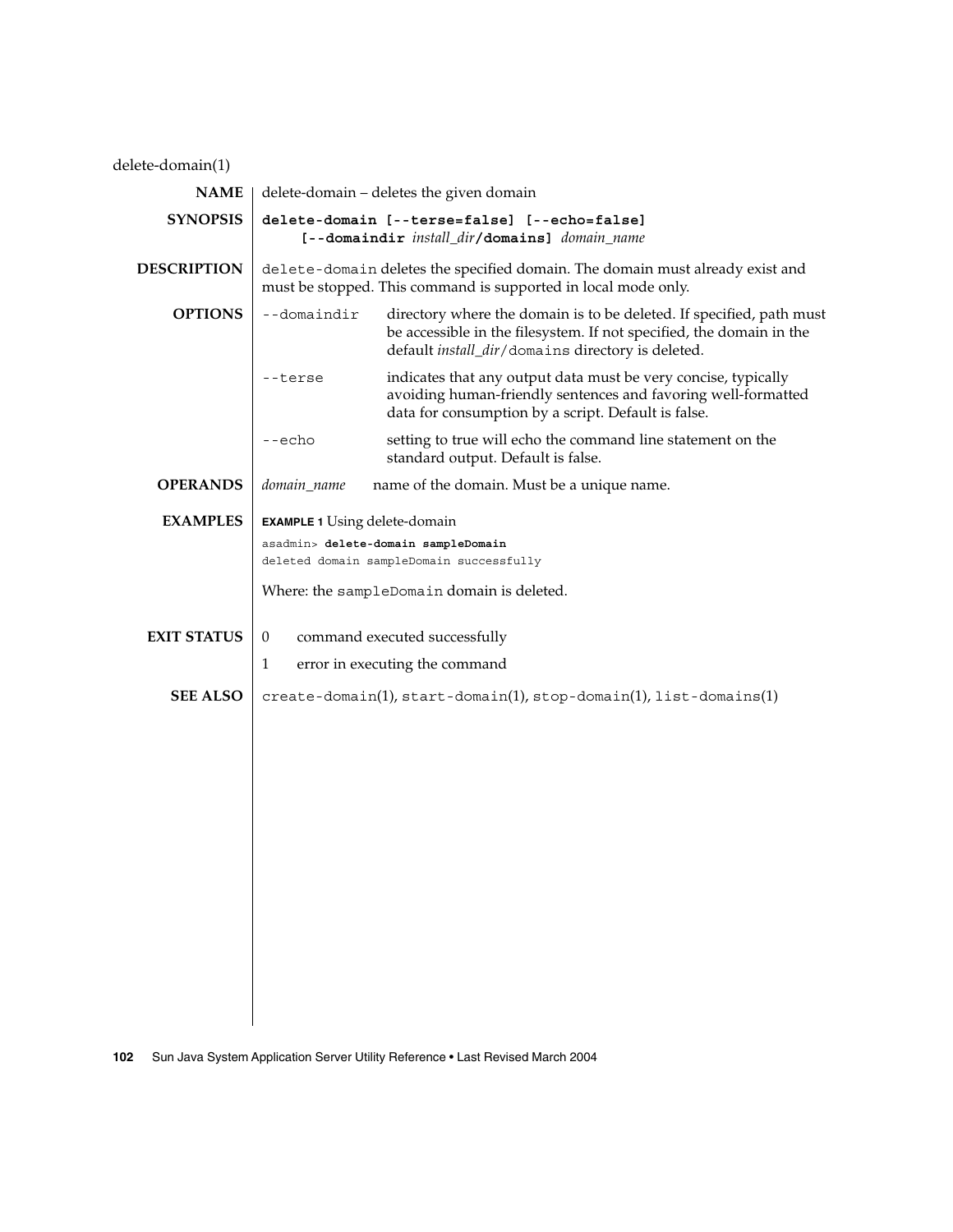delete-file-user(1)

| <b>NAME</b>        | delete-file-user – removes the named file user                                                                                                                                                                                                                                                             |                                                                                                                                                                                           |  |
|--------------------|------------------------------------------------------------------------------------------------------------------------------------------------------------------------------------------------------------------------------------------------------------------------------------------------------------|-------------------------------------------------------------------------------------------------------------------------------------------------------------------------------------------|--|
| <b>SYNOPSIS</b>    | delete-file-user --user admin_user [--password admin_password]<br>$[- - \text{host localhost}]$ $[- - \text{port 4848}]$ $[- - \text{secure} - \text{s}]$<br>[--passwordfile filename] [--terse=false] [--echo=false]<br>[--interactive=true] [--authrealmname auth_realm_name] user_name                  |                                                                                                                                                                                           |  |
| <b>DESCRIPTION</b> | Deletes the entry in the keyfile with the specified username. If the <i>auth_realm_name</i> is<br>not specified, an entry is created in the default keyfile. If <i>auth_realm_name</i> is specified,<br>an entry is created in the keyfile where the auth-realm name in the domain. xml file<br>points to. |                                                                                                                                                                                           |  |
|                    |                                                                                                                                                                                                                                                                                                            | This command is supported in remote mode only.                                                                                                                                            |  |
| <b>OPTIONS</b>     | --user                                                                                                                                                                                                                                                                                                     | authorized domain application server administrative<br>username.                                                                                                                          |  |
|                    | --password                                                                                                                                                                                                                                                                                                 | password to administer the domain application server.                                                                                                                                     |  |
|                    | --host                                                                                                                                                                                                                                                                                                     | machine name where the domain application server is<br>running.                                                                                                                           |  |
|                    | --port                                                                                                                                                                                                                                                                                                     | port number of the domain application server listening for<br>administration requests.                                                                                                    |  |
|                    | --secure                                                                                                                                                                                                                                                                                                   | if true, uses SSL/TLS to communicate with the domain<br>application server.                                                                                                               |  |
|                    | --passwordfile                                                                                                                                                                                                                                                                                             | file containing the domain application server password.                                                                                                                                   |  |
|                    | --terse                                                                                                                                                                                                                                                                                                    | indicates that any output data must be very concise, typically<br>avoiding human-friendly sentences and favoring<br>well-formatted data for consumption by a script. Default is<br>false. |  |
|                    | --echo                                                                                                                                                                                                                                                                                                     | setting to true will echo the command line statement on the<br>standard output. Default is false.                                                                                         |  |
|                    | --interactive                                                                                                                                                                                                                                                                                              | if set to true (default), only the required password options are<br>prompted.                                                                                                             |  |
|                    | --authrealmname                                                                                                                                                                                                                                                                                            | name, in the domain. xml file, where you have different<br>stores for file auth realm.                                                                                                    |  |
| <b>OPERANDS</b>    | user_name                                                                                                                                                                                                                                                                                                  | name of file user to be deleted.                                                                                                                                                          |  |
| <b>EXAMPLES</b>    | <b>EXAMPLE 1</b> Using the delete-file-user command                                                                                                                                                                                                                                                        |                                                                                                                                                                                           |  |
|                    | It is assumed that an authority realm has already been created using the<br>create-auth-realm command.                                                                                                                                                                                                     |                                                                                                                                                                                           |  |
|                    | asadmin> delete-file-user --user admin1 --password adminadmin1<br>--host pigeon --port 5001 --authrealmname auth-realm1 sample user<br>Command delete-file-user executed successfully                                                                                                                      |                                                                                                                                                                                           |  |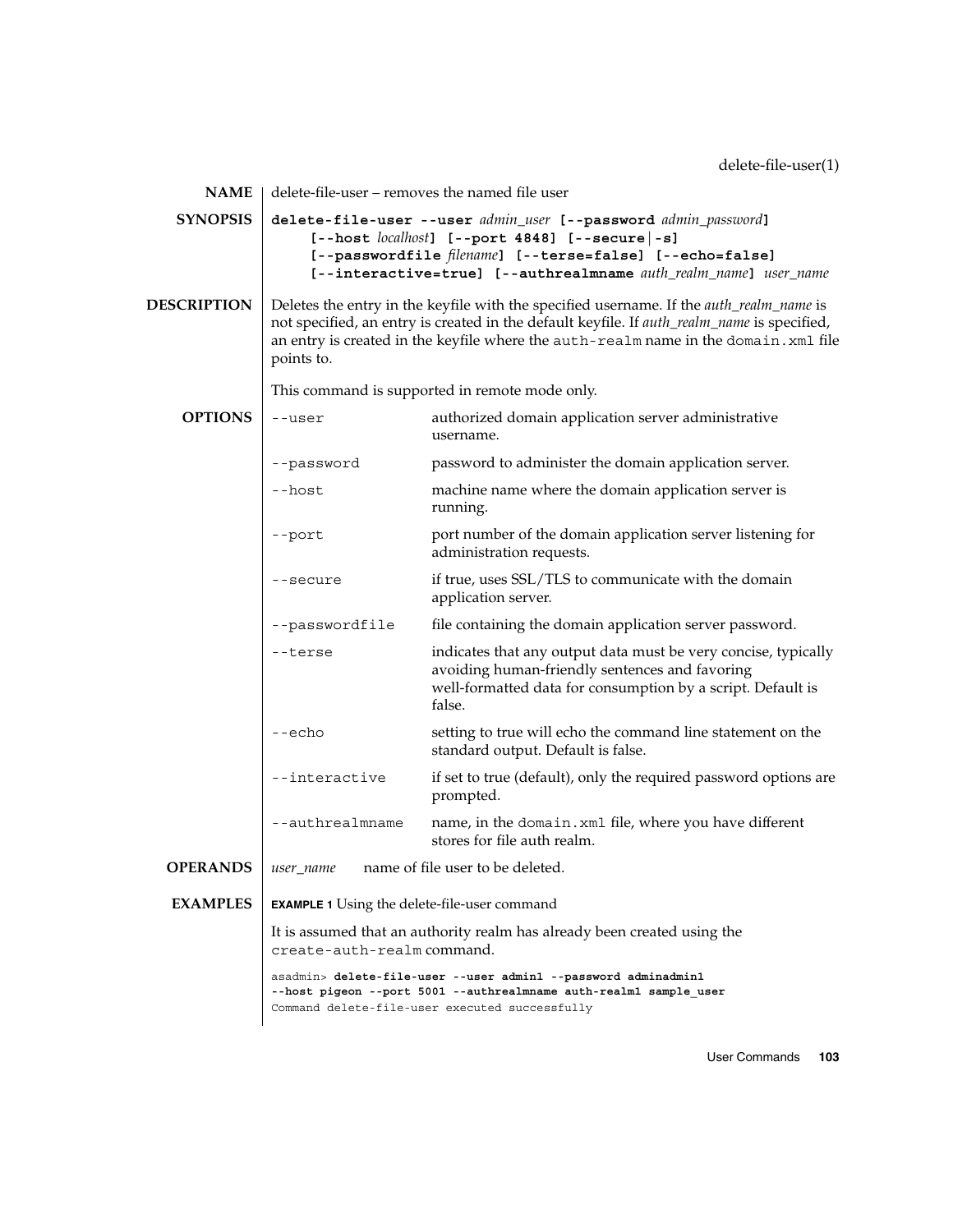| delete-file-user(1) |                                                                                                                                  |
|---------------------|----------------------------------------------------------------------------------------------------------------------------------|
|                     | (Continued)<br><b>EXAMPLE 1</b> Using the delete-file-user command                                                               |
|                     | Where: the sample_user is the file user deleted.                                                                                 |
| <b>EXIT STATUS</b>  | command executed successfully<br>$\boldsymbol{0}$<br>error in executing the command<br>$1\,$                                     |
| <b>SEE ALSO</b>     | $create\text{-}file\text{-}user(1), list\text{-}file\text{-}users(1), update\text{-}file\text{-}user(1),$<br>list-file-groups(1) |
|                     |                                                                                                                                  |
|                     |                                                                                                                                  |
|                     |                                                                                                                                  |
|                     |                                                                                                                                  |
|                     |                                                                                                                                  |
|                     |                                                                                                                                  |
|                     |                                                                                                                                  |
|                     |                                                                                                                                  |
|                     |                                                                                                                                  |
|                     |                                                                                                                                  |
|                     |                                                                                                                                  |
|                     |                                                                                                                                  |
|                     |                                                                                                                                  |
|                     |                                                                                                                                  |
|                     |                                                                                                                                  |
|                     |                                                                                                                                  |
|                     |                                                                                                                                  |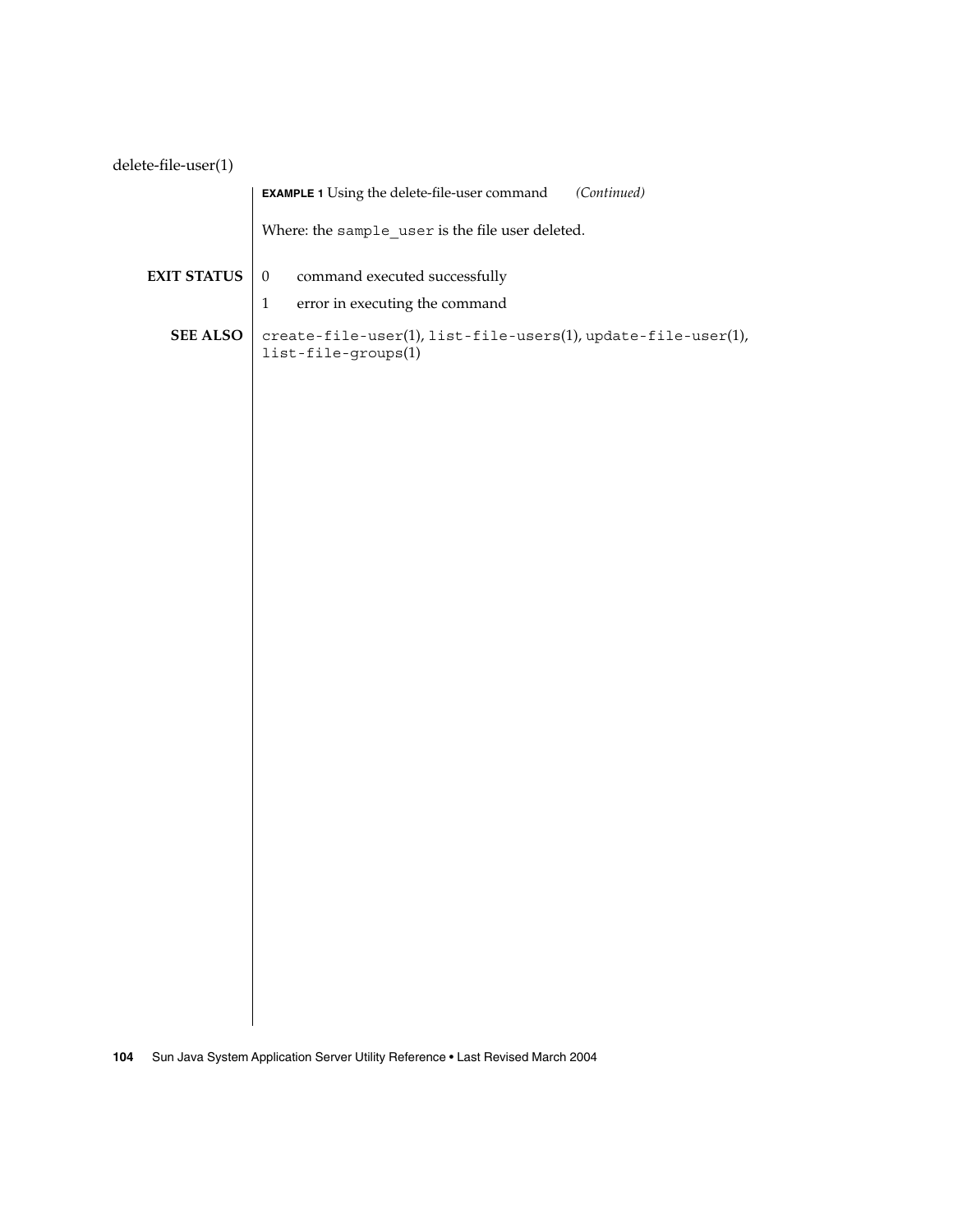| <b>NAME</b>        | delete-http-listener – removes the HTTP listener                                                                                                                                                                                                                    |                                                                                                                                                                                           |  |
|--------------------|---------------------------------------------------------------------------------------------------------------------------------------------------------------------------------------------------------------------------------------------------------------------|-------------------------------------------------------------------------------------------------------------------------------------------------------------------------------------------|--|
| <b>SYNOPSIS</b>    | delete-http-listener --user admin_user [--password admin_password]<br>$[- - \text{host localhost}]$ $[- - \text{port 4848}]$ $[- - \text{secure}   - \text{s}]$<br>[--passwordfile filename] [--terse=false] [--echo=false]<br>[--interactive=true] httplistener_ID |                                                                                                                                                                                           |  |
| <b>DESCRIPTION</b> |                                                                                                                                                                                                                                                                     | Removes the HTTP listeners. This command is supported in remote mode only.                                                                                                                |  |
| <b>OPTIONS</b>     | --user                                                                                                                                                                                                                                                              | authorized domain application server administrative<br>username.                                                                                                                          |  |
|                    | --password                                                                                                                                                                                                                                                          | password to administer the domain application server.                                                                                                                                     |  |
|                    | --host                                                                                                                                                                                                                                                              | machine name where the domain application server is running.                                                                                                                              |  |
|                    | --port                                                                                                                                                                                                                                                              | port number of the domain application server listening for<br>administration requests.                                                                                                    |  |
|                    | --secure                                                                                                                                                                                                                                                            | if true, uses SSL/TLS to communicate with the domain<br>application server.                                                                                                               |  |
|                    | --passwordfile                                                                                                                                                                                                                                                      | file containing the domain application server password.                                                                                                                                   |  |
|                    | --terse                                                                                                                                                                                                                                                             | indicates that any output data must be very concise, typically<br>avoiding human-friendly sentences and favoring<br>well-formatted data for consumption by a script. Default is<br>false. |  |
|                    | --echo                                                                                                                                                                                                                                                              | setting to true will echo the command line statement on the<br>standard output. Default is false.                                                                                         |  |
|                    | --interactive                                                                                                                                                                                                                                                       | if set to true (default), only the required password options are<br>prompted.                                                                                                             |  |
| <b>OPERANDS</b>    | listener_id                                                                                                                                                                                                                                                         | listener ID of the HTTP listener.                                                                                                                                                         |  |
| <b>EXAMPLES</b>    | <b>EXAMPLE 1 Using delete-http-listener</b>                                                                                                                                                                                                                         |                                                                                                                                                                                           |  |
|                    | asadmin> delete-http-listener --user admin1<br>--password adminadmin1 --host pigeon --port 5001 sampleListener<br>Deleted http listener with id = sampleListener<br>Where: sampleListener is the HTTP listener deleted.                                             |                                                                                                                                                                                           |  |
| <b>EXIT STATUS</b> | command executed successfully<br>$\mathbf{0}$                                                                                                                                                                                                                       |                                                                                                                                                                                           |  |
|                    | error in executing the command<br>$\mathbf{1}$                                                                                                                                                                                                                      |                                                                                                                                                                                           |  |
| <b>SEE ALSO</b>    |                                                                                                                                                                                                                                                                     | $create-http-listener(1), list-http-listener(1)$                                                                                                                                          |  |
|                    |                                                                                                                                                                                                                                                                     |                                                                                                                                                                                           |  |

User Commands **105**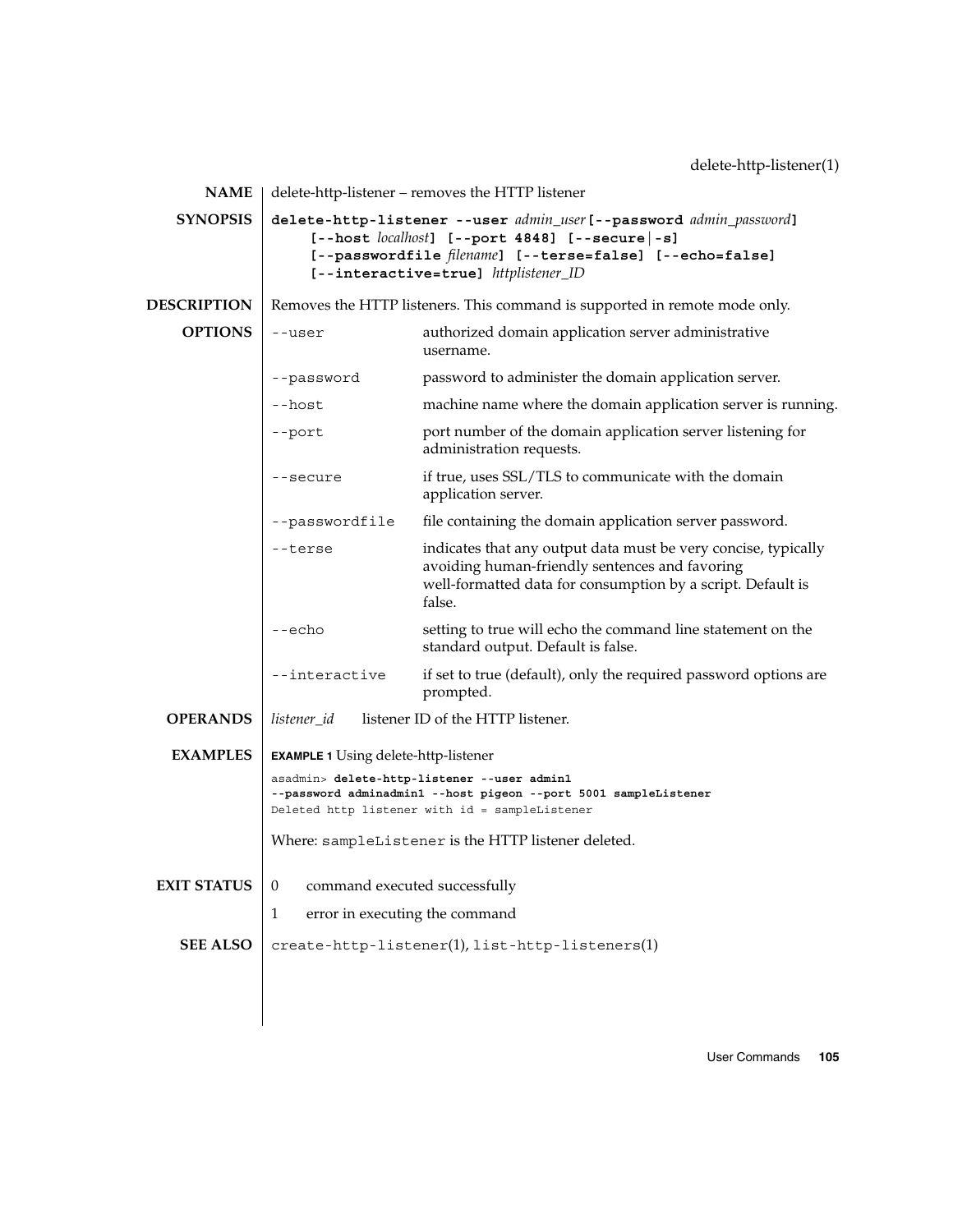| delete-http-qos(1)                    |                                                                                                                                                                                                 |                                                                                                                                                |
|---------------------------------------|-------------------------------------------------------------------------------------------------------------------------------------------------------------------------------------------------|------------------------------------------------------------------------------------------------------------------------------------------------|
| <b>NAME</b>                           |                                                                                                                                                                                                 | delete-http-qos – removes the quality of service parameter                                                                                     |
| <b>SYNOPSIS</b>                       | delete-http-qos --user admin_user [--password admin_password]<br>[--host localhost] [--port 4848] [--passwordfile filename] [--secure  -s]<br>[--virtualserver virtual_server_ID] instance_name |                                                                                                                                                |
| <b>DESCRIPTION</b>                    |                                                                                                                                                                                                 | Removes the quality of service pamameter associated with the named server instance.                                                            |
| <b>OPTIONS</b>                        | $--user$                                                                                                                                                                                        | administrative user associated for the instance.                                                                                               |
|                                       | --password                                                                                                                                                                                      | administrative password corresponding to the administrative<br>user.                                                                           |
|                                       | --host                                                                                                                                                                                          | host name of the machine hosting the administrative instance.                                                                                  |
|                                       | --port                                                                                                                                                                                          | administrative port number associated with the<br>administrative host.                                                                         |
|                                       | --passwordfile                                                                                                                                                                                  | file containing passwords appropriate for the command (e.g.,<br>administrative instance).                                                      |
|                                       | --secure                                                                                                                                                                                        | if true, uses SSL/TLS to communicate with the administrative<br>instance.                                                                      |
|                                       | --virtualserver                                                                                                                                                                                 | virtual server ID. It can also be referred to as the variable \$id<br>in an obj. conf file. A virtual server ID cannot begin with a<br>number. |
| <b>OPERANDS</b>                       | instance_name                                                                                                                                                                                   | name of the instance.                                                                                                                          |
| <b>EXAMPLES</b>                       | <b>EXAMPLE 1 Using delete-http-qos</b>                                                                                                                                                          |                                                                                                                                                |
|                                       | Deleted HTTP QOS with id = server1                                                                                                                                                              | asadmin> delete-http-qos --user admin --password adminadmin --host fuyako --port 7070 --virtualserv                                            |
|                                       |                                                                                                                                                                                                 | Where: HTTP QOS is deleted for virtual server server1 and instance name server1.                                                               |
| <b>EXIT STATUS</b>                    | $\overline{0}$<br>command executed successfully                                                                                                                                                 |                                                                                                                                                |
|                                       | 1<br>error in executing the command                                                                                                                                                             |                                                                                                                                                |
| <b>INTERFACE</b><br><b>EQUIVALENT</b> | instance                                                                                                                                                                                        | Server instance, HTTP Server Virtual Servers, Instance QOS page for the server                                                                 |
| <b>SEE ALSO</b>                       | $create-http-qos(1)$                                                                                                                                                                            |                                                                                                                                                |
|                                       |                                                                                                                                                                                                 |                                                                                                                                                |
|                                       |                                                                                                                                                                                                 |                                                                                                                                                |
|                                       |                                                                                                                                                                                                 |                                                                                                                                                |
|                                       |                                                                                                                                                                                                 |                                                                                                                                                |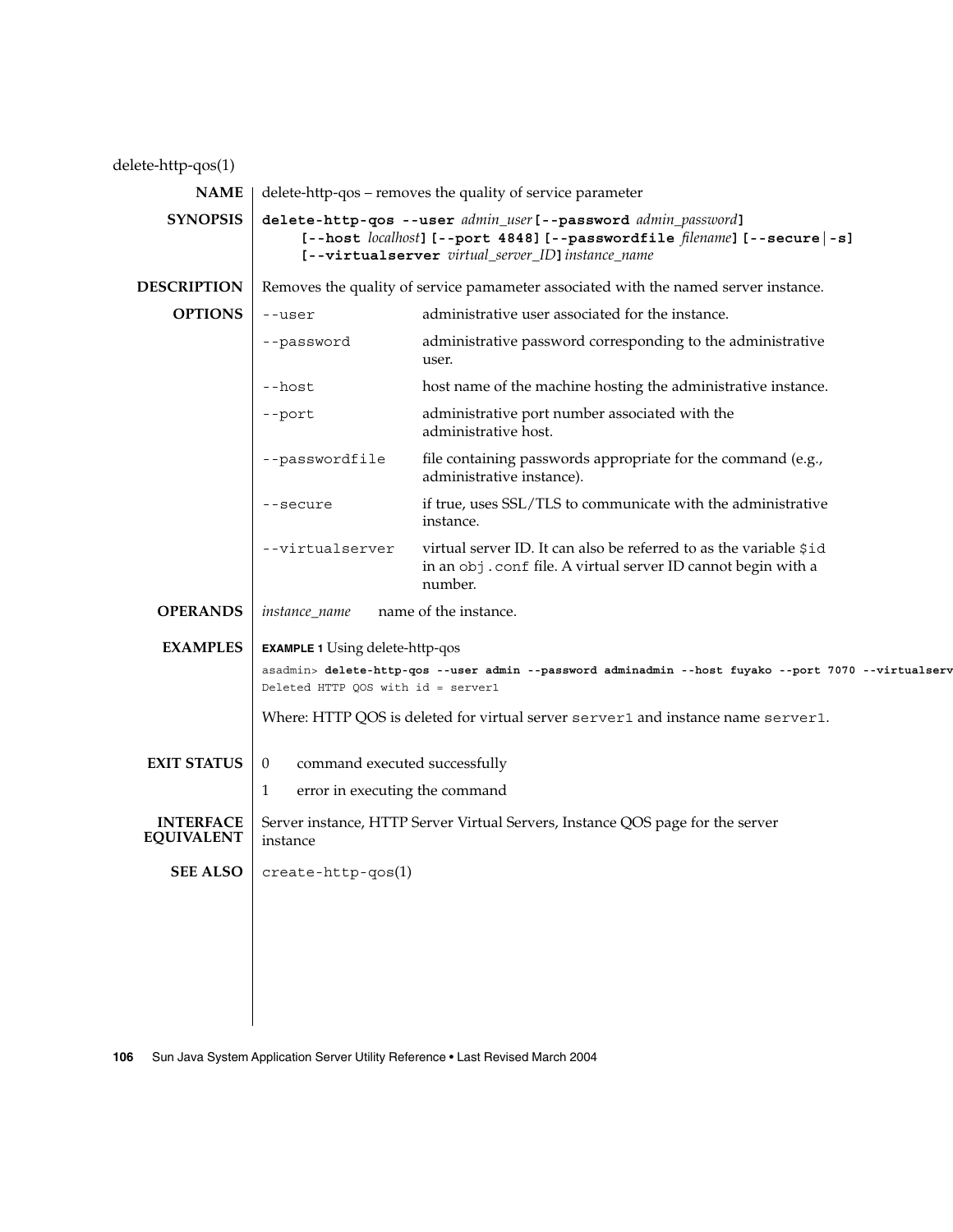| <b>NAME</b>        | delete-iiop-listener – removes the IIOP listener                                                                                                                                                                                                                 |                                                                                                                                                                                                                                       |
|--------------------|------------------------------------------------------------------------------------------------------------------------------------------------------------------------------------------------------------------------------------------------------------------|---------------------------------------------------------------------------------------------------------------------------------------------------------------------------------------------------------------------------------------|
| <b>SYNOPSIS</b>    | delete-iiop-listener --user admin_user [--password admin_password]<br>$[- - \text{host localhost}]$ $[- - \text{port 4848}]$ $[- - \text{secure} - \text{s}]$<br>[--passwordfile filename] [--terse=false ] [--echo=false ]<br>[--interactive=true ] listener_ID |                                                                                                                                                                                                                                       |
| <b>DESCRIPTION</b> |                                                                                                                                                                                                                                                                  | Removes the IIOP listener. This command is supported in remote mode only.                                                                                                                                                             |
| <b>OPTIONS</b>     | --user                                                                                                                                                                                                                                                           | authorized domain application server administrative<br>username.                                                                                                                                                                      |
|                    | --password                                                                                                                                                                                                                                                       | password to administer the domain application server.                                                                                                                                                                                 |
|                    | --host                                                                                                                                                                                                                                                           | machine name where the domain application server is running.                                                                                                                                                                          |
|                    | --port                                                                                                                                                                                                                                                           | port number of the domain application server listening for<br>administration requests.                                                                                                                                                |
|                    | --secure                                                                                                                                                                                                                                                         | if true, uses SSL/TLS to communicate with the domain<br>application server.                                                                                                                                                           |
|                    | --passwordfile                                                                                                                                                                                                                                                   | file containing the domain application server password.                                                                                                                                                                               |
|                    | --terse                                                                                                                                                                                                                                                          | indicates that any output data must be very concise, typically<br>avoiding human-friendly sentences and favoring<br>well-formatted data for consumption by a script. Default is<br>false.                                             |
|                    | --echo                                                                                                                                                                                                                                                           | setting to true will echo the command line statement on the<br>standard output. Default is false.                                                                                                                                     |
|                    | --interactive                                                                                                                                                                                                                                                    | if set to true (default), only the required password options are<br>prompted.                                                                                                                                                         |
| <b>OPERANDS</b>    | listener_id                                                                                                                                                                                                                                                      | unique identifier for the IIOP listener to be deleted.                                                                                                                                                                                |
| <b>EXAMPLES</b>    | <b>EXAMPLE 1 Using delete-iiop-listener</b>                                                                                                                                                                                                                      |                                                                                                                                                                                                                                       |
|                    |                                                                                                                                                                                                                                                                  | asadmin> delete-iiop-listener --user admin --password adminadmin<br>--host fuyako --port 7070 sample iiop listener<br>Command delete-iiop-listener executed successfully<br>Where: sample iiop listener is the IIOP listener deleted. |
| <b>EXIT STATUS</b> | command executed successfully<br>$\theta$                                                                                                                                                                                                                        |                                                                                                                                                                                                                                       |
|                    | error in executing the command<br>$\mathbf{1}$                                                                                                                                                                                                                   |                                                                                                                                                                                                                                       |
| <b>SEE ALSO</b>    |                                                                                                                                                                                                                                                                  | $create\text{-}i\text{-}i\text{-}listener(1), list\text{-}i\text{-}ip\text{-}listeners(1)$                                                                                                                                            |
|                    |                                                                                                                                                                                                                                                                  |                                                                                                                                                                                                                                       |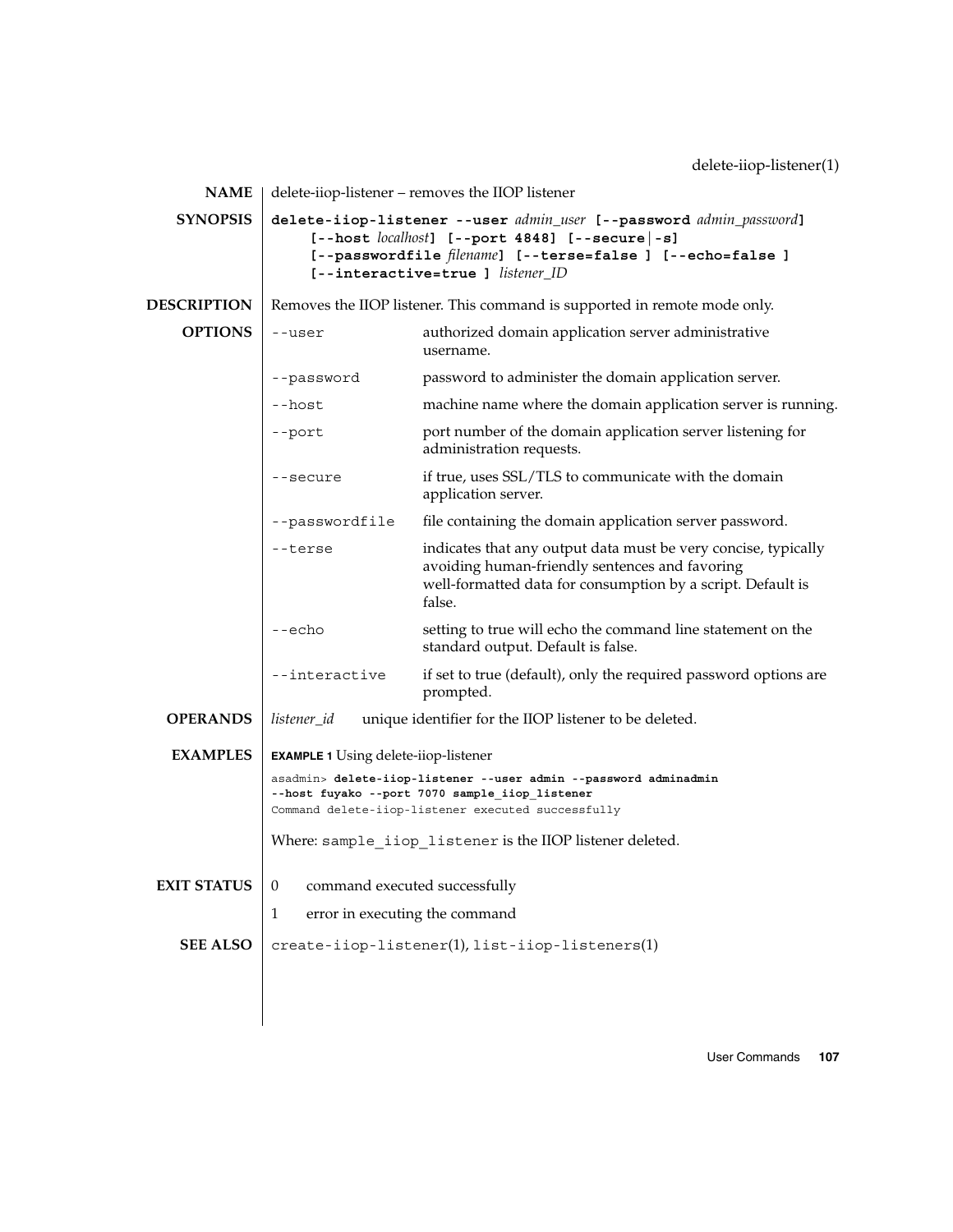delete-instance(1)

| <b>NAME</b>        | delete-instance – deletes the instance that is not running.                                                                                                                                                                                                                                                                                                                                                                                                                                                                                                                                                                                                                             |                                                                                                     |
|--------------------|-----------------------------------------------------------------------------------------------------------------------------------------------------------------------------------------------------------------------------------------------------------------------------------------------------------------------------------------------------------------------------------------------------------------------------------------------------------------------------------------------------------------------------------------------------------------------------------------------------------------------------------------------------------------------------------------|-----------------------------------------------------------------------------------------------------|
| <b>SYNOPSIS</b>    | delete-instance [--user admin_user] [--password admin_password]<br>[--host localhost] [--port 4848] [--local=false]<br>[--domain domain_name] [--passwordfile filename]<br>$[--{\tt secure}]-{\tt s}]$ instance_name                                                                                                                                                                                                                                                                                                                                                                                                                                                                    |                                                                                                     |
| <b>DESCRIPTION</b> | Use the delete-instance command to delete the instance that you specify. The<br>delete-instance command can be run both locally and remotely. To delete the<br>instance locally, not requiring the administration server to be up and running, specify<br>the --local option. To delete the instance remotely, the administration server must<br>be running on the hostname and port number specified. The user authenticates using<br>the password identified for the administration server. Additionally, the instance must<br>already exist within the domain served by the administration server. Use this<br>command with discretion since it is destructive and there is no undo. |                                                                                                     |
| <b>OPTIONS</b>     | --user                                                                                                                                                                                                                                                                                                                                                                                                                                                                                                                                                                                                                                                                                  | administrative user associated for the instance.                                                    |
|                    | --password                                                                                                                                                                                                                                                                                                                                                                                                                                                                                                                                                                                                                                                                              | administrative password corresponding to the administrative<br>user.                                |
|                    | --host                                                                                                                                                                                                                                                                                                                                                                                                                                                                                                                                                                                                                                                                                  | host name of the machine hosting the administrative instance.                                       |
|                    | --port                                                                                                                                                                                                                                                                                                                                                                                                                                                                                                                                                                                                                                                                                  | administrative port number associated with the administrative<br>host.                              |
|                    | --domain                                                                                                                                                                                                                                                                                                                                                                                                                                                                                                                                                                                                                                                                                | name of the domain.                                                                                 |
|                    | --local                                                                                                                                                                                                                                                                                                                                                                                                                                                                                                                                                                                                                                                                                 | determines if the command should delegate the request to<br>administrative instance or run locally. |
|                    | --passwordfile                                                                                                                                                                                                                                                                                                                                                                                                                                                                                                                                                                                                                                                                          | file containing passwords appropriate for the command (e.g.,<br>administrative instance).           |
|                    | --secure                                                                                                                                                                                                                                                                                                                                                                                                                                                                                                                                                                                                                                                                                | if true, SSL/TLS to communicate with the administrative<br>instance.                                |
| <b>OPERANDS</b>    | name of the instance to be deleted.<br><i>instance_name</i>                                                                                                                                                                                                                                                                                                                                                                                                                                                                                                                                                                                                                             |                                                                                                     |
| <b>EXAMPLES</b>    | <b>EXAMPLE 1</b> Using delete-instance in local mode                                                                                                                                                                                                                                                                                                                                                                                                                                                                                                                                                                                                                                    |                                                                                                     |
|                    | asadmin> delete-instance --domain domain1 server1<br>Deleted Instance server1 successfully                                                                                                                                                                                                                                                                                                                                                                                                                                                                                                                                                                                              |                                                                                                     |
|                    | Where: the server1 instance for the domain1 domain is deleted on the local<br>machine.                                                                                                                                                                                                                                                                                                                                                                                                                                                                                                                                                                                                  |                                                                                                     |
|                    | <b>EXAMPLE 2</b> Using delete-instance in remote mode                                                                                                                                                                                                                                                                                                                                                                                                                                                                                                                                                                                                                                   |                                                                                                     |
|                    | asadmin> delete-instance --user admin --passwordfile passwords.txt --host localhost --port 4848 ser<br>Deleted Instance server1 successfully                                                                                                                                                                                                                                                                                                                                                                                                                                                                                                                                            |                                                                                                     |
|                    |                                                                                                                                                                                                                                                                                                                                                                                                                                                                                                                                                                                                                                                                                         |                                                                                                     |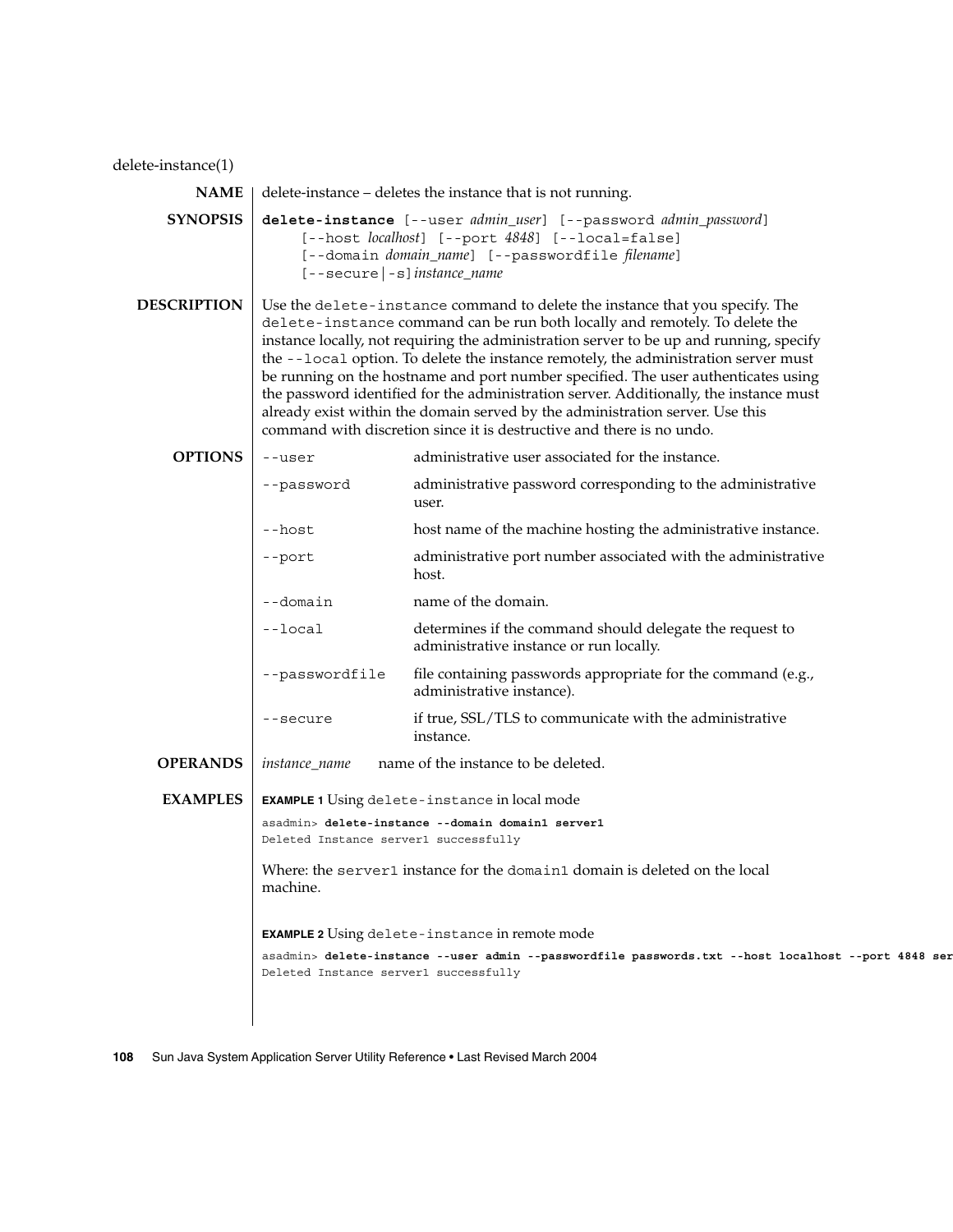#### delete-instance(1)

|                                       | (Continued)<br><b>EXAMPLE 2</b> Using delete-instance in remote mode                                                                                                         |
|---------------------------------------|------------------------------------------------------------------------------------------------------------------------------------------------------------------------------|
|                                       | Where: the server1 instance for the domain associated with the specified user,<br>passwords in the password file, host, and port number is deleted on the remote<br>machine. |
| <b>EXIT STATUS</b>                    | command executed successfully<br>$\boldsymbol{0}$                                                                                                                            |
|                                       | $\mathbf{1}$<br>error in executing the command                                                                                                                               |
| <b>INTERFACE</b><br><b>EQUIVALENT</b> | Server Instance page                                                                                                                                                         |
| <b>SEE ALSO</b>                       | $create{\text -}instance(1)$ , $start{\text -}instance(1)$ , $stop{\text -}instance(1)$ ,<br>$restart-instance(1)$                                                           |
|                                       |                                                                                                                                                                              |
|                                       |                                                                                                                                                                              |
|                                       |                                                                                                                                                                              |
|                                       |                                                                                                                                                                              |
|                                       |                                                                                                                                                                              |
|                                       |                                                                                                                                                                              |
|                                       |                                                                                                                                                                              |
|                                       |                                                                                                                                                                              |
|                                       |                                                                                                                                                                              |
|                                       |                                                                                                                                                                              |
|                                       |                                                                                                                                                                              |
|                                       |                                                                                                                                                                              |
|                                       |                                                                                                                                                                              |
|                                       |                                                                                                                                                                              |
|                                       |                                                                                                                                                                              |
|                                       |                                                                                                                                                                              |
|                                       |                                                                                                                                                                              |
|                                       |                                                                                                                                                                              |
|                                       |                                                                                                                                                                              |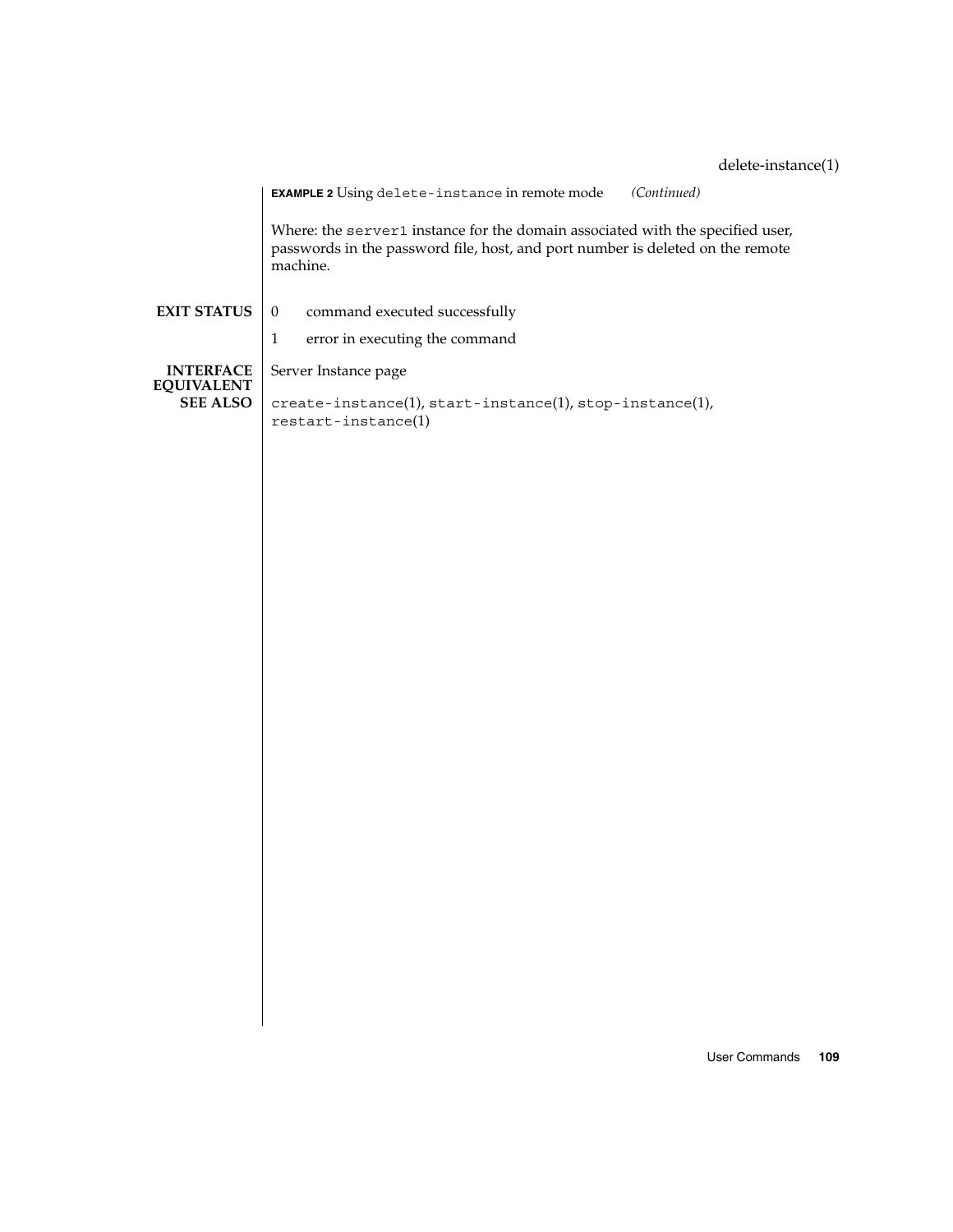delete-javamail-resource(1)

| <b>NAME</b>        | delete-javamail-resource - removes the JavaMail resource                  |                                                                                                                                                                                                                                               |  |
|--------------------|---------------------------------------------------------------------------|-----------------------------------------------------------------------------------------------------------------------------------------------------------------------------------------------------------------------------------------------|--|
| <b>SYNOPSIS</b>    |                                                                           | delete-javamail-resource --user admin_user<br>[--password admin_password] [--host localhost] [--port 4848]<br>[--secure   -s] [--passwordfile filename] [--terse=false]<br>[--echo=false] [--interactive] jndi_name                           |  |
| <b>DESCRIPTION</b> |                                                                           | Removes the JavaMail resource. This command is supported in remote mode only.                                                                                                                                                                 |  |
| <b>OPTIONS</b>     | --user                                                                    | authorized domain application server administrative<br>username.                                                                                                                                                                              |  |
|                    | --password                                                                | password to administer the domain application server.                                                                                                                                                                                         |  |
|                    | --host                                                                    | machine name where the domain application server is running.                                                                                                                                                                                  |  |
|                    | --port                                                                    | port number of the domain application server listening for<br>administration requests.                                                                                                                                                        |  |
|                    | --secure                                                                  | if true, uses SSL/TLS to communicate with the domain<br>application server.                                                                                                                                                                   |  |
|                    | --passwordfile                                                            | file containing the domain application server password.                                                                                                                                                                                       |  |
|                    | --terse                                                                   | indicates that any output data must be very concise, typically<br>avoiding human-friendly sentences and favoring<br>well-formatted data for consumption by a script.                                                                          |  |
|                    | --echo                                                                    | setting to true will echo the command line statement on the<br>standard output.                                                                                                                                                               |  |
|                    | --interactive                                                             | prompts you for the required options that are not already<br>specified.                                                                                                                                                                       |  |
| <b>OPERANDS</b>    | <i>jndi_name</i>                                                          | JNDI name of the JavaMail resource to be deleted.                                                                                                                                                                                             |  |
| <b>EXAMPLES</b>    | <b>EXAMPLE 1</b> Using delete-javamail-resource                           |                                                                                                                                                                                                                                               |  |
|                    |                                                                           | asadmin> delete-javamail-resource --user admin<br>--password adminadmin --host fuyako --port 7070 mail/MyMailSession<br>Command delete-javamail-resource executed successfully<br>Where: mail/MyMailSession is the JavaMail resource deleted. |  |
| <b>EXIT STATUS</b> | 0<br>command executed successfully<br>error in executing the command<br>1 |                                                                                                                                                                                                                                               |  |
| <b>SEE ALSO</b>    |                                                                           | create-javamail-resource(1), list-javamail-resources(1)                                                                                                                                                                                       |  |
|                    |                                                                           |                                                                                                                                                                                                                                               |  |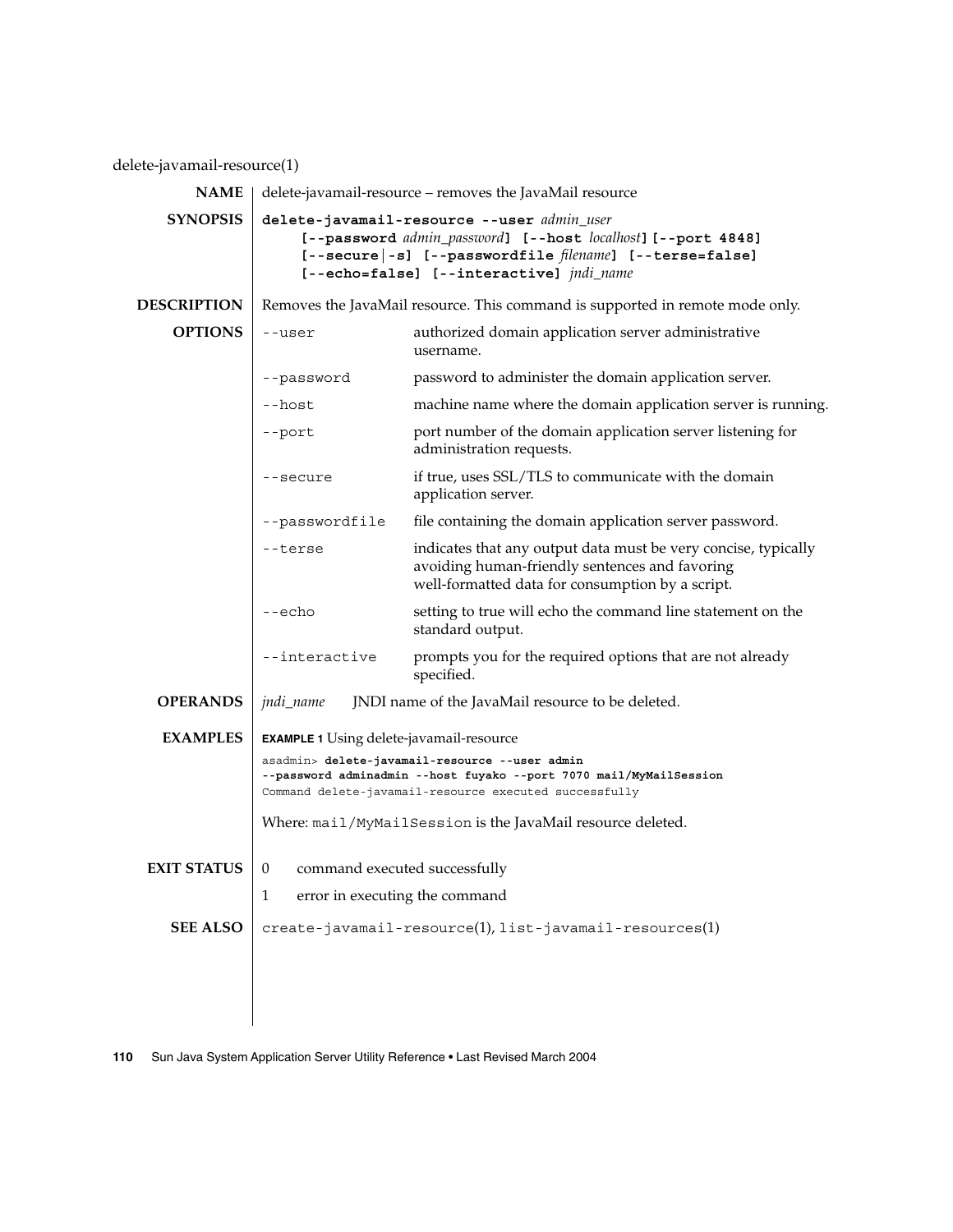| <b>NAME</b>        | delete-jdbc-connection-pool – removes the JDBC connection pool                                                                                                                                                                                      |                                                                                                                                                                                                                                                                                                                   |  |  |
|--------------------|-----------------------------------------------------------------------------------------------------------------------------------------------------------------------------------------------------------------------------------------------------|-------------------------------------------------------------------------------------------------------------------------------------------------------------------------------------------------------------------------------------------------------------------------------------------------------------------|--|--|
| <b>SYNOPSIS</b>    | delete-jdbc-connection-pool --user admin_user<br>[--password admin_password] [--host localhost] [--port 4848]<br>[--secure  -s] [--passwordfile filename] [--terse=false]<br>[--echo=false] [--interactive] [--cascade=false]<br>connection_pool_ID |                                                                                                                                                                                                                                                                                                                   |  |  |
| <b>DESCRIPTION</b> |                                                                                                                                                                                                                                                     | Removes the JDBC connection pool. This command is supported in remote mode only.                                                                                                                                                                                                                                  |  |  |
| <b>OPTIONS</b>     | authorized domain application server administrative<br>--user<br>username.                                                                                                                                                                          |                                                                                                                                                                                                                                                                                                                   |  |  |
|                    | --password                                                                                                                                                                                                                                          | password to administer the domain application server.                                                                                                                                                                                                                                                             |  |  |
|                    | --host                                                                                                                                                                                                                                              | machine name where the domain application server is running.                                                                                                                                                                                                                                                      |  |  |
|                    | --port                                                                                                                                                                                                                                              | port number of the domain application server listening for<br>administration requests.                                                                                                                                                                                                                            |  |  |
|                    | --secure                                                                                                                                                                                                                                            | if true, uses SSL/TLS to communicate with the domain<br>application server.                                                                                                                                                                                                                                       |  |  |
|                    | --passwordfile<br>file containing the domain application server password.                                                                                                                                                                           |                                                                                                                                                                                                                                                                                                                   |  |  |
|                    | --terse                                                                                                                                                                                                                                             | indicates that any output data must be very concise, typically<br>avoiding human-friendly sentences and favoring<br>well-formatted data for consumption by a script.                                                                                                                                              |  |  |
|                    | --echo                                                                                                                                                                                                                                              | setting to true will echo the command line statement on the<br>standard output.                                                                                                                                                                                                                                   |  |  |
|                    | --interactive                                                                                                                                                                                                                                       | prompts you for the required options that are not already<br>specified.                                                                                                                                                                                                                                           |  |  |
|                    | --cascade                                                                                                                                                                                                                                           | If set to true, deletes all the connector resources associated with<br>the pool, apart from the pool itself. If set to false (default), the<br>deletion of the pool fails if there are any resources associated<br>with the pool. Either the resource has to be deleted explicitly, or<br>set the option to true. |  |  |
| <b>OPERANDS</b>    | connection_pool_id<br>name of the JDBC connection pool to be deleted.                                                                                                                                                                               |                                                                                                                                                                                                                                                                                                                   |  |  |
| <b>EXAMPLES</b>    | <b>EXAMPLE 1</b> Using the delete-jdbc-connection-pool command                                                                                                                                                                                      |                                                                                                                                                                                                                                                                                                                   |  |  |
|                    | asadmin> delete-jdbc-connection-pool --user admin<br>--password adminadmin --host fuyako port 7070 XA connection pool<br>Deleted the JDBC connection pool resource with id = XA connection pool                                                     |                                                                                                                                                                                                                                                                                                                   |  |  |
|                    |                                                                                                                                                                                                                                                     | Where: the XA_connection_pool resource is deleted.                                                                                                                                                                                                                                                                |  |  |
| <b>EXIT STATUS</b> | command executed successfully<br>0                                                                                                                                                                                                                  |                                                                                                                                                                                                                                                                                                                   |  |  |
|                    | $\mathbf{1}$<br>error in executing the command                                                                                                                                                                                                      |                                                                                                                                                                                                                                                                                                                   |  |  |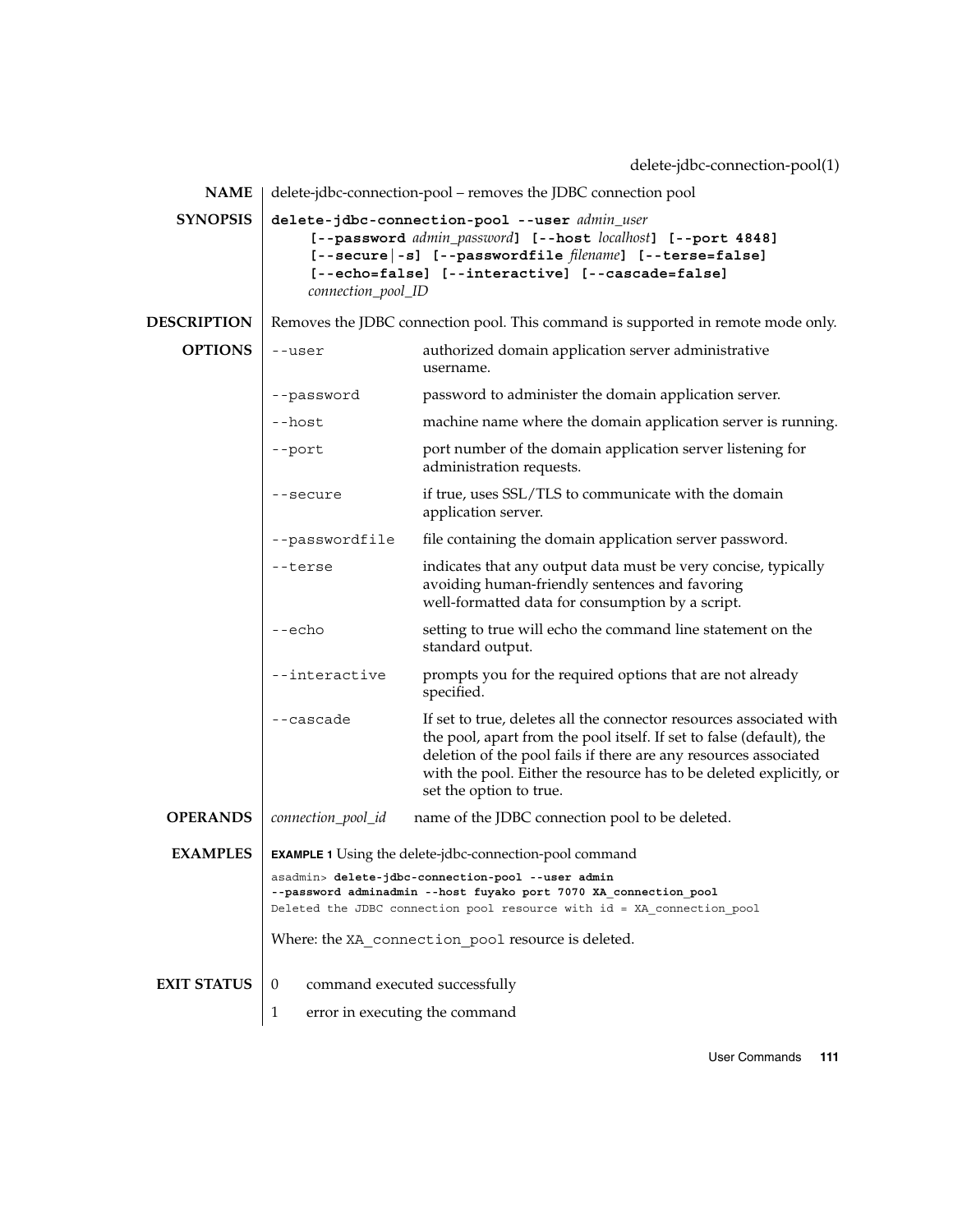delete-jdbc-connection-pool(1)

 ${\bf SEE\,ALSO}\,\mid\, {\rm create\text{-}jdbc\text{-}connection\text{-}pool(1)}$ , list-jdbc-connection-pools(1)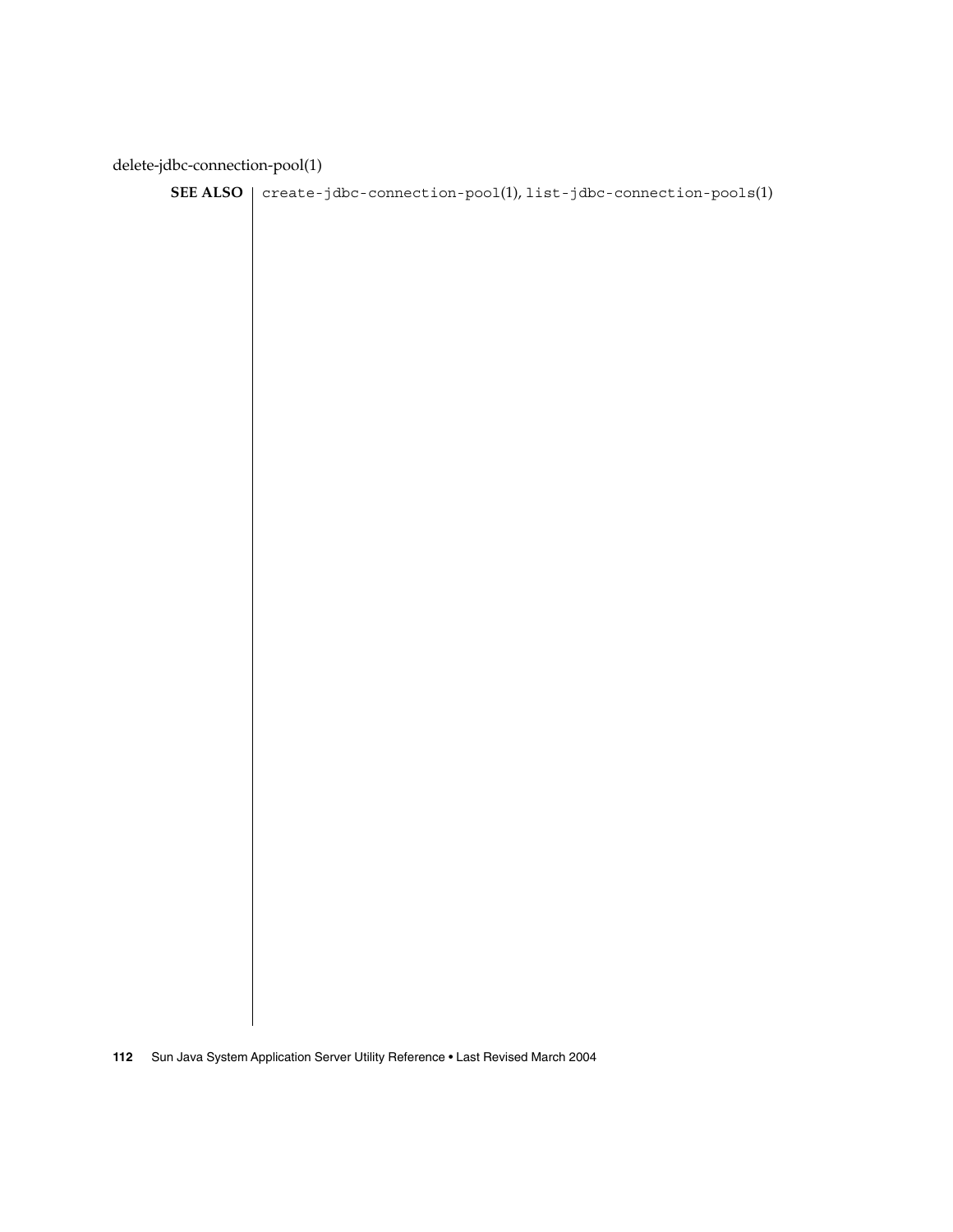delete-jdbc-resource(1)

| <b>NAME</b>        | delete-jdbc-resource – removes the JDBC resource                                                                                                                                                                                                                   |                                                                                                                                                                      |  |  |
|--------------------|--------------------------------------------------------------------------------------------------------------------------------------------------------------------------------------------------------------------------------------------------------------------|----------------------------------------------------------------------------------------------------------------------------------------------------------------------|--|--|
| <b>SYNOPSIS</b>    | delete-jdbc-resource --user admin_user [--password admin_password]<br>$[- - \text{host localhost}]$ $[- - \text{port 4848}]$ $[- - \text{secure} - \text{s}]$<br>[--passwordfile filename] [--terse=false] [--echo=false]<br>[--interactive=true] <i>jndi_name</i> |                                                                                                                                                                      |  |  |
| <b>DESCRIPTION</b> |                                                                                                                                                                                                                                                                    | Removes the JDBC resource. This command is supported in remote mode only.                                                                                            |  |  |
| <b>OPTIONS</b>     | --user                                                                                                                                                                                                                                                             | authorized domain application server administrative<br>username.                                                                                                     |  |  |
|                    | --password                                                                                                                                                                                                                                                         | password to administer the domain application server.                                                                                                                |  |  |
|                    | --host                                                                                                                                                                                                                                                             | machine name where the domain application server is running.                                                                                                         |  |  |
|                    | --port                                                                                                                                                                                                                                                             | port number of the domain application server listening for<br>administration requests.                                                                               |  |  |
|                    | --secure                                                                                                                                                                                                                                                           | if true, uses SSL/TLS to communicate with the domain<br>application server.                                                                                          |  |  |
|                    | --passwordfile<br>file containing the domain application server password.                                                                                                                                                                                          |                                                                                                                                                                      |  |  |
|                    | --terse                                                                                                                                                                                                                                                            | indicates that any output data must be very concise, typically<br>avoiding human-friendly sentences and favoring<br>well-formatted data for consumption by a script. |  |  |
|                    | --echo                                                                                                                                                                                                                                                             | setting to true will echo the command line statement on the<br>standard output.                                                                                      |  |  |
|                    | --interactive                                                                                                                                                                                                                                                      | prompts you for the required options that are not already<br>specified.                                                                                              |  |  |
| <b>OPERANDS</b>    | jndi_name                                                                                                                                                                                                                                                          | name of the JDBC resource to be deleted.                                                                                                                             |  |  |
| <b>EXAMPLES</b>    |                                                                                                                                                                                                                                                                    | <b>EXAMPLE 1</b> Using the delete-jdbc-resource command                                                                                                              |  |  |
|                    |                                                                                                                                                                                                                                                                    | asadmin> delete-jdbc-resource --user admin1                                                                                                                          |  |  |
|                    | --password adminadmin1 --host pigeon --port 5001<br>sample jdbc resource<br>Command delete-jdbc-resource executed successfully                                                                                                                                     |                                                                                                                                                                      |  |  |
|                    |                                                                                                                                                                                                                                                                    |                                                                                                                                                                      |  |  |
|                    |                                                                                                                                                                                                                                                                    | Where: sample_jdbc_resource is the resource that is deleted.                                                                                                         |  |  |
| <b>EXIT STATUS</b> | $\boldsymbol{0}$<br>command executed successfully                                                                                                                                                                                                                  |                                                                                                                                                                      |  |  |
|                    | error in executing the command<br>1                                                                                                                                                                                                                                |                                                                                                                                                                      |  |  |
| <b>SEE ALSO</b>    |                                                                                                                                                                                                                                                                    | $create-jdbc-resource(1), list-jdbc-resources(1)$                                                                                                                    |  |  |
|                    |                                                                                                                                                                                                                                                                    |                                                                                                                                                                      |  |  |
|                    |                                                                                                                                                                                                                                                                    |                                                                                                                                                                      |  |  |
|                    |                                                                                                                                                                                                                                                                    |                                                                                                                                                                      |  |  |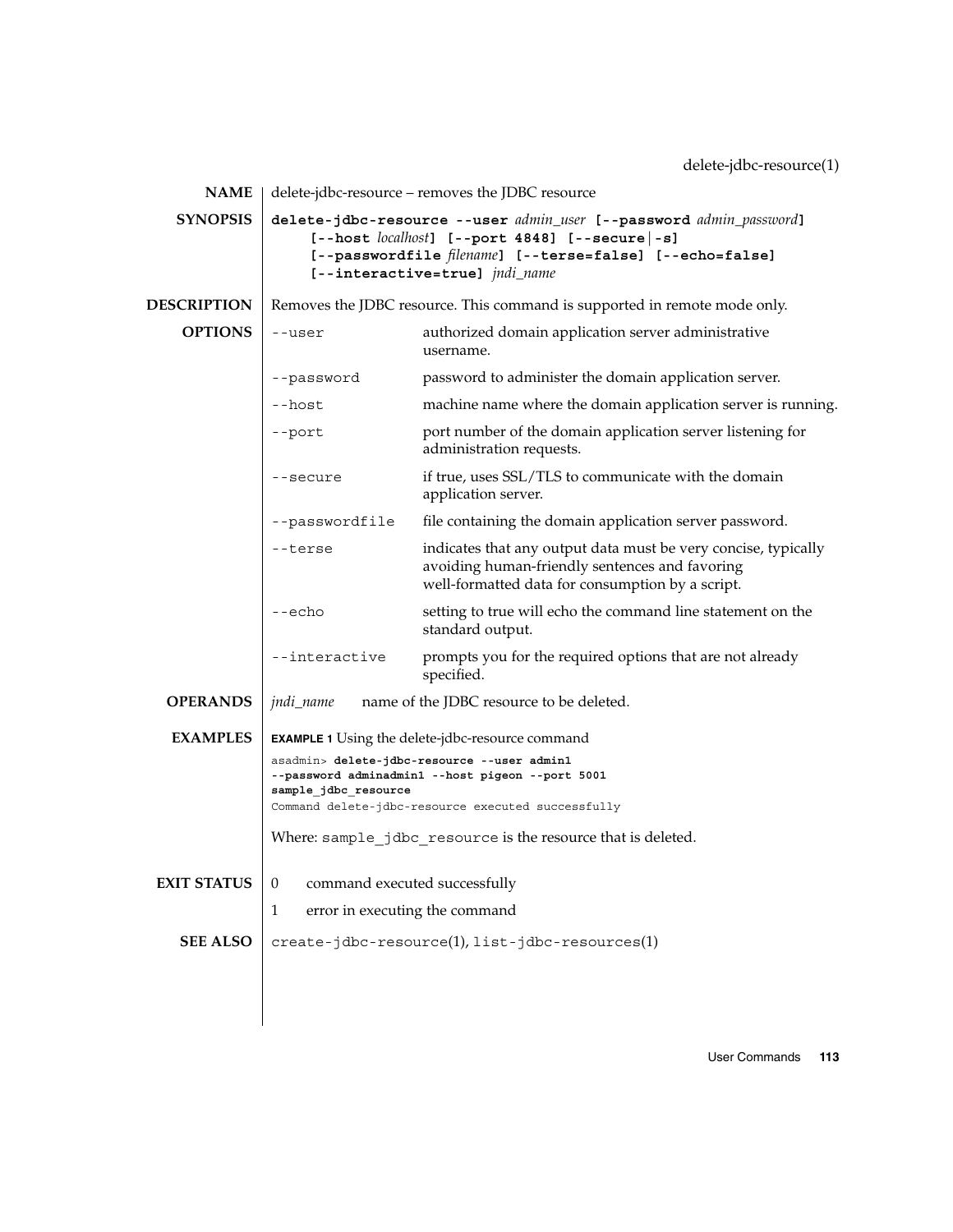| delete-jmsdest(1)  |                                                                                                                                                                                                                                        |                                                                                                                                                                      |  |
|--------------------|----------------------------------------------------------------------------------------------------------------------------------------------------------------------------------------------------------------------------------------|----------------------------------------------------------------------------------------------------------------------------------------------------------------------|--|
| <b>NAME</b>        | delete-jmsdest – destroys the physical destination                                                                                                                                                                                     |                                                                                                                                                                      |  |
| <b>SYNOPSIS</b>    | delete-jmsdest --user admin_user [--password admin_password]<br>[--host localhost] [--port 4848] [--secure  -s]<br>[--passwordfile filename] [--terse=false] [--echo=false]<br>[--interactive] --desttype  - T topic   queue dest_name |                                                                                                                                                                      |  |
| <b>DESCRIPTION</b> | Destroys the physical destinations. This command is supported in remote mode only.                                                                                                                                                     |                                                                                                                                                                      |  |
| <b>OPTIONS</b>     | --user                                                                                                                                                                                                                                 | authorized domain application server administrative<br>username.                                                                                                     |  |
|                    | --password                                                                                                                                                                                                                             | password to administer the domain application server.                                                                                                                |  |
|                    | --host                                                                                                                                                                                                                                 | machine name where the domain application server is running.                                                                                                         |  |
|                    | --port                                                                                                                                                                                                                                 | port number of the domain application server listening for<br>administration requests.                                                                               |  |
|                    | --secure                                                                                                                                                                                                                               | if true, uses SSL/TLS to communicate with the domain<br>application server.                                                                                          |  |
|                    | --passwordfile                                                                                                                                                                                                                         | file containing the domain application server password.                                                                                                              |  |
|                    | --terse                                                                                                                                                                                                                                | indicates that any output data must be very concise, typically<br>avoiding human-friendly sentences and favoring<br>well-formatted data for consumption by a script. |  |
|                    | --echo                                                                                                                                                                                                                                 | setting to true will echo the command line statement on the<br>standard output.                                                                                      |  |
|                    | --interactive                                                                                                                                                                                                                          | prompts you for the required options that are not already<br>specified.                                                                                              |  |
|                    | --desttype                                                                                                                                                                                                                             | type of JMS destination. Valid values are topic, and queue.                                                                                                          |  |
| <b>OPERANDS</b>    | dest_name<br>identifier.                                                                                                                                                                                                               | name of the JMS destination. Valid value is any name that can be a Java                                                                                              |  |
| <b>EXAMPLES</b>    | EXAMPLE 1 Using delete-jmsdest                                                                                                                                                                                                         |                                                                                                                                                                      |  |
|                    | asadmin> delete-jmsdest --user admin --password adminadmin<br>--host localhost --port 4848 --desttype queue PhysicalQueue<br>Command delete-jmsdest executed successfully                                                              |                                                                                                                                                                      |  |
| <b>EXIT STATUS</b> | $\boldsymbol{0}$<br>command executed successfully                                                                                                                                                                                      |                                                                                                                                                                      |  |
|                    | error in executing the command<br>$\mathbf{1}$                                                                                                                                                                                         |                                                                                                                                                                      |  |
| <b>SEE ALSO</b>    | $create-jmsdest(1), list-jmsdest(1)$                                                                                                                                                                                                   |                                                                                                                                                                      |  |
|                    |                                                                                                                                                                                                                                        |                                                                                                                                                                      |  |
|                    |                                                                                                                                                                                                                                        |                                                                                                                                                                      |  |
|                    |                                                                                                                                                                                                                                        |                                                                                                                                                                      |  |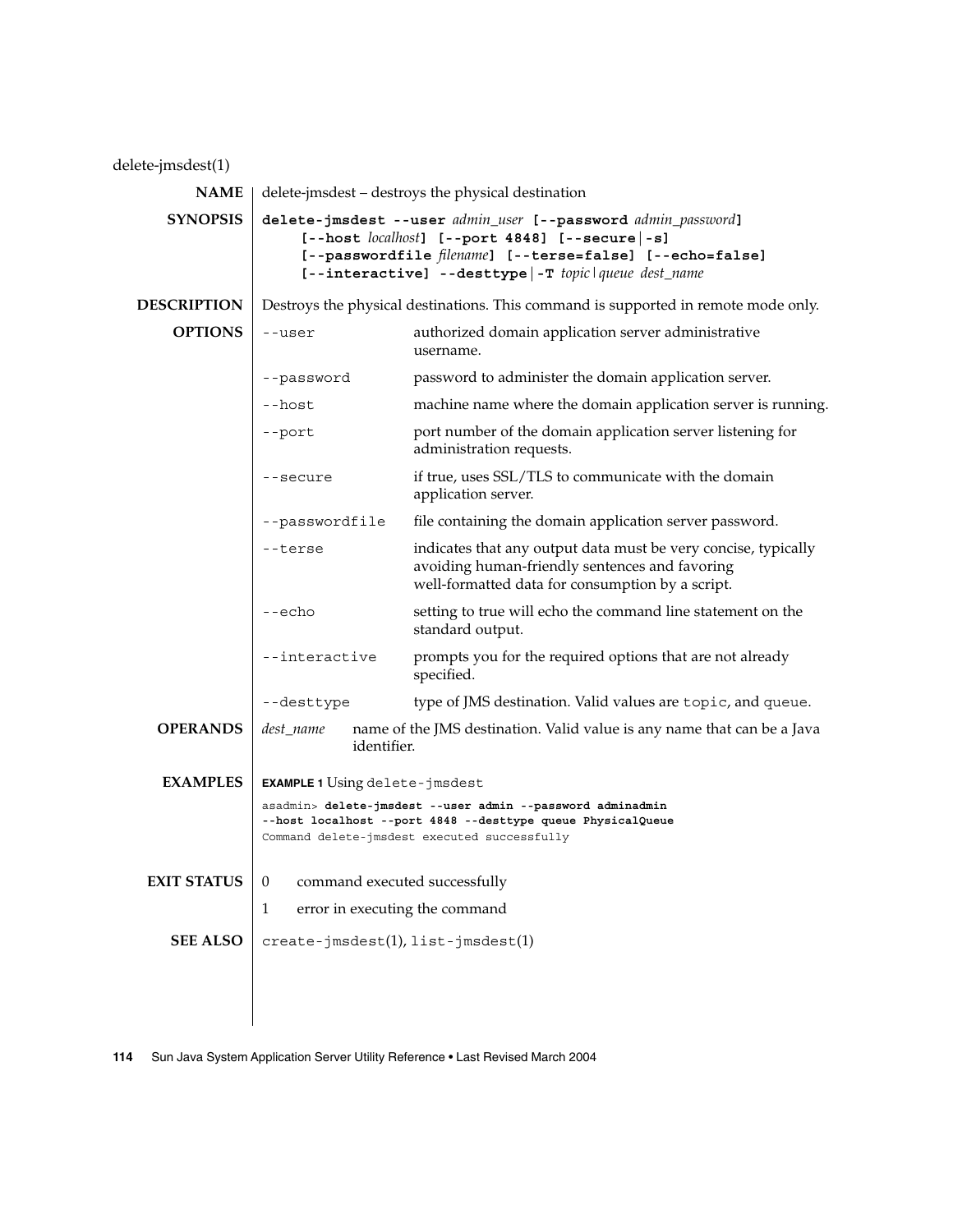delete-jmsobj(1)

| <b>NAME</b>                           | delete-jmsobj - destroys the named object                                        |
|---------------------------------------|----------------------------------------------------------------------------------|
| <b>SYNOPSIS</b>                       | delete-jmsobj<br>--instance instance_name --jndilookupname   -1 jndi_lookup_name |
| <b>DESCRIPTION</b>                    | Destroys the named destinations.                                                 |
| <b>OPTIONS</b>                        | --instance the name of the instance.                                             |
|                                       | --jndilookupname                                                                 |
| <b>EXAMPLES</b>                       | asadmin% delete-jmsobj --instance server1 --jndilookup                           |
| <b>INTERFACE</b><br><b>EQUIVALENT</b> | unknown                                                                          |
| <b>SEE ALSO</b>                       | $create-jmsobj(1) list-jmsobj(1)$                                                |
|                                       |                                                                                  |
|                                       |                                                                                  |
|                                       |                                                                                  |
|                                       |                                                                                  |
|                                       |                                                                                  |
|                                       |                                                                                  |
|                                       |                                                                                  |
|                                       |                                                                                  |
|                                       |                                                                                  |
|                                       |                                                                                  |
|                                       |                                                                                  |
|                                       |                                                                                  |
|                                       |                                                                                  |
|                                       |                                                                                  |
|                                       |                                                                                  |
|                                       |                                                                                  |
|                                       |                                                                                  |
|                                       |                                                                                  |
|                                       |                                                                                  |
|                                       |                                                                                  |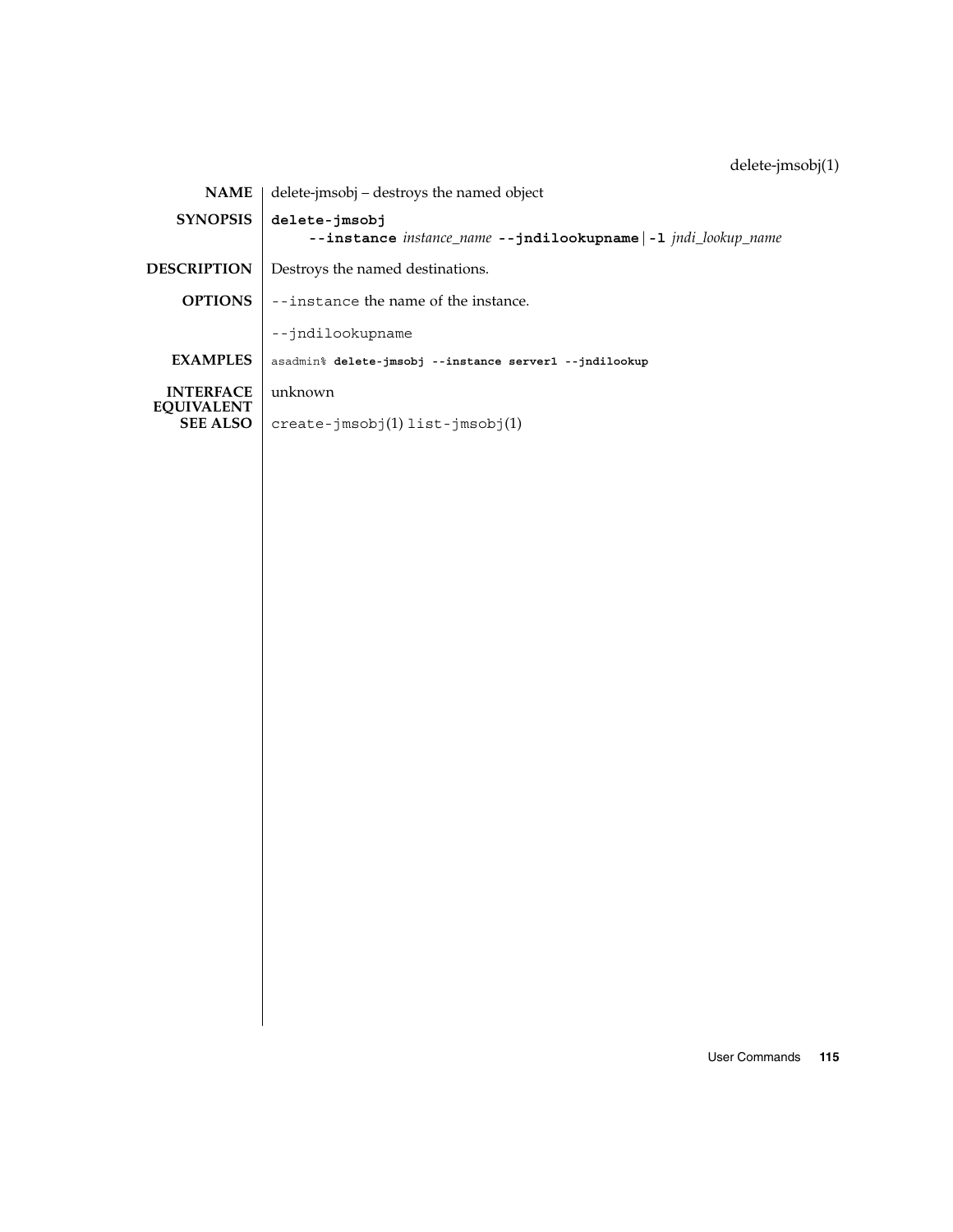| delete-jms-resource(1) |
|------------------------|
|------------------------|

| <b>NAME</b>        | delete-jms-resource – removes the JMS resource                                                     |                                                                                                                                                                                                                                    |  |
|--------------------|----------------------------------------------------------------------------------------------------|------------------------------------------------------------------------------------------------------------------------------------------------------------------------------------------------------------------------------------|--|
| <b>SYNOPSIS</b>    |                                                                                                    | delete-jms-resource --user admin_user<br>[--password <i>admin_password</i> ][--host <i>localhost</i> ] [--port 4848]<br>[--secure   -s] [--passwordfile filename] [--terse=false]<br>[--echo=false] [--interactive=true] jndi_name |  |
| <b>DESCRIPTION</b> |                                                                                                    | Removes the JMS resource. This command is supported in remote mode only.                                                                                                                                                           |  |
| <b>OPTIONS</b>     | --user                                                                                             | authorized domain application server administrative<br>username.                                                                                                                                                                   |  |
|                    | --password                                                                                         | password to administer the domain application server.                                                                                                                                                                              |  |
|                    | --host                                                                                             | machine name where the domain application server is running.                                                                                                                                                                       |  |
|                    | --port                                                                                             | port number of the domain application server listening for<br>administration requests.                                                                                                                                             |  |
|                    | --secure                                                                                           | if true, uses SSL/TLS to communicate with the domain<br>application server.                                                                                                                                                        |  |
|                    | --passwordfile                                                                                     | file containing the domain application server password.                                                                                                                                                                            |  |
|                    | --terse                                                                                            | indicates that any output data must be very concise, typically<br>avoiding human-friendly sentences and favoring<br>well-formatted data for consumption by a script.                                                               |  |
|                    | --echo                                                                                             | setting to true will echo the command line statement on the<br>standard output.                                                                                                                                                    |  |
|                    | --interactive                                                                                      | prompts you for the required options that are not already<br>specified.                                                                                                                                                            |  |
| <b>OPERANDS</b>    | <i>jndi_name</i>                                                                                   | JNDI name of the JMS resource to be deleted.                                                                                                                                                                                       |  |
| <b>EXAMPLES</b>    |                                                                                                    | <b>EXAMPLE 1</b> Using the delete-jms-resource command                                                                                                                                                                             |  |
|                    |                                                                                                    | asadmin> delete-jms-resource --user admin1 --password adminadmin1                                                                                                                                                                  |  |
|                    | --host pigeon --port 5001 sample jms resource<br>Command delete-jms-resource executed successfully |                                                                                                                                                                                                                                    |  |
|                    |                                                                                                    | Where: sample_jms_resource is the resource that is deleted.                                                                                                                                                                        |  |
| <b>EXIT STATUS</b> | $\mathbf{0}$<br>command executed successfully                                                      |                                                                                                                                                                                                                                    |  |
|                    | error in executing the command<br>1                                                                |                                                                                                                                                                                                                                    |  |
| <b>SEE ALSO</b>    |                                                                                                    | $create - jms - resource(1), list - jms - resources(1)$                                                                                                                                                                            |  |
|                    |                                                                                                    |                                                                                                                                                                                                                                    |  |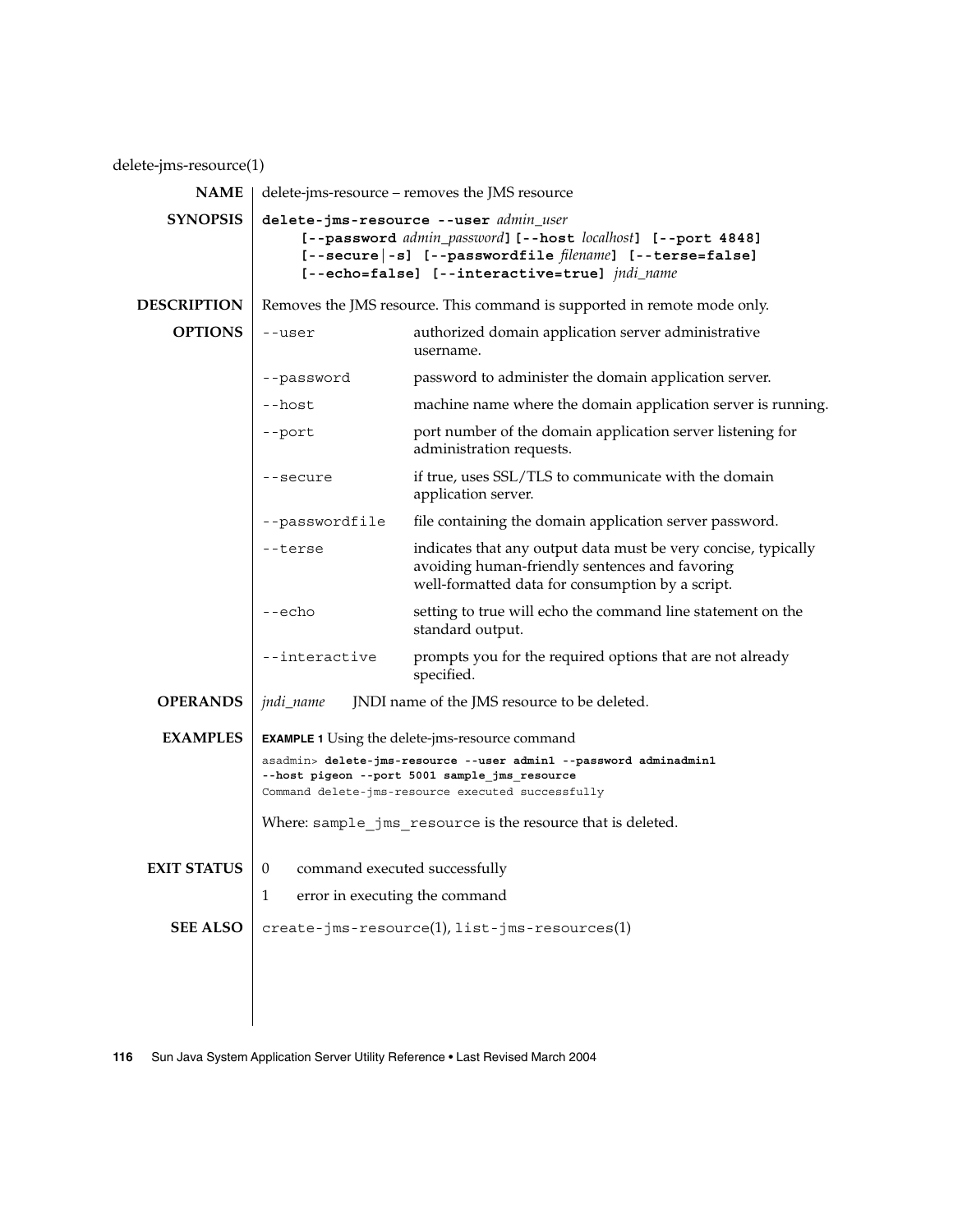delete-jndi-resource(1)

| <b>NAME</b>        | delete-jndi-resource – removes the JNDI resource                                                     |                                                                                                                                                                                             |  |
|--------------------|------------------------------------------------------------------------------------------------------|---------------------------------------------------------------------------------------------------------------------------------------------------------------------------------------------|--|
| <b>SYNOPSIS</b>    | delete-jndi-resource                                                                                 | --user admin_user [--password admin_password] [--host localhost]<br>[--port 4848] [--secure  -s] [--passwordfile filename]<br>[--terse=false] [--echo=false] [--interactive=true] jndi_name |  |
| <b>DESCRIPTION</b> |                                                                                                      | Removes the JNDI resource. This command is supported in remote mode only.                                                                                                                   |  |
| <b>OPTIONS</b>     | --user                                                                                               | authorized domain application server administrative<br>username.                                                                                                                            |  |
|                    | --password                                                                                           | password to administer the domain application server.                                                                                                                                       |  |
|                    | --host                                                                                               | machine name where the domain application server is running.                                                                                                                                |  |
|                    | --port                                                                                               | port number of the domain application server listening for<br>administration requests.                                                                                                      |  |
|                    | --secure                                                                                             | if true, uses SSL/TLS to communicate with the domain<br>application server.                                                                                                                 |  |
|                    | --passwordfile                                                                                       | file containing the domain application server password.                                                                                                                                     |  |
|                    | --terse                                                                                              | indicates that any output data must be very concise, typically<br>avoiding human-friendly sentences and favoring<br>well-formatted data for consumption by a script.                        |  |
|                    | --echo                                                                                               | setting to true will echo the command line statement on the<br>standard output.                                                                                                             |  |
|                    | --interactive                                                                                        | prompts you for the required options that are not already<br>specified.                                                                                                                     |  |
| <b>OPERANDS</b>    | jndi_name                                                                                            | name of the JNDI resource to be deleted.                                                                                                                                                    |  |
| <b>EXAMPLES</b>    |                                                                                                      | <b>EXAMPLE 1</b> Using the delete-jndi-resource command                                                                                                                                     |  |
|                    |                                                                                                      | asadmin> delete-jndi-resource --user admin1 --password adminadmin1                                                                                                                          |  |
|                    | --host pigeon --port 5001 sample jndi resource<br>Command delete-jndi-resource executed successfully |                                                                                                                                                                                             |  |
|                    |                                                                                                      | Where: sample jndi resource is the JNDI resource to be deleted.                                                                                                                             |  |
| <b>EXIT STATUS</b> | 0<br>command executed successfully                                                                   |                                                                                                                                                                                             |  |
|                    | error in executing the command<br>1                                                                  |                                                                                                                                                                                             |  |
| <b>SEE ALSO</b>    |                                                                                                      | create-jndi-resource(1), list-jndi-resources(1)                                                                                                                                             |  |
|                    |                                                                                                      |                                                                                                                                                                                             |  |
|                    |                                                                                                      |                                                                                                                                                                                             |  |
|                    |                                                                                                      |                                                                                                                                                                                             |  |
|                    |                                                                                                      |                                                                                                                                                                                             |  |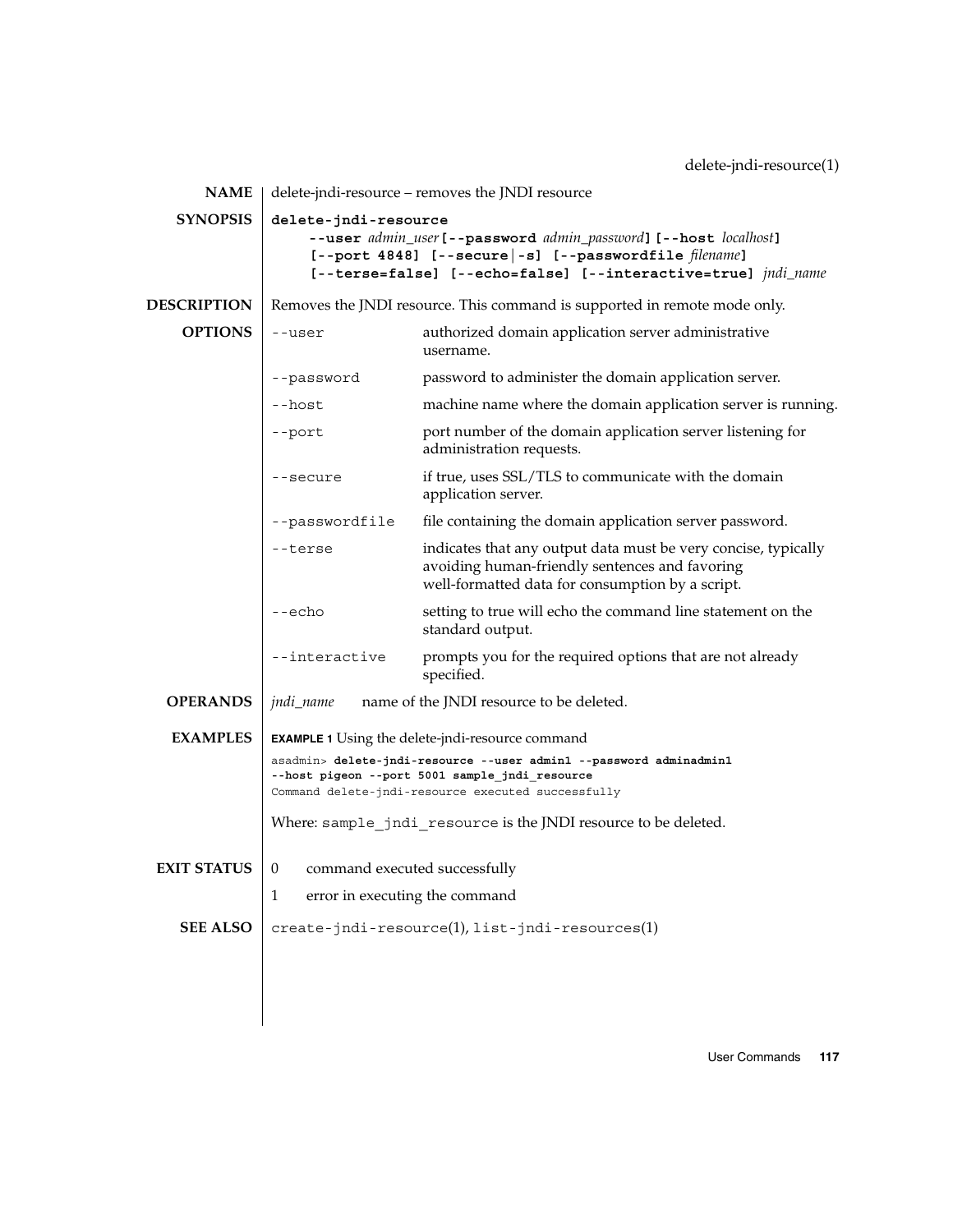| delete-jvm-options(1) |                                                                |                          |                                                                                                                                                                                                                                                                                                                                                                                         |
|-----------------------|----------------------------------------------------------------|--------------------------|-----------------------------------------------------------------------------------------------------------------------------------------------------------------------------------------------------------------------------------------------------------------------------------------------------------------------------------------------------------------------------------------|
| <b>NAME</b>           | elements                                                       |                          | delete-jvm-options – deletes the JVM options from the Java configuration or profiler                                                                                                                                                                                                                                                                                                    |
| <b>SYNOPSIS</b>       | [--interactive=true]                                           |                          | delete-jvm-options --user admin_user [--password admin_password]<br>$[- - \text{host localhost}]$ $[- - \text{port 4848}]$ $[- - \text{secure}   - \text{s}]$<br>[--passwordfile filename] [--terse=false] [--echo=false]<br>[--profiler=false ] (jvm option name=jvm option value) [:jvm option name=jvm                                                                               |
| <b>DESCRIPTION</b>    | record the settings needed to get a particular profiler going. |                          | Deletes the JVM options in the Java configuration or Profiler elements of the<br>domain. xml file. You can enter more than one JVM option separated by a colon (:). If<br>the JVM option starts with a dash $\left(\cdot\right)$ then use two dashes $\left(\cdot\right)$ before the operand to<br>distinguish that JVM option is an operand and not an option. JVM options are used to |
| <b>OPTIONS</b>        | --user                                                         | username.                | authorized domain application server administrative                                                                                                                                                                                                                                                                                                                                     |
|                       | --password                                                     |                          | password to administer the domain application server.                                                                                                                                                                                                                                                                                                                                   |
|                       | --host                                                         |                          | machine name where the domain application server is running.                                                                                                                                                                                                                                                                                                                            |
|                       | --port                                                         | administration requests. | port number of the domain application server listening for                                                                                                                                                                                                                                                                                                                              |
|                       | --secure                                                       | application server.      | if true, uses SSL/TLS to communicate with the domain                                                                                                                                                                                                                                                                                                                                    |
|                       | --passwordfile                                                 |                          | file containing the domain application server password.                                                                                                                                                                                                                                                                                                                                 |
|                       | --terse                                                        | false.                   | indicates that any output data must be very concise, typically<br>avoiding human-friendly sentences and favoring<br>well-formatted data for consumption by a script. Default is                                                                                                                                                                                                         |
|                       | --echo                                                         |                          | setting to true will echo the command line statement on the<br>standard output. Default is false.                                                                                                                                                                                                                                                                                       |
|                       | --interactive                                                  | prompted.                | if set to true (default), only the required password options are                                                                                                                                                                                                                                                                                                                        |
|                       | --profiler                                                     |                          | indicates if the JVM options is for the profiler. Profiler must<br>exist for this option to be true.                                                                                                                                                                                                                                                                                    |
| <b>OPERANDS</b>       | jvm_option_name=jvm_option_value                               |                          | the left side of the equal sign $(=)$ is the JVM<br>option name. The right side of the equal sign $(=)$<br>is the jvm_option_value. Additionally, you can<br>use ":" as a delimiter for more than one<br>jvm-option. If the jvm-option contains a ":", use<br>the escape character $\setminus$ to offset the ":" delimiter.                                                             |
|                       |                                                                |                          |                                                                                                                                                                                                                                                                                                                                                                                         |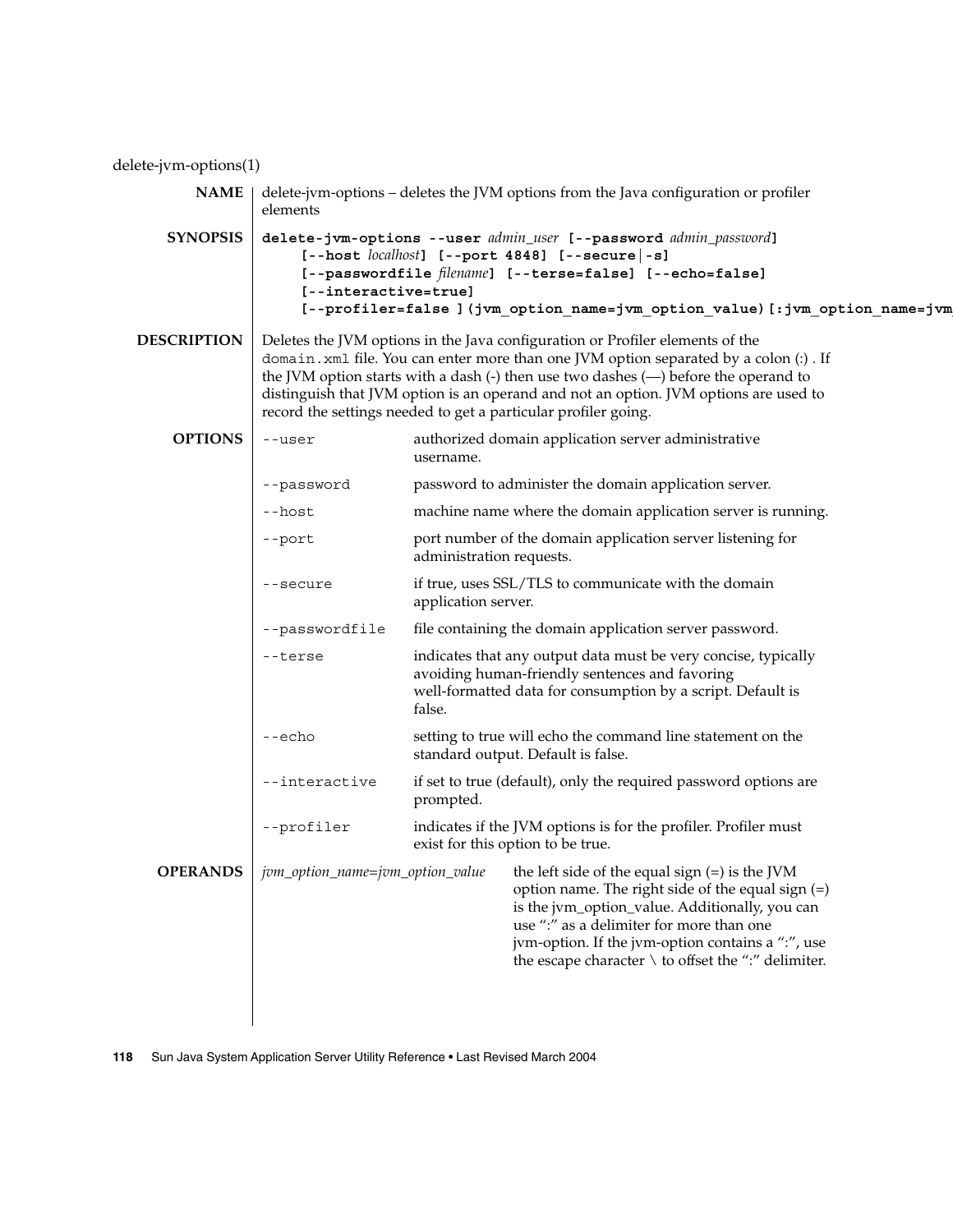delete-jvm-options(1)

| <b>EXAMPLES</b>    | <b>EXAMPLE 1 Using delete-jvm-options</b>                                                                                                                                                                                                                                                                                                                                                          |
|--------------------|----------------------------------------------------------------------------------------------------------------------------------------------------------------------------------------------------------------------------------------------------------------------------------------------------------------------------------------------------------------------------------------------------|
|                    | asadmin> delete-jvm-options --user admin --password adminadmin<br>--host fuyako --port 7070 --profiler=true -- "-DDebug=true":"-Xmx256m":"<br>-Dcom.sun.aas.imqBin"="\/export\/as7se\/imq\/bin"<br>JVM options deleted                                                                                                                                                                             |
|                    | Where the JVM options are creaded. The double dash $(-)$ is used between<br>--profiler options and the operand because - indicated the end of the options and<br>the following text is the operand. The double dash $(-)$ is necessary here since there<br>are single dashes (i.e., -DDebug) in the operand. To distinguish between the options<br>and the operand, the double dash $(-)$ is used. |
| <b>EXIT STATUS</b> | command executed successfully<br>$\mathbf{0}$                                                                                                                                                                                                                                                                                                                                                      |
|                    | $\mathbf{1}$<br>error in executing the command                                                                                                                                                                                                                                                                                                                                                     |
| <b>SEE ALSO</b>    | $create-jvm-options(1)$                                                                                                                                                                                                                                                                                                                                                                            |
|                    |                                                                                                                                                                                                                                                                                                                                                                                                    |
|                    |                                                                                                                                                                                                                                                                                                                                                                                                    |
|                    |                                                                                                                                                                                                                                                                                                                                                                                                    |
|                    |                                                                                                                                                                                                                                                                                                                                                                                                    |
|                    |                                                                                                                                                                                                                                                                                                                                                                                                    |
|                    |                                                                                                                                                                                                                                                                                                                                                                                                    |
|                    |                                                                                                                                                                                                                                                                                                                                                                                                    |
|                    |                                                                                                                                                                                                                                                                                                                                                                                                    |
|                    |                                                                                                                                                                                                                                                                                                                                                                                                    |
|                    |                                                                                                                                                                                                                                                                                                                                                                                                    |
|                    |                                                                                                                                                                                                                                                                                                                                                                                                    |
|                    |                                                                                                                                                                                                                                                                                                                                                                                                    |
|                    |                                                                                                                                                                                                                                                                                                                                                                                                    |
|                    |                                                                                                                                                                                                                                                                                                                                                                                                    |
|                    |                                                                                                                                                                                                                                                                                                                                                                                                    |
|                    |                                                                                                                                                                                                                                                                                                                                                                                                    |
|                    |                                                                                                                                                                                                                                                                                                                                                                                                    |
|                    |                                                                                                                                                                                                                                                                                                                                                                                                    |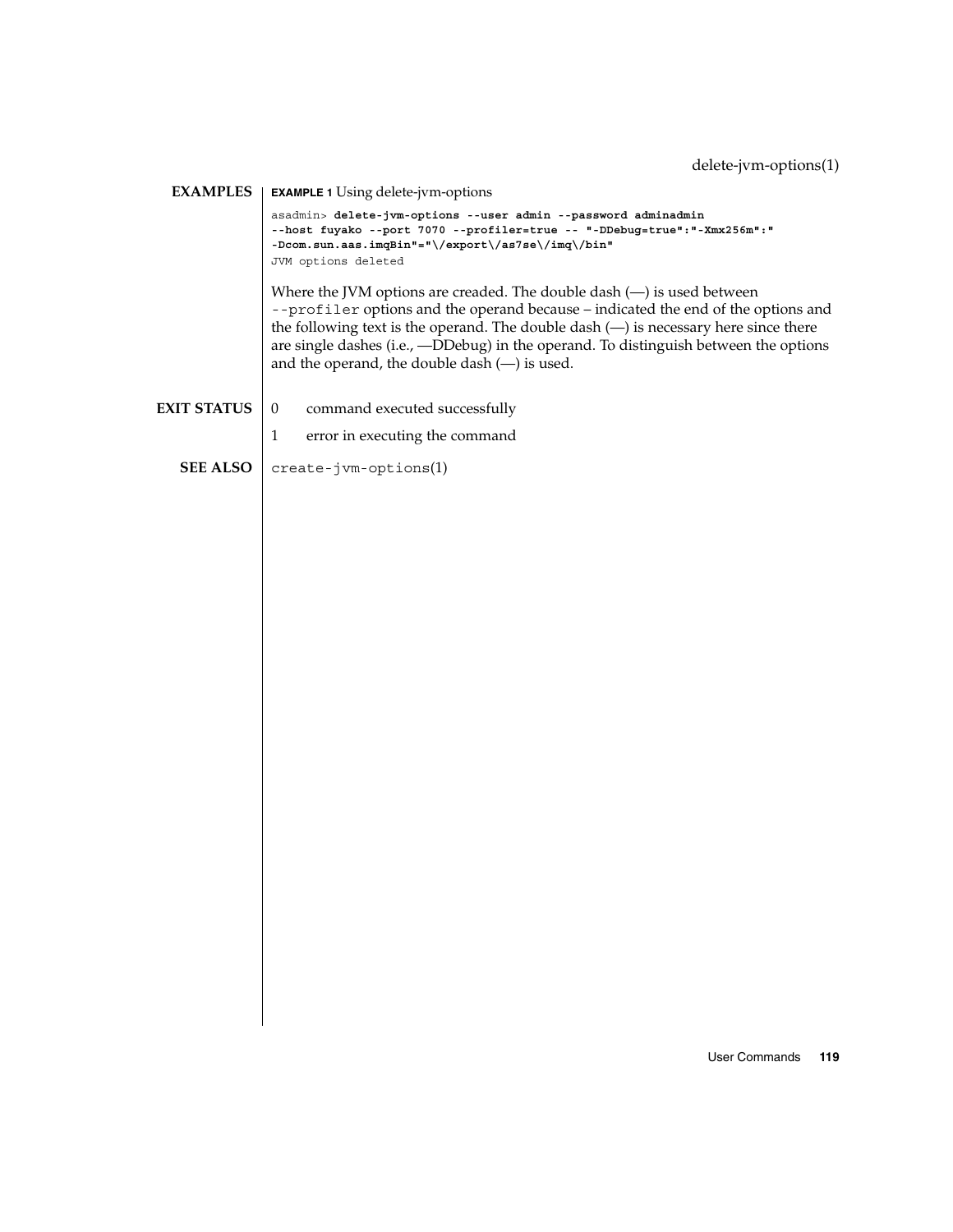delete-lifecycle-module(1)

| <b>NAME</b>        | delete-lifecycle-module – removes the lifecycle module                                                                                                                                                                                                             |                                                                                                                                                                                           |  |
|--------------------|--------------------------------------------------------------------------------------------------------------------------------------------------------------------------------------------------------------------------------------------------------------------|-------------------------------------------------------------------------------------------------------------------------------------------------------------------------------------------|--|
| <b>SYNOPSIS</b>    | delete-lifecycle-module --user admin_user [--password admin_password]<br>$[- - \text{host localhost}]$ $[- - \text{port 4848}]$ $[- - \text{secure}   - \text{s}]$<br>[--passwordfile filename] [--terse=false] [--echo=false]<br>[--interactive=true] module_name |                                                                                                                                                                                           |  |
| <b>DESCRIPTION</b> |                                                                                                                                                                                                                                                                    | Removes the lifecycle module. This command is supported in remote mode only.                                                                                                              |  |
| <b>OPTIONS</b>     | --user                                                                                                                                                                                                                                                             | authorized domain application server administrative<br>username.                                                                                                                          |  |
|                    | --password                                                                                                                                                                                                                                                         | password to administer the domain application server.                                                                                                                                     |  |
|                    | --host                                                                                                                                                                                                                                                             | machine name where the domain application server is running.                                                                                                                              |  |
|                    | --port                                                                                                                                                                                                                                                             | port number of the domain application server listening for<br>administration requests.                                                                                                    |  |
|                    | --secure                                                                                                                                                                                                                                                           | if true, uses SSL/TLS to communicate with the domain<br>application server.                                                                                                               |  |
|                    | --passwordfile                                                                                                                                                                                                                                                     | file containing the domain application server password.                                                                                                                                   |  |
|                    | --terse                                                                                                                                                                                                                                                            | indicates that any output data must be very concise, typically<br>avoiding human-friendly sentences and favoring<br>well-formatted data for consumption by a script. Default is<br>false. |  |
|                    | --echo                                                                                                                                                                                                                                                             | setting to true will echo the command line statement on the<br>standard output. Default is false.                                                                                         |  |
|                    | --interactive                                                                                                                                                                                                                                                      | if set to true (default), only the required password options are<br>prompted.                                                                                                             |  |
| <b>OPERANDS</b>    | module_name<br>module.                                                                                                                                                                                                                                             | unique identifier for the deployed server lifecycle event listener                                                                                                                        |  |
| <b>EXAMPLES</b>    | <b>EXAMPLE 1 Using delete-lifecycle-module</b>                                                                                                                                                                                                                     |                                                                                                                                                                                           |  |
|                    | asadmin> delete-lifecycle-module --user admin --password adminadmin<br>--host fuyako --port 7070 customSetup<br>Deleted the Lifecycle module with module name = customSetup<br>Where: customSetup is the lifecycle module deleted.                                 |                                                                                                                                                                                           |  |
| <b>EXIT STATUS</b> | command executed successfully<br>$\mathbf{0}$                                                                                                                                                                                                                      |                                                                                                                                                                                           |  |
|                    | error in executing the command<br>$\mathbf{1}$                                                                                                                                                                                                                     |                                                                                                                                                                                           |  |
| <b>SEE ALSO</b>    |                                                                                                                                                                                                                                                                    | create-lifecycle-module(1), list-lifecycle-modules(1)                                                                                                                                     |  |
|                    |                                                                                                                                                                                                                                                                    |                                                                                                                                                                                           |  |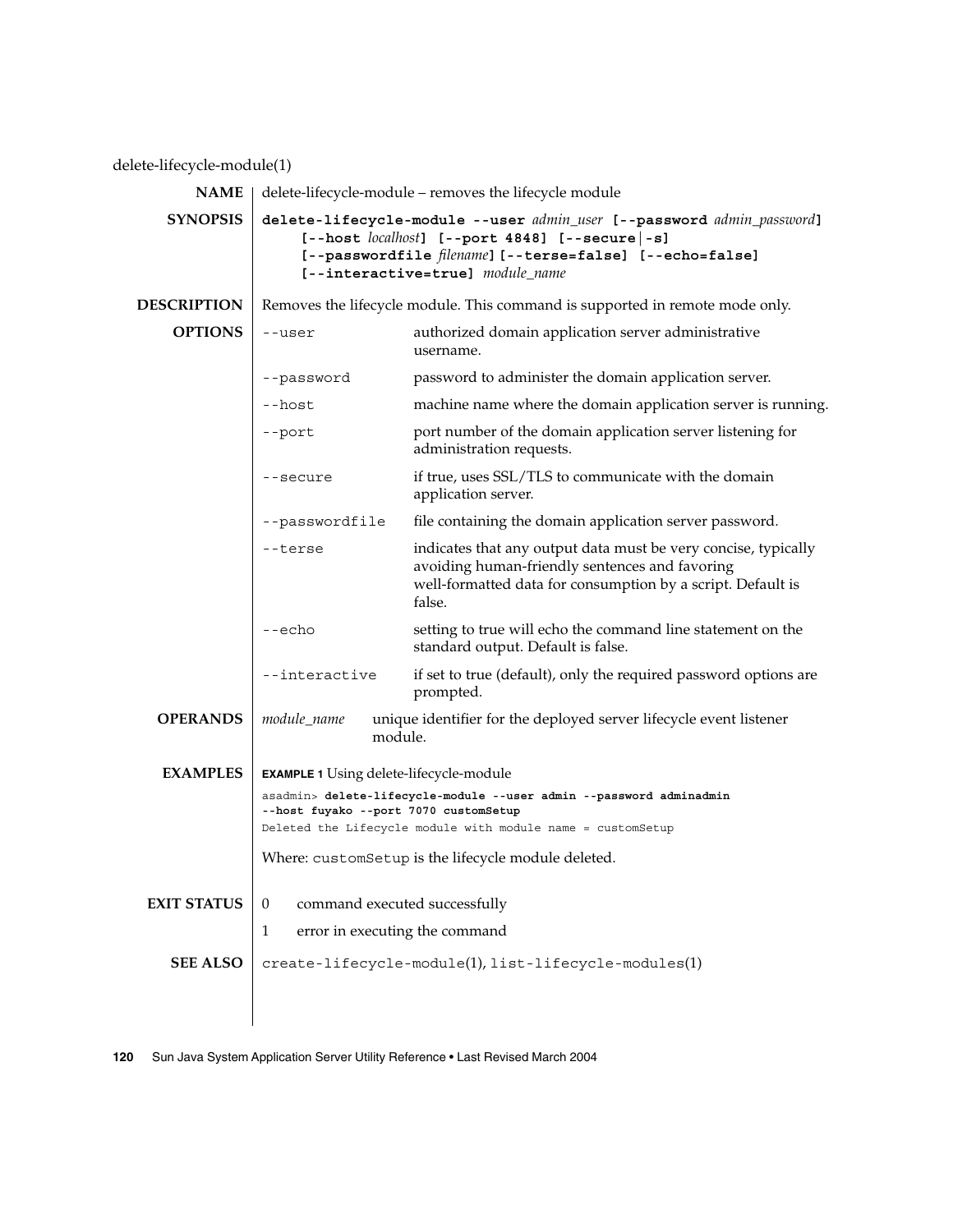| <b>NAME</b>                          | delete-mime – removes the MIME type                                                                                                                                                                                                                                                                                                        |                                                                                           |  |
|--------------------------------------|--------------------------------------------------------------------------------------------------------------------------------------------------------------------------------------------------------------------------------------------------------------------------------------------------------------------------------------------|-------------------------------------------------------------------------------------------|--|
| <b>SYNOPSIS</b>                      | delete-mime<br>--user admin_user [--password admin_password] [--host localhost]<br>[--port 4848] [--passwordfile filename] [--secure   -s] [--instance<br><i>instance_name</i> ] <i>mime_ID</i>                                                                                                                                            |                                                                                           |  |
| <b>DESCRIPTION</b>                   | Removes the MIME types associated with the named server instance. The server<br>determines the MIME type of a requested resource by invoking the type-by-extension<br>directive in the ObjectType section of the obj.conf file. The type-by-extension<br>function does not work if no MIME element has been defined in the server element. |                                                                                           |  |
| <b>OPTIONS</b>                       | --user                                                                                                                                                                                                                                                                                                                                     | administrative user associated for the instance.                                          |  |
|                                      | --password                                                                                                                                                                                                                                                                                                                                 | administrative password corresponding to the administrative<br>user.                      |  |
|                                      | --host                                                                                                                                                                                                                                                                                                                                     | host name of the machine hosting the administrative instance.                             |  |
|                                      | --port                                                                                                                                                                                                                                                                                                                                     | administrative port number associated with the administrative<br>host.                    |  |
|                                      | --passwordfile                                                                                                                                                                                                                                                                                                                             | file containing passwords appropriate for the command (e.g.,<br>administrative instance). |  |
|                                      | --secure                                                                                                                                                                                                                                                                                                                                   | if true, uses SSL/TLS to communicate with the administrative<br>instance.                 |  |
|                                      | --instance                                                                                                                                                                                                                                                                                                                                 | name of the instance.                                                                     |  |
| <b>OPERANDS</b>                      | mime_id<br>internal name for the MIME types listing. It is used in a virtual-server<br>element to define the MIME types used by the virtual server.                                                                                                                                                                                        |                                                                                           |  |
| <b>EXAMPLES</b>                      | <b>EXAMPLE 1 Using delete-mime</b>                                                                                                                                                                                                                                                                                                         |                                                                                           |  |
|                                      | asadmin> delete-mime --user admin --password adminadmin --host fuyako --port 7070 --instance serve<br>Deleted Mime with id = sampleMIME                                                                                                                                                                                                    |                                                                                           |  |
|                                      | Where: sampleMIME is the name of the MIME deleted.                                                                                                                                                                                                                                                                                         |                                                                                           |  |
| <b>EXIT STATUS</b>                   | $\overline{0}$<br>command executed successfully                                                                                                                                                                                                                                                                                            |                                                                                           |  |
|                                      | 1                                                                                                                                                                                                                                                                                                                                          | error in executing the command                                                            |  |
| <b>INTERFACE</b>                     | HTTP Server node, MIME Type Files page<br>$create - mime(1)$ , list-mimes $(1)$                                                                                                                                                                                                                                                            |                                                                                           |  |
| <b>EQUIVALENT</b><br><b>SEE ALSO</b> |                                                                                                                                                                                                                                                                                                                                            |                                                                                           |  |
|                                      |                                                                                                                                                                                                                                                                                                                                            |                                                                                           |  |
|                                      |                                                                                                                                                                                                                                                                                                                                            |                                                                                           |  |
|                                      |                                                                                                                                                                                                                                                                                                                                            |                                                                                           |  |
|                                      |                                                                                                                                                                                                                                                                                                                                            |                                                                                           |  |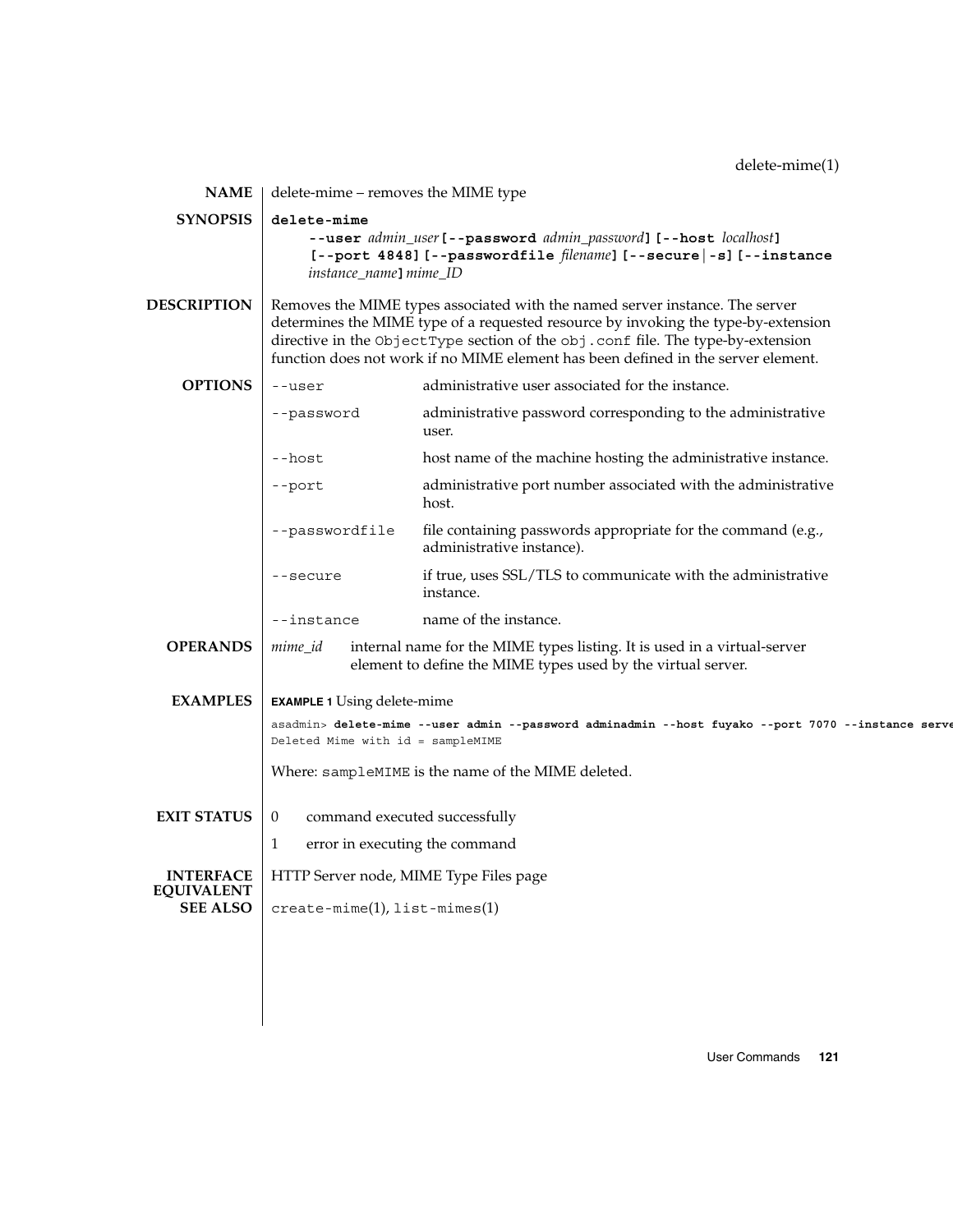delete-persistence-resource(1)

| <b>NAME</b>        | delete-persistence-resource – removes the persistence resource                                                                                                                                                                                                                   |                                                                                                                                                                                           |  |
|--------------------|----------------------------------------------------------------------------------------------------------------------------------------------------------------------------------------------------------------------------------------------------------------------------------|-------------------------------------------------------------------------------------------------------------------------------------------------------------------------------------------|--|
| <b>SYNOPSIS</b>    | delete-persistence-resource --user admin_user<br>[--password admin_password] [--host localhost] [--port 4848]<br>[--secure   -s] [--passwordfile filename] [--terse=false]<br>[--echo=false] [--interactive=true] jndi_name                                                      |                                                                                                                                                                                           |  |
| <b>DESCRIPTION</b> |                                                                                                                                                                                                                                                                                  | Removes the persistence resource. This command is supported in remote mode only.                                                                                                          |  |
| <b>OPTIONS</b>     | --user                                                                                                                                                                                                                                                                           | authorized domain application server administrative<br>username.                                                                                                                          |  |
|                    | --password                                                                                                                                                                                                                                                                       | password to administer the domain application server.                                                                                                                                     |  |
|                    | --host                                                                                                                                                                                                                                                                           | machine name where the domain application server is running.                                                                                                                              |  |
|                    | --port                                                                                                                                                                                                                                                                           | port number of the domain application server listening for<br>administration requests.                                                                                                    |  |
|                    | --secure                                                                                                                                                                                                                                                                         | if true, uses SSL/TLS to communicate with the domain<br>application server.                                                                                                               |  |
|                    | --passwordfile                                                                                                                                                                                                                                                                   | file containing the domain application server password.                                                                                                                                   |  |
|                    | --terse                                                                                                                                                                                                                                                                          | indicates that any output data must be very concise, typically<br>avoiding human-friendly sentences and favoring<br>well-formatted data for consumption by a script. Default is<br>false. |  |
|                    | --echo                                                                                                                                                                                                                                                                           | setting to true will echo the command line statement on the<br>standard output. Default is false.                                                                                         |  |
|                    | --interactive                                                                                                                                                                                                                                                                    | if set to true (default), only the required password options are<br>prompted.                                                                                                             |  |
| <b>OPERANDS</b>    | JNDI name of the persistence resource.<br>jndi_name                                                                                                                                                                                                                              |                                                                                                                                                                                           |  |
| <b>EXAMPLES</b>    | <b>EXAMPLE 1 Using delete-persistence-resource</b>                                                                                                                                                                                                                               |                                                                                                                                                                                           |  |
|                    | asadmin> delete-persistence-resource --user admin1 --password adminadmin1<br>--host pigeon --port 5001 sample persistence resource<br>Command delete-persistence-resource executed successfully<br>Where: sample_persistence_resource is the persistence resource to be deleted. |                                                                                                                                                                                           |  |
| <b>EXIT STATUS</b> | command executed successfully<br>$\theta$                                                                                                                                                                                                                                        |                                                                                                                                                                                           |  |
|                    | error in executing the command<br>1                                                                                                                                                                                                                                              |                                                                                                                                                                                           |  |
| <b>SEE ALSO</b>    |                                                                                                                                                                                                                                                                                  | create-persistence-resource(1), list-persistence-resources(1)                                                                                                                             |  |
|                    |                                                                                                                                                                                                                                                                                  |                                                                                                                                                                                           |  |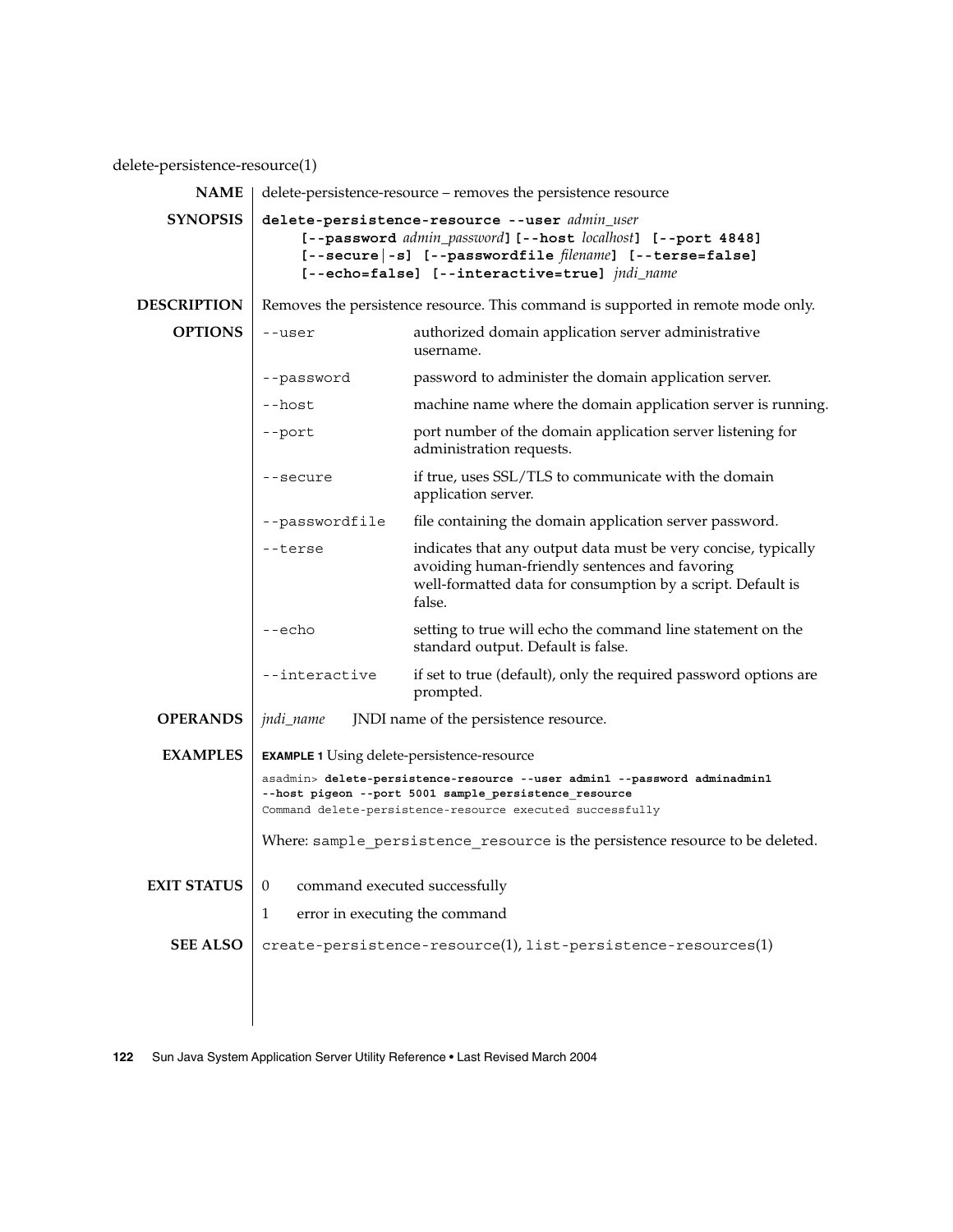| <b>NAME</b>        | delete-profiler - deletes the profiler element                                                                                                                                                                      |                                                                                                                                                                                                                      |  |
|--------------------|---------------------------------------------------------------------------------------------------------------------------------------------------------------------------------------------------------------------|----------------------------------------------------------------------------------------------------------------------------------------------------------------------------------------------------------------------|--|
| <b>SYNOPSIS</b>    | [--interactive=true]                                                                                                                                                                                                | delete-profiler --user admin_user [--password admin_password]<br>$[- - \text{host localhost}]$ $[- - \text{port 4848}]$ $[- - \text{secure} - \text{s}]$<br>[--passwordfile filename] [--terse=false] [--echo=false] |  |
| <b>DESCRIPTION</b> | Deletes the profiler element. A server instance is tied to a particular profiler by the<br>profiler element in the Java configuration. Changing a profiler requires you to restart<br>the server.                   |                                                                                                                                                                                                                      |  |
|                    |                                                                                                                                                                                                                     | This command is supported in remote mode only.                                                                                                                                                                       |  |
| <b>OPTIONS</b>     | --user                                                                                                                                                                                                              | authorized domain application server administrative<br>username.                                                                                                                                                     |  |
|                    | --password                                                                                                                                                                                                          | password to administer the domain application server.                                                                                                                                                                |  |
|                    | --host                                                                                                                                                                                                              | machine name where the domain application server is running.                                                                                                                                                         |  |
|                    | --port                                                                                                                                                                                                              | port number of the domain application server listening for<br>administration requests.                                                                                                                               |  |
|                    | --secure                                                                                                                                                                                                            | if true, uses SSL/TLS to communicate with the domain<br>application server.                                                                                                                                          |  |
|                    | --passwordfile                                                                                                                                                                                                      | file containing the domain application server password.                                                                                                                                                              |  |
|                    | --terse                                                                                                                                                                                                             | indicates that any output data must be very concise, typically<br>avoiding human-friendly sentences and favoring<br>well-formatted data for consumption by a script. Default is<br>false.                            |  |
|                    | --echo                                                                                                                                                                                                              | setting to true will echo the command line statement on the<br>standard output. Default is false.                                                                                                                    |  |
|                    | --interactive                                                                                                                                                                                                       | if set to true (default), only the required password options are<br>prompted.                                                                                                                                        |  |
| <b>EXAMPLES</b>    | <b>EXAMPLE 1 Using delete-profiler</b><br>asadmin> delete-profiler --user admin --passwordfile passwords.txt<br>--host localhost --port 4848<br>Deleted Profiler<br>Where: profiler is the deleted profile element. |                                                                                                                                                                                                                      |  |
| <b>EXIT STATUS</b> | command executed successfully<br>$\mathbf{0}$<br>error in executing the command<br>1                                                                                                                                |                                                                                                                                                                                                                      |  |
| <b>SEE ALSO</b>    | $create-profilter(1), list-profilter(1)$                                                                                                                                                                            |                                                                                                                                                                                                                      |  |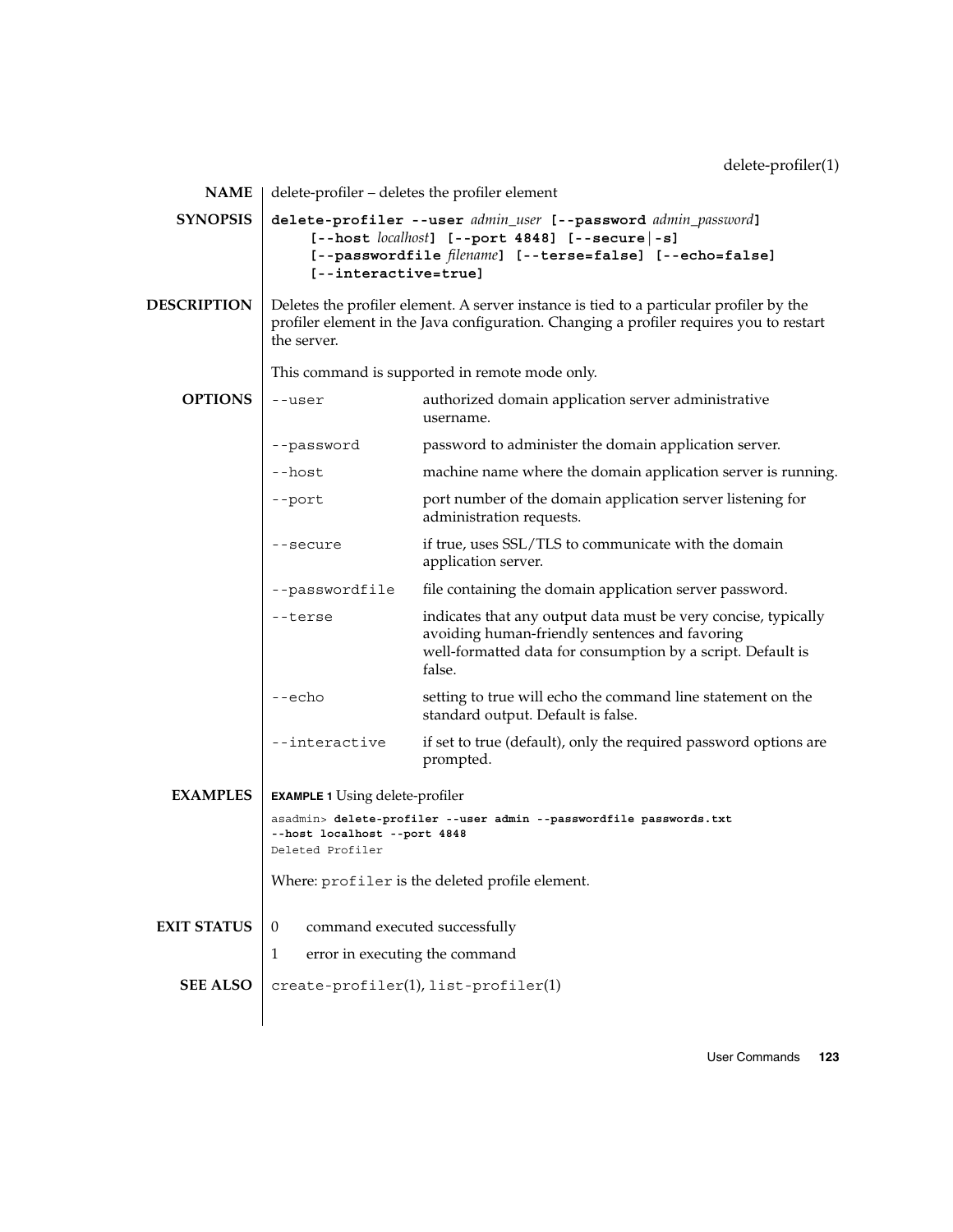#### delete-resource-adapter-config(1)

| <b>NAME</b>        | delete-resource-adapter-config - deletes the configuration information created in<br>domain.xml for the connector module                                                                                                   |                                                                                                                                                                                           |  |
|--------------------|----------------------------------------------------------------------------------------------------------------------------------------------------------------------------------------------------------------------------|-------------------------------------------------------------------------------------------------------------------------------------------------------------------------------------------|--|
| <b>SYNOPSIS</b>    | delete-resource-adapter-config --user admin_user<br>[--password admin_password] [--host localhost]<br>[--port 4848] [--secure  -s] [--passwordfile filename]<br>[--terse=false] [--echo=false] [--interactive=true] raname |                                                                                                                                                                                           |  |
| <b>DESCRIPTION</b> | Deletes the entry in the resource-adapter-config element of the domain. xml<br>file with the provided --raname.                                                                                                            |                                                                                                                                                                                           |  |
|                    |                                                                                                                                                                                                                            | This command is supported in remote mode only.                                                                                                                                            |  |
| <b>OPTIONS</b>     | --user                                                                                                                                                                                                                     | authorized domain application server administrative<br>username.                                                                                                                          |  |
|                    | --password                                                                                                                                                                                                                 | password to administer the domain application server.                                                                                                                                     |  |
|                    | --host                                                                                                                                                                                                                     | machine name where the domain application server is running.                                                                                                                              |  |
|                    | --port                                                                                                                                                                                                                     | port number of the domain application server listening for<br>administration requests.                                                                                                    |  |
| --secure           |                                                                                                                                                                                                                            | if true, uses SSL/TLS to communicate with the domain<br>application server.                                                                                                               |  |
|                    | --passwordfile                                                                                                                                                                                                             | file containing the domain application server password.                                                                                                                                   |  |
|                    | --terse                                                                                                                                                                                                                    | indicates that any output data must be very concise, typically<br>avoiding human-friendly sentences and favoring<br>well-formatted data for consumption by a script. Default is<br>false. |  |
|                    | --echo                                                                                                                                                                                                                     | setting to true will echo the command line statement on the<br>standard output. Default is false.                                                                                         |  |
|                    | --interactive                                                                                                                                                                                                              | if set to true (default), only the required password options are<br>prompted.                                                                                                             |  |
| <b>OPERANDS</b>    | the value kept in the resource-adapter-name in the domain. xml file.<br>raname                                                                                                                                             |                                                                                                                                                                                           |  |
| <b>EXAMPLES</b>    |                                                                                                                                                                                                                            |                                                                                                                                                                                           |  |
|                    | <b>EXAMPLE 1 Using delete-resource-adapter-config</b><br>asadmin> delete-resource-adapter-config --username admin1 --password adminadmin<br>myresourceadapter                                                              |                                                                                                                                                                                           |  |
|                    | Command delete-resource-adapter-config executed successfully                                                                                                                                                               |                                                                                                                                                                                           |  |
| <b>EXIT STATUS</b> | command executed successfully<br>$\mathbf{0}$                                                                                                                                                                              |                                                                                                                                                                                           |  |
|                    | error in executing the command<br>$\mathbf{1}$                                                                                                                                                                             |                                                                                                                                                                                           |  |
| <b>SEE ALSO</b>    |                                                                                                                                                                                                                            | create-resource-adapter-config(1), list-resource-adapter-configs(1)                                                                                                                       |  |
|                    |                                                                                                                                                                                                                            |                                                                                                                                                                                           |  |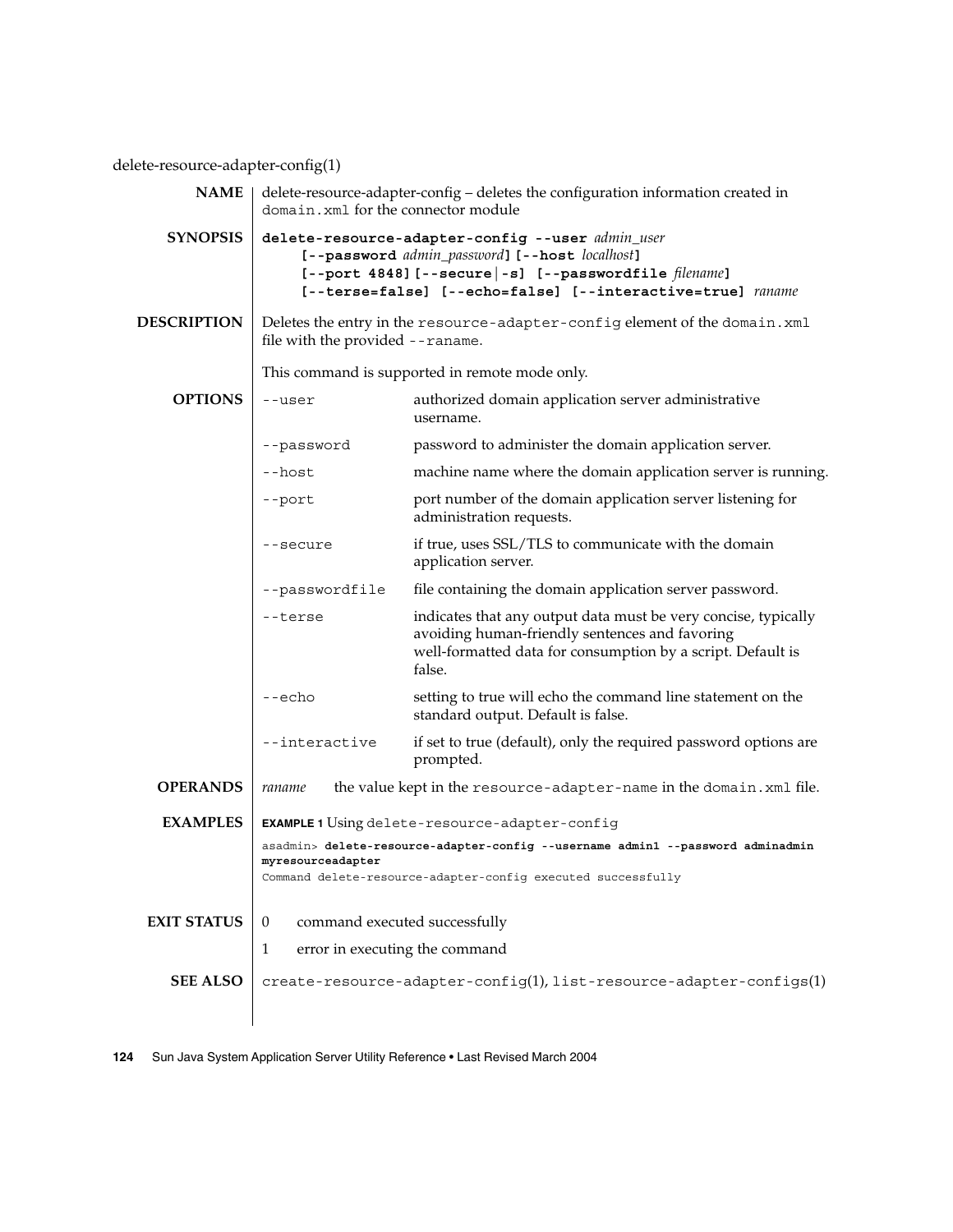delete-ssl(1)

| <b>NAME</b>        | delete-ssl - deletes the ssl element from the HTTP listener, IIOP listener, or IIOP service                                                                                                                                                                                                                |                                                                                                                                                                                           |  |
|--------------------|------------------------------------------------------------------------------------------------------------------------------------------------------------------------------------------------------------------------------------------------------------------------------------------------------------|-------------------------------------------------------------------------------------------------------------------------------------------------------------------------------------------|--|
| <b>SYNOPSIS</b>    | delete-ssl --user admin_user [--password admin_password]<br>$[- - \text{host localhost}]$ $[- - \text{port 4848}]$ $[- - \text{secure} - \text{s}]$<br>[--passwordfile filename] [--terse=false] [--echo=false]<br>[--interactive=true]<br>--type [http-listener iiop-listener iiop-service] [listener_id] |                                                                                                                                                                                           |  |
| <b>DESCRIPTION</b> |                                                                                                                                                                                                                                                                                                            | Deletes the ssl element from the HTTP listener, IIOP listener, or IIOP service. The<br>listener_id is not required if the --type option is iiop-service.                                  |  |
|                    |                                                                                                                                                                                                                                                                                                            | This command is supported in remote mode only.                                                                                                                                            |  |
| <b>OPTIONS</b>     | --user                                                                                                                                                                                                                                                                                                     | authorized domain application server administrative<br>username.                                                                                                                          |  |
|                    | --password                                                                                                                                                                                                                                                                                                 | password to administer the domain application server.                                                                                                                                     |  |
|                    | --host                                                                                                                                                                                                                                                                                                     | machine name where the domain application server is running.                                                                                                                              |  |
|                    | --port                                                                                                                                                                                                                                                                                                     | port number of the domain application server listening for<br>administration requests.                                                                                                    |  |
|                    | --secure                                                                                                                                                                                                                                                                                                   | if true, uses SSL/TLS to communicate with the domain<br>application server.                                                                                                               |  |
|                    | --passwordfile                                                                                                                                                                                                                                                                                             | file containing the domain application server password.                                                                                                                                   |  |
|                    | --terse                                                                                                                                                                                                                                                                                                    | indicates that any output data must be very concise, typically<br>avoiding human-friendly sentences and favoring<br>well-formatted data for consumption by a script. Default is<br>false. |  |
|                    | --echo                                                                                                                                                                                                                                                                                                     | setting to true will echo the command line statement on the<br>standard output. Default is false.                                                                                         |  |
|                    | --interactive                                                                                                                                                                                                                                                                                              | if set to true (default), only the required password options are<br>prompted.                                                                                                             |  |
|                    | --type                                                                                                                                                                                                                                                                                                     | type of service or listener that the SSL is deleted. The type can<br>be: http-listener, iiop-listener, and iiop-service.                                                                  |  |
| <b>OPERANDS</b>    | listener_ID<br>the ID of the listener or service that the SSL is deleted. This operand is<br>not required if the --type option is iiop-service.                                                                                                                                                            |                                                                                                                                                                                           |  |
| <b>EXAMPLES</b>    | <b>EXAMPLE 1 Using delete-ssl</b>                                                                                                                                                                                                                                                                          |                                                                                                                                                                                           |  |
|                    | asadmin> delete-ssl --user admin --password adminadmin<br>--host fuyako --port 7070 --type http-listener http-listener-1<br>Deleted SSL in HTTP Listener<br>Where: SSL is deleted for http-listener-1.                                                                                                     |                                                                                                                                                                                           |  |
| <b>EXIT STATUS</b> | $\theta$<br>command executed successfully                                                                                                                                                                                                                                                                  |                                                                                                                                                                                           |  |
|                    |                                                                                                                                                                                                                                                                                                            |                                                                                                                                                                                           |  |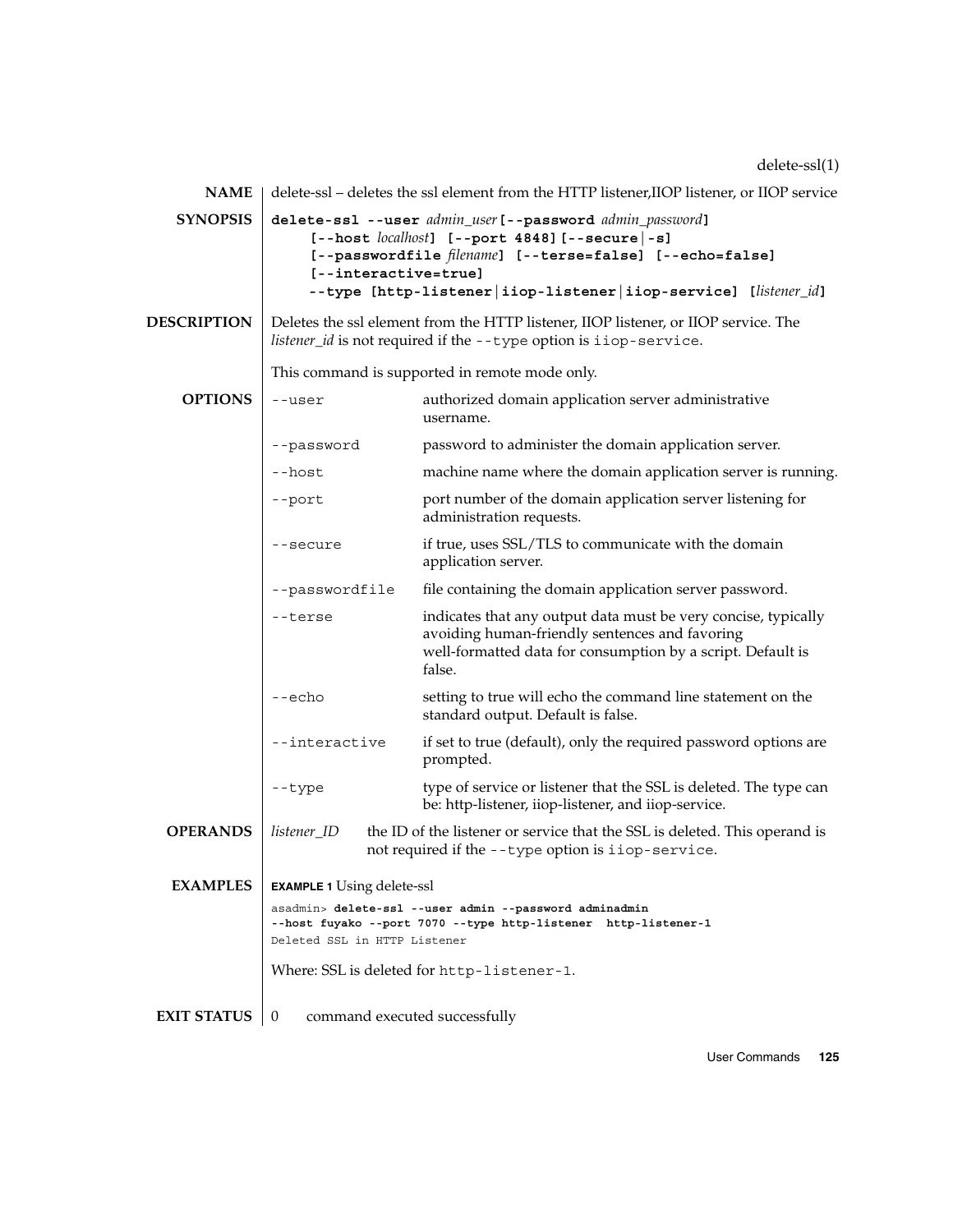delete-ssl(1)

| 1 error in executing the command  $\textbf{SEE\;ALSO}\parallel \text{create-ssl(1)}$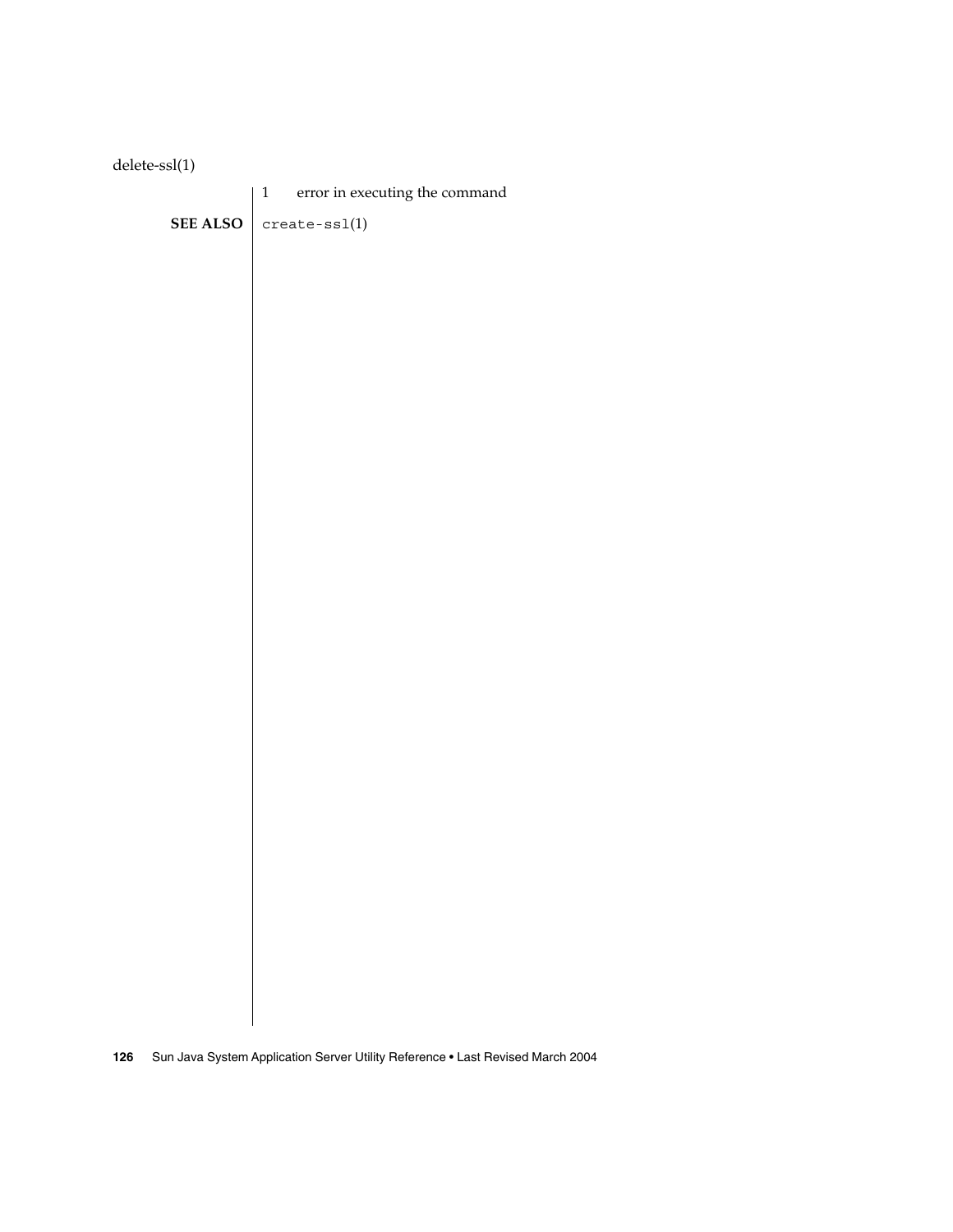| <b>NAME</b>        | delete-threadpool – removes the named threadpool                                                                                                                                                                                                             |                                                                                        |  |
|--------------------|--------------------------------------------------------------------------------------------------------------------------------------------------------------------------------------------------------------------------------------------------------------|----------------------------------------------------------------------------------------|--|
| <b>SYNOPSIS</b>    | delete-threadpool --user admin_user [--password admin_password]<br>$[- - \text{host localhost}]$ $[- - \text{port 4848}]$ $[- - \text{secure} - \text{s}]$<br>[--passwordfile filename] [--terse=false] [--echo=false]<br>[--interactive=true] threadpool_id |                                                                                        |  |
| <b>DESCRIPTION</b> | Removes the threadpool with the named ID. This command is supported in remote<br>mode only.                                                                                                                                                                  |                                                                                        |  |
| <b>OPTIONS</b>     | --user                                                                                                                                                                                                                                                       | authorized domain application server administrative<br>username.                       |  |
|                    | --password                                                                                                                                                                                                                                                   | password to administer the domain application server.                                  |  |
|                    | --host                                                                                                                                                                                                                                                       | machine name where the domain application server is running.                           |  |
|                    | --port                                                                                                                                                                                                                                                       | port number of the domain application server listening for<br>administration requests. |  |
|                    | --secure                                                                                                                                                                                                                                                     | if true, uses SSL/TLS to communicate with the domain<br>application server.            |  |
|                    | file containing the domain application server password.<br>--passwordfile                                                                                                                                                                                    |                                                                                        |  |
|                    | indicates that any output data must be very concise, typically<br>--terse<br>avoiding human-friendly sentences and favoring<br>well-formatted data for consumption by a script. Default is<br>false.                                                         |                                                                                        |  |
|                    | --echo<br>setting to true will echo the command line statement on the<br>standard output. Default is false.                                                                                                                                                  |                                                                                        |  |
|                    | --interactive                                                                                                                                                                                                                                                | if set to true (default), only the required password options are<br>prompted.          |  |
| <b>OPERANDS</b>    | threadpool_id<br>etc.                                                                                                                                                                                                                                        | an ID for the work queue; for example, thread-pool-1, thread-pool-2,                   |  |
| <b>EXAMPLES</b>    | <b>EXAMPLE 1 Using delete-threadpool</b>                                                                                                                                                                                                                     |                                                                                        |  |
|                    | asadmin> delete-threadpool --user admin1 --password adminadmin1<br>threadpool-1                                                                                                                                                                              |                                                                                        |  |
|                    | Command delete-threadpool executed successfully                                                                                                                                                                                                              |                                                                                        |  |
| <b>EXIT STATUS</b> | command executed successfully<br>$\mathbf{0}$                                                                                                                                                                                                                |                                                                                        |  |
|                    | error in executing the command<br>$\mathbf{1}$                                                                                                                                                                                                               |                                                                                        |  |
| <b>SEE ALSO</b>    |                                                                                                                                                                                                                                                              | $create-threadpool(1), list-threadpool(s(1))$                                          |  |
|                    |                                                                                                                                                                                                                                                              |                                                                                        |  |
|                    |                                                                                                                                                                                                                                                              |                                                                                        |  |
|                    |                                                                                                                                                                                                                                                              |                                                                                        |  |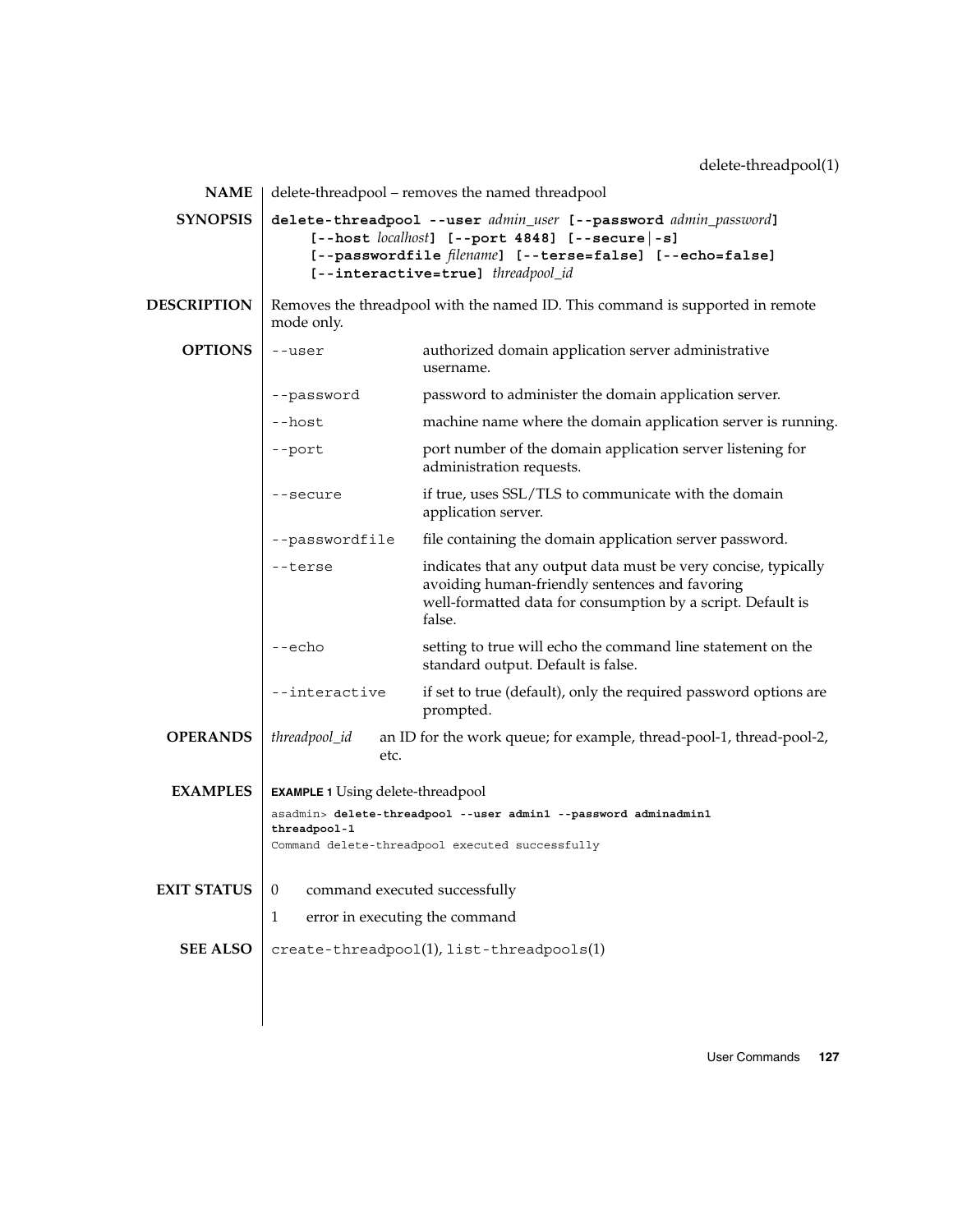delete-virtual-server(1)

| <b>NAME</b>        | delete-virtual-server - deletes the virtual server with the named virtual server ID                                                                                                                                                                                  |                                                                                                                                                                                           |  |
|--------------------|----------------------------------------------------------------------------------------------------------------------------------------------------------------------------------------------------------------------------------------------------------------------|-------------------------------------------------------------------------------------------------------------------------------------------------------------------------------------------|--|
| <b>SYNOPSIS</b>    | delete-virtual-server --user admin_user [--password admin_password]<br>$[- - \text{host localhost}]$ $[- - \text{port 4848}]$ $[- - \text{secure} - \text{s}]$<br>[--passwordfile filename] [--terse=false] [--echo=false]<br>[--interactive=true] virtual_server_id |                                                                                                                                                                                           |  |
| <b>DESCRIPTION</b> | Deletes the virtual server with the named virtual server ID. This command is<br>supported in remote mode only.                                                                                                                                                       |                                                                                                                                                                                           |  |
| <b>OPTIONS</b>     | --user                                                                                                                                                                                                                                                               | authorized domain application server administrative<br>username.                                                                                                                          |  |
|                    | --password                                                                                                                                                                                                                                                           | password to administer the domain application server.                                                                                                                                     |  |
|                    | --host                                                                                                                                                                                                                                                               | machine name where the domain application server is running.                                                                                                                              |  |
|                    | --port                                                                                                                                                                                                                                                               | port number of the domain application server listening for<br>administration requests.                                                                                                    |  |
|                    | --secure                                                                                                                                                                                                                                                             | if true, uses SSL/TLS to communicate with the domain<br>application server.                                                                                                               |  |
|                    | --passwordfile                                                                                                                                                                                                                                                       | file containing the domain application server password.                                                                                                                                   |  |
|                    | --terse                                                                                                                                                                                                                                                              | indicates that any output data must be very concise, typically<br>avoiding human-friendly sentences and favoring<br>well-formatted data for consumption by a script. Default is<br>false. |  |
|                    | --echo                                                                                                                                                                                                                                                               | setting to true will echo the command line statement on the<br>standard output. Default is false.                                                                                         |  |
|                    | --interactive                                                                                                                                                                                                                                                        | if set to true (default), only the required password options are<br>prompted.                                                                                                             |  |
| <b>OPERANDS</b>    | virtual_server_id                                                                                                                                                                                                                                                    | identifies the unique ID for the virtual server to be created. This<br>virtual server ID cannot begin with a number.                                                                      |  |
| <b>EXAMPLES</b>    | <b>EXAMPLE 1 Using delete-virtual-server</b>                                                                                                                                                                                                                         |                                                                                                                                                                                           |  |
|                    | asadmin> delete-virtual-server --user admin1 --password adminadmin1<br>--host pigeon --port 5001 sample vs1<br>Command delete-virtual-server executed successfully                                                                                                   |                                                                                                                                                                                           |  |
|                    | Where sample_vs1 is the virtual server deleted.                                                                                                                                                                                                                      |                                                                                                                                                                                           |  |
| <b>EXIT STATUS</b> | command executed successfully<br>$\mathbf{0}$                                                                                                                                                                                                                        |                                                                                                                                                                                           |  |
|                    | error in executing the command<br>$\mathbf{1}$                                                                                                                                                                                                                       |                                                                                                                                                                                           |  |
| <b>SEE ALSO</b>    |                                                                                                                                                                                                                                                                      | $create-virtual-server(1), list-virtual-server(1)$                                                                                                                                        |  |
|                    |                                                                                                                                                                                                                                                                      |                                                                                                                                                                                           |  |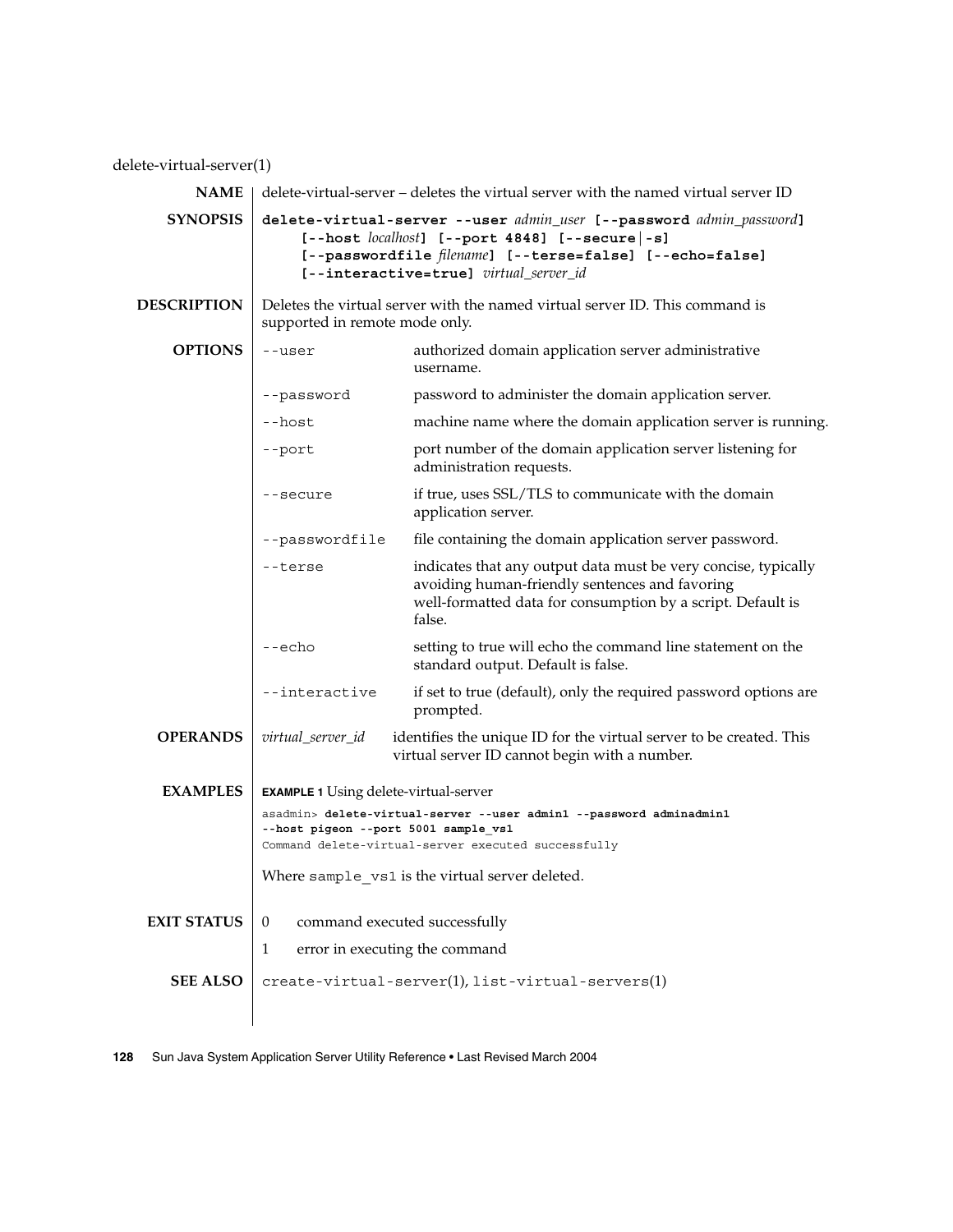deploy(1)

| <b>NAME</b>        | deploy - deploys the specified component                                                                                                                                                                                                                                                                                                                                                                                                                                                                                                                                                        |                                                                                                                                                                                                                                                                                                                                                             |  |  |
|--------------------|-------------------------------------------------------------------------------------------------------------------------------------------------------------------------------------------------------------------------------------------------------------------------------------------------------------------------------------------------------------------------------------------------------------------------------------------------------------------------------------------------------------------------------------------------------------------------------------------------|-------------------------------------------------------------------------------------------------------------------------------------------------------------------------------------------------------------------------------------------------------------------------------------------------------------------------------------------------------------|--|--|
| <b>SYNOPSIS</b>    | deploy --user admin_user [--password admin_password] [--host localhost]<br>[--port 4848] [--secure  -s] [--passwordfile filename]<br>[--terse=false] [--echo=false] [--interactive]<br>[--virtualservers virtual_servers] [--contextroot context_root]<br>[--force=true] [--precompilejsp=false] [--verify=false]<br>[--name component_name] [--upload=true] [--retrieve local_dirpath]<br>[--dbvendorname dbvendorname] [--createtables=true   false<br>--dropandcreatetables=true   false ] [--uniquetablenames=true   false]<br>[--deploymentplan deployment_plan] [--enabled=true] filepath |                                                                                                                                                                                                                                                                                                                                                             |  |  |
| <b>DESCRIPTION</b> | Deploys an EJB, web, connector or application. If the component is already deployed<br>or already exists, it is forcefully re-deployed if the --force option is set to true.                                                                                                                                                                                                                                                                                                                                                                                                                    |                                                                                                                                                                                                                                                                                                                                                             |  |  |
|                    |                                                                                                                                                                                                                                                                                                                                                                                                                                                                                                                                                                                                 | The --createtables and --dropandcreatetables options are booleans and<br>therefore can take the values of true or false. These options are only used during<br>deployment of CMP beans that have not been mapped to a database (i.e., no<br>sun-cmp-mappings.xml descriptor is provided in the module's META-INF<br>directory). They are ignored otherwise. |  |  |
|                    | The --createtables option and --dropandcreatetables option are mutually<br>exclusive; only one should be used. If drop and/or create tables fails, the deployment<br>does not fail; a warning message is provided in the log file.                                                                                                                                                                                                                                                                                                                                                              |                                                                                                                                                                                                                                                                                                                                                             |  |  |
|                    | This command is supported in remote mode only.                                                                                                                                                                                                                                                                                                                                                                                                                                                                                                                                                  |                                                                                                                                                                                                                                                                                                                                                             |  |  |
| <b>OPTIONS</b>     | --user                                                                                                                                                                                                                                                                                                                                                                                                                                                                                                                                                                                          | authorized domain application server administrative                                                                                                                                                                                                                                                                                                         |  |  |
|                    |                                                                                                                                                                                                                                                                                                                                                                                                                                                                                                                                                                                                 | username.                                                                                                                                                                                                                                                                                                                                                   |  |  |
|                    | --password                                                                                                                                                                                                                                                                                                                                                                                                                                                                                                                                                                                      | password to administer the domain application<br>server.                                                                                                                                                                                                                                                                                                    |  |  |
|                    | --host                                                                                                                                                                                                                                                                                                                                                                                                                                                                                                                                                                                          | machine name where the domain application server<br>is running.                                                                                                                                                                                                                                                                                             |  |  |
|                    | --port                                                                                                                                                                                                                                                                                                                                                                                                                                                                                                                                                                                          | port number of the domain application server<br>listening for administration requests.                                                                                                                                                                                                                                                                      |  |  |
|                    | --secure                                                                                                                                                                                                                                                                                                                                                                                                                                                                                                                                                                                        | if true, uses SSL/TLS to communicate with the<br>domain application server.                                                                                                                                                                                                                                                                                 |  |  |
|                    | --passwordfile                                                                                                                                                                                                                                                                                                                                                                                                                                                                                                                                                                                  | file containing the domain application server<br>password.                                                                                                                                                                                                                                                                                                  |  |  |
|                    | --terse                                                                                                                                                                                                                                                                                                                                                                                                                                                                                                                                                                                         | indicates that any output data must be very concise,<br>typically avoiding human-friendly sentences and<br>favoring well-formatted data for consumption by a<br>script.                                                                                                                                                                                     |  |  |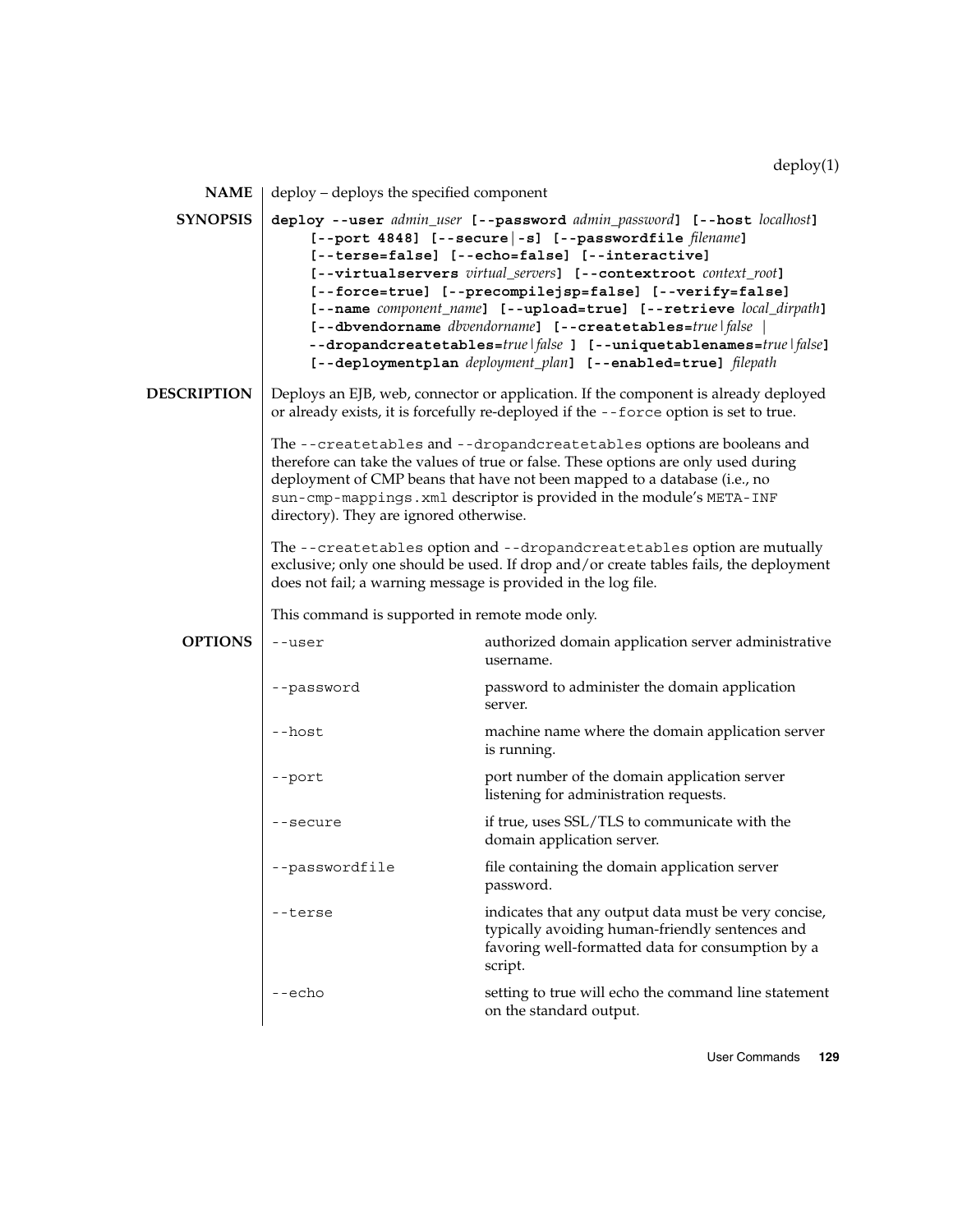# deploy(1)

| --interactive         | prompts you for the required options that are not<br>already specified.                                                                                                                                                                                                                                                                                                                |
|-----------------------|----------------------------------------------------------------------------------------------------------------------------------------------------------------------------------------------------------------------------------------------------------------------------------------------------------------------------------------------------------------------------------------|
| --virtualservers      | comma separated list of virtual server name.                                                                                                                                                                                                                                                                                                                                           |
| --contextroot         | valid only if the archive is a web module. It is ignored<br>for other archive types; defaults to filename without<br>extension.                                                                                                                                                                                                                                                        |
| --force               | makes sure the component is forcefully (re)deployed<br>even if the specified component has already been<br>deployed or already exists.                                                                                                                                                                                                                                                 |
| --precompilejsp       | by default is set to false which does not allow the JSP<br>to pre-compile during deployment. Instead JSPs are<br>compiled during runtime.                                                                                                                                                                                                                                              |
| --verify              | if set to true, the syntax and semantics of the<br>deployment descriptor is verified.                                                                                                                                                                                                                                                                                                  |
| --name                | name of the deployable component.                                                                                                                                                                                                                                                                                                                                                      |
| --upload              | when set to true, uploads the deployable file to the<br>administration server. If the filepath of the deployable<br>file is mounted to the server machine, or if the<br>administration server is running locally, set the<br>upload option to false.                                                                                                                                   |
| --retrieve            | retrieves the client stub JAR file from the server<br>machine to the local directory.                                                                                                                                                                                                                                                                                                  |
| --dbvendorname        | name of database vendor being used. Default is the<br>corresponding entry in the cmp-resource ()<br>element of the sun-ejb-jar. xml file. If not<br>specified the default is SQL92. Thereby the DDL files<br>to create and drop tables will be generated in SQL92<br>format.                                                                                                           |
| --createtables        | creates tables at deploy of an application with<br>unmapped CMP beans. Default is the corresponding<br>entry in the cmp-resource element of the<br>sun-ejb-jar.xml file. If not specified, defaults to<br>the entries specified in the deployment descriptors.                                                                                                                         |
| --dropandcreatetables | drops tables at redeploy of an already deployed<br>application with unmapped CMP beans. If not<br>specified, the tables will be dropped if the<br>drop-tables-at-undeploy entry in the<br>cmp-resource element of the sun-ejb-jar.xml<br>file is set to true. The new tables are created if the<br>create-tables-at-deploy entry in the<br>cmp-resource element of the sun-ejb-jar.xml |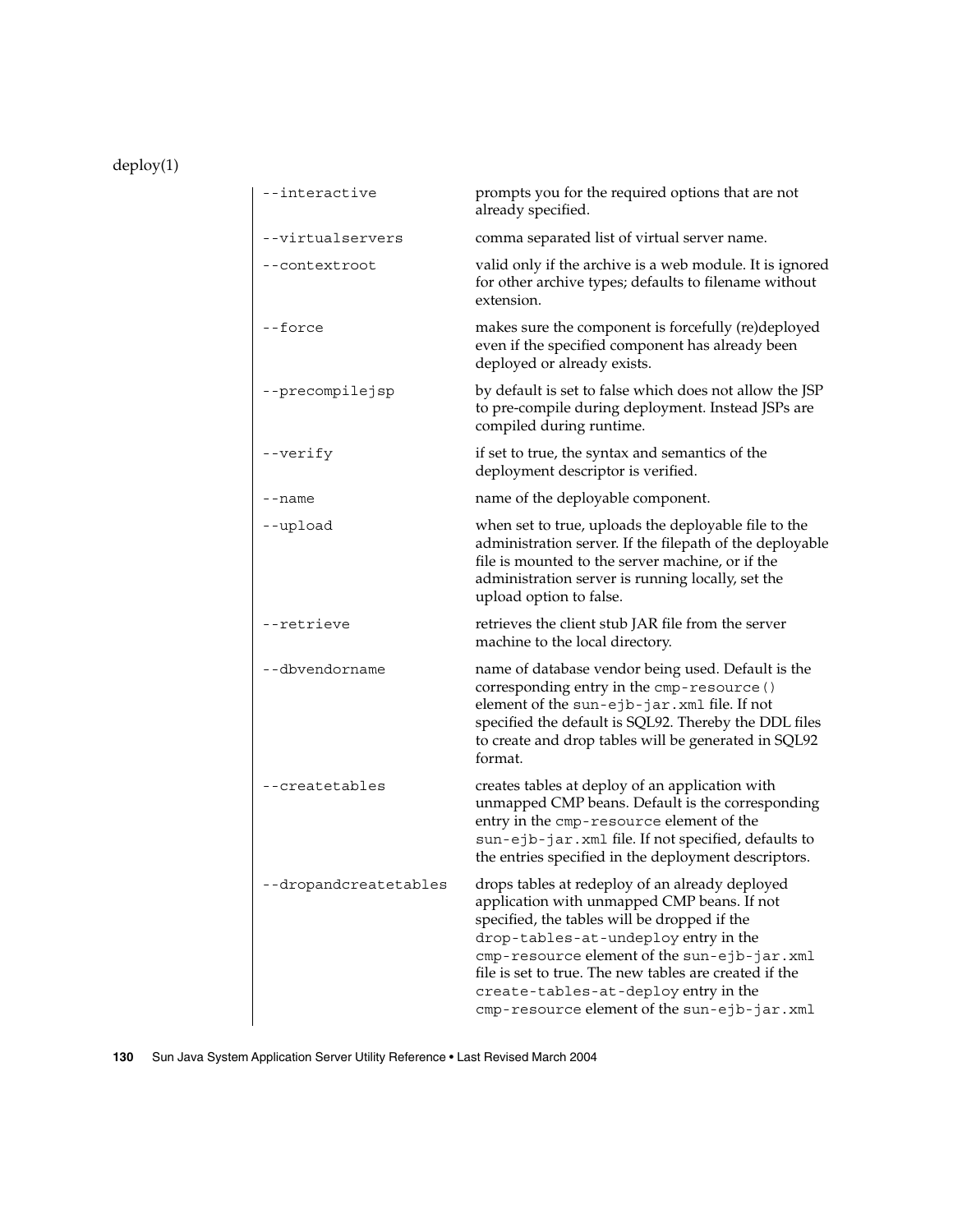|                 |                                                                                                                               |                                                                                 | file is set to true. On redeploy the tables created by<br>the previous deploy are dropped before creating the<br>new tables.                                                                                                       |
|-----------------|-------------------------------------------------------------------------------------------------------------------------------|---------------------------------------------------------------------------------|------------------------------------------------------------------------------------------------------------------------------------------------------------------------------------------------------------------------------------|
|                 |                                                                                                                               | --uniquetablenames                                                              | guarantees unique table names for all the beans and<br>results in a hashcode added to the table names. This<br>is useful if you have an application with<br>case-sensitive bean names.                                             |
|                 |                                                                                                                               | --deploymentplan                                                                | takes the deployment plan, which is a JAR containing<br>Sun-specific descriptors, and deploys it. This should<br>be passed along when deploying a pure EAR file. A<br>pure EAR file is an EAR without Sun-specific<br>descriptors. |
|                 | --enabled                                                                                                                     |                                                                                 | if set to true (default), allows user to access the<br>application. If set to false, user will not be able to<br>access the application.                                                                                           |
| <b>OPERANDS</b> | filepath                                                                                                                      |                                                                                 | path to the deployable file on the local machine if the --upload option is<br>set to true; otherwise the absolute path to the file on the server machine.                                                                          |
| <b>EXAMPLES</b> |                                                                                                                               | <b>EXAMPLE 1</b> Deploying a J2EE application                                   |                                                                                                                                                                                                                                    |
|                 |                                                                                                                               |                                                                                 | Deploy (install) the J2EE application packaged in the Cart.ear file.                                                                                                                                                               |
|                 | asadmin> deploy --user admin --password admin123 --host murph<br>--port 4848 Cart.ear<br>Command deploy executed successfully |                                                                                 |                                                                                                                                                                                                                                    |
|                 | <b>EXAMPLE 2</b> Deploying a Web application with the default context root                                                    |                                                                                 |                                                                                                                                                                                                                                    |
|                 | Deploy the Web application in the hello. war file at the hello context root.                                                  |                                                                                 |                                                                                                                                                                                                                                    |
|                 | asadmin> deploy --user admin hello.war<br>Command deploy executed successfully                                                |                                                                                 |                                                                                                                                                                                                                                    |
|                 |                                                                                                                               |                                                                                 | <b>EXAMPLE 3</b> Deploying an enterprise bean (EJB component)                                                                                                                                                                      |
|                 | Deploy and enterprise bean with container-managed persistence (CMP) and create the<br>database tables used by the bean.       |                                                                                 |                                                                                                                                                                                                                                    |
|                 |                                                                                                                               | Command deploy executed successfully                                            | asadmin> deploy --user admin --createtables=true EmployeeEJB.jar                                                                                                                                                                   |
|                 |                                                                                                                               |                                                                                 | <b>EXAMPLE 4</b> Deploying a connector module (resource adapter)                                                                                                                                                                   |
|                 |                                                                                                                               | Deploy a connector module packaged in a RAR file.                               |                                                                                                                                                                                                                                    |
|                 |                                                                                                                               | asadmin> deploy --user admin jdbcra.rar<br>Command deploy executed successfully |                                                                                                                                                                                                                                    |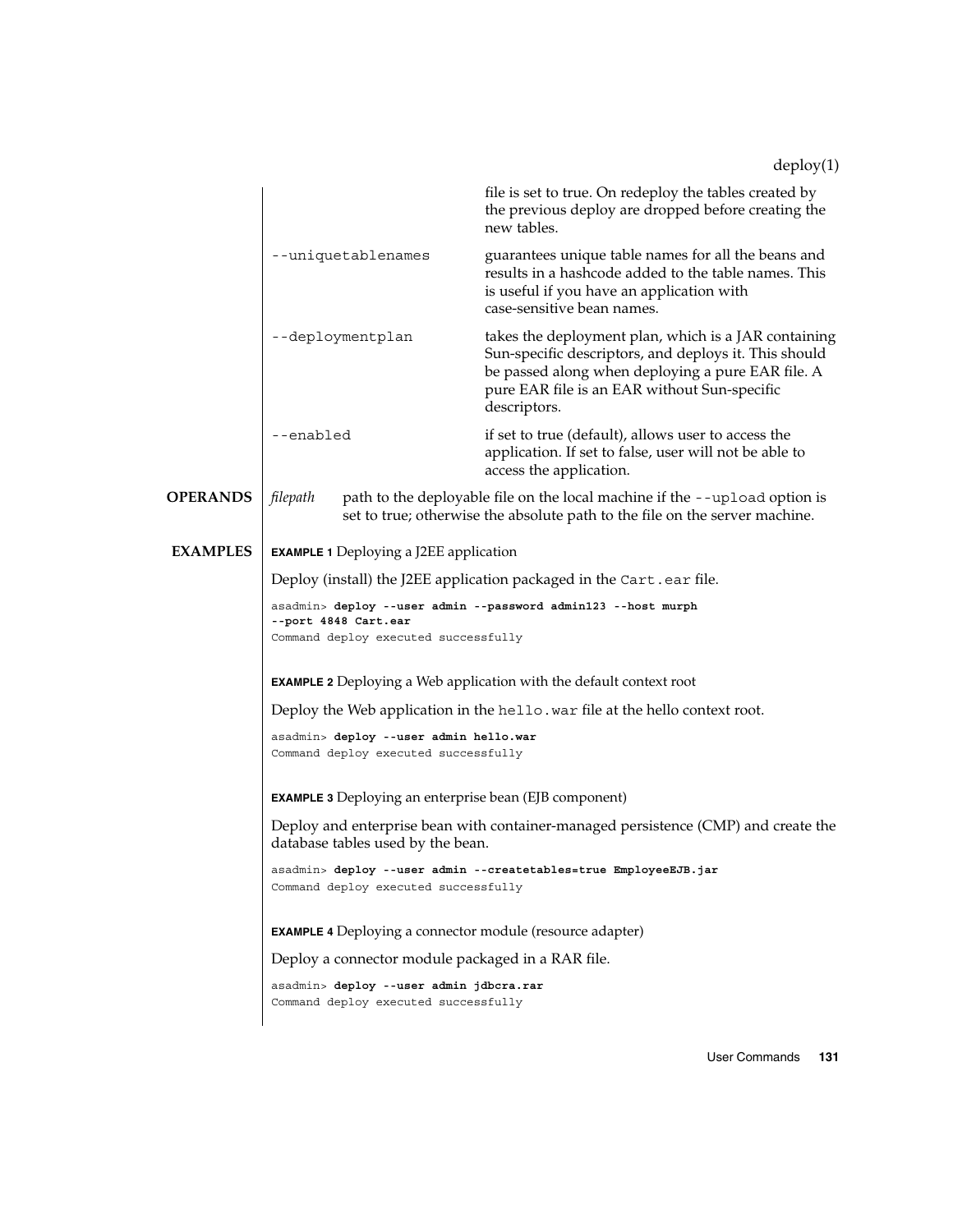| deploy(1)          |                                                   |
|--------------------|---------------------------------------------------|
| <b>EXIT STATUS</b> | command executed successfully<br>$\boldsymbol{0}$ |
|                    | error in executing the command<br>$\,1$           |
| <b>SEE ALSO</b>    | $underloy(1), list-components(1)$                 |
|                    |                                                   |
|                    |                                                   |
|                    |                                                   |
|                    |                                                   |
|                    |                                                   |
|                    |                                                   |
|                    |                                                   |
|                    |                                                   |
|                    |                                                   |
|                    |                                                   |
|                    |                                                   |
|                    |                                                   |
|                    |                                                   |
|                    |                                                   |
|                    |                                                   |
|                    |                                                   |
|                    |                                                   |
|                    |                                                   |
|                    |                                                   |
|                    |                                                   |
|                    |                                                   |
|                    |                                                   |
|                    |                                                   |
|                    |                                                   |
|                    |                                                   |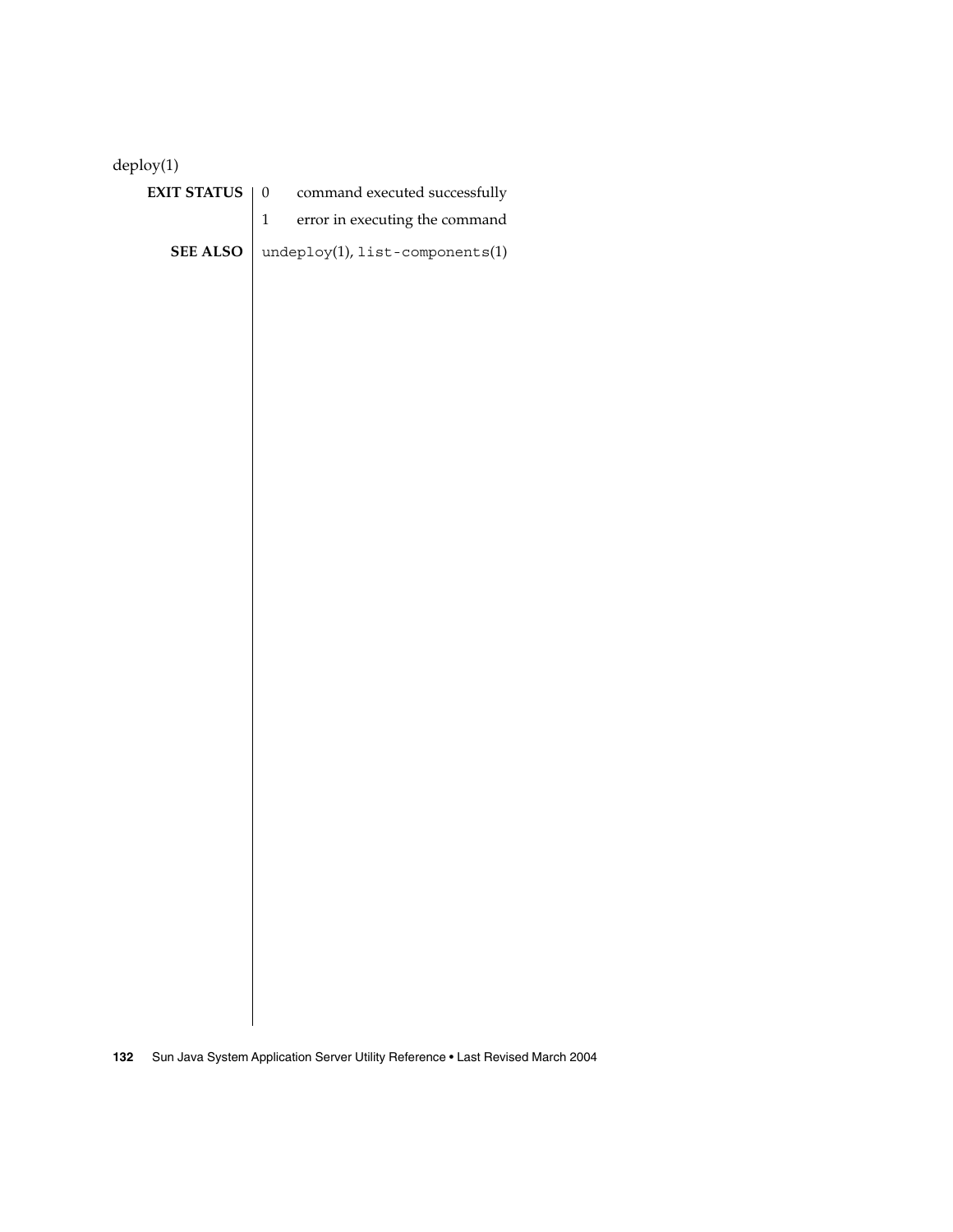deploydir(1)

| <b>NAME</b>        | deploydir – deploys an exploded format of application archive                                                                                                                                                                                                                                                                                                                                                                                                                                                                                                                          |                                                                                                                                                                         |  |
|--------------------|----------------------------------------------------------------------------------------------------------------------------------------------------------------------------------------------------------------------------------------------------------------------------------------------------------------------------------------------------------------------------------------------------------------------------------------------------------------------------------------------------------------------------------------------------------------------------------------|-------------------------------------------------------------------------------------------------------------------------------------------------------------------------|--|
| <b>SYNOPSIS</b>    | deploydir --user admin_user [--password admin_password] [--host localhost]<br>[--port 4848] [--secure  -s] [--passwordfile filename]<br>[--terse=false] [--echo=false] [--interactive=true]<br>[--virtualservers virtual_servers] [--contextroot context_root]<br>[--force=true] [--verify=false]<br>[--precompilejsp=false] [--name component_name]<br>[--uniquetablenames=true   false]<br>[--dbvendorname dbvendorname] [--createtables=false  <br>--dropandcreatetables=false ] dirpath                                                                                            |                                                                                                                                                                         |  |
| <b>DESCRIPTION</b> | Deploys the exploded format of the application archives present under the directory<br>provided as the command operand. The deployed format, of EAR or WAR<br>applications, reside on the application server and have a directory structure which can<br>be used for deployment. The --force option makes sure the component is forcefully<br>(re)deployed even if the specified component has already been deployed or already<br>exists. Set --force to false for a first deployment. If the application with that name is<br>running, and force is set to false, the command fails. |                                                                                                                                                                         |  |
|                    | If the --uniquetablenames, --createtables, and --dropandcreatetables<br>options are not specified, the entries in the deployment descriptors are used.                                                                                                                                                                                                                                                                                                                                                                                                                                 |                                                                                                                                                                         |  |
|                    | This command is supported in remote mode only.                                                                                                                                                                                                                                                                                                                                                                                                                                                                                                                                         |                                                                                                                                                                         |  |
| <b>OPTIONS</b>     | --user                                                                                                                                                                                                                                                                                                                                                                                                                                                                                                                                                                                 | authorized domain application server administrative<br>username.                                                                                                        |  |
|                    | --password                                                                                                                                                                                                                                                                                                                                                                                                                                                                                                                                                                             | password to administer the domain application<br>server.                                                                                                                |  |
|                    | --host                                                                                                                                                                                                                                                                                                                                                                                                                                                                                                                                                                                 | machine name where the domain application server<br>is running.                                                                                                         |  |
|                    | --port                                                                                                                                                                                                                                                                                                                                                                                                                                                                                                                                                                                 | port number of the domain application server<br>listening for administration requests.                                                                                  |  |
|                    | --secure                                                                                                                                                                                                                                                                                                                                                                                                                                                                                                                                                                               | if true, uses SSL/TLS to communicate with the<br>domain application server.                                                                                             |  |
|                    | --passwordfile                                                                                                                                                                                                                                                                                                                                                                                                                                                                                                                                                                         | file containing the domain application server<br>password.                                                                                                              |  |
|                    | --terse                                                                                                                                                                                                                                                                                                                                                                                                                                                                                                                                                                                | indicates that any output data must be very concise,<br>typically avoiding human-friendly sentences and<br>favoring well-formatted data for consumption by a<br>script. |  |
|                    | --echo                                                                                                                                                                                                                                                                                                                                                                                                                                                                                                                                                                                 | setting to true will echo the command line statement<br>on the standard output.                                                                                         |  |
|                    |                                                                                                                                                                                                                                                                                                                                                                                                                                                                                                                                                                                        |                                                                                                                                                                         |  |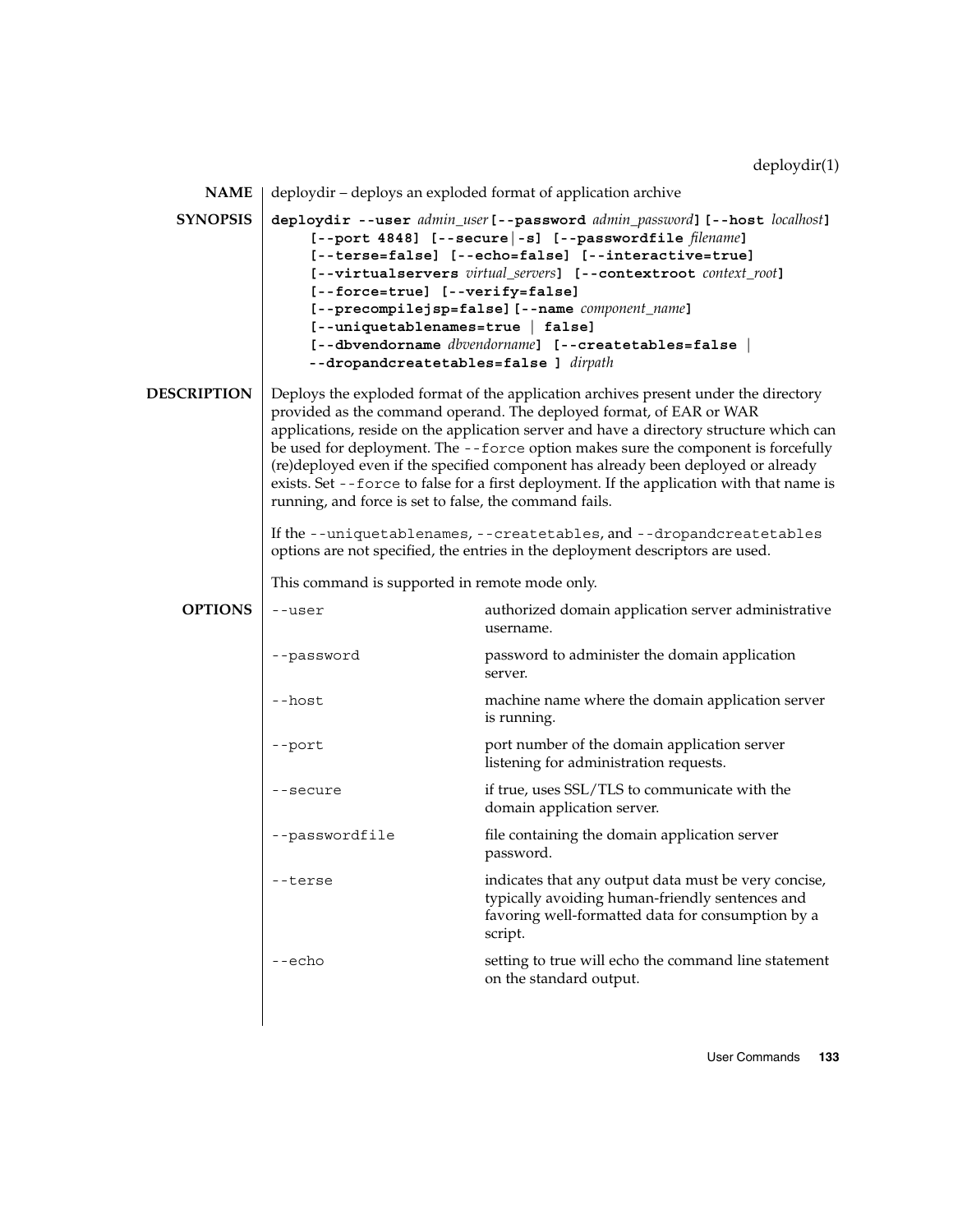# deploydir(1)

| --interactive         | prompts you for the required options that are not<br>already specified.                                                                                                                                                                                                                                                                                                                                                                                                                                                            |
|-----------------------|------------------------------------------------------------------------------------------------------------------------------------------------------------------------------------------------------------------------------------------------------------------------------------------------------------------------------------------------------------------------------------------------------------------------------------------------------------------------------------------------------------------------------------|
| --virtualservers      | comma separated list of virtual server IDs.                                                                                                                                                                                                                                                                                                                                                                                                                                                                                        |
| --contextroot         | valid only if the archive is a web module. It is ignored<br>for other archive types; defaults to filename without<br>extension.                                                                                                                                                                                                                                                                                                                                                                                                    |
| --force               | makes sure the component is forcefully (re)deployed<br>even if the specified component has already been<br>deployed or already exists.                                                                                                                                                                                                                                                                                                                                                                                             |
| --precompilejsp       | by default is set to false which does not allow the JSP<br>to pre-compile during deployment. Instead JSPs are<br>compiled during runtime.                                                                                                                                                                                                                                                                                                                                                                                          |
| --verify              | if set to true, the syntax and semantics of the<br>deployment descriptor is verified.                                                                                                                                                                                                                                                                                                                                                                                                                                              |
| --name                | name of the deployable component.                                                                                                                                                                                                                                                                                                                                                                                                                                                                                                  |
| --uniquetablenames    | guarantees unique table names for all the beans and<br>results in a hashcode added to the table names. This<br>is useful if you have an pplication with case-sensitive<br>bean names.                                                                                                                                                                                                                                                                                                                                              |
| --dbvendorname        | name of the database vendor being used. Default is<br>the corresponding entry in the cmp-resource ()<br>element of the sun-ejb-jar. xml file. If not<br>specified, the default is SQL92. Thereby the DDL files<br>to create and drop tables will be generated in SQL92<br>format.                                                                                                                                                                                                                                                  |
| --createtables        | creates tables during deployment for applications<br>using unmapped CMP beans. Default is the<br>corresponding entry in the cmp-resource element<br>of the sun-ejb-jar.xml file. If not specified,<br>defaults to the entries in the deployment descriptors.                                                                                                                                                                                                                                                                       |
| --dropandcreatetables | drops existing tables and creates tables during<br>deployment for application using unmapped CMP<br>beans. If not specified, the tables will be dropped if<br>the drop-tables-at-undeploy entry in the<br>cmp-resource element of the sun-ejb-jar.xml<br>file is set to true. The new tables are created if the<br>create-tables-at-deploy entry in the<br>cmp-resource element of the sun-ejb-jar. xml is<br>set to true. On redeploy the tables created by the<br>previous deploy are dropped before creating the new<br>tables. |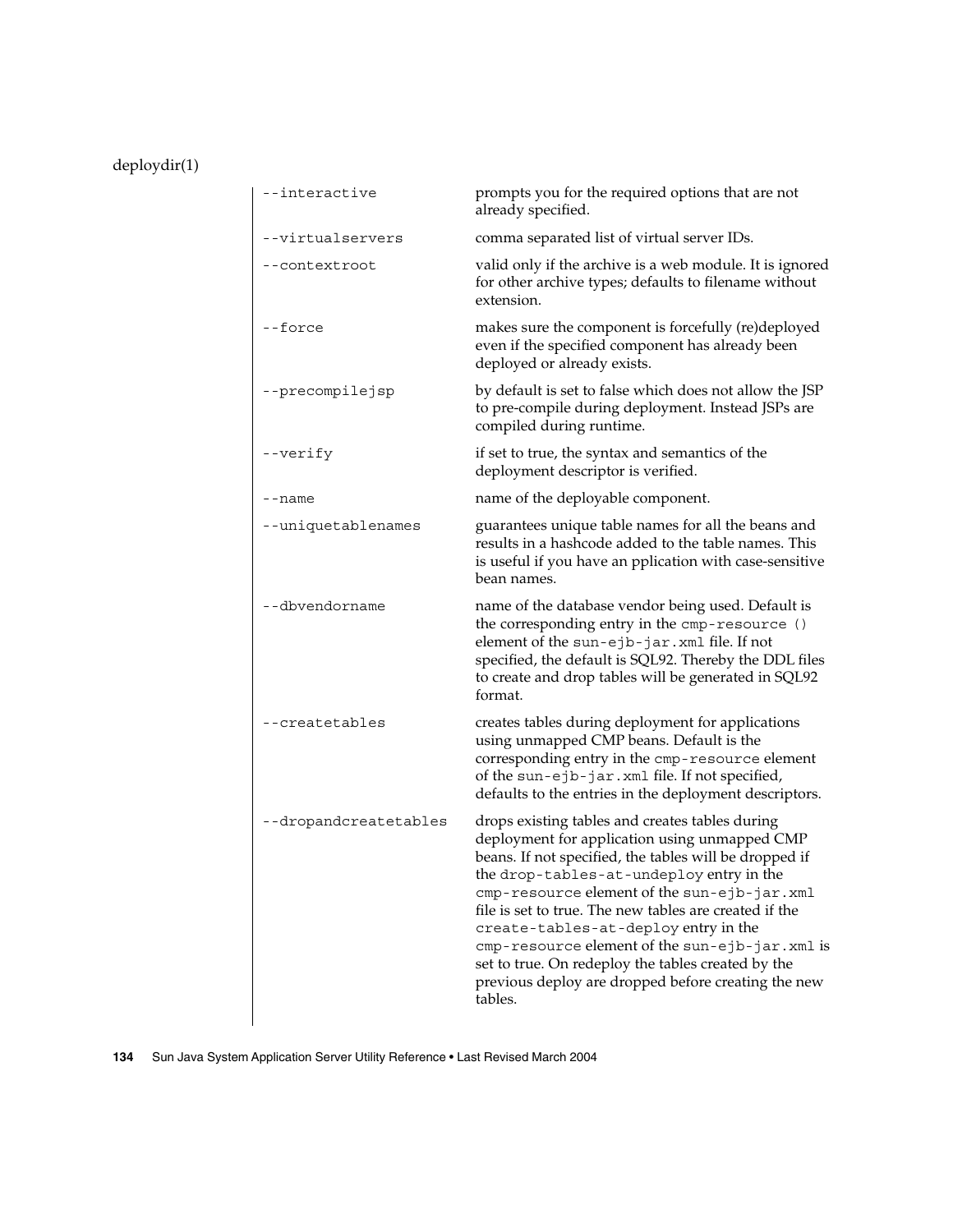deploydir(1)

| <b>OPERANDS</b>    | dirpath<br>path to the directory containing the exploded format of the deployable<br>archive.                                  |  |  |  |  |
|--------------------|--------------------------------------------------------------------------------------------------------------------------------|--|--|--|--|
| <b>EXAMPLES</b>    | <b>EXAMPLE 1 Using deploydir</b>                                                                                               |  |  |  |  |
|                    | asadmin> deploydir --user admin --passwordfile passwords.txt                                                                   |  |  |  |  |
|                    | --host localhost --port 4848 --force=true --precompilejsp=true /home/temp/sampleApp<br>Command deploydir executed successfully |  |  |  |  |
|                    | Where: theexploded application to be deployed is in the /home/temp/sampleApp<br>directory.                                     |  |  |  |  |
| <b>EXIT STATUS</b> | command executed successfully<br>$\boldsymbol{0}$                                                                              |  |  |  |  |
|                    | $\mathbf{1}$<br>error in executing the command                                                                                 |  |  |  |  |
| <b>SEE ALSO</b>    | deploy(1), undeploy(1), enable(1), disable(1), list-components(1)                                                              |  |  |  |  |
|                    |                                                                                                                                |  |  |  |  |
|                    |                                                                                                                                |  |  |  |  |
|                    |                                                                                                                                |  |  |  |  |
|                    |                                                                                                                                |  |  |  |  |
|                    |                                                                                                                                |  |  |  |  |
|                    |                                                                                                                                |  |  |  |  |
|                    |                                                                                                                                |  |  |  |  |
|                    |                                                                                                                                |  |  |  |  |
|                    |                                                                                                                                |  |  |  |  |
|                    |                                                                                                                                |  |  |  |  |
|                    |                                                                                                                                |  |  |  |  |
|                    |                                                                                                                                |  |  |  |  |
|                    |                                                                                                                                |  |  |  |  |
|                    |                                                                                                                                |  |  |  |  |
|                    |                                                                                                                                |  |  |  |  |
|                    |                                                                                                                                |  |  |  |  |
|                    |                                                                                                                                |  |  |  |  |
|                    |                                                                                                                                |  |  |  |  |
|                    |                                                                                                                                |  |  |  |  |
|                    |                                                                                                                                |  |  |  |  |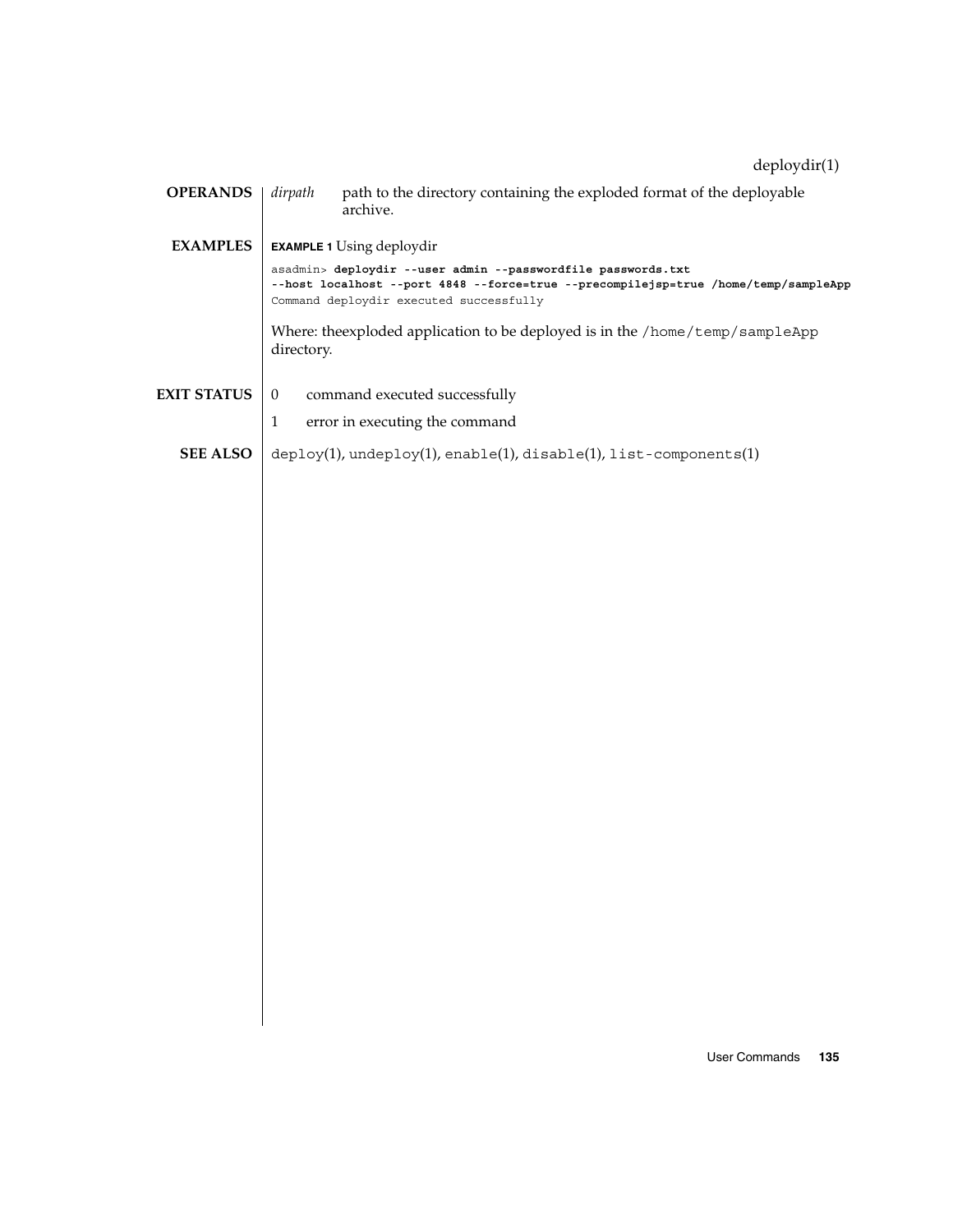# deploytool(1m)

| <b>NAME</b>        | deploytool - launches the deploytool utility to deploy, package, and edit your J2EE<br>applications |                                                                                                                                                                                                                                                                                                                                                                                |  |
|--------------------|-----------------------------------------------------------------------------------------------------|--------------------------------------------------------------------------------------------------------------------------------------------------------------------------------------------------------------------------------------------------------------------------------------------------------------------------------------------------------------------------------|--|
| <b>SYNOPSIS</b>    | deploytool [--help] [--userdir user_directory]<br>[--configdir configuration_directory]             |                                                                                                                                                                                                                                                                                                                                                                                |  |
| <b>DESCRIPTION</b> |                                                                                                     | Use the deploytool utility to deploy and package your J2EE applications and<br>components, create and edit J2EE deployment descriptors, and create and edit J2EE<br>Application Server specific deployment descriptors. If the application is not J2EE<br>compliant, an error message is displayed.                                                                            |  |
|                    | displayed if a lock file is detected.                                                               | Only one session of the deploytool utility can run with a specific user directory. A<br>lock file is created to ensure that only one utility session is running. A message is                                                                                                                                                                                                  |  |
| <b>OPTIONS</b>     | --help                                                                                              | displays the arguments for launching the AssemblyTool.                                                                                                                                                                                                                                                                                                                         |  |
|                    | --userdir                                                                                           | identifies the user directory. The default user directory is<br>.deploytool under your home directory. Only one deploytool<br>session can be running per user directory. A lock file is created<br>under the user directory to ensure that only one session of the<br>deploytool is running. The deploytool utility uses this directory<br>to store configuration information. |  |
|                    |                                                                                                     | ■ On Solaris, the default directory is at ~/. deploytool                                                                                                                                                                                                                                                                                                                       |  |
|                    | --configdir                                                                                         | identifies the configuration directory. The configuration directory is<br>where the asenv.conf file is located.                                                                                                                                                                                                                                                                |  |
|                    |                                                                                                     | On Solaris the asenv. conf can be found at:                                                                                                                                                                                                                                                                                                                                    |  |
|                    |                                                                                                     | ■ Bundled installation: /etc/appserver<br>■ Unbundled installation: default is<br>/etc/opt/SUNWappserver7 or user specified<br>Evaluation installation: AS_SERVER_INSTALL/config. Where<br>ш<br>AS_SERVER_INSTALL is the directory where you have installed<br>the Java 2 Platform, Enterprise Edition 1.4 Application Server<br>Beta 2.                                       |  |
| <b>EXAMPLES</b>    | <b>EXAMPLE 1 Using deploytool</b>                                                                   |                                                                                                                                                                                                                                                                                                                                                                                |  |
|                    |                                                                                                     | example% deploytool --userdir /myapplication --config_dir /myconfigdir                                                                                                                                                                                                                                                                                                         |  |
|                    | the configuration directory.                                                                        | Where --userdir specifies the destination directory, and -config diridentifies                                                                                                                                                                                                                                                                                                 |  |
| <b>SEE ALSO</b>    | verifier(1M)                                                                                        |                                                                                                                                                                                                                                                                                                                                                                                |  |
|                    |                                                                                                     |                                                                                                                                                                                                                                                                                                                                                                                |  |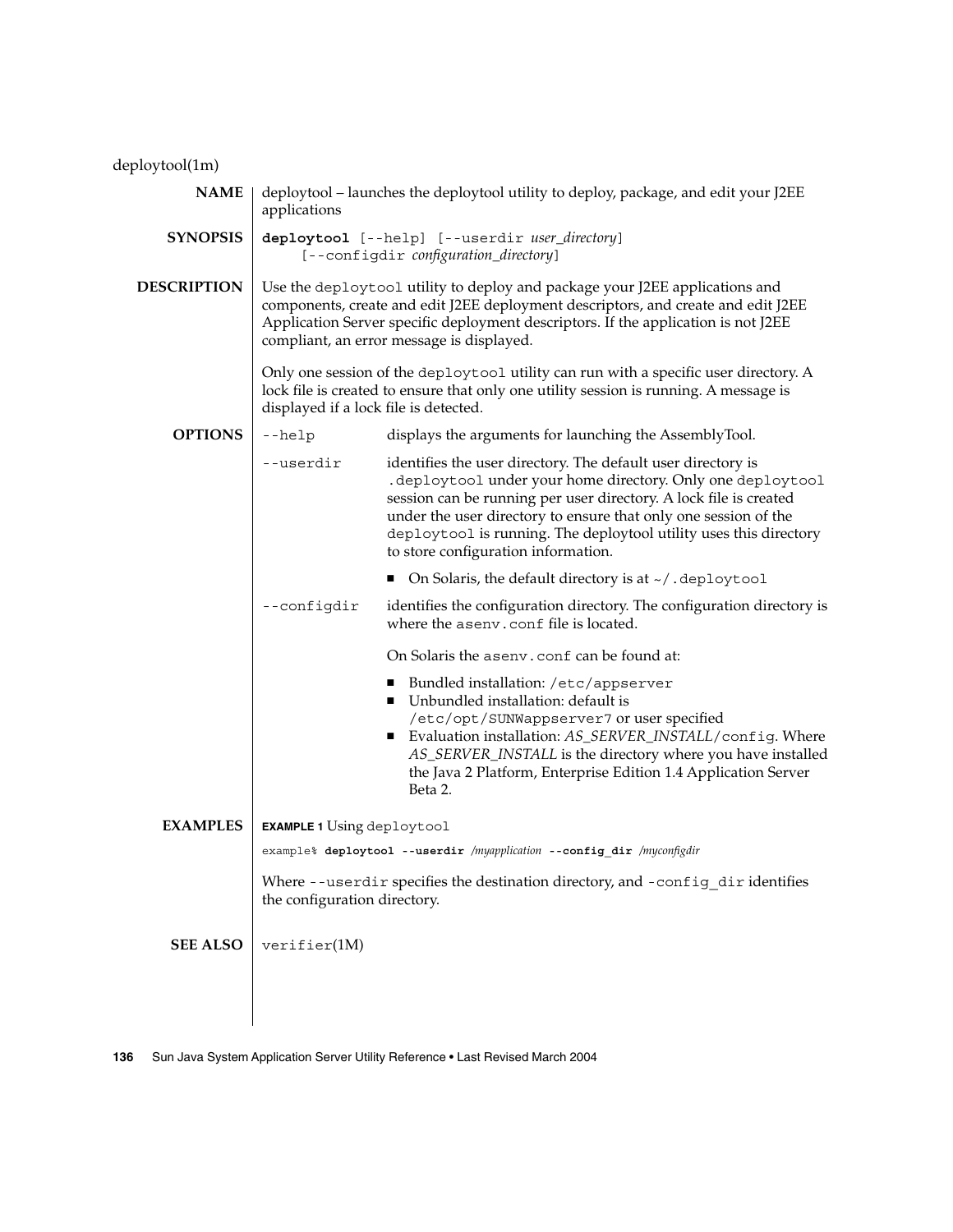disable(1)

| <b>NAME</b>        | disable – disables the component                                                                                                                                                                    |                                                                                                                                                                      |  |  |
|--------------------|-----------------------------------------------------------------------------------------------------------------------------------------------------------------------------------------------------|----------------------------------------------------------------------------------------------------------------------------------------------------------------------|--|--|
| <b>SYNOPSIS</b>    | disable --user admin_user [--password admin_password] [--host localhost]<br>[--port 4848] [--secure  -s] [--passwordfile filename]<br>[--terse=false] [--echo=false] [--interactive] component_name |                                                                                                                                                                      |  |  |
| <b>DESCRIPTION</b> |                                                                                                                                                                                                     | disable immediately disables the named component. The component must have<br>been deployed. If the component has not been deployed, an error message is returned.    |  |  |
| <b>OPTIONS</b>     | --user                                                                                                                                                                                              | authorized domain application server administrative<br>username.                                                                                                     |  |  |
|                    | --password                                                                                                                                                                                          | password to administer the domain application server.                                                                                                                |  |  |
|                    | --host                                                                                                                                                                                              | machine name where the domain application server is running.                                                                                                         |  |  |
|                    | --port                                                                                                                                                                                              | port number of the domain application server listening for<br>administration requests.                                                                               |  |  |
|                    | --secure                                                                                                                                                                                            | if true, uses SSL/TLS to communicate with the domain<br>application server.                                                                                          |  |  |
|                    | --passwordfile                                                                                                                                                                                      | file containing the domain application server password.                                                                                                              |  |  |
|                    | --terse                                                                                                                                                                                             | indicates that any output data must be very concise, typically<br>avoiding human-friendly sentences and favoring<br>well-formatted data for consumption by a script. |  |  |
|                    | --echo                                                                                                                                                                                              | setting to true will echo the command line statement on the<br>standard output.                                                                                      |  |  |
|                    | --interactive                                                                                                                                                                                       | prompts you for the required options that are not already<br>specified.                                                                                              |  |  |
| <b>OPERANDS</b>    | name of the component to be disabled.<br>component_name                                                                                                                                             |                                                                                                                                                                      |  |  |
| <b>EXAMPLES</b>    | <b>EXAMPLE 1 Using disable</b>                                                                                                                                                                      |                                                                                                                                                                      |  |  |
|                    | asadmin> disable sampleApp<br>Command disable executed successfully                                                                                                                                 |                                                                                                                                                                      |  |  |
| <b>EXIT STATUS</b> | command executed successfully<br>$\theta$                                                                                                                                                           |                                                                                                                                                                      |  |  |
|                    | 1<br>error in executing the command                                                                                                                                                                 |                                                                                                                                                                      |  |  |
| <b>SEE ALSO</b>    |                                                                                                                                                                                                     | deploy(1), deploydir(1), undeploy(1), enable(1)                                                                                                                      |  |  |
|                    |                                                                                                                                                                                                     |                                                                                                                                                                      |  |  |
|                    |                                                                                                                                                                                                     |                                                                                                                                                                      |  |  |
|                    |                                                                                                                                                                                                     |                                                                                                                                                                      |  |  |
|                    |                                                                                                                                                                                                     |                                                                                                                                                                      |  |  |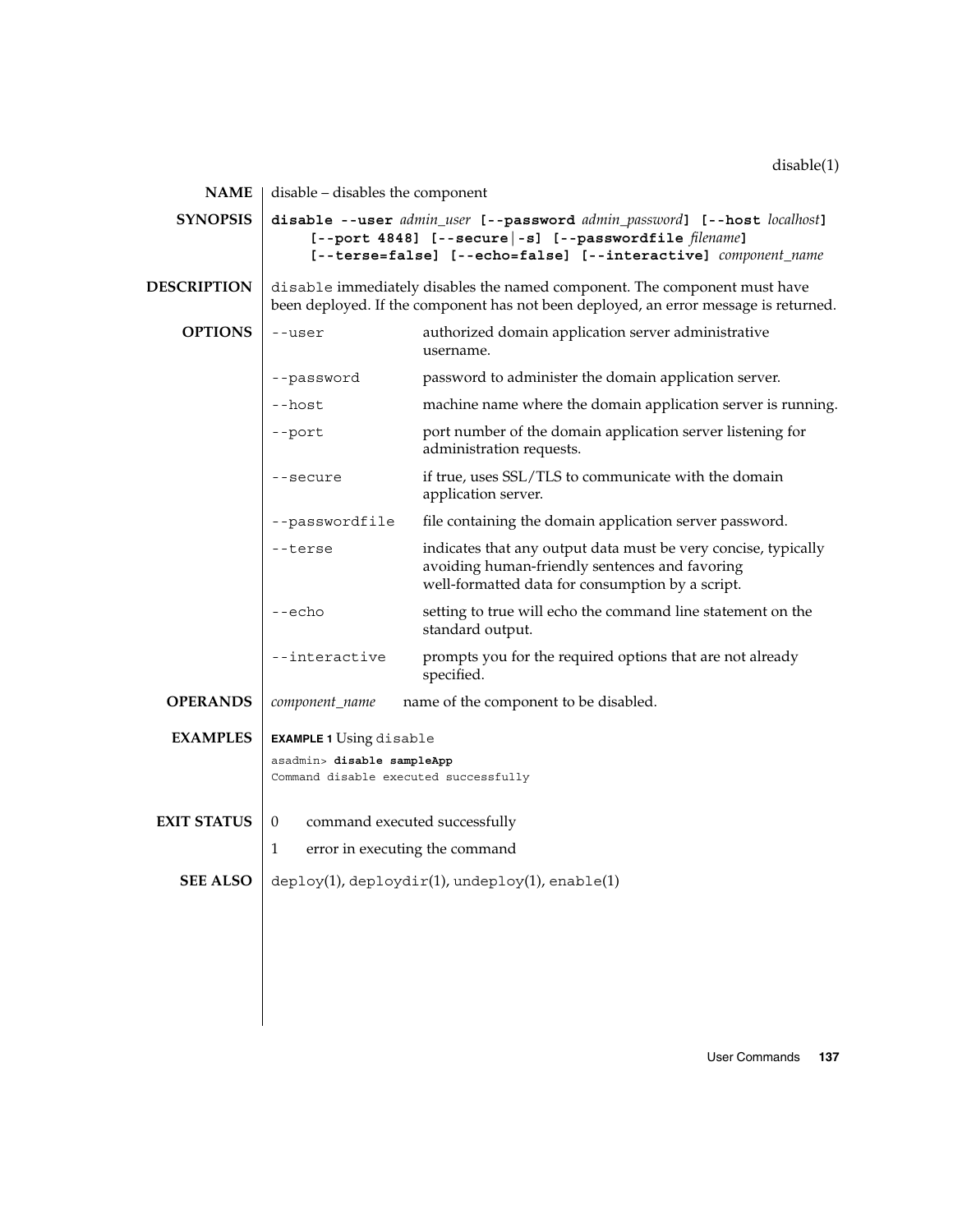display-license(1)

| <b>NAME</b>        | display-license - displays the license information                                                                                              |                                                                                           |  |
|--------------------|-------------------------------------------------------------------------------------------------------------------------------------------------|-------------------------------------------------------------------------------------------|--|
| <b>SYNOPSIS</b>    | display-license<br>[--user admin_user] [--password admin_password] [--host localhost]<br>[--port 4848] [--passwordfile filename] [--secure  -s] |                                                                                           |  |
| <b>DESCRIPTION</b> | display-license displays the license information. This command can run both<br>locally and remotely.                                            |                                                                                           |  |
| <b>OPTIONS</b>     | --user                                                                                                                                          | administrative user associated for the instance.                                          |  |
|                    | --password                                                                                                                                      | administrative password corresponding to the administrative<br>user.                      |  |
|                    | --host                                                                                                                                          | host name of the machine hosting the administrative instance.                             |  |
|                    | --port                                                                                                                                          | administrative port number associated with the administrative<br>host.                    |  |
|                    | --passwordfile                                                                                                                                  | file containing passwords appropriate for the command (e.g.,<br>administrative instance). |  |
|                    | --secure                                                                                                                                        | if true, uses SSL/TLS to communicate with the administrative<br>instance.                 |  |
| <b>EXAMPLES</b>    |                                                                                                                                                 | <b>EXAMPLE 1</b> Using display-license in local mode                                      |  |
|                    | asadmin> display-license                                                                                                                        |                                                                                           |  |
|                    | Eval                                                                                                                                            | Sun ONE Application Server 7 Evaluation License                                           |  |
|                    | Expiration date<br>Tues 11 Sept 11:58:47 PDT 2002<br>Number of instances per admin server Unlimited<br>Allow remote administration YES          |                                                                                           |  |
|                    |                                                                                                                                                 |                                                                                           |  |
|                    |                                                                                                                                                 |                                                                                           |  |
|                    | <b>EXAMPLE 2</b> Using display-license in remote mode                                                                                           |                                                                                           |  |
|                    | asadmin> display-license --user admin --password adminadmin --host fuyako --port 7070                                                           |                                                                                           |  |
|                    | Eval<br>Sun ONE Application Server 7 Evaluation License                                                                                         |                                                                                           |  |
|                    | Expiration date<br>Tues 11 Sept 11:58:47 PDT 2002                                                                                               |                                                                                           |  |
|                    | Allow remote administration YES                                                                                                                 | Number of instances per admin server Unlimited                                            |  |
|                    |                                                                                                                                                 |                                                                                           |  |
| <b>EXIT STATUS</b> | $\mathbf{0}$                                                                                                                                    |                                                                                           |  |
|                    | command executed successfully<br>error in executing the command<br>1                                                                            |                                                                                           |  |
|                    |                                                                                                                                                 |                                                                                           |  |
| <b>SEE ALSO</b>    | install-license(1)                                                                                                                              |                                                                                           |  |
|                    |                                                                                                                                                 |                                                                                           |  |
|                    |                                                                                                                                                 |                                                                                           |  |
|                    |                                                                                                                                                 |                                                                                           |  |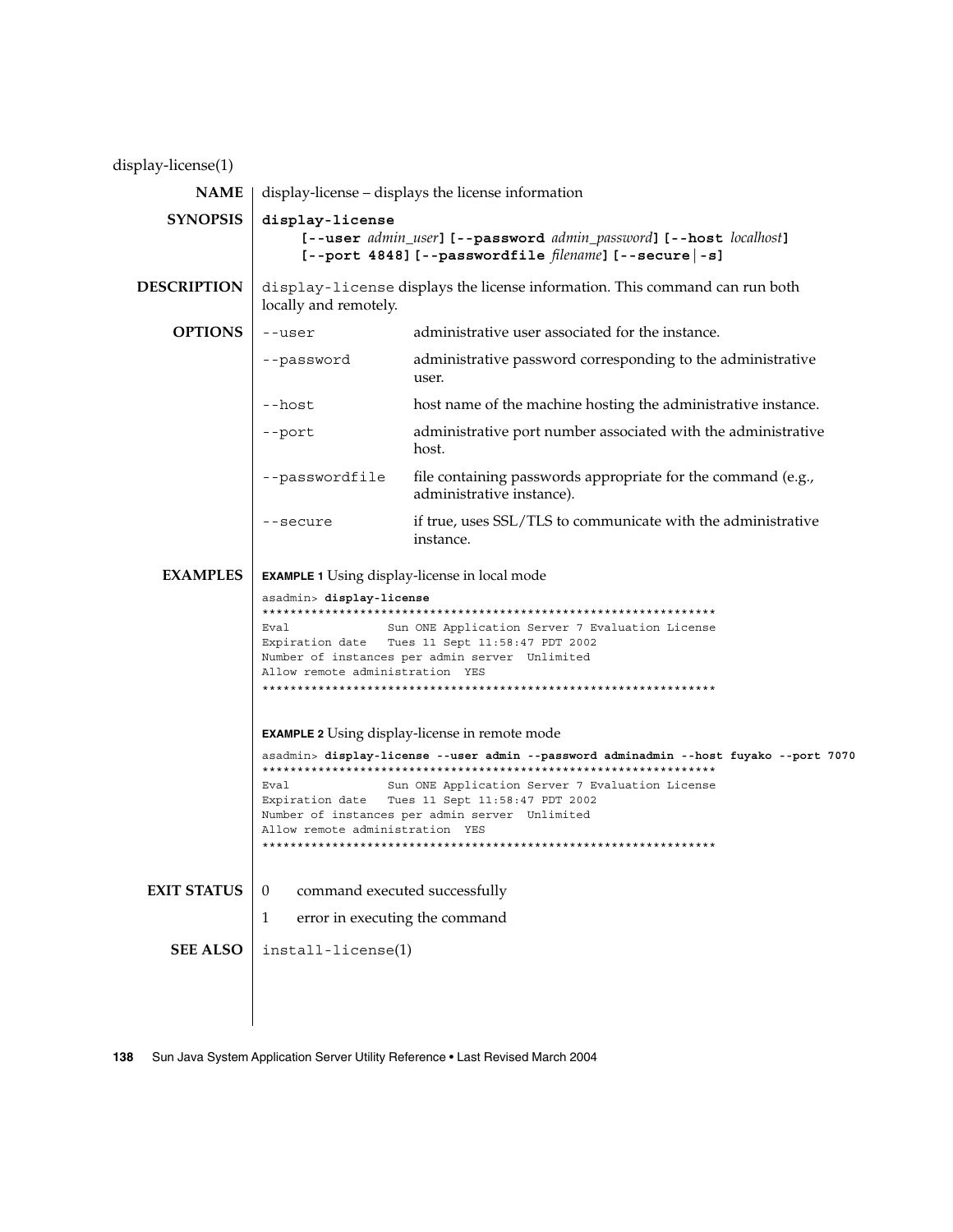enable(1)

| <b>NAME</b>        | enable - enables the component                                                                                                                                                                                                                                                                    |                                                                                                                                                                      |  |  |
|--------------------|---------------------------------------------------------------------------------------------------------------------------------------------------------------------------------------------------------------------------------------------------------------------------------------------------|----------------------------------------------------------------------------------------------------------------------------------------------------------------------|--|--|
| <b>SYNOPSIS</b>    | enable --user admin_user [--password admin_password] [--host localhost]<br>[--port 4848] [--secure   -s] --passwordfile filename<br>[--terse=false] [--echo=false] [--interactive] component_name                                                                                                 |                                                                                                                                                                      |  |  |
| <b>DESCRIPTION</b> | enable command enables the specified component. If the component is already<br>enabled, then it is re-enabled. The component must have been deployed in order to be<br>enabled. If it has not been deployed, then an error message is returned. This command<br>is supported in remote mode only. |                                                                                                                                                                      |  |  |
| <b>OPTIONS</b>     | authorized domain application server administrative<br>--user<br>username.                                                                                                                                                                                                                        |                                                                                                                                                                      |  |  |
|                    | --password                                                                                                                                                                                                                                                                                        | password to administer the domain application server.                                                                                                                |  |  |
|                    | --host                                                                                                                                                                                                                                                                                            | machine name where the domain application server is running.                                                                                                         |  |  |
|                    | --port                                                                                                                                                                                                                                                                                            | port number of the domain application server listening for<br>administration requests.                                                                               |  |  |
|                    | if true, uses SSL/TLS to communicate with the domain<br>--secure<br>application server.                                                                                                                                                                                                           |                                                                                                                                                                      |  |  |
|                    | --passwordfile<br>file containing the domain application server password.                                                                                                                                                                                                                         |                                                                                                                                                                      |  |  |
|                    | --terse                                                                                                                                                                                                                                                                                           | indicates that any output data must be very concise, typically<br>avoiding human-friendly sentences and favoring<br>well-formatted data for consumption by a script. |  |  |
|                    | --echo                                                                                                                                                                                                                                                                                            | setting to true will echo the command line statement on the<br>standard output.                                                                                      |  |  |
|                    | --interactive                                                                                                                                                                                                                                                                                     | prompts you for the required options that are not already<br>specified.                                                                                              |  |  |
| <b>OPERANDS</b>    | component_name                                                                                                                                                                                                                                                                                    | name of the component to be enabled.                                                                                                                                 |  |  |
| <b>EXAMPLES</b>    | <b>EXAMPLE 1 Using enable</b>                                                                                                                                                                                                                                                                     |                                                                                                                                                                      |  |  |
|                    | asadmin> enable sampleApp                                                                                                                                                                                                                                                                         |                                                                                                                                                                      |  |  |
|                    | Command enable executed successfully                                                                                                                                                                                                                                                              |                                                                                                                                                                      |  |  |
| <b>EXIT STATUS</b> | command executed successfully<br>$\theta$                                                                                                                                                                                                                                                         |                                                                                                                                                                      |  |  |
|                    | error in executing the command<br>$\mathbf{1}$                                                                                                                                                                                                                                                    |                                                                                                                                                                      |  |  |
| <b>SEE ALSO</b>    | $deploy(1)$ , deploydir(1), undeploy(1), disable(1)                                                                                                                                                                                                                                               |                                                                                                                                                                      |  |  |
|                    |                                                                                                                                                                                                                                                                                                   |                                                                                                                                                                      |  |  |
|                    |                                                                                                                                                                                                                                                                                                   |                                                                                                                                                                      |  |  |
|                    |                                                                                                                                                                                                                                                                                                   |                                                                                                                                                                      |  |  |
|                    |                                                                                                                                                                                                                                                                                                   |                                                                                                                                                                      |  |  |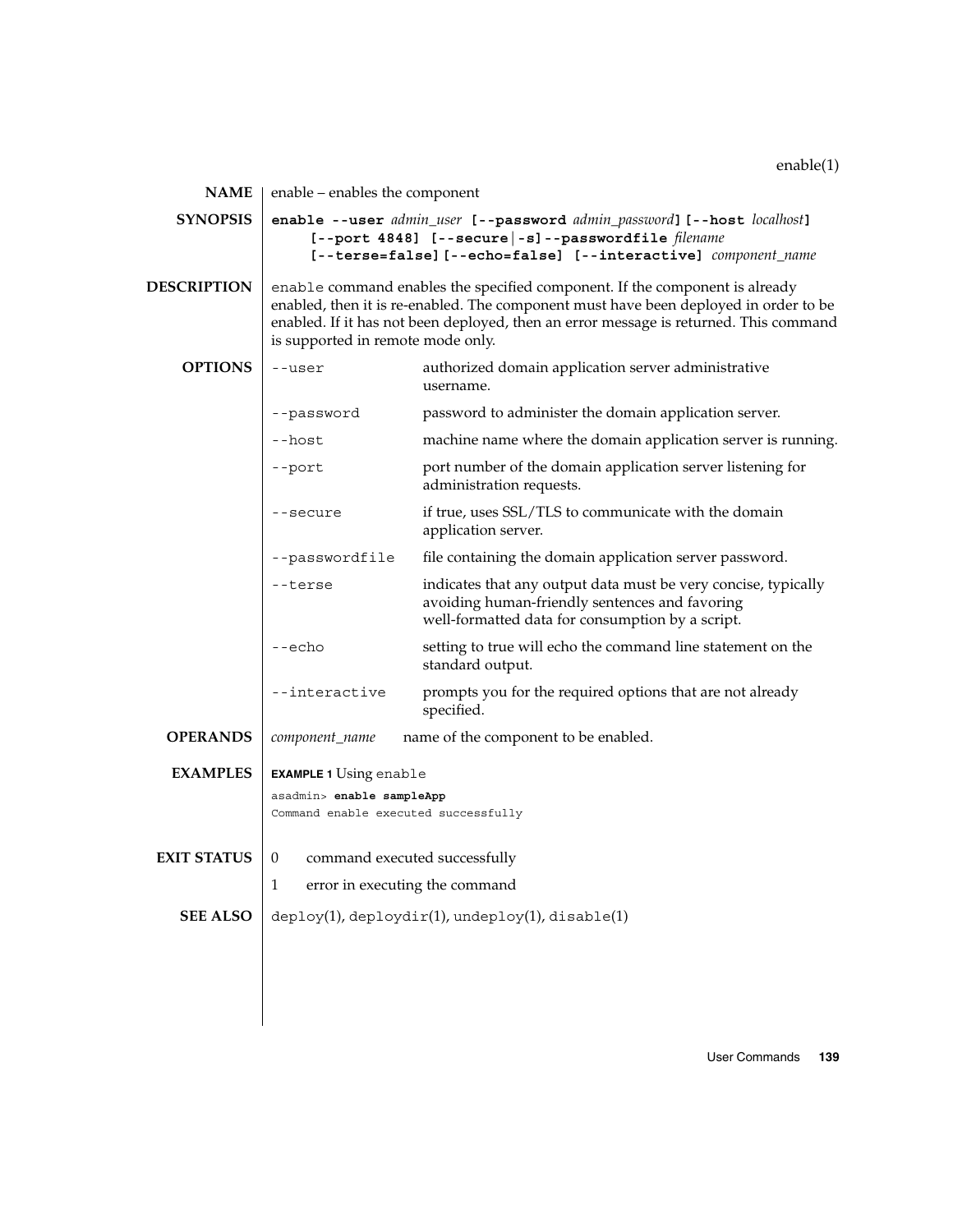#### export(1)

| export [ name=value [ name=value] *]<br>Marks a variable name for automatic export to the environment of subsequent<br>commands. All subsequent commands use the variable name values as specified;                                                                                                                                                                                                                                                                                                                                                                                                                                                                                                                                                                       |  |  |
|---------------------------------------------------------------------------------------------------------------------------------------------------------------------------------------------------------------------------------------------------------------------------------------------------------------------------------------------------------------------------------------------------------------------------------------------------------------------------------------------------------------------------------------------------------------------------------------------------------------------------------------------------------------------------------------------------------------------------------------------------------------------------|--|--|
|                                                                                                                                                                                                                                                                                                                                                                                                                                                                                                                                                                                                                                                                                                                                                                           |  |  |
| <b>DESCRIPTION</b><br>unless you unset them or exit multimode. If only the variable name is specified, the<br>current value of that variable name is displayed. If the export command is used<br>without any arguments, a list of all the exported variables and their values is<br>displayed. Exported shell environment variables set prior to invoking the asadmin<br>utility are imported automatically and set as exported variables within asadmin.<br>Unexported environment variables cannot be read by the asadmin utility.                                                                                                                                                                                                                                      |  |  |
| name=value<br>variable name and value for automatic export to the environment to be<br>used by subsequent commands.                                                                                                                                                                                                                                                                                                                                                                                                                                                                                                                                                                                                                                                       |  |  |
| <b>EXAMPLES</b><br><b>EXAMPLE 1</b> Using export to list the environment variables<br>asadmin> export AS_ADMIN_HOST=bluestar AS_ADMIN_PORT=8000 AS_ADMIN_USER=admin AS_ADMIN_PASSWORD=pas<br>asadmin> export AS ADMIN PREFIX=server1.jms-service<br>asadmin> export //to list the environment variables that are set<br>AS ADMIN HOST=bluestar<br>AS ADMIN PORT=8000<br>AS_ADMIN_USER=admin<br>AS_ADMIN_PASSWORD=********<br>AS ADMIN PREFIX=server1.jms-service<br>Where: the export command lists the environment variables that are set. In this case,<br>the environment variables have been set to: the host is <i>bluestar</i> , the port is 8000, the<br>administrator user is <i>admin</i> with an associated password, and the prefix is<br>server1.jms-service. |  |  |
| command executed successfully<br>$\overline{0}$<br>error in executing the command<br>1                                                                                                                                                                                                                                                                                                                                                                                                                                                                                                                                                                                                                                                                                    |  |  |
| $unset(1)$ , $multimode(1)$                                                                                                                                                                                                                                                                                                                                                                                                                                                                                                                                                                                                                                                                                                                                               |  |  |
|                                                                                                                                                                                                                                                                                                                                                                                                                                                                                                                                                                                                                                                                                                                                                                           |  |  |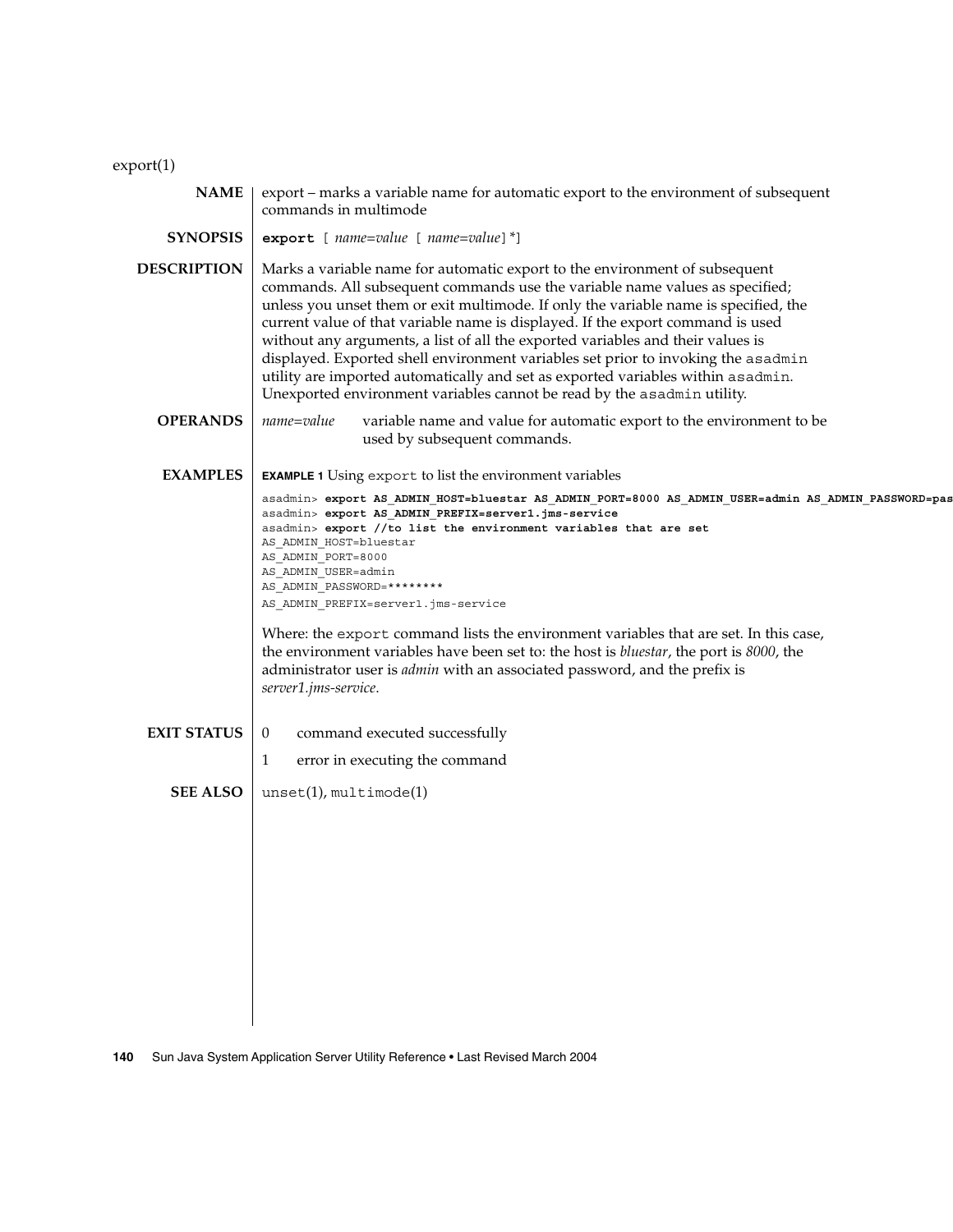freeze-transaction-service(1)

| <b>NAME</b>        | freeze-transaction-service - freezes the transaction subsystem                                                                                                                                                                                            |                                                                                                                                                                                           |  |  |  |
|--------------------|-----------------------------------------------------------------------------------------------------------------------------------------------------------------------------------------------------------------------------------------------------------|-------------------------------------------------------------------------------------------------------------------------------------------------------------------------------------------|--|--|--|
| <b>SYNOPSIS</b>    | freeze-transaction-service --user admin_user<br>[--password admin_password] [--host localhost]<br>[--port 4848] [--secure   -s] [--passwordfile filename]<br>[--terse=false] [--echo=false] [--interactive=true]                                          |                                                                                                                                                                                           |  |  |  |
| <b>DESCRIPTION</b> | Freezes the transaction subsystem during which time all the inflight transactions are<br>suspended. Invoke this command before rolling back any inflight transactions.<br>Invoking this command on an already frozen transaction subsystem has no effect. |                                                                                                                                                                                           |  |  |  |
|                    |                                                                                                                                                                                                                                                           | This command is supported in remote mode only.                                                                                                                                            |  |  |  |
| <b>OPTIONS</b>     | authorized domain application server administrative<br>--user<br>username.                                                                                                                                                                                |                                                                                                                                                                                           |  |  |  |
|                    | --password                                                                                                                                                                                                                                                | password to administer the domain application server.                                                                                                                                     |  |  |  |
|                    | --host                                                                                                                                                                                                                                                    | machine name where the domain application server is running.                                                                                                                              |  |  |  |
|                    | --port                                                                                                                                                                                                                                                    | port number of the domain application server listening for<br>administration requests.                                                                                                    |  |  |  |
|                    | if true, uses SSL/TLS to communicate with the domain<br>--secure<br>application server.                                                                                                                                                                   |                                                                                                                                                                                           |  |  |  |
|                    | --passwordfile                                                                                                                                                                                                                                            | file containing the domain application server password.                                                                                                                                   |  |  |  |
|                    | --terse                                                                                                                                                                                                                                                   | indicates that any output data must be very concise, typically<br>avoiding human-friendly sentences and favoring<br>well-formatted data for consumption by a script. Default is<br>false. |  |  |  |
|                    | --echo                                                                                                                                                                                                                                                    | setting to true will echo the command line statement on the<br>standard output. Default is false.                                                                                         |  |  |  |
|                    | --interactive                                                                                                                                                                                                                                             | if set to true (default), only the required password options are<br>prompted.                                                                                                             |  |  |  |
| <b>EXAMPLES</b>    | <b>EXAMPLE 1 Using freeze-transaction-service</b>                                                                                                                                                                                                         |                                                                                                                                                                                           |  |  |  |
|                    | asadmin> freeze-transaction-service --user admin --password adminadmin                                                                                                                                                                                    |                                                                                                                                                                                           |  |  |  |
| <b>EXIT STATUS</b> | 0<br>command executed successfully                                                                                                                                                                                                                        |                                                                                                                                                                                           |  |  |  |
|                    | error in executing the command<br>1                                                                                                                                                                                                                       |                                                                                                                                                                                           |  |  |  |
| <b>SEE ALSO</b>    | unfreeze-transaction-service(1), rollback-transaction(1)                                                                                                                                                                                                  |                                                                                                                                                                                           |  |  |  |
|                    |                                                                                                                                                                                                                                                           |                                                                                                                                                                                           |  |  |  |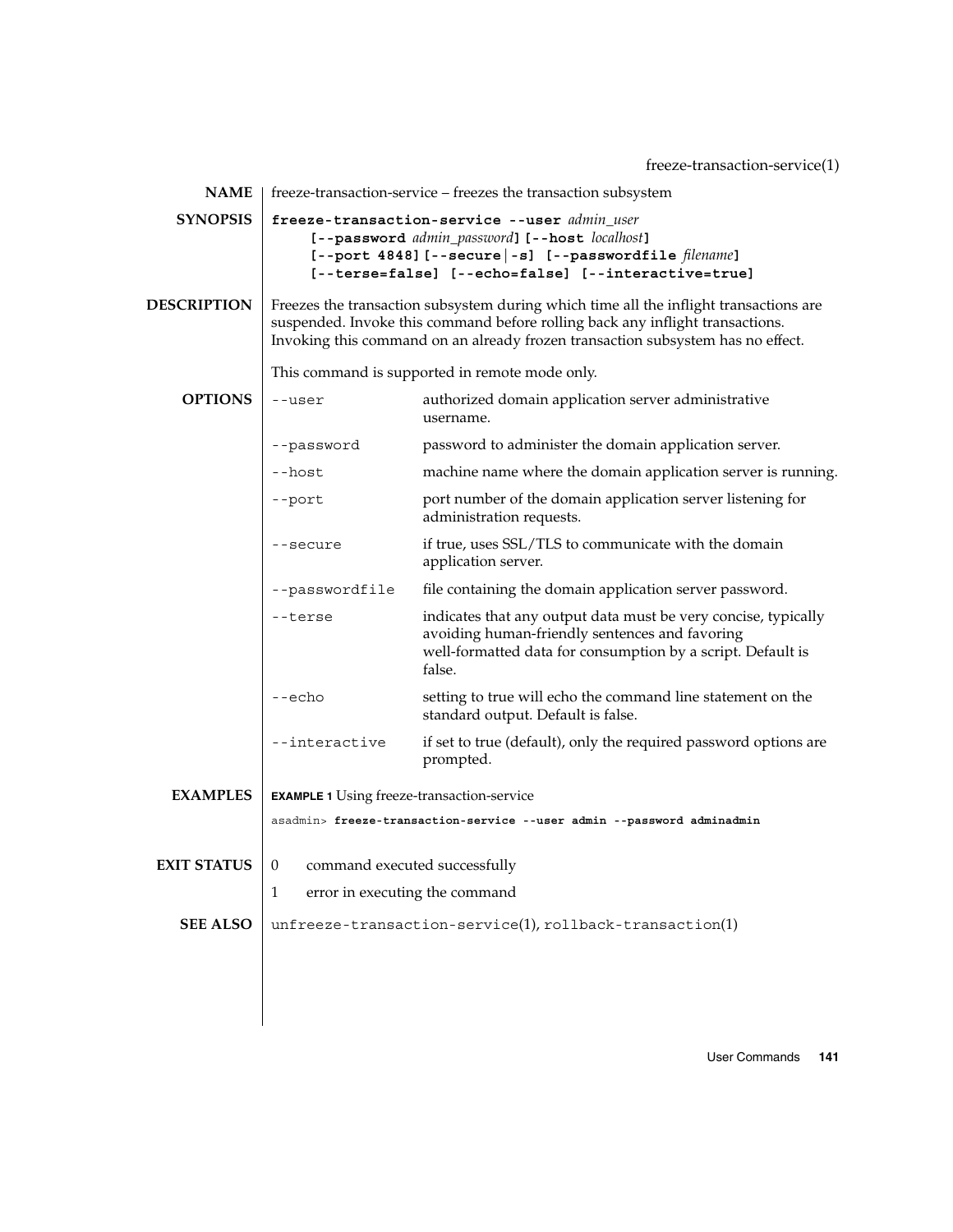get(1)

| <b>NAME</b>        | get - gets the values of the monitorable or configurable attributes                                                                                                                                                                                                                                                                                                                                                                                                                                  |                                                                                                                                                                                           |  |
|--------------------|------------------------------------------------------------------------------------------------------------------------------------------------------------------------------------------------------------------------------------------------------------------------------------------------------------------------------------------------------------------------------------------------------------------------------------------------------------------------------------------------------|-------------------------------------------------------------------------------------------------------------------------------------------------------------------------------------------|--|
| <b>SYNOPSIS</b>    | get --user admin_user [--password admin_password] [--host localhost]<br>[--port 4848] [--secure  -s] [--passwordfile filename]<br>[--terse=false] [--echo=false] [--interactive=true]<br>[--monitor=false] dotted_attribute_name                                                                                                                                                                                                                                                                     |                                                                                                                                                                                           |  |
| <b>DESCRIPTION</b> | Gets the values of attributes. If the --monitor option is set to true, the monitorable<br>attributes are returned. If the --monitor option is set to false, the configurable<br>attribute values are returned. On Solaris, quotes are needed when executing<br>commands with * as the option value or operand.                                                                                                                                                                                       |                                                                                                                                                                                           |  |
| <b>OPTIONS</b>     | --user                                                                                                                                                                                                                                                                                                                                                                                                                                                                                               | authorized domain application server administrative<br>username.                                                                                                                          |  |
|                    | --password                                                                                                                                                                                                                                                                                                                                                                                                                                                                                           | password to administer the domain application server.                                                                                                                                     |  |
|                    | --host                                                                                                                                                                                                                                                                                                                                                                                                                                                                                               | machine name where the domain application server is running.                                                                                                                              |  |
|                    | --port                                                                                                                                                                                                                                                                                                                                                                                                                                                                                               | port number of the domain application server listening for<br>administration requests.                                                                                                    |  |
|                    | --secure                                                                                                                                                                                                                                                                                                                                                                                                                                                                                             | if true, uses SSL/TLS to communicate with the domain<br>application server.                                                                                                               |  |
|                    | --passwordfile                                                                                                                                                                                                                                                                                                                                                                                                                                                                                       | file containing the domain application server password.                                                                                                                                   |  |
|                    | --terse                                                                                                                                                                                                                                                                                                                                                                                                                                                                                              | indicates that any output data must be very concise, typically<br>avoiding human-friendly sentences and favoring<br>well-formatted data for consumption by a script. Default is<br>false. |  |
|                    | --echo                                                                                                                                                                                                                                                                                                                                                                                                                                                                                               | setting to true will echo the command line statement on the<br>standard output. Default is false.                                                                                         |  |
|                    | --interactive                                                                                                                                                                                                                                                                                                                                                                                                                                                                                        | if set to true (default), only the required password options are<br>prompted.                                                                                                             |  |
|                    | --monitor                                                                                                                                                                                                                                                                                                                                                                                                                                                                                            | defaults to false; if set to false, the configurable attribute values<br>are returned. If set to true, the monitorable attribute values are<br>returned.                                  |  |
| <b>OPERANDS</b>    | attributename<br>attribute name in the dotted notation.                                                                                                                                                                                                                                                                                                                                                                                                                                              |                                                                                                                                                                                           |  |
| <b>EXAMPLES</b>    | <b>EXAMPLE 1 Using get</b>                                                                                                                                                                                                                                                                                                                                                                                                                                                                           |                                                                                                                                                                                           |  |
|                    | asadmin> get --user admin --password adminadmin --host localhost --port 4848<br>"server.resources.jdbc-resource.jdbc/PointBase.*"<br>server.resources.jdbc-resource.jdbc/PointBase.description= <null><br/>server.resources.jdbc-resource.jdbc/PointBase.enabled=true<br/>server.resources.jdbc-resource.jdbc/PointBase.jndi-name=jdbc/PointBase<br/>server.resources.jdbc-resource.jdbc/PointBase.object-type=user<br/>server.resources.jdbc-resource.jdbc/PointBase.pool-name=PointBasePool</null> |                                                                                                                                                                                           |  |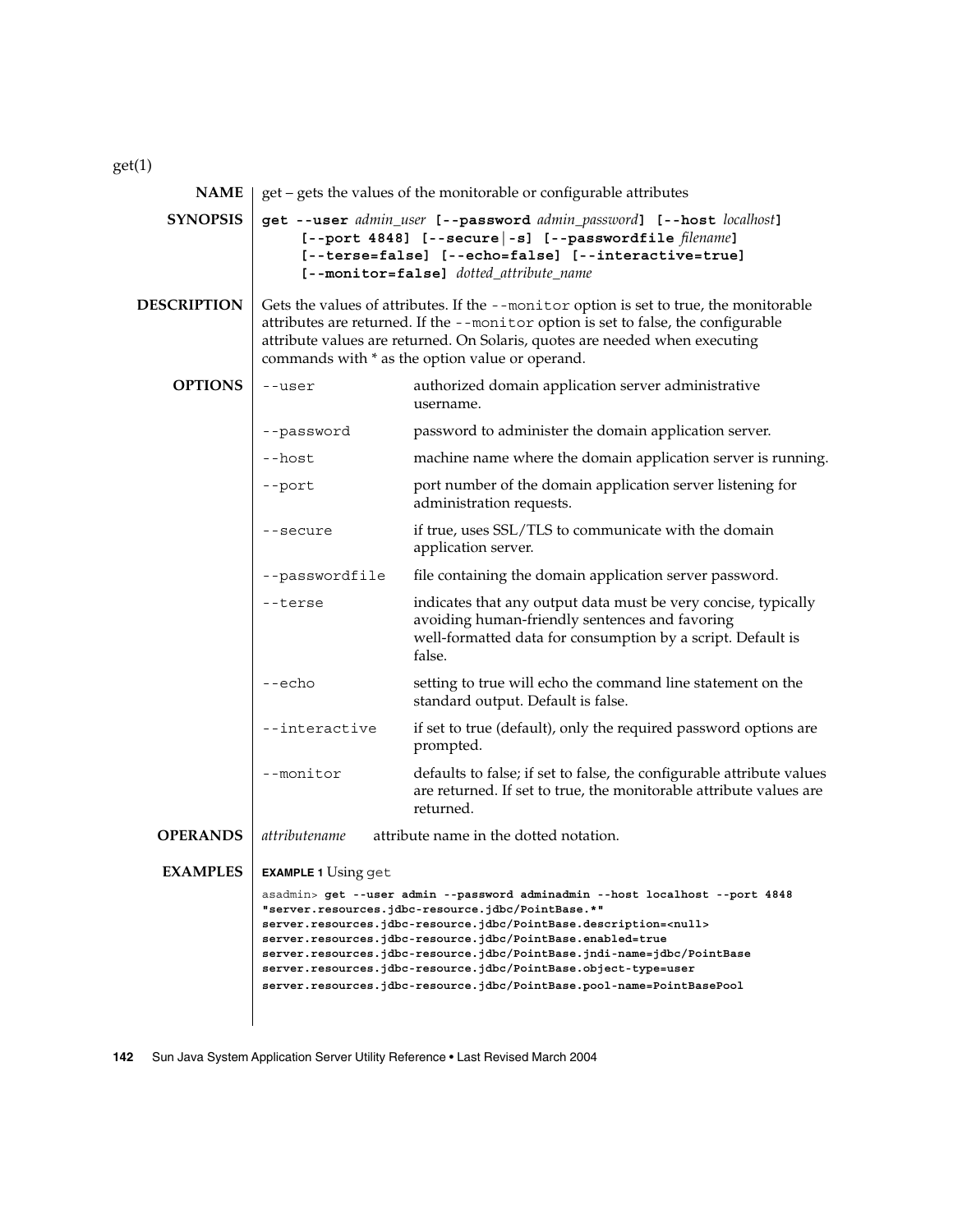| EXIT STATUS   0 | command executed successfully |  |  |
|-----------------|-------------------------------|--|--|
|                 |                               |  |  |

1 error in executing the command

 $\textbf{SEE \, ALSO} \, \mid \, \texttt{set(1)}, \, \texttt{list(1)}$ 

get(1)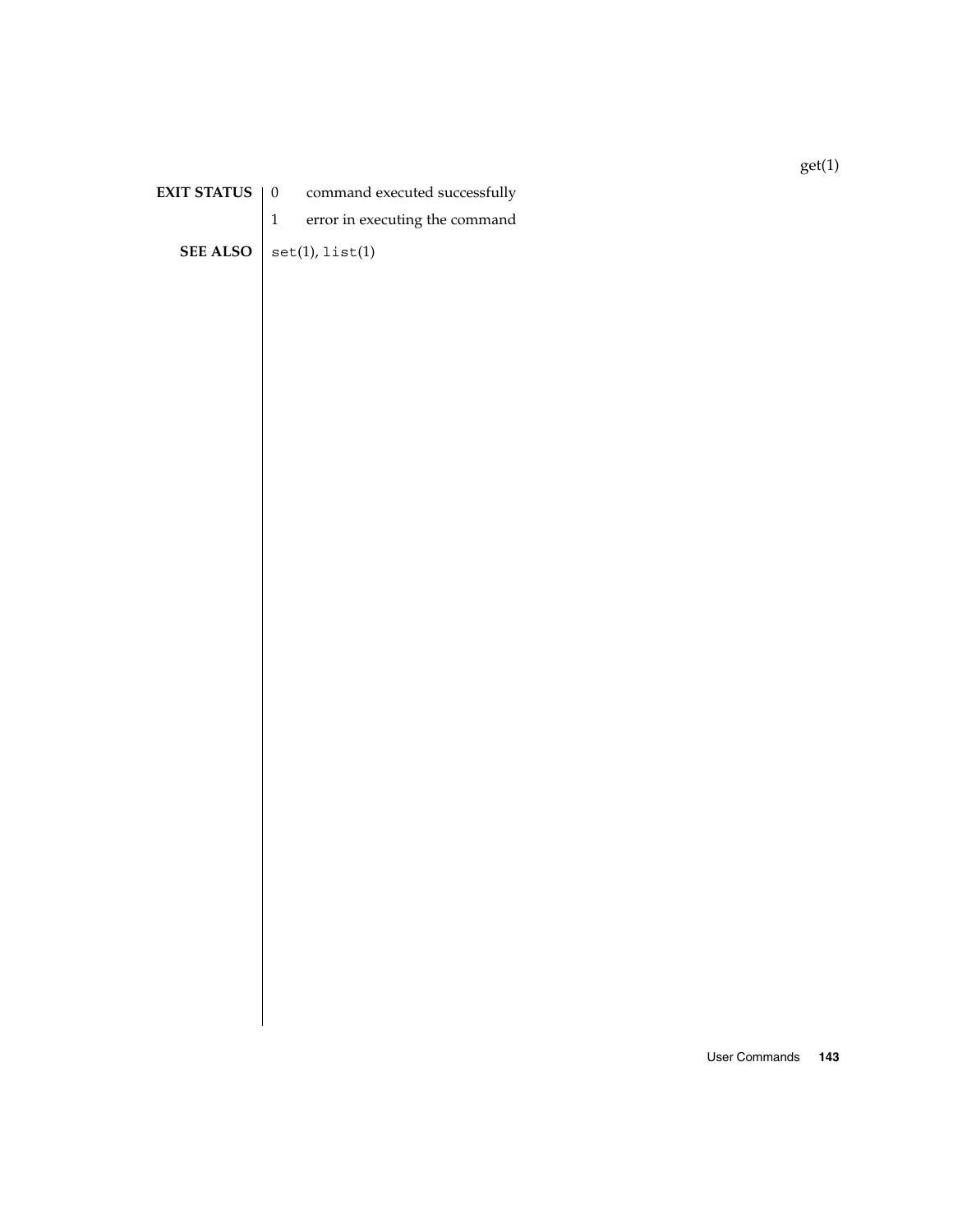| get-client-stubs(1) |                                                                                                                                                                                                                                                  |                                                                                                                                                                      |  |  |
|---------------------|--------------------------------------------------------------------------------------------------------------------------------------------------------------------------------------------------------------------------------------------------|----------------------------------------------------------------------------------------------------------------------------------------------------------------------|--|--|
| <b>NAME</b>         | get-client-stubs – gets the stubs of the client                                                                                                                                                                                                  |                                                                                                                                                                      |  |  |
| <b>SYNOPSIS</b>     | get-client-stubs --user admin_user [--password admin_password]<br>[--host localhost] [--port 4848] [--secure  -s]<br>[--passwordfile filename] [--terse=false] [--echo=false]<br>[--interactive] --appname application_name local_directory_path |                                                                                                                                                                      |  |  |
| <b>DESCRIPTION</b>  | Gets the client stubs JAR file for an AppClient standalone module or an application<br>containing the AppClient module, from the server machine to the local directory. This<br>command is supported in remote mode only.                        |                                                                                                                                                                      |  |  |
| <b>OPTIONS</b>      | authorized domain application server administrative<br>--user<br>username.                                                                                                                                                                       |                                                                                                                                                                      |  |  |
|                     | --password                                                                                                                                                                                                                                       | password to administer the domain application server.                                                                                                                |  |  |
|                     | --host                                                                                                                                                                                                                                           | machine name where the domain application server is running.                                                                                                         |  |  |
|                     | --port                                                                                                                                                                                                                                           | port number of the domain application server listening for<br>administration requests.                                                                               |  |  |
|                     | --secure                                                                                                                                                                                                                                         | if true, uses SSL/TLS to communicate with the domain<br>application server.                                                                                          |  |  |
|                     | --passwordfile                                                                                                                                                                                                                                   | file containing the domain application server password.                                                                                                              |  |  |
|                     | --terse                                                                                                                                                                                                                                          | indicates that any output data must be very concise, typically<br>avoiding human-friendly sentences and favoring<br>well-formatted data for consumption by a script. |  |  |
|                     | --echo                                                                                                                                                                                                                                           | setting to true will echo the command line statement on the<br>standard output.                                                                                      |  |  |
|                     | --interactive                                                                                                                                                                                                                                    | prompts you for the required options that are not already<br>specified.                                                                                              |  |  |
|                     | --appname                                                                                                                                                                                                                                        | name of the application.                                                                                                                                             |  |  |
| <b>OPERANDS</b>     | local_directory_path                                                                                                                                                                                                                             | path to the local directory where the client stub should be<br>stored.                                                                                               |  |  |
| <b>EXAMPLES</b>     | <b>EXAMPLE 1 Using get-client-stubs</b>                                                                                                                                                                                                          |                                                                                                                                                                      |  |  |
|                     |                                                                                                                                                                                                                                                  | asadmin> get-client-stubs --user admin --password adminadmin<br>--host fuyako --port 7070 --appname myapplication.ear /sample/exmple                                 |  |  |
| <b>EXIT STATUS</b>  | command executed successfully<br>$\overline{0}$                                                                                                                                                                                                  |                                                                                                                                                                      |  |  |
|                     | $\mathbf{1}$<br>error in executing the command                                                                                                                                                                                                   |                                                                                                                                                                      |  |  |
| <b>SEE ALSO</b>     | undeploy(1)                                                                                                                                                                                                                                      |                                                                                                                                                                      |  |  |
|                     |                                                                                                                                                                                                                                                  |                                                                                                                                                                      |  |  |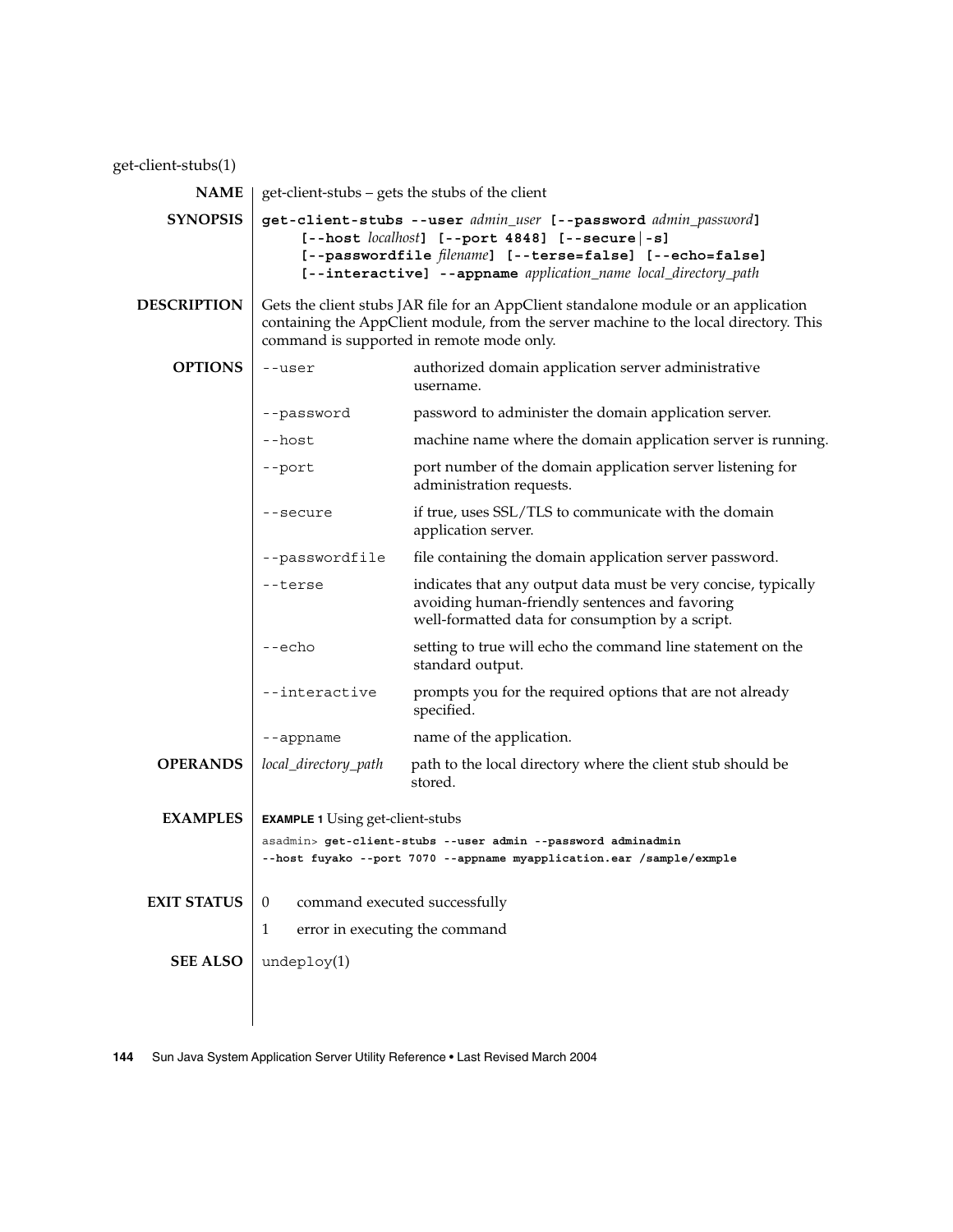help – displays a list of all the commands available in the Command-line interface **asadmin help** *or* **asadmin --help | -h | -? NAME SYNOPSIS**

The help command displays a list of all the asadmin commands available in the Command-line interface. Specify the command to display the usage information for that command. To display the manpage of each command, use the syntax: asadmin *command\_name* --help | -h | -? or asadmin help *command\_name* **DESCRIPTION**

The following is a list of all the Command-line interface commands:

| registers the resource in the XML file specified                             |
|------------------------------------------------------------------------------|
| adds the administered object with the specified<br><b>INDI</b> name          |
| creates an audit module for the optional plugin<br>module                    |
| adds the new authorized realm                                                |
| adds a connection pool with the specified<br>connection pool name            |
| registers the resource with the specified JNDI<br>name                       |
| creates or modifies a security map for the<br>namedconnector connection pool |
| registers the custom resource                                                |
| creates a domain with the given name                                         |
| creates a new file user                                                      |
| adds a new HTTP listener socket                                              |
| adds the IIOP listener                                                       |
| registers the Javamail resource                                              |
| registers the JDBC connection pool                                           |
| registers the JDBC resource                                                  |
| registers the JMS resource                                                   |
| adds the named destination                                                   |
| registers the JNDI resource                                                  |
| creates the JVM options from the Java<br>configuration or profiler elements  |
| adds a lifecycle module                                                      |
| registers the persistence resource                                           |
|                                                                              |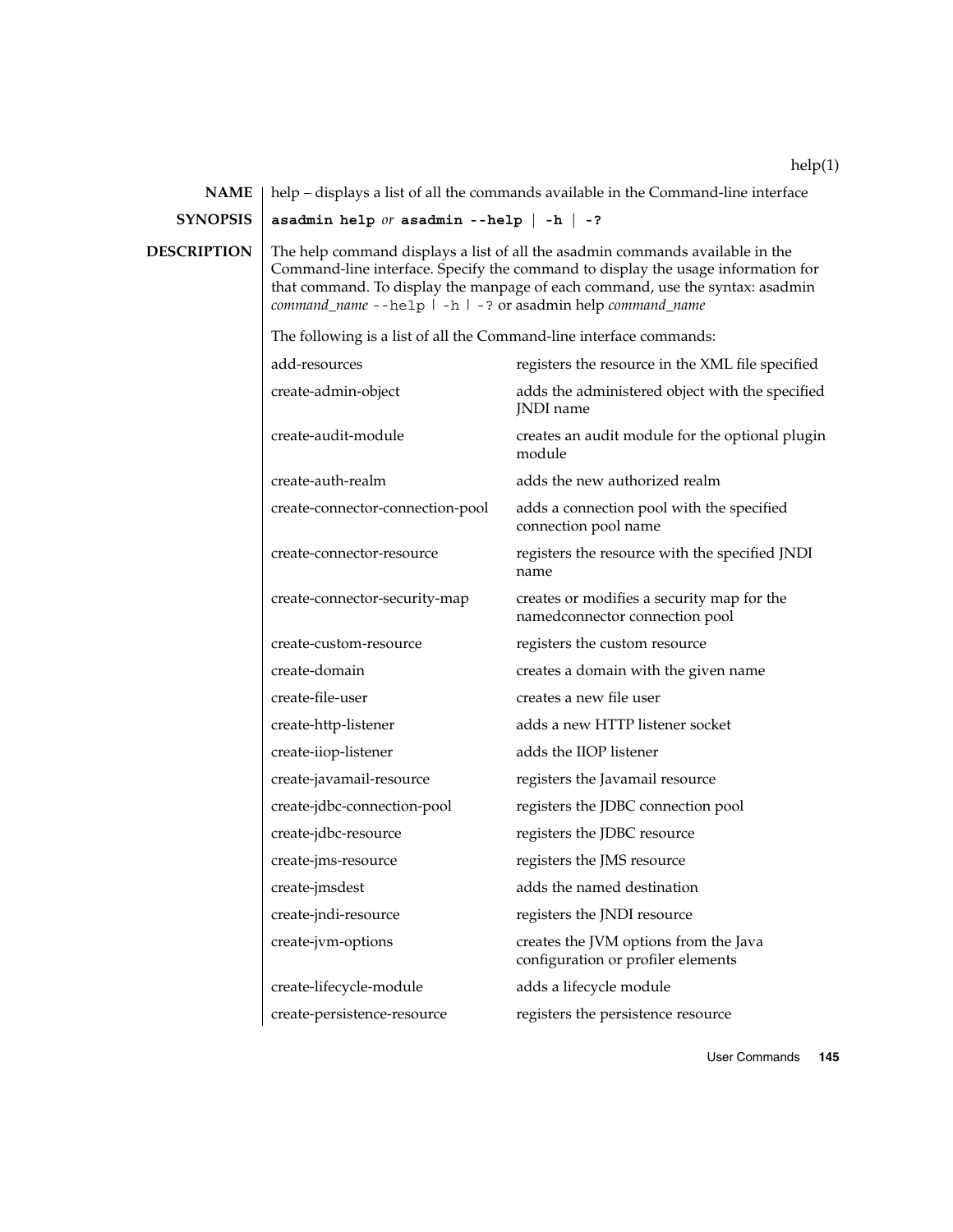# help(1)

| create-profiler                  | creates the profiler element                                                |
|----------------------------------|-----------------------------------------------------------------------------|
| create-resource-adapter-config   | creates the resource adapter Java bean                                      |
| create-ssl                       | creates the SSL element in the HTTP listener or<br><b>IIOP</b> listener     |
| create-threadpool                | creates the thread pool                                                     |
| create-virtual-server            | adds the named virtual server                                               |
| delete-admin-object              | removes the administered object with the<br>specified JNDI name             |
| delete-audit-module              | deletes the audit-module for the optional plugin<br>module                  |
| delete-auth-realm                | removes the named authorized realm                                          |
| delete-connector-connection-pool | removes the specified connection pool                                       |
| delete-connector-security-map    | deletes the named security map                                              |
| delete-connector-resource        | removes the named resource connector                                        |
| delete-custom-resource           | removes the custom resource                                                 |
| delete-domain                    | deletes the given domain                                                    |
| delete-file-user                 | removes the named file user                                                 |
| delete-http-listener             | removes the HTTP listener                                                   |
| delete-iiop-listener             | removes the IIOP listener                                                   |
| delete-javamail-resource         | removes the Javamail resource                                               |
| delete-jdbc-connection-pool      | removes the JDBC connection pool                                            |
| delete-jdbc-resource             | removes the JDBC resource                                                   |
| delete-jms-resource              | removes the JMS resource                                                    |
| delete-jmsdest                   | destroys the named destination                                              |
| delete-jndi-resource             | removes the JNDI resource                                                   |
| delete-jvm-options               | deletes the JVM options from the Java<br>configuration or profiler elements |
| delete-lifecycle-module          | removes the lifecycle module                                                |
| delete-persistence-resource      | removes the persistence resource                                            |
| delete-profiler                  | deletes the profiler element                                                |
| delete-resource-adapter-config   | deletes the resource adapter Java bean                                      |
| delete-ssl                       | deletes the ssl element from the HTTP listener or<br><b>IIOP</b> listener   |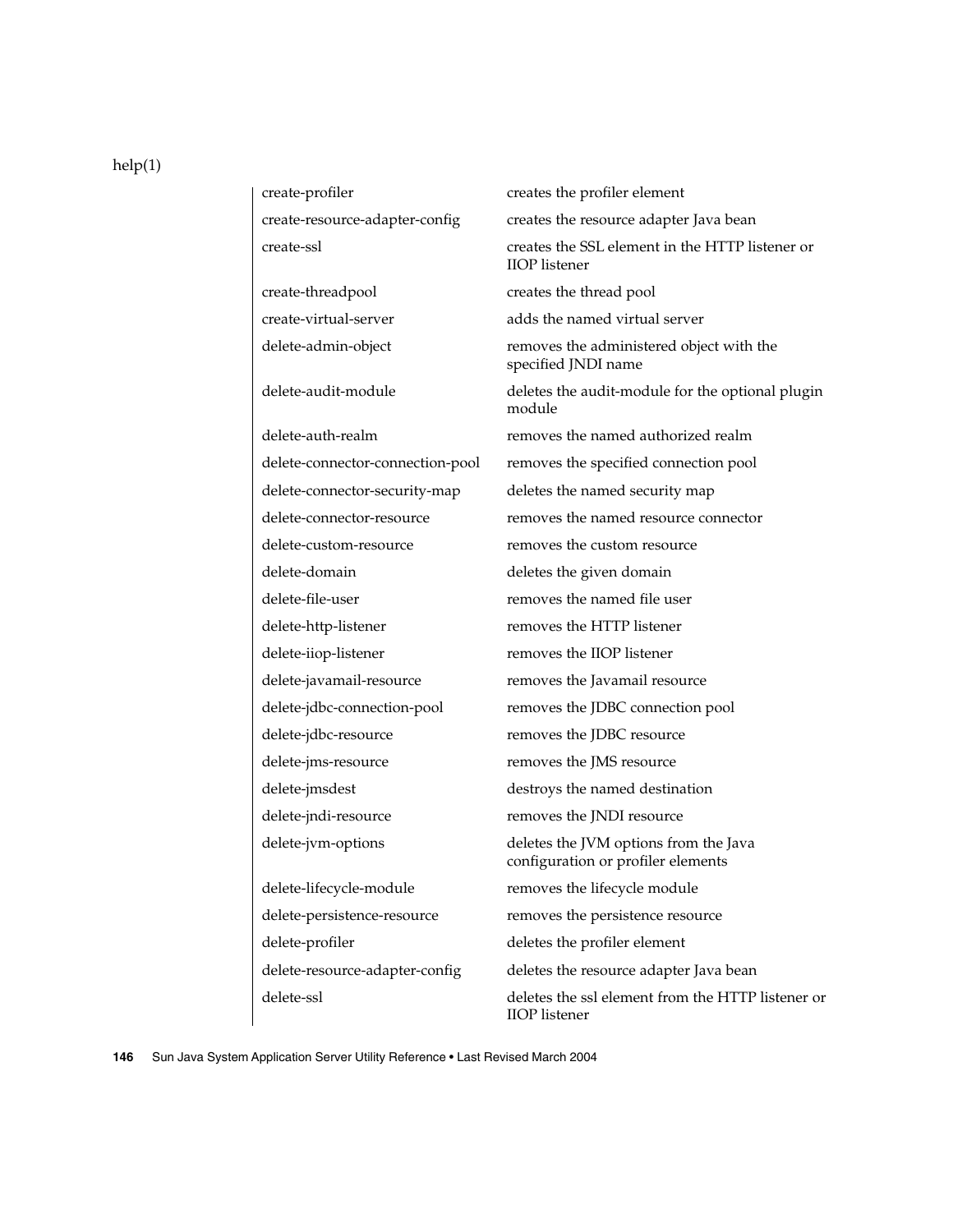|                                 | help(1)                                                                                                 |
|---------------------------------|---------------------------------------------------------------------------------------------------------|
| delete-threadpool               | deletes the thread pool                                                                                 |
| delete-virtual-server           | deletes the virtual server with the named virtual<br>server ID                                          |
| deploy                          | deploys the specified component                                                                         |
| deploydir                       | deploys the component that is in the directory<br>located on domain application server                  |
| disable                         | stops the component                                                                                     |
| enable                          | runs the component                                                                                      |
| export                          | marks a variable name for automatic export to<br>the environment of subsequent commands in<br>multimode |
| freeze-transaction-service      | immobilizes the named transaction service                                                               |
| get                             | gets the values of the monitorable or<br>configurable attributes                                        |
| get-client-stubs                | gets the stubs of the client                                                                            |
| help                            | displays a list of all the commands available in<br>the Command-line interface                          |
| jms-ping                        | checks to see if the JMS provider is up and<br>running                                                  |
| list-admin-objects              | gets all the administered objects                                                                       |
| list-audit-modules              | lists the audit modules                                                                                 |
| list-auth-realms                | lists the authorized realms                                                                             |
| list-components                 | Lists deployed components                                                                               |
| list-connector-connection-pools | gets all the connection pools                                                                           |
| list-connector-resources        | gets all the connector resources                                                                        |
| list-connector-security-maps    | lists the security maps for the connector<br>connection pool                                            |
| list-custom-resources           | gets all the custom resources                                                                           |
| list-domains                    | lists the domains in the given domains directory                                                        |
| list-file-groups                | lists the file groups                                                                                   |
| list-file-users                 | lists the file users                                                                                    |
| list-http-listeners             | gets the HTTP listeners                                                                                 |
| list-iiop-listeners             | gets the IIOP listeners                                                                                 |
| list-javamail-resources         | gets all the Javamail resources                                                                         |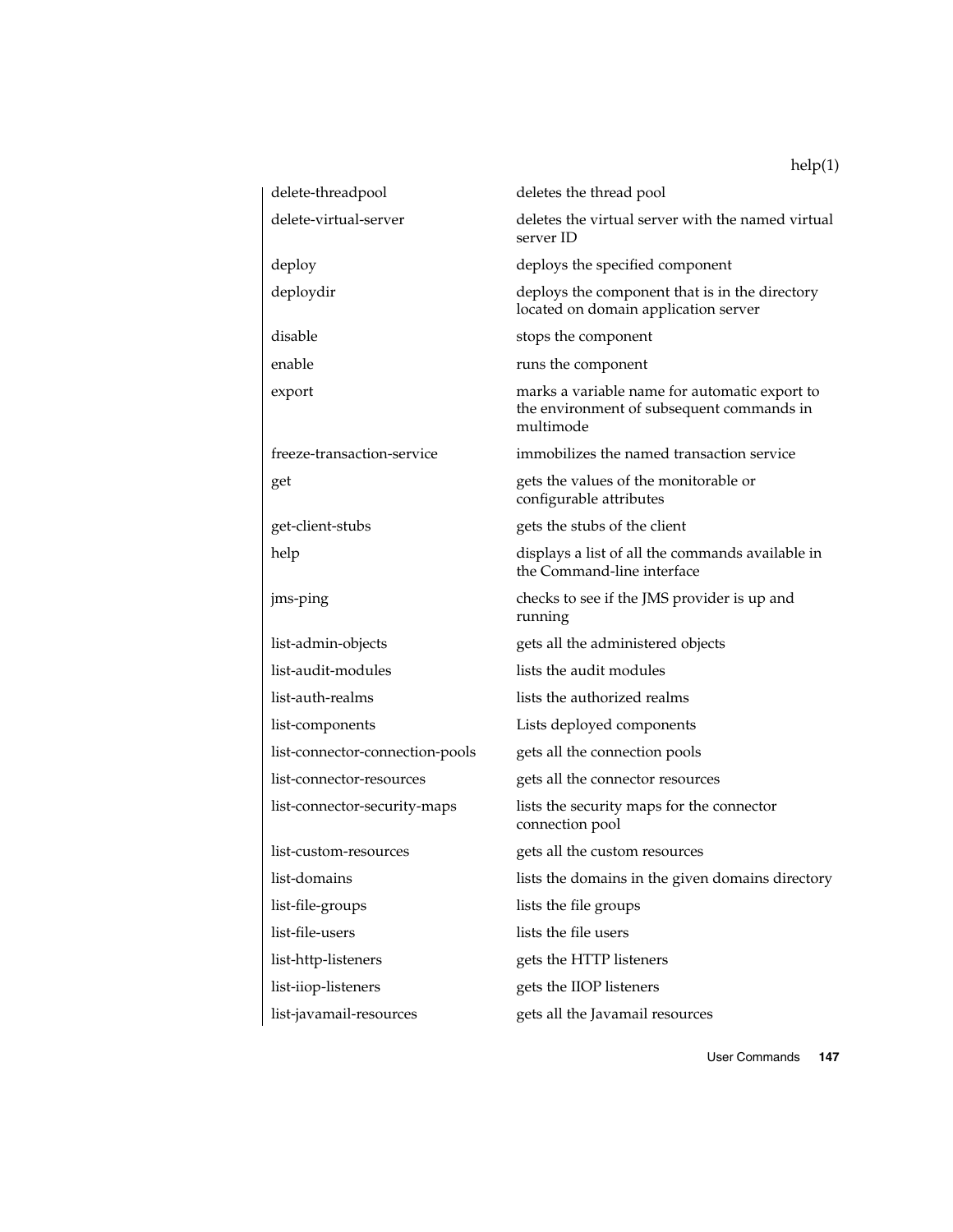help(1)

| list-jdbc-connection-pools    | registers the JDBC connection pool                                                                                      |
|-------------------------------|-------------------------------------------------------------------------------------------------------------------------|
| list-jdbc-resources           | gets all the JDBC resources                                                                                             |
| list-jms-resources            | gets all the JMS resources                                                                                              |
| list-jmsdest                  | gets all the named destinations                                                                                         |
| list-jndi-resources           | gets all the JNDI resources                                                                                             |
| list-lifecycle-modules        | gets the lifecycle modules                                                                                              |
| list-persistence-resources    | gets all the persistence resources                                                                                      |
| list-resource-adapter-configs | lists the resource adapters configured in an<br>instance                                                                |
| list-sub-components           | Lists EJBs or Servlets in a deployed module or in<br>a module of a deployed application                                 |
| list-threadpools              | lists the thread pools                                                                                                  |
| list-virtual-servers          | gets the virtual servers                                                                                                |
| list                          | lists the configurable elements                                                                                         |
| multimode                     | allows you to execute multiple commands while<br>returning environment settings and remaining in<br>the asadmin utility |
| ping-connection-pool          | tests if a connection pool is usable                                                                                    |
| rollback-transaction          | reinitialize the transaction service to its previous<br>state                                                           |
| set                           | sets the values of attributes                                                                                           |
| show-component-status         | displays the status of the deployed component                                                                           |
| start-domain                  | starts the given domain                                                                                                 |
| stop-domain                   | stops the given domain                                                                                                  |
| undeploy                      | removes a component in the domain application<br>server                                                                 |
| unfreeze-transaction-service  | mobilizes the named transaction service                                                                                 |
| unset                         | removes one or more variables from the<br>multimode environment                                                         |
| update-file-user              | updates a current file user as specified                                                                                |
| update-connector-security-map | updates the security map for the specified<br>connector connection pool                                                 |
| verify-domain-xml             | verifies the content of the domain.xml                                                                                  |
| version                       | displays the version information                                                                                        |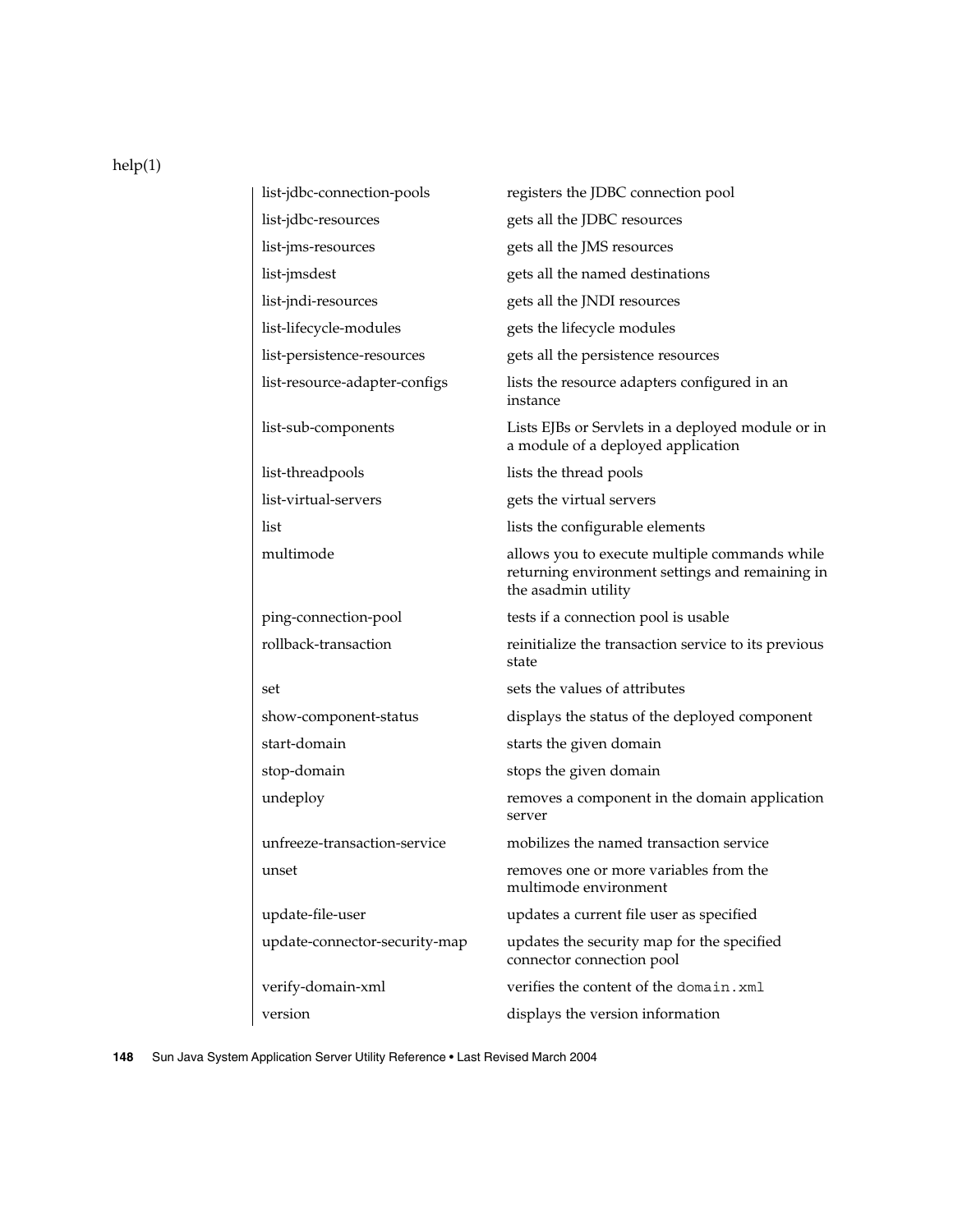#### **EXAMPLES** | **EXAMPLE 1** Using the help command asadmin> **help** asadmin> **create-domain --help**

Where: **create-domain** is the command you wish to view the usage for.

#### version(1) **SEE ALSO**

help(1)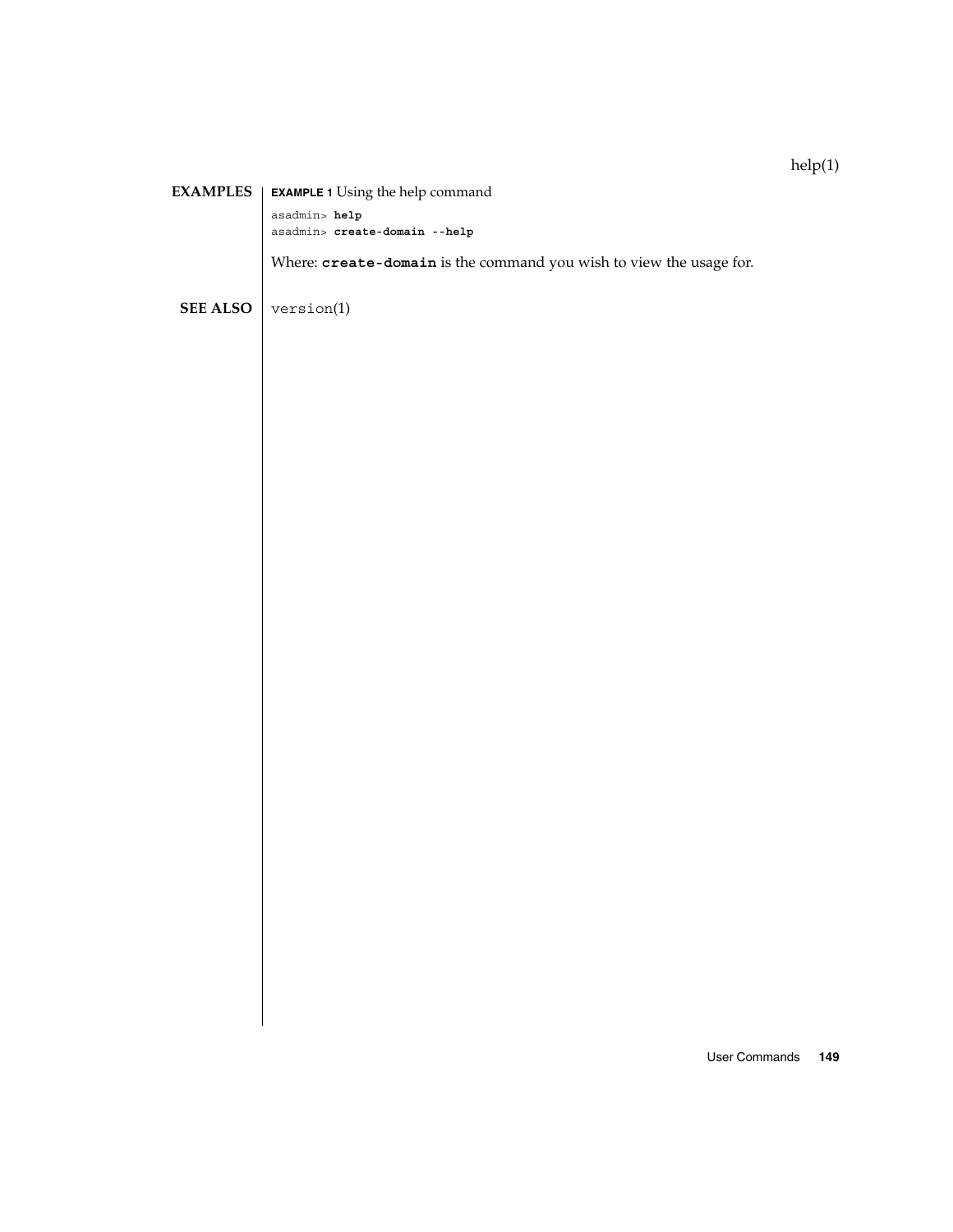install-license(1)

| <b>NAME</b>        | install-license - installs the license file                                                                                                                                          |  |  |
|--------------------|--------------------------------------------------------------------------------------------------------------------------------------------------------------------------------------|--|--|
| <b>SYNOPSIS</b>    | install-license                                                                                                                                                                      |  |  |
| <b>DESCRIPTION</b> | install-license prevents unauthorized use of the Sun ONE Application Server.<br>Allows you to install the license file. This command can be run locally only.                        |  |  |
| <b>EXAMPLES</b>    | <b>EXAMPLE 1 Using install-license</b>                                                                                                                                               |  |  |
|                    | asadmin> install-license<br>LICENSE agreement will be displayed.<br>Do you agree with the terms of this license [YES NO] YES<br>Enter license key> ********<br>Installed the license |  |  |
| <b>EXIT STATUS</b> | $\boldsymbol{0}$<br>command executed successfully                                                                                                                                    |  |  |
|                    | 1<br>error in executing the command                                                                                                                                                  |  |  |
| <b>SEE ALSO</b>    | $display-lices(1), version(1)$                                                                                                                                                       |  |  |
|                    |                                                                                                                                                                                      |  |  |
|                    |                                                                                                                                                                                      |  |  |
|                    |                                                                                                                                                                                      |  |  |
|                    |                                                                                                                                                                                      |  |  |
|                    |                                                                                                                                                                                      |  |  |
|                    |                                                                                                                                                                                      |  |  |
|                    |                                                                                                                                                                                      |  |  |
|                    |                                                                                                                                                                                      |  |  |
|                    |                                                                                                                                                                                      |  |  |
|                    |                                                                                                                                                                                      |  |  |
|                    |                                                                                                                                                                                      |  |  |
|                    |                                                                                                                                                                                      |  |  |
|                    |                                                                                                                                                                                      |  |  |
|                    |                                                                                                                                                                                      |  |  |
|                    |                                                                                                                                                                                      |  |  |
|                    |                                                                                                                                                                                      |  |  |
|                    |                                                                                                                                                                                      |  |  |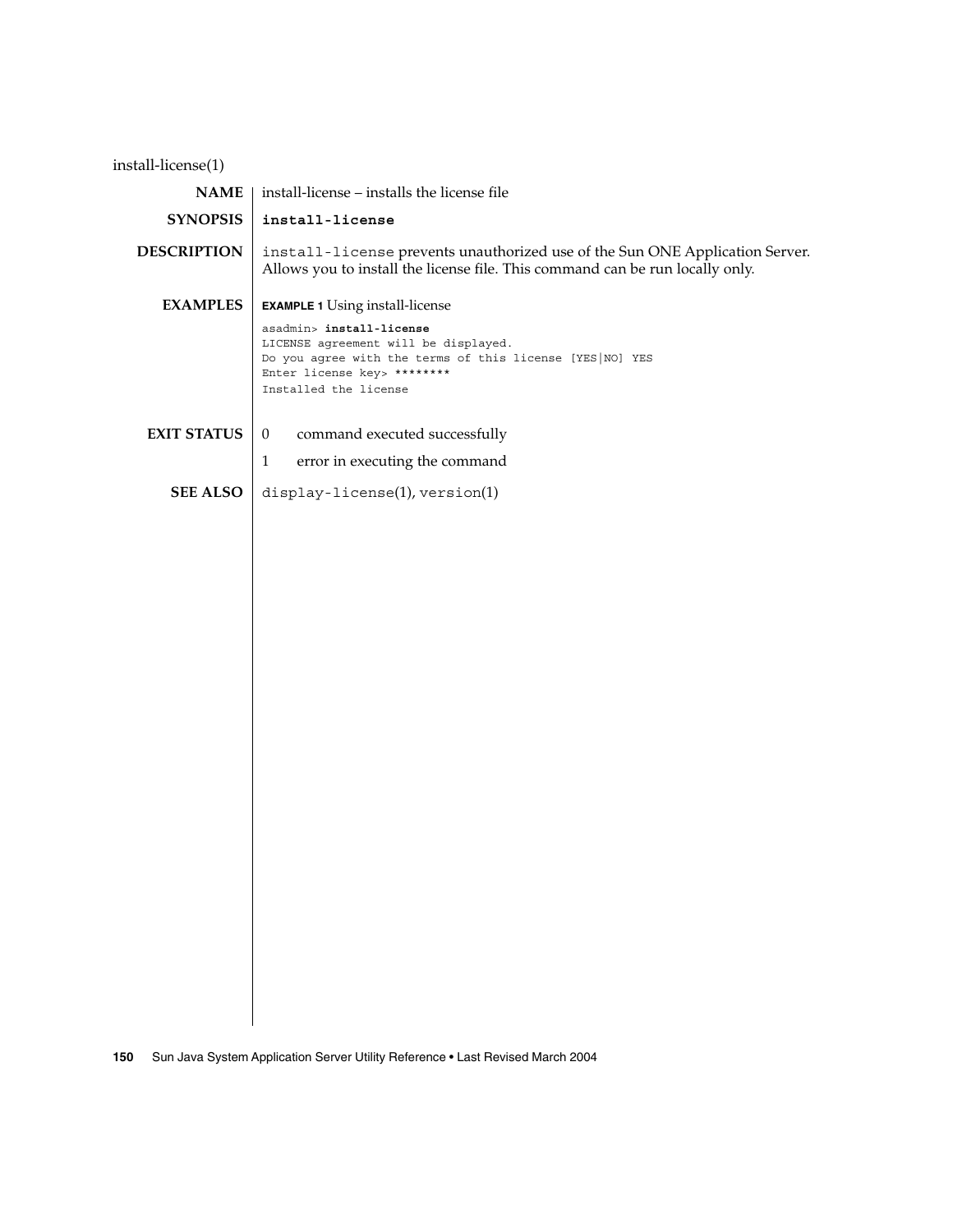jms-ping(1)

| <b>NAME</b>        | jms-ping – checks to see if the JMS provider is up and running                                                                                                                              |                                                                                                                                                                                           |  |
|--------------------|---------------------------------------------------------------------------------------------------------------------------------------------------------------------------------------------|-------------------------------------------------------------------------------------------------------------------------------------------------------------------------------------------|--|
| <b>SYNOPSIS</b>    | jms-ping --user admin_user [--password admin_password] [--host localhost]<br>[--port 4848] [--passwordfile filename] [--secure  -s]<br>[--terse=false] [--echo=false] [--interactive=false] |                                                                                                                                                                                           |  |
| <b>DESCRIPTION</b> | Checks to see if the JMS provider is up and running. This command is supported in<br>remote mode only.                                                                                      |                                                                                                                                                                                           |  |
| <b>OPTIONS</b>     | --user                                                                                                                                                                                      | authorized domain application server administrative<br>username.                                                                                                                          |  |
|                    | --password                                                                                                                                                                                  | password to administer the domain application server.                                                                                                                                     |  |
|                    | --host                                                                                                                                                                                      | machine name where the domain application server is running.                                                                                                                              |  |
|                    | --port                                                                                                                                                                                      | port number of the domain application server listening for<br>administration requests.                                                                                                    |  |
|                    | --passwordfile                                                                                                                                                                              | file containing the domain application server password.                                                                                                                                   |  |
|                    | --secure                                                                                                                                                                                    | if true, uses SSL/TLS to communicate with the domain<br>application server.                                                                                                               |  |
|                    | --terse                                                                                                                                                                                     | indicates that any output data must be very concise, typically<br>avoiding human-friendly sentences and favoring<br>well-formatted data for consumption by a script. Default is<br>false. |  |
|                    | --echo                                                                                                                                                                                      | setting to true will echo the command line statement on the<br>standard output. Default is false.                                                                                         |  |
|                    | --interactive                                                                                                                                                                               | if set to true (default), only the required password options are<br>prompted.                                                                                                             |  |
| <b>EXAMPLES</b>    | <b>EXAMPLE 1 Using jms-ping</b><br>asadmin> jms-ping --user admin --password adminadmin --host bluestar --port 4848 server1<br>JMS Ping Status=RUNNING                                      |                                                                                                                                                                                           |  |
| <b>EXIT STATUS</b> | $\overline{0}$<br>command executed successfully                                                                                                                                             |                                                                                                                                                                                           |  |
|                    | 1<br>error in executing the command                                                                                                                                                         |                                                                                                                                                                                           |  |
| <b>SEE ALSO</b>    | $create-jmsdest(1), delete-jmsdest(1), list-jmsdest(1)$                                                                                                                                     |                                                                                                                                                                                           |  |
|                    |                                                                                                                                                                                             |                                                                                                                                                                                           |  |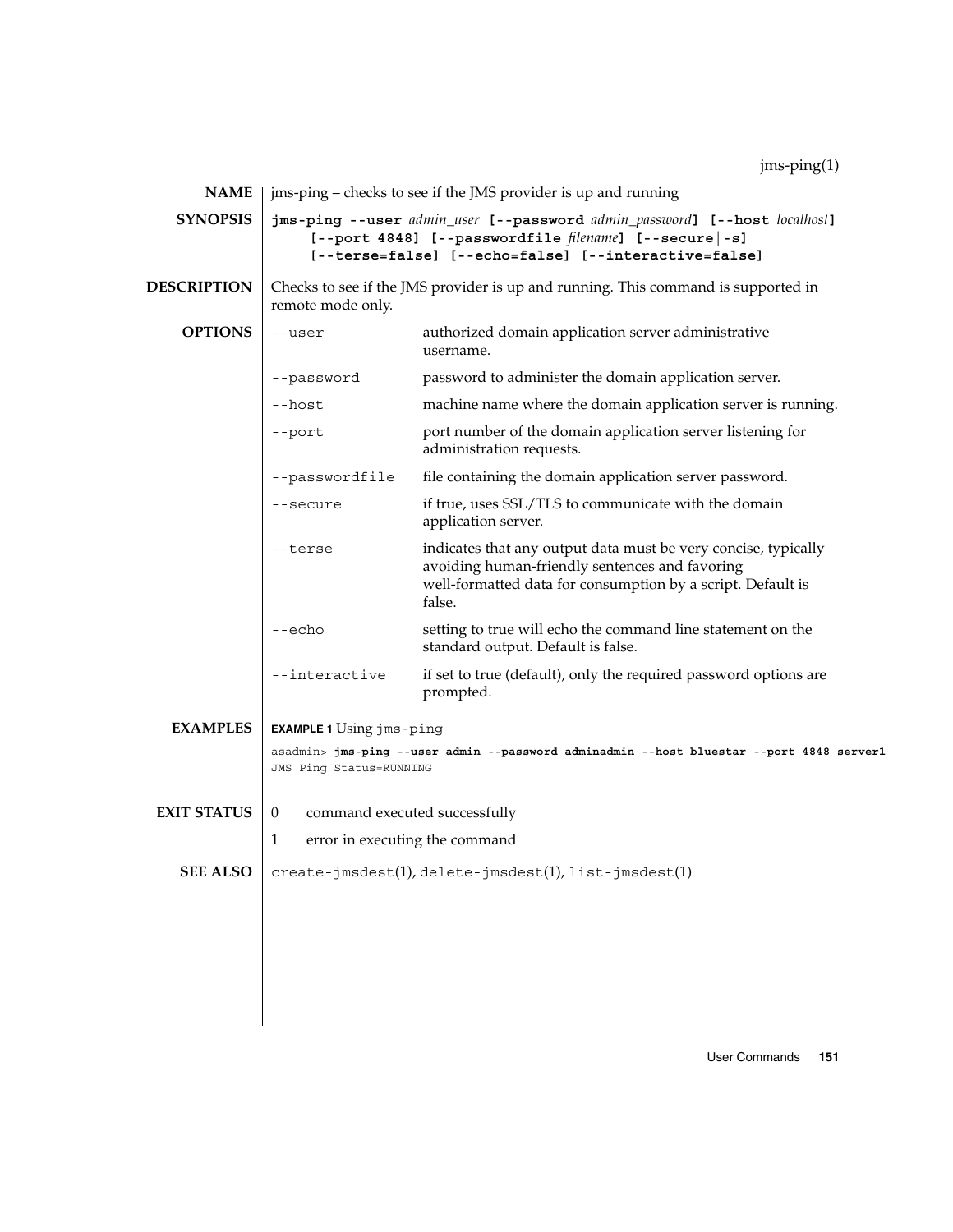# jspc(1M)

| <b>NAME</b>        | jspc – precompiles JSP source files into servlets      |                                                                                                                                                                                                                                                                                                                                                                                                                                                                                              |  |
|--------------------|--------------------------------------------------------|----------------------------------------------------------------------------------------------------------------------------------------------------------------------------------------------------------------------------------------------------------------------------------------------------------------------------------------------------------------------------------------------------------------------------------------------------------------------------------------------|--|
| <b>SYNOPSIS</b>    | jspc [options] jsp_files or jspc [options] -webapp dir |                                                                                                                                                                                                                                                                                                                                                                                                                                                                                              |  |
| <b>DESCRIPTION</b> |                                                        | Use the jspc command to compile your JSP 1.2 compliant source files into servlets. To<br>allow the application server to pick up the precompiled JSPs from a JAR file, you must<br>disable dynamic reloading of JSPs. To do this, set reload-interval property to -1<br>in the jsp-config element of the sun-web. xml file.                                                                                                                                                                  |  |
|                    | Developer's Guide.                                     | For more information about the sun-web.xml file, see the Sun ONE Application Server                                                                                                                                                                                                                                                                                                                                                                                                          |  |
| <b>OPTIONS</b>     | jsp_files                                              | one or more JSP files to be compiled.                                                                                                                                                                                                                                                                                                                                                                                                                                                        |  |
|                    | -webapp dir                                            | a directory containing a web application. All JSPs in the<br>directory and its subdirectories are compiled. You cannot<br>specify a WAR, JAR, or ZIP file; you must first deploy it to an<br>open directory structure using asadmin deploy.                                                                                                                                                                                                                                                  |  |
|                    | -q                                                     | enables quiet mode (same as -v0). Only fatal error messages<br>are displayed.                                                                                                                                                                                                                                                                                                                                                                                                                |  |
|                    | -d dir                                                 | the output directory for the compiled JSPs. Package<br>directories are automatically generated based on the<br>directories containing the uncompiled JSPs. The default<br>top-level directory is the directory from which jspc is<br>invoked.                                                                                                                                                                                                                                                |  |
|                    | -p name                                                | the name of the target package for all specified JSPs,<br>overriding the default package generation performed by the<br>-d option.                                                                                                                                                                                                                                                                                                                                                           |  |
|                    | -c name                                                | the target class name of the first JSP compiled. Subsequent<br>JSPs are unaffected.                                                                                                                                                                                                                                                                                                                                                                                                          |  |
|                    | -uribase dir                                           | the URI directory to which compilations are relative. Applies<br>only to JSP files listed in the command, and not to JSP files<br>specified with -webapp option. This is the location of each<br>JSP file relative to the uriroot. If this cannot be determined,<br>the default is $\Lambda$ .                                                                                                                                                                                               |  |
|                    | -uriroot dir                                           | the root directory against which URI files are resolved.<br>Applies only to JSP files listed in the command, and not to<br>JSP files specified with -webapp option. If this option is not<br>specified, all parent directories of the first JSP page are<br>searched for a WEB-INF subdirectory. The closest directory to<br>the JSP page that has one is used. If none of the JSP's parent<br>directories have a WEB-INF subdirectory, the directory from<br>which jspc is invoked is used. |  |
|                    | -genclass                                              | compiles the generated servlets into class files.                                                                                                                                                                                                                                                                                                                                                                                                                                            |  |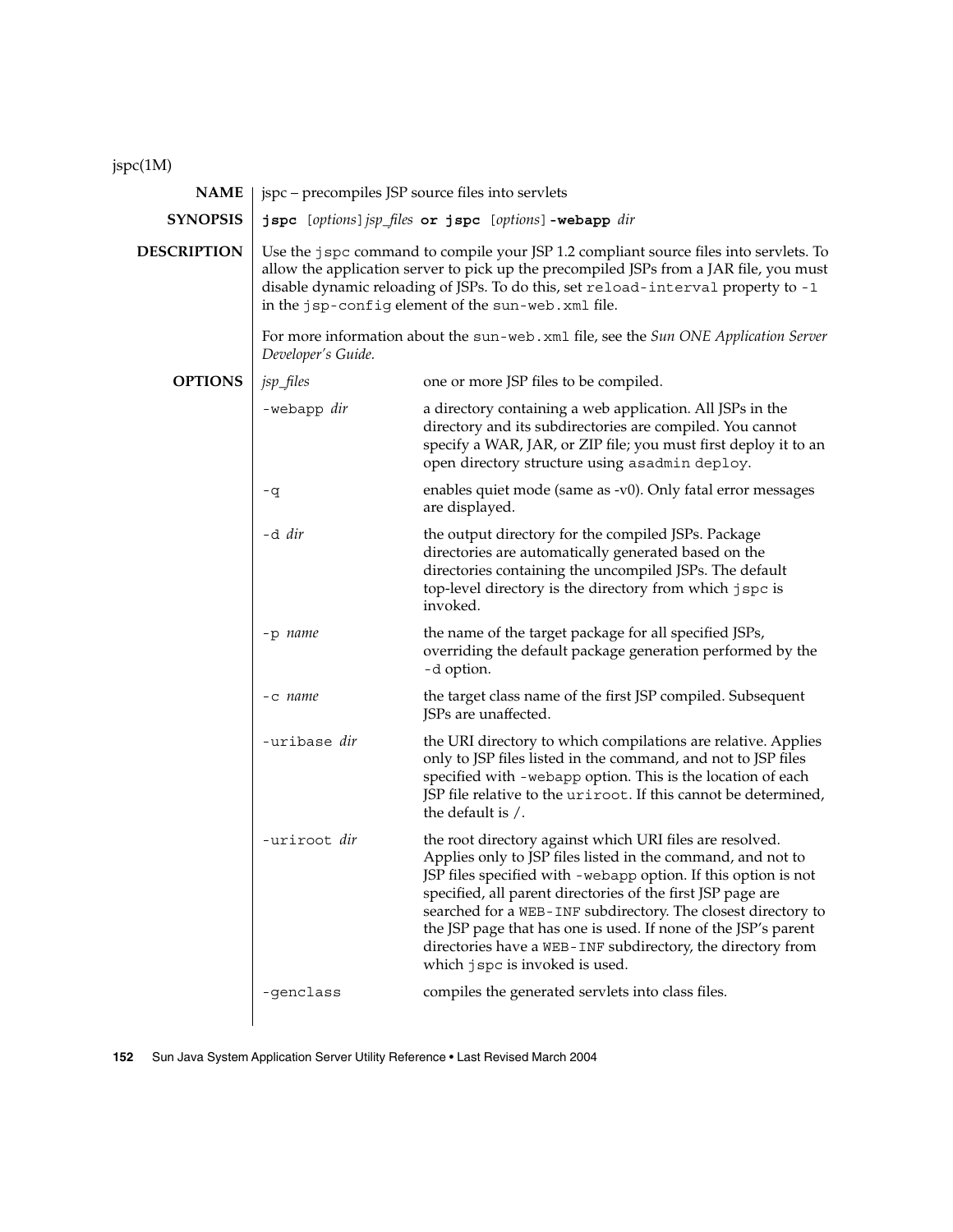# jspc(1M)

|                 | $-v$ [level]              | enables verbose mode. The level is optional; the default is 2.<br>Possible level values are:                                                                                                                                               |
|-----------------|---------------------------|--------------------------------------------------------------------------------------------------------------------------------------------------------------------------------------------------------------------------------------------|
|                 |                           | $\Box$ 0 - fatal error messages only<br>$\blacksquare$ 1 - error messages only<br>■ 2 - error and warning messages only<br>■ 3 - error, warning, and informational messages<br>■ 4 - error, warning, informational, and debugging messages |
|                 | -mapped                   | generates separate write calls for each HTML line and<br>comments that describe the location of each line in the JSP<br>file. By default, all adjacent write calls are combined and no<br>location comments are generated.                 |
|                 | -die [code]               | causes the JVM to exit and generates an error return code if a<br>fatal error occurs. If the code is absent or unparsable it<br>defaults to 1.                                                                                             |
|                 | -webinc file              | creates partial servlet mappings for the -webapp option,<br>which can be pasted into a web. xml file.                                                                                                                                      |
|                 | -webxml file              | creates an entire web. xml file for the -webapp option.                                                                                                                                                                                    |
|                 | -ieplugin class_id        | specifies the Java plugin COM class ID for Internet Explorer.<br>Used by the jsp: plugin tags.                                                                                                                                             |
| <b>EXAMPLES</b> |                           | <b>EXAMPLE 1</b> Using jspc to compile the JSPs in a web application                                                                                                                                                                       |
|                 |                           | The following command compiles a set of JSP files into Java files under Hellodir:                                                                                                                                                          |
|                 |                           | jspc -d Hellodir welcome.jsp shop.jsp checkout.jsp                                                                                                                                                                                         |
|                 | files under Hellodir:     | The following command compiles all the JSP files in the specified webapp into class                                                                                                                                                        |
|                 |                           | jspc -d Hellodir -genclass -webapp /path to webapp directory                                                                                                                                                                               |
|                 |                           | To use these precompiled JSP in the web application, put the generated files under<br>Hellodir into a JAR file, place the JAR file under WEB-INF/lib and set                                                                               |
|                 | WEB-INF/sun-web.xml file. | reload-interval property to -1 in the jsp-config element of the                                                                                                                                                                            |
| <b>SEE ALSO</b> | asadmin(1M)               |                                                                                                                                                                                                                                            |
|                 |                           |                                                                                                                                                                                                                                            |
|                 |                           |                                                                                                                                                                                                                                            |
|                 |                           |                                                                                                                                                                                                                                            |

 $\overline{\phantom{a}}$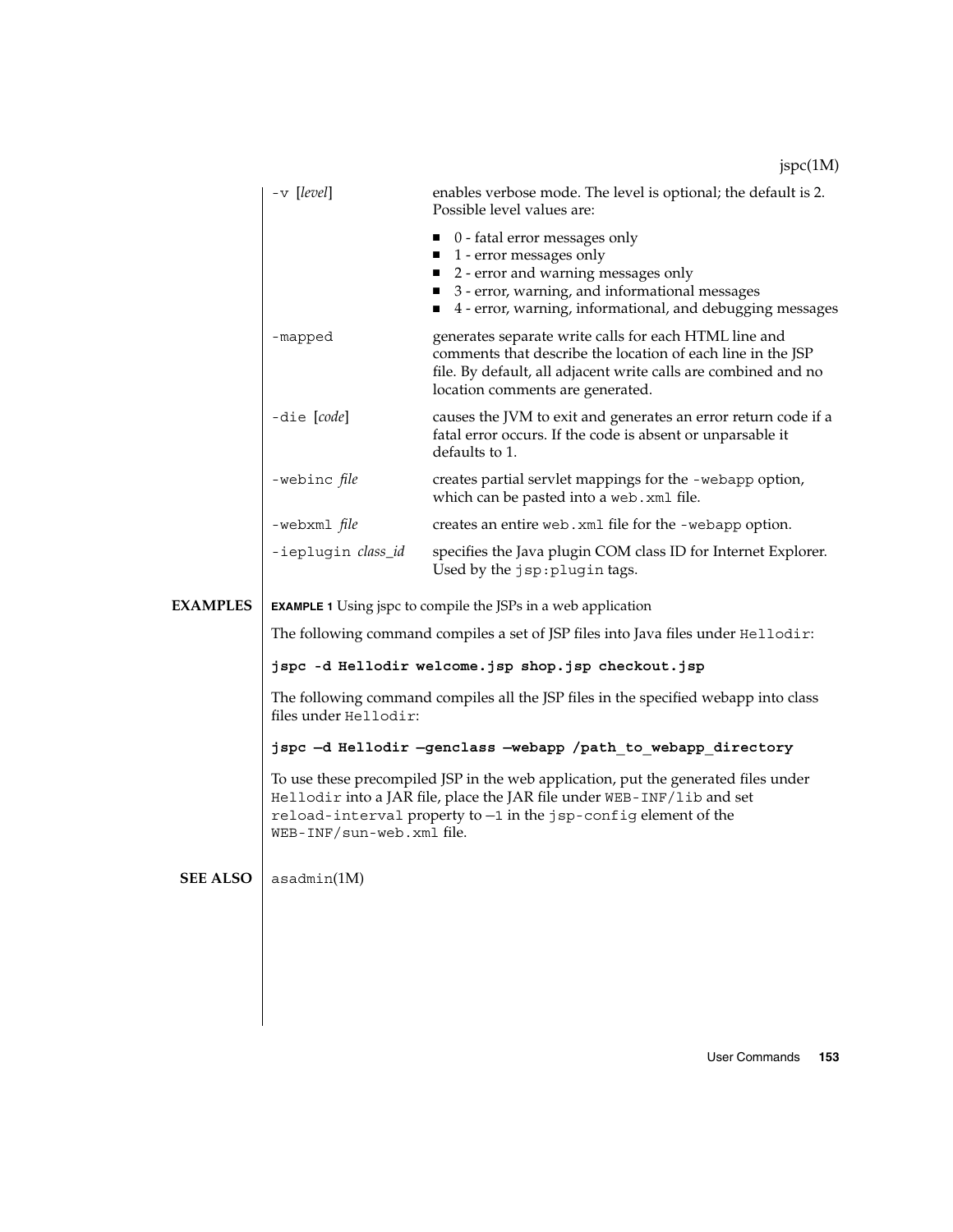$list(1)$ 

| <b>NAME</b>        | list – lists the configurable elements |                                                                                                                                                                                                                                                                                                       |  |
|--------------------|----------------------------------------|-------------------------------------------------------------------------------------------------------------------------------------------------------------------------------------------------------------------------------------------------------------------------------------------------------|--|
| <b>SYNOPSIS</b>    |                                        | list --user admin_user [--password admin_password] [--host localhost]<br>$[--port 4848]$ [--secure  -s] [--passwordfile filename]<br>[--terse=false] [--echo=false] [--interactive=true]<br>[--monitor=false] dotted_parent_element_name                                                              |  |
| <b>DESCRIPTION</b> |                                        | Lists the configurable element. On Solaris, quotes are needed when executing<br>commands with * as the option value or operand.                                                                                                                                                                       |  |
|                    |                                        | The dotted notation follows these guidelines:                                                                                                                                                                                                                                                         |  |
|                    | ш                                      | Any list command that has a dotted name that is not followed by a wildcard (*)<br>will get, as its result, the current node's immediate children. For example, list<br>--monitor server lists all immediate children belonging to the server node.                                                    |  |
|                    | ш                                      | Any list command that has a dotted name followed by a wildcard(*) will get, as<br>its result, a hierarchical tree of children nodes from the current node. For example,<br>list --monitor server.applications.* will list all children of applications<br>and their subsequent child nodes and so on. |  |
|                    | ш<br>matching pattern.                 | Any list command that has a dotted name preceded or followed by a wildcard<br>(*) of the form *dotted name or dotted * name or dotted name* will get, as its result, all<br>nodes and their children matching the regular expression created by the provided                                          |  |
| <b>OPTIONS</b>     | --user                                 | authorized domain application server administrative<br>username.                                                                                                                                                                                                                                      |  |
|                    | --password                             | password to administer the domain application server.                                                                                                                                                                                                                                                 |  |
|                    | --host                                 | machine name where the domain application server is running.                                                                                                                                                                                                                                          |  |
|                    | --port                                 | port number of the domain application server listening for<br>administration requests.                                                                                                                                                                                                                |  |
|                    | --secure                               | if true, uses SSL/TLS to communicate with the domain<br>application server.                                                                                                                                                                                                                           |  |
|                    | --passwordfile                         | file containing the domain application server password.                                                                                                                                                                                                                                               |  |
|                    | --terse                                | indicates that any output data must be very concise, typically<br>avoiding human-friendly sentences and favoring<br>well-formatted data for consumption by a script. Default is<br>false.                                                                                                             |  |
|                    | --echo                                 | setting to true will echo the command line statement on the<br>standard output. Default is false.                                                                                                                                                                                                     |  |
|                    | --interactive                          | if set to true (default), only the required password options are<br>prompted.                                                                                                                                                                                                                         |  |
|                    | --monitor                              | defaults to false; if set to false, the configurable attribute values<br>are returned. If set to true, the monitorable attribute values are                                                                                                                                                           |  |
|                    |                                        |                                                                                                                                                                                                                                                                                                       |  |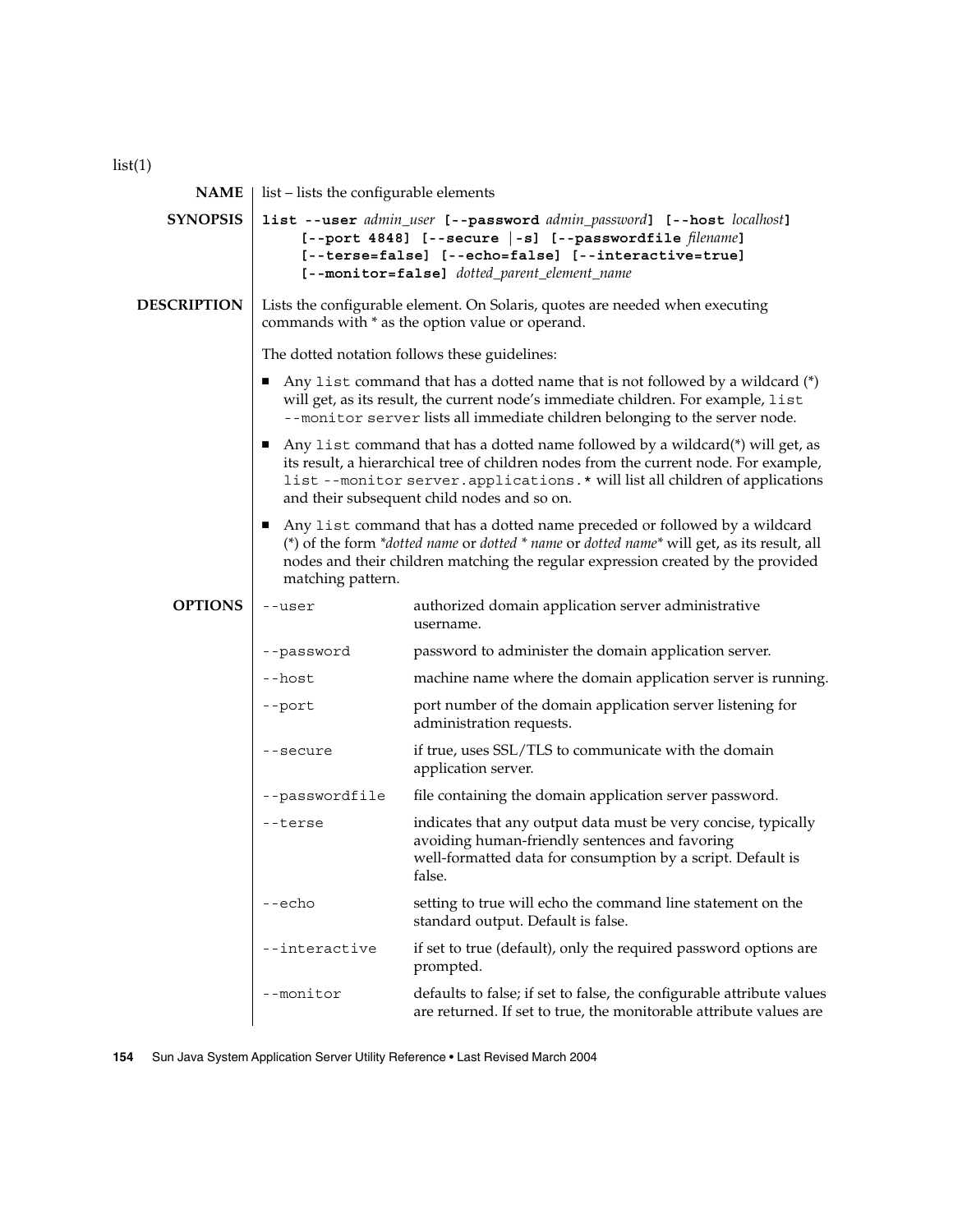**OPERANDS**

returned.

*dotted\_parent\_element\_name* configurable or monitorable element name.

**EXAMPLE 1** Using list to view all dotted-name prefixes asadmin> **list --user admin --password adminadmin --port 5001 "\*"** server server.admin-service server.admin-service.das-config server.application-ref.MEjbApp server.application-ref.\_\_ejb\_container\_timer\_app server.application-ref.adminapp server.application-ref.admingui server.application-ref.com\_sun\_web\_ui server.applications server.applications.j2ee-application.MEjbApp server.applications.j2ee-application.\_\_ejb\_container\_timer\_app server.applications.web-module.adminapp server.applications.web-module.admingui server.applications.web-module.com\_sun\_web\_ui server.ejb-container server.http-service server.http-service.http-listener.admin-listener server.http-service.http-listener.http-listener-1 server.http-service.http-listener.http-listener-2 server.iiop-service server.iiop-service.iiop-listener.SSL server.iiop-service.iiop-listener.SSL.ssl server.iiop-service.iiop-listener.SSL\_MUTUALAUTH server.iiop-service.iiop-listener.SSL\_MUTUALAUTH.ssl server.iiop-service.iiop-listener.orb-listener-1 server.iiop-service.orb server.java-config server.jms-service server.jms-service.jms-host.default\_JMS\_host server.log-service server.log-service.module-log-levels server.mdb-container server.monitoring-service server.monitoring-service.module-monitoring-levels server.resource-ref.jdbc/PointBase server.resource-ref.jdbc/\_\_TimerPool server.resources server.resources.jdbc-connection-pool.PointBasePool server.resources.jdbc-connection-pool.\_\_TimerPool server.resources.jdbc-resource.jdbc/PointBase server.resources.jdbc-resource.jdbc/\_\_TimerPool server.security-service server.security-service.audit-module.default server.security-service.auth-realm.certificate server.security-service.auth-realm.file server.security-service.jacc-provider.default server.thread-pools server.thread-pools.thread-pool.thread-pool-1 server.transaction-service **EXAMPLES**

 $list(1)$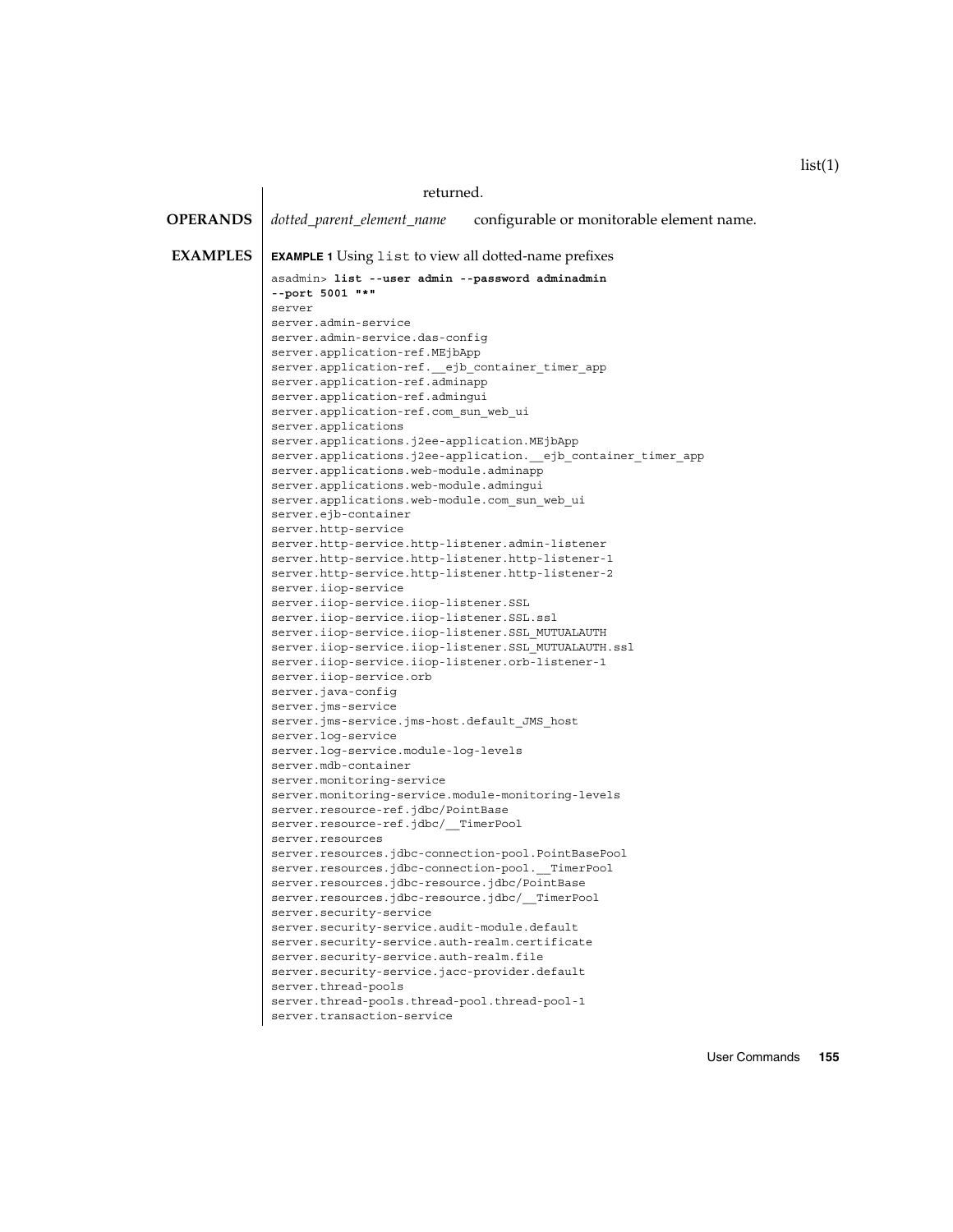**EXAMPLE 1** Using list to view all dotted-name prefixes *(Continued)* server.virtual-server.\_\_asadmin server.virtual-server.server server.web-container **EXAMPLE 2** Using list for an application asadmin> **list --user admin --password adminadmin --host localhost --port 4848 server.applications.j2ee-application** server.applications.j2ee-application.MEjbApp server.applications.j2ee-application.\_ejb\_container\_timer\_app server.applications.j2ee-application.stateless-simple **EXAMPLE 3** Using list for a web module asadmin> **list --user admin --password adminadmin --host localhost --port 4848 server.applications.web-module** server.applications.web-module.adminapp server.applications.web-module.adminguip server.applications.web-module.com\_sun\_web\_ui 0 command executed successfully 1 error in executing the command  $get(1)$ ,  $set(1)$ **EXIT STATUS SEE ALSO**

 $list(1)$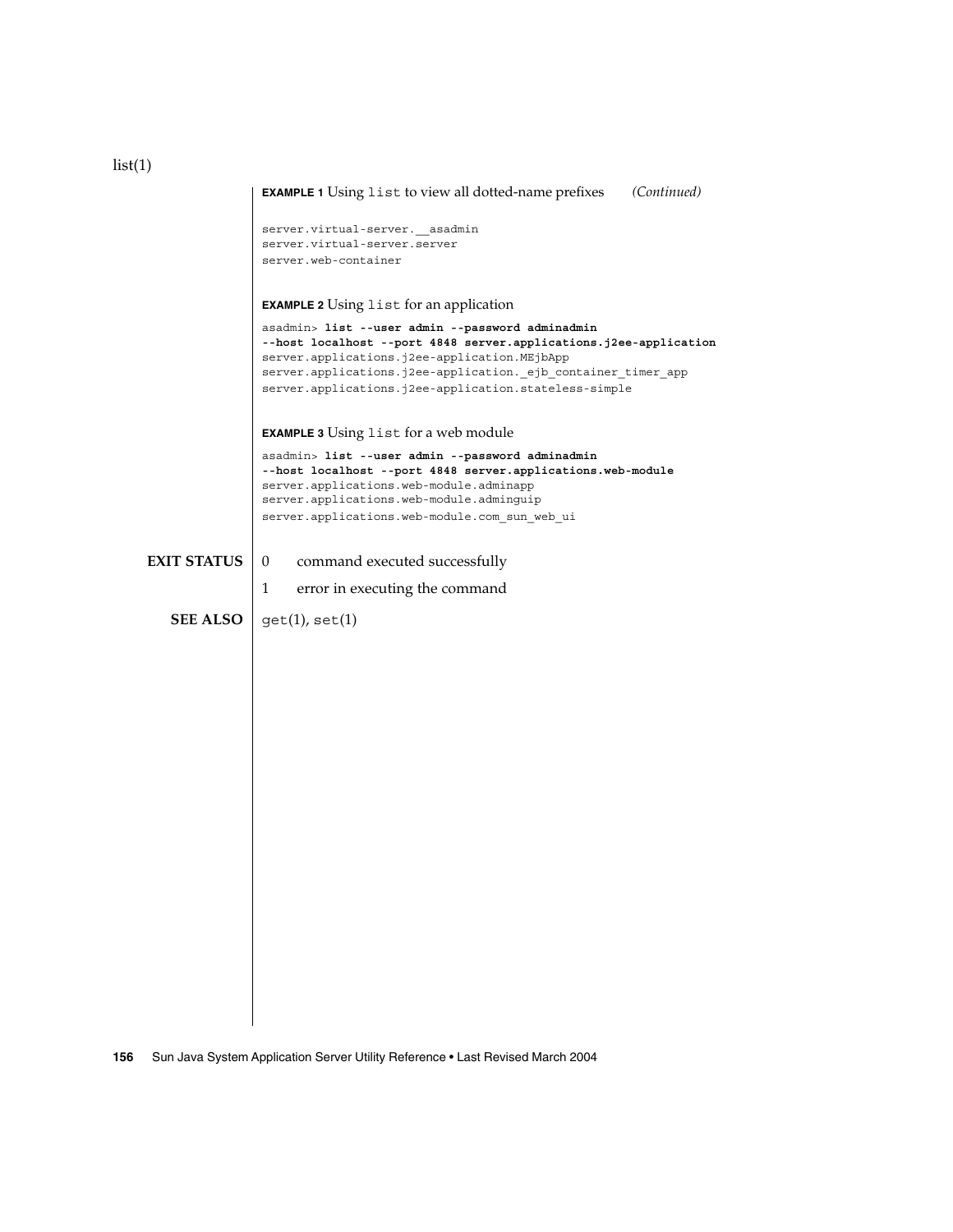list-acls(1)

| <b>NAME</b>                           | list-acls – gets the access control lists                                                                                                         |                                                                                                                                                        |  |
|---------------------------------------|---------------------------------------------------------------------------------------------------------------------------------------------------|--------------------------------------------------------------------------------------------------------------------------------------------------------|--|
| <b>SYNOPSIS</b>                       | list-acls --user admin_user[--password admin_password][--host localhost]<br>[--port 4848] [--passwordfile filename] [--secure   -s] instance_name |                                                                                                                                                        |  |
| <b>DESCRIPTION</b>                    |                                                                                                                                                   | Gets the access control lists associated with the named server instance.                                                                               |  |
| <b>OPTIONS</b>                        | --user                                                                                                                                            | administrative user associated for the instance.                                                                                                       |  |
|                                       | --password                                                                                                                                        | administrative password corresponding to the administrative<br>user.                                                                                   |  |
|                                       | --host                                                                                                                                            | host name of the machine hosting the administrative instance.                                                                                          |  |
|                                       | --port                                                                                                                                            | administrative port number associated with the administrative<br>host.                                                                                 |  |
|                                       | --secure                                                                                                                                          | indicates communication with the administrative instance in<br>secured mode.                                                                           |  |
|                                       | --passwordfile                                                                                                                                    | file containing passwords appropriate for the command (e.g.,<br>administrative instance).                                                              |  |
| <b>OPERANDS</b>                       | instance name                                                                                                                                     | name of the instance.                                                                                                                                  |  |
| <b>EXAMPLES</b>                       | <b>EXAMPLE 1</b> Using list-acls<br>acl1<br>sampleACL                                                                                             | asadmin> list-acls --user admin --password adminadmin --host fuyako --port 7070 server1<br>Where: ac11 and sampleACL are the names of the ACLs listed. |  |
| <b>EXIT STATUS</b>                    | 0<br>command executed successfully                                                                                                                |                                                                                                                                                        |  |
|                                       | $\mathbf{1}$<br>error in executing the command                                                                                                    |                                                                                                                                                        |  |
| <b>INTERFACE</b><br><b>EQUIVALENT</b> | Access Control List page                                                                                                                          |                                                                                                                                                        |  |
| <b>SEE ALSO</b>                       | $create - acl(1), delete - acl(1)$                                                                                                                |                                                                                                                                                        |  |
|                                       |                                                                                                                                                   |                                                                                                                                                        |  |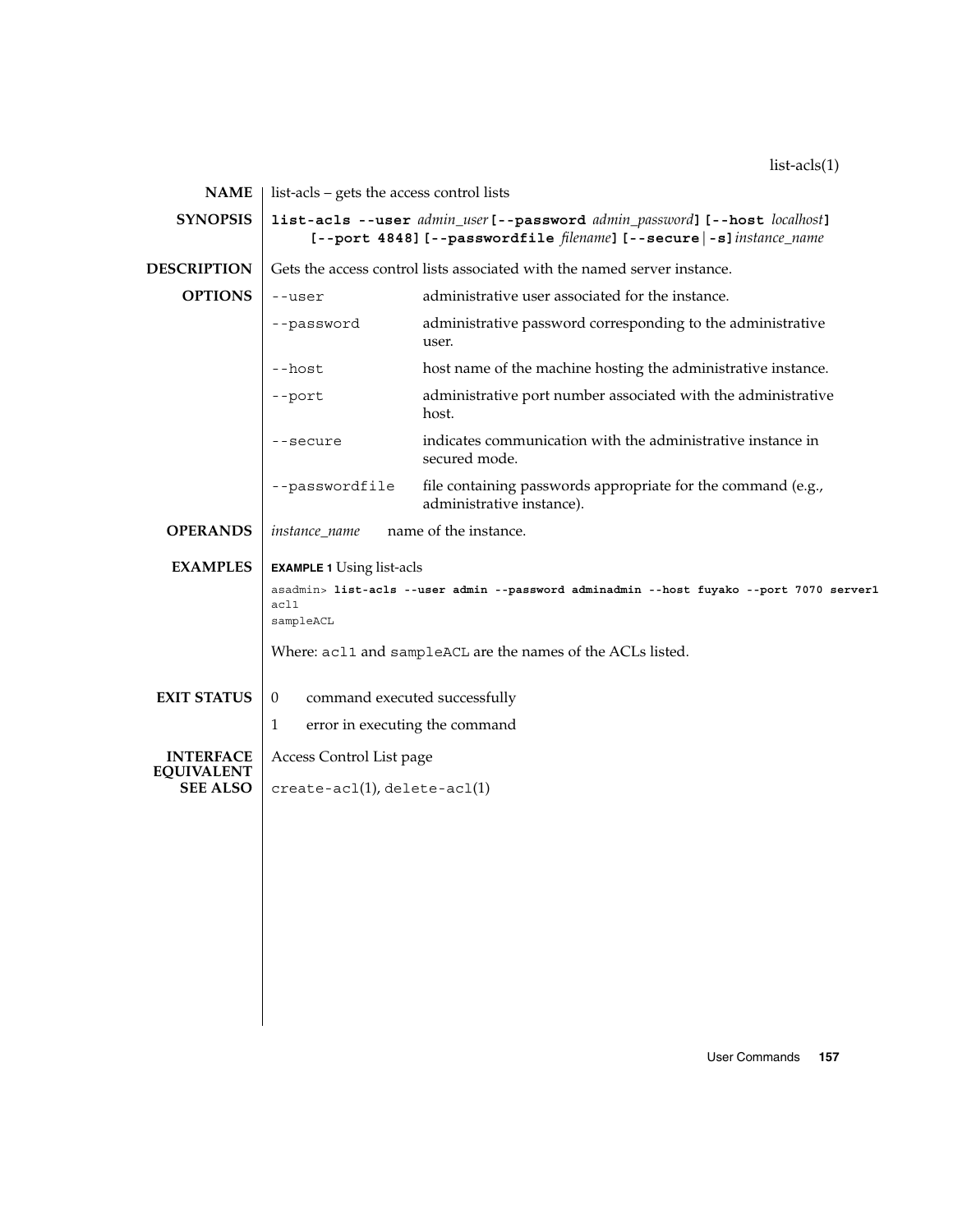| list-admin-objects(1) |  |
|-----------------------|--|
|-----------------------|--|

| <b>NAME</b>        | list-admin-objects - gets all the administered objects                                     |                                                                                                                                                                                                                           |  |
|--------------------|--------------------------------------------------------------------------------------------|---------------------------------------------------------------------------------------------------------------------------------------------------------------------------------------------------------------------------|--|
| <b>SYNOPSIS</b>    | [--interactive=true]                                                                       | list-admin-objects --user admin_user [--password admin_password]<br>$[- - \text{host localhost}]$ $[- - \text{port 4848}]$ $[- - \text{secure}   - \text{s}]$<br>[--passwordfile filename] [--terse=false] [--echo=false] |  |
| <b>DESCRIPTION</b> |                                                                                            | Lists all the administered objects. This command is supported in remote mode only.                                                                                                                                        |  |
| <b>OPTIONS</b>     | --user                                                                                     | authorized domain application server administrative<br>username.                                                                                                                                                          |  |
|                    | --password                                                                                 | password to administer the domain application server.                                                                                                                                                                     |  |
|                    | --host                                                                                     | machine name where the domain application server is running.                                                                                                                                                              |  |
|                    | --port                                                                                     | port number of the domain application server listening for<br>administration requests.                                                                                                                                    |  |
|                    | --secure                                                                                   | if true, uses SSL/TLS to communicate with the domain<br>application server.                                                                                                                                               |  |
|                    | --passwordfile                                                                             | file containing the domain application server password.                                                                                                                                                                   |  |
|                    | --terse                                                                                    | indicates that any output data must be very concise, typically<br>avoiding human-friendly sentences and favoring<br>well-formatted data for consumption by a script. Default is<br>false.                                 |  |
|                    | --echo                                                                                     | setting to true will echo the command line statement on the<br>standard output. Default is false.                                                                                                                         |  |
|                    | --interactive                                                                              | if set to true (default), only the required password options are<br>prompted.                                                                                                                                             |  |
| <b>EXAMPLES</b>    | <b>EXAMPLE 1 Using list-admin-objects</b>                                                  |                                                                                                                                                                                                                           |  |
|                    |                                                                                            | asadmin> list-admin-objects --user admin --password admin123<br>Command list-admin-objects executed successfully                                                                                                          |  |
| <b>EXIT STATUS</b> | 0<br>command executed successfully                                                         |                                                                                                                                                                                                                           |  |
|                    | 1                                                                                          |                                                                                                                                                                                                                           |  |
| <b>SEE ALSO</b>    | error in executing the command<br>$create$ -admin-object $(1)$ , delete-admin-object $(1)$ |                                                                                                                                                                                                                           |  |
|                    |                                                                                            |                                                                                                                                                                                                                           |  |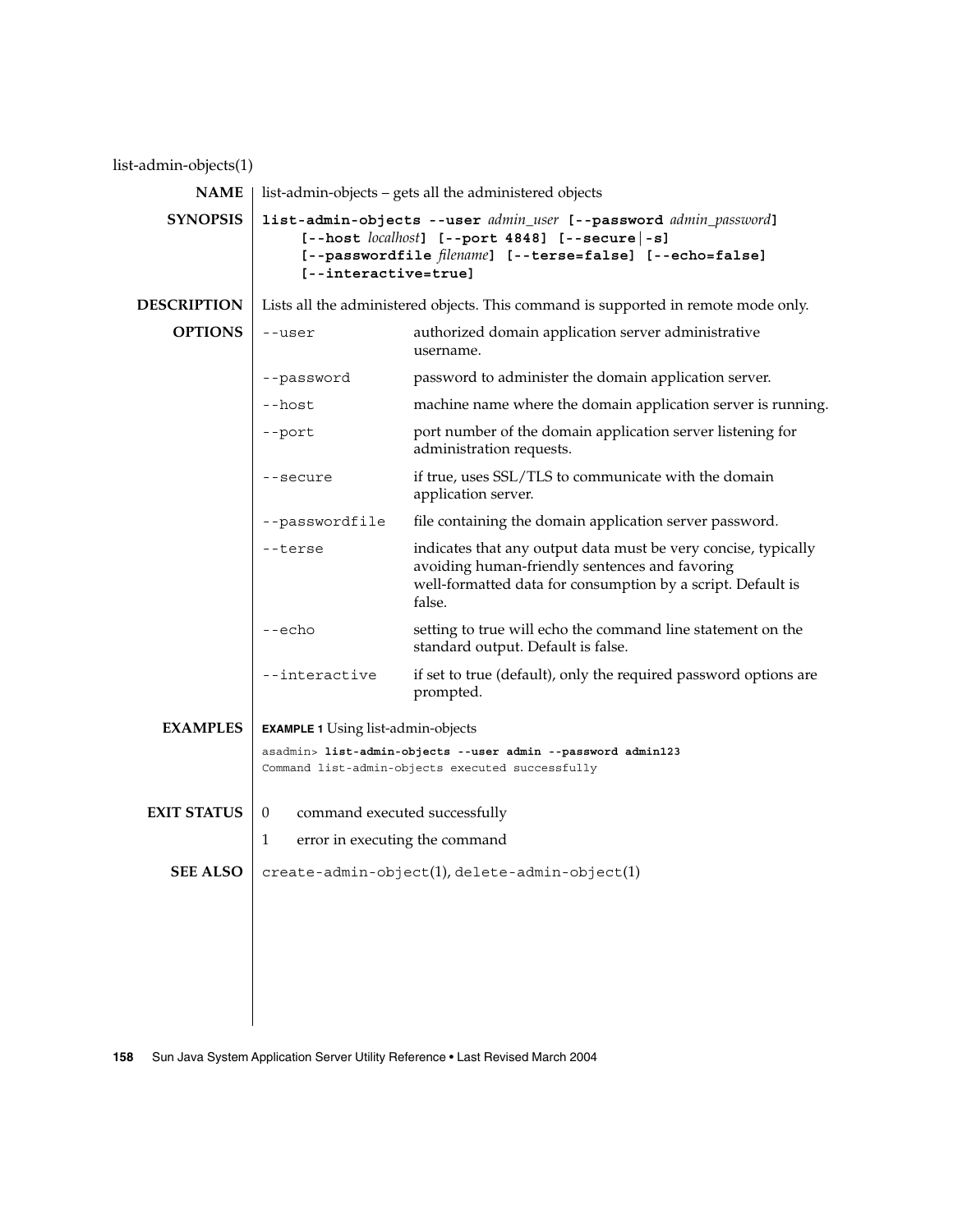| <b>NAME</b>        |                                                                                                                                                                                                                                                 | list-audit-modules - lists all the audit-modules                                                                                                                                          |
|--------------------|-------------------------------------------------------------------------------------------------------------------------------------------------------------------------------------------------------------------------------------------------|-------------------------------------------------------------------------------------------------------------------------------------------------------------------------------------------|
| <b>SYNOPSIS</b>    | list-audit-modules --user admin_user [--password admin_password]<br>$[- - \text{host localhost}]$ $[- - \text{port 4848}]$ $[- - \text{secure} - \text{s}]$<br>[--passwordfile filename] [--terse=false] [--echo=false]<br>[--interactive=true] |                                                                                                                                                                                           |
| <b>DESCRIPTION</b> |                                                                                                                                                                                                                                                 | Lists all the audit modules. This command is supported in remote mode only.                                                                                                               |
| <b>OPTIONS</b>     | --user                                                                                                                                                                                                                                          | authorized domain application server administrative<br>username.                                                                                                                          |
|                    | --password                                                                                                                                                                                                                                      | password to administer the domain application server.                                                                                                                                     |
|                    | --host                                                                                                                                                                                                                                          | machine name where the domain application server is running.                                                                                                                              |
|                    | --port                                                                                                                                                                                                                                          | port number of the domain application server listening for<br>administration requests.                                                                                                    |
|                    | --secure                                                                                                                                                                                                                                        | if true, uses SSL/TLS to communicate with the domain<br>application server.                                                                                                               |
|                    | --passwordfile                                                                                                                                                                                                                                  | file containing the domain application server password.                                                                                                                                   |
|                    | --terse                                                                                                                                                                                                                                         | indicates that any output data must be very concise, typically<br>avoiding human-friendly sentences and favoring<br>well-formatted data for consumption by a script. Default is<br>false. |
|                    | --echo                                                                                                                                                                                                                                          | setting to true will echo the command line statement on the<br>standard output. Default is false.                                                                                         |
|                    | --interactive                                                                                                                                                                                                                                   | if set to true (default), only the required password options are<br>prompted.                                                                                                             |
| <b>EXAMPLES</b>    | <b>EXAMPLE 1 Using list-audit-modules</b>                                                                                                                                                                                                       |                                                                                                                                                                                           |
|                    |                                                                                                                                                                                                                                                 | asadmin> list-audit-modules --user admin1<br>--password adminadmin1 --host pigeon --port 5001<br>Command list-audit-modules executed successfully                                         |
| <b>EXIT STATUS</b> | $\theta$<br>command executed successfully                                                                                                                                                                                                       |                                                                                                                                                                                           |
|                    | error in executing the command<br>1                                                                                                                                                                                                             |                                                                                                                                                                                           |
| <b>SEE ALSO</b>    |                                                                                                                                                                                                                                                 | $create$ -audit-module $(1)$ , delete-audit-module $(1)$                                                                                                                                  |
|                    |                                                                                                                                                                                                                                                 |                                                                                                                                                                                           |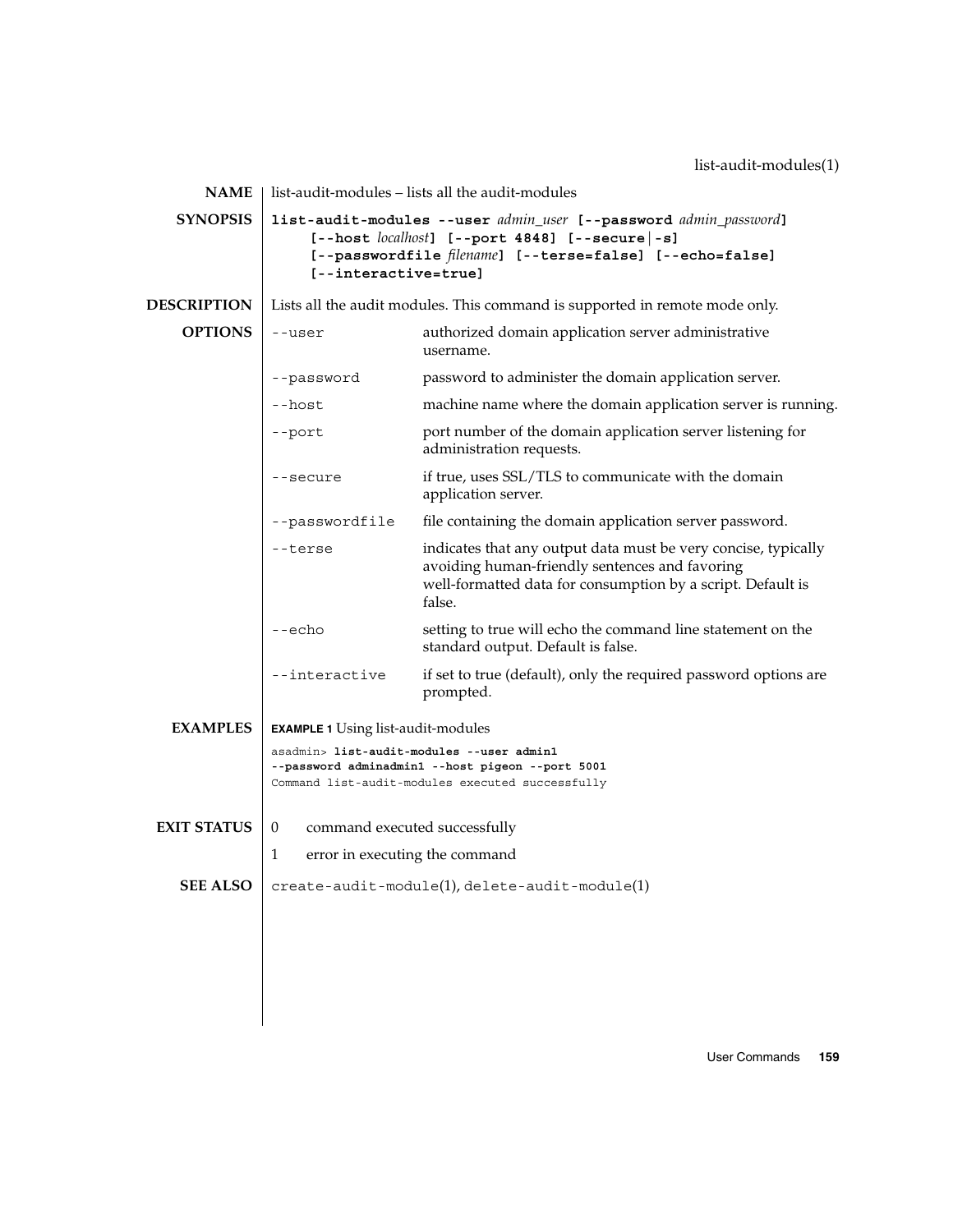list-authdbs(1)

| <b>NAME</b>        | list-authdbs - gets the authorized database     |                                                                                                                                                                                                      |
|--------------------|-------------------------------------------------|------------------------------------------------------------------------------------------------------------------------------------------------------------------------------------------------------|
| <b>SYNOPSIS</b>    | list-authdbs                                    | --user admin_user [--password admin_password] [--host localhost]<br>[--port 4848] [--passwordfile filename] [--secure   -s] [--instance<br>instance_name] --virtualserver virtualserver_ID authdb_ID |
| <b>DESCRIPTION</b> |                                                 | Gets the access control lists associated with the named server instance.                                                                                                                             |
| <b>OPTIONS</b>     | --user                                          | administrative user associated for the instance.                                                                                                                                                     |
|                    | --password                                      | administrative password corresponding to the administrative<br>user.                                                                                                                                 |
|                    | --host                                          | host name of the machine hosting the administrative instance.                                                                                                                                        |
|                    | --port                                          | administrative port number associated with the<br>administrative host.                                                                                                                               |
|                    | --passwordfile                                  | file containing passwords appropriate for the command (e.g.,<br>administrative instance).                                                                                                            |
|                    | --secure                                        | if true, uses SSL/TLS to communicate with the administrative<br>instance.                                                                                                                            |
|                    | --virtualserver                                 | virtual server ID. It can also be referred to as the variable \$id<br>in an obj. conf file. A virtual server ID cannot begin with a<br>number.                                                       |
| <b>OPERANDS</b>    | <i>instance_name</i>                            | name of the instance.                                                                                                                                                                                |
| <b>EXAMPLES</b>    | <b>EXAMPLE 1 Using list-authdbs</b>             |                                                                                                                                                                                                      |
|                    | default<br>sampleAuth                           | asadmin> lsit-authdbs --user admin --password adminadmin --host fuyako --port 7070 --virtualserver                                                                                                   |
|                    | instance server1 listed.                        | Where: default and sampleAuth are the authdb IDs in virtual server server1 and                                                                                                                       |
|                    | asadmin% list-authdbs --instance server1        |                                                                                                                                                                                                      |
| <b>EXIT STATUS</b> | command executed successfully<br>$\theta$       |                                                                                                                                                                                                      |
|                    | 1<br>error in executing the command             |                                                                                                                                                                                                      |
| <b>SEE ALSO</b>    | $create$ - $authdb(1)$ , $delete$ - $authdb(1)$ |                                                                                                                                                                                                      |
|                    |                                                 |                                                                                                                                                                                                      |
|                    |                                                 |                                                                                                                                                                                                      |
|                    |                                                 |                                                                                                                                                                                                      |
|                    |                                                 |                                                                                                                                                                                                      |
|                    |                                                 |                                                                                                                                                                                                      |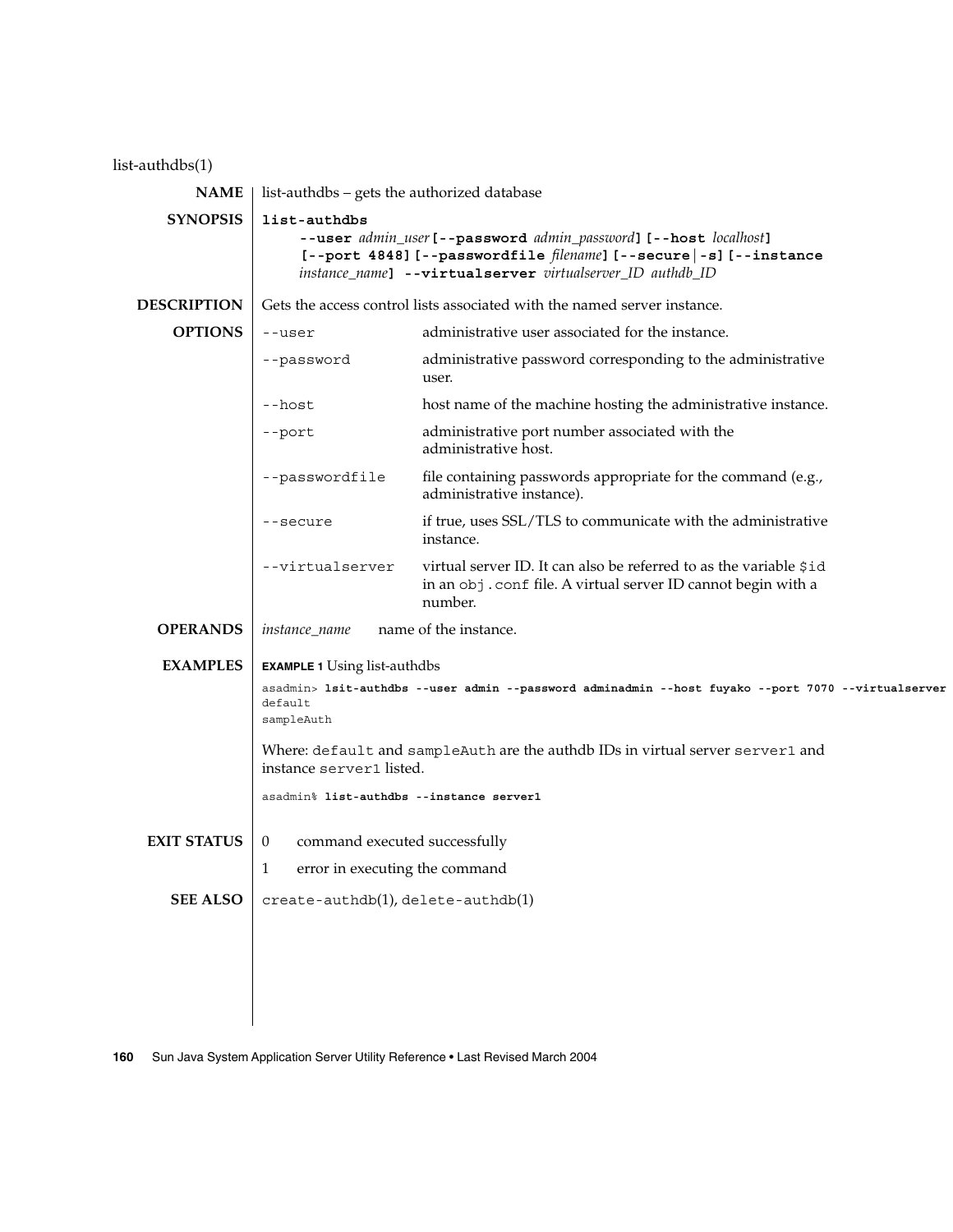| <b>NAME</b>        |                                                                                                                                                                                                                                                                                                     | list-auth-realms – lists the authorized realms                                                                                                                                            |
|--------------------|-----------------------------------------------------------------------------------------------------------------------------------------------------------------------------------------------------------------------------------------------------------------------------------------------------|-------------------------------------------------------------------------------------------------------------------------------------------------------------------------------------------|
| <b>SYNOPSIS</b>    | list-auth-realms --user admin_user [--password admin_password]<br>[--host localhost] [--port 4848] [--secure  -s]<br>[--passwordfile filename] [--terse=false] [--echo=false]<br>[--interactive=true]                                                                                               |                                                                                                                                                                                           |
| <b>DESCRIPTION</b> |                                                                                                                                                                                                                                                                                                     | Lists the authorized realms. This command is supported in remote mode only.                                                                                                               |
| <b>OPTIONS</b>     | --user                                                                                                                                                                                                                                                                                              | authorized domain application server administrative<br>username.                                                                                                                          |
|                    | --password                                                                                                                                                                                                                                                                                          | password to administer the domain application server.                                                                                                                                     |
|                    | --host                                                                                                                                                                                                                                                                                              | machine name where the domain application server is running.                                                                                                                              |
|                    | --port                                                                                                                                                                                                                                                                                              | port number of the domain application server listening for<br>administration requests.                                                                                                    |
|                    | --secure                                                                                                                                                                                                                                                                                            | if true, uses SSL/TLS to communicate with the domain<br>application server.                                                                                                               |
|                    | --passwordfile                                                                                                                                                                                                                                                                                      | file containing the domain application server password.                                                                                                                                   |
|                    | --terse                                                                                                                                                                                                                                                                                             | indicates that any output data must be very concise, typically<br>avoiding human-friendly sentences and favoring<br>well-formatted data for consumption by a script. Default is<br>false. |
|                    | --echo                                                                                                                                                                                                                                                                                              | setting to true will echo the command line statement on the<br>standard output. Default is false.                                                                                         |
|                    | --interactive                                                                                                                                                                                                                                                                                       | if set to true (default), only the required password options are<br>prompted.                                                                                                             |
| <b>EXAMPLES</b>    | <b>EXAMPLE 1</b> Using list-auth-realms<br>asadmin> list-auth-realms --user admin --password adminadmin<br>--host localhost --port 4848<br>file<br>ldap<br>certificate<br>db<br>Command list-auth-realms executed successfully<br>Where file, ldap, certificate, and db are the auth realms listed. |                                                                                                                                                                                           |
| <b>EXIT STATUS</b> | command executed successfully<br>$\theta$                                                                                                                                                                                                                                                           |                                                                                                                                                                                           |
|                    | error in executing the command<br>$\mathbf{1}$                                                                                                                                                                                                                                                      |                                                                                                                                                                                           |
| <b>SEE ALSO</b>    |                                                                                                                                                                                                                                                                                                     | $create$ -auth-realm $(1)$ , delete-auth-realm $(1)$                                                                                                                                      |
|                    |                                                                                                                                                                                                                                                                                                     |                                                                                                                                                                                           |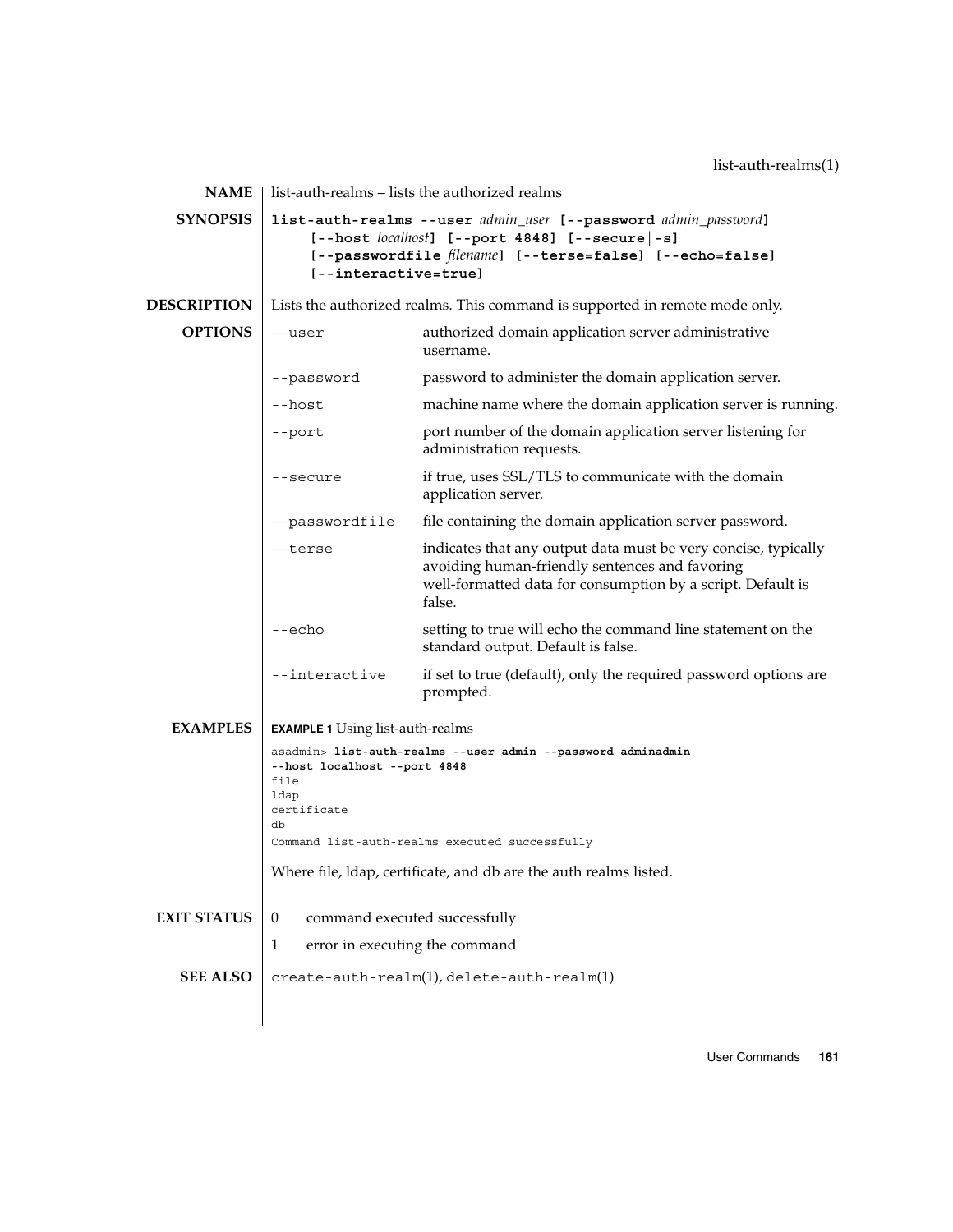#### list-components(1)

| <b>NAME</b>        | list-components - Lists deployed components                                                                                                                                                                                                                   |                                                                                                                                                                      |
|--------------------|---------------------------------------------------------------------------------------------------------------------------------------------------------------------------------------------------------------------------------------------------------------|----------------------------------------------------------------------------------------------------------------------------------------------------------------------|
| <b>SYNOPSIS</b>    | list-components<br>--user admin_user[--password admin_password][--host localhost]<br>[--port 4848] [--secure   -s] [--passwordfile filename]<br>[--terse=false] [--echo=false] [--interactive]<br>$[- -type$ application ejb web connector]                   |                                                                                                                                                                      |
| <b>DESCRIPTION</b> | list-components lists your deployed J2EE components. If the --type option is not<br>specified, all components are listed. The available type values are: application<br>(default), ejb, web, and connector. This command is supported in remote mode<br>only. |                                                                                                                                                                      |
| <b>OPTIONS</b>     | --user                                                                                                                                                                                                                                                        | authorized domain application server administrative<br>username.                                                                                                     |
|                    | --password                                                                                                                                                                                                                                                    | password to administer the domain application server.                                                                                                                |
|                    | --host                                                                                                                                                                                                                                                        | machine name where the domain application server is running.                                                                                                         |
|                    | --port                                                                                                                                                                                                                                                        | port number of the domain application server listening for<br>administration requests.                                                                               |
|                    | --secure                                                                                                                                                                                                                                                      | if true, uses SSL/TLS to communicate with the domain<br>application server.                                                                                          |
|                    | --passwordfile                                                                                                                                                                                                                                                | file containing the domain application server password.                                                                                                              |
|                    | --terse                                                                                                                                                                                                                                                       | indicates that any output data must be very concise, typically<br>avoiding human-friendly sentences and favoring<br>well-formatted data for consumption by a script. |
|                    | --echo                                                                                                                                                                                                                                                        | setting to true will echo the command line statement on the<br>standard output.                                                                                      |
|                    | --interactive                                                                                                                                                                                                                                                 | prompts you for the required options that are not already<br>specified.                                                                                              |
|                    | --type                                                                                                                                                                                                                                                        | identifies the type of component to be listed; defaults to<br>application.                                                                                           |
| <b>EXAMPLES</b>    | <b>EXAMPLE 1 Using list-components</b>                                                                                                                                                                                                                        | asadmin> list-components --type application                                                                                                                          |
|                    | sampleApp J2EE-application<br>Command list-components executed successfully                                                                                                                                                                                   |                                                                                                                                                                      |
|                    |                                                                                                                                                                                                                                                               | Where: the applications that were deployed are listed.                                                                                                               |
| <b>EXIT STATUS</b> | command executed successfully<br>$\mathbf{0}$                                                                                                                                                                                                                 |                                                                                                                                                                      |
|                    | error in executing the command<br>$\mathbf{1}$                                                                                                                                                                                                                |                                                                                                                                                                      |
| <b>SEE ALSO</b>    | $show-component - status(1)$ , list-sub-components(1)                                                                                                                                                                                                         |                                                                                                                                                                      |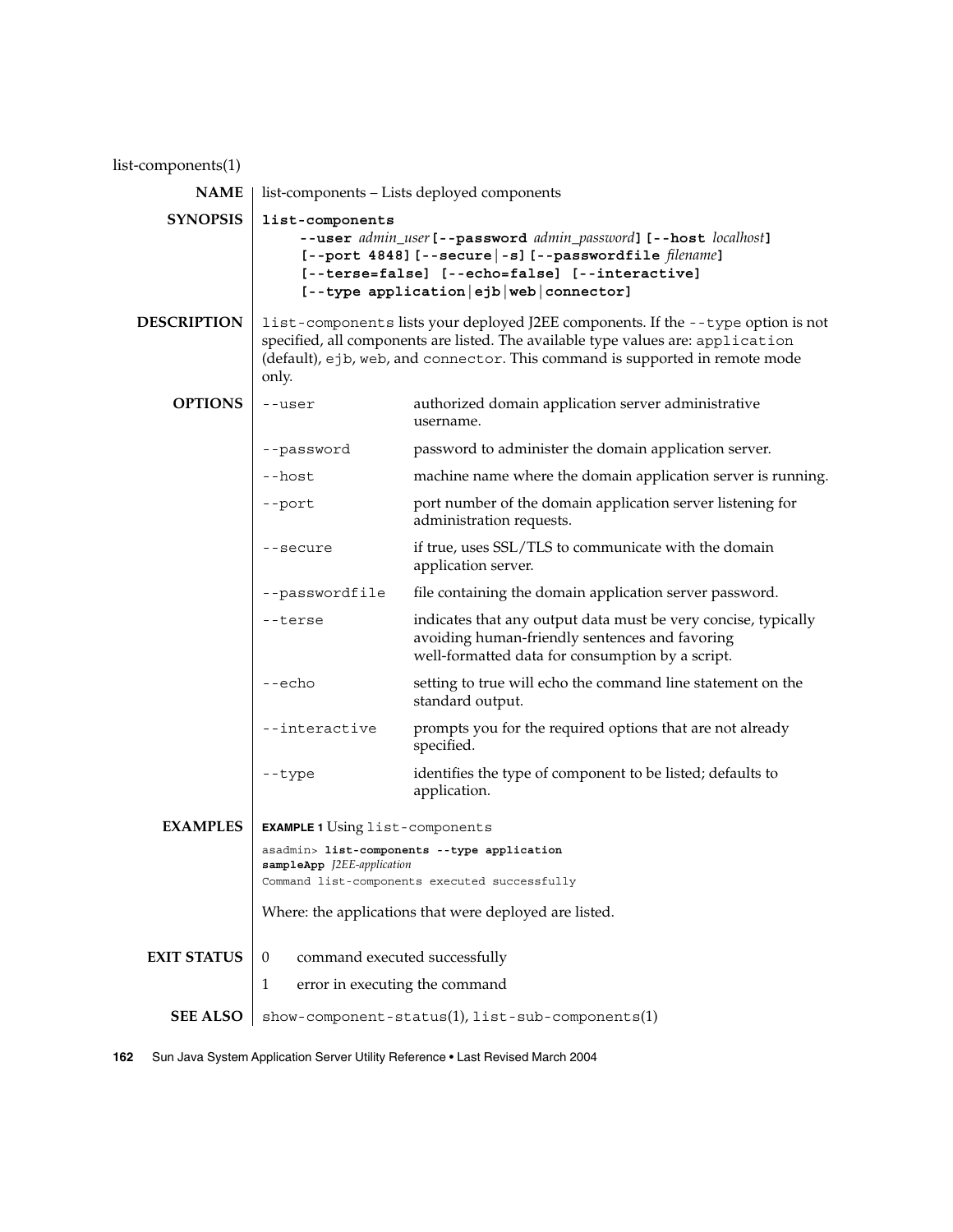| <b>NAME</b>        |                                                                                                                                                                                                                      | list-connector-connection-pools - gets all the connection pools                                                                                                                           |  |
|--------------------|----------------------------------------------------------------------------------------------------------------------------------------------------------------------------------------------------------------------|-------------------------------------------------------------------------------------------------------------------------------------------------------------------------------------------|--|
| <b>SYNOPSIS</b>    | list-connector-connection-pools --user admin_user<br>[--password admin_password] [--host localhost] [--port 4848]<br>[--secure  -s] [--passwordfile filename] [--terse=false]<br>[--echo=false] [--interactive=true] |                                                                                                                                                                                           |  |
| <b>DESCRIPTION</b> | only.                                                                                                                                                                                                                | gets all the connector connection pools. This command is supported in remote mode                                                                                                         |  |
| <b>OPTIONS</b>     | --user                                                                                                                                                                                                               | authorized domain application server administrative<br>username.                                                                                                                          |  |
|                    | --password                                                                                                                                                                                                           | password to administer the domain application server.                                                                                                                                     |  |
|                    | --host                                                                                                                                                                                                               | machine name where the domain application server is running.                                                                                                                              |  |
|                    | --port                                                                                                                                                                                                               | port number of the domain application server listening for<br>administration requests.                                                                                                    |  |
|                    | --secure                                                                                                                                                                                                             | if true, uses SSL/TLS to communicate with the domain<br>application server.                                                                                                               |  |
|                    | --passwordfile                                                                                                                                                                                                       | file containing the domain application server password.                                                                                                                                   |  |
|                    | --terse                                                                                                                                                                                                              | indicates that any output data must be very concise, typically<br>avoiding human-friendly sentences and favoring<br>well-formatted data for consumption by a script. Default is<br>false. |  |
|                    | --echo                                                                                                                                                                                                               | setting to true will echo the command line statement on the<br>standard output. Default is false.                                                                                         |  |
|                    | --interactive                                                                                                                                                                                                        | if set to true (default), only the required password options are<br>prompted.                                                                                                             |  |
| <b>EXAMPLES</b>    |                                                                                                                                                                                                                      | <b>EXAMPLE 1</b> Using list-connector-connection-pools                                                                                                                                    |  |
|                    | --password adminadmin                                                                                                                                                                                                | asadmin> list-connector-connection-pools --user admin                                                                                                                                     |  |
| <b>EXIT STATUS</b> | 0<br>command executed successfully                                                                                                                                                                                   |                                                                                                                                                                                           |  |
|                    | 1<br>error in executing the command                                                                                                                                                                                  |                                                                                                                                                                                           |  |
| <b>SEE ALSO</b>    |                                                                                                                                                                                                                      | create-connector-connection-pool(1),<br>delete-connector-connection-pool(1)                                                                                                               |  |
|                    |                                                                                                                                                                                                                      |                                                                                                                                                                                           |  |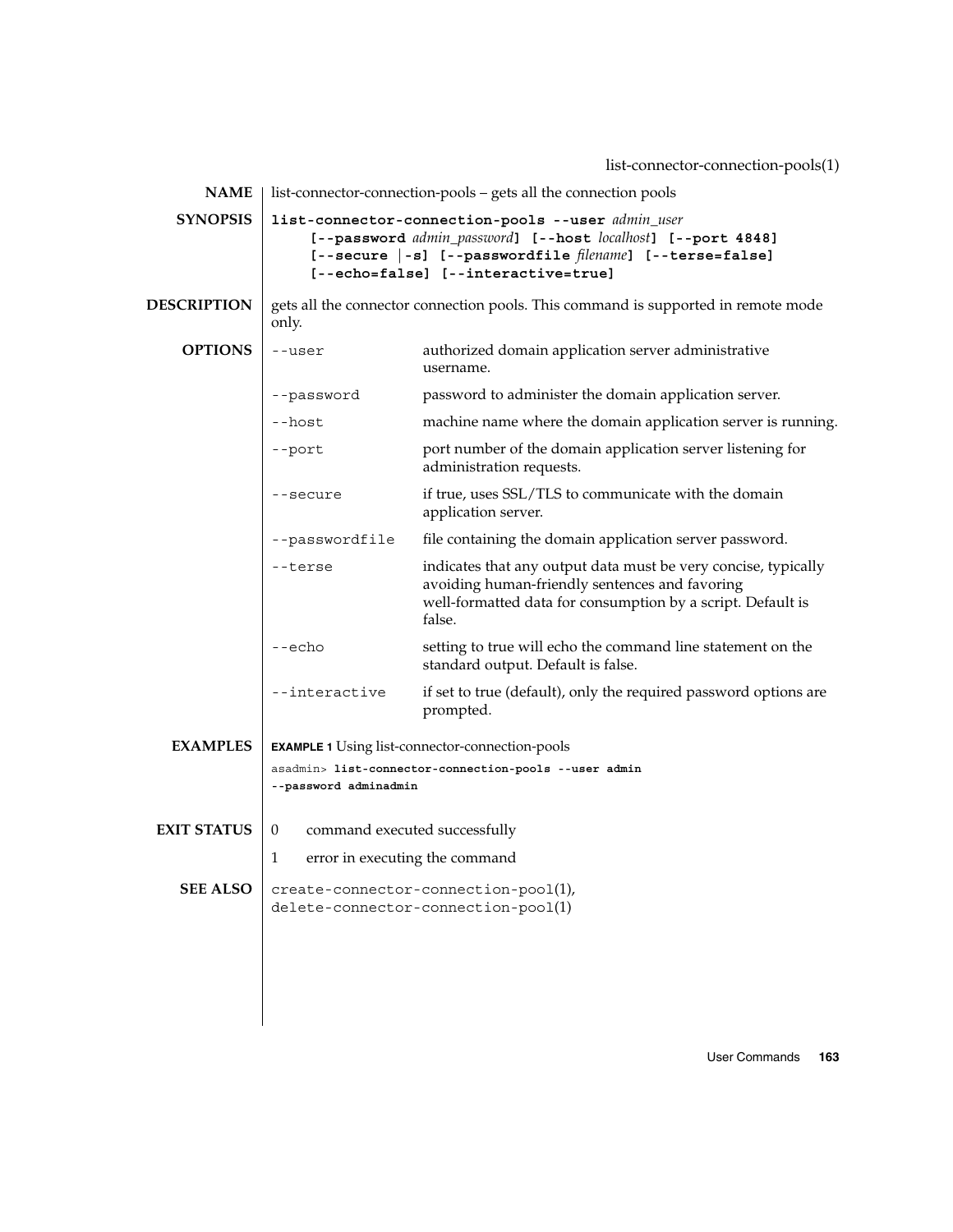list-connector-resources(1)

| <b>NAME</b>        | list-connector-resources – gets all the connector resources                                                                                                                                                    |                                                                                                                                                                                           |  |
|--------------------|----------------------------------------------------------------------------------------------------------------------------------------------------------------------------------------------------------------|-------------------------------------------------------------------------------------------------------------------------------------------------------------------------------------------|--|
| <b>SYNOPSIS</b>    | list-connector-resources --user admin_user<br>[--password admin_password] [--host localhost] [--port 4848]<br>[--secure   -s] [--passwordfile filename] [--terse=false]<br>[--echo=false] [--interactive=true] |                                                                                                                                                                                           |  |
| <b>DESCRIPTION</b> |                                                                                                                                                                                                                | Gets all the connector resources. This command is supported in remote mode only.                                                                                                          |  |
| <b>OPTIONS</b>     | --user                                                                                                                                                                                                         | authorized domain application server administrative<br>username.                                                                                                                          |  |
|                    | --password                                                                                                                                                                                                     | password to administer the domain application server.                                                                                                                                     |  |
|                    | --host                                                                                                                                                                                                         | machine name where the domain application server is running.                                                                                                                              |  |
|                    | --port                                                                                                                                                                                                         | port number of the domain application server listening for<br>administration requests.                                                                                                    |  |
|                    | --secure                                                                                                                                                                                                       | if true, uses SSL/TLS to communicate with the domain<br>application server.                                                                                                               |  |
|                    | --passwordfile                                                                                                                                                                                                 | file containing the domain application server password.                                                                                                                                   |  |
|                    | --terse                                                                                                                                                                                                        | indicates that any output data must be very concise, typically<br>avoiding human-friendly sentences and favoring<br>well-formatted data for consumption by a script. Default is<br>false. |  |
|                    | --echo                                                                                                                                                                                                         | setting to true will echo the command line statement on the<br>standard output. Default is false.                                                                                         |  |
|                    | --interactive                                                                                                                                                                                                  | if set to true (default), only the required password options are<br>prompted.                                                                                                             |  |
| <b>EXAMPLES</b>    |                                                                                                                                                                                                                | <b>EXAMPLE 1</b> Using the list-connector-resources command                                                                                                                               |  |
|                    | asadmin> list-connector-resources --user admin1<br>--password adminadmin1 --host pigeon --port 5001                                                                                                            |                                                                                                                                                                                           |  |
|                    |                                                                                                                                                                                                                | This will list all the connector resources that have been created.                                                                                                                        |  |
| <b>EXIT STATUS</b> | $\theta$                                                                                                                                                                                                       | command executed successfully                                                                                                                                                             |  |
|                    | 1                                                                                                                                                                                                              | error in executing the command                                                                                                                                                            |  |
| <b>SEE ALSO</b>    |                                                                                                                                                                                                                | create-connector-resource(1), delete-connector-resource(1)                                                                                                                                |  |
|                    |                                                                                                                                                                                                                |                                                                                                                                                                                           |  |
|                    |                                                                                                                                                                                                                |                                                                                                                                                                                           |  |
|                    |                                                                                                                                                                                                                |                                                                                                                                                                                           |  |
|                    |                                                                                                                                                                                                                |                                                                                                                                                                                           |  |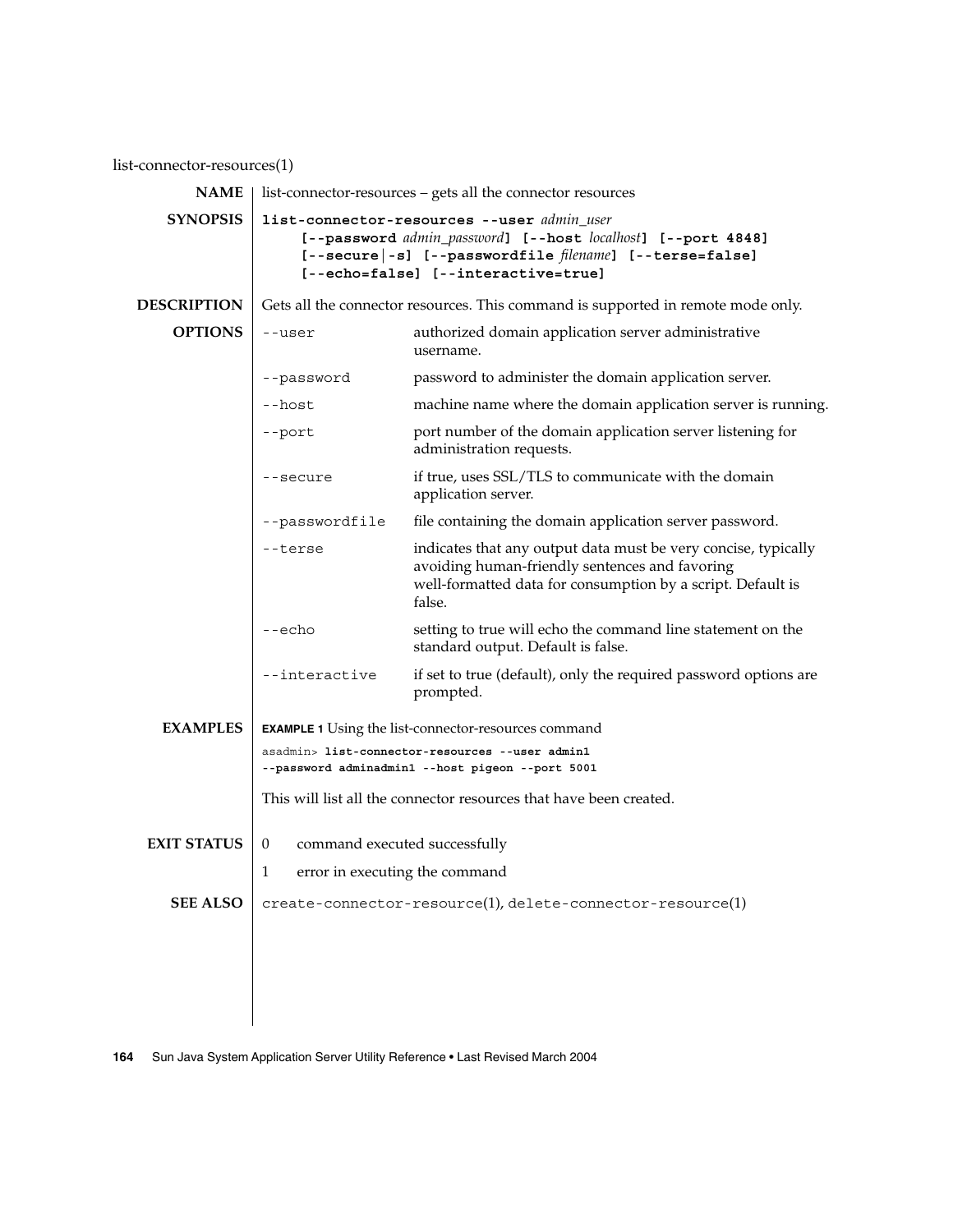| <b>NAME</b>        | list-connector-security-maps – lists the security maps for the named connector<br>connection pool                                                                                 |                                                                                                                                                                                                                                                                           |
|--------------------|-----------------------------------------------------------------------------------------------------------------------------------------------------------------------------------|---------------------------------------------------------------------------------------------------------------------------------------------------------------------------------------------------------------------------------------------------------------------------|
| <b>SYNOPSIS</b>    |                                                                                                                                                                                   | list-connector-security-maps --user admin_user<br>[--password admin_password] [--host localhost] [--port 4848]<br>[--secure   -s] [--passwordfile filename] [--terse=false]<br>[--echo=false] [--interactive=true] [--verbose=false]<br>[--securitymap mapname] pool_name |
| <b>DESCRIPTION</b> |                                                                                                                                                                                   | lists the security map belonging to the named connector connection pool.                                                                                                                                                                                                  |
|                    |                                                                                                                                                                                   | This command is supported in remote mode only.                                                                                                                                                                                                                            |
| <b>OPTIONS</b>     | --user                                                                                                                                                                            | authorized domain application server administrative<br>username.                                                                                                                                                                                                          |
|                    | --password                                                                                                                                                                        | password to administer the domain application server.                                                                                                                                                                                                                     |
|                    | --host                                                                                                                                                                            | machine name where the domain application server is running.                                                                                                                                                                                                              |
|                    | --port                                                                                                                                                                            | port number of the domain application server listening for<br>administration requests.                                                                                                                                                                                    |
|                    | --secure                                                                                                                                                                          | if true, uses SSL/TLS to communicate with the domain<br>application server.                                                                                                                                                                                               |
|                    | --passwordfile                                                                                                                                                                    | file containing the domain application server password.                                                                                                                                                                                                                   |
|                    | --terse                                                                                                                                                                           | indicates that any output data must be very concise, typically<br>avoiding human-friendly sentences and favoring<br>well-formatted data for consumption by a script. Default is<br>false.                                                                                 |
|                    | --echo                                                                                                                                                                            | setting to true will echo the command line statement on the<br>standard output. Default is false.                                                                                                                                                                         |
|                    | --interactive                                                                                                                                                                     | if set to true (default), only the required password options are<br>prompted.                                                                                                                                                                                             |
|                    | --verbose                                                                                                                                                                         | lists the identify, principals, and the security name.                                                                                                                                                                                                                    |
|                    | --securitymap                                                                                                                                                                     | name of the security map.                                                                                                                                                                                                                                                 |
| <b>OPERANDS</b>    | poolname<br>name of the pool.                                                                                                                                                     |                                                                                                                                                                                                                                                                           |
| <b>EXAMPLES</b>    |                                                                                                                                                                                   | EXAMPLE 1 Using list-connector-security-maps with security map option                                                                                                                                                                                                     |
|                    | asadmin> list-connector-security-maps --user admin --password adminadmin<br>--securitymap mysecuremap securityPool1<br>Command list-connector-security-maps executed successfully |                                                                                                                                                                                                                                                                           |
|                    |                                                                                                                                                                                   | One security map (mysecuremap) is listed for the security Pool1 pool.                                                                                                                                                                                                     |
|                    |                                                                                                                                                                                   |                                                                                                                                                                                                                                                                           |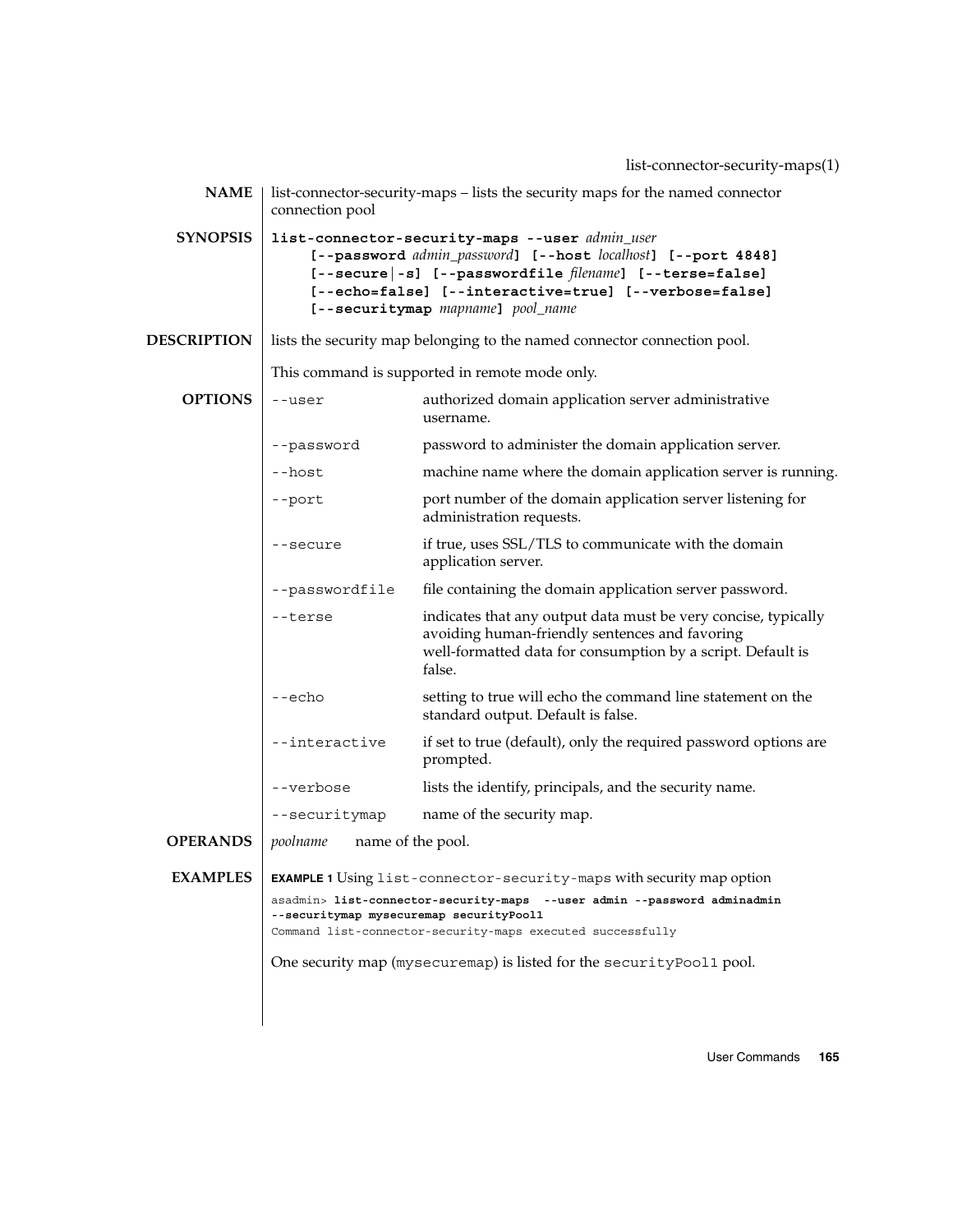list-connector-security-maps(1)

| EXAMPLE 2 Using list-connector-security-maps                                                                               |  |  |  |
|----------------------------------------------------------------------------------------------------------------------------|--|--|--|
| asadmin> list-connector-security-maps --user admin --password adminadmin<br>securityPool1                                  |  |  |  |
| Command list-connector-security-maps executed successfully                                                                 |  |  |  |
| All the security maps are listed for the securityPool1 pool.                                                               |  |  |  |
| <b>EXIT STATUS</b><br>command executed successfully<br>$\boldsymbol{0}$                                                    |  |  |  |
| error in executing the command<br>$\mathbf{1}$                                                                             |  |  |  |
| <b>SEE ALSO</b><br>delete-connector-security-map(1), create-connector-security-map(1),<br>update-connector-security-map(1) |  |  |  |
|                                                                                                                            |  |  |  |
|                                                                                                                            |  |  |  |
|                                                                                                                            |  |  |  |
|                                                                                                                            |  |  |  |
|                                                                                                                            |  |  |  |
|                                                                                                                            |  |  |  |
|                                                                                                                            |  |  |  |
|                                                                                                                            |  |  |  |
|                                                                                                                            |  |  |  |
|                                                                                                                            |  |  |  |
|                                                                                                                            |  |  |  |
|                                                                                                                            |  |  |  |
|                                                                                                                            |  |  |  |
|                                                                                                                            |  |  |  |
|                                                                                                                            |  |  |  |
|                                                                                                                            |  |  |  |
|                                                                                                                            |  |  |  |
|                                                                                                                            |  |  |  |
|                                                                                                                            |  |  |  |
|                                                                                                                            |  |  |  |
|                                                                                                                            |  |  |  |
|                                                                                                                            |  |  |  |
|                                                                                                                            |  |  |  |
|                                                                                                                            |  |  |  |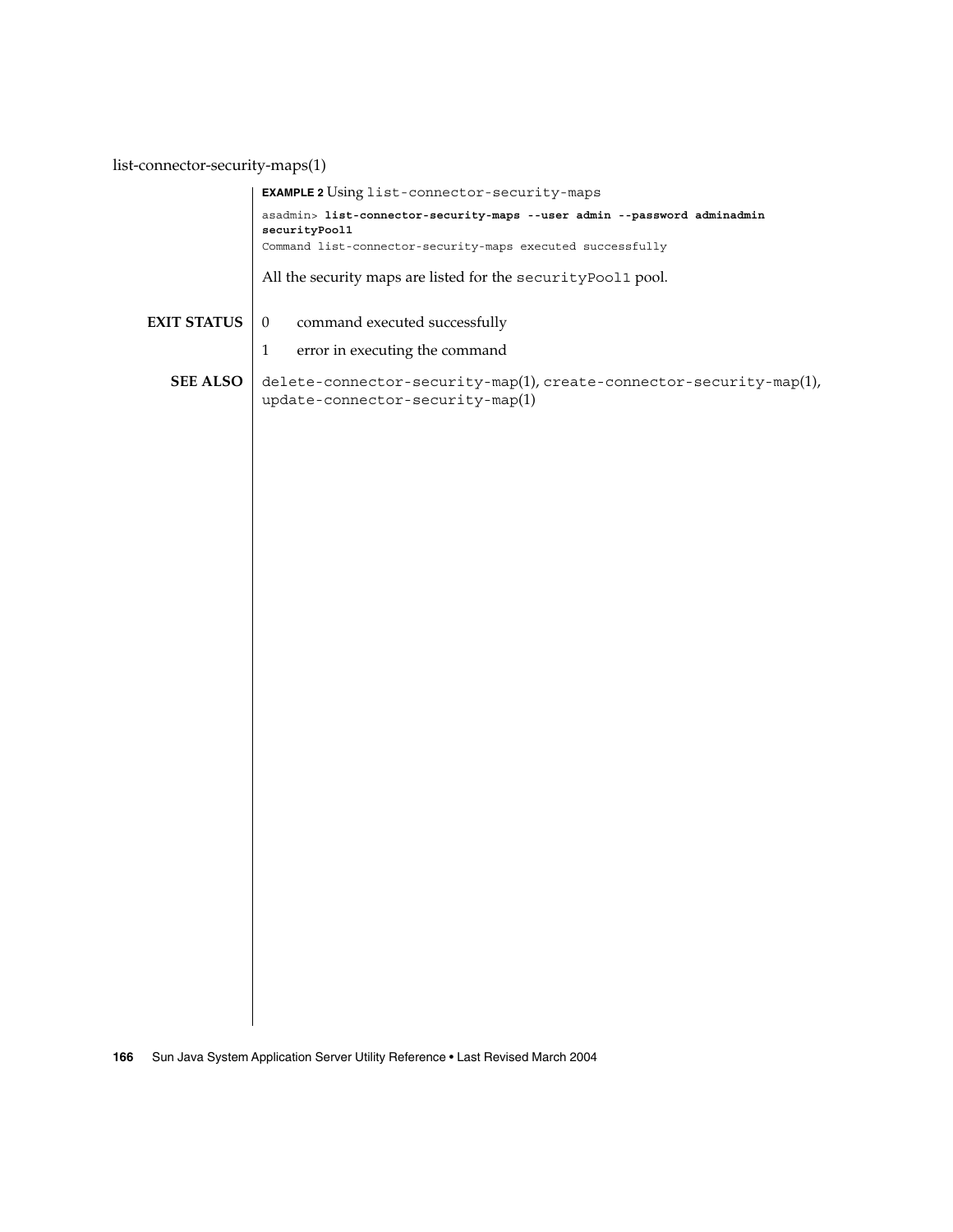list-custom-resources(1)

| <b>NAME</b>        | list-custom-resources - gets all the custom resources                                                                                                                                                      |                                                                                                                                                                                           |  |
|--------------------|------------------------------------------------------------------------------------------------------------------------------------------------------------------------------------------------------------|-------------------------------------------------------------------------------------------------------------------------------------------------------------------------------------------|--|
| <b>SYNOPSIS</b>    | list-custom-resources --user admin_user [--password admin_password]<br>[--host localhost] [--port 4848] [--secure  -s]<br>[--passwordfile filename] [--terse=false] [--echo=false]<br>[--interactive=true] |                                                                                                                                                                                           |  |
| <b>DESCRIPTION</b> |                                                                                                                                                                                                            | Gets all the custom resources. This command is supported in remote mode only.                                                                                                             |  |
| <b>OPTIONS</b>     | --user                                                                                                                                                                                                     | authorized domain application server administrative<br>username.                                                                                                                          |  |
|                    | --password                                                                                                                                                                                                 | password to administer the domain application server.                                                                                                                                     |  |
|                    | --host                                                                                                                                                                                                     | machine name where the domain application server is running.                                                                                                                              |  |
|                    | --port                                                                                                                                                                                                     | port number of the domain application server listening for<br>administration requests.                                                                                                    |  |
|                    | --secure                                                                                                                                                                                                   | if true, uses SSL/TLS to communicate with the domain<br>application server.                                                                                                               |  |
|                    | --passwordfile                                                                                                                                                                                             | file containing the domain application server password.                                                                                                                                   |  |
|                    | --terse                                                                                                                                                                                                    | indicates that any output data must be very concise, typically<br>avoiding human-friendly sentences and favoring<br>well-formatted data for consumption by a script. Default is<br>false. |  |
|                    | --echo                                                                                                                                                                                                     | setting to true will echo the command line statement on the<br>standard output. Default is false.                                                                                         |  |
|                    | --interactive                                                                                                                                                                                              | if set to true (default), only the required password options are<br>prompted.                                                                                                             |  |
| <b>EXAMPLES</b>    | <b>EXAMPLE 1 Using list-custom-resources</b><br>--host pigeon --port 5001<br>sample custom resource                                                                                                        | asadmin> list-custom-resources --user admin1 --password adminadmin1<br>Where: sample custom resource is the custom resource listed.                                                       |  |
| <b>EXIT STATUS</b> | 0<br>command executed successfully                                                                                                                                                                         |                                                                                                                                                                                           |  |
|                    | error in executing the command<br>1                                                                                                                                                                        |                                                                                                                                                                                           |  |
| <b>SEE ALSO</b>    |                                                                                                                                                                                                            | create-custom-resource(1), delete-custom-resource(1)                                                                                                                                      |  |
|                    |                                                                                                                                                                                                            |                                                                                                                                                                                           |  |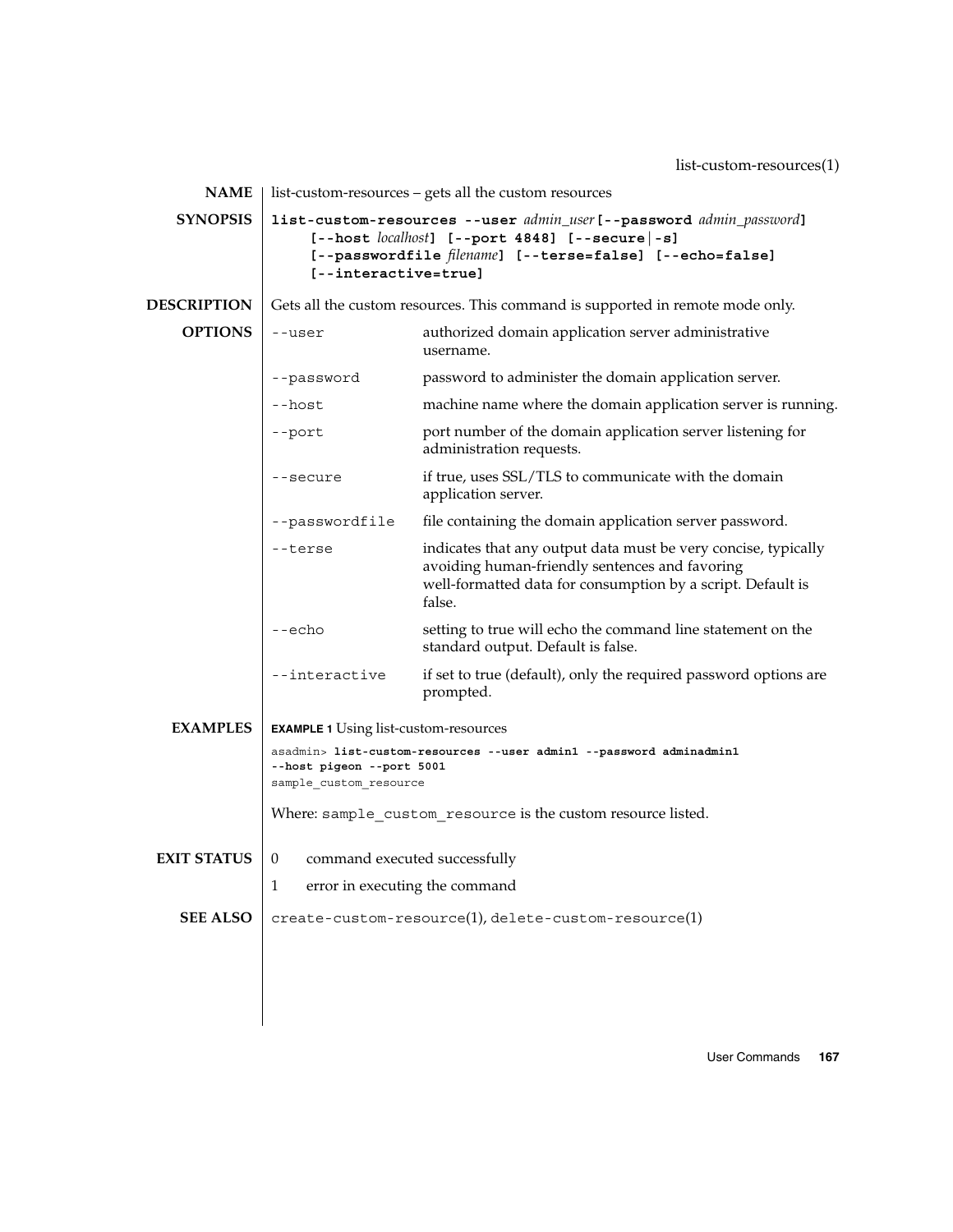list-domains(1)

| <b>NAME</b>        | list-domains – lists the domains in the given domains directory                            |                                                                                                                                                                                                |
|--------------------|--------------------------------------------------------------------------------------------|------------------------------------------------------------------------------------------------------------------------------------------------------------------------------------------------|
| <b>SYNOPSIS</b>    | list-domains [--domaindir <i>install_dir</i> /domains] [--terse=false]<br>$[--echo=false]$ |                                                                                                                                                                                                |
| <b>DESCRIPTION</b> | supported in local mode only.                                                              | list-domains lists the domains in the given domains directory. This command is                                                                                                                 |
| <b>OPTIONS</b>     | --domaindir                                                                                | directory where the domains are located. If specified, path must be<br>accessible in the filesystem. If not specified, the domains in the<br>default install_dir/domains directory are listed. |
|                    | --terse                                                                                    | indicates that any output data must be very concise, typically<br>avoiding human-friendly sentences and favoring well-formatted<br>data for consumption by a script.                           |
|                    | --echo                                                                                     | setting to true will echo the command line statement on the<br>standard output.                                                                                                                |
| <b>EXAMPLES</b>    | <b>EXAMPLE 1 Using list-domains</b>                                                        |                                                                                                                                                                                                |
|                    | asadmin> list-domains<br>List of domains:<br>domain1 running<br>samples not running        |                                                                                                                                                                                                |
|                    |                                                                                            | Where: the domain1 and samples are listed and their status printed.                                                                                                                            |
| <b>EXIT STATUS</b> | 0                                                                                          | command executed successfully                                                                                                                                                                  |
|                    | $\mathbf{1}$                                                                               | error in executing the command                                                                                                                                                                 |
| <b>SEE ALSO</b>    |                                                                                            | $create-domain(1), delete-domain(1), start-domain(1), stor-domain(1)$                                                                                                                          |
|                    |                                                                                            |                                                                                                                                                                                                |
|                    |                                                                                            |                                                                                                                                                                                                |
|                    |                                                                                            |                                                                                                                                                                                                |
|                    |                                                                                            |                                                                                                                                                                                                |
|                    |                                                                                            |                                                                                                                                                                                                |
|                    |                                                                                            |                                                                                                                                                                                                |
|                    |                                                                                            |                                                                                                                                                                                                |
|                    |                                                                                            |                                                                                                                                                                                                |
|                    |                                                                                            |                                                                                                                                                                                                |
|                    |                                                                                            |                                                                                                                                                                                                |
|                    |                                                                                            |                                                                                                                                                                                                |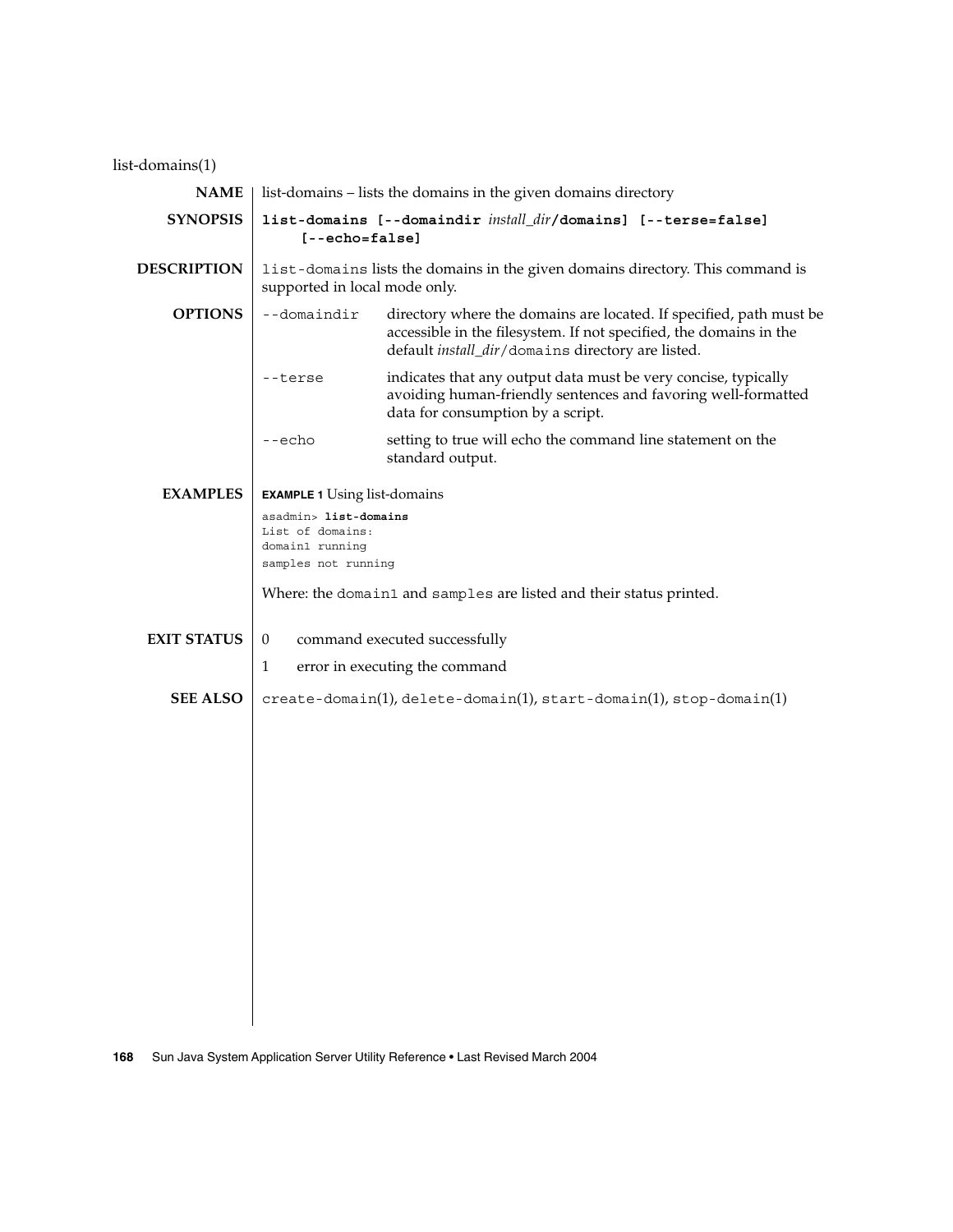list-file-groups(1)

| <b>NAME</b>        | list-file-groups – lists the file groups                                                        |                                                                                                                                                                                                                                                                                 |
|--------------------|-------------------------------------------------------------------------------------------------|---------------------------------------------------------------------------------------------------------------------------------------------------------------------------------------------------------------------------------------------------------------------------------|
| <b>SYNOPSIS</b>    | $[- -name$ username]                                                                            | list-file-groups --user admin_user [--password admin_password]<br>$[- - \text{host localhost}]$ $[- - \text{port 4848}]$ $[- - \text{secure} - \text{s}]$<br>[--passwordfile filename] [--terse=false] [--echo=false]<br>[--interactive=true] [--authrealmname auth_realm_name] |
| <b>DESCRIPTION</b> | groups are listed.                                                                              | Lists the available groups in the file user. If the name option is not specified, then all                                                                                                                                                                                      |
|                    |                                                                                                 | This command is supported in remote mode only.                                                                                                                                                                                                                                  |
| <b>OPTIONS</b>     | --user                                                                                          | authorized domain application server administrative<br>username.                                                                                                                                                                                                                |
|                    | --password                                                                                      | password to administer the domain application server.                                                                                                                                                                                                                           |
|                    | --host                                                                                          | machine name where the domain application server is<br>running.                                                                                                                                                                                                                 |
|                    | --port                                                                                          | port number of the domain application server listening for<br>administration requests.                                                                                                                                                                                          |
|                    | --secure                                                                                        | if true, uses SSL/TLS to communicate with the domain<br>application server.                                                                                                                                                                                                     |
|                    | --passwordfile                                                                                  | file containing the domain application server password.                                                                                                                                                                                                                         |
|                    | --terse                                                                                         | indicates that any output data must be very concise, typically<br>avoiding human-friendly sentences and favoring<br>well-formatted data for consumption by a script. Default is<br>false.                                                                                       |
|                    | --echo                                                                                          | setting to true will echo the command line statement on the<br>standard output. Default is false.                                                                                                                                                                               |
|                    | --interactive                                                                                   | if set to true (default), only the required password options are<br>prompted.                                                                                                                                                                                                   |
|                    | --authrealmname                                                                                 | filename where you have different stores for file auth realm.                                                                                                                                                                                                                   |
|                    | --name                                                                                          | name of the file user.                                                                                                                                                                                                                                                          |
| <b>EXAMPLES</b>    | <b>EXAMPLE 1</b> Using the list-file-groups command                                             |                                                                                                                                                                                                                                                                                 |
|                    |                                                                                                 | asadmin> list-file-groups --user admin1 --password adminadmin1<br>--host pigeon --port 5001 --name sample user<br>Command list-file-groups executed successfully                                                                                                                |
| <b>EXIT STATUS</b> | $\mathbf{0}$<br>command executed successfully<br>$\mathbf{1}$<br>error in executing the command |                                                                                                                                                                                                                                                                                 |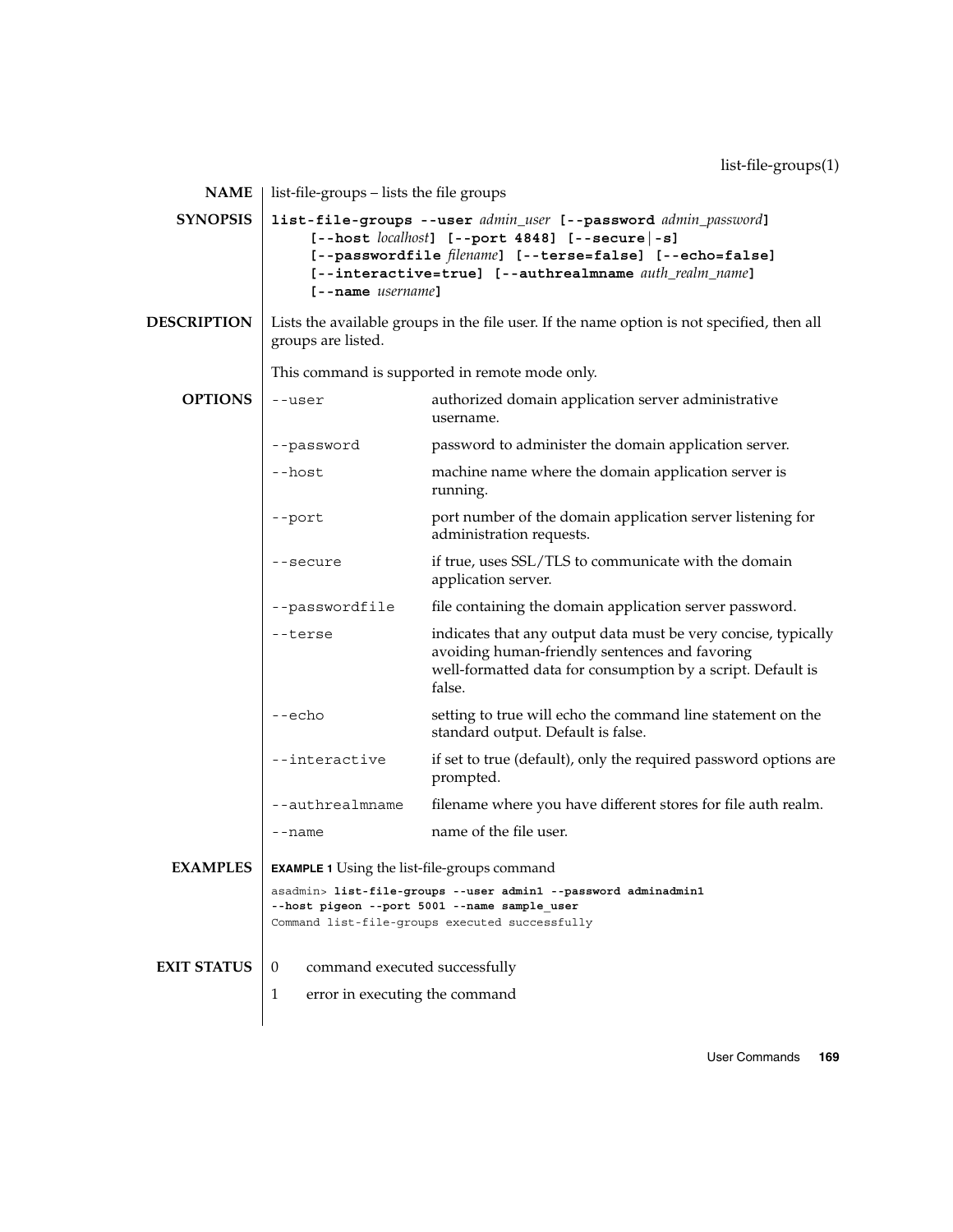| list-file-groups(1) |                                                                                                     |
|---------------------|-----------------------------------------------------------------------------------------------------|
| <b>SEE ALSO</b>     | $\verb+delete-file-user+(1), update-file-user(1), create-file-user(1),$<br>$list$ -file-users $(1)$ |
|                     |                                                                                                     |
|                     |                                                                                                     |
|                     |                                                                                                     |
|                     |                                                                                                     |
|                     |                                                                                                     |
|                     |                                                                                                     |
|                     |                                                                                                     |
|                     |                                                                                                     |
|                     |                                                                                                     |
|                     |                                                                                                     |
|                     |                                                                                                     |
|                     |                                                                                                     |
|                     |                                                                                                     |
|                     |                                                                                                     |
|                     |                                                                                                     |
|                     |                                                                                                     |
|                     |                                                                                                     |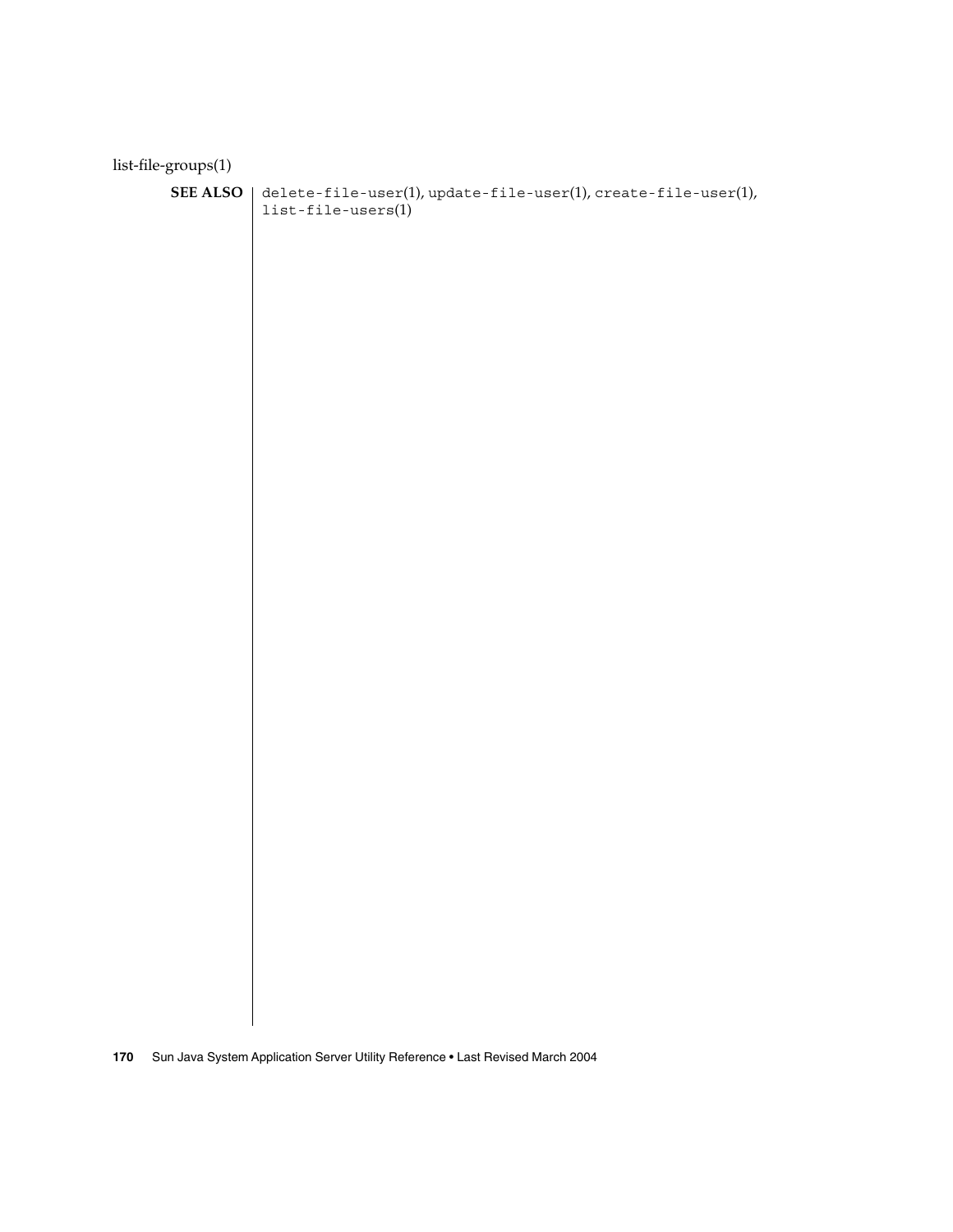list-file-users(1)

| <b>NAME</b>        | list-file-users – lists the file users                                                                                                                                                                                                                                                                              |                                                                                                                                                                                           |  |
|--------------------|---------------------------------------------------------------------------------------------------------------------------------------------------------------------------------------------------------------------------------------------------------------------------------------------------------------------|-------------------------------------------------------------------------------------------------------------------------------------------------------------------------------------------|--|
| <b>SYNOPSIS</b>    | list-file-users --user admin_user [--password admin_password]<br>[--host localhost] [--port 4848] [--secure  -s]<br>[--passwordfile filename] [--terse=false] [--echo=false]<br>[--interactive=true] [--authrealmname auth_realm_name]                                                                              |                                                                                                                                                                                           |  |
| <b>DESCRIPTION</b> | Lists all the file users. If the <i>auth_realm_name</i> is not specified, an entry is created in the<br>default keyfile. If <i>auth_realm_name</i> is specified, an entry is created in the keyfile where<br>the auth-realm name in the domain.xml file points to.This command is supported<br>in remote mode only. |                                                                                                                                                                                           |  |
| <b>OPTIONS</b>     | --user                                                                                                                                                                                                                                                                                                              | authorized domain application server administrative<br>username.                                                                                                                          |  |
|                    | --password                                                                                                                                                                                                                                                                                                          | password to administer the domain application server.                                                                                                                                     |  |
|                    | --host                                                                                                                                                                                                                                                                                                              | machine name where the domain application server is<br>running.                                                                                                                           |  |
|                    | --port                                                                                                                                                                                                                                                                                                              | port number of the domain application server listening for<br>administration requests.                                                                                                    |  |
|                    | --secure                                                                                                                                                                                                                                                                                                            | if true, uses SSL/TLS to communicate with the domain<br>application server.                                                                                                               |  |
|                    | --passwordfile                                                                                                                                                                                                                                                                                                      | file containing the domain application server password.                                                                                                                                   |  |
|                    | --terse                                                                                                                                                                                                                                                                                                             | indicates that any output data must be very concise, typically<br>avoiding human-friendly sentences and favoring<br>well-formatted data for consumption by a script. Default is<br>false. |  |
|                    | --echo                                                                                                                                                                                                                                                                                                              | setting to true will echo the command line statement on the<br>standard output. Default is false.                                                                                         |  |
|                    | --interactive                                                                                                                                                                                                                                                                                                       | if set to true (default), only the required password options are<br>prompted.                                                                                                             |  |
|                    | --authrealmname                                                                                                                                                                                                                                                                                                     | name, in the domain.xml file, where you have different<br>stores for file auth realm.                                                                                                     |  |
| <b>EXAMPLES</b>    | <b>EXAMPLE 1</b> Using the list-file-users command                                                                                                                                                                                                                                                                  |                                                                                                                                                                                           |  |
|                    | asadmin> list-file-users --user admin1 --password adminadmin1<br>--host pigeon --port 5001 --authrealmname auth-realm1<br>Command list-file-user executed successfully                                                                                                                                              |                                                                                                                                                                                           |  |
| <b>EXIT STATUS</b> | command executed successfully<br>0                                                                                                                                                                                                                                                                                  |                                                                                                                                                                                           |  |
|                    | 1<br>error in executing the command                                                                                                                                                                                                                                                                                 |                                                                                                                                                                                           |  |
| <b>SEE ALSO</b>    | list-file-groups(1)                                                                                                                                                                                                                                                                                                 | $delete-file-user(1), update-file-user(1), createFile-user(1), createFile-user(1),$                                                                                                       |  |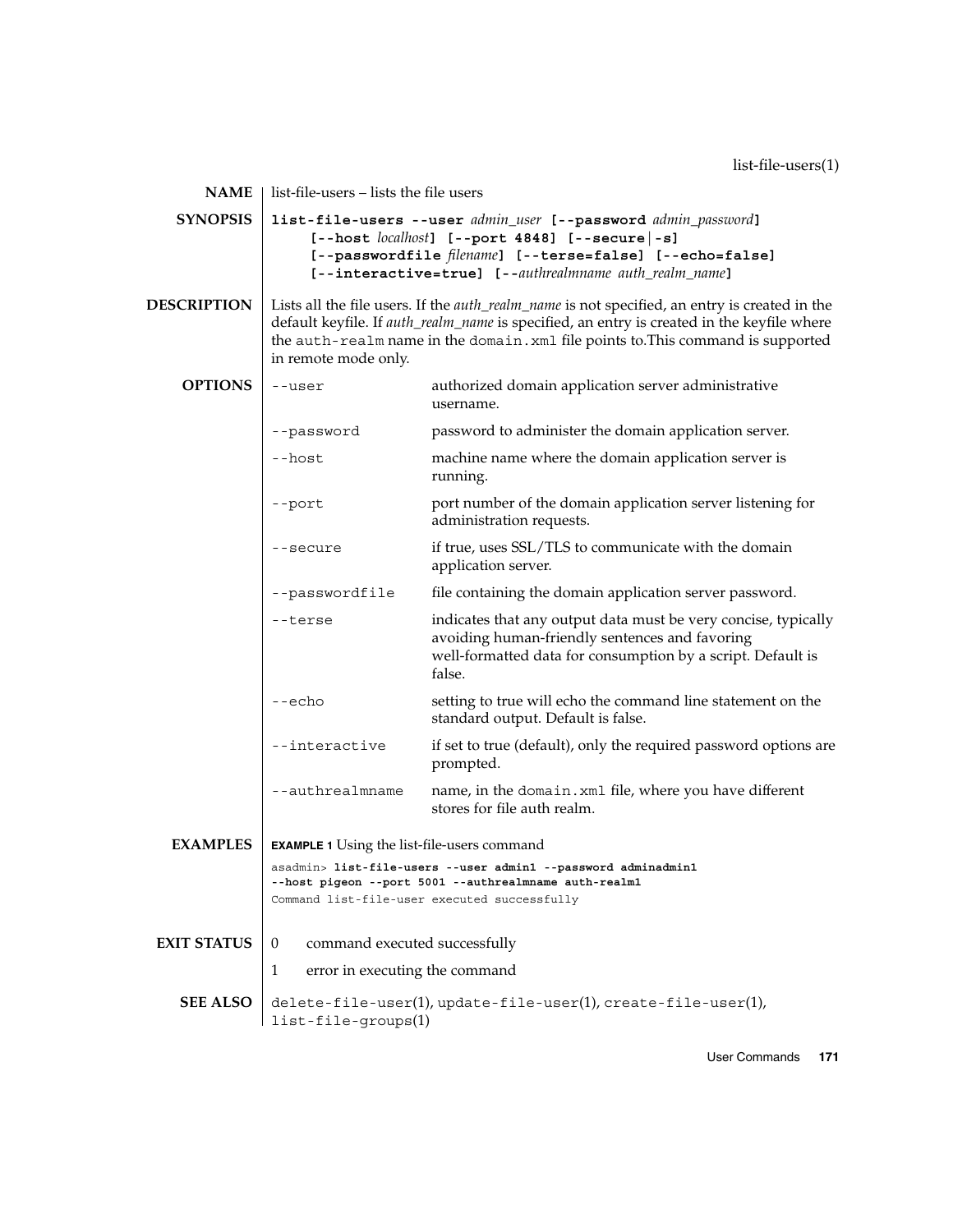| list-http-listeners(1) |                                                                                                                                                                                                                                                    |                                                                                                                                                                                           |
|------------------------|----------------------------------------------------------------------------------------------------------------------------------------------------------------------------------------------------------------------------------------------------|-------------------------------------------------------------------------------------------------------------------------------------------------------------------------------------------|
| <b>NAME</b>            | list-http-listeners – gets the HTTP listeners                                                                                                                                                                                                      |                                                                                                                                                                                           |
| <b>SYNOPSIS</b>        | list-http-listeners --user admin_user [--password admin_password]<br>$[- - \text{host localhost}]$ $[- - \text{port 4848}]$ $[- - \text{secure}   - \text{s}]$<br>[--passwordfile filename] [--terse=false] [--echo=false]<br>[--interactive=true] |                                                                                                                                                                                           |
| <b>DESCRIPTION</b>     | Gets the HTTP listeners. This command is supported in remote mode only.                                                                                                                                                                            |                                                                                                                                                                                           |
| <b>OPTIONS</b>         | --user                                                                                                                                                                                                                                             | authorized domain application server administrative<br>username.                                                                                                                          |
|                        | --password                                                                                                                                                                                                                                         | password to administer the domain application server.                                                                                                                                     |
|                        | --host                                                                                                                                                                                                                                             | machine name where the domain application server is running.                                                                                                                              |
|                        | --port                                                                                                                                                                                                                                             | port number of the domain application server listening for<br>administration requests.                                                                                                    |
|                        | --secure                                                                                                                                                                                                                                           | if true, uses SSL/TLS to communicate with the domain<br>application server.                                                                                                               |
|                        | --passwordfile                                                                                                                                                                                                                                     | file containing the domain application server password.                                                                                                                                   |
|                        | --terse                                                                                                                                                                                                                                            | indicates that any output data must be very concise, typically<br>avoiding human-friendly sentences and favoring<br>well-formatted data for consumption by a script. Default is<br>false. |
|                        | --echo                                                                                                                                                                                                                                             | setting to true will echo the command line statement on the<br>standard output. Default is false.                                                                                         |
|                        | --interactive                                                                                                                                                                                                                                      | if set to true (default), only the required password options are<br>prompted.                                                                                                             |
| <b>EXAMPLES</b>        | <b>EXAMPLE 1</b> Using list-http-listeners                                                                                                                                                                                                         |                                                                                                                                                                                           |
|                        | asadmin> list-http-listeners --user admin1 --password adminadmin1<br>--host pigeon --port 5001<br>http-listener-1<br>http-listener-2<br>admin-listener<br>Command list-http-listeners executed successfully                                        |                                                                                                                                                                                           |
| <b>EXIT STATUS</b>     | $\boldsymbol{0}$                                                                                                                                                                                                                                   | command executed successfully                                                                                                                                                             |
|                        | $\mathbf{1}$                                                                                                                                                                                                                                       | error in executing the command                                                                                                                                                            |
| <b>SEE ALSO</b>        |                                                                                                                                                                                                                                                    | create-http-listener(1), delete-http-listener(1)                                                                                                                                          |
|                        |                                                                                                                                                                                                                                                    |                                                                                                                                                                                           |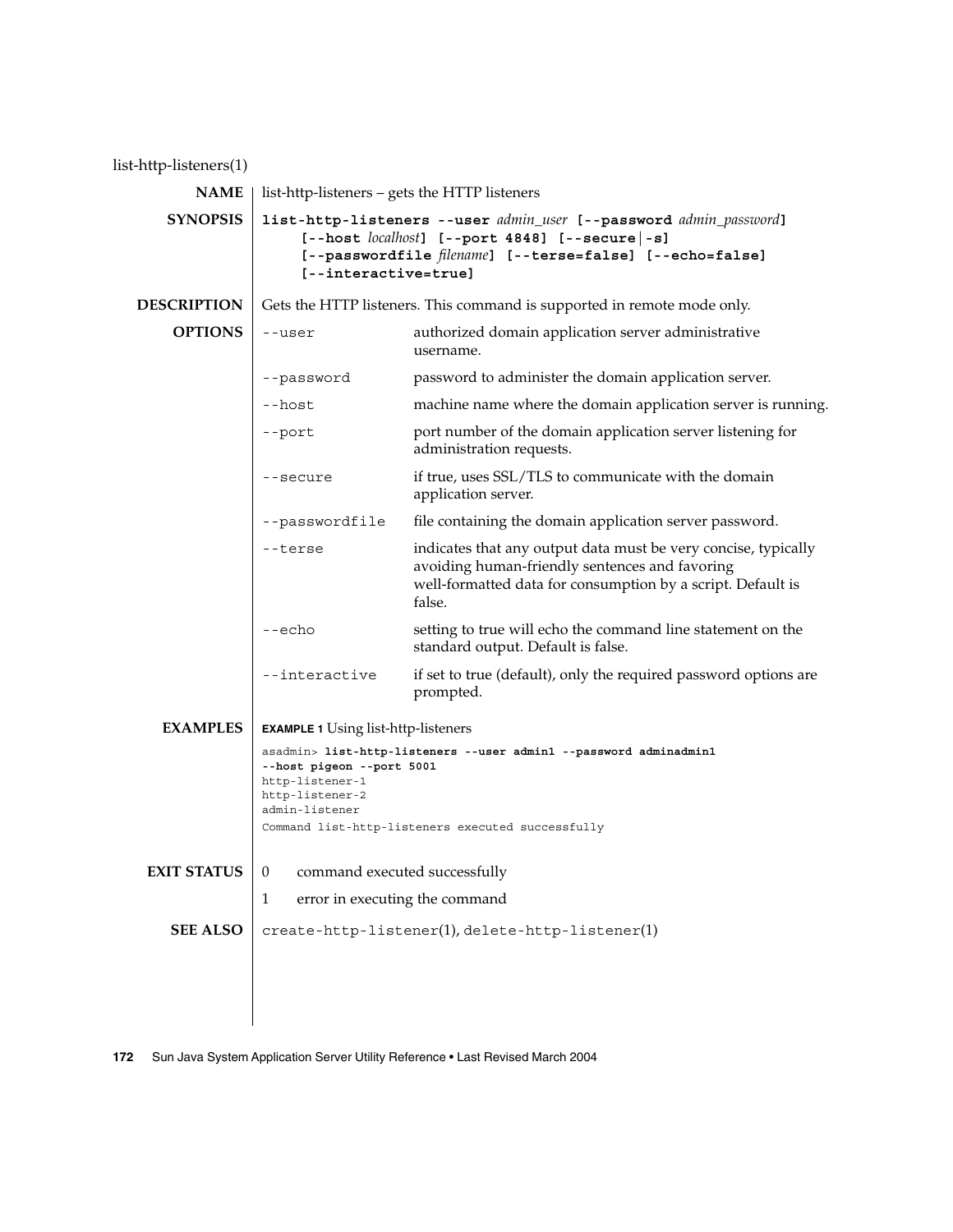| <b>NAME</b>        | list-iiop-listeners - gets the IIOP listeners                                                                                                                                                          |                                                                                                                                                                                           |  |
|--------------------|--------------------------------------------------------------------------------------------------------------------------------------------------------------------------------------------------------|-------------------------------------------------------------------------------------------------------------------------------------------------------------------------------------------|--|
| <b>SYNOPSIS</b>    | list-iiop-listeners<br>--user admin_user[--password admin_password][--host localhost]<br>[--port 4848] [--secure   -s] [--passwordfile filename]<br>[--terse=false][--echo=false] [--interactive=true] |                                                                                                                                                                                           |  |
| <b>DESCRIPTION</b> | Gets the IIOP listeners. This command is supported in remote mode only.                                                                                                                                |                                                                                                                                                                                           |  |
| <b>OPTIONS</b>     | --user                                                                                                                                                                                                 | authorized domain application server administrative<br>username.                                                                                                                          |  |
|                    | --password                                                                                                                                                                                             | password to administer the domain application server.                                                                                                                                     |  |
|                    | --host                                                                                                                                                                                                 | machine name where the domain application server is running.                                                                                                                              |  |
|                    | --port                                                                                                                                                                                                 | port number of the domain application server listening for<br>administration requests.                                                                                                    |  |
|                    | --secure                                                                                                                                                                                               | if true, uses SSL/TLS to communicate with the domain<br>application server.                                                                                                               |  |
|                    | --passwordfile                                                                                                                                                                                         | file containing the domain application server password.                                                                                                                                   |  |
|                    | --terse                                                                                                                                                                                                | indicates that any output data must be very concise, typically<br>avoiding human-friendly sentences and favoring<br>well-formatted data for consumption by a script. Default is<br>false. |  |
|                    | --echo                                                                                                                                                                                                 | setting to true will echo the command line statement on the<br>standard output. Default is false.                                                                                         |  |
|                    | --interactive                                                                                                                                                                                          | if set to true (default), only the required password options are<br>prompted.                                                                                                             |  |
| <b>EXAMPLES</b>    | <b>EXAMPLE 1</b> Using list-iiop-listeners                                                                                                                                                             |                                                                                                                                                                                           |  |
|                    | asadmin> list-iiop-listeners --user admin --password adminadmin<br>--host fuyako --port 7070<br>orb-listener-1<br>sample iiop listener                                                                 |                                                                                                                                                                                           |  |
|                    | listed.                                                                                                                                                                                                | Where: orb-listener-1 and sample iiop listener are the IIOP listeners                                                                                                                     |  |
| <b>EXIT STATUS</b> | command executed successfully<br>$\mathbf{0}$                                                                                                                                                          |                                                                                                                                                                                           |  |
|                    | error in executing the command<br>$\mathbf{1}$                                                                                                                                                         |                                                                                                                                                                                           |  |
| <b>SEE ALSO</b>    |                                                                                                                                                                                                        | create-iiop-listener(1), delete-iiop-listener(1)                                                                                                                                          |  |
|                    |                                                                                                                                                                                                        |                                                                                                                                                                                           |  |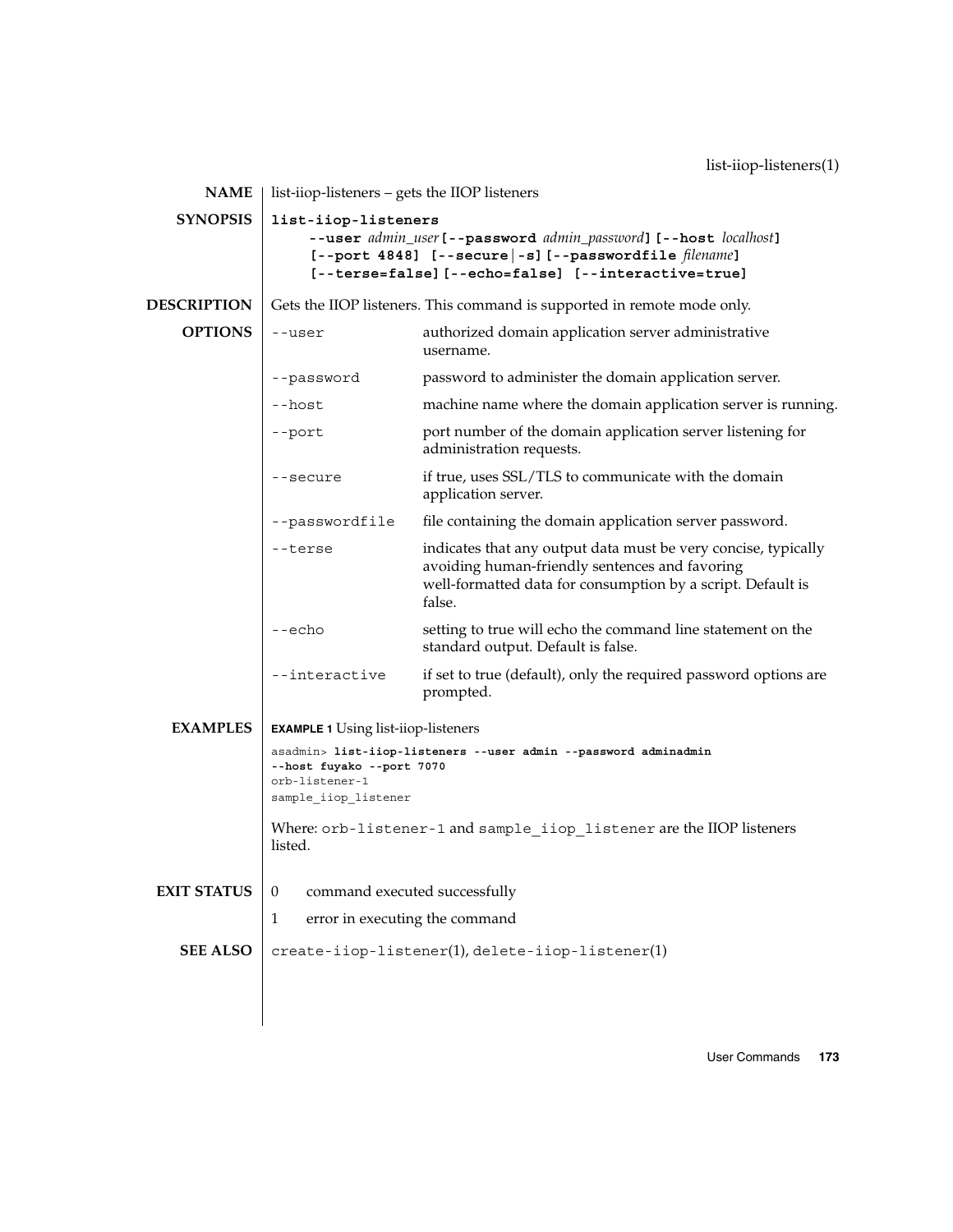list-instances(1)

| <b>NAME</b>                          |                                                                                                                                                                                                                                                                                                                                                   | list-instances – lists all the instances in the server                                                                       |  |
|--------------------------------------|---------------------------------------------------------------------------------------------------------------------------------------------------------------------------------------------------------------------------------------------------------------------------------------------------------------------------------------------------|------------------------------------------------------------------------------------------------------------------------------|--|
| <b>SYNOPSIS</b>                      | list-instances [--user admin_user] [--password admin_password]<br>[--host localhost] [--port 4848] [--domain domain_name]<br>[--local=false] [--passwordfile filename] [--secure   -s]                                                                                                                                                            |                                                                                                                              |  |
| <b>DESCRIPTION</b>                   | Use the list-instances to list all the instance in the server. The list-instances<br>command can be run both locally and remotely. To list remote instances, the named<br>administration server must be running on the hostname and port number specified.<br>The user authenticates using the password identified for the administration server. |                                                                                                                              |  |
| <b>OPTIONS</b>                       | --user                                                                                                                                                                                                                                                                                                                                            | administrative user associated for the instanace.                                                                            |  |
|                                      | --password                                                                                                                                                                                                                                                                                                                                        | administrative password corresponding to the administrative<br>user.                                                         |  |
|                                      | --host                                                                                                                                                                                                                                                                                                                                            | host name of the machine hosting the administrative instance.                                                                |  |
|                                      | --port                                                                                                                                                                                                                                                                                                                                            | port number associated with the administrative host.                                                                         |  |
|                                      | --domain                                                                                                                                                                                                                                                                                                                                          | name of the domain.                                                                                                          |  |
|                                      | $-$ -local                                                                                                                                                                                                                                                                                                                                        | determines if the command should delegate the request to<br>administrative instance or run locally.                          |  |
|                                      | --passwordfile                                                                                                                                                                                                                                                                                                                                    | file containing passwords appropriate for the command (e.g.,<br>administrative instance).                                    |  |
|                                      | --secure                                                                                                                                                                                                                                                                                                                                          | if true, uses SSL/TLS to communicate with the administrative<br>instance.                                                    |  |
| <b>EXAMPLES</b>                      | <b>EXAMPLE 1</b> Using list-instances in local mode<br>admin-server running<br>server1 running                                                                                                                                                                                                                                                    | asadmin> list-instances --domain1 --local<br>Where: the server1 and admin-server instances for the domain1 domain is listed. |  |
|                                      | <b>EXAMPLE 2</b> Using list-instances in remote mode<br>asadmin> list-instances --user admin --passwordfile passwords.txt --host localhost --port 4848<br>server1 [mayank:80] running<br>Where: the server1 instance associated with the specified user, passwords, host, and<br>port number specified is listed for the remote machine.          |                                                                                                                              |  |
| <b>EXIT STATUS</b>                   | $\boldsymbol{0}$<br>command executed successfully<br>$\mathbf{1}$<br>error in executing the command                                                                                                                                                                                                                                               |                                                                                                                              |  |
| <b>INTERFACE</b>                     | Server Instance page                                                                                                                                                                                                                                                                                                                              |                                                                                                                              |  |
| <b>EQUIVALENT</b><br><b>SEE ALSO</b> | $show{\text -}instance{\text -}status(1)$                                                                                                                                                                                                                                                                                                         |                                                                                                                              |  |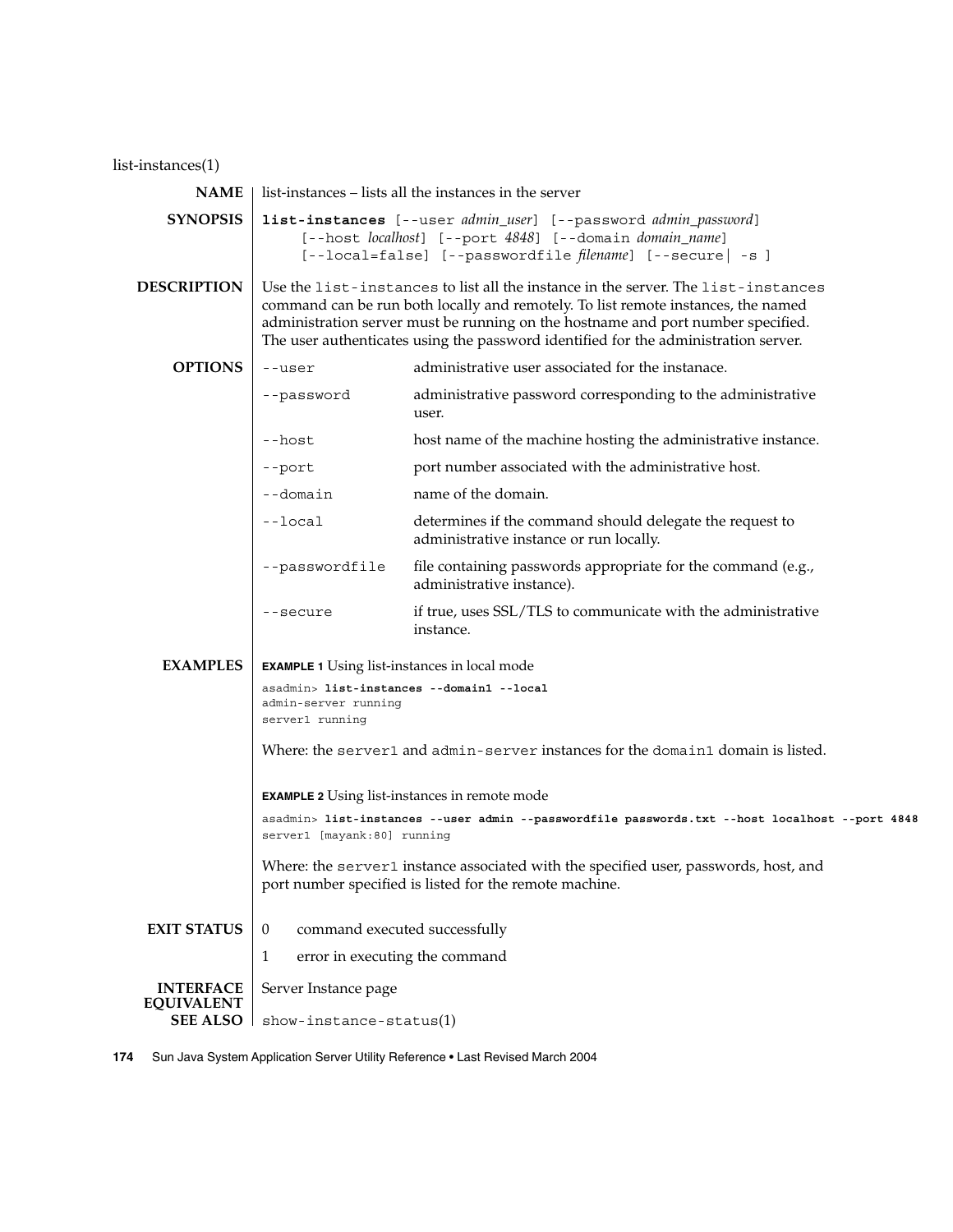| <b>NAME</b>        | list-javamail-resources - gets all the Javamail resources                                                                                                                                                                                            |                                                                                                                                                                      |  |
|--------------------|------------------------------------------------------------------------------------------------------------------------------------------------------------------------------------------------------------------------------------------------------|----------------------------------------------------------------------------------------------------------------------------------------------------------------------|--|
| <b>SYNOPSIS</b>    | list-javamail-resources --user admin_user [--password admin_password]<br>$[- - \text{host localhost}]$ $[- - \text{port 4848}]$ $[- - \text{secure} - \text{s}]$<br>[--passwordfile filename] [--terse=false] [--echo=false]<br>[--interactive=true] |                                                                                                                                                                      |  |
| <b>DESCRIPTION</b> |                                                                                                                                                                                                                                                      | Gets all the Javamail resources. This command can only be run remotely.                                                                                              |  |
| <b>OPTIONS</b>     | --user                                                                                                                                                                                                                                               | authorized domain application server administrative<br>username.                                                                                                     |  |
|                    | --password                                                                                                                                                                                                                                           | password to administer the domain application server.                                                                                                                |  |
|                    | --host                                                                                                                                                                                                                                               | machine name where the domain application server is running.                                                                                                         |  |
|                    | --port                                                                                                                                                                                                                                               | port number of the domain application server listening for<br>administration requests.                                                                               |  |
|                    | --secure                                                                                                                                                                                                                                             | if true, uses SSL/TLS to communicate with the domain<br>application server.                                                                                          |  |
|                    | --passwordfile                                                                                                                                                                                                                                       | file containing the domain application server password.                                                                                                              |  |
|                    | --terse                                                                                                                                                                                                                                              | indicates that any output data must be very concise, typically<br>avoiding human-friendly sentences and favoring<br>well-formatted data for consumption by a script. |  |
|                    | --echo                                                                                                                                                                                                                                               | setting to true will echo the command line statement on the<br>standard output.                                                                                      |  |
|                    | --interactive                                                                                                                                                                                                                                        | prompts you for the required options that are not already<br>specified.                                                                                              |  |
| <b>EXAMPLES</b>    | <b>EXAMPLE 1 Using list-javamail-resources</b>                                                                                                                                                                                                       |                                                                                                                                                                      |  |
|                    | asadmin> list-javamail-resources --user admin1<br>--password adminadmin1 --host pigeon --port 5001<br>mail/MyMailSession<br>Command list-javamail-resources executed successfuly                                                                     |                                                                                                                                                                      |  |
| <b>EXIT STATUS</b> | $\theta$<br>command executed successfully                                                                                                                                                                                                            |                                                                                                                                                                      |  |
|                    | 1<br>error in executing the command                                                                                                                                                                                                                  |                                                                                                                                                                      |  |
| <b>SEE ALSO</b>    |                                                                                                                                                                                                                                                      | create-javamail-resource(1), delete-javamail-resource(1)                                                                                                             |  |
|                    |                                                                                                                                                                                                                                                      |                                                                                                                                                                      |  |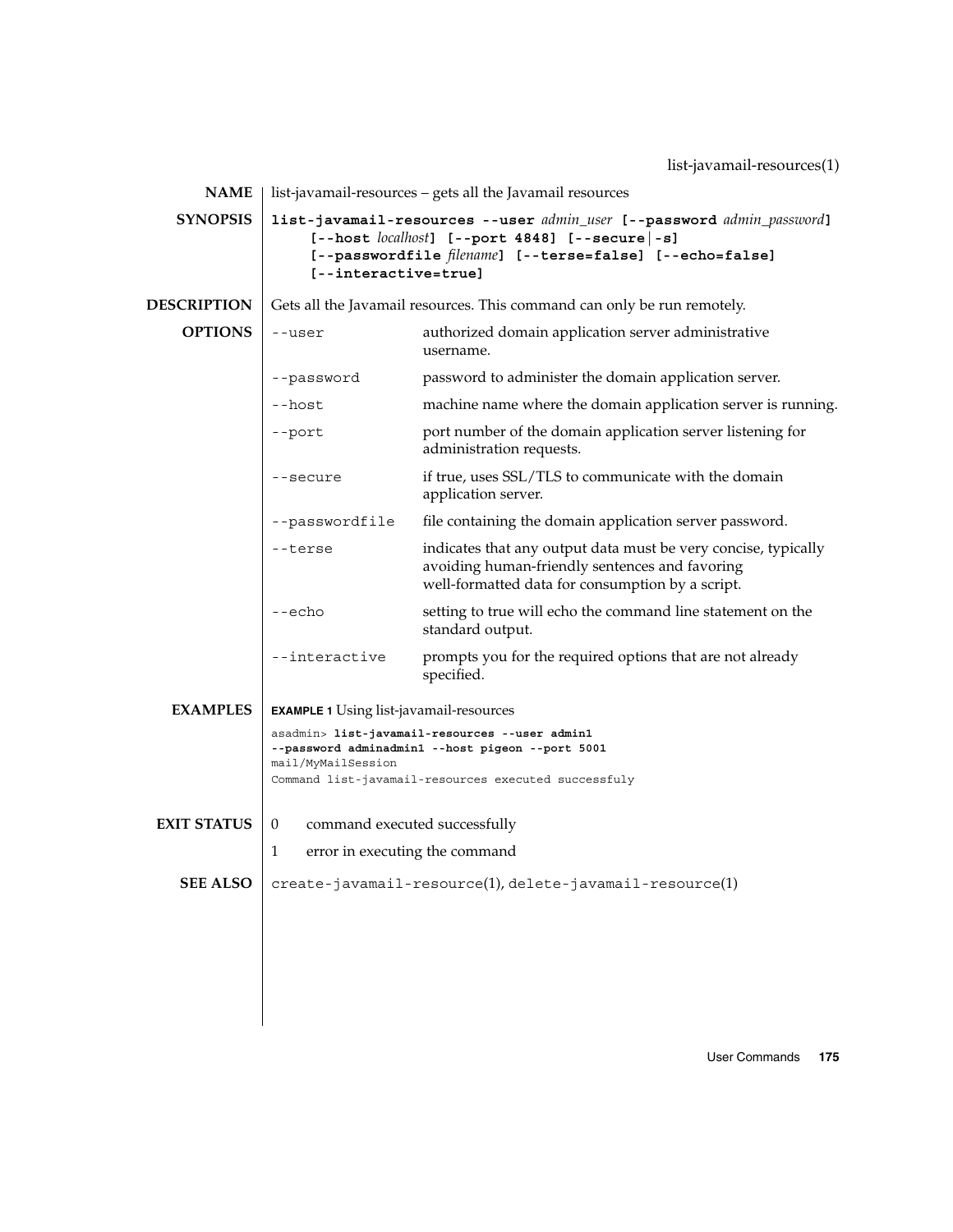list-jdbc-connection-pools(1)

| <b>NAME</b>        |                                                                                                                                                                                                             | list-jdbc-connection-pools – gets all the JDBC connection pools                                                                                                      |  |
|--------------------|-------------------------------------------------------------------------------------------------------------------------------------------------------------------------------------------------------------|----------------------------------------------------------------------------------------------------------------------------------------------------------------------|--|
| <b>SYNOPSIS</b>    | list-jdbc-connection-pools --user admin_user<br>[--password admin_password] [--host localhost]<br>[--port 4848] [[--secure   -s] --passwordfile filename]<br>[--terse=false] [--echo=false] [--interactive] |                                                                                                                                                                      |  |
| <b>DESCRIPTION</b> |                                                                                                                                                                                                             | Gets all the JDBC connection pools. This command is supported in remote mode only.                                                                                   |  |
| <b>OPTIONS</b>     | --user                                                                                                                                                                                                      | authorized domain application server administrative<br>username.                                                                                                     |  |
|                    | --password                                                                                                                                                                                                  | password to administer the domain application server.                                                                                                                |  |
|                    | --host                                                                                                                                                                                                      | machine name where the domain application server is running.                                                                                                         |  |
|                    | --port                                                                                                                                                                                                      | port number of the domain application server listening for<br>administration requests.                                                                               |  |
|                    | --secure                                                                                                                                                                                                    | if true, uses SSL/TLS to communicate with the domain<br>application server.                                                                                          |  |
|                    | --passwordfile                                                                                                                                                                                              | file containing the domain application server password.                                                                                                              |  |
|                    | --terse                                                                                                                                                                                                     | indicates that any output data must be very concise, typically<br>avoiding human-friendly sentences and favoring<br>well-formatted data for consumption by a script. |  |
|                    | --echo                                                                                                                                                                                                      | setting to true will echo the command line statement on the<br>standard output.                                                                                      |  |
|                    | --interactive                                                                                                                                                                                               | prompts you for the required options that are not already<br>specified.                                                                                              |  |
| <b>EXAMPLES</b>    | <b>EXAMPLE 1</b> Using list-jdbc-connection-pools                                                                                                                                                           |                                                                                                                                                                      |  |
|                    | asadmin> list-jdbc-connection-pools --user admin<br>--password adminadmin --host fuyako --port 7070 server<br>XA connection pool                                                                            |                                                                                                                                                                      |  |
|                    | Where: XA_connection_pool is the JDBC connection listed.                                                                                                                                                    |                                                                                                                                                                      |  |
| <b>EXIT STATUS</b> | 0<br>command executed successfully                                                                                                                                                                          |                                                                                                                                                                      |  |
|                    | 1<br>error in executing the command                                                                                                                                                                         |                                                                                                                                                                      |  |
| <b>SEE ALSO</b>    |                                                                                                                                                                                                             | create-jdbc-connection-pool(1), delete-jdbc-connection-pool(1)                                                                                                       |  |
|                    |                                                                                                                                                                                                             |                                                                                                                                                                      |  |
|                    |                                                                                                                                                                                                             |                                                                                                                                                                      |  |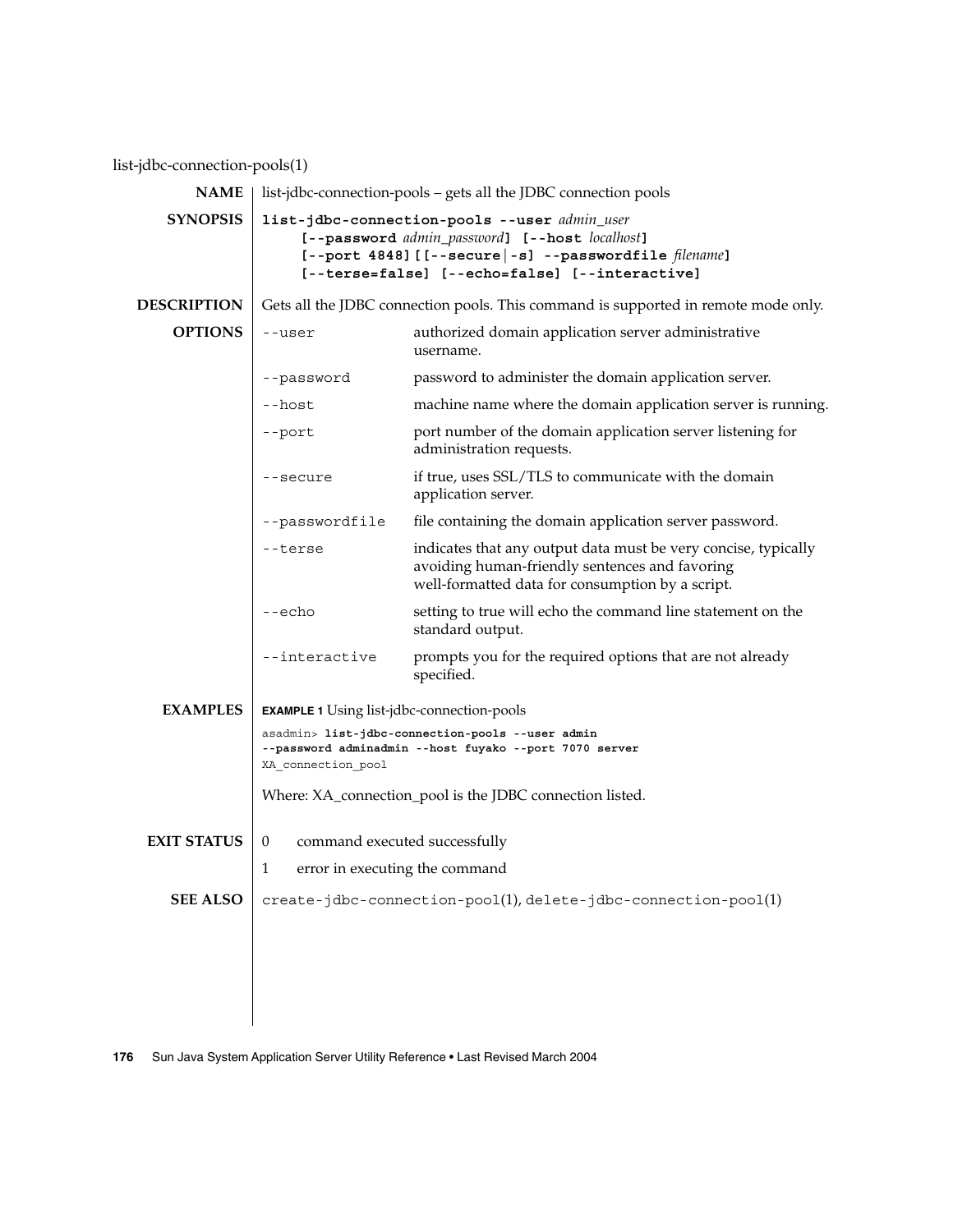list-jdbc-resources(1)

| <b>NAME</b>        |                                                                                                                                                                                                           | list-jdbc-resources - gets all the JDBC resources                                                                                                                    |
|--------------------|-----------------------------------------------------------------------------------------------------------------------------------------------------------------------------------------------------------|----------------------------------------------------------------------------------------------------------------------------------------------------------------------|
| <b>SYNOPSIS</b>    | list-jdbc-resources --user admin_user<br>[--password admin_password] [--host localhost] [--port 4848]<br>[--secure   -s] [--passwordfile filename] [--terse=false]<br>[--echo=false] [--interactive=true] |                                                                                                                                                                      |
| <b>DESCRIPTION</b> | Lists all the JDBC resources. This command is supported in remote mode only.                                                                                                                              |                                                                                                                                                                      |
| <b>OPTIONS</b>     | --user                                                                                                                                                                                                    | authorized domain application server administrative<br>username.                                                                                                     |
|                    | --password                                                                                                                                                                                                | password to administer the domain application server.                                                                                                                |
|                    | --host                                                                                                                                                                                                    | machine name where the domain application server is running.                                                                                                         |
|                    | --port                                                                                                                                                                                                    | port number of the domain application server listening for<br>administration requests.                                                                               |
|                    | --secure                                                                                                                                                                                                  | if true, uses SSL/TLS to communicate with the domain<br>application server.                                                                                          |
|                    | --passwordfile                                                                                                                                                                                            | file containing the domain application server password.                                                                                                              |
|                    | --terse                                                                                                                                                                                                   | indicates that any output data must be very concise, typically<br>avoiding human-friendly sentences and favoring<br>well-formatted data for consumption by a script. |
|                    | --echo                                                                                                                                                                                                    | setting to true will echo the command line statement on the<br>standard output.                                                                                      |
|                    | --interactive                                                                                                                                                                                             | prompts you for the required options that are not already<br>specified.                                                                                              |
| <b>EXAMPLES</b>    |                                                                                                                                                                                                           | <b>EXAMPLE 1</b> Using the list-jdbc-resources command                                                                                                               |
|                    | asadmin> list-jdbc-resources --user admin1<br>--password adminadmin1 --host pigeon --port 5001<br>sample jdbc resource<br>Command list-jdbc-resources executed successfully                               |                                                                                                                                                                      |
|                    |                                                                                                                                                                                                           |                                                                                                                                                                      |
|                    |                                                                                                                                                                                                           | Where: sample jdbc resource is the JDBC resource listed.                                                                                                             |
| <b>EXIT STATUS</b> | command executed successfully<br>0                                                                                                                                                                        |                                                                                                                                                                      |
|                    | $\mathbf{1}$<br>error in executing the command                                                                                                                                                            |                                                                                                                                                                      |
| <b>SEE ALSO</b>    |                                                                                                                                                                                                           | $create-jdbc-resource(1), delete-jdbc-resource(1)$                                                                                                                   |
|                    |                                                                                                                                                                                                           |                                                                                                                                                                      |
|                    |                                                                                                                                                                                                           |                                                                                                                                                                      |
|                    |                                                                                                                                                                                                           |                                                                                                                                                                      |
|                    |                                                                                                                                                                                                           |                                                                                                                                                                      |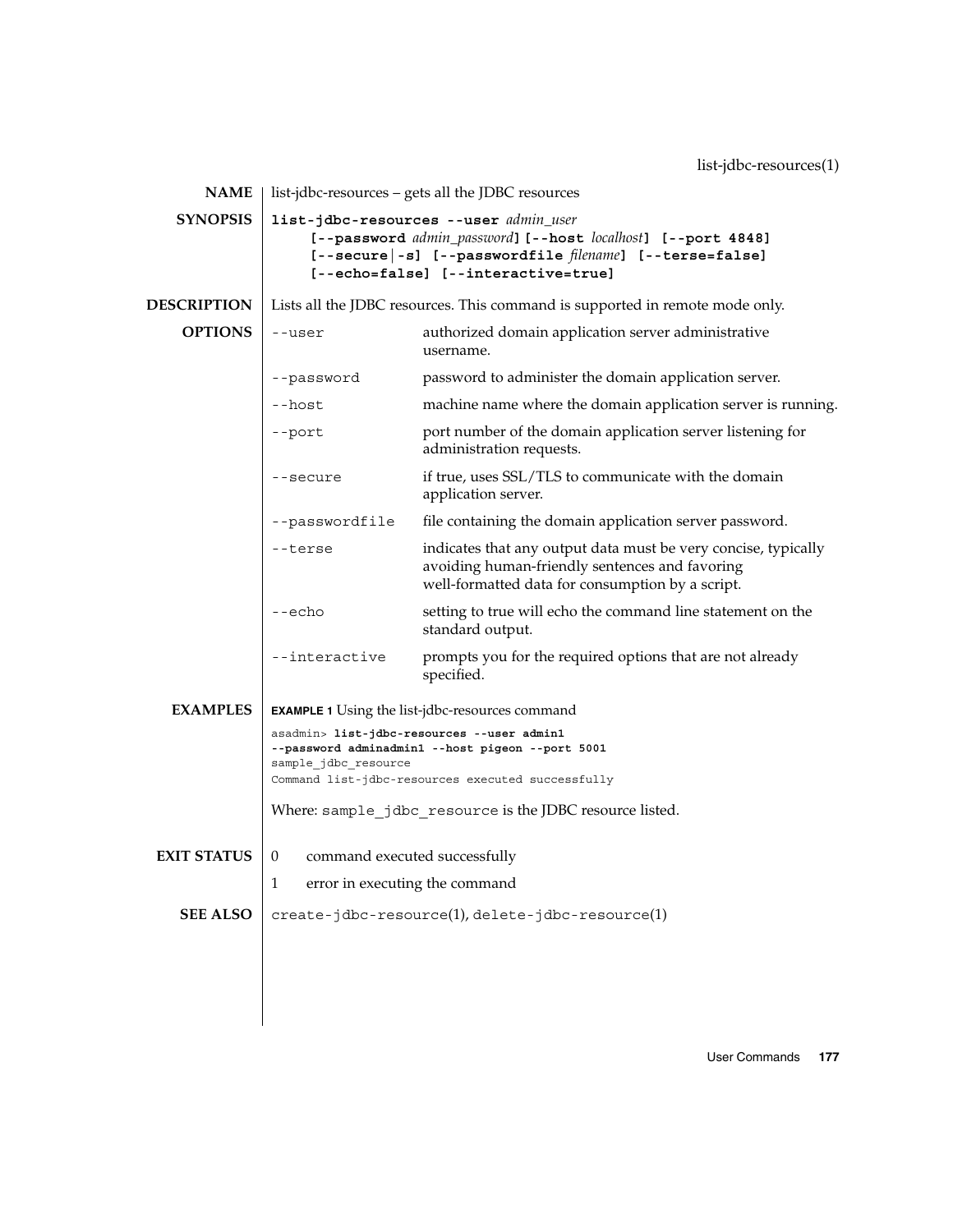# list-jmsdest(1)

| <b>NAME</b>        | list-jmsdest – gets all the physical destinations                                                                                                                                                                                                                    |                                                                                                                                                                      |  |
|--------------------|----------------------------------------------------------------------------------------------------------------------------------------------------------------------------------------------------------------------------------------------------------------------|----------------------------------------------------------------------------------------------------------------------------------------------------------------------|--|
| <b>SYNOPSIS</b>    | list-jmsdest --user admin_user[--password admin_password]<br>$[- - \text{host localhost}]$ $[- - \text{port 4848}]$ $[- - \text{secure}   - \text{s}]$<br>[--passwordfile filename] [--terse=false] [--echo=false]<br>[--interactive] [--desttype  -T topic   queue] |                                                                                                                                                                      |  |
| <b>DESCRIPTION</b> | Gets all the physical JMS destinations. This command is supported in remote mode<br>only.                                                                                                                                                                            |                                                                                                                                                                      |  |
| <b>OPTIONS</b>     | --user                                                                                                                                                                                                                                                               | authorized domain application server administrative<br>username.                                                                                                     |  |
|                    | --password                                                                                                                                                                                                                                                           | password to administer the domain application server.                                                                                                                |  |
|                    | --host                                                                                                                                                                                                                                                               | machine name where the domain application server is running.                                                                                                         |  |
|                    | --port                                                                                                                                                                                                                                                               | port number of the domain application server listening for<br>administration requests.                                                                               |  |
|                    | --secure                                                                                                                                                                                                                                                             | if true, uses SSL/TLS to communicate with the domain<br>application server.                                                                                          |  |
|                    | --passwordfile                                                                                                                                                                                                                                                       | file containing the domain application server password.                                                                                                              |  |
|                    | --terse                                                                                                                                                                                                                                                              | indicates that any output data must be very concise, typically<br>avoiding human-friendly sentences and favoring<br>well-formatted data for consumption by a script. |  |
|                    | --echo                                                                                                                                                                                                                                                               | setting to true will echo the command line statement on the<br>standard output.                                                                                      |  |
|                    | --interactive                                                                                                                                                                                                                                                        | prompts you for the required options that are not already<br>specified.                                                                                              |  |
|                    | --desttype                                                                                                                                                                                                                                                           | type of JMS destination. Valid values are topic, and queue.                                                                                                          |  |
| <b>EXAMPLES</b>    | <b>EXAMPLE 1 Using list-jmsdest</b>                                                                                                                                                                                                                                  |                                                                                                                                                                      |  |
|                    | asadmin> list-jmsdest ----user admin --password adminadmin<br>--host bluestar --port 4848 server<br>PhysicalQueue queue $\{\}$<br>PhysicalTopic topic $\{\}$<br>Command list-jmsdest executed successfully                                                           |                                                                                                                                                                      |  |
| <b>EXIT STATUS</b> | 0 command executed successfully                                                                                                                                                                                                                                      |                                                                                                                                                                      |  |
|                    | error in executing the command<br>1                                                                                                                                                                                                                                  |                                                                                                                                                                      |  |
| <b>SEE ALSO</b>    |                                                                                                                                                                                                                                                                      | $create-jmsdest(1), delete-jmsdest(1)$                                                                                                                               |  |
|                    |                                                                                                                                                                                                                                                                      |                                                                                                                                                                      |  |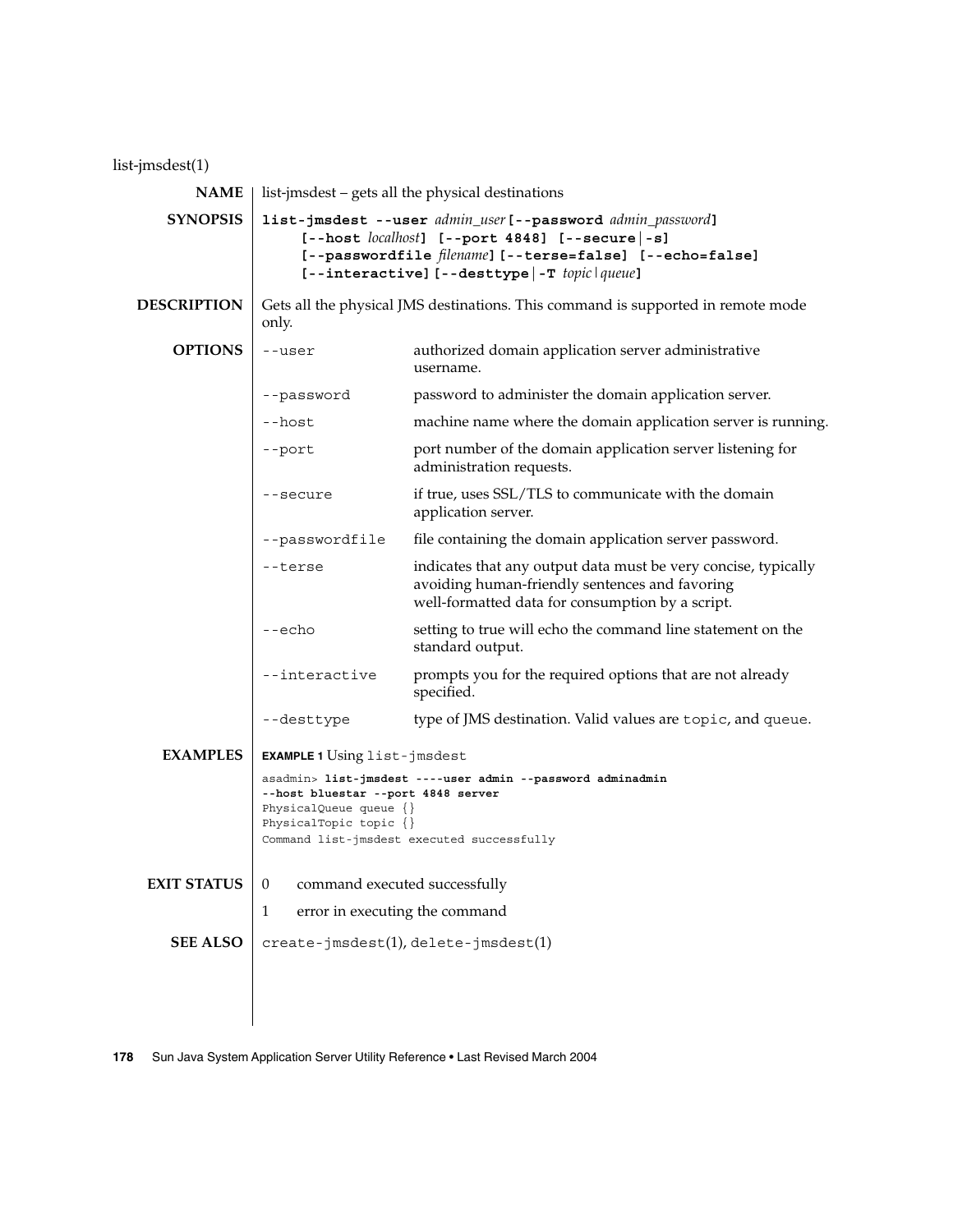list-jmsobj(1)

| <b>NAME</b>                           | list-jmsobj – gets all the named objects                       |  |  |
|---------------------------------------|----------------------------------------------------------------|--|--|
| <b>SYNOPSIS</b>                       | list-jmsobj --instance instance_name --objtype  -o object_type |  |  |
| <b>DESCRIPTION</b>                    | Gets all the named destination objects.                        |  |  |
| <b>OPTIONS</b>                        | --instance the name of the instance.                           |  |  |
|                                       | --objtype                                                      |  |  |
| <b>EXAMPLES</b>                       | asadmin% list-jmsobj --instance server1 --objtype xxxx         |  |  |
| <b>INTERFACE</b><br><b>EOUIVALENT</b> | unknown                                                        |  |  |
| <b>SEE ALSO</b>                       | $create-jmsobj(1) delete-jmsobj(1)$                            |  |  |
|                                       |                                                                |  |  |
|                                       |                                                                |  |  |
|                                       |                                                                |  |  |
|                                       |                                                                |  |  |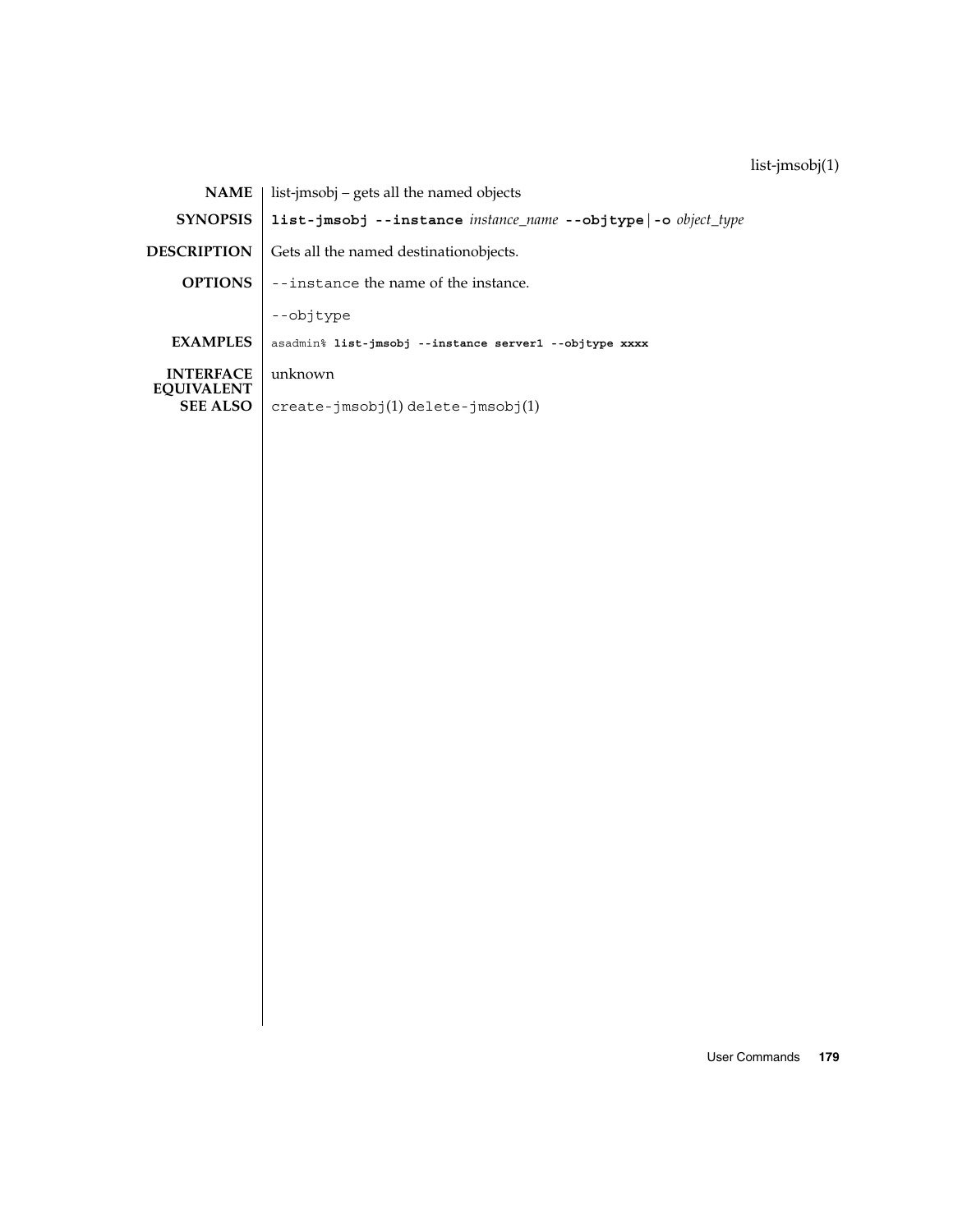| <b>NAME</b><br>list-jms-resources – gets all the JMS resources<br><b>SYNOPSIS</b><br>list-jms-resources --user admin_user<br>[--password admin_password] [--host localhost] [--port 4848]<br>[--secure   - s] [--passwordfile filename] [--terse=false]<br><b>DESCRIPTION</b><br>Gets all the JMS resources. This command can only be run remotely.<br><b>OPTIONS</b><br>authorized domain application server administrative<br>--user<br>username.<br>password to administer the domain application server.<br>--password |                                                                                                 |  |
|----------------------------------------------------------------------------------------------------------------------------------------------------------------------------------------------------------------------------------------------------------------------------------------------------------------------------------------------------------------------------------------------------------------------------------------------------------------------------------------------------------------------------|-------------------------------------------------------------------------------------------------|--|
|                                                                                                                                                                                                                                                                                                                                                                                                                                                                                                                            |                                                                                                 |  |
|                                                                                                                                                                                                                                                                                                                                                                                                                                                                                                                            | [--echo=false] [--interactive=true] [--restype resource_type]                                   |  |
|                                                                                                                                                                                                                                                                                                                                                                                                                                                                                                                            |                                                                                                 |  |
|                                                                                                                                                                                                                                                                                                                                                                                                                                                                                                                            |                                                                                                 |  |
|                                                                                                                                                                                                                                                                                                                                                                                                                                                                                                                            |                                                                                                 |  |
| machine name where the domain application server is running.<br>--host                                                                                                                                                                                                                                                                                                                                                                                                                                                     |                                                                                                 |  |
| port number of the domain application server listening for<br>--port<br>administration requests.                                                                                                                                                                                                                                                                                                                                                                                                                           |                                                                                                 |  |
| if true, uses SSL/TLS to communicate with the domain<br>--secure<br>application server.                                                                                                                                                                                                                                                                                                                                                                                                                                    |                                                                                                 |  |
| file containing the domain application server password.<br>--passwordfile                                                                                                                                                                                                                                                                                                                                                                                                                                                  |                                                                                                 |  |
| indicates that any output data must be very concise, typically<br>--terse<br>avoiding human-friendly sentences and favoring<br>well-formatted data for consumption by a script.                                                                                                                                                                                                                                                                                                                                            |                                                                                                 |  |
| --echo<br>setting to true will echo the command line statement on the<br>standard output.                                                                                                                                                                                                                                                                                                                                                                                                                                  |                                                                                                 |  |
| --interactive<br>prompts you for the required options that are not already<br>specified.                                                                                                                                                                                                                                                                                                                                                                                                                                   |                                                                                                 |  |
| JMS resource type which can be: javax.jms.Topic,<br>--restype<br>javax.jms.Queue,<br>javax.jms.TopicConnectionFactory,<br>javax.jms.QueueConnectionFactory.                                                                                                                                                                                                                                                                                                                                                                |                                                                                                 |  |
| <b>EXAMPLES</b><br><b>EXAMPLE 1</b> Using the list-jms-resources command to list all JMS resources                                                                                                                                                                                                                                                                                                                                                                                                                         |                                                                                                 |  |
| asadmin> list-jms-resources<br>jms/Queue<br>jms/Topic<br>jms/QueueConnectionFactory<br>jms/DurableTopicConnectionFactory<br>Command list-jms-resources executed successfully                                                                                                                                                                                                                                                                                                                                               |                                                                                                 |  |
| asadmin> list-jms-resources --restype javax.jms.TopicConnectionFactory<br>jms/DurableTopicConnectionFactory<br>jms/TopicConnectionFactory<br>Command list-jms-resources executed successfully                                                                                                                                                                                                                                                                                                                              | <b>EXAMPLE 2</b> Using the list-jms-resources command to list JMS resources of a specified type |  |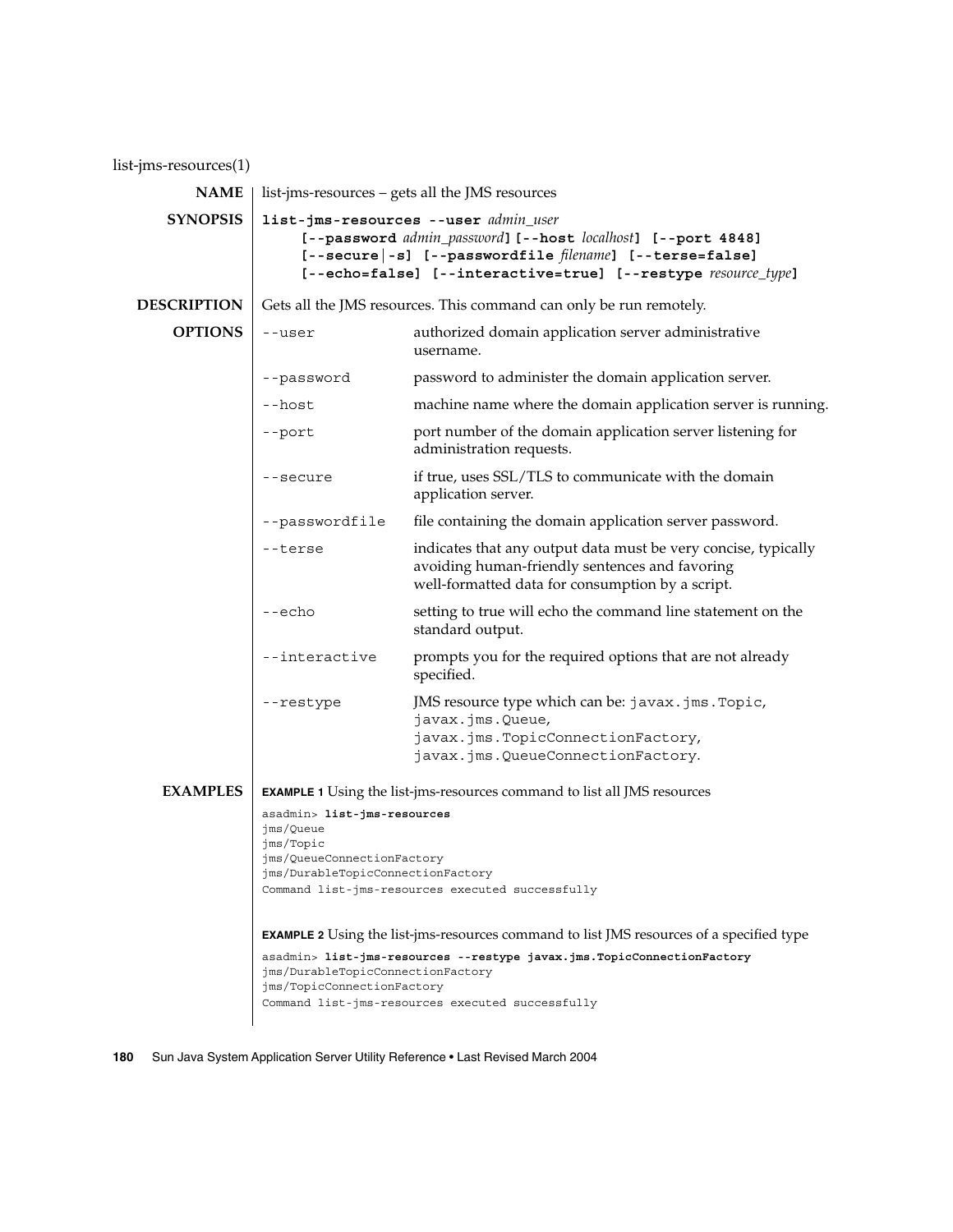list-jms-resources(1)

| <b>EXIT STATUS</b> | $\overline{0}$<br>command executed successfully  |
|--------------------|--------------------------------------------------|
|                    | error in executing the command<br>$\,1$          |
| <b>SEE ALSO</b>    | $create-jms-resource(1), delete-jms-resource(1)$ |
|                    |                                                  |
|                    |                                                  |
|                    |                                                  |
|                    |                                                  |
|                    |                                                  |
|                    |                                                  |
|                    |                                                  |
|                    |                                                  |
|                    |                                                  |
|                    |                                                  |
|                    |                                                  |
|                    |                                                  |
|                    |                                                  |
|                    |                                                  |
|                    |                                                  |
|                    |                                                  |
|                    |                                                  |
|                    |                                                  |
|                    |                                                  |
|                    |                                                  |
|                    |                                                  |
|                    |                                                  |
|                    |                                                  |
|                    |                                                  |
|                    |                                                  |
|                    |                                                  |
|                    | Lloer Commonde                                   |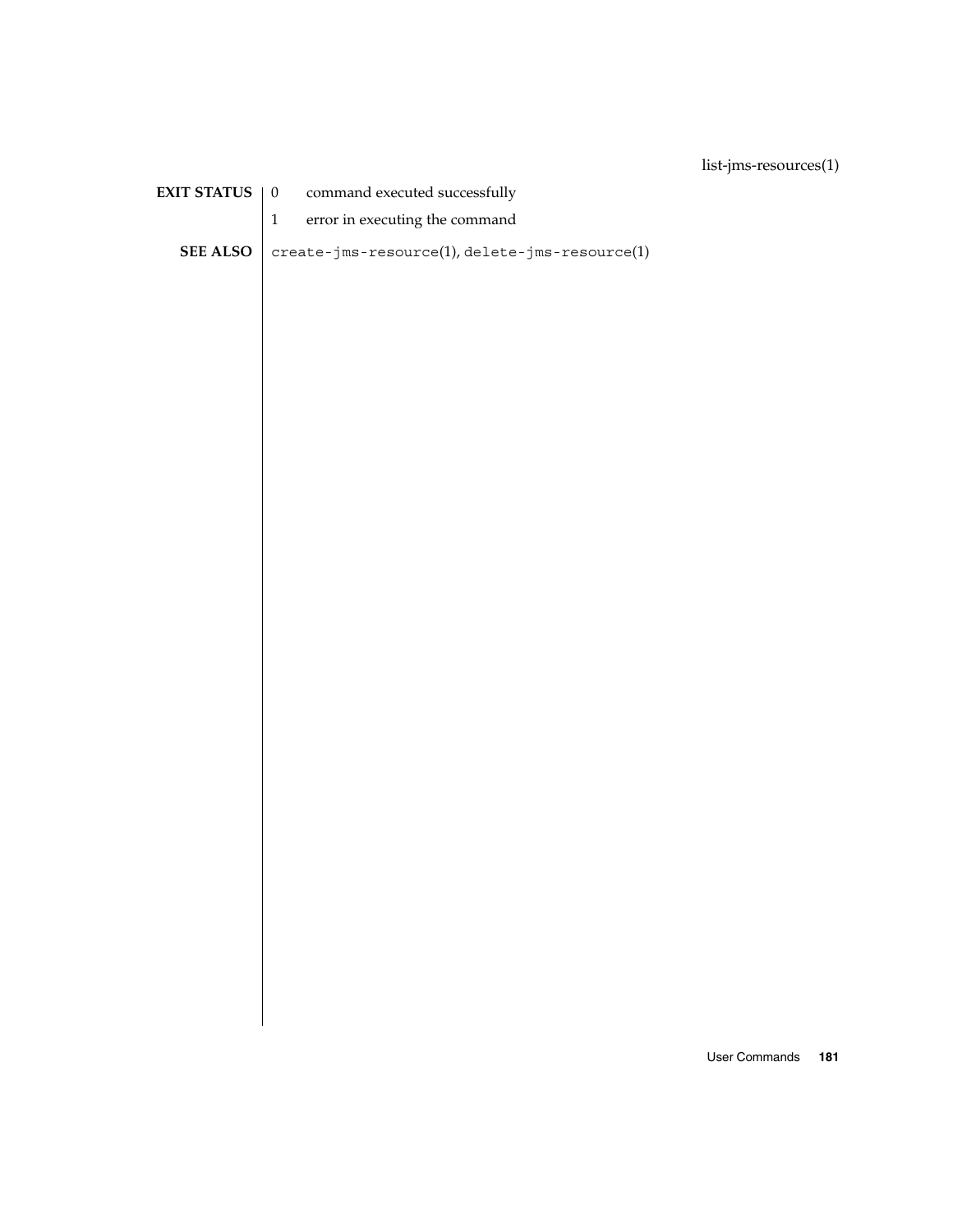| list-jndi-resources(1) |  |
|------------------------|--|
|------------------------|--|

| <b>NAME</b>        | list-jndi-resources - gets all the JNDI resources                                                                                                  |                                                                                                                                                                                                                           |
|--------------------|----------------------------------------------------------------------------------------------------------------------------------------------------|---------------------------------------------------------------------------------------------------------------------------------------------------------------------------------------------------------------------------|
| <b>SYNOPSIS</b>    | [--interactive=true]                                                                                                                               | list-jndi-resources --user admin_user [--password admin_password]<br>$[- - \text{host localhost}]$ $[- - \text{port 4848}]$ $[- - \text{secure } - \text{s}]$<br>[--passwordfile filename] [--terse=false] [--echo=false] |
| <b>DESCRIPTION</b> |                                                                                                                                                    | Gets all the JNDI resources. This command is supported in remote mode only.                                                                                                                                               |
| <b>OPTIONS</b>     | --user                                                                                                                                             | authorized domain application server administrative<br>username.                                                                                                                                                          |
|                    | --password                                                                                                                                         | password to administer the domain application server.                                                                                                                                                                     |
|                    | --host                                                                                                                                             | machine name where the domain application server is running.                                                                                                                                                              |
|                    | --port                                                                                                                                             | port number of the domain application server listening for<br>administration requests.                                                                                                                                    |
|                    | --secure                                                                                                                                           | if true, uses SSL/TLS to communicate with the domain<br>application server.                                                                                                                                               |
|                    | --passwordfile                                                                                                                                     | file containing the domain application server password.                                                                                                                                                                   |
|                    | --terse                                                                                                                                            | indicates that any output data must be very concise, typically<br>avoiding human-friendly sentences and favoring<br>well-formatted data for consumption by a script.                                                      |
|                    | --echo                                                                                                                                             | setting to true will echo the command line statement on the<br>standard output.                                                                                                                                           |
|                    | --interactive                                                                                                                                      | prompts you for the required options that are not already<br>specified.                                                                                                                                                   |
| <b>EXAMPLES</b>    |                                                                                                                                                    | <b>EXAMPLE 1</b> Using the list-jndi-resource command                                                                                                                                                                     |
|                    | asadmin> list-jndi-resource --user admin1<br>--password adminadmin1 --host pigeon --port 5001<br>Command list-jndi-resources executed successfully |                                                                                                                                                                                                                           |
| <b>EXIT STATUS</b> | 0<br>command executed successfully                                                                                                                 |                                                                                                                                                                                                                           |
|                    | 1<br>error in executing the command                                                                                                                |                                                                                                                                                                                                                           |
| <b>SEE ALSO</b>    |                                                                                                                                                    | create-jndi-resource(1), delete-jndi-resource(1)                                                                                                                                                                          |
|                    |                                                                                                                                                    |                                                                                                                                                                                                                           |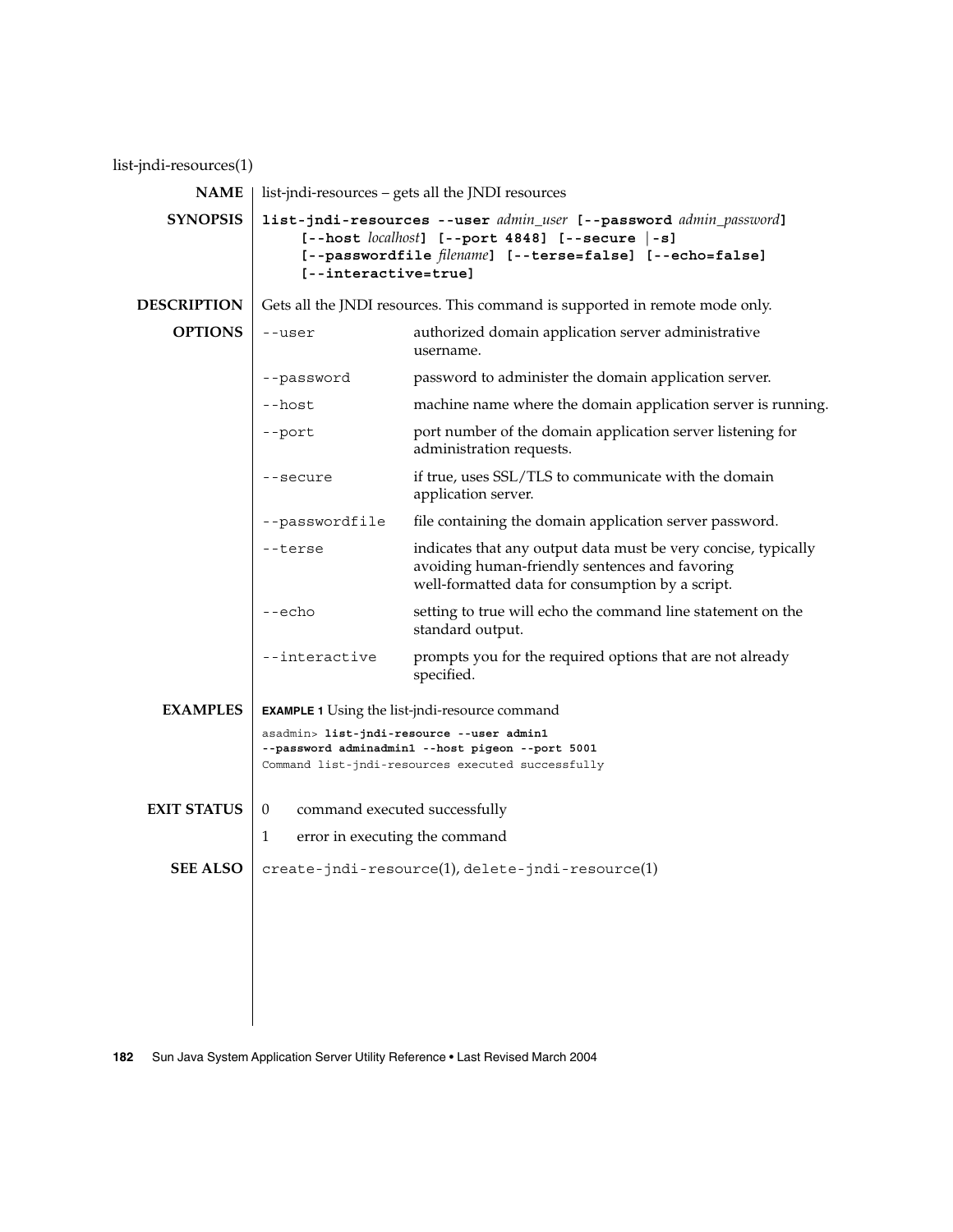list-lifecycle-modules(1)

| <b>NAME</b>        | list-lifecycle-modules - gets the lifecycle modules                                                                                                                                                         |                                                                                                                                                                                           |
|--------------------|-------------------------------------------------------------------------------------------------------------------------------------------------------------------------------------------------------------|-------------------------------------------------------------------------------------------------------------------------------------------------------------------------------------------|
| <b>SYNOPSIS</b>    | list-lifecycle-modules --user admin_user [--password admin_password]<br>[--host localhost] [--port 4848] [--secure  -s]<br>[--passwordfile filename] [--terse=false] [--echo=false]<br>[--interactive=true] |                                                                                                                                                                                           |
| <b>DESCRIPTION</b> |                                                                                                                                                                                                             | Gets the lifecycle modules. This command is supported in remote mode only.                                                                                                                |
| <b>OPTIONS</b>     | --user                                                                                                                                                                                                      | authorized domain application server administrative<br>username.                                                                                                                          |
|                    | --password                                                                                                                                                                                                  | password to administer the domain application server.                                                                                                                                     |
|                    | --host                                                                                                                                                                                                      | machine name where the domain application server is running.                                                                                                                              |
|                    | --port                                                                                                                                                                                                      | port number of the domain application server listening for<br>administration requests.                                                                                                    |
|                    | --secure                                                                                                                                                                                                    | if true, uses SSL/TLS to communicate with the domain<br>application server.                                                                                                               |
|                    | --passwordfile                                                                                                                                                                                              | file containing the domain application server password.                                                                                                                                   |
|                    | --terse                                                                                                                                                                                                     | indicates that any output data must be very concise, typically<br>avoiding human-friendly sentences and favoring<br>well-formatted data for consumption by a script. Default is<br>false. |
|                    | --echo                                                                                                                                                                                                      | setting to true will echo the command line statement on the<br>standard output. Default is false.                                                                                         |
|                    | --interactive                                                                                                                                                                                               | if set to true (default), only the required password options are<br>prompted.                                                                                                             |
| <b>EXAMPLES</b>    | <b>EXAMPLE 1</b> Using list-lifecycle-modules                                                                                                                                                               |                                                                                                                                                                                           |
|                    | asadmin> list-lifecycle-modules --user admin --password adminadmin<br>--host fuyako --port 7070<br>customSetup                                                                                              |                                                                                                                                                                                           |
|                    |                                                                                                                                                                                                             | Where: customSetup is the lifecycle module listed.                                                                                                                                        |
| <b>EXIT STATUS</b> | 0<br>command executed successfully                                                                                                                                                                          |                                                                                                                                                                                           |
|                    | error in executing the command<br>1                                                                                                                                                                         |                                                                                                                                                                                           |
| <b>SEE ALSO</b>    |                                                                                                                                                                                                             | create-lifecycle-module(1), delete-lifecycle-module(1)                                                                                                                                    |
|                    |                                                                                                                                                                                                             |                                                                                                                                                                                           |
|                    |                                                                                                                                                                                                             |                                                                                                                                                                                           |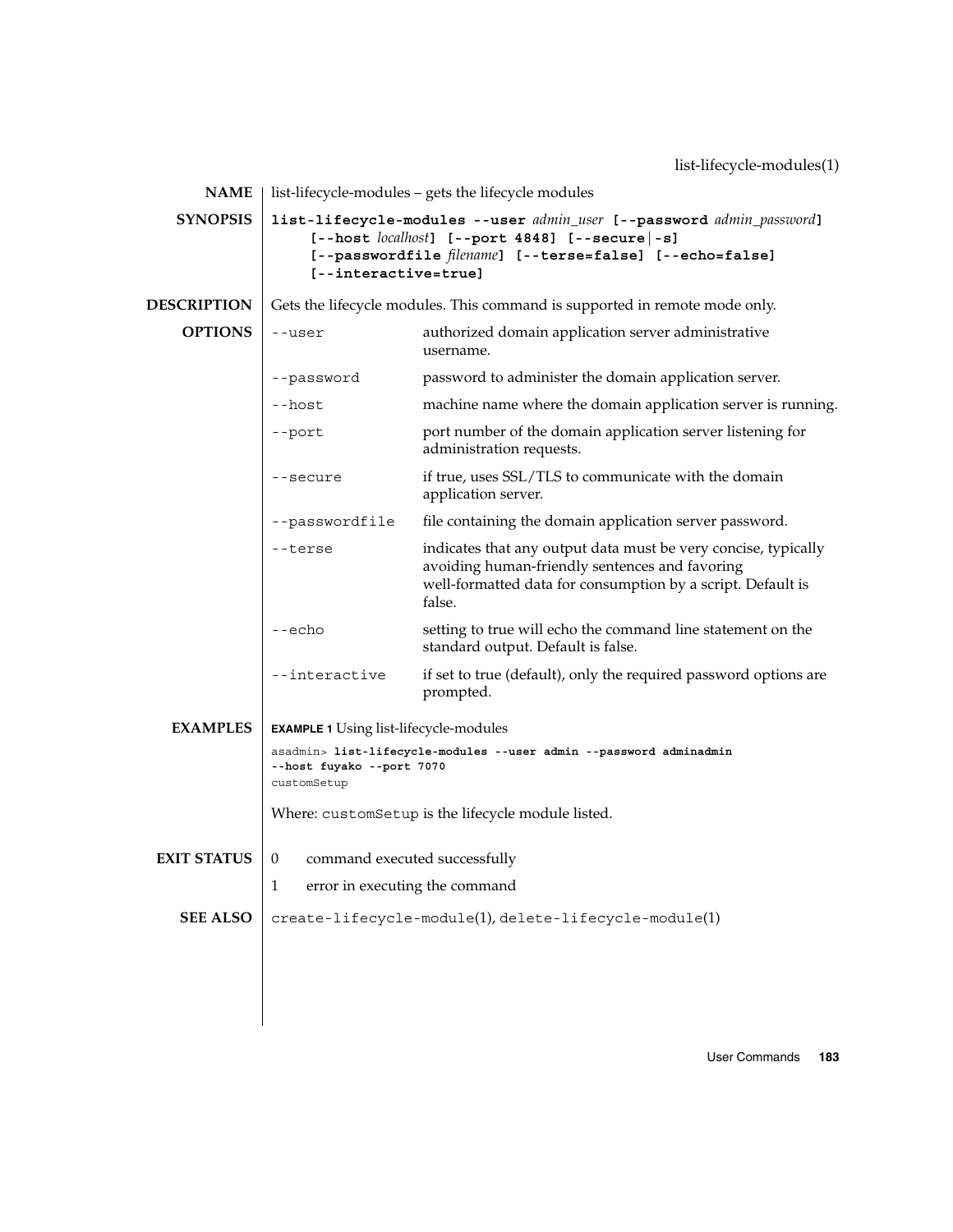list-mimes(1)

| <b>NAME</b>        | list-mimes – gets the MIME types                                                                                                            |                                                                                                                                                                                                                                                                                                                                         |
|--------------------|---------------------------------------------------------------------------------------------------------------------------------------------|-----------------------------------------------------------------------------------------------------------------------------------------------------------------------------------------------------------------------------------------------------------------------------------------------------------------------------------------|
| <b>SYNOPSIS</b>    | list-mimes                                                                                                                                  | --user admin_user [--password admin_password] [--host localhost]<br>[--port 4848] [--passwordfile filename] [--secure   -s] instance_name                                                                                                                                                                                               |
| <b>DESCRIPTION</b> |                                                                                                                                             | Gets the MIME types associated with the named server instance. The server<br>determines the MIME type of a requested resource by invoking the type-by-extension<br>directive in the ObjectType section of the obj.conf file. The type-by-extension<br>function does not work if no MIME element has been defined in the server element. |
| <b>OPTIONS</b>     | --user                                                                                                                                      | administrative user associated for the instance.                                                                                                                                                                                                                                                                                        |
|                    | --password                                                                                                                                  | administrative password corresponding to the administrative<br>user.                                                                                                                                                                                                                                                                    |
|                    | --host                                                                                                                                      | host name of the machine hosting the administrative instance.                                                                                                                                                                                                                                                                           |
|                    | --port                                                                                                                                      | administrative port number associated with the administrative<br>host.                                                                                                                                                                                                                                                                  |
|                    | --passwordfile                                                                                                                              | file containing passwords appropriate for the command (e.g.,<br>administrative instance).                                                                                                                                                                                                                                               |
|                    | --secure                                                                                                                                    | if true, uses SSL/TLS to communicate with the administrative<br>instance.                                                                                                                                                                                                                                                               |
| <b>OPERANDS</b>    | instance_name                                                                                                                               | name of the instance.                                                                                                                                                                                                                                                                                                                   |
| <b>EXAMPLES</b>    |                                                                                                                                             |                                                                                                                                                                                                                                                                                                                                         |
|                    | <b>EXAMPLE 1 Using list-mimes</b><br>asadmin> list-mimes --user admin --password adminadmin --host fuyako --port 7070 server1<br>sampleMIME |                                                                                                                                                                                                                                                                                                                                         |
|                    |                                                                                                                                             | Where: sampleMIME is the name of the MIME listed.                                                                                                                                                                                                                                                                                       |
| <b>EXIT STATUS</b> | $\theta$<br>command executed successfully                                                                                                   |                                                                                                                                                                                                                                                                                                                                         |
|                    | 1<br>error in executing the command                                                                                                         |                                                                                                                                                                                                                                                                                                                                         |
| <b>INTERFACE</b>   |                                                                                                                                             |                                                                                                                                                                                                                                                                                                                                         |
| <b>EQUIVALENT</b>  | HTTP Server node, MIME Type Files page                                                                                                      |                                                                                                                                                                                                                                                                                                                                         |
| <b>SEE ALSO</b>    | $create\text{-}mime(1)$ , delete-mime $(1)$                                                                                                 |                                                                                                                                                                                                                                                                                                                                         |
|                    |                                                                                                                                             |                                                                                                                                                                                                                                                                                                                                         |
|                    |                                                                                                                                             |                                                                                                                                                                                                                                                                                                                                         |
|                    |                                                                                                                                             |                                                                                                                                                                                                                                                                                                                                         |
|                    |                                                                                                                                             |                                                                                                                                                                                                                                                                                                                                         |
|                    |                                                                                                                                             |                                                                                                                                                                                                                                                                                                                                         |
|                    |                                                                                                                                             |                                                                                                                                                                                                                                                                                                                                         |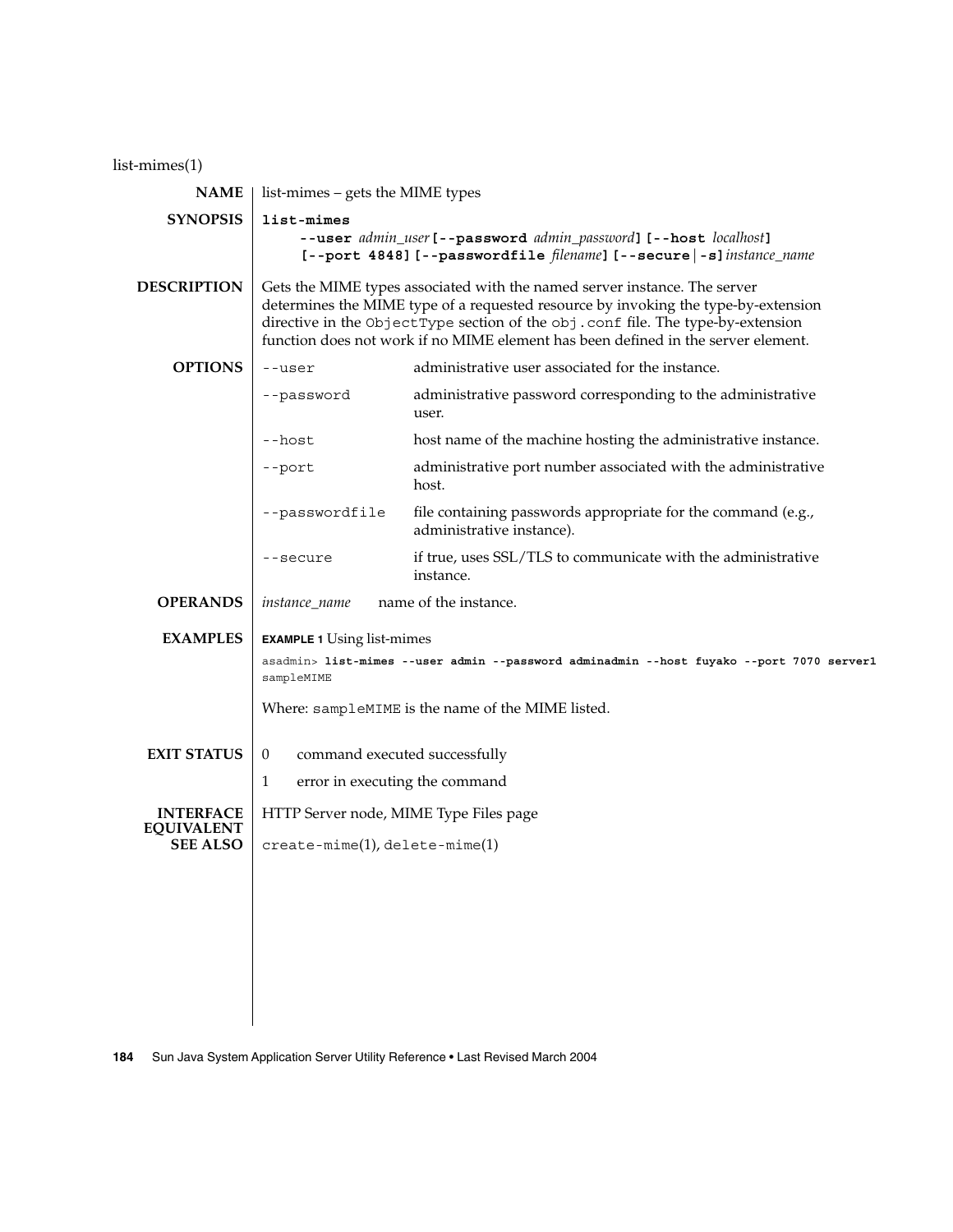| <b>NAME</b>        | list-persistence-resources – gets all the persistence resources                                                                                                                                                  |                                                                                                                                                                                           |
|--------------------|------------------------------------------------------------------------------------------------------------------------------------------------------------------------------------------------------------------|-------------------------------------------------------------------------------------------------------------------------------------------------------------------------------------------|
| <b>SYNOPSIS</b>    | list-persistence-resources --user admin_user<br>[--password admin_password] [--host localhost] [--port 4848]<br>[--secure   -s] [--passwordfile filename] [--terse=false]<br>[--echo=false] [--interactive=true] |                                                                                                                                                                                           |
| <b>DESCRIPTION</b> |                                                                                                                                                                                                                  | Gets all the persistence resources. This command is supported in remote mode only.                                                                                                        |
| <b>OPTIONS</b>     | --user                                                                                                                                                                                                           | authorized domain application server administrative<br>username.                                                                                                                          |
|                    | --password                                                                                                                                                                                                       | password to administer the domain application server.                                                                                                                                     |
|                    | --host                                                                                                                                                                                                           | machine name where the domain application server is running.                                                                                                                              |
|                    | --port                                                                                                                                                                                                           | port number of the domain application server listening for<br>administration requests.                                                                                                    |
|                    | --secure                                                                                                                                                                                                         | if true, uses SSL/TLS to communicate with the domain<br>application server.                                                                                                               |
|                    | --passwordfile                                                                                                                                                                                                   | file containing the domain application server password.                                                                                                                                   |
|                    | --terse                                                                                                                                                                                                          | indicates that any output data must be very concise, typically<br>avoiding human-friendly sentences and favoring<br>well-formatted data for consumption by a script. Default is<br>false. |
|                    | --echo                                                                                                                                                                                                           | setting to true will echo the command line statement on the<br>standard output. Default is false.                                                                                         |
|                    | --interactive                                                                                                                                                                                                    | if set to true (default), only the required password options are<br>prompted.                                                                                                             |
| <b>EXAMPLES</b>    | <b>EXAMPLE 1</b> using list-persistence-resources                                                                                                                                                                | asadmin> list-persistence-resources --user admin1<br>--password adminadmin1 --host pigeon --port 5001<br>Command list-persistence-resources executed successfully                         |
|                    |                                                                                                                                                                                                                  | Where: sample persistence resource is the persistence resource listed.                                                                                                                    |
| <b>EXIT STATUS</b> | 0<br>command executed successfully                                                                                                                                                                               |                                                                                                                                                                                           |
|                    | error in executing the command<br>1                                                                                                                                                                              |                                                                                                                                                                                           |
| <b>SEE ALSO</b>    |                                                                                                                                                                                                                  | create-persistence-resource(1), delete-persistence-resource(1)                                                                                                                            |
|                    |                                                                                                                                                                                                                  |                                                                                                                                                                                           |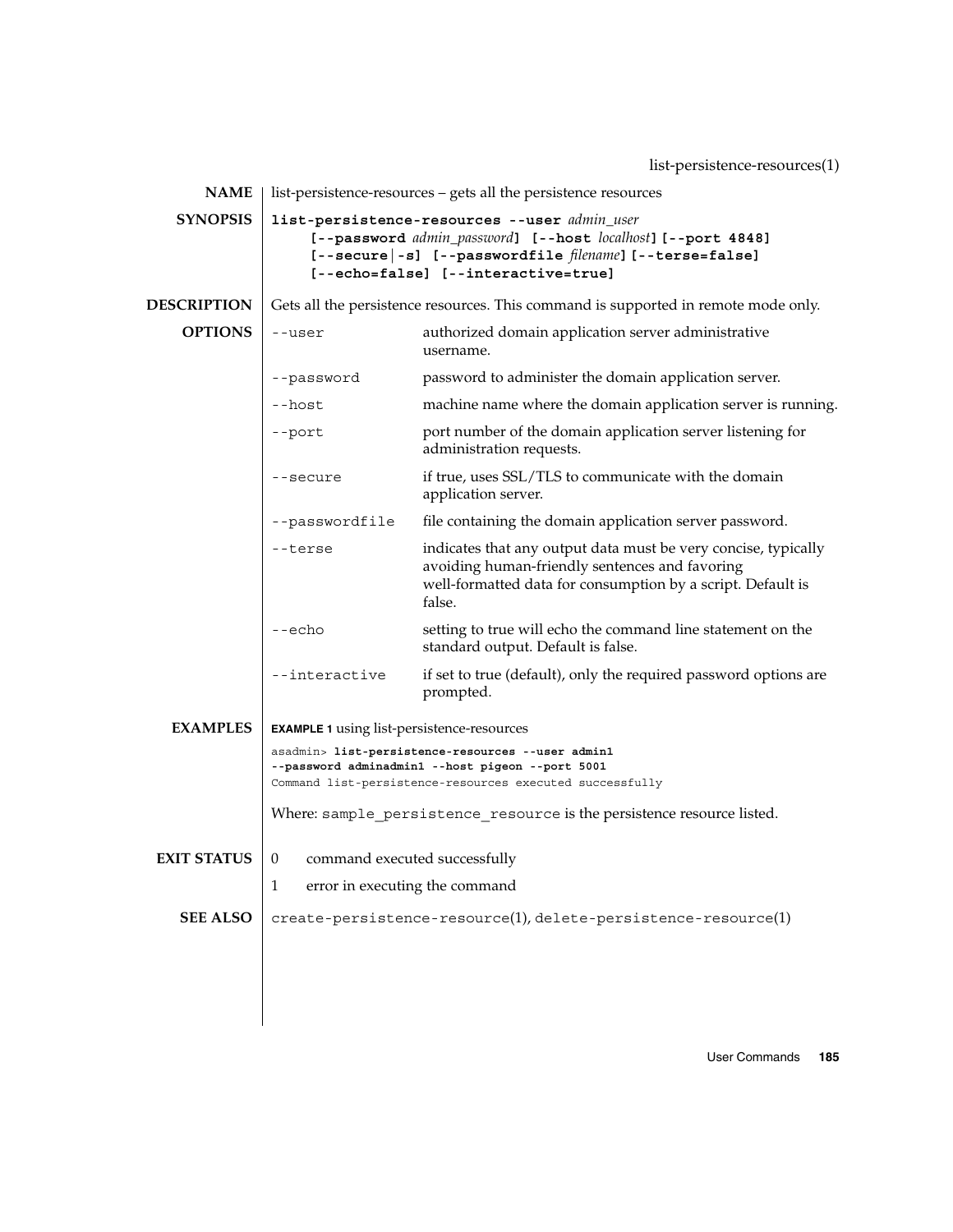list-profiler(1)

| <b>NAME</b>                           | list-profiler – gets the profiler element in the named instance.                                                              |
|---------------------------------------|-------------------------------------------------------------------------------------------------------------------------------|
| <b>SYNOPSIS</b>                       | list-profiler<br>--user user_name --password password --host hostname --port admin_port_number<br>[--instance instance_name ] |
| <b>DESCRIPTION</b>                    | Gets the profiler element associated with the named server instance                                                           |
| <b>OPTIONS</b>                        | --user identifies the user name associated with the named instance.                                                           |
|                                       | --password identifies the password associated with the user name.                                                             |
|                                       | --host identifies the host name for the machine.                                                                              |
|                                       | --port identifies the administrator port number associated with the hostname.                                                 |
|                                       | --instance identifies the name of the instance associated with the JVM option to be<br>created.                               |
| <b>EXAMPLES</b>                       | asadmin% list-profilers                                                                                                       |
| <b>INTERFACE</b><br><b>EQUIVALENT</b> | Application Server Instances, JVM Settings tab                                                                                |
| <b>SEE ALSO</b>                       | $create-profilter(1) delete-profilter(1)$                                                                                     |
|                                       |                                                                                                                               |
|                                       |                                                                                                                               |
|                                       |                                                                                                                               |
|                                       |                                                                                                                               |
|                                       |                                                                                                                               |
|                                       |                                                                                                                               |
|                                       |                                                                                                                               |
|                                       |                                                                                                                               |
|                                       |                                                                                                                               |
|                                       |                                                                                                                               |
|                                       |                                                                                                                               |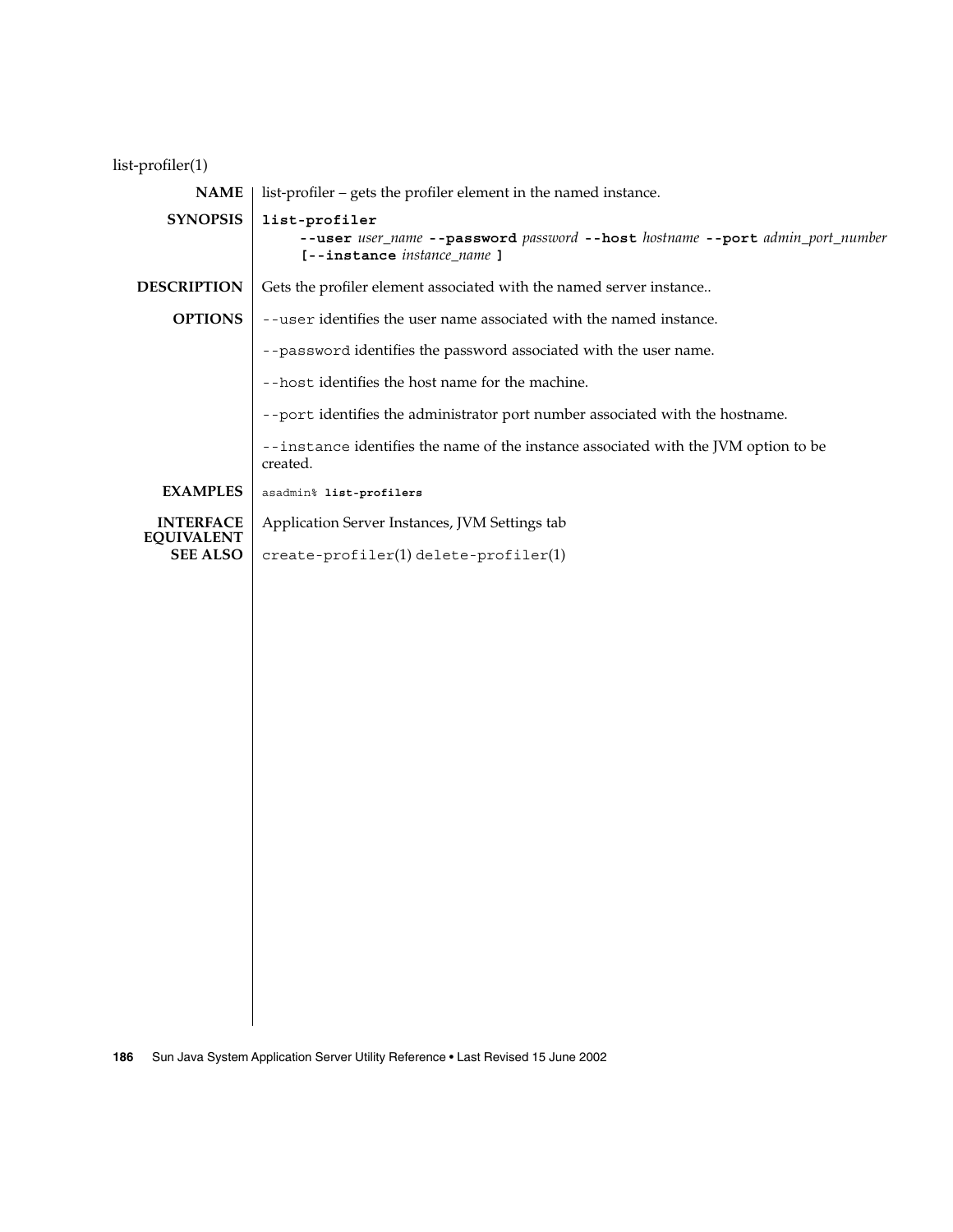list-profilers(1)

| <b>NAME</b>                          | list-profilers – lists the profiler elements                                                                                                                           |                                                                                                                                                      |  |
|--------------------------------------|------------------------------------------------------------------------------------------------------------------------------------------------------------------------|------------------------------------------------------------------------------------------------------------------------------------------------------|--|
| <b>SYNOPSIS</b>                      | list-profilers --user admin_user [--password admin_password]<br>$[- - \text{host localhost}]$<br>[--port 4848] [--passwordfile filename] [--secure   -s] instance_name |                                                                                                                                                      |  |
| <b>DESCRIPTION</b>                   |                                                                                                                                                                        | Gets the profiler element associated with the named server instance.                                                                                 |  |
| <b>OPTIONS</b>                       | --user                                                                                                                                                                 | administrative user associated for the instance.                                                                                                     |  |
|                                      | --password                                                                                                                                                             | administrative password corresponding to the administrative<br>user.                                                                                 |  |
|                                      | --host                                                                                                                                                                 | host name of the machine hosting the administrative instance.                                                                                        |  |
|                                      | --port                                                                                                                                                                 | administrative port number associated with the administrative<br>host.                                                                               |  |
|                                      | --passwordfile                                                                                                                                                         | file containing passwords appropriate for the command (e.g.,<br>administrative instance).                                                            |  |
|                                      | --secure                                                                                                                                                               | if true, uses SSL/TLS to communicate with the administrative<br>instance.                                                                            |  |
| <b>OPERANDS</b>                      | instance_name                                                                                                                                                          | name of the instance.                                                                                                                                |  |
| <b>EXAMPLES</b>                      | <b>EXAMPLE 1 Using list-profilers</b><br>sample profiler                                                                                                               | asadmin> list-profilers --user admin --passwordfile passwords.txt --host localhost --port 4848 ser<br>Where: sample profiler is the profiler listed. |  |
| <b>EXIT STATUS</b>                   | $\boldsymbol{0}$                                                                                                                                                       |                                                                                                                                                      |  |
|                                      | command executed successfully<br>$\mathbf{1}$<br>error in executing the command                                                                                        |                                                                                                                                                      |  |
| <b>INTERFACE</b>                     | Application Server Instances, JVM Settings tab                                                                                                                         |                                                                                                                                                      |  |
| <b>EQUIVALENT</b><br><b>SEE ALSO</b> | $create-profilter(1), delete-profilter(1)$                                                                                                                             |                                                                                                                                                      |  |
|                                      |                                                                                                                                                                        |                                                                                                                                                      |  |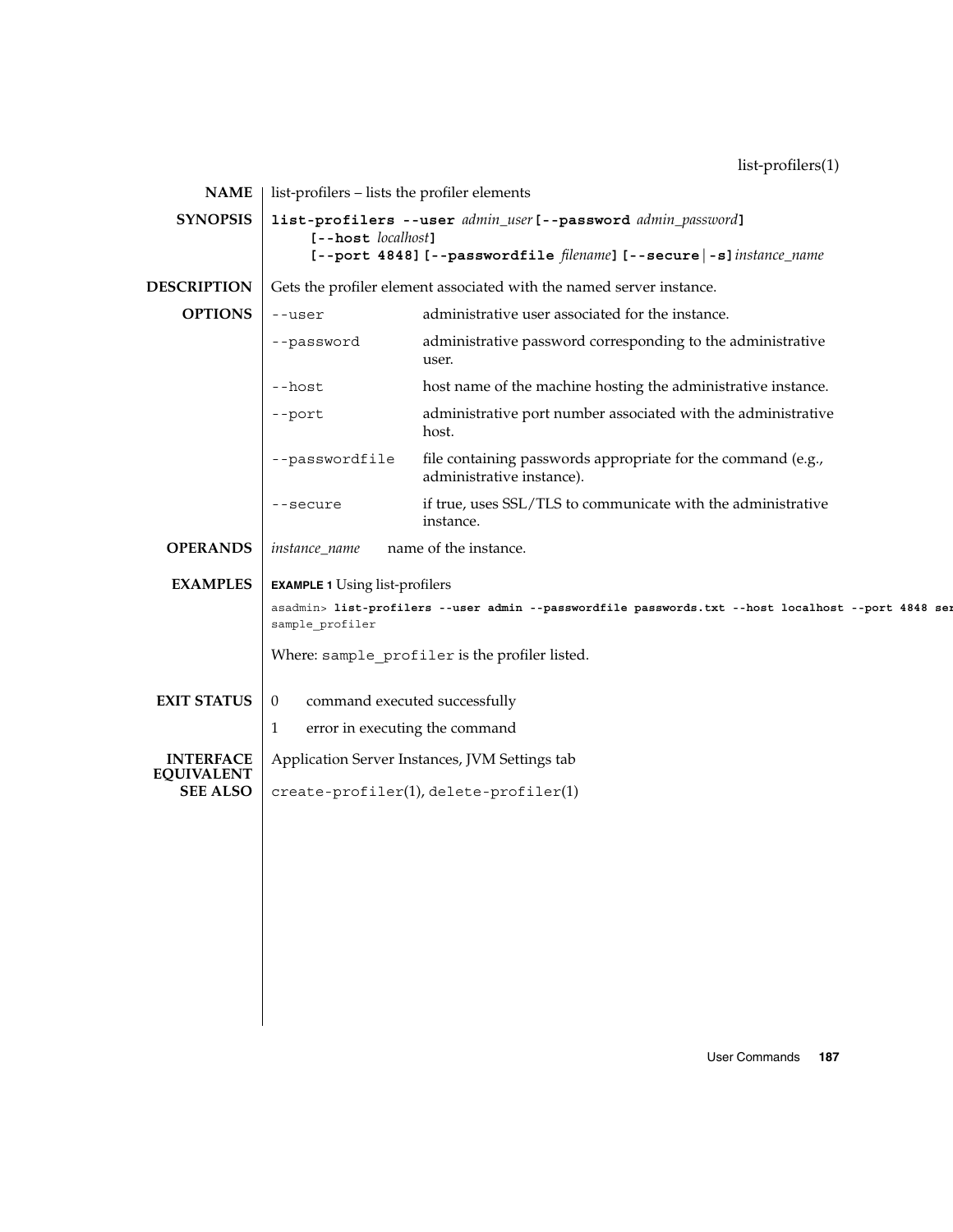list-resource-adapter-configs(1)

| list-resource-adapter-configs - lists the configuration information created in<br>domain.xml for the connector module                                                                                                                                                    |                                                                                                                                                                                           |
|--------------------------------------------------------------------------------------------------------------------------------------------------------------------------------------------------------------------------------------------------------------------------|-------------------------------------------------------------------------------------------------------------------------------------------------------------------------------------------|
| list-resource-adapter-configs --user admin_user<br>[--password admin_password] [--host localhost]<br>[--port 4848] [--secure   -s] [--passwordfile filename]<br>[--terse=false] [--echo=false] [--interactive=true]<br>[--verbose=false] [--ranameconnector_module_name] |                                                                                                                                                                                           |
| <b>DESCRIPTION</b><br>Lists the configuration information in the domain. xml for the connector module. It<br>lists an entry called resource-adapter-config in the domain. xml.                                                                                           |                                                                                                                                                                                           |
|                                                                                                                                                                                                                                                                          | This command is supported in remote mode only.                                                                                                                                            |
| --user                                                                                                                                                                                                                                                                   | authorized domain application server administrative<br>username.                                                                                                                          |
| --password                                                                                                                                                                                                                                                               | password to administer the domain application server.                                                                                                                                     |
| --host                                                                                                                                                                                                                                                                   | machine name where the domain application server is running.                                                                                                                              |
| --port                                                                                                                                                                                                                                                                   | port number of the domain application server listening for<br>administration requests.                                                                                                    |
| --secure                                                                                                                                                                                                                                                                 | if true, uses SSL/TLS to communicate with the domain<br>application server.                                                                                                               |
| --passwordfile                                                                                                                                                                                                                                                           | file containing the domain application server password.                                                                                                                                   |
| --terse                                                                                                                                                                                                                                                                  | indicates that any output data must be very concise, typically<br>avoiding human-friendly sentences and favoring<br>well-formatted data for consumption by a script. Default is<br>false. |
| --echo                                                                                                                                                                                                                                                                   | setting to true will echo the command line statement on the<br>standard output. Default is false.                                                                                         |
| --interactive                                                                                                                                                                                                                                                            | if set to true (default), only the required password options are<br>prompted.                                                                                                             |
| --verbose                                                                                                                                                                                                                                                                | if set to true the properties that are configured are also listed.<br>Default is false.                                                                                                   |
| raname                                                                                                                                                                                                                                                                   | the value kept in the resource-adapter-name in the domain. xml file.                                                                                                                      |
|                                                                                                                                                                                                                                                                          | EXAMPLE 1 Using list-resource-adapter-configs                                                                                                                                             |
|                                                                                                                                                                                                                                                                          | asadmin> list-resource-adapter-configs --username admin1                                                                                                                                  |
| --password adminadmin1                                                                                                                                                                                                                                                   | Command list-resource-adapter-configs executed successfully                                                                                                                               |
| 0                                                                                                                                                                                                                                                                        | command executed successfully                                                                                                                                                             |
| $\mathbf{1}$                                                                                                                                                                                                                                                             | error in executing the command                                                                                                                                                            |
|                                                                                                                                                                                                                                                                          |                                                                                                                                                                                           |

**188** Sun Java System Application Server Utility Reference • Last Revised March 2004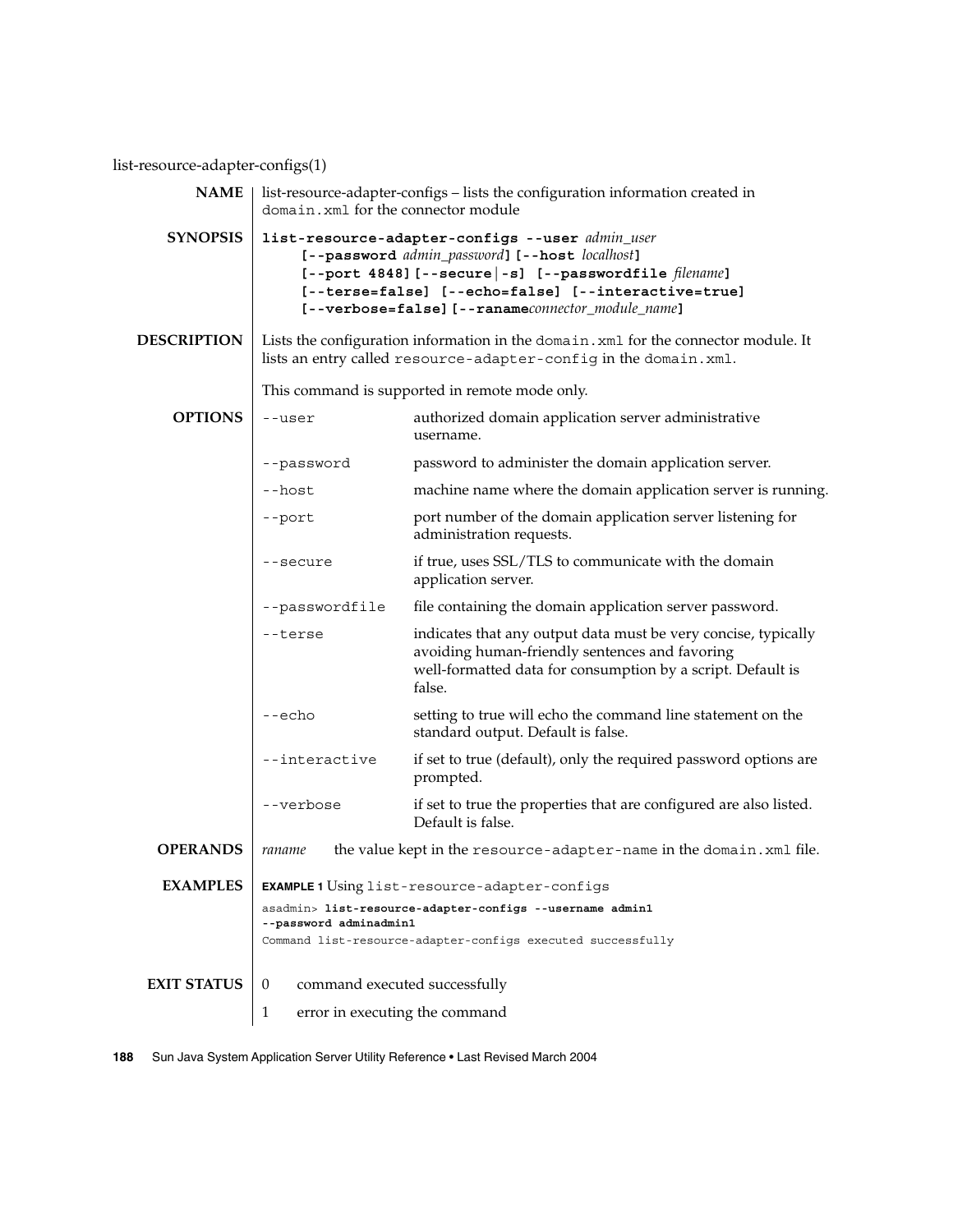list-resource-adapter-configs(1)

create-resource-adapter-config(1), delete-resource-adapter-config(1) **SEE ALSO**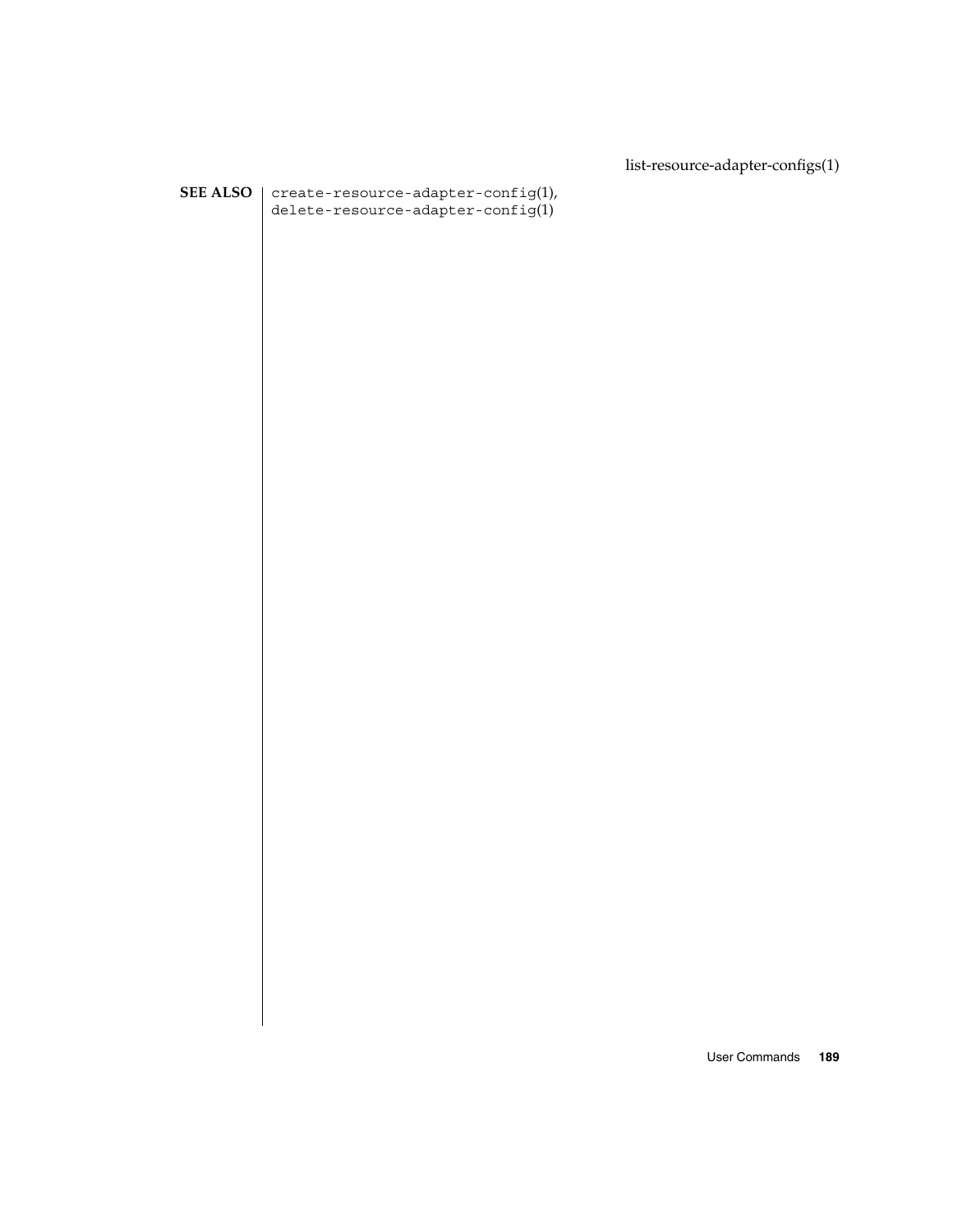list-sub-components(1)

| <b>NAME</b>        | list-sub-components - Lists EJBs or Servlets in a deployed module or in a module of a<br>deployed application                                                                                                                         |                                                                                                                                                                      |  |
|--------------------|---------------------------------------------------------------------------------------------------------------------------------------------------------------------------------------------------------------------------------------|----------------------------------------------------------------------------------------------------------------------------------------------------------------------|--|
| <b>SYNOPSIS</b>    | list-sub-components --user admin_user<br>[--password admin_password] [--host localhost] [--port 4848]<br>[--secure   -s] [--passwordfile filename] [--terse=false]<br>[--echo=false] [--interactive] [--appname app_name] module_name |                                                                                                                                                                      |  |
| <b>DESCRIPTION</b> | list-sub-components lists your EJBs or Servlets in a deployed module or in a<br>module of the deployed application. If a module is not identified, all modules are<br>listed. This command is supported in remote mode only.          |                                                                                                                                                                      |  |
| <b>OPTIONS</b>     | --user                                                                                                                                                                                                                                | authorized domain application server administrative<br>username.                                                                                                     |  |
|                    | --password                                                                                                                                                                                                                            | password to administer the domain application server.                                                                                                                |  |
|                    | --host                                                                                                                                                                                                                                | machine name where the domain application server is running.                                                                                                         |  |
|                    | --port                                                                                                                                                                                                                                | port number of the domain application server listening for<br>administration requests.                                                                               |  |
|                    | --secure                                                                                                                                                                                                                              | if true, uses SSL/TLS to communicate with the domain<br>application server.                                                                                          |  |
|                    | --passwordfile                                                                                                                                                                                                                        | file containing the domain application server password.                                                                                                              |  |
|                    | --terse                                                                                                                                                                                                                               | indicates that any output data must be very concise, typically<br>avoiding human-friendly sentences and favoring<br>well-formatted data for consumption by a script. |  |
|                    | --echo                                                                                                                                                                                                                                | setting to true will echo the command line statement on the<br>standard output.                                                                                      |  |
|                    | --interactive                                                                                                                                                                                                                         | prompts you for the required options that are not already<br>specified.                                                                                              |  |
|                    | --appname                                                                                                                                                                                                                             | name of the application.                                                                                                                                             |  |
| <b>OPERANDS</b>    | module_name                                                                                                                                                                                                                           | name of the module containing the sub-component.                                                                                                                     |  |
| <b>EXAMPLES</b>    | <b>EXAMPLE 1 Using list-sub-components</b>                                                                                                                                                                                            |                                                                                                                                                                      |  |
|                    | asadmin> list-sub-components --appname sampleApp mymodule<br>sampleApp application                                                                                                                                                    |                                                                                                                                                                      |  |
| <b>EXIT STATUS</b> | command executed successfully<br>$\mathbf{0}$                                                                                                                                                                                         |                                                                                                                                                                      |  |
|                    | error in executing the command<br>$\mathbf{1}$                                                                                                                                                                                        |                                                                                                                                                                      |  |
| <b>SEE ALSO</b>    | $list$ -components $(1)$                                                                                                                                                                                                              | deploy(1), deploydir(1), undeploy(1), enable(1), disable(1),                                                                                                         |  |
|                    |                                                                                                                                                                                                                                       |                                                                                                                                                                      |  |

**190** Sun Java System Application Server Utility Reference • Last Revised March 2004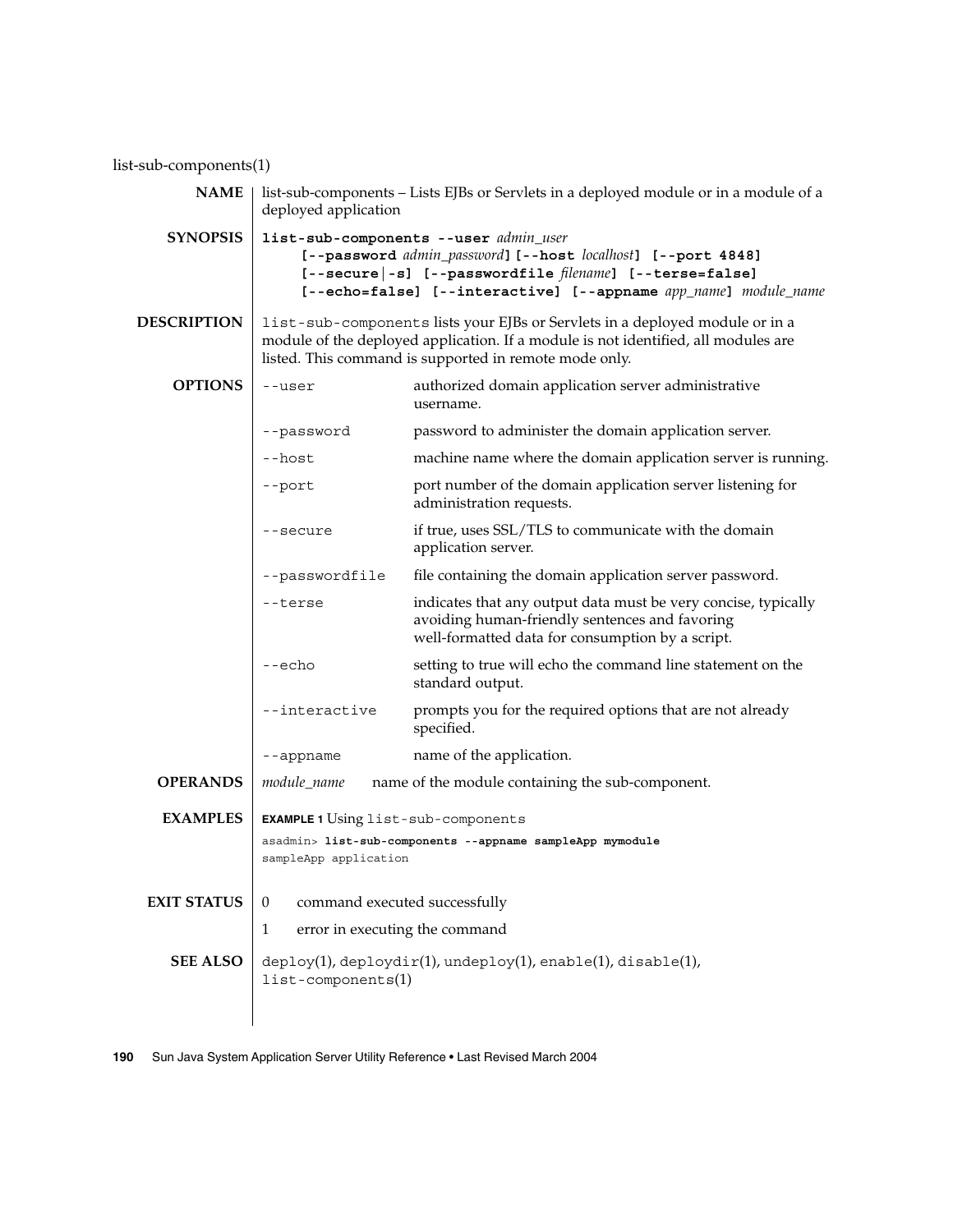| <b>NAME</b>        | list-threadpools – lists all the threadpools                                                                                                                                                                                                  |                                                                                                                                                                                           |
|--------------------|-----------------------------------------------------------------------------------------------------------------------------------------------------------------------------------------------------------------------------------------------|-------------------------------------------------------------------------------------------------------------------------------------------------------------------------------------------|
| <b>SYNOPSIS</b>    | list-threadpools --user admin_user [--password admin_password]<br>$[- - \text{host localhost}]$ $[- - \text{port 4848}]$ $[- - \text{secure} - \text{s}]$<br>[--passwordfile filename] [--terse=false] [--echo=false]<br>[--interactive=true] |                                                                                                                                                                                           |
| <b>DESCRIPTION</b> |                                                                                                                                                                                                                                               | Lists all the thread pools. This command is supported in remote mode only.                                                                                                                |
| <b>OPTIONS</b>     | --user                                                                                                                                                                                                                                        | authorized domain application server administrative<br>username.                                                                                                                          |
|                    | --password                                                                                                                                                                                                                                    | password to administer the domain application server.                                                                                                                                     |
|                    | --host                                                                                                                                                                                                                                        | machine name where the domain application server is running.                                                                                                                              |
|                    | --port                                                                                                                                                                                                                                        | port number of the domain application server listening for<br>administration requests.                                                                                                    |
|                    | --secure                                                                                                                                                                                                                                      | if true, uses SSL/TLS to communicate with the domain<br>application server.                                                                                                               |
|                    | --passwordfile                                                                                                                                                                                                                                | file containing the domain application server password.                                                                                                                                   |
|                    | --terse                                                                                                                                                                                                                                       | indicates that any output data must be very concise, typically<br>avoiding human-friendly sentences and favoring<br>well-formatted data for consumption by a script. Default is<br>false. |
|                    | --echo                                                                                                                                                                                                                                        | setting to true will echo the command line statement on the<br>standard output. Default is false.                                                                                         |
|                    | --interactive                                                                                                                                                                                                                                 | if set to true (default), only the required password options are<br>prompted.                                                                                                             |
| <b>EXAMPLES</b>    | <b>EXAMPLE 1 Using list-threadpools</b>                                                                                                                                                                                                       |                                                                                                                                                                                           |
|                    | asadmin> list-threadpools --user admin --password adminadmin<br>Command list-threadpools executed successfully                                                                                                                                |                                                                                                                                                                                           |
| <b>EXIT STATUS</b> | $\theta$<br>command executed successfully                                                                                                                                                                                                     |                                                                                                                                                                                           |
|                    | 1<br>error in executing the command                                                                                                                                                                                                           |                                                                                                                                                                                           |
| <b>SEE ALSO</b>    |                                                                                                                                                                                                                                               | $create-threadpool(1), delete-threadpool(1)$                                                                                                                                              |
|                    |                                                                                                                                                                                                                                               |                                                                                                                                                                                           |
|                    |                                                                                                                                                                                                                                               |                                                                                                                                                                                           |
|                    |                                                                                                                                                                                                                                               |                                                                                                                                                                                           |
|                    |                                                                                                                                                                                                                                               |                                                                                                                                                                                           |
|                    |                                                                                                                                                                                                                                               |                                                                                                                                                                                           |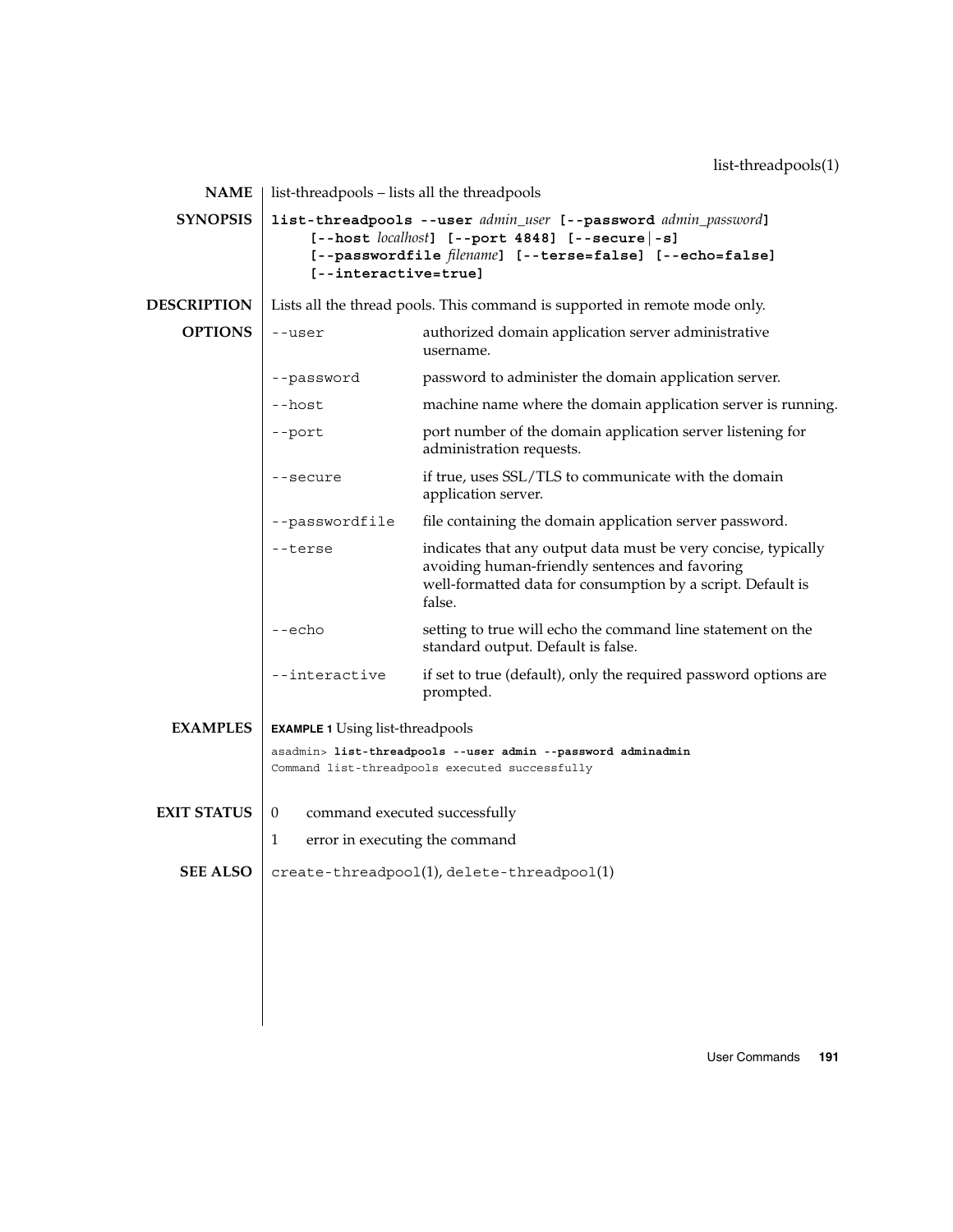| list-virtual-servers(1) |  |
|-------------------------|--|
|-------------------------|--|

| <b>NAME</b>        | list-virtual-servers - gets the virtual servers                             |                                                                                                                                                                                                                             |
|--------------------|-----------------------------------------------------------------------------|-----------------------------------------------------------------------------------------------------------------------------------------------------------------------------------------------------------------------------|
| <b>SYNOPSIS</b>    | [--interactive=true]                                                        | list-virtual-servers --user admin_user [--password admin_password]<br>$[- - \text{host localhost}]$ $[- - \text{port 4848}]$ $[- - \text{secure}   - \text{s}]$<br>[--passwordfile filename] [--terse=false] [--echo=false] |
| <b>DESCRIPTION</b> |                                                                             | Gets all the virtual server elements. This command is supported in remote mode only.                                                                                                                                        |
| <b>OPTIONS</b>     | --user                                                                      | authorized domain application server administrative<br>username.                                                                                                                                                            |
|                    | --password                                                                  | password to administer the domain application server.                                                                                                                                                                       |
|                    | --host                                                                      | machine name where the domain application server is running.                                                                                                                                                                |
|                    | --port                                                                      | port number of the domain application server listening for<br>administration requests.                                                                                                                                      |
|                    | --secure                                                                    | if true, uses SSL/TLS to communicate with the domain<br>application server.                                                                                                                                                 |
|                    | --passwordfile                                                              | file containing the domain application server password.                                                                                                                                                                     |
|                    | --terse                                                                     | indicates that any output data must be very concise, typically<br>avoiding human-friendly sentences and favoring<br>well-formatted data for consumption by a script. Default is<br>false.                                   |
|                    | --echo                                                                      | setting to true will echo the command line statement on the<br>standard output. Default is false.                                                                                                                           |
|                    | --interactive                                                               | if set to true (default), only the required password options are<br>prompted.                                                                                                                                               |
| <b>EXAMPLES</b>    | <b>EXAMPLE 1</b> Using list-virtual-servers<br>--host localhost --port 4848 | asadmin> list-virtual-servers --user admin --password adminadmin<br>Command list-virtual-servers executed successfully                                                                                                      |
| <b>EXIT STATUS</b> | $\theta$<br>command executed successfully                                   |                                                                                                                                                                                                                             |
|                    | 1<br>error in executing the command                                         |                                                                                                                                                                                                                             |
| <b>SEE ALSO</b>    |                                                                             | $create-virtual-server(1), delete-virtual-server(1)$                                                                                                                                                                        |
|                    |                                                                             |                                                                                                                                                                                                                             |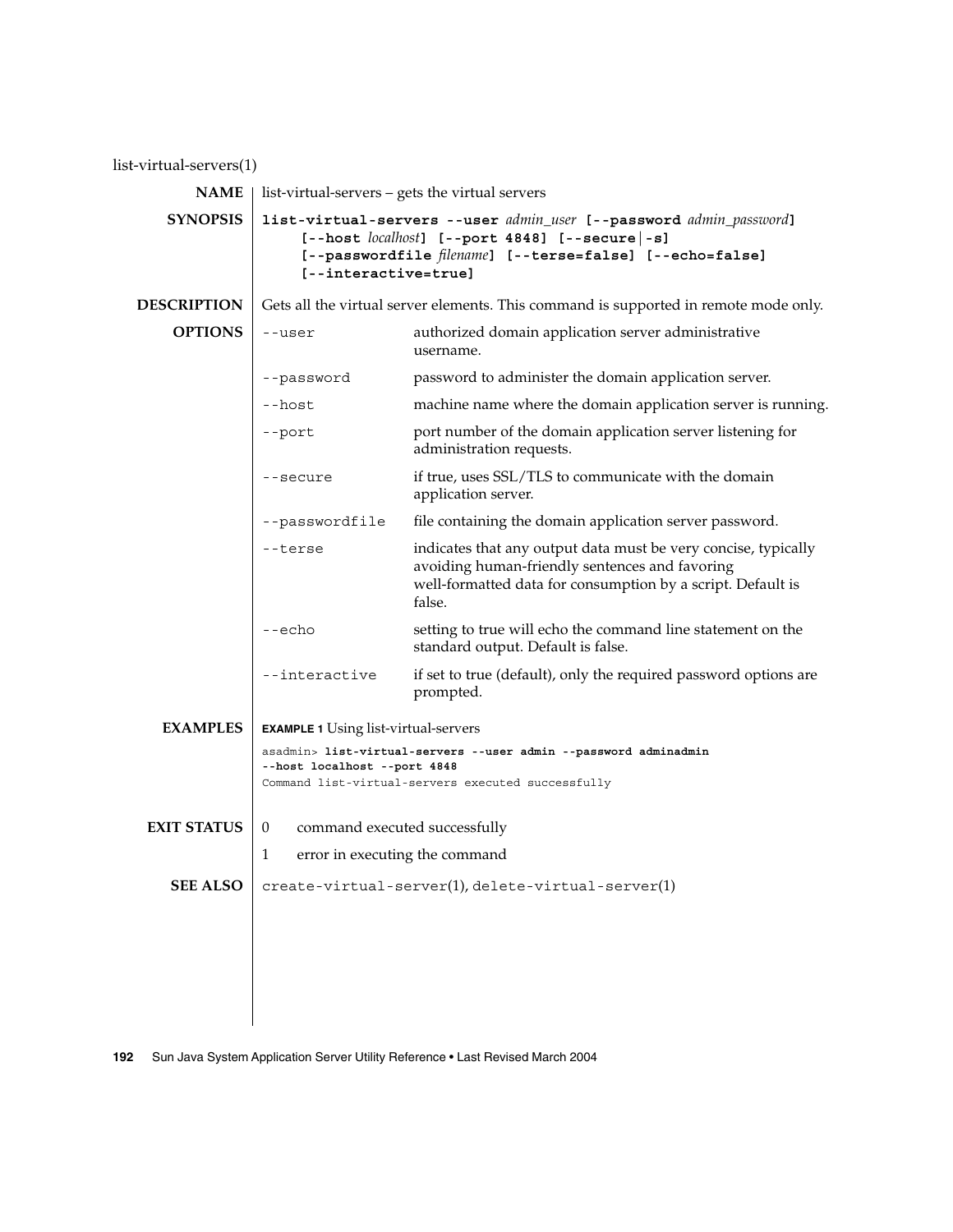| <b>NAME</b>        |                                  | multimode – allows you to execute multiple commands while preserving environment<br>settings and remaining in the asadmin utility                                                                                                                                                                                                                                                                                                                                                                                                                                                                                                                                                                                                              |
|--------------------|----------------------------------|------------------------------------------------------------------------------------------------------------------------------------------------------------------------------------------------------------------------------------------------------------------------------------------------------------------------------------------------------------------------------------------------------------------------------------------------------------------------------------------------------------------------------------------------------------------------------------------------------------------------------------------------------------------------------------------------------------------------------------------------|
| <b>SYNOPSIS</b>    |                                  | multimode [--file filename] [--printprompt=true] [--encoding encode]<br>[--terse=false] [--echo=false]                                                                                                                                                                                                                                                                                                                                                                                                                                                                                                                                                                                                                                         |
| <b>DESCRIPTION</b> |                                  | Use multimode to process the asadmin commands. The command-line interface will<br>prompt you for a command, execute that command, display the results of the<br>command, and then prompt you for the next command. Additionally, all the asadmin<br>option names set in this mode are used for all the subsequent commands. You can set<br>your environment and run commands until you exit multimode by typing "exit" or<br>"quit." You can also provide commands by passing a previously prepared list of<br>commands from a file or standard input (pipe). You can invoke multimode from<br>within a <i>multimode</i> session; once you exit the second <i>multimode</i> environment, you<br>return to your original multimode environment. |
|                    |                                  | This command is supported in local mode only.                                                                                                                                                                                                                                                                                                                                                                                                                                                                                                                                                                                                                                                                                                  |
| <b>OPTIONS</b>     | $--file$                         | reads the commands as defined in the file.                                                                                                                                                                                                                                                                                                                                                                                                                                                                                                                                                                                                                                                                                                     |
|                    | --printprompt                    | allows the printing of asadmin prompt after each command is<br>executed. Set this option to false when the commands are piped<br>or redirected from the standard input or file. By default the<br>option is set to true.                                                                                                                                                                                                                                                                                                                                                                                                                                                                                                                       |
|                    | --encoding                       | specifies the locale for the file to be decoded.                                                                                                                                                                                                                                                                                                                                                                                                                                                                                                                                                                                                                                                                                               |
|                    | --terse                          | indicates that any output data must be very concise, typically<br>avoiding human-friendly sentences and favoring well-formatted<br>data for consumption by a script. Default is false.                                                                                                                                                                                                                                                                                                                                                                                                                                                                                                                                                         |
|                    | --echo                           | setting to true will echo the command line statement on to the<br>standard output. Default is false.                                                                                                                                                                                                                                                                                                                                                                                                                                                                                                                                                                                                                                           |
| <b>EXAMPLES</b>    |                                  | <b>EXAMPLE 1</b> Using multimode to execute multiple commands                                                                                                                                                                                                                                                                                                                                                                                                                                                                                                                                                                                                                                                                                  |
|                    |                                  | example% asadmin multimode --file commands file.txt                                                                                                                                                                                                                                                                                                                                                                                                                                                                                                                                                                                                                                                                                            |
|                    | the commands file.txt file.      | Where: example% is the system prompt. The multimode settings are executed from                                                                                                                                                                                                                                                                                                                                                                                                                                                                                                                                                                                                                                                                 |
| <b>EXIT STATUS</b> | 0                                | command executed successfully                                                                                                                                                                                                                                                                                                                                                                                                                                                                                                                                                                                                                                                                                                                  |
|                    | 1                                | error in executing the command                                                                                                                                                                                                                                                                                                                                                                                                                                                                                                                                                                                                                                                                                                                 |
| <b>SEE ALSO</b>    | $\text{export}(1)$ , unset $(1)$ |                                                                                                                                                                                                                                                                                                                                                                                                                                                                                                                                                                                                                                                                                                                                                |
|                    |                                  |                                                                                                                                                                                                                                                                                                                                                                                                                                                                                                                                                                                                                                                                                                                                                |
|                    |                                  |                                                                                                                                                                                                                                                                                                                                                                                                                                                                                                                                                                                                                                                                                                                                                |
|                    |                                  |                                                                                                                                                                                                                                                                                                                                                                                                                                                                                                                                                                                                                                                                                                                                                |
|                    |                                  |                                                                                                                                                                                                                                                                                                                                                                                                                                                                                                                                                                                                                                                                                                                                                |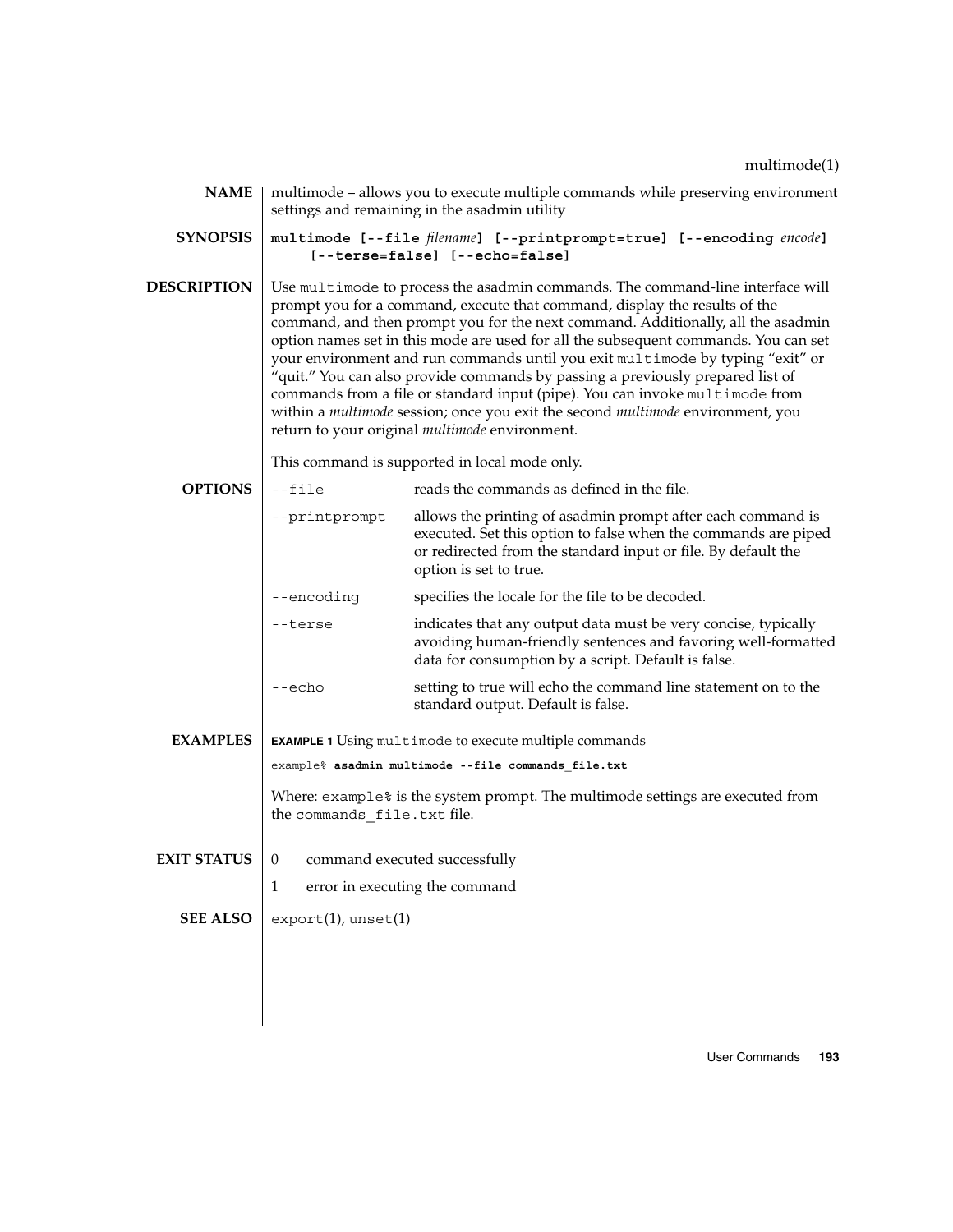## package-appclient( 1M)

| <b>NAME</b>        | package-appclient - packs the application client container libraries and jar files                                                                                                                                                                                                                                                                                       |                                                                               |
|--------------------|--------------------------------------------------------------------------------------------------------------------------------------------------------------------------------------------------------------------------------------------------------------------------------------------------------------------------------------------------------------------------|-------------------------------------------------------------------------------|
| <b>SYNOPSIS</b>    | package-appclient                                                                                                                                                                                                                                                                                                                                                        |                                                                               |
| <b>DESCRIPTION</b> | Use the package-appclient command to pack the application client container<br>libraries and jar files into an appclient.jar file. The created file is located at<br>appserver_install_dir/lib/appclient/appclient.jar. The appclient.jar file<br>provides an application client container package targeted at remote hosts that do not<br>contain a server installation. |                                                                               |
|                    | The appclient. jar archive contains native code and can be used on a target<br>machine that is of similar architecture as the machine where it was produced. So, for<br>example, an appclient.jar produced on a Solaris SPARC platform cannot be used<br>on a Windows client machine.                                                                                    |                                                                               |
|                    | After copying the appclient . jar file to a remote location, unjar it to get a set of<br>libraries and jar files in the appclient directory                                                                                                                                                                                                                              |                                                                               |
|                    | After unjarring on the client machine, modify<br>appclient_install_dir/config/asenv.conf (asenv.bat for Windows) as follows:                                                                                                                                                                                                                                             |                                                                               |
|                    | set AS WEBSERVICES LIB to appclient_install_dir/lib<br>п                                                                                                                                                                                                                                                                                                                 |                                                                               |
|                    | set AS NSS to appclient_install_dir/lib(appclient_install_dir\bin for Windows)                                                                                                                                                                                                                                                                                           |                                                                               |
|                    | set AS IMQ LIB to appclient_install_dir/imq/lib<br>п                                                                                                                                                                                                                                                                                                                     |                                                                               |
|                    | set AS INSTALL to appclient_install_dir                                                                                                                                                                                                                                                                                                                                  |                                                                               |
|                    | set AS_JAVA to your JDK 1.4 home directory                                                                                                                                                                                                                                                                                                                               |                                                                               |
|                    | set AS_ACC_CONFIG to appclient_install_dir/config/sun-acc.xml                                                                                                                                                                                                                                                                                                            |                                                                               |
|                    | Modify appclient_install_dir/config/sun-acc.xml as follows:                                                                                                                                                                                                                                                                                                              |                                                                               |
|                    | Ensure the DOCTYPE file references appclient_install_dir/lib/dtds                                                                                                                                                                                                                                                                                                        |                                                                               |
|                    | Ensure that target-server address attribute refrences the server machine.<br>ш                                                                                                                                                                                                                                                                                           |                                                                               |
|                    | п<br>machine.                                                                                                                                                                                                                                                                                                                                                            | Ensure that target-server port attribute refrences the ORB port on the remote |
|                    | Ensure that log-service references a log file; if the user wants to put log<br>п<br>messages to a log file.                                                                                                                                                                                                                                                              |                                                                               |
|                    | Modify appclient_install_dir/bin/appclient (appclient.bat for Windows) as<br>follows:                                                                                                                                                                                                                                                                                    |                                                                               |
|                    | change token %CONFIG HOME% to appclient_install_dir/config<br>щ                                                                                                                                                                                                                                                                                                          |                                                                               |
| <b>ATTRIBUTES</b>  | See attributes(5) for descriptions of the following attributes:                                                                                                                                                                                                                                                                                                          |                                                                               |
|                    | <b>ATTRIBUTE TYPE</b>                                                                                                                                                                                                                                                                                                                                                    | <b>ATTRIBUTE VALUE</b>                                                        |
|                    |                                                                                                                                                                                                                                                                                                                                                                          |                                                                               |

**194** Sun Java System Application Server Utility Reference • Last Revised March 2004

| Interface Stability | Unstable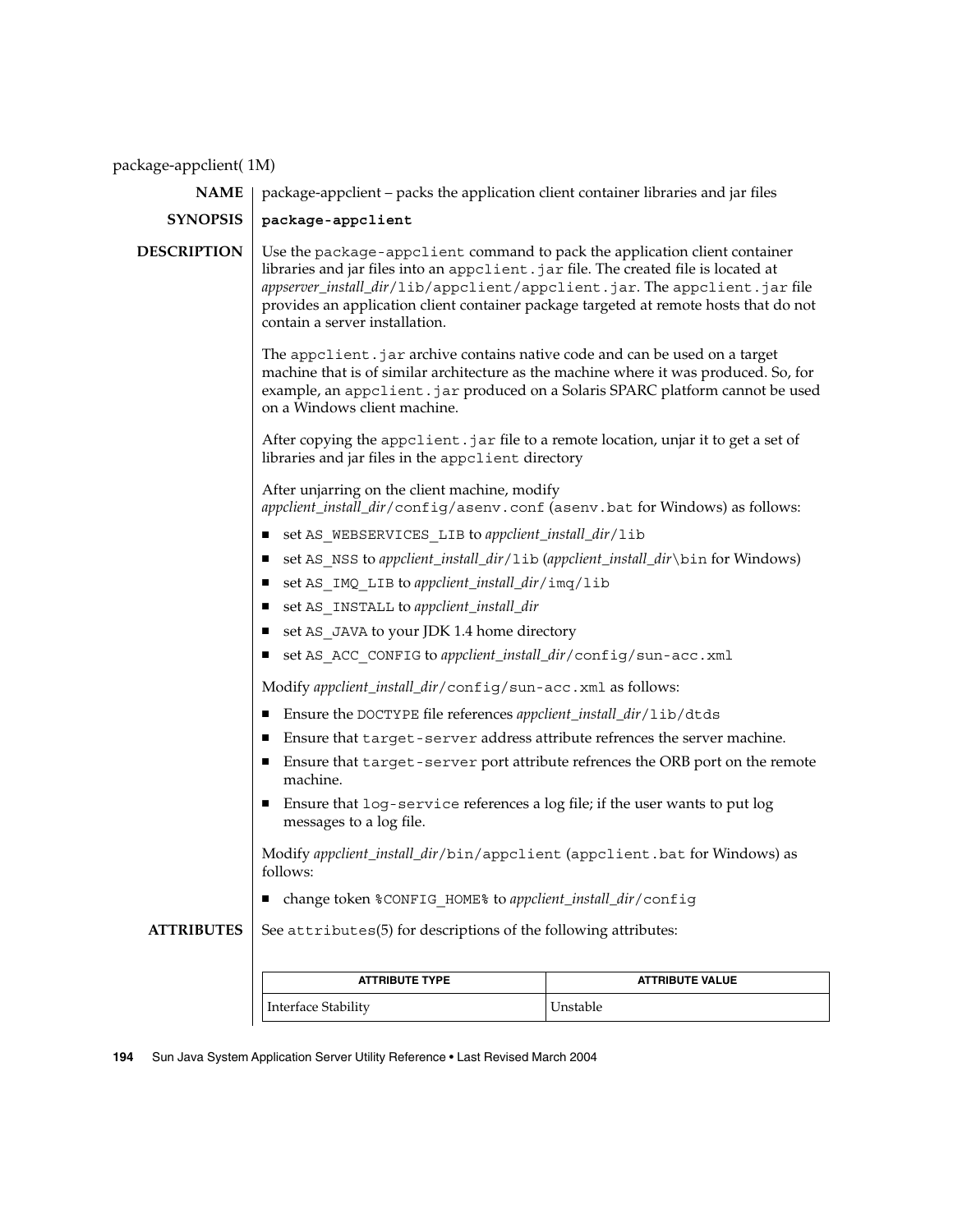package-appclient( 1M)

 $\textbf{SEE \, ALSO} \parallel \text{appclient} \,\, (\text{1M})$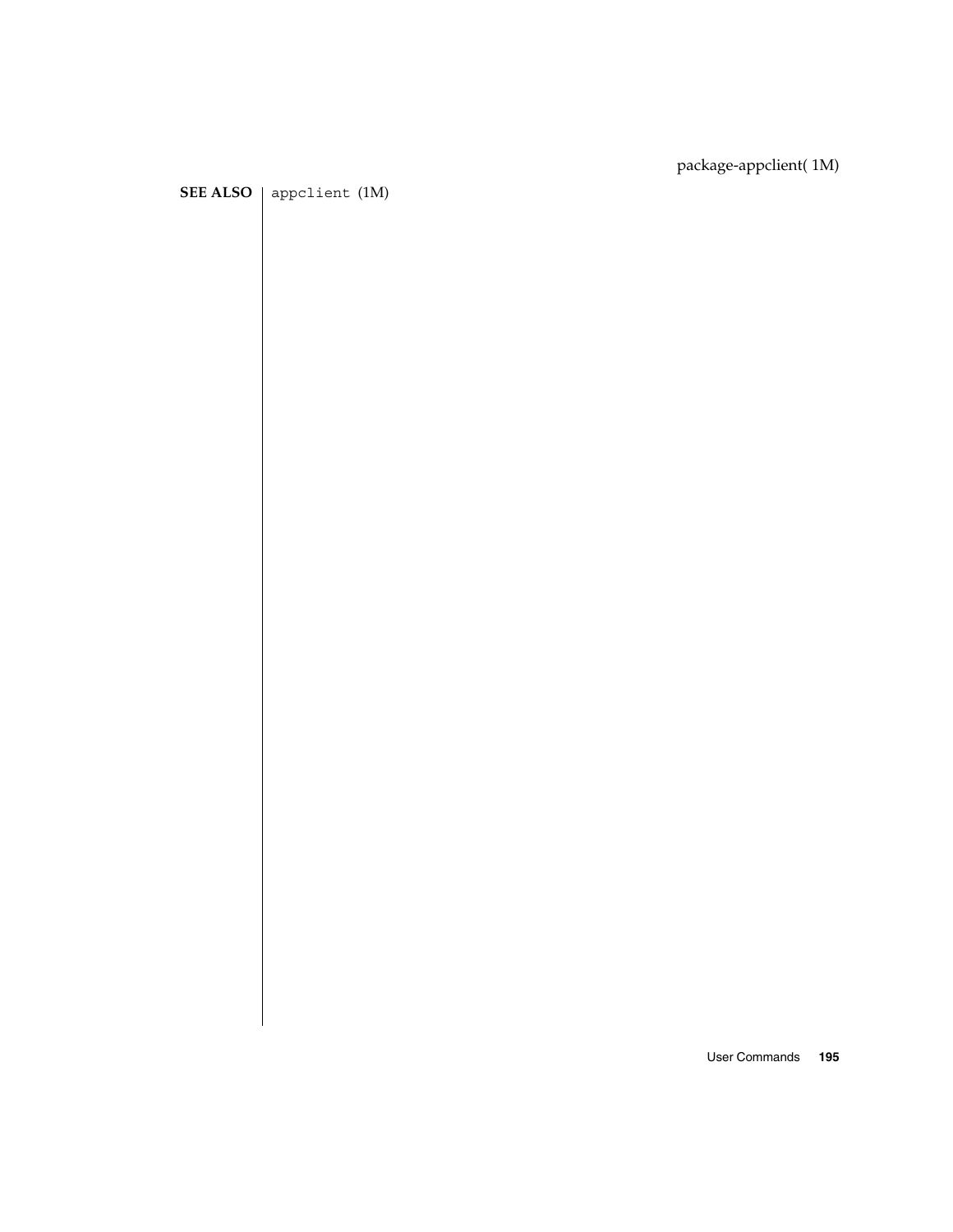ping-connection-pool(1)

| <b>NAME</b>        |                                             | ping-connection-pool – tests that a connection pool is usable                                                                                                                                                                                                                                                                |
|--------------------|---------------------------------------------|------------------------------------------------------------------------------------------------------------------------------------------------------------------------------------------------------------------------------------------------------------------------------------------------------------------------------|
| <b>SYNOPSIS</b>    |                                             | ping-connection-pool --user admin_user [--password admin_password]<br>$[- - \text{host localhost}]$ $[- - \text{port 4848}]$ $[- - \text{secure}   - \text{s}]$<br>[--passwordfile filename] [--terse=false] [--echo=false]<br>[--interactive=true] pool_name                                                                |
| <b>DESCRIPTION</b> |                                             | Tests that a connection pool is usable for both JDBC connection pools and connector<br>connection pools. For example, if you create a new JDBC connection pool for use with<br>an application that is expected to be deployed, before deploying the application, the<br>previously created pool is tested with this command. |
|                    |                                             | This command is supported in remote mode only.                                                                                                                                                                                                                                                                               |
| <b>OPTIONS</b>     | --user                                      | authorized domain application server administrative<br>username.                                                                                                                                                                                                                                                             |
|                    | --password                                  | password to administer the domain application server.                                                                                                                                                                                                                                                                        |
|                    | --host                                      | machine name where the domain application server is running.                                                                                                                                                                                                                                                                 |
|                    | --port                                      | port number of the domain application server listening for<br>administration requests.                                                                                                                                                                                                                                       |
|                    | --secure                                    | if true, uses SSL/TLS to communicate with the domain<br>application server.                                                                                                                                                                                                                                                  |
|                    | --passwordfile                              | file containing the domain application server password.                                                                                                                                                                                                                                                                      |
|                    | --terse                                     | indicates that any output data must be very concise, typically<br>avoiding human-friendly sentences and favoring<br>well-formatted data for consumption by a script. Default is<br>false.                                                                                                                                    |
|                    | --echo                                      | setting to true will echo the command line statement on the<br>standard output. Default is false.                                                                                                                                                                                                                            |
|                    | --interactive                               | if set to true (default), only the required password options are<br>prompted.                                                                                                                                                                                                                                                |
| <b>OPERANDS</b>    | poolname                                    | name of the connection pool to be tested.                                                                                                                                                                                                                                                                                    |
| <b>EXAMPLES</b>    | <b>EXAMPLE 1 Using ping-connection-pool</b> |                                                                                                                                                                                                                                                                                                                              |
|                    |                                             | Before you can ping a connection pool, you must:                                                                                                                                                                                                                                                                             |
|                    | п                                           | Create a connection pool with authentication.                                                                                                                                                                                                                                                                                |
|                    | ш                                           | Make sure the Enterprise Information Server (can be the database) is started.                                                                                                                                                                                                                                                |
|                    |                                             | asadmin> ping-connection-pool --user admin1 --password adminadmin1<br>--host pigeon --port 5001 sampleConnectionPool<br>Command ping-connection-pool executed successfully                                                                                                                                                   |
|                    |                                             |                                                                                                                                                                                                                                                                                                                              |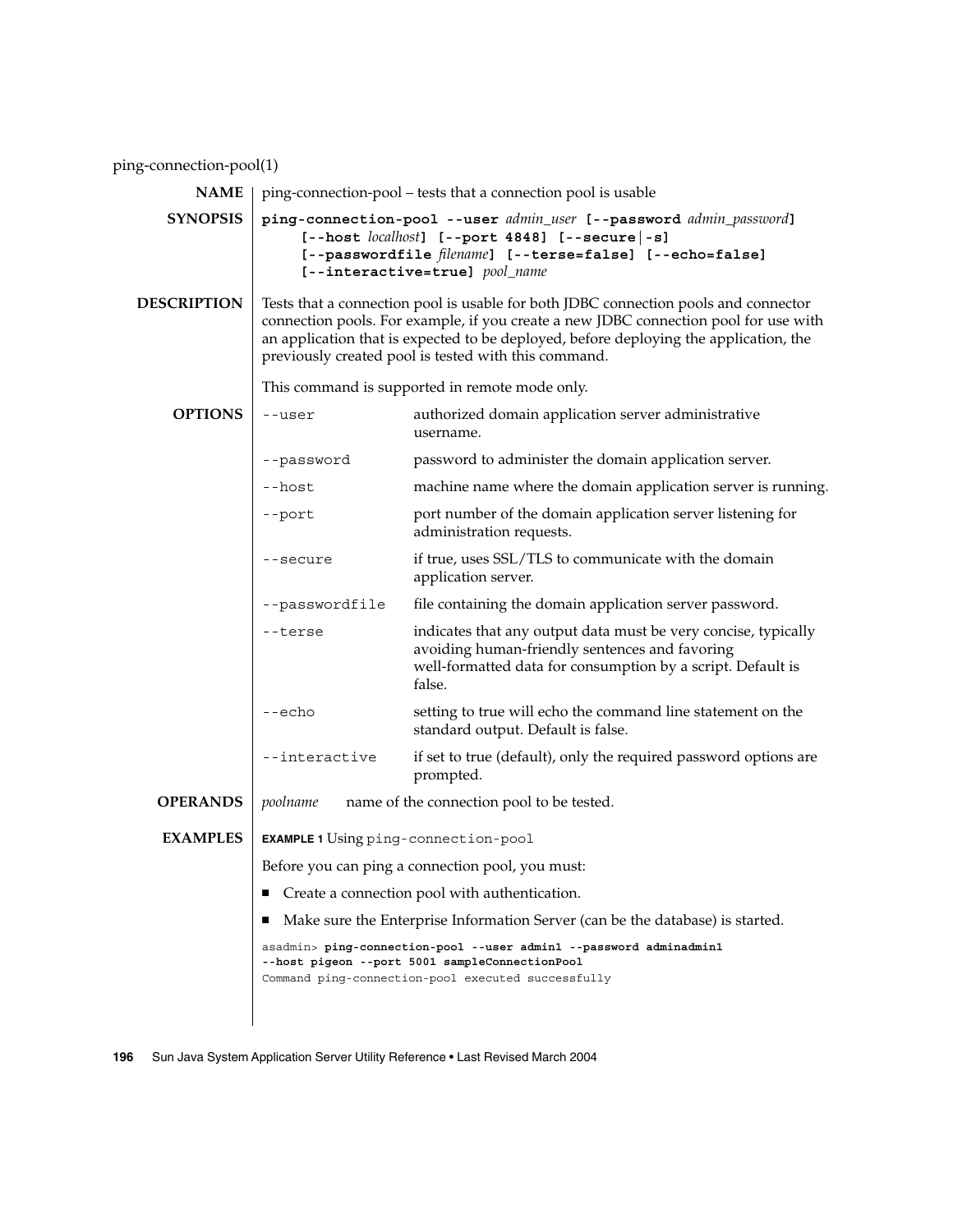ping-connection-pool(1)

| <b>EXIT STATUS</b> | command executed successfully                                                                                                                                                                                        |
|--------------------|----------------------------------------------------------------------------------------------------------------------------------------------------------------------------------------------------------------------|
|                    | error in executing the command                                                                                                                                                                                       |
| <b>SEE ALSO</b>    | $create$ -connector-connection-pool(1),<br>delete-connector-connection-pool(1),<br>list-connector-connection-pool(1), create-jdbc-connection-pool(1),<br>delete-jdbc-connection-pool(1)list-jdbc-connection-pools(1) |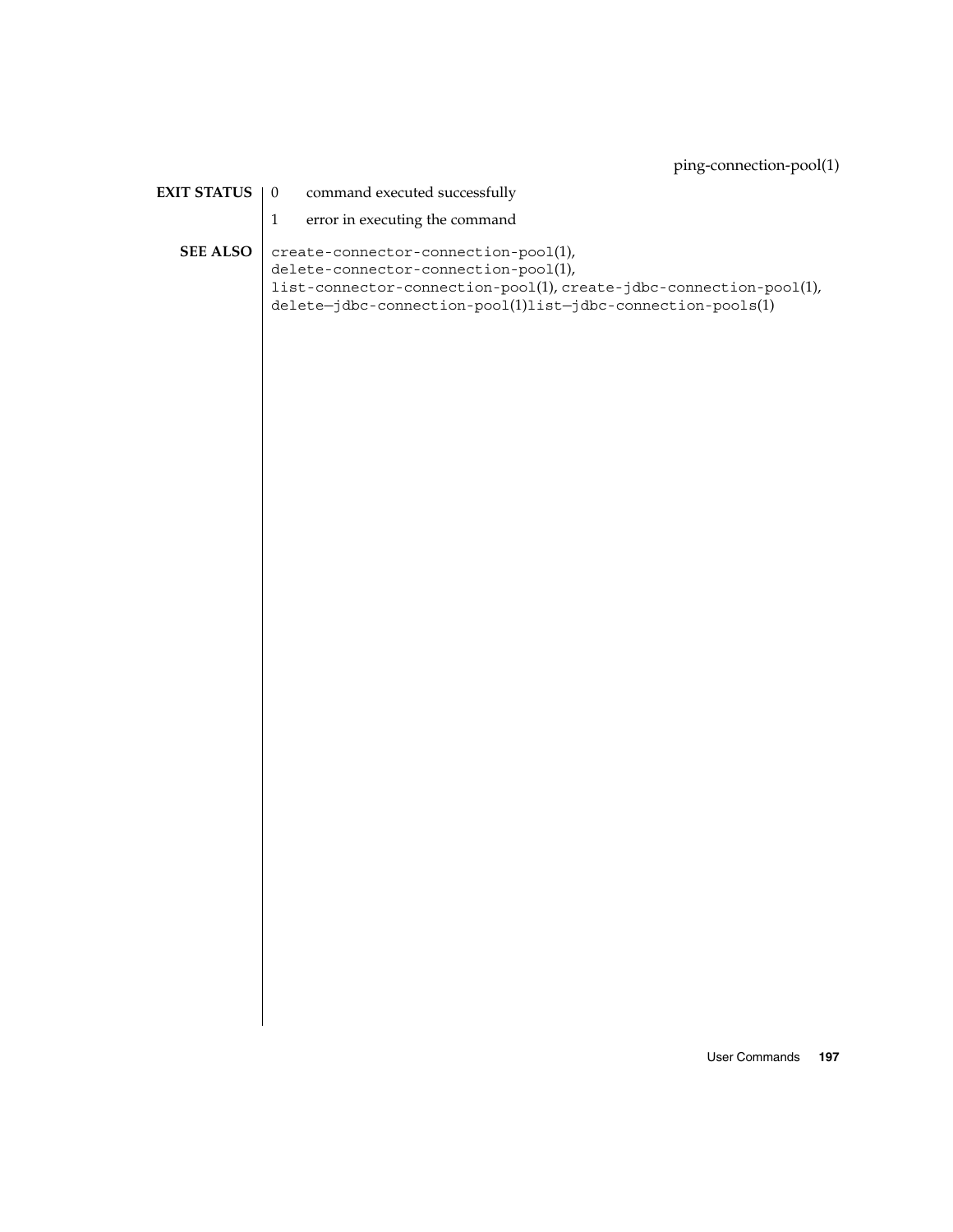## reconfig(1)

| <b>NAME</b>        |                                                             | reconfig - applies the changes you have made for a server instance                                                                                                                                                                                                                                                                                                                                                                                                                                                                                                                                                                                                                                                                                                                                                                                           |
|--------------------|-------------------------------------------------------------|--------------------------------------------------------------------------------------------------------------------------------------------------------------------------------------------------------------------------------------------------------------------------------------------------------------------------------------------------------------------------------------------------------------------------------------------------------------------------------------------------------------------------------------------------------------------------------------------------------------------------------------------------------------------------------------------------------------------------------------------------------------------------------------------------------------------------------------------------------------|
| <b>SYNOPSIS</b>    | <i>instance_name</i>                                        | reconfig --user admin_user [--password admin_password] [--host localhost]<br>[--port 4848] [--secure  -s] [--passwordfile filename]<br>[--discardmanualchanges=false] [--keepmanualchanges=false]                                                                                                                                                                                                                                                                                                                                                                                                                                                                                                                                                                                                                                                            |
| <b>DESCRIPTION</b> | directly to your config/backup/server.xmlfile.              | This command is deprecated. It allows you to apply changes you have made for a<br>server instance. Use the reconfig command after you've used the set command to<br>change server properties. Any changes you make to the configuration files of the<br>server do not take affect until you apply the changes by running the reconfig<br>command. When --discardmanual changes is set to true, manual changes made to<br>the server. xml file are discarded. When --keepmanual changes is set to true,<br>manual changes made to the server.xml file take affect. However if both options are<br>false (both options are not specified), an error message is displayed if manual changes<br>and/or changes have been applied using the Administrator Interface. Use this<br>command with discretion since there is no undo, and the changes applied are made |
| <b>OPTIONS</b>     | --user                                                      | administrative user associated for the instance.                                                                                                                                                                                                                                                                                                                                                                                                                                                                                                                                                                                                                                                                                                                                                                                                             |
|                    | --password                                                  | administrative password corresponding to the<br>administrative user.                                                                                                                                                                                                                                                                                                                                                                                                                                                                                                                                                                                                                                                                                                                                                                                         |
|                    | --host                                                      | host name of the machine hosting the administrative<br>instance.                                                                                                                                                                                                                                                                                                                                                                                                                                                                                                                                                                                                                                                                                                                                                                                             |
|                    | --port                                                      | administrative port number associated with the<br>administrative host.                                                                                                                                                                                                                                                                                                                                                                                                                                                                                                                                                                                                                                                                                                                                                                                       |
|                    | --passwordfile                                              | file containing passwords appropriate for the<br>command (e.g., administrative instance).                                                                                                                                                                                                                                                                                                                                                                                                                                                                                                                                                                                                                                                                                                                                                                    |
|                    | --secure                                                    | if true, uses SSL/TLS to communicate with the<br>administrative instance.                                                                                                                                                                                                                                                                                                                                                                                                                                                                                                                                                                                                                                                                                                                                                                                    |
|                    | --discardmanualchanges                                      | defaults to false. When set to true, discards the<br>changes made manually to the server. xml file.                                                                                                                                                                                                                                                                                                                                                                                                                                                                                                                                                                                                                                                                                                                                                          |
|                    | --keepmanualchanges                                         | defaults to false. When set to true, allows the<br>manual changes made to the server. xml file to<br>take affect.                                                                                                                                                                                                                                                                                                                                                                                                                                                                                                                                                                                                                                                                                                                                            |
| <b>OPERANDS</b>    | name of the instance<br>instance name                       |                                                                                                                                                                                                                                                                                                                                                                                                                                                                                                                                                                                                                                                                                                                                                                                                                                                              |
| <b>EXAMPLES</b>    | <b>EXAMPLE 1 Using reconfig</b>                             |                                                                                                                                                                                                                                                                                                                                                                                                                                                                                                                                                                                                                                                                                                                                                                                                                                                              |
|                    | asadmin> reconfig --user admin<br>Successfully reconfigured | --passwordfile passwords.txt --host localhost --port 4848 server1                                                                                                                                                                                                                                                                                                                                                                                                                                                                                                                                                                                                                                                                                                                                                                                            |

**198** Sun Java System Application Server Utility Reference • Last Revised March 2004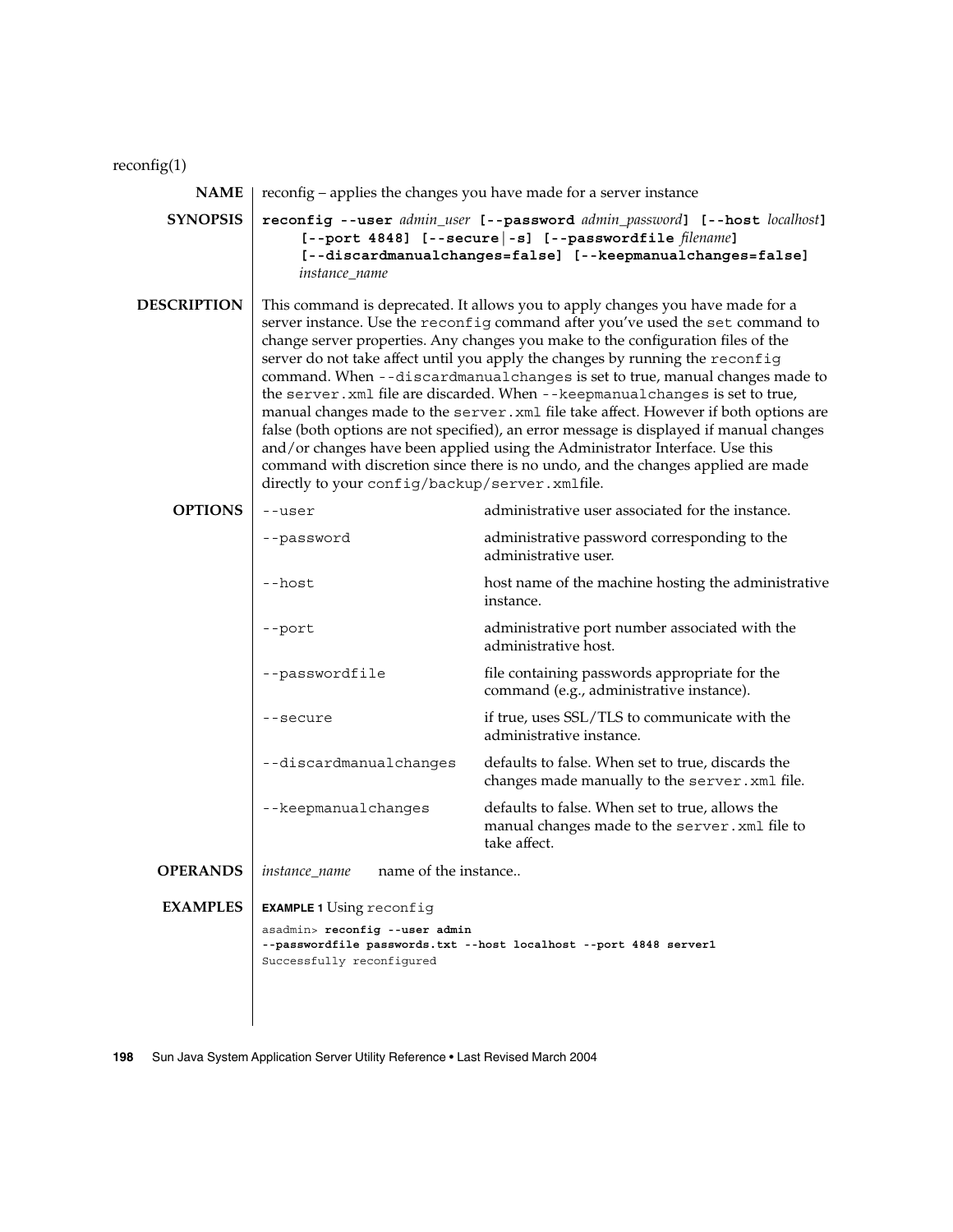reconfig(1)

```
EXAMPLE 2 Using reconfig with the --discardmanualchanges option
            asadmin> reconfig --user admin --passwordfile passwords.txt --host localhost --port 4848 --discard
             Instance restart is required
            Successfully reconfigured
            EXAMPLE 3 Using reconfig with the --keepmanualchanges option
            asadmin> reconfig --user admin --passwordfile passwords.txt --host localhost --port 4848 --keepman
            Instance restart is required
            Successfully reconfigured
            0 command executed successfully
            1 error in executing the command
            get(1), set(1), list(1)EXIT STATUS
SEE ALSO
```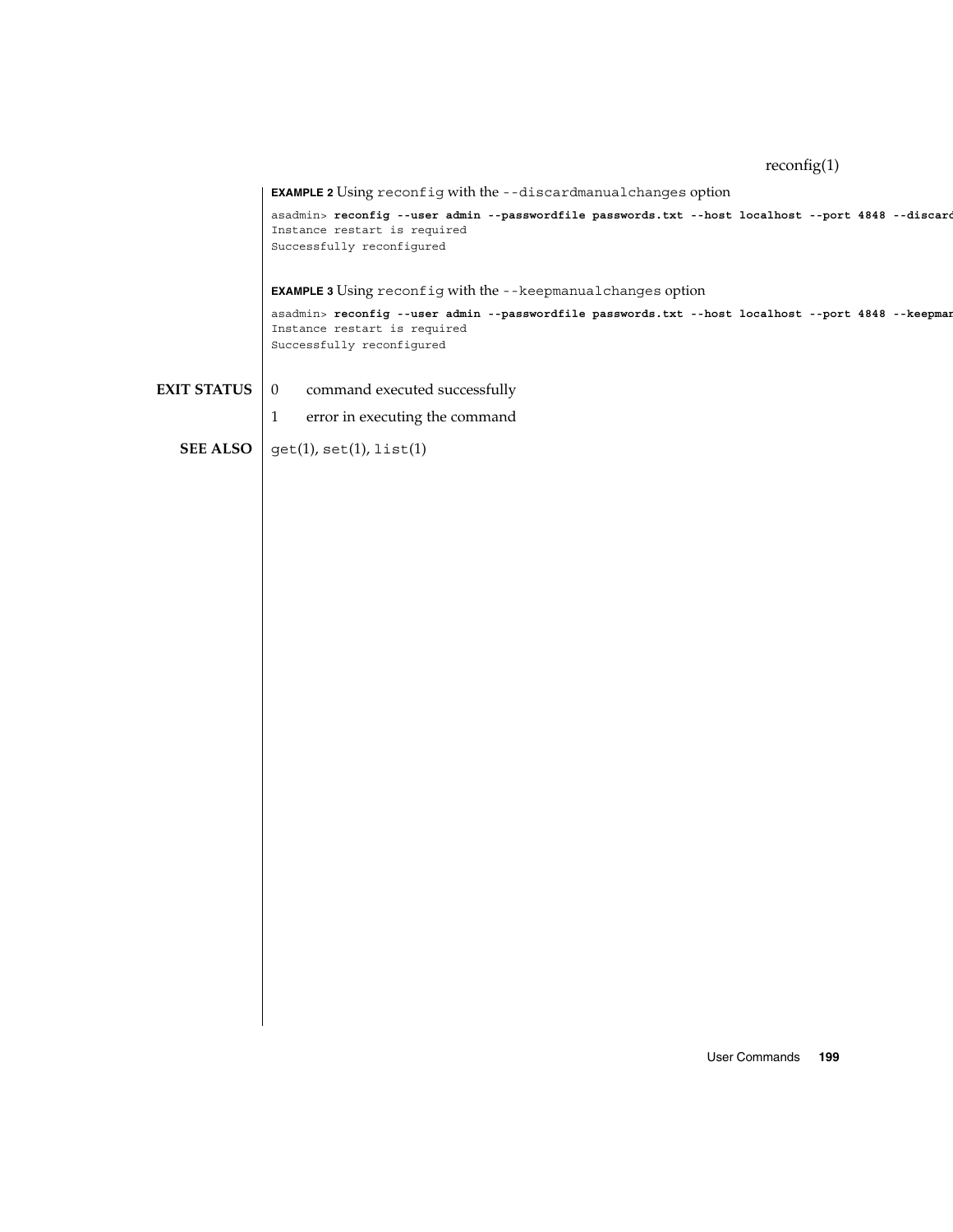| $restart-instance(1)$ |                                                  |                                                                                                                                                                                                                                                                                                                                                                                                                                                                                                                                                                        |
|-----------------------|--------------------------------------------------|------------------------------------------------------------------------------------------------------------------------------------------------------------------------------------------------------------------------------------------------------------------------------------------------------------------------------------------------------------------------------------------------------------------------------------------------------------------------------------------------------------------------------------------------------------------------|
| <b>NAME</b>           | with it                                          | restart-instance – restarts the specified server instance and all the services associated                                                                                                                                                                                                                                                                                                                                                                                                                                                                              |
| <b>SYNOPSIS</b>       | $[- - \text{secure}   - \text{s}]$ instance_name | restart-instance [--user admin_user] [--password admin_password]<br>[--host localhost] [--port 4848] [--local=false]<br>[--domain domain_name] [--passwordfile filename]                                                                                                                                                                                                                                                                                                                                                                                               |
| <b>DESCRIPTION</b>    |                                                  | Use the restart-instance to restart the instance with the instance name specified.<br>The restart-instance command can be run both locally and remotely. To restart<br>remotely, the administration server must be running on the hostname and port<br>number specified. The user authenticates using the password identified for the<br>administration server. Additionally, the instance must already exist within the domain<br>served by the administration server, and the instance must be running. The<br>restart-instance command is not supported on Windows. |
| <b>OPTIONS</b>        | --user                                           | administrative user associated for the instance.                                                                                                                                                                                                                                                                                                                                                                                                                                                                                                                       |
|                       | --password                                       | administrative password corresponding to the administrative<br>user.                                                                                                                                                                                                                                                                                                                                                                                                                                                                                                   |
|                       | --host                                           | host name of the machine hosting the administrative instance.                                                                                                                                                                                                                                                                                                                                                                                                                                                                                                          |
|                       | --port                                           | administrative port number associated with the administrative<br>host.                                                                                                                                                                                                                                                                                                                                                                                                                                                                                                 |
|                       | $-$ -local                                       | determines if the command should delegate the request to<br>administrative instance or run locally.                                                                                                                                                                                                                                                                                                                                                                                                                                                                    |
|                       | --domain                                         | name of the domain.                                                                                                                                                                                                                                                                                                                                                                                                                                                                                                                                                    |
|                       | --passwordfile                                   | file containing passwords appropriate for the command (e.g.,<br>administrative instance).                                                                                                                                                                                                                                                                                                                                                                                                                                                                              |
|                       | --secure                                         | if true, uses SSL/TLS to communicate with the administrative<br>instance.                                                                                                                                                                                                                                                                                                                                                                                                                                                                                              |
| <b>OPERANDS</b>       | instance_name                                    | name of the instance to be restarted.                                                                                                                                                                                                                                                                                                                                                                                                                                                                                                                                  |
| <b>EXAMPLES</b>       |                                                  | <b>EXAMPLE 1</b> Using restart-instance in local mode                                                                                                                                                                                                                                                                                                                                                                                                                                                                                                                  |
|                       |                                                  | asadmin> restart-instance --local --domain domain1 server1                                                                                                                                                                                                                                                                                                                                                                                                                                                                                                             |
|                       | Instance server1 started                         |                                                                                                                                                                                                                                                                                                                                                                                                                                                                                                                                                                        |
|                       |                                                  | Where: server1 is the name of the instance restarted on the domain1 domain.                                                                                                                                                                                                                                                                                                                                                                                                                                                                                            |
|                       |                                                  | <b>EXAMPLE 2</b> Using restart-instance in remote mode                                                                                                                                                                                                                                                                                                                                                                                                                                                                                                                 |
|                       | Instance server1 started                         | asadmin> restart-instance --user admin --password adminadmin --host bluestar --port 4848 server1                                                                                                                                                                                                                                                                                                                                                                                                                                                                       |
|                       |                                                  | Where: server1 is the name of the instance restarted. The restarted instance is<br>associated with the user, password, host, and port number specified.                                                                                                                                                                                                                                                                                                                                                                                                                |

**<sup>200</sup>** Sun Java System Application Server Utility Reference • Last Revised March 2004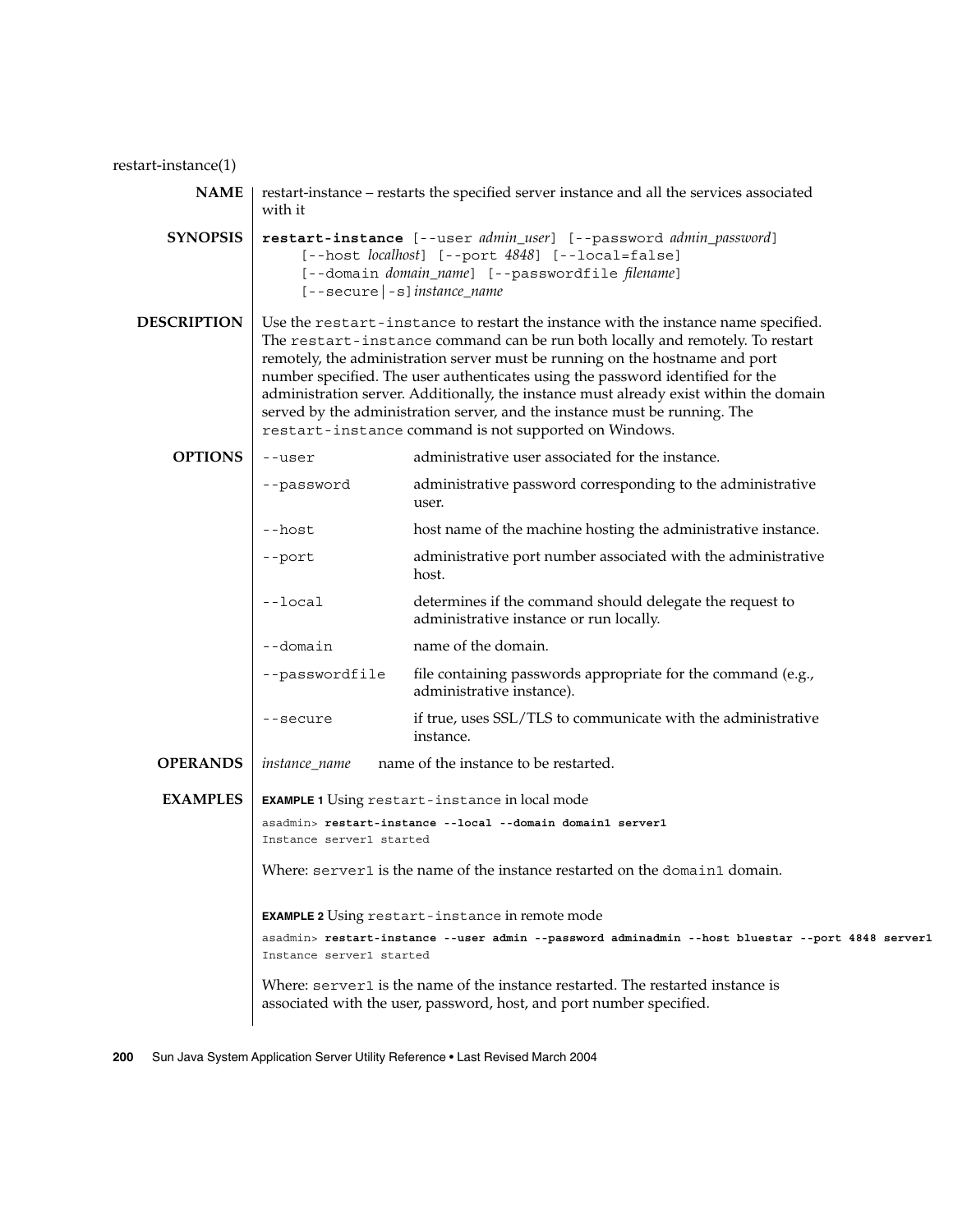restart-instance(1)

| <b>EXIT STATUS</b>                   | command executed successfully<br>$\theta$                                                                                                                             |
|--------------------------------------|-----------------------------------------------------------------------------------------------------------------------------------------------------------------------|
|                                      | 1<br>error in executing the command                                                                                                                                   |
| <b>INTERFACE</b>                     | Server Instance page                                                                                                                                                  |
| <b>EQUIVALENT</b><br><b>SEE ALSO</b> | $delete{\text{-}instance(1)}$ , start-instance(1), create-instance(1),<br>$stop-instance(1), start-appserv(1), stop-appserv(1), start-domain(1),$<br>$stop-domain(1)$ |
|                                      |                                                                                                                                                                       |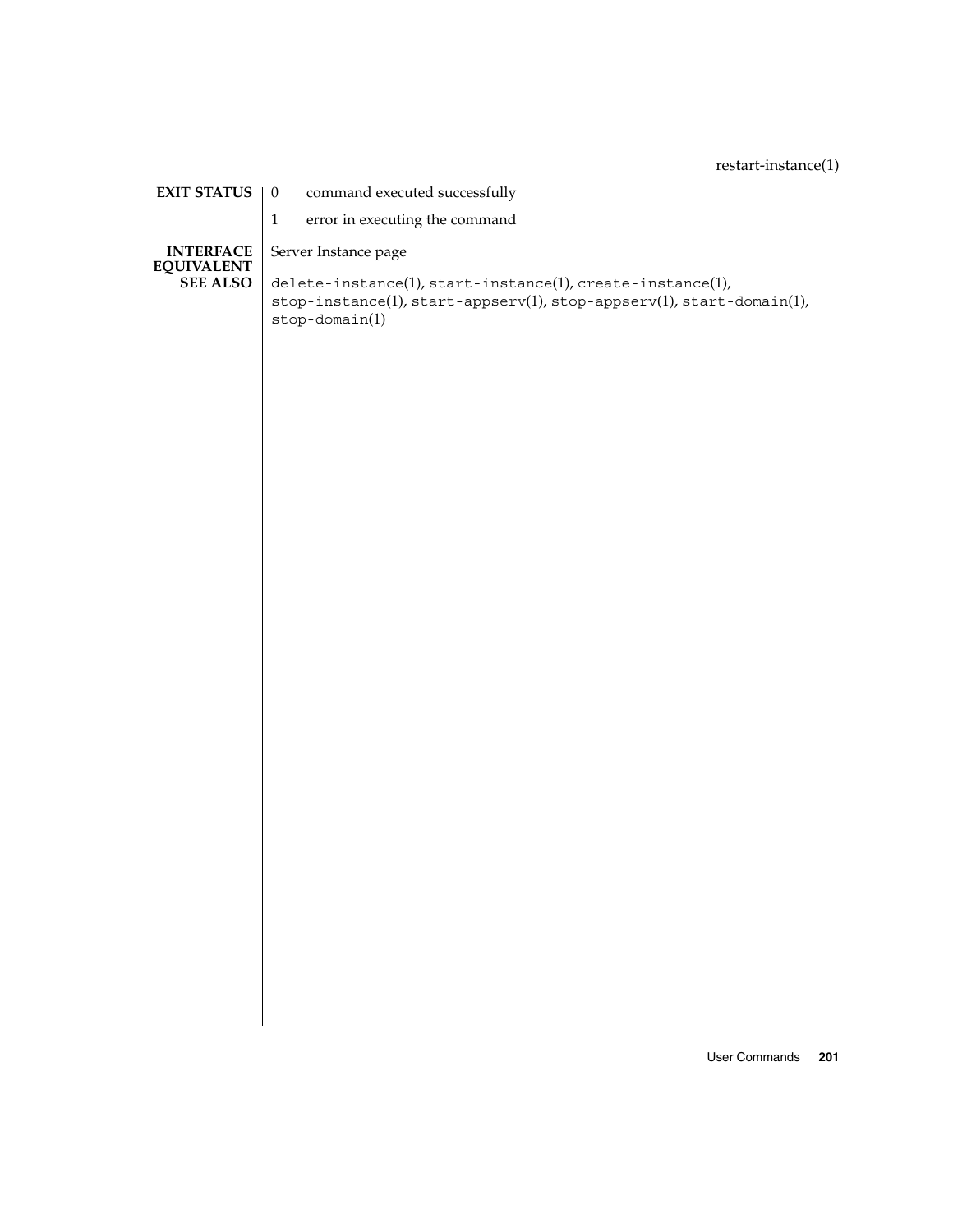rollback-transaction(1)

| <b>NAME</b>        |                                             | rollback-transaction – rollsback the named transaction                                                                                                                                                             |
|--------------------|---------------------------------------------|--------------------------------------------------------------------------------------------------------------------------------------------------------------------------------------------------------------------|
| <b>SYNOPSIS</b>    | <i>transaction id</i>                       | unfreeze-transaction-service --user admin_user<br>[--password admin_password] [--host localhost]<br>[--port 4848] [--secure   -s] [--passwordfile filename]<br>[--terse=false] [--echo=false] [--interactive=true] |
| <b>DESCRIPTION</b> |                                             | Rollsback the named transaction. This command is supported in remote mode only.                                                                                                                                    |
| <b>OPTIONS</b>     | --user                                      | authorized domain application server administrative<br>username.                                                                                                                                                   |
|                    | --password                                  | password to administer the domain application server.                                                                                                                                                              |
|                    | --host                                      | machine name where the domain application server is running.                                                                                                                                                       |
|                    | --port                                      | port number of the domain application server listening for<br>administration requests.                                                                                                                             |
|                    | --secure                                    | if true, uses SSL/TLS to communicate with the domain<br>application server.                                                                                                                                        |
|                    | --passwordfile                              | file containing the domain application server password.                                                                                                                                                            |
|                    | --terse                                     | indicates that any output data must be very concise, typically<br>avoiding human-friendly sentences and favoring<br>well-formatted data for consumption by a script. Default is<br>false.                          |
|                    | --echo                                      | setting to true will echo the command line statement on the<br>standard output. Default is false.                                                                                                                  |
|                    | --interactive                               | if set to true (default), only the required password options are<br>prompted.                                                                                                                                      |
| <b>OPERANDS</b>    | transaction_id                              | identifier for the transaction to be rolled back                                                                                                                                                                   |
| <b>EXAMPLES</b>    | <b>EXAMPLE 1</b> Using rollback-transaction |                                                                                                                                                                                                                    |
|                    | transaction1                                | asadmin> rollback-transaction --user admin --password adminadmin                                                                                                                                                   |
| <b>EXIT STATUS</b> | command executed successfully<br>0          |                                                                                                                                                                                                                    |
|                    | error in executing the command<br>1         |                                                                                                                                                                                                                    |
| <b>SEE ALSO</b>    |                                             | freeze-transaction-service(1), unfreeze-transaction-service(1)                                                                                                                                                     |
|                    |                                             |                                                                                                                                                                                                                    |

**202** Sun Java System Application Server Utility Reference • Last Revised March 2004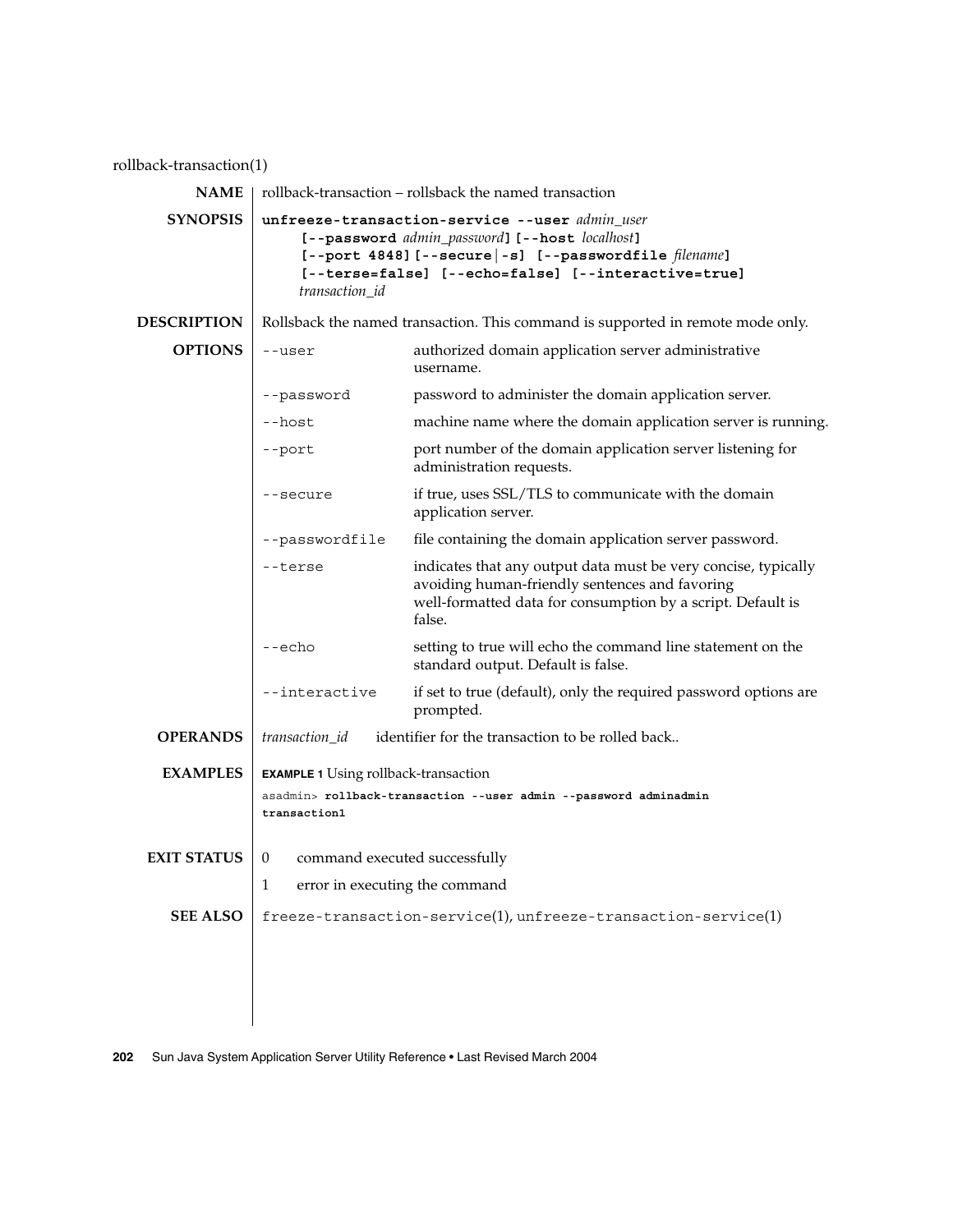| <b>NAME</b>        | set – sets the values of attributes               |                                                                                                                                                                                                                                     |
|--------------------|---------------------------------------------------|-------------------------------------------------------------------------------------------------------------------------------------------------------------------------------------------------------------------------------------|
| <b>SYNOPSIS</b>    |                                                   | set--user admin_user[--password admin_password][--host localhost]<br>[--port 4848] [--secure   -s] [--passwordfile filename]<br>[--terse=false] [--echo=false] [--interactive=true]<br>attributename=value [attribute_name=value] * |
| <b>DESCRIPTION</b> | the option value or operand.                      | Sets the values of one or more configurable attribute. This command is supported in<br>remote mode only. On Solaris, quotes are needed when executing commands with * as                                                            |
| <b>OPTIONS</b>     | --user                                            | authorized domain application server administrative<br>username.                                                                                                                                                                    |
|                    | --password                                        | password to administer the domain application server.                                                                                                                                                                               |
|                    | --host                                            | machine name where the domain application server is running.                                                                                                                                                                        |
|                    | --port                                            | port number of the domain application server listening for<br>administration requests.                                                                                                                                              |
|                    | --secure                                          | if true, uses SSL/TLS to communicate with the domain<br>application server.                                                                                                                                                         |
|                    | --passwordfile                                    | file containing the domain application server password.                                                                                                                                                                             |
|                    | --terse                                           | indicates that any output data must be very concise, typically<br>avoiding human-friendly sentences and favoring<br>well-formatted data for consumption by a script. Default is<br>false.                                           |
|                    | --echo                                            | setting to true will echo the command line statement on the<br>standard output. Default is false.                                                                                                                                   |
|                    | --interactive                                     | if set to true (default), only the required password options are<br>prompted.                                                                                                                                                       |
| <b>OPERANDS</b>    | attributename=value                               | identifies the attribute name and its value. See the <i>Application</i><br>Server Reference for a listing of the available attribute names.                                                                                         |
| <b>EXAMPLES</b>    | <b>EXAMPLE 1 Using set</b>                        |                                                                                                                                                                                                                                     |
|                    |                                                   | asadmin> set --user admin --password adminadmin --host localhost<br>--port 4848 server.transaction-service.automatic-recovery=true                                                                                                  |
| <b>EXIT STATUS</b> | $\boldsymbol{0}$<br>command executed successfully |                                                                                                                                                                                                                                     |
|                    | error in executing the command<br>$\mathbf{1}$    |                                                                                                                                                                                                                                     |
| <b>SEE ALSO</b>    | get(1), list(1)                                   |                                                                                                                                                                                                                                     |
|                    |                                                   |                                                                                                                                                                                                                                     |
|                    |                                                   |                                                                                                                                                                                                                                     |

set(1)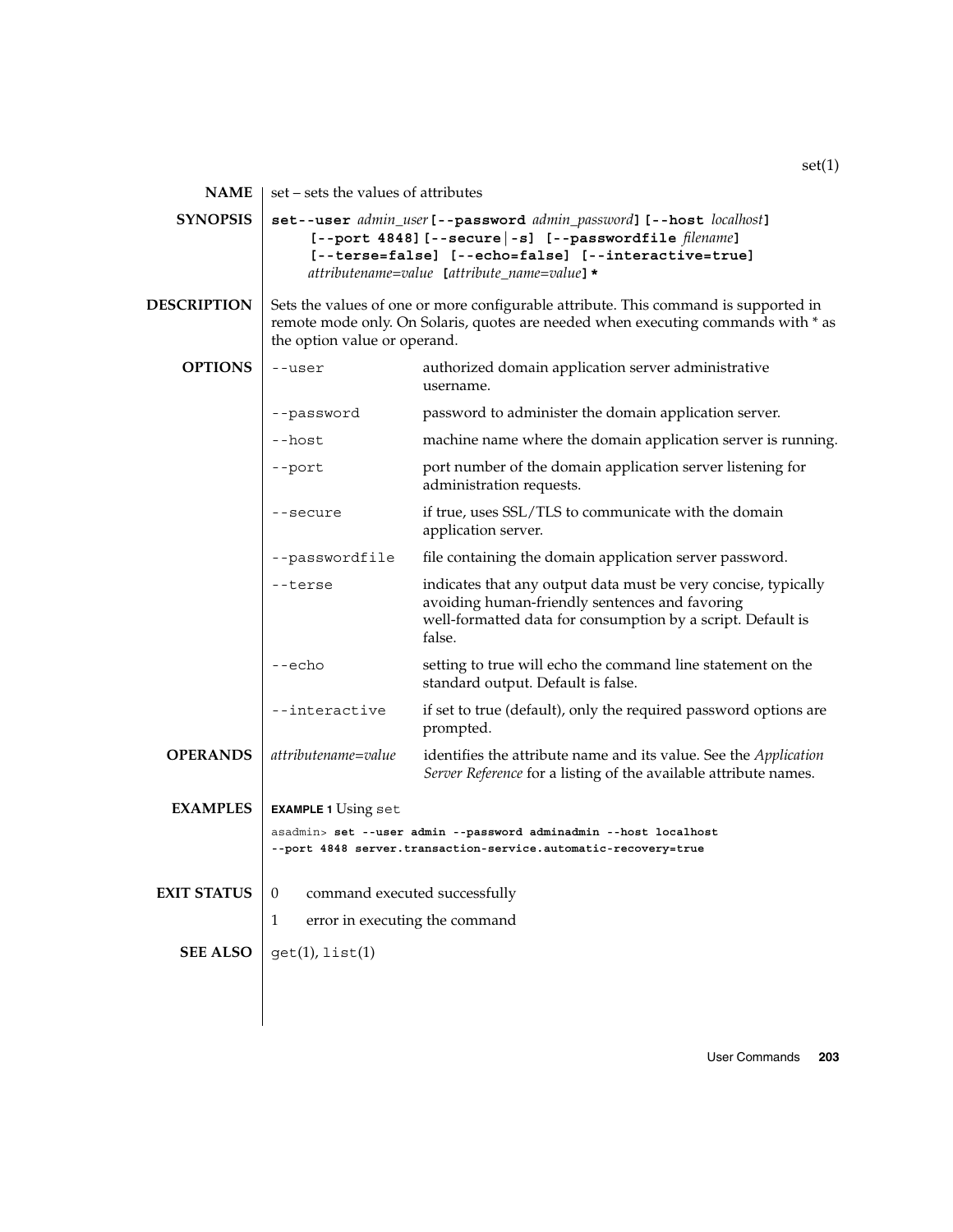show-component-status(1)

| <b>NAME</b>        |                                                   | show-component-status – displays the status of the deployed component                                                                                                                                                                                          |
|--------------------|---------------------------------------------------|----------------------------------------------------------------------------------------------------------------------------------------------------------------------------------------------------------------------------------------------------------------|
| <b>SYNOPSIS</b>    |                                                   | show-component-status --user admin_user [--password admin_password]<br>$[- - \text{host localhost}]$ $[- - \text{port 4848}]$ $[- - \text{secure}   - \text{s}]$<br>[--passwordfile filename] [--terse=false] [--echo=false]<br>[--interactive] component_name |
| <b>DESCRIPTION</b> |                                                   | show-component-status gets the status of the deployed component. The status is a<br>string representation returned by the server. The possible status strings include:<br>enabled or disabled. This command is supported in remote mode only.                  |
| <b>OPTIONS</b>     | --user                                            | authorized domain application server administrative<br>username.                                                                                                                                                                                               |
|                    | --password                                        | password to administer the domain application server.                                                                                                                                                                                                          |
|                    | --host                                            | machine name where the domain application server is running.                                                                                                                                                                                                   |
|                    | --port                                            | port number of the domain application server listening for<br>administration requests.                                                                                                                                                                         |
|                    | --secure                                          | if true, uses SSL/TLS to communicate with the domain<br>application server.                                                                                                                                                                                    |
|                    | --passwordfile                                    | file containing the domain application server password.                                                                                                                                                                                                        |
|                    | --terse                                           | indicates that any output data must be very concise, typically<br>avoiding human-friendly sentences and favoring<br>well-formatted data for consumption by a script.                                                                                           |
|                    | --echo                                            | setting to true will echo the command line statement on the<br>standard output.                                                                                                                                                                                |
|                    | --interactive                                     | prompts you for the required options that are not already<br>specified.                                                                                                                                                                                        |
| <b>OPERANDS</b>    | component_name                                    | name of the component to be listed.                                                                                                                                                                                                                            |
| <b>EXAMPLES</b>    | <b>EXAMPLE 1 Using show-component-status</b>      |                                                                                                                                                                                                                                                                |
|                    |                                                   | asadmin> show-component-status sampleApplication                                                                                                                                                                                                               |
|                    | Status of sampleApplication is enabled            |                                                                                                                                                                                                                                                                |
|                    |                                                   | Where: the status of the sample Application application is shown.                                                                                                                                                                                              |
| <b>EXIT STATUS</b> | command executed successfully<br>$\boldsymbol{0}$ |                                                                                                                                                                                                                                                                |
|                    | error in executing the command<br>$\mathbf{1}$    |                                                                                                                                                                                                                                                                |
| <b>SEE ALSO</b>    |                                                   | list-components(1), list-sub-components(1)                                                                                                                                                                                                                     |
|                    |                                                   |                                                                                                                                                                                                                                                                |
|                    |                                                   |                                                                                                                                                                                                                                                                |
|                    |                                                   |                                                                                                                                                                                                                                                                |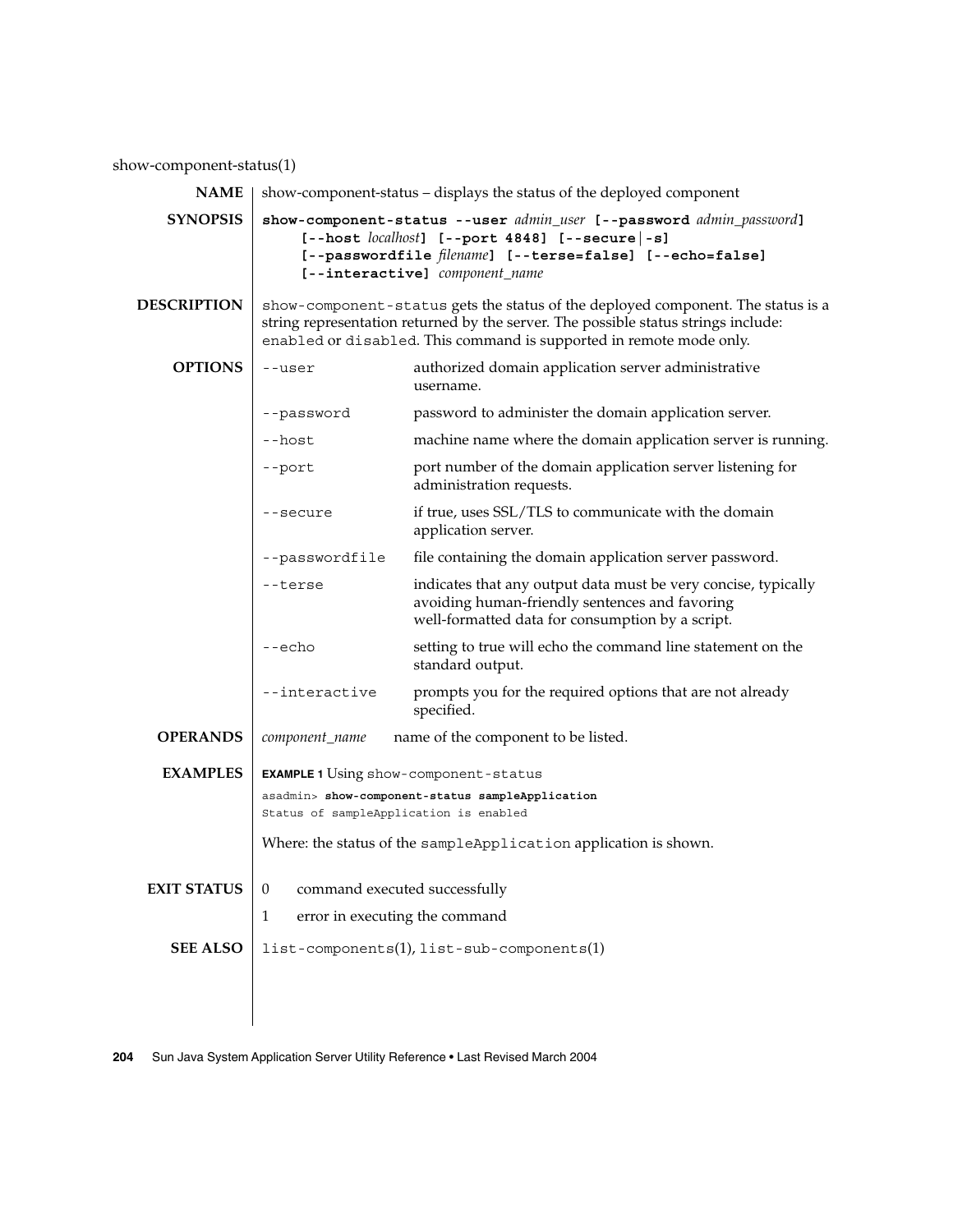shutdown(1)

| <b>NAME</b>                           |                                                                                                                                                                      | shutdown - brings down the administration server                                                                             |
|---------------------------------------|----------------------------------------------------------------------------------------------------------------------------------------------------------------------|------------------------------------------------------------------------------------------------------------------------------|
| <b>SYNOPSIS</b>                       | shutdown                                                                                                                                                             | [--user admin_user] [--password admin_password] [--host localhost]<br>[--port 4848] [--passwordfile filename] [--secure  -s] |
| <b>DESCRIPTION</b>                    | shut down gracefully brings down the administration server and all the running<br>instances. You must manually start the administration server to bring it up again. |                                                                                                                              |
| <b>OPTIONS</b>                        | --user                                                                                                                                                               | administrative user associated for the instance.                                                                             |
|                                       | --password                                                                                                                                                           | administrative password corresponding to the administrative<br>user.                                                         |
|                                       | --host                                                                                                                                                               | host name of the machine hosting the administrative instance.                                                                |
|                                       | --port                                                                                                                                                               | administrative port number associated with the administrative<br>host.                                                       |
|                                       | --passwordfile                                                                                                                                                       | file containing passwords appropriate for the command (e.g.,<br>administrative instance).                                    |
|                                       | --secure                                                                                                                                                             | if true, uses SSL/TLS to communicate with the administrative<br>instance.                                                    |
| <b>EXAMPLES</b>                       | <b>EXAMPLE 1</b> Using the shutdown command                                                                                                                          | asadmin> shutdown --user admin --password adminadmin --host bluestar --port 4848                                             |
|                                       | Waiting for admin server to shutdown<br>Admin server has been shutdown                                                                                               |                                                                                                                              |
| <b>EXIT STATUS</b>                    | command executed successfully<br>$\theta$                                                                                                                            |                                                                                                                              |
|                                       | 1<br>error in executing the command                                                                                                                                  |                                                                                                                              |
| <b>INTERFACE</b><br><b>EQUIVALENT</b> | Administration Server page                                                                                                                                           |                                                                                                                              |
| <b>SEE ALSO</b>                       | $stop-approxerv(1)$                                                                                                                                                  | $start\text{-}instance(1)$ , stop-instance(1),<br>restart-instance(1)start-domain(1), stop-domain(1), start-appserv(1),      |
|                                       |                                                                                                                                                                      |                                                                                                                              |
|                                       |                                                                                                                                                                      |                                                                                                                              |
|                                       |                                                                                                                                                                      |                                                                                                                              |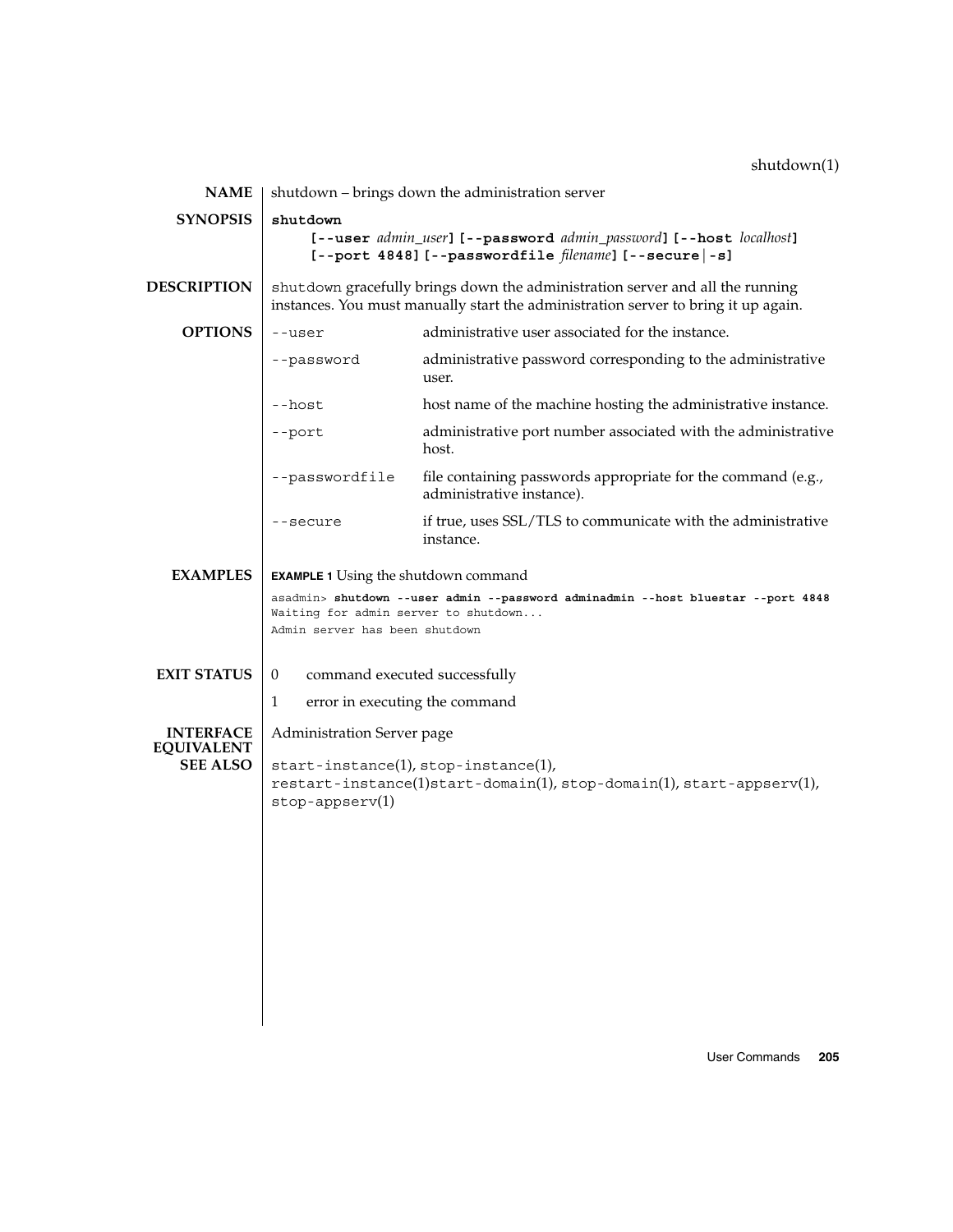start-appserv(1)

| <b>NAME</b>        | start-appserv – starts the domains in the specified or default domains directory                                                                                                                                                                                                                                                                                                                                                                                                                              |                                                                                                                                                                                                       |
|--------------------|---------------------------------------------------------------------------------------------------------------------------------------------------------------------------------------------------------------------------------------------------------------------------------------------------------------------------------------------------------------------------------------------------------------------------------------------------------------------------------------------------------------|-------------------------------------------------------------------------------------------------------------------------------------------------------------------------------------------------------|
| <b>SYNOPSIS</b>    | start-appserv [--domaindir <i>install_dir</i> /domains]<br>[--terse=false][--echo=false]                                                                                                                                                                                                                                                                                                                                                                                                                      |                                                                                                                                                                                                       |
| <b>DESCRIPTION</b> | This command has been deprecated. Please use start-domain to start the domains<br>in the specified domains directory. If a domian directory is not specified, the default<br>domains directory is started. If there is only one domain in the default domain<br>directory (install_dir/domains), then no operand is required to start the domain.<br>However, if there is more than one domain, the domain operand must be specified<br>using the start-domain command. This command can only be run locally. |                                                                                                                                                                                                       |
| <b>OPTIONS</b>     | --domaindir                                                                                                                                                                                                                                                                                                                                                                                                                                                                                                   | directory where the domains are started. If specified, path must be<br>accessible in the filesystem. If not specified, the domain is started in<br>the default <i>install_dir</i> /domains directory. |
|                    | --terse                                                                                                                                                                                                                                                                                                                                                                                                                                                                                                       | indicates that any output data must be very concise, typically<br>avoiding human-friendly sentences and favoring well-formatted<br>data for consumption by a script. Default is false.                |
|                    | --echo                                                                                                                                                                                                                                                                                                                                                                                                                                                                                                        | setting to true will echo the command line statement on the<br>standard output. Default is false.                                                                                                     |
| <b>EXIT STATUS</b> | 0                                                                                                                                                                                                                                                                                                                                                                                                                                                                                                             | command executed successfully                                                                                                                                                                         |
|                    | $\mathbf{1}$                                                                                                                                                                                                                                                                                                                                                                                                                                                                                                  | error in executing the command                                                                                                                                                                        |
| <b>SEE ALSO</b>    | $list-domains(1)$                                                                                                                                                                                                                                                                                                                                                                                                                                                                                             | $create-domain(1), start-domain(1), stor-domain(1), stop-domain(1), delete-domain(1),$                                                                                                                |
|                    |                                                                                                                                                                                                                                                                                                                                                                                                                                                                                                               |                                                                                                                                                                                                       |
|                    |                                                                                                                                                                                                                                                                                                                                                                                                                                                                                                               |                                                                                                                                                                                                       |
|                    |                                                                                                                                                                                                                                                                                                                                                                                                                                                                                                               |                                                                                                                                                                                                       |
|                    |                                                                                                                                                                                                                                                                                                                                                                                                                                                                                                               |                                                                                                                                                                                                       |
|                    |                                                                                                                                                                                                                                                                                                                                                                                                                                                                                                               |                                                                                                                                                                                                       |
|                    |                                                                                                                                                                                                                                                                                                                                                                                                                                                                                                               |                                                                                                                                                                                                       |
|                    |                                                                                                                                                                                                                                                                                                                                                                                                                                                                                                               |                                                                                                                                                                                                       |
|                    |                                                                                                                                                                                                                                                                                                                                                                                                                                                                                                               |                                                                                                                                                                                                       |
|                    |                                                                                                                                                                                                                                                                                                                                                                                                                                                                                                               |                                                                                                                                                                                                       |
|                    |                                                                                                                                                                                                                                                                                                                                                                                                                                                                                                               |                                                                                                                                                                                                       |
|                    |                                                                                                                                                                                                                                                                                                                                                                                                                                                                                                               |                                                                                                                                                                                                       |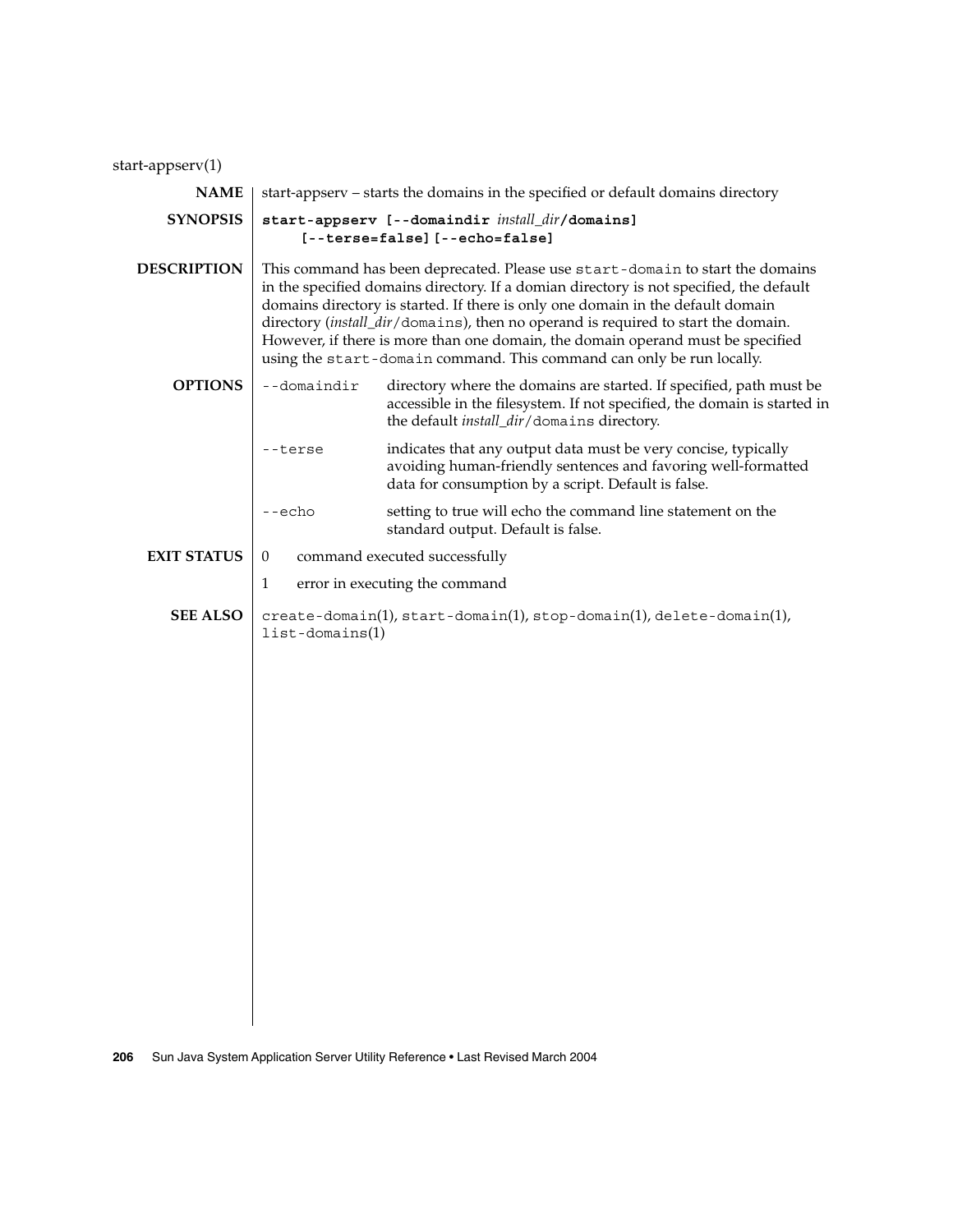start-domain(1)

| <b>NAME</b>        | start-domain – starts the given domain                                                                                                                                                                                                                                                                        |                                                                                                                                                                                                   |  |
|--------------------|---------------------------------------------------------------------------------------------------------------------------------------------------------------------------------------------------------------------------------------------------------------------------------------------------------------|---------------------------------------------------------------------------------------------------------------------------------------------------------------------------------------------------|--|
| <b>SYNOPSIS</b>    | start-domain [--domaindir <i>install_dir</i> /domains] [--terse=false]<br>[--echo=false] [--verbose=false] [--debug] [domain_name]                                                                                                                                                                            |                                                                                                                                                                                                   |  |
| <b>DESCRIPTION</b> | start-domain starts the specified domain. If there is only one domain in the default<br>domain directory (install_dir/domains), then no operand is required to start the<br>domain. However, if there is more than one domain, the domain operand must be<br>specified. This command can only be run locally. |                                                                                                                                                                                                   |  |
| <b>OPTIONS</b>     | --domaindir                                                                                                                                                                                                                                                                                                   | directory where the domain is to be started. If specified, path must<br>be accessible in the filesystem. If not specified, the domain is<br>started in the default install_dir/domains directory. |  |
|                    | --terse                                                                                                                                                                                                                                                                                                       | indicates that any output data must be very concise, typically<br>avoiding human-friendly sentences and favoring well-formatted<br>data for consumption by a script. Default is false.            |  |
|                    | --echo                                                                                                                                                                                                                                                                                                        | setting to true will echo the command line statement on the<br>standard output. Default is false.                                                                                                 |  |
|                    | --verbose                                                                                                                                                                                                                                                                                                     | by default this flag is set to false. If set to true, detailed server<br>startup output is displayed. Press CTRL-C to kill the server. Press<br>$CTRL-\1$ to print a thread dump.                 |  |
|                    | --debug                                                                                                                                                                                                                                                                                                       | by default this flag is set to false. If set to true, the server is started<br>in debug mode and prints the JPDA port on the console.                                                             |  |
| <b>OPERANDS</b>    | domain_name                                                                                                                                                                                                                                                                                                   | name of the domain. Must be a unique name.                                                                                                                                                        |  |
| <b>EXAMPLES</b>    | <b>EXAMPLE 1 Using start-domain</b>                                                                                                                                                                                                                                                                           |                                                                                                                                                                                                   |  |
|                    | asadmin> start-domain sampleDomain<br>Starting Domain sampleDomain, please wait.<br>Domain sampleDomain started                                                                                                                                                                                               |                                                                                                                                                                                                   |  |
|                    | Where: the sampleDomain domain is started.                                                                                                                                                                                                                                                                    |                                                                                                                                                                                                   |  |
| <b>EXIT STATUS</b> | 0<br>command executed successfully                                                                                                                                                                                                                                                                            |                                                                                                                                                                                                   |  |
|                    | 1                                                                                                                                                                                                                                                                                                             | error in executing the command                                                                                                                                                                    |  |
| <b>SEE ALSO</b>    |                                                                                                                                                                                                                                                                                                               | $create-domain(1), delete-domain(1), stop-domain(1), list-domain(1)$                                                                                                                              |  |
|                    |                                                                                                                                                                                                                                                                                                               |                                                                                                                                                                                                   |  |
|                    |                                                                                                                                                                                                                                                                                                               |                                                                                                                                                                                                   |  |
|                    |                                                                                                                                                                                                                                                                                                               |                                                                                                                                                                                                   |  |
|                    |                                                                                                                                                                                                                                                                                                               |                                                                                                                                                                                                   |  |
|                    |                                                                                                                                                                                                                                                                                                               |                                                                                                                                                                                                   |  |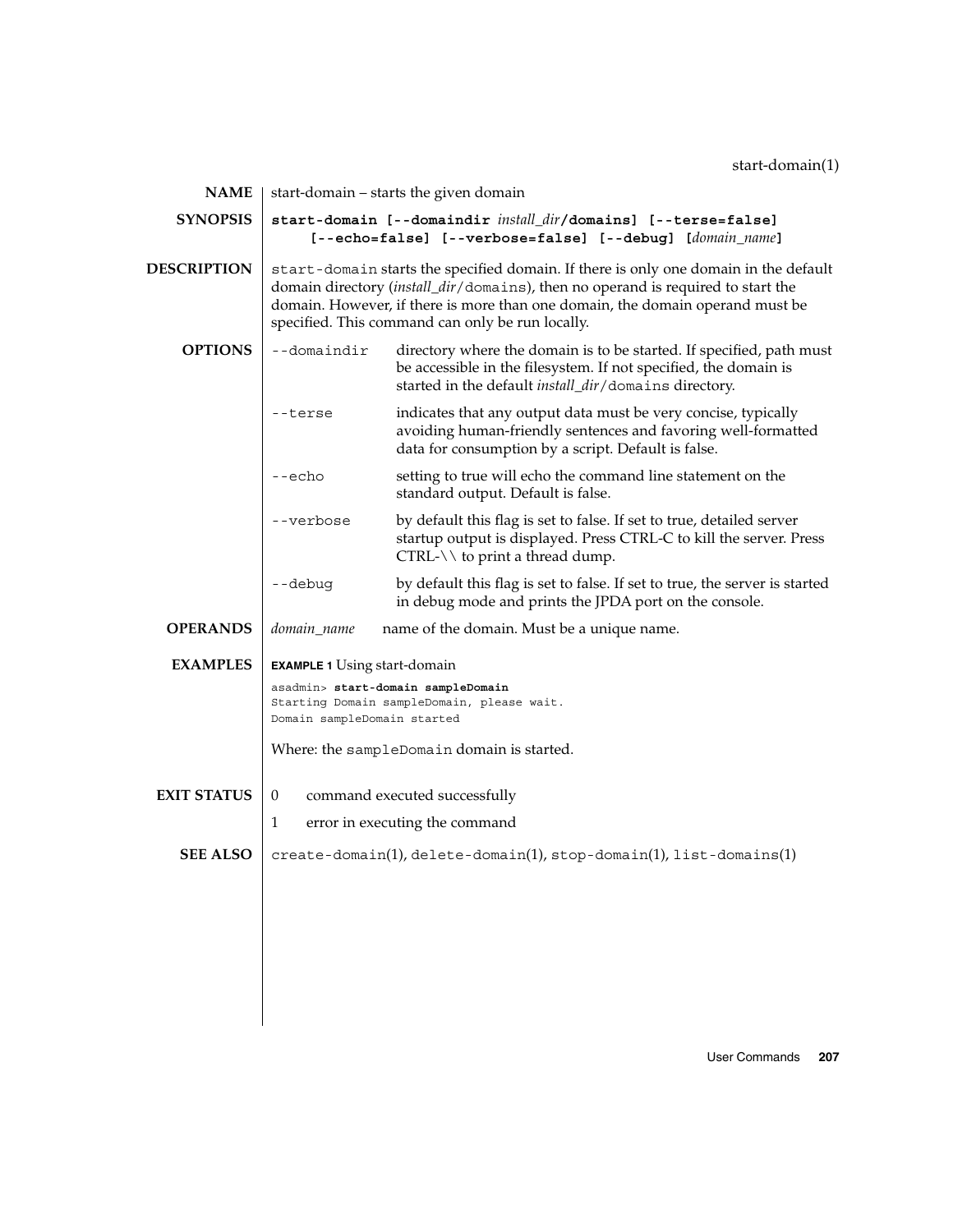start-instance(1)

| <b>NAME</b>        | start-instance – starts a server instance and all the services associated with it                                                                                                                                                                                                                                                                                                                                                                                              |                                                                                                                                     |  |  |
|--------------------|--------------------------------------------------------------------------------------------------------------------------------------------------------------------------------------------------------------------------------------------------------------------------------------------------------------------------------------------------------------------------------------------------------------------------------------------------------------------------------|-------------------------------------------------------------------------------------------------------------------------------------|--|--|
| <b>SYNOPSIS</b>    | start-instance [--user admin_user] [--password admin_password]<br>[--host local_host] [--port 4848] [--local=false]<br>[--domain domain_name] [--debug=false] [--passwordfile filename]<br>[--secure  -s] instance_name                                                                                                                                                                                                                                                        |                                                                                                                                     |  |  |
| <b>DESCRIPTION</b> | Use the start-instance command to start an instance with the instance name you<br>specify. The start-instance command can be run both locally and remotely. To<br>start locally, with a domain name identified, the named instance must already exist<br>within that domain. To start remotely, the administration server must be running on<br>the hostname and port number specified. The user authenticates using the password<br>identified for the administration server. |                                                                                                                                     |  |  |
| <b>OPTIONS</b>     | --user                                                                                                                                                                                                                                                                                                                                                                                                                                                                         | administrative user associated for the instance.                                                                                    |  |  |
|                    | --password                                                                                                                                                                                                                                                                                                                                                                                                                                                                     | administrative password corresponding to the administrative<br>user.                                                                |  |  |
|                    | --host                                                                                                                                                                                                                                                                                                                                                                                                                                                                         | host name of the machine hosting the administrative instance.                                                                       |  |  |
|                    | --port                                                                                                                                                                                                                                                                                                                                                                                                                                                                         | administrative port number associated with the administrative<br>host.                                                              |  |  |
|                    | --local                                                                                                                                                                                                                                                                                                                                                                                                                                                                        | determines if the command should delegate the request to<br>administrative instance or run locally.                                 |  |  |
|                    | --domain                                                                                                                                                                                                                                                                                                                                                                                                                                                                       | name of the domain.                                                                                                                 |  |  |
|                    | --debuq                                                                                                                                                                                                                                                                                                                                                                                                                                                                        | starts the instance in debug mode.                                                                                                  |  |  |
|                    | --passwordfile                                                                                                                                                                                                                                                                                                                                                                                                                                                                 | file containing passwords appropriate for the command (e.g.,<br>administrative instance).                                           |  |  |
|                    | --secure                                                                                                                                                                                                                                                                                                                                                                                                                                                                       | if true, uses SSL/TLS to communicate with the administrative<br>instance.                                                           |  |  |
| <b>OPERANDS</b>    | name of the instance to be started.<br><i>instance_name</i>                                                                                                                                                                                                                                                                                                                                                                                                                    |                                                                                                                                     |  |  |
| <b>EXAMPLES</b>    | <b>EXAMPLE 1 Using start-instance in local mode</b>                                                                                                                                                                                                                                                                                                                                                                                                                            |                                                                                                                                     |  |  |
|                    |                                                                                                                                                                                                                                                                                                                                                                                                                                                                                | asadmin> start-instance --domain domain1 admin-server                                                                               |  |  |
|                    | Instance admin-server started                                                                                                                                                                                                                                                                                                                                                                                                                                                  |                                                                                                                                     |  |  |
|                    | Where: the admin-server instance is started on the local domain1 domain.                                                                                                                                                                                                                                                                                                                                                                                                       |                                                                                                                                     |  |  |
|                    | <b>EXAMPLE 2</b> Using start-instance in remote mode                                                                                                                                                                                                                                                                                                                                                                                                                           |                                                                                                                                     |  |  |
|                    | asadmin> start-instance --user admin --password bluestar --host localhost --port 4848 server1<br>Instance server1 started                                                                                                                                                                                                                                                                                                                                                      |                                                                                                                                     |  |  |
|                    |                                                                                                                                                                                                                                                                                                                                                                                                                                                                                | Where: the server1 instance is started on the remote domain associated with the<br>specified user, password, host, and port number. |  |  |
|                    |                                                                                                                                                                                                                                                                                                                                                                                                                                                                                |                                                                                                                                     |  |  |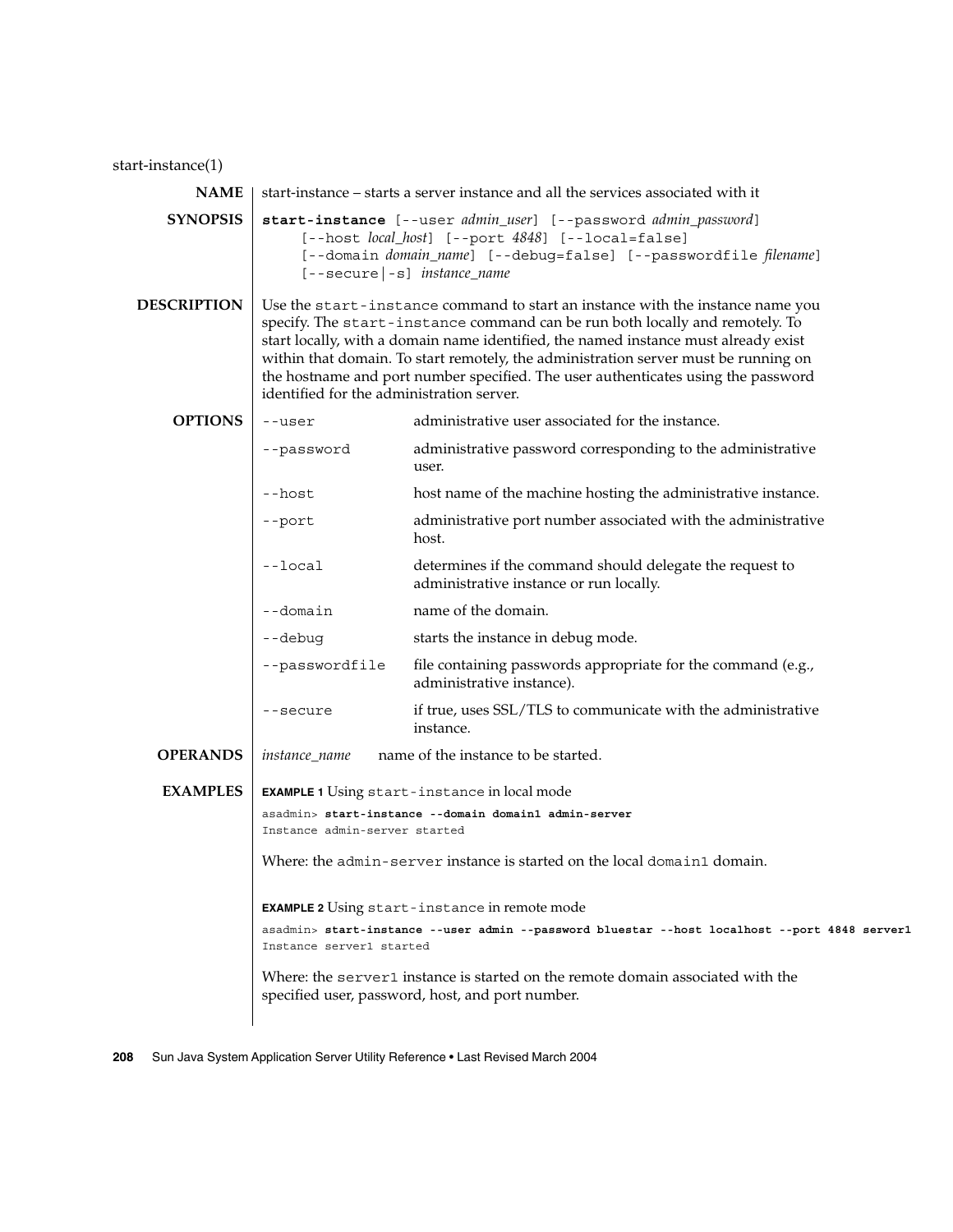## start-instance(1)

| <b>EXIT STATUS</b>                    | command executed successfully                                                                                                                                                                                                   |  |  |
|---------------------------------------|---------------------------------------------------------------------------------------------------------------------------------------------------------------------------------------------------------------------------------|--|--|
|                                       | error in executing the command                                                                                                                                                                                                  |  |  |
| <b>INTERFACE</b><br><b>EOUIVALENT</b> | Server Instance page                                                                                                                                                                                                            |  |  |
| <b>SEE ALSO</b>                       | $delete{\text{-}instance(1)}$ , $create{\text{-}instance(1)}$ , $state{\text{-}instance(1)}$ , $stop{\text{-}instance(1)}$ ,<br>$restart-instance(1)$ , start-appserv(1), stop-appserv(1),<br>$start-domain(1), stop-domain(1)$ |  |  |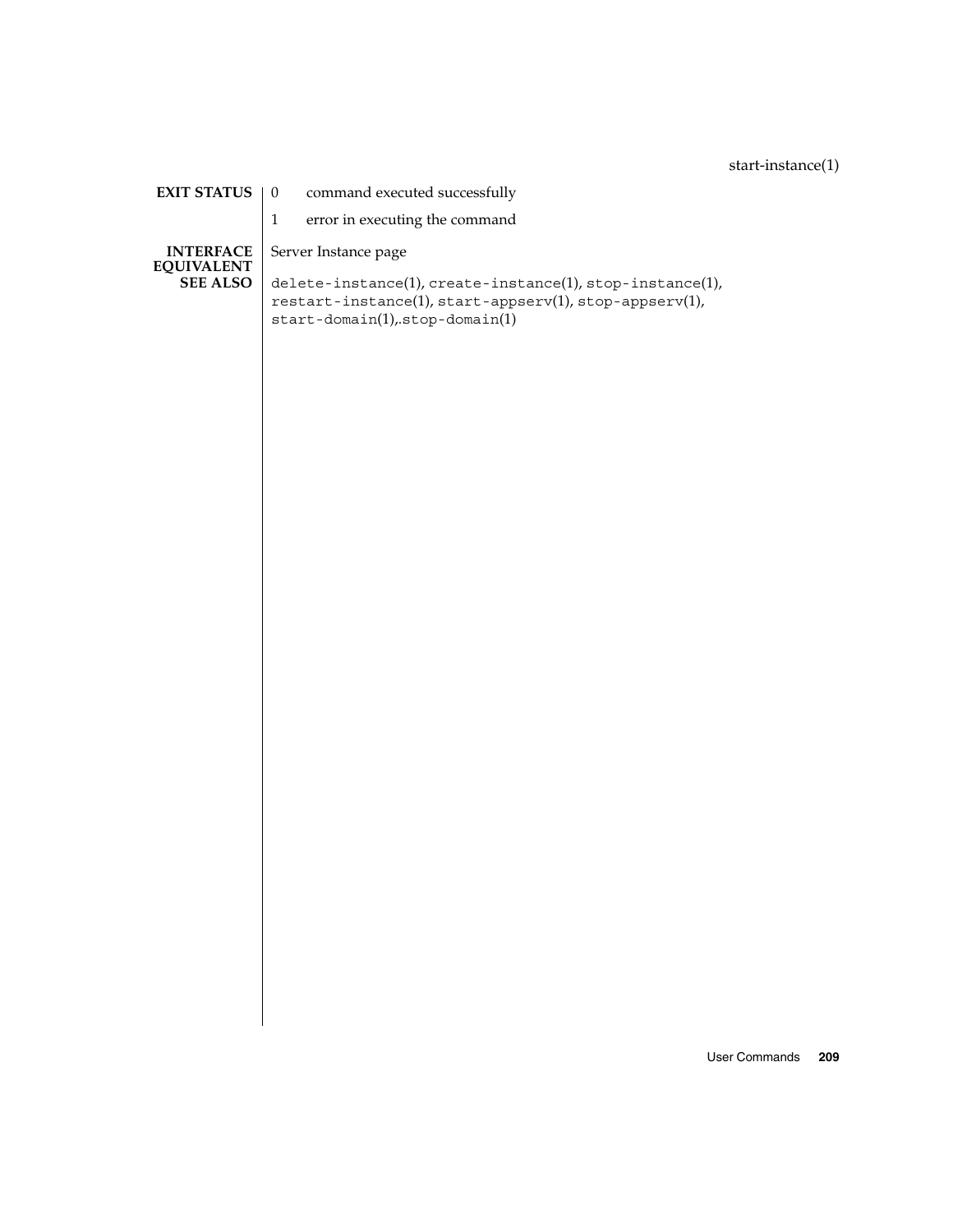stop-appserv(1)

| <b>NAME</b>        | stop-appserv – stops the domains in the specified or default domains directory                                                                                                                                                                                                                                                                                                                                                                                                                                                      |                                                                                                                                                                                                       |
|--------------------|-------------------------------------------------------------------------------------------------------------------------------------------------------------------------------------------------------------------------------------------------------------------------------------------------------------------------------------------------------------------------------------------------------------------------------------------------------------------------------------------------------------------------------------|-------------------------------------------------------------------------------------------------------------------------------------------------------------------------------------------------------|
| <b>SYNOPSIS</b>    | stop-appserv [--domaindir <i>install_dir</i> /domains]<br>[--terse=false][--echo=false]                                                                                                                                                                                                                                                                                                                                                                                                                                             |                                                                                                                                                                                                       |
| <b>DESCRIPTION</b> | This command has been deprecated. Please use stop-domain to stop the domains in<br>the specified or default domains directory. If the domains directory is not specified, the<br>default domains directory is stopped. If there is only one domain in the default<br>domains directory (install_dir/domains), then no operand is required to stop the<br>domain. However, if there is more than one domain, the domain operand must be<br>specified using the stop-domain command. This command is supported in local<br>mode only. |                                                                                                                                                                                                       |
| <b>OPTIONS</b>     | --domaindir                                                                                                                                                                                                                                                                                                                                                                                                                                                                                                                         | directory where the domains are started. If specified, path must be<br>accessible in the filesystem. If not specified, the domain is started in<br>the default <i>install_dir</i> /domains directory. |
|                    | --terse                                                                                                                                                                                                                                                                                                                                                                                                                                                                                                                             | indicates that any output data must be very concise, typically<br>avoiding human-friendly sentences and favoring well-formatted<br>data for consumption by a script. Default is false.                |
|                    | --echo                                                                                                                                                                                                                                                                                                                                                                                                                                                                                                                              | setting to true will echo the command line statement on the<br>standard output. Default is false.                                                                                                     |
| <b>EXIT STATUS</b> | $\mathbf{0}$                                                                                                                                                                                                                                                                                                                                                                                                                                                                                                                        | command executed successfully                                                                                                                                                                         |
|                    | $\mathbf{1}$                                                                                                                                                                                                                                                                                                                                                                                                                                                                                                                        | error in executing the command                                                                                                                                                                        |
| <b>SEE ALSO</b>    | $list-domains(1)$                                                                                                                                                                                                                                                                                                                                                                                                                                                                                                                   | $create-domain(1), start-domain(1), stop-domain(1), deletion, delete-domain(1),$                                                                                                                      |
|                    |                                                                                                                                                                                                                                                                                                                                                                                                                                                                                                                                     |                                                                                                                                                                                                       |
|                    |                                                                                                                                                                                                                                                                                                                                                                                                                                                                                                                                     |                                                                                                                                                                                                       |
|                    |                                                                                                                                                                                                                                                                                                                                                                                                                                                                                                                                     |                                                                                                                                                                                                       |
|                    |                                                                                                                                                                                                                                                                                                                                                                                                                                                                                                                                     |                                                                                                                                                                                                       |
|                    |                                                                                                                                                                                                                                                                                                                                                                                                                                                                                                                                     |                                                                                                                                                                                                       |
|                    |                                                                                                                                                                                                                                                                                                                                                                                                                                                                                                                                     |                                                                                                                                                                                                       |
|                    |                                                                                                                                                                                                                                                                                                                                                                                                                                                                                                                                     |                                                                                                                                                                                                       |
|                    |                                                                                                                                                                                                                                                                                                                                                                                                                                                                                                                                     |                                                                                                                                                                                                       |
|                    |                                                                                                                                                                                                                                                                                                                                                                                                                                                                                                                                     |                                                                                                                                                                                                       |
|                    |                                                                                                                                                                                                                                                                                                                                                                                                                                                                                                                                     |                                                                                                                                                                                                       |
|                    |                                                                                                                                                                                                                                                                                                                                                                                                                                                                                                                                     |                                                                                                                                                                                                       |
|                    |                                                                                                                                                                                                                                                                                                                                                                                                                                                                                                                                     |                                                                                                                                                                                                       |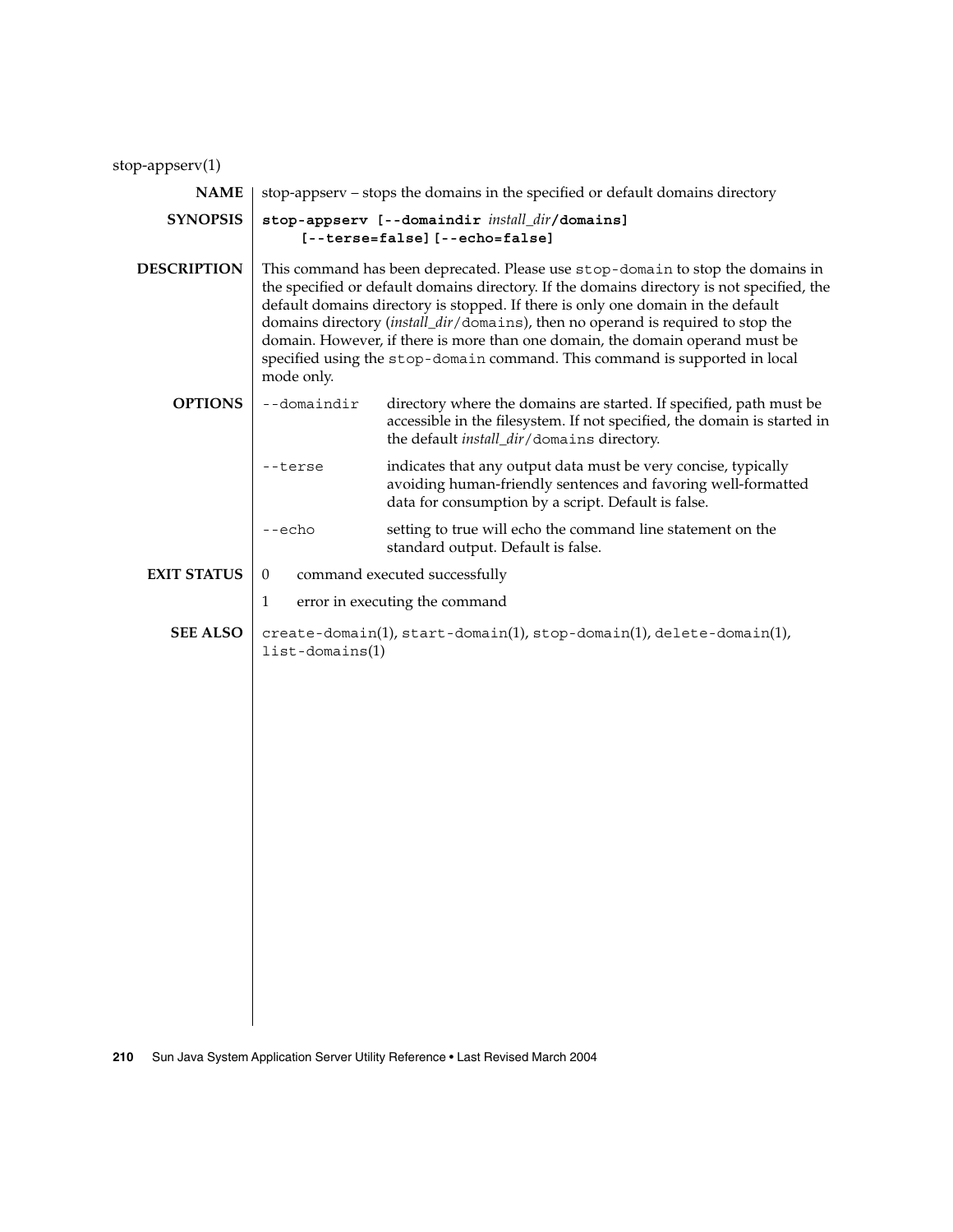| <b>NAME</b>        | stop-domain - stops the given domain                                                                                                                                                                                                                                                                               |                                                                                                                                                                                                  |  |
|--------------------|--------------------------------------------------------------------------------------------------------------------------------------------------------------------------------------------------------------------------------------------------------------------------------------------------------------------|--------------------------------------------------------------------------------------------------------------------------------------------------------------------------------------------------|--|
| <b>SYNOPSIS</b>    | stop-domain [--domaindir install_dir/domains] [--terse=false]<br>[--echo=false] [domain name]                                                                                                                                                                                                                      |                                                                                                                                                                                                  |  |
| <b>DESCRIPTION</b> | stop-domain stops the specified domain. If there is only one domain in the default<br>domain directory (install_dir/domains), then no operand is required to stop the<br>domain. However, if there is more than one domain, the domain operand must be<br>specified. This command is supported in local mode only. |                                                                                                                                                                                                  |  |
| <b>OPTIONS</b>     | --domaindir                                                                                                                                                                                                                                                                                                        | directory where the domain is to be stopped. If specified, path<br>must be accessible in the filesystem. If not specified, the domainis<br>stopped in the default install_dir/domains directory. |  |
|                    | --terse                                                                                                                                                                                                                                                                                                            | indicates that any output data must be very concise, typically<br>avoiding human-friendly sentences and favoring well-formatted<br>data for consumption by a script. Default is false.           |  |
|                    | --echo                                                                                                                                                                                                                                                                                                             | setting to true will echo the command line statement on the<br>standard output. Default is false.                                                                                                |  |
| <b>OPERANDS</b>    | domain_name                                                                                                                                                                                                                                                                                                        | name of the domain. Must be a unique name.                                                                                                                                                       |  |
| <b>EXAMPLES</b>    | <b>EXAMPLE 1 Using stop-domain</b><br>asadmin> stop-domain sampleDomain<br>Stoping Domain sampleDomain, please wait<br>Domain sampleDomain stopped<br>Command stop-domain executed successfully<br>Where: the sampleDomain domain in the default domains directory is stopped.                                     |                                                                                                                                                                                                  |  |
| <b>EXIT STATUS</b> | $\mathbf{0}$                                                                                                                                                                                                                                                                                                       | command executed successfully                                                                                                                                                                    |  |
|                    | 1                                                                                                                                                                                                                                                                                                                  | error in executing the command                                                                                                                                                                   |  |
| <b>SEE ALSO</b>    |                                                                                                                                                                                                                                                                                                                    | $create-domain(1), delete-domain(1), state-domain(1), (1)$ .                                                                                                                                     |  |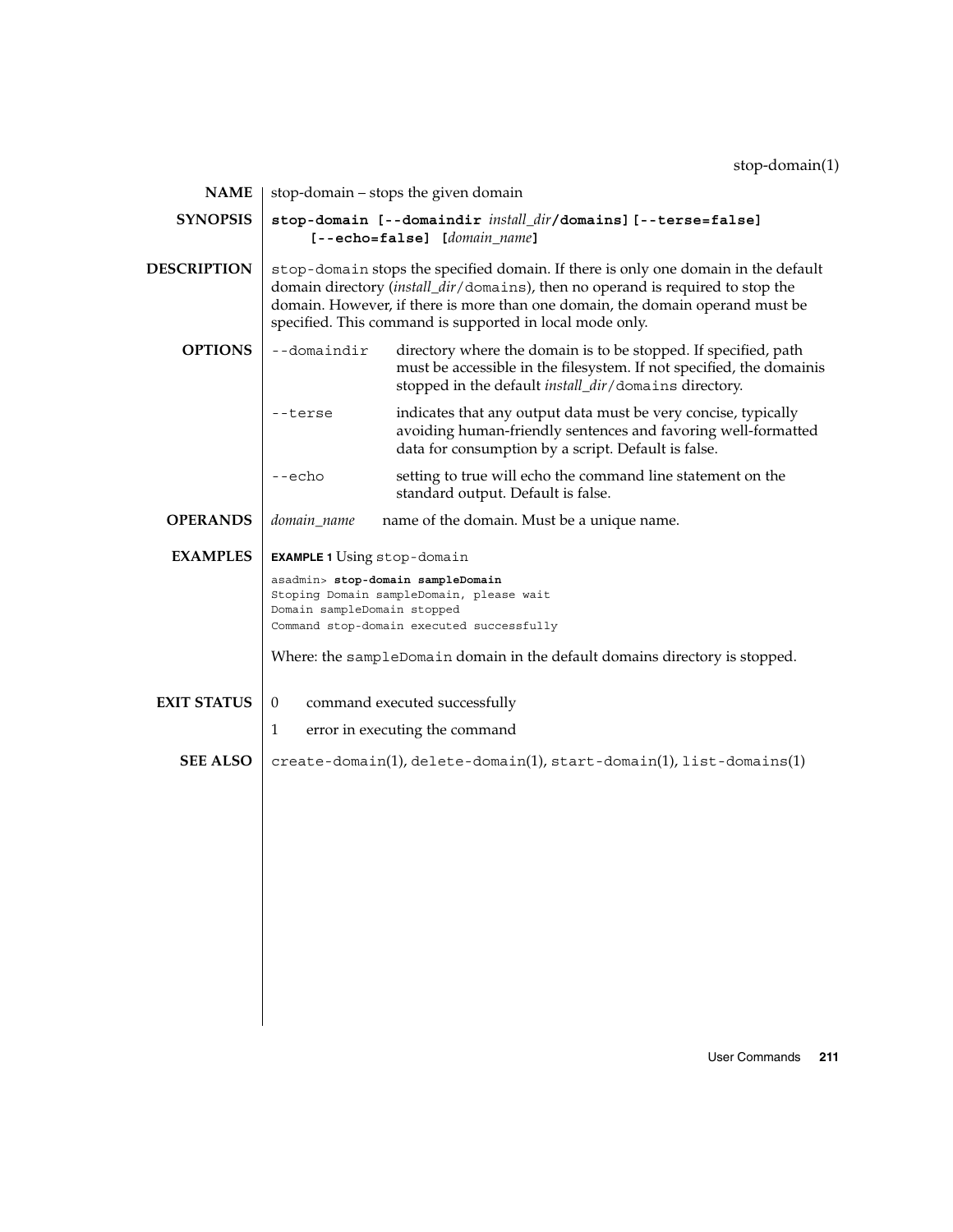## stop-instance(1)

| <b>NAME</b>                           | stop-instance – stops the specified server instance and all the services associated with<br>it                                                                                                                                              |                                                                                                     |  |
|---------------------------------------|---------------------------------------------------------------------------------------------------------------------------------------------------------------------------------------------------------------------------------------------|-----------------------------------------------------------------------------------------------------|--|
| <b>SYNOPSIS</b>                       | stop-instance [--user admin_user] [--password admin_password]<br>[--host local_host] [--port 4848] [--local=false]<br>[--domain <i>domain_name</i> ] [--secure   -s] instance_name                                                          |                                                                                                     |  |
| <b>DESCRIPTION</b>                    | Use the stop-instance to stop the instance with the instance name specified. The<br>stop-instance can be run both locally and remotely. The named instance must<br>already exist within the given domain; and the instance must be running. |                                                                                                     |  |
| <b>OPTIONS</b>                        | --user                                                                                                                                                                                                                                      | administrative user associated for the instance.                                                    |  |
|                                       | --password                                                                                                                                                                                                                                  | administrative password corresponding to the administrative<br>user.                                |  |
|                                       | --host                                                                                                                                                                                                                                      | host name of the machine hosting the administrative instance.                                       |  |
|                                       | --port                                                                                                                                                                                                                                      | administrative port number associated with the administrative<br>host.                              |  |
|                                       | --local                                                                                                                                                                                                                                     | determines if the command should delegate the request to<br>administrative instance or run locally. |  |
|                                       | --domain                                                                                                                                                                                                                                    | name of the domain.                                                                                 |  |
|                                       | --passwordfile                                                                                                                                                                                                                              | file containing passwords appropriate for the command (e.g.,<br>administrative instance).           |  |
|                                       | --secure                                                                                                                                                                                                                                    | if true, uses SSL/TLS to communicate with the administrative<br>instance.                           |  |
| <b>OPERANDS</b>                       | instance_name                                                                                                                                                                                                                               | name of the instance to be stopped.                                                                 |  |
| <b>EXAMPLES</b>                       |                                                                                                                                                                                                                                             | <b>EXAMPLE 1</b> Using stop-instance in local mode                                                  |  |
|                                       | asadmin> stop-instance --local --domain domain1 server1<br>Instance server1 stopped                                                                                                                                                         |                                                                                                     |  |
|                                       | Where: the server1 instance associated with the domain1 domain is stopped locally.                                                                                                                                                          |                                                                                                     |  |
|                                       | <b>EXAMPLE 2</b> Using stop-instance in remote mode<br>asadmin> stop-instance --user admin --password bluestar --host localhost --port 4848 server1                                                                                         |                                                                                                     |  |
|                                       | Instance server1 stopped                                                                                                                                                                                                                    |                                                                                                     |  |
|                                       | Where: the server1 instance associated with the named user, password, host and<br>port is deleted from the remote machine.                                                                                                                  |                                                                                                     |  |
| <b>EXIT STATUS</b>                    | $\boldsymbol{0}$                                                                                                                                                                                                                            | command executed successfully                                                                       |  |
|                                       | $\mathbf{1}$                                                                                                                                                                                                                                | error in executing the command                                                                      |  |
| <b>INTERFACE</b><br><b>EQUIVALENT</b> | Server Instance page                                                                                                                                                                                                                        |                                                                                                     |  |

**<sup>212</sup>** Sun Java System Application Server Utility Reference • Last Revised March 2004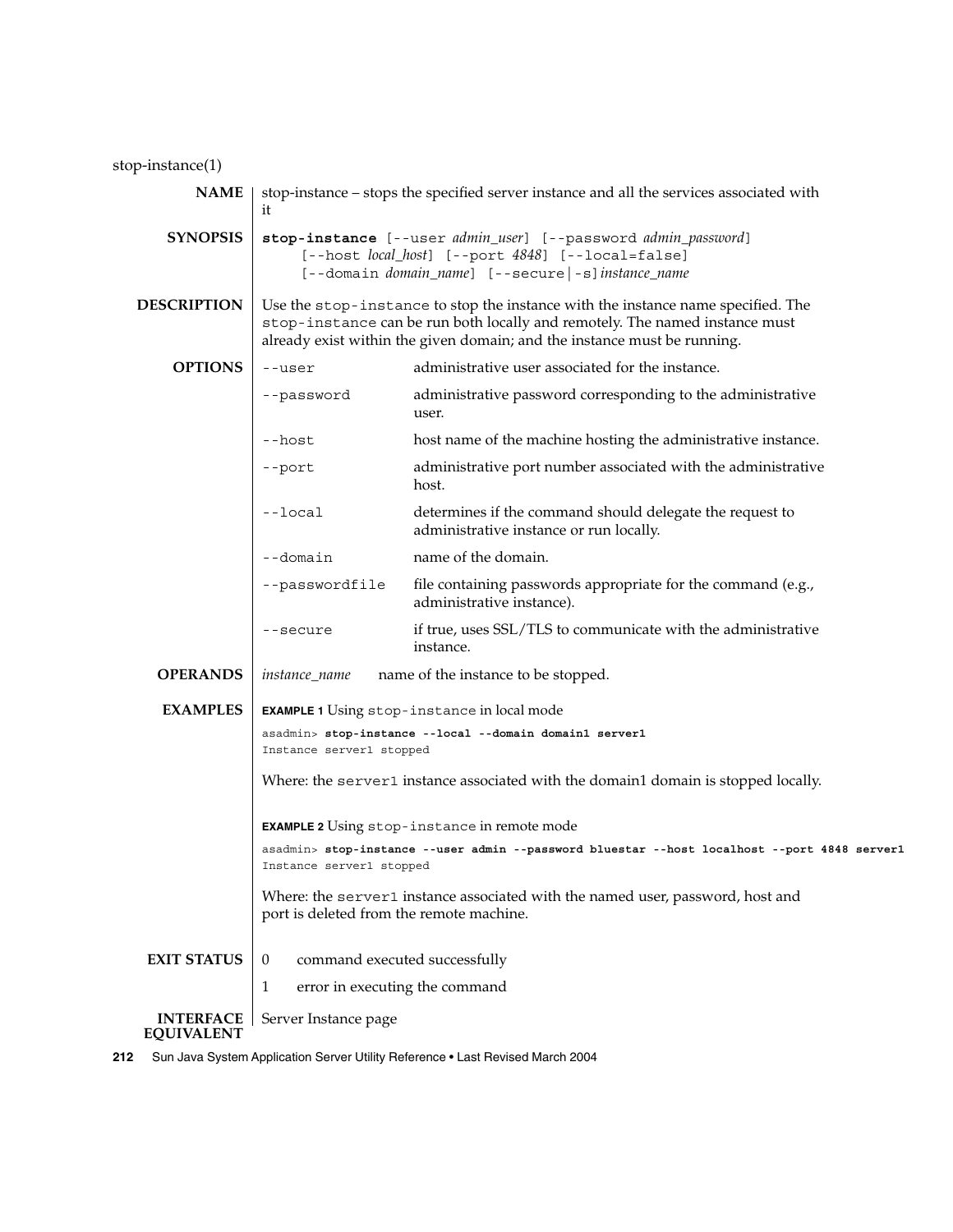stop-instance(1)

 $\texttt{delete-instance}(1)$ ,  $\texttt{start-instance}(1)$ ,  $\texttt{create-instance}(1)$ , restart-instance(1), start-appserv(1), stop-appserv(1), start-domain(1), stop-domain(1) **SEE ALSO**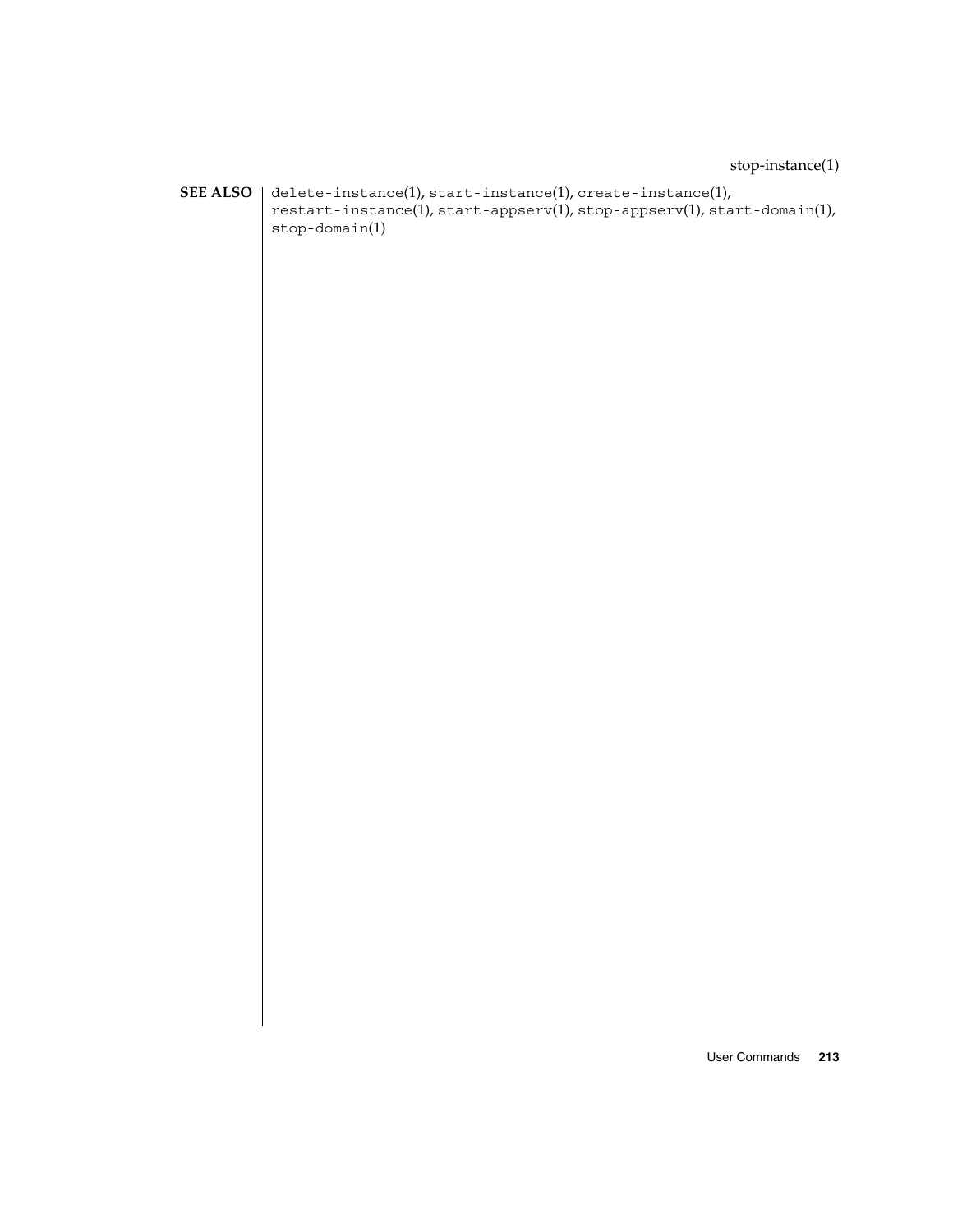| undeploy(1) |  |
|-------------|--|
|-------------|--|

| <b>NAME</b>        | undeploy – removes a component in the domain application server                                                                                                                                                                                           |                                                                                                                                                                                                                                                                                                                                                                                                                                                                                 |  |  |
|--------------------|-----------------------------------------------------------------------------------------------------------------------------------------------------------------------------------------------------------------------------------------------------------|---------------------------------------------------------------------------------------------------------------------------------------------------------------------------------------------------------------------------------------------------------------------------------------------------------------------------------------------------------------------------------------------------------------------------------------------------------------------------------|--|--|
| <b>SYNOPSIS</b>    | undeploy --user admin_user [--password admin_password] [--host localhost]<br>[--port 4848] [--secure  -s] [--passwordfile filename]<br>[--terse=false] [--echo=false] [-interactiv=truee]<br>[--droptables=true   false] [--cascade=false] component_name |                                                                                                                                                                                                                                                                                                                                                                                                                                                                                 |  |  |
| <b>DESCRIPTION</b> | undeploy removes the specified component in the domain application server.                                                                                                                                                                                |                                                                                                                                                                                                                                                                                                                                                                                                                                                                                 |  |  |
|                    | The --droptables option is only used to undeploy CMP beans for which the tables<br>had been created by the deployment. If not specified, the entries in the deployment<br>descriptors are used.                                                           |                                                                                                                                                                                                                                                                                                                                                                                                                                                                                 |  |  |
|                    |                                                                                                                                                                                                                                                           | This command is supported in remote mode only.                                                                                                                                                                                                                                                                                                                                                                                                                                  |  |  |
| <b>OPTIONS</b>     | --user                                                                                                                                                                                                                                                    | authorized domain application server administrative<br>username.                                                                                                                                                                                                                                                                                                                                                                                                                |  |  |
|                    | --password                                                                                                                                                                                                                                                | password to administer the domain application server.                                                                                                                                                                                                                                                                                                                                                                                                                           |  |  |
|                    | --host                                                                                                                                                                                                                                                    | machine name where the domain application server is running.                                                                                                                                                                                                                                                                                                                                                                                                                    |  |  |
|                    | --port                                                                                                                                                                                                                                                    | port number of the domain application server listening for<br>administration requests.                                                                                                                                                                                                                                                                                                                                                                                          |  |  |
|                    | --secure                                                                                                                                                                                                                                                  | if true, uses SSL/TLS to communicate with the domain<br>application server.                                                                                                                                                                                                                                                                                                                                                                                                     |  |  |
|                    | --passwordfile                                                                                                                                                                                                                                            | file containing the domain application server password.                                                                                                                                                                                                                                                                                                                                                                                                                         |  |  |
|                    | --terse                                                                                                                                                                                                                                                   | indicates that any output data must be very concise, typically<br>avoiding human-friendly sentences and favoring<br>well-formatted data for consumption by a script.                                                                                                                                                                                                                                                                                                            |  |  |
|                    | --echo                                                                                                                                                                                                                                                    | setting to true will echo the command line statement on the<br>standard output.                                                                                                                                                                                                                                                                                                                                                                                                 |  |  |
|                    | --interactive                                                                                                                                                                                                                                             | prompts you for the required options that are not already<br>specified.                                                                                                                                                                                                                                                                                                                                                                                                         |  |  |
|                    | --droptables                                                                                                                                                                                                                                              | if set to true, tables created by application using CMP beans<br>during deployment are dropped. Default is the corresponding<br>entry in the cmp-resource element of the<br>sun-ejb-jar.xml file. If not specified, defaults to the entries<br>specified in the deployment descriptors.                                                                                                                                                                                         |  |  |
|                    | --cascade                                                                                                                                                                                                                                                 | If set to true, it deletes all the connection pools and connector<br>resources associated with the resource adapter being<br>undeployed. If set to false, the undeploy fails if any pools and<br>resources are still associated with the resource adapter. Then,<br>either those pools and resources have to be deleted explicitly,<br>or the option has to be set to true. If the option is set to false,<br>and if there are no pools and resources still associated with the |  |  |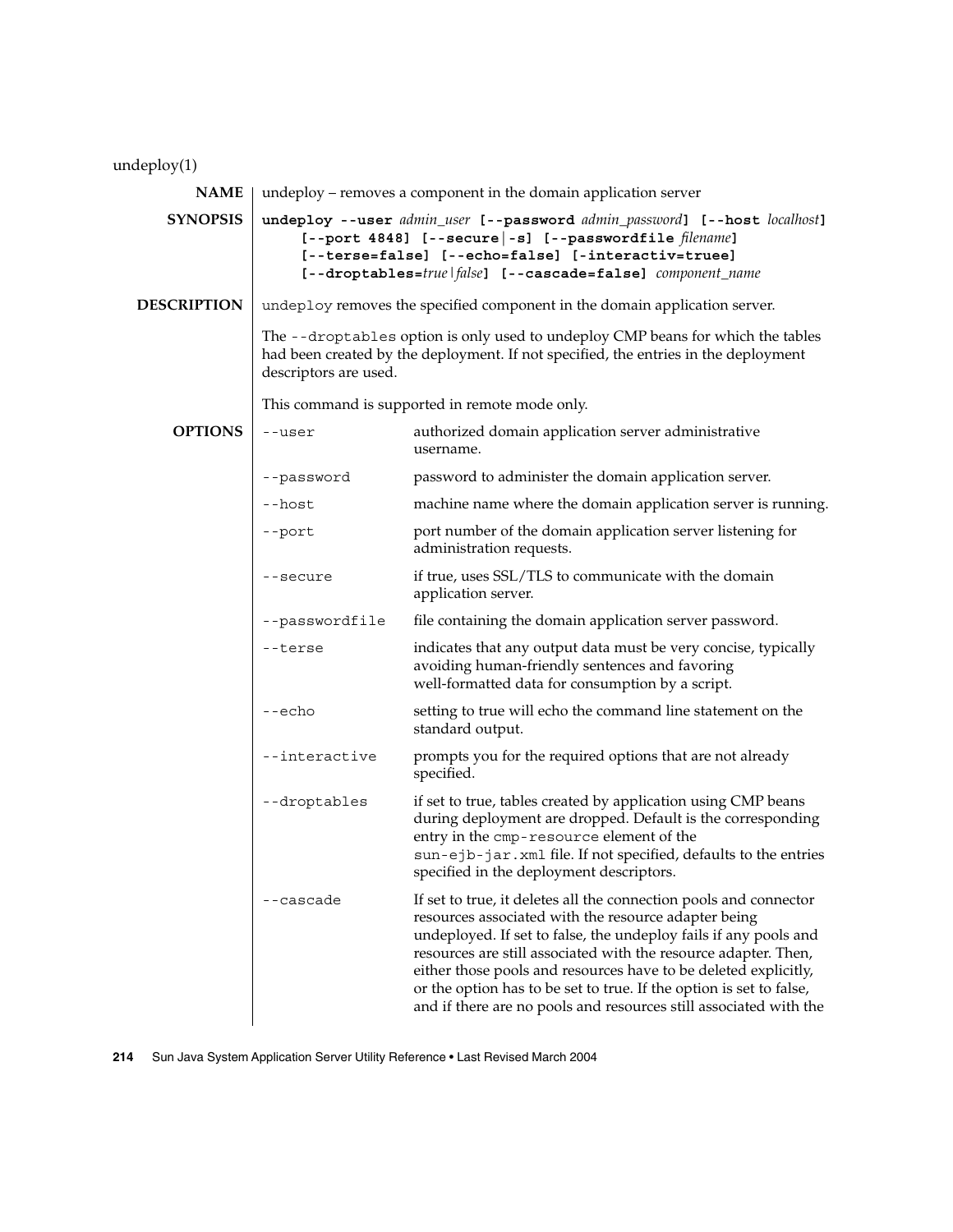resource adapter, the resource adapter is undeployed. This option is applicable to connectors (resource adapters) and applications. *component\_name* name of the deployable component. **EXAMPLE 1** Simple undeployment Undeploy (uninstall) an application named Cart asadmin> **undeploy --user admin Cart EXAMPLE 2** Undeploying an enterprise bean with container-managed persistence (CMP) Undeploy a CMP bean named myejb and drop the corresponding database tables. In a production environment, database tables contain valuable information, so use the --droptables option with care. asadmin> **undeploy --user admin --droptables=true myejb EXAMPLE 3** Undeploy a connector (resource adapter) Undeploy the connector module named jdbcra and perform a cascading delete to remove the associated resources and connection pools. asadmin> **undeploy --user admin --cascade=true jdbcra** 0 command executed successfully 1 error in executing the command deploy(1), deploydir(1), list-components(1) **OPERANDS EXAMPLES EXIT STATUS SEE ALSO**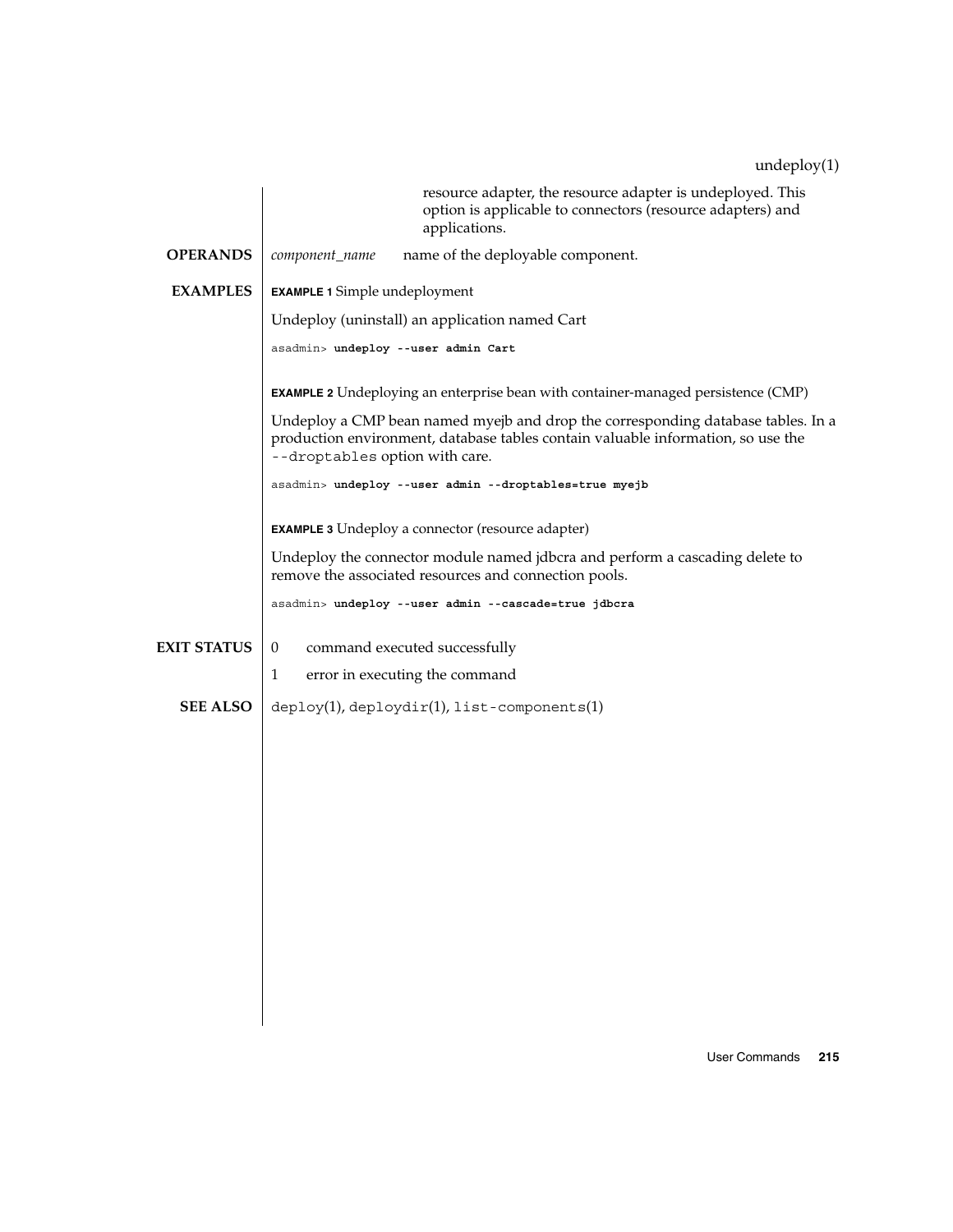unfreeze-transaction-service(1)

| <b>NAME</b>        | unfreeze-transaction-service - resumes all suspended transactions                                                                                                                                                  |                                                                                                                                                                                           |  |
|--------------------|--------------------------------------------------------------------------------------------------------------------------------------------------------------------------------------------------------------------|-------------------------------------------------------------------------------------------------------------------------------------------------------------------------------------------|--|
| <b>SYNOPSIS</b>    | unfreeze-transaction-service --user admin_user<br>[--password admin_password] [--host localhost]<br>[--port 4848] [--secure   -s] [--passwordfile filename]<br>[--terse=false] [--echo=false] [--interactive=true] |                                                                                                                                                                                           |  |
| <b>DESCRIPTION</b> | Resumes all the suspended inflight transactions. Invoke this command on an already<br>frozen transaction. This command is supported in remote mode only.                                                           |                                                                                                                                                                                           |  |
| <b>OPTIONS</b>     | --user                                                                                                                                                                                                             | authorized domain application server administrative<br>username.                                                                                                                          |  |
|                    | --password                                                                                                                                                                                                         | password to administer the domain application server.                                                                                                                                     |  |
|                    | --host                                                                                                                                                                                                             | machine name where the domain application server is running.                                                                                                                              |  |
|                    | --port                                                                                                                                                                                                             | port number of the domain application server listening for<br>administration requests.                                                                                                    |  |
|                    | --secure                                                                                                                                                                                                           | if true, uses SSL/TLS to communicate with the domain<br>application server.                                                                                                               |  |
|                    | --passwordfile                                                                                                                                                                                                     | file containing the domain application server password.                                                                                                                                   |  |
|                    | --terse                                                                                                                                                                                                            | indicates that any output data must be very concise, typically<br>avoiding human-friendly sentences and favoring<br>well-formatted data for consumption by a script. Default is<br>false. |  |
|                    | --echo                                                                                                                                                                                                             | setting to true will echo the command line statement on the<br>standard output. Default is false.                                                                                         |  |
|                    | --interactive                                                                                                                                                                                                      | if set to true (default), only the required password options are<br>prompted.                                                                                                             |  |
| <b>EXAMPLES</b>    |                                                                                                                                                                                                                    | <b>EXAMPLE 1 Using unfreeze-transaction-service</b>                                                                                                                                       |  |
|                    |                                                                                                                                                                                                                    | asadmin> unfreeze-transaction-service --user admin --password adminadmin                                                                                                                  |  |
| <b>EXIT STATUS</b> | 0                                                                                                                                                                                                                  | command executed successfully                                                                                                                                                             |  |
|                    | $\mathbf{1}$                                                                                                                                                                                                       | error in executing the command                                                                                                                                                            |  |
| <b>SEE ALSO</b>    |                                                                                                                                                                                                                    | freeze-transaction-service(1), rollback-transaction(1)                                                                                                                                    |  |
|                    |                                                                                                                                                                                                                    |                                                                                                                                                                                           |  |

**216** Sun Java System Application Server Utility Reference • Last Revised March 2004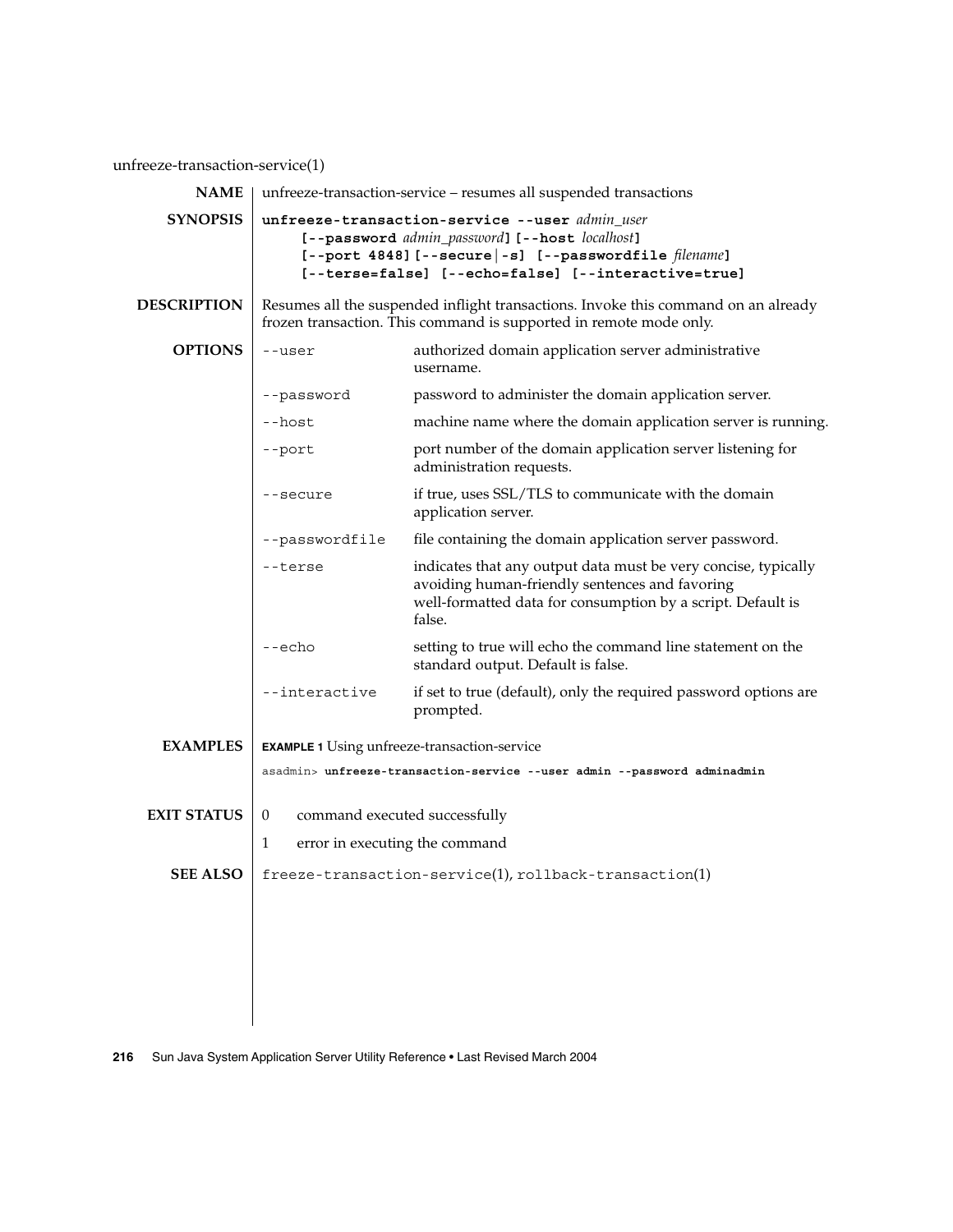<span id="page-216-0"></span>unset – removes one or more variables from the multimode environment **unset** *env\_var* [*env\_var*]**\*** Removes one or more variables you set for the multimode environment. The variables and their associated values will no longer exist in the environment. *env\_var* environment variable to be removed. **EXAMPLE 1** Using unset to remove environment variables asadmin> **export AS\_ADMIN\_HOST=bluestar AS\_ADMIN\_PORT=8000 AS\_ADMIN\_USER=admin AS\_ADMIN\_PASSWORD=pa** asadmin> **export AS\_ADMIN\_PREFIX=server1.jms-service** asadmin> **export** AS ADMIN HOST=bluestar AS\_ADMIN\_PORT=8000 AS\_ADMIN\_USER=admin AS\_ADMIN\_PASSWORD=\*\*\*\*\*\*\*\* AS\_ADMIN\_PREFIX=server1.jms-service asadmin> **unset AS\_ADMIN\_PREFIX** asadmin> **export** AS\_ADMIN\_HOST=bluestar AS\_ADMIN\_PORT=8000 AS\_ADMIN\_USER=admin AS\_ADMIN\_PASSWORD=\*\*\*\*\*\*\*\* Using the export command without the argument lists the environment variables that are set. Notice the AS\_ADMIN\_PREFIX is not in the environment after running the unset command. 0 command executed successfully 1 error in executing the command export(1), multimode(1) **NAME SYNOPSIS DESCRIPTION OPERANDS EXAMPLES EXIT STATUS SEE ALSO**

unset(1)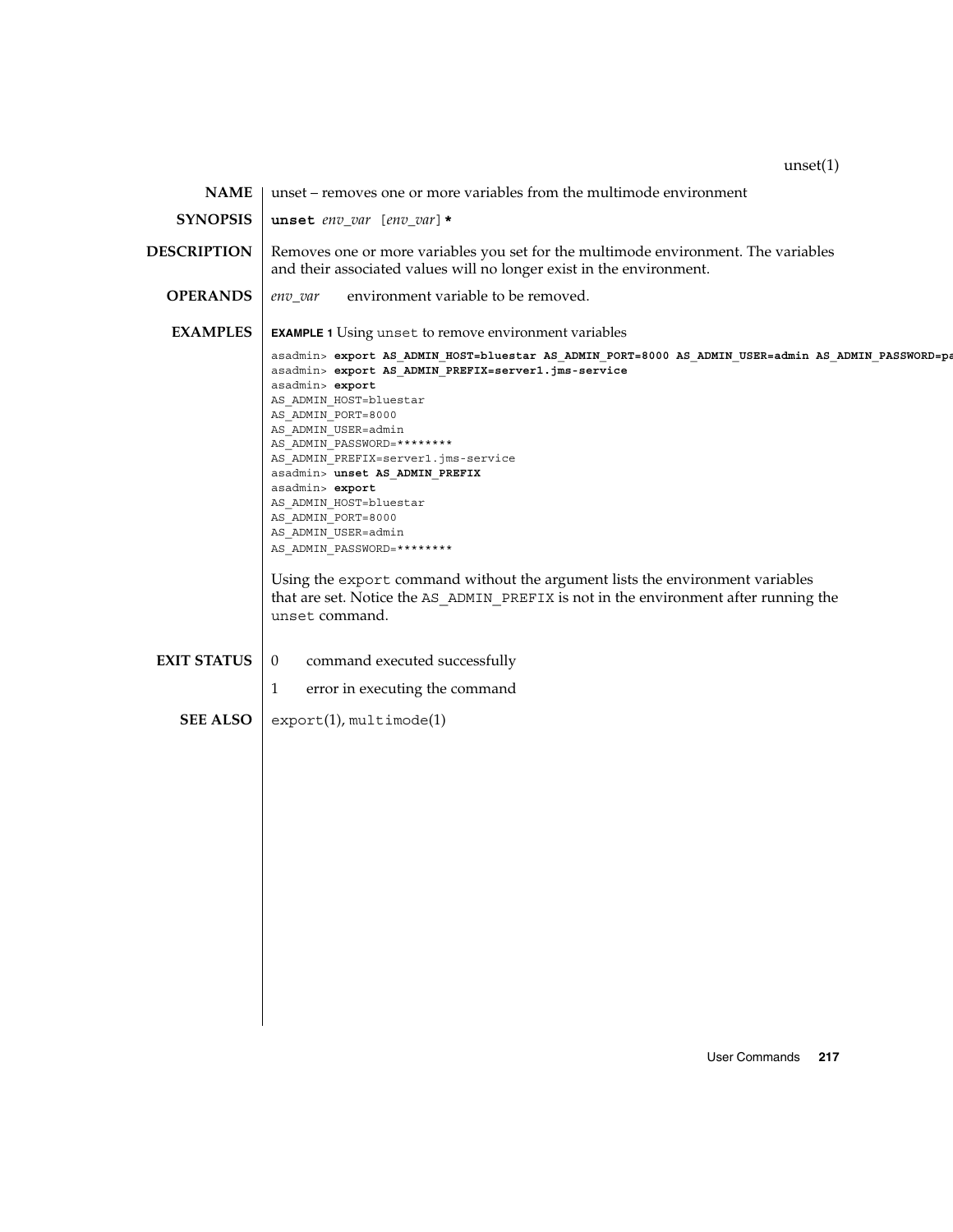<span id="page-217-0"></span>update-connector-security-map(1)

| <b>NAME</b>        | update-connector-security-map – updates the security map for the named connector<br>connection pool                                                                                                                                                                                                                                                                                                                                                                                                                                                                |                                                                                                                                                                                           |  |
|--------------------|--------------------------------------------------------------------------------------------------------------------------------------------------------------------------------------------------------------------------------------------------------------------------------------------------------------------------------------------------------------------------------------------------------------------------------------------------------------------------------------------------------------------------------------------------------------------|-------------------------------------------------------------------------------------------------------------------------------------------------------------------------------------------|--|
| <b>SYNOPSIS</b>    | update-connector-security-map --user admin_user<br>[--password admin_password] [--host localhost]<br>[--port 4848] [--secure   -s] [--passwordfile filename]<br>[--terse=false] [--echo=false] [--interactive=true]<br>--poolname connector_connection_pool_name<br>[--addprincipals principal-name [, principal-name] *]  <br>[--addusergroups user-group [, user-group] *]<br>[--removeprincipals principal-name [, principal-name] *]<br>[--removeusergroups user-group [, user-group] *] [--mappedusername<br>user_name] [[--mappedpassword password]] mapname |                                                                                                                                                                                           |  |
| <b>DESCRIPTION</b> | Modifies a security map for the named connector connection pool. You must have first<br>created a connector connection pool using the create-connector-connection-<br>pool command.                                                                                                                                                                                                                                                                                                                                                                                |                                                                                                                                                                                           |  |
|                    | This command is supported in remote mode only.                                                                                                                                                                                                                                                                                                                                                                                                                                                                                                                     |                                                                                                                                                                                           |  |
| <b>OPTIONS</b>     | --user                                                                                                                                                                                                                                                                                                                                                                                                                                                                                                                                                             | authorized domain application server administrative<br>username.                                                                                                                          |  |
|                    | --password                                                                                                                                                                                                                                                                                                                                                                                                                                                                                                                                                         | password to administer the domain application server.                                                                                                                                     |  |
|                    | --host                                                                                                                                                                                                                                                                                                                                                                                                                                                                                                                                                             | machine name where the domain application server is<br>running.                                                                                                                           |  |
|                    | --port                                                                                                                                                                                                                                                                                                                                                                                                                                                                                                                                                             | port number of the domain application server listening<br>for administration requests.                                                                                                    |  |
|                    | --secure                                                                                                                                                                                                                                                                                                                                                                                                                                                                                                                                                           | if true, uses SSL/TLS to communicate with the domain<br>application server.                                                                                                               |  |
|                    | --passwordfile                                                                                                                                                                                                                                                                                                                                                                                                                                                                                                                                                     | file containing the domain application server password.                                                                                                                                   |  |
|                    | --terse                                                                                                                                                                                                                                                                                                                                                                                                                                                                                                                                                            | indicates that any output data must be very concise,<br>typically avoiding human-friendly sentences and favoring<br>well-formatted data for consumption by a script. Default<br>is false. |  |
|                    | --echo                                                                                                                                                                                                                                                                                                                                                                                                                                                                                                                                                             | setting to true will echo the command line statement on<br>the standard output. Default is false.                                                                                         |  |
|                    | --interactive                                                                                                                                                                                                                                                                                                                                                                                                                                                                                                                                                      | if set to true (default), only the required password options<br>are prompted.                                                                                                             |  |
|                    | --poolname                                                                                                                                                                                                                                                                                                                                                                                                                                                                                                                                                         | connector connection pool name for which the security<br>map that is to be updated or created belongs to.                                                                                 |  |
|                    | --addprincipals                                                                                                                                                                                                                                                                                                                                                                                                                                                                                                                                                    | a comma separated list of backend EIS principals to be<br>added.                                                                                                                          |  |
|                    |                                                                                                                                                                                                                                                                                                                                                                                                                                                                                                                                                                    |                                                                                                                                                                                           |  |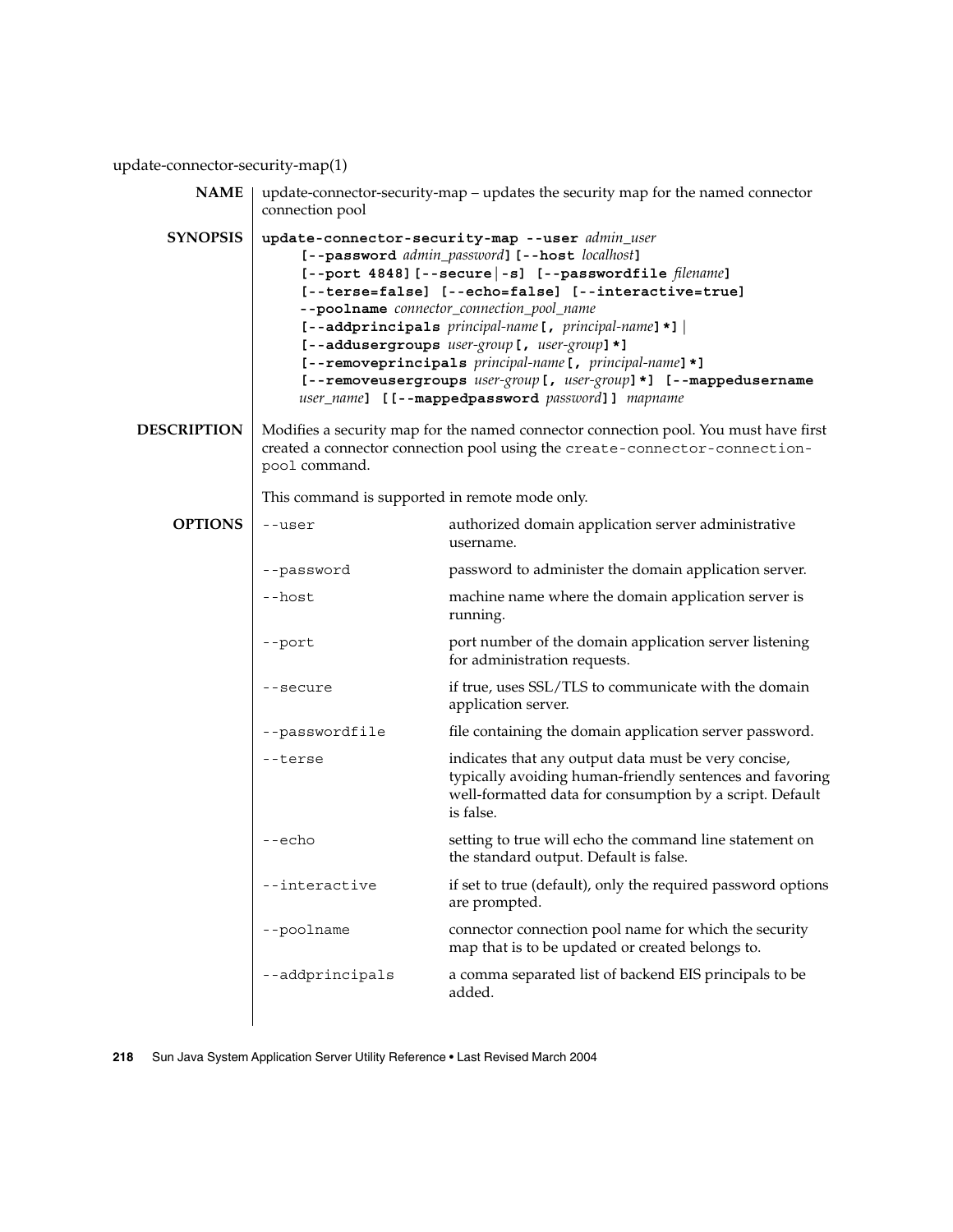update-connector-security-map(1)

|                    | --addusergroups    | a comma separated list of the enterprise information<br>system usergroups to be added.                                                                                                                                                                                                                                                                       |
|--------------------|--------------------|--------------------------------------------------------------------------------------------------------------------------------------------------------------------------------------------------------------------------------------------------------------------------------------------------------------------------------------------------------------|
|                    | --removeprincipals | a comma separated list of the enterprise information<br>system principals to be removed.                                                                                                                                                                                                                                                                     |
|                    | --removeusergroups | a comma separated list of the enterprise information<br>system usergroups to be removed.                                                                                                                                                                                                                                                                     |
|                    | --mappedusername   | the enterprise information system username.                                                                                                                                                                                                                                                                                                                  |
|                    | --mappedpassword   | the enterprise information system password.                                                                                                                                                                                                                                                                                                                  |
| <b>OPERANDS</b>    | mapname            | name of the security map to be updated.                                                                                                                                                                                                                                                                                                                      |
| <b>EXAMPLES</b>    |                    | <b>EXAMPLE 1 Using update-connector-security-map</b>                                                                                                                                                                                                                                                                                                         |
|                    |                    | It is assumed that the connector pool has already been created using the<br>create-connector-pool command.                                                                                                                                                                                                                                                   |
|                    |                    | asadmin> update-connector-security-map --user admin --password adminadmin<br>--poolname connector-pool1 --addprincipals principal1, principal2,<br>--addusergroups usergroup1, usergroup2 --removeprincipals principal3, principal4<br>--removeusergroups usergroup3, usergroup4 securityMap1<br>Command update-connector-security-map executed successfully |
| <b>EXIT STATUS</b> | 0                  | command executed successfully                                                                                                                                                                                                                                                                                                                                |
|                    | 1                  | error in executing the command                                                                                                                                                                                                                                                                                                                               |
| <b>SEE ALSO</b>    |                    | create-connector-security-map(1), delete-connector-security-map(1),<br>$list$ -connector-security-maps $(1)$                                                                                                                                                                                                                                                 |
|                    |                    |                                                                                                                                                                                                                                                                                                                                                              |
|                    |                    |                                                                                                                                                                                                                                                                                                                                                              |
|                    |                    |                                                                                                                                                                                                                                                                                                                                                              |
|                    |                    |                                                                                                                                                                                                                                                                                                                                                              |
|                    |                    |                                                                                                                                                                                                                                                                                                                                                              |
|                    |                    |                                                                                                                                                                                                                                                                                                                                                              |
|                    |                    |                                                                                                                                                                                                                                                                                                                                                              |
|                    |                    |                                                                                                                                                                                                                                                                                                                                                              |
|                    |                    |                                                                                                                                                                                                                                                                                                                                                              |
|                    |                    |                                                                                                                                                                                                                                                                                                                                                              |
|                    |                    |                                                                                                                                                                                                                                                                                                                                                              |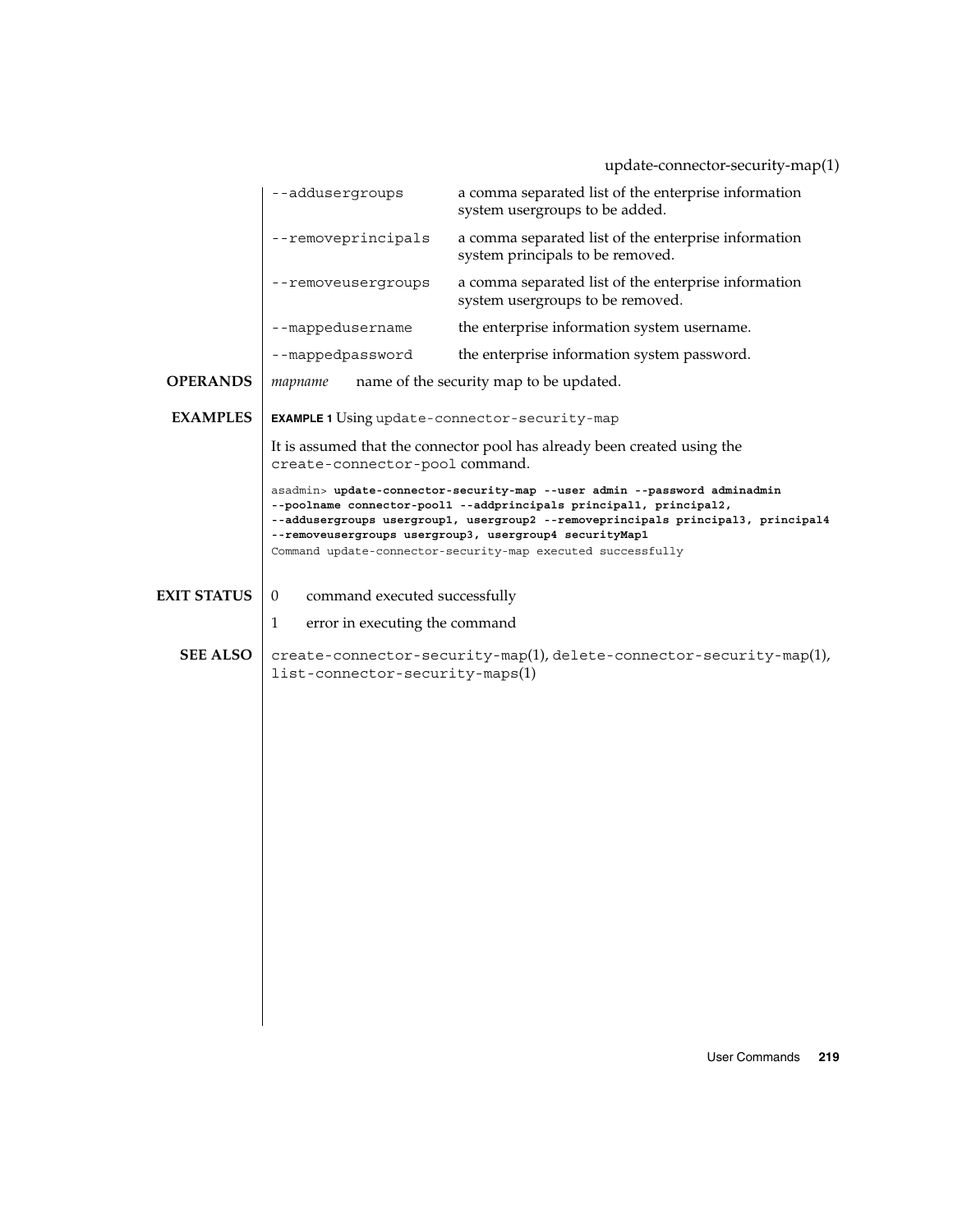<span id="page-219-0"></span>

| update-file-user(1) |  |
|---------------------|--|
|---------------------|--|

| <b>NAME</b>        | update-file-user - updates a current file user as specified                                                                                                                                                                                                                                                                                                                                        |                                                                                                                                                                                           |  |
|--------------------|----------------------------------------------------------------------------------------------------------------------------------------------------------------------------------------------------------------------------------------------------------------------------------------------------------------------------------------------------------------------------------------------------|-------------------------------------------------------------------------------------------------------------------------------------------------------------------------------------------|--|
| <b>SYNOPSIS</b>    | update-file-user --user admin_user [--password admin_password]<br>[--host localhost] [--port 4848] [--secure  -s]<br>[--passwordfile filename] [--terse=false] [--echo=false]<br>[--interactive=true] [--userpassword user_password]<br>[--groups user_groups:[user_groups]*] [--authrealmname<br>auth_realm_name] user_name                                                                       |                                                                                                                                                                                           |  |
| <b>DESCRIPTION</b> | Updates an existing entry in keyfile by the specified user_name, user_password and<br>groups. Multiple groups can be entered by separating them, with a colon, ":". If the<br>auth_realm_name is not specified, an entry is created in the default keyfile. If<br>auth_realm_name is specified, an entry is created in the keyfile where the auth-realm<br>name in the domain. xml file points to. |                                                                                                                                                                                           |  |
|                    |                                                                                                                                                                                                                                                                                                                                                                                                    | This command is supported in remote mode only.                                                                                                                                            |  |
| <b>OPTIONS</b>     | --user                                                                                                                                                                                                                                                                                                                                                                                             | authorized domain application server administrative<br>username.                                                                                                                          |  |
|                    | --password                                                                                                                                                                                                                                                                                                                                                                                         | password to administer the domain application server.                                                                                                                                     |  |
|                    | --host                                                                                                                                                                                                                                                                                                                                                                                             | machine name where the domain application server is<br>running.                                                                                                                           |  |
|                    | --port                                                                                                                                                                                                                                                                                                                                                                                             | port number of the domain application server listening for<br>administration requests.                                                                                                    |  |
|                    | --secure                                                                                                                                                                                                                                                                                                                                                                                           | if true, uses SSL/TLS to communicate with the domain<br>application server.                                                                                                               |  |
|                    | --passwordfile                                                                                                                                                                                                                                                                                                                                                                                     | file containing the domain application server password.                                                                                                                                   |  |
|                    | --terse                                                                                                                                                                                                                                                                                                                                                                                            | indicates that any output data must be very concise, typically<br>avoiding human-friendly sentences and favoring<br>well-formatted data for consumption by a script. Default is<br>false. |  |
|                    | --echo                                                                                                                                                                                                                                                                                                                                                                                             | setting to true will echo the command line statement on the<br>standard output. Default is false.                                                                                         |  |
|                    | --interactive                                                                                                                                                                                                                                                                                                                                                                                      | if set to true (default), only the required password options are<br>prompted.                                                                                                             |  |
|                    | --userpassword                                                                                                                                                                                                                                                                                                                                                                                     | password for the file user.                                                                                                                                                               |  |
|                    | --groups                                                                                                                                                                                                                                                                                                                                                                                           | group where the file user belongs to.                                                                                                                                                     |  |
|                    | --authrealmname                                                                                                                                                                                                                                                                                                                                                                                    | name, in the domain. xml file, where you have different<br>stores for file auth realm.                                                                                                    |  |
| <b>OPERANDS</b>    | name of file user.<br>user_name                                                                                                                                                                                                                                                                                                                                                                    |                                                                                                                                                                                           |  |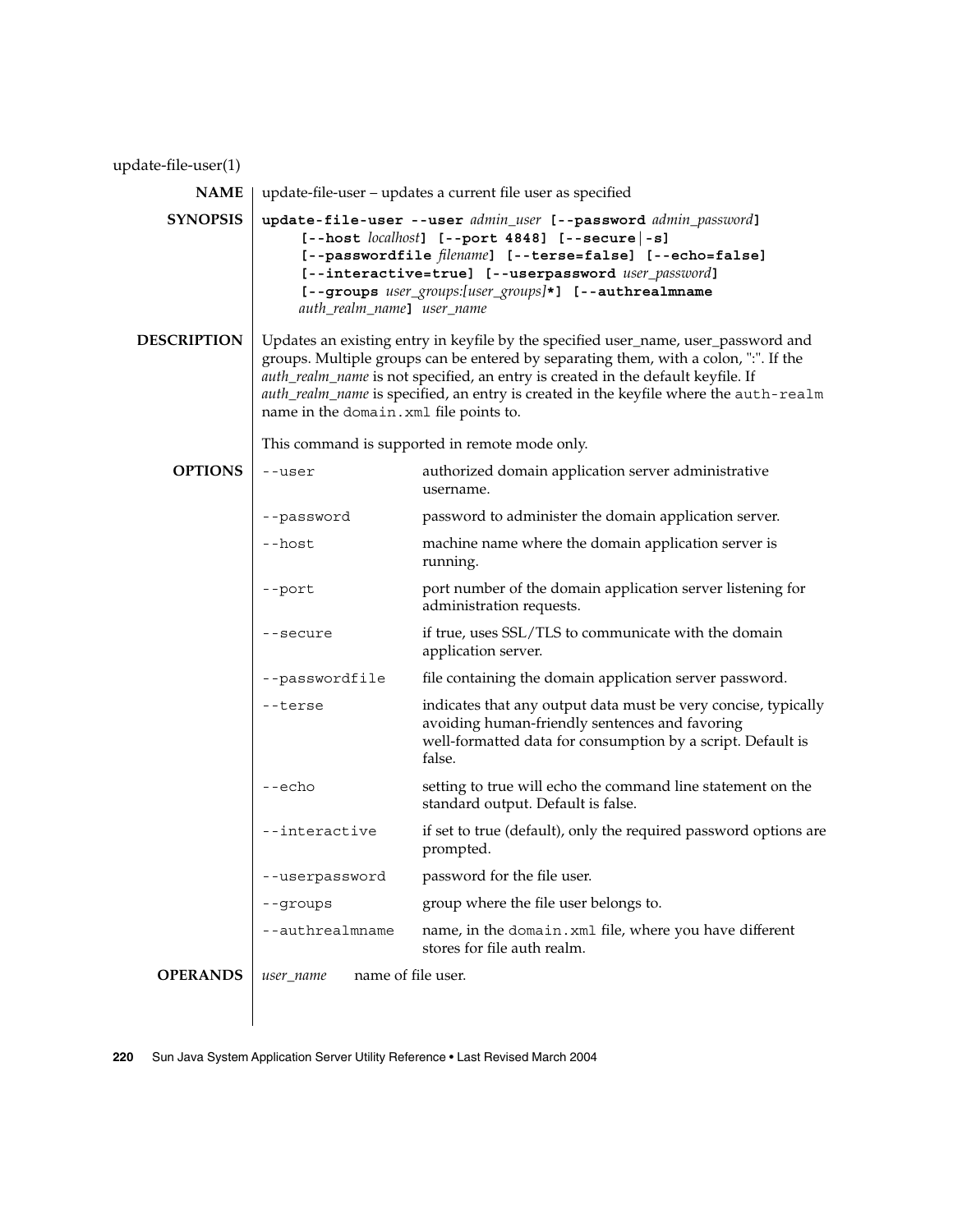| <b>EXAMPLES</b>    | <b>EXAMPLE 1</b> Using the update-file-user command                            |  |  |
|--------------------|--------------------------------------------------------------------------------|--|--|
|                    | asadmin> update-file-user --user admin1 --password adminadmin1                 |  |  |
|                    | --host pigeon --port 5001 --userpassword sample password                       |  |  |
|                    | --groups staff:manager:engineer --authrealmname auth-realm1 sample_user        |  |  |
|                    | Command update-file-user executed successfully                                 |  |  |
|                    | Where: the sample_user is the file user updated with the updated user password |  |  |
|                    | and groups.                                                                    |  |  |
|                    |                                                                                |  |  |
| <b>EXIT STATUS</b> | command executed successfully<br>$\mathbf{0}$                                  |  |  |
|                    |                                                                                |  |  |
|                    | error in executing the command<br>$\mathbf{1}$                                 |  |  |
| <b>SEE ALSO</b>    | delete-file-user(1), list-file-users(1), create-file-user(1),                  |  |  |
|                    | list-file-groups(1)                                                            |  |  |
|                    |                                                                                |  |  |
|                    |                                                                                |  |  |
|                    |                                                                                |  |  |
|                    |                                                                                |  |  |
|                    |                                                                                |  |  |
|                    |                                                                                |  |  |
|                    |                                                                                |  |  |
|                    |                                                                                |  |  |
|                    |                                                                                |  |  |
|                    |                                                                                |  |  |
|                    |                                                                                |  |  |
|                    |                                                                                |  |  |
|                    |                                                                                |  |  |
|                    |                                                                                |  |  |
|                    |                                                                                |  |  |
|                    |                                                                                |  |  |
|                    |                                                                                |  |  |
|                    |                                                                                |  |  |
|                    |                                                                                |  |  |
|                    |                                                                                |  |  |
|                    |                                                                                |  |  |
|                    |                                                                                |  |  |
|                    |                                                                                |  |  |
|                    |                                                                                |  |  |
|                    |                                                                                |  |  |
|                    |                                                                                |  |  |
|                    |                                                                                |  |  |
|                    |                                                                                |  |  |
|                    |                                                                                |  |  |
|                    |                                                                                |  |  |
|                    |                                                                                |  |  |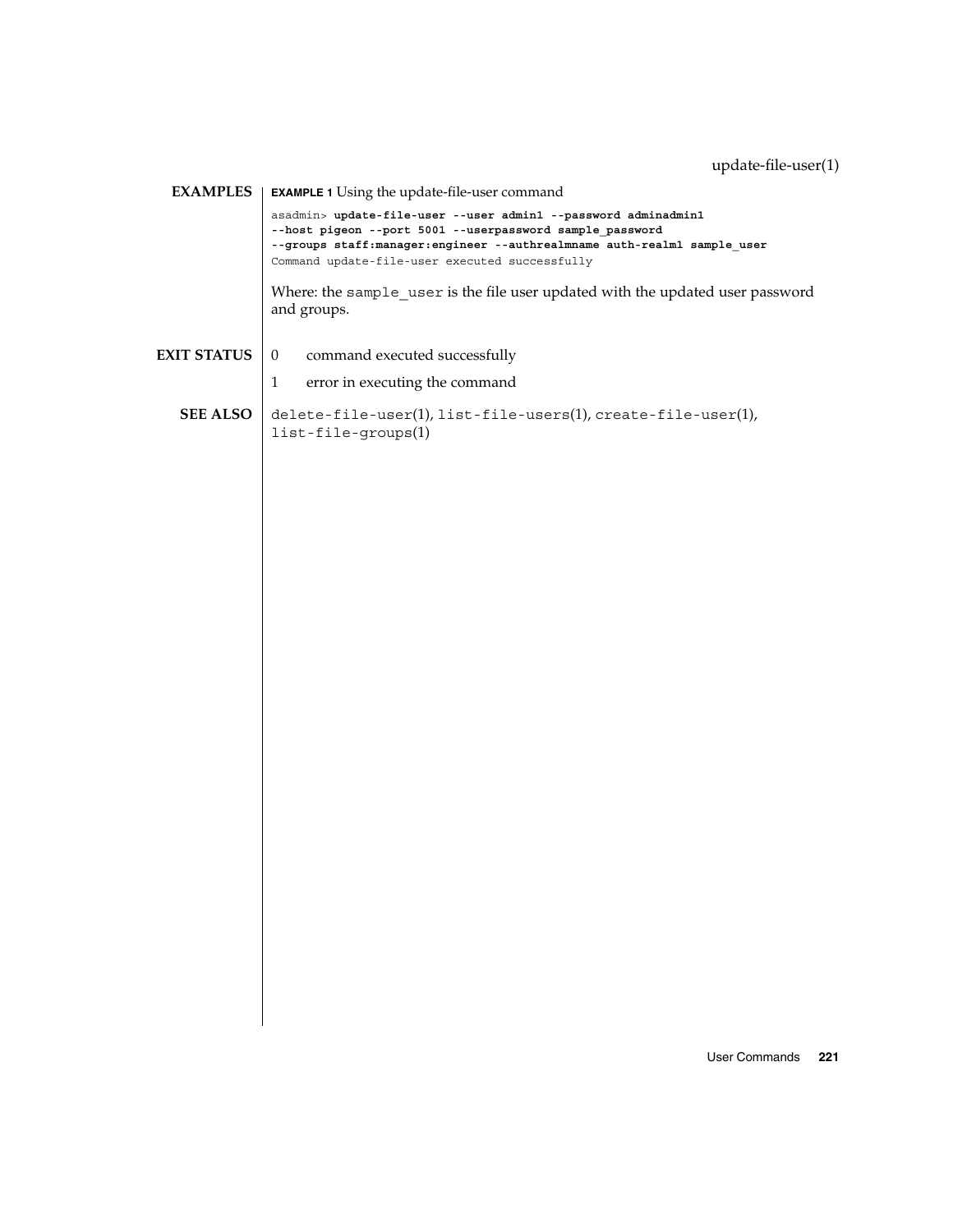<span id="page-221-0"></span>verifier(1M)

| <b>NAME</b>        | verifier – validates the J2EE Deployment Descriptors against application server DTDs                                                                                                                                                                                                                                                                                                                                                           |                                                                                                                                                                                                                                                                                                                                                                                                                                                                                                                                  |  |  |
|--------------------|------------------------------------------------------------------------------------------------------------------------------------------------------------------------------------------------------------------------------------------------------------------------------------------------------------------------------------------------------------------------------------------------------------------------------------------------|----------------------------------------------------------------------------------------------------------------------------------------------------------------------------------------------------------------------------------------------------------------------------------------------------------------------------------------------------------------------------------------------------------------------------------------------------------------------------------------------------------------------------------|--|--|
| <b>SYNOPSIS</b>    | <b>verifier</b> $[-v]$ [-d <i>destination_directory</i> ] $[-r$ [a w f]] <i>jar_filename</i>                                                                                                                                                                                                                                                                                                                                                   |                                                                                                                                                                                                                                                                                                                                                                                                                                                                                                                                  |  |  |
| <b>DESCRIPTION</b> | Use the verifier utility to validate the J2EE deployment descriptors and the Sun<br>ONE Application Server specific deployment descriptors. If the application is not J2EE<br>compliant, an error message is printed.                                                                                                                                                                                                                          |                                                                                                                                                                                                                                                                                                                                                                                                                                                                                                                                  |  |  |
|                    | When you run the verifier utility, two results files are created in XML and TXT<br>format. The location where the files are created can be configured using the -d option.<br>The directory specified as the destination directory for result files should exist. If no<br>directory is specified, the result files are created in the current directory. Result files are<br>named as jar_filename verified.xml and jar_filename verified.txt |                                                                                                                                                                                                                                                                                                                                                                                                                                                                                                                                  |  |  |
|                    |                                                                                                                                                                                                                                                                                                                                                                                                                                                | The XML file has various sections that are dynamically generated depending on what<br>kind of application or module is being verified. The root tag is static-<br>verification which may contain the tags application, ejb, web,<br>appclient, connector, other, error and failure-count. The tags are self<br>explanatory and are present depending on the type of module being verified. For<br>example, an EAR file containing a web and EJB module will contain the tags<br>application, ejb, web, other, and failure-count. |  |  |
|                    |                                                                                                                                                                                                                                                                                                                                                                                                                                                | If the verifier ran successfully, a result code of $0$ is returned. A non-zero error code is<br>returned if the verifier failed to run.                                                                                                                                                                                                                                                                                                                                                                                          |  |  |
| <b>OPTIONS</b>     | $-v$                                                                                                                                                                                                                                                                                                                                                                                                                                           | verbose debugging is turned on.                                                                                                                                                                                                                                                                                                                                                                                                                                                                                                  |  |  |
|                    | -d                                                                                                                                                                                                                                                                                                                                                                                                                                             | identifies where the result files get placed.                                                                                                                                                                                                                                                                                                                                                                                                                                                                                    |  |  |
|                    | $-1$                                                                                                                                                                                                                                                                                                                                                                                                                                           | identifies the reporting level defined as one of the following:                                                                                                                                                                                                                                                                                                                                                                                                                                                                  |  |  |
|                    |                                                                                                                                                                                                                                                                                                                                                                                                                                                | • a sets output reporting level to display all results (default)<br>• w sets output reporting level to display warning and failure results<br>f sets output reporting level to display only failure results                                                                                                                                                                                                                                                                                                                      |  |  |
|                    | jar_filename                                                                                                                                                                                                                                                                                                                                                                                                                                   | name of the ear/war/jar file to perform static verification on. The<br>results of verification are placed in two files<br>jar_filename verified.xml and jar_filename verified.txt in the<br>destination directory.                                                                                                                                                                                                                                                                                                               |  |  |
| <b>EXAMPLES</b>    | <b>EXAMPLE 1 Using verifier in the Verbose Mode</b>                                                                                                                                                                                                                                                                                                                                                                                            |                                                                                                                                                                                                                                                                                                                                                                                                                                                                                                                                  |  |  |
|                    | example% verifier -v -d /verifier-results -rf sample.ear                                                                                                                                                                                                                                                                                                                                                                                       |                                                                                                                                                                                                                                                                                                                                                                                                                                                                                                                                  |  |  |
|                    |                                                                                                                                                                                                                                                                                                                                                                                                                                                | Where -v runs the verifier in verbose mode, -d specifies the destination directory, and<br>-rf displays only the failures. The results are stored in /verifier-<br>results/sample.ear verified.xml and /verifier-<br>results/sample.ear verified.txt.                                                                                                                                                                                                                                                                            |  |  |
| <b>SEE ALSO</b>    | asadmin(1M)                                                                                                                                                                                                                                                                                                                                                                                                                                    |                                                                                                                                                                                                                                                                                                                                                                                                                                                                                                                                  |  |  |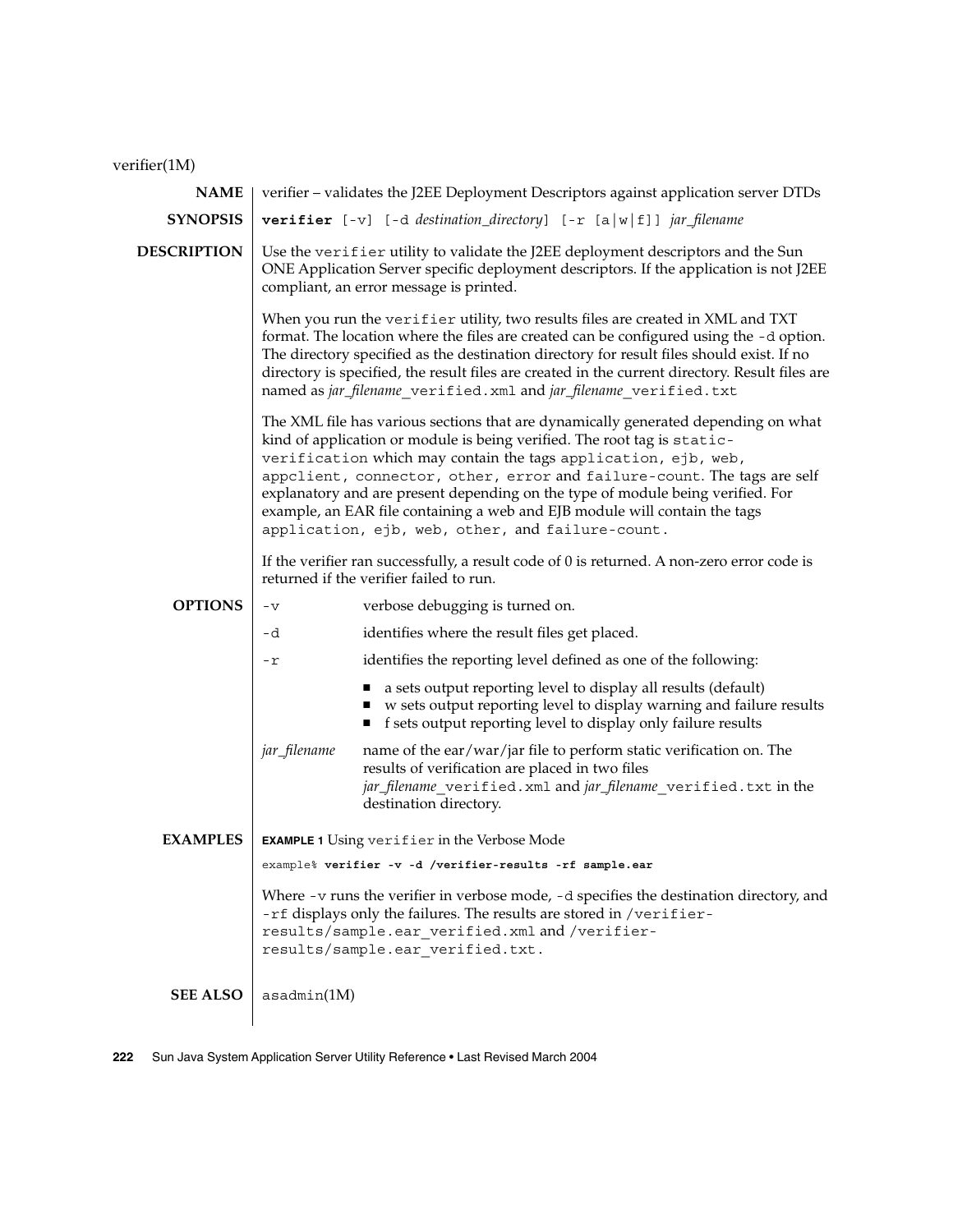# verify-domain-xml(1)

<span id="page-222-0"></span>

| <b>NAME</b>        | verify-domain-xml – verifies the content of the domain.xml                                                                                                                                                                                       |  |  |
|--------------------|--------------------------------------------------------------------------------------------------------------------------------------------------------------------------------------------------------------------------------------------------|--|--|
| <b>SYNOPSIS</b>    | verify-domain-xml [--verbose=false]<br>[--domaindir install_dir/domains] domain_name                                                                                                                                                             |  |  |
| <b>DESCRIPTION</b> | Verfies the content of the domain, xml file.                                                                                                                                                                                                     |  |  |
| <b>OPTIONS</b>     | turns on (true) or off (false, default) verbose debugging.<br>--verbose                                                                                                                                                                          |  |  |
|                    | directory where the domain is to be created. If specified, path must<br>$-$ -domaindir<br>be accessible in the filesystem. If not specified, the domain is<br>created in the default install_dir/domains directory.                              |  |  |
| <b>OPERANDS</b>    | domain name<br>name of the domain. Must be a unique name.                                                                                                                                                                                        |  |  |
| <b>EXAMPLES</b>    | <b>EXAMPLE 1</b> Using the verify-domain-xml command                                                                                                                                                                                             |  |  |
|                    | asadmin> verify-domain-xml --verbose=true domain1<br>Element: applications<br>Error: J2eeApplication Module does not contains application name 'MEjbApp'<br>J2eeApplication Module does not contains application name ' ejb container timer app' |  |  |
| <b>EXIT STATUS</b> | command executed successfully<br>$\theta$                                                                                                                                                                                                        |  |  |
|                    | 1<br>error in executing the command                                                                                                                                                                                                              |  |  |
|                    |                                                                                                                                                                                                                                                  |  |  |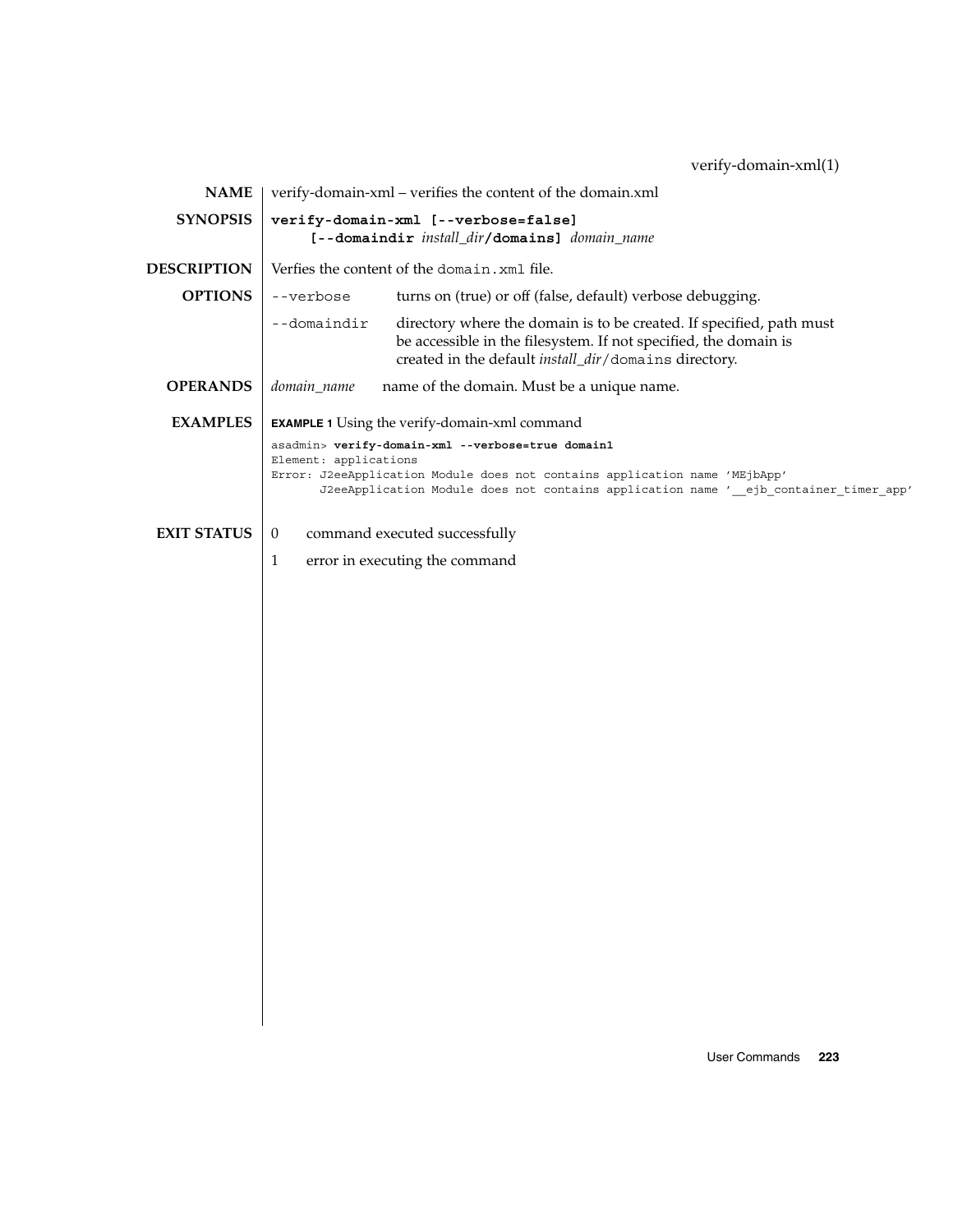<span id="page-223-0"></span>version(1)

| <b>NAME</b>        | version - displays the version information                                                                                                                                                                                                                                                                                                                                                                                                                                         |                                                                                                                                                                      |  |
|--------------------|------------------------------------------------------------------------------------------------------------------------------------------------------------------------------------------------------------------------------------------------------------------------------------------------------------------------------------------------------------------------------------------------------------------------------------------------------------------------------------|----------------------------------------------------------------------------------------------------------------------------------------------------------------------|--|
| <b>SYNOPSIS</b>    | version [--user admin_user] [--password admin_password]<br>[--host localhost] [--port 4848] [--secure $ -s $<br>[--passwordfile filename] [--terse=false] [--echo=false]<br>[--interactive] [--verbose=false]                                                                                                                                                                                                                                                                      |                                                                                                                                                                      |  |
| <b>DESCRIPTION</b> | version displays the version information. If the command-line cannot communicate<br>with the administration server with the given user/password and host/port, then the<br>command-line will retrieve the Version locally and display a warning message. If the<br>user option is not entered, the command-line will retrieve the version locally and<br>display a warning message. The warning message will not be displayed if --terse<br>option is entered on the command line. |                                                                                                                                                                      |  |
| <b>OPTIONS</b>     | --user                                                                                                                                                                                                                                                                                                                                                                                                                                                                             | authorized domain application server administrative<br>username.                                                                                                     |  |
|                    | --password                                                                                                                                                                                                                                                                                                                                                                                                                                                                         | password to administer the domain application server.                                                                                                                |  |
|                    | --host                                                                                                                                                                                                                                                                                                                                                                                                                                                                             | machine name where the domain application server is running.                                                                                                         |  |
|                    | --port                                                                                                                                                                                                                                                                                                                                                                                                                                                                             | port number of the domain application server listening for<br>administration requests.                                                                               |  |
|                    | --secure                                                                                                                                                                                                                                                                                                                                                                                                                                                                           | if true, uses SSL/TLS to communicate with the domain<br>application server.                                                                                          |  |
|                    | --passwordfile                                                                                                                                                                                                                                                                                                                                                                                                                                                                     | file containing the domain application server password.                                                                                                              |  |
|                    | --terse                                                                                                                                                                                                                                                                                                                                                                                                                                                                            | indicates that any output data must be very concise, typically<br>avoiding human-friendly sentences and favoring<br>well-formatted data for consumption by a script. |  |
|                    | --echo                                                                                                                                                                                                                                                                                                                                                                                                                                                                             | setting to true will echo the command line statement on the<br>standard output.                                                                                      |  |
|                    | --interactive                                                                                                                                                                                                                                                                                                                                                                                                                                                                      | prompts you for the required options that are not already<br>specified.                                                                                              |  |
|                    | --verbose                                                                                                                                                                                                                                                                                                                                                                                                                                                                          | displays version information in detail.                                                                                                                              |  |
| <b>EXAMPLES</b>    | <b>EXAMPLE 1</b> Using remote mode to display version                                                                                                                                                                                                                                                                                                                                                                                                                              |                                                                                                                                                                      |  |
|                    | asadmin> version                                                                                                                                                                                                                                                                                                                                                                                                                                                                   |                                                                                                                                                                      |  |
|                    |                                                                                                                                                                                                                                                                                                                                                                                                                                                                                    | Java 2 Platform Enterprise Edition 1.4 Application Server                                                                                                            |  |
|                    | <b>EXAMPLE 2</b> Using remote mode to display version in detail                                                                                                                                                                                                                                                                                                                                                                                                                    |                                                                                                                                                                      |  |
|                    | asadmin> version --user admin --password adminadmin                                                                                                                                                                                                                                                                                                                                                                                                                                |                                                                                                                                                                      |  |
|                    | --host bluestar --port 4848 --verbose<br>Java 2 Platform Enterprise Edition 1.4 Application Server (build A021930-126949)                                                                                                                                                                                                                                                                                                                                                          |                                                                                                                                                                      |  |
| <b>EXIT STATUS</b> | command executed successfully<br>$\theta$                                                                                                                                                                                                                                                                                                                                                                                                                                          |                                                                                                                                                                      |  |

**224** Sun Java System Application Server Utility Reference • Last Revised March 2004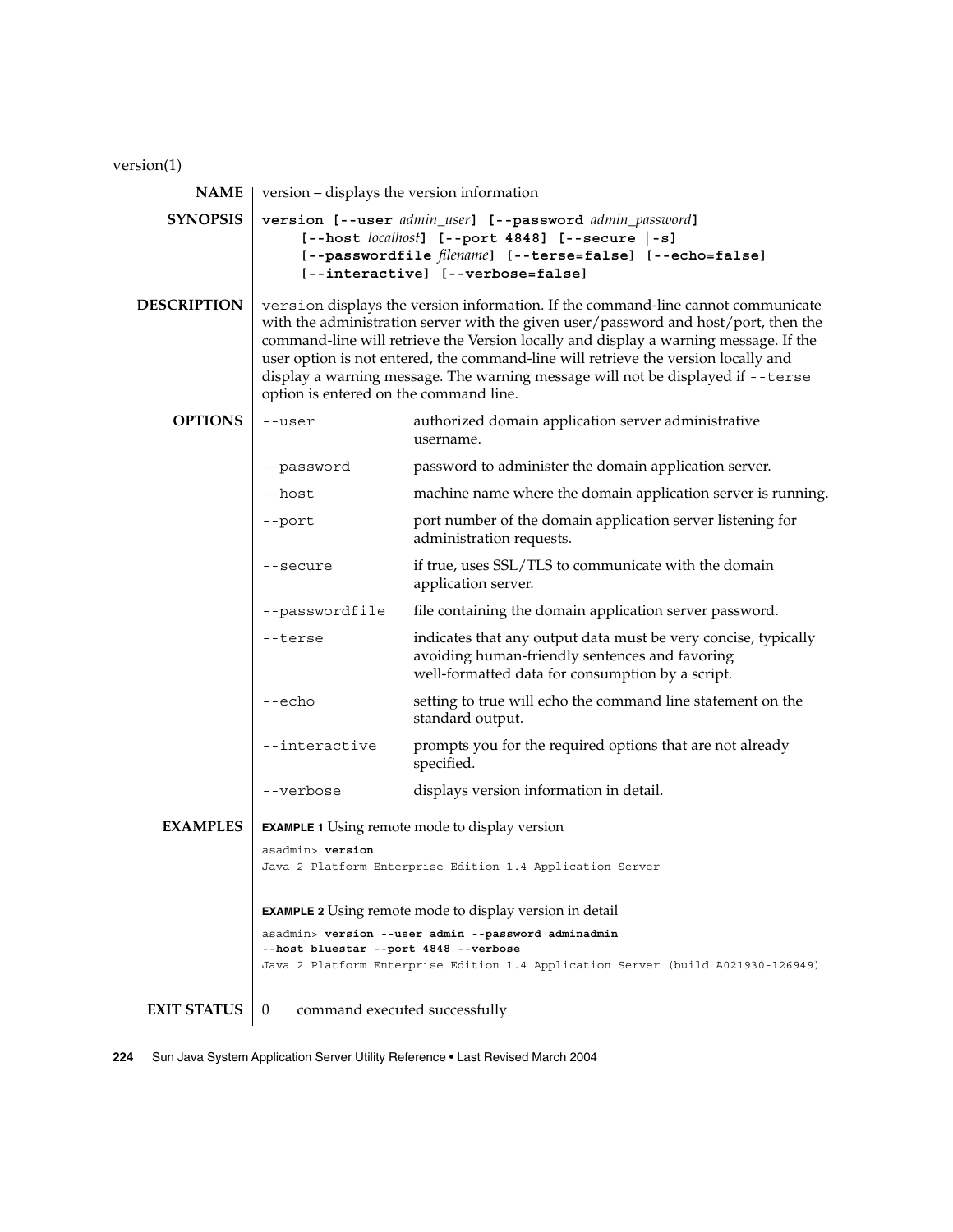version(1)

|                    | error in executing the command<br>$\,1$ |               | $\sqrt{2}$ |
|--------------------|-----------------------------------------|---------------|------------|
|                    |                                         |               |            |
| ${\bf SEE\; ALSO}$ | help(1)                                 |               |            |
|                    |                                         |               |            |
|                    |                                         |               |            |
|                    |                                         |               |            |
|                    |                                         |               |            |
|                    |                                         |               |            |
|                    |                                         |               |            |
|                    |                                         |               |            |
|                    |                                         |               |            |
|                    |                                         |               |            |
|                    |                                         |               |            |
|                    |                                         |               |            |
|                    |                                         |               |            |
|                    |                                         |               |            |
|                    |                                         |               |            |
|                    |                                         |               |            |
|                    |                                         |               |            |
|                    |                                         |               |            |
|                    |                                         |               |            |
|                    |                                         |               |            |
|                    |                                         |               |            |
|                    |                                         |               |            |
|                    |                                         |               |            |
|                    |                                         |               |            |
|                    |                                         |               |            |
|                    |                                         |               |            |
|                    |                                         |               |            |
|                    |                                         |               |            |
|                    |                                         | User Commands | 225        |
|                    |                                         |               |            |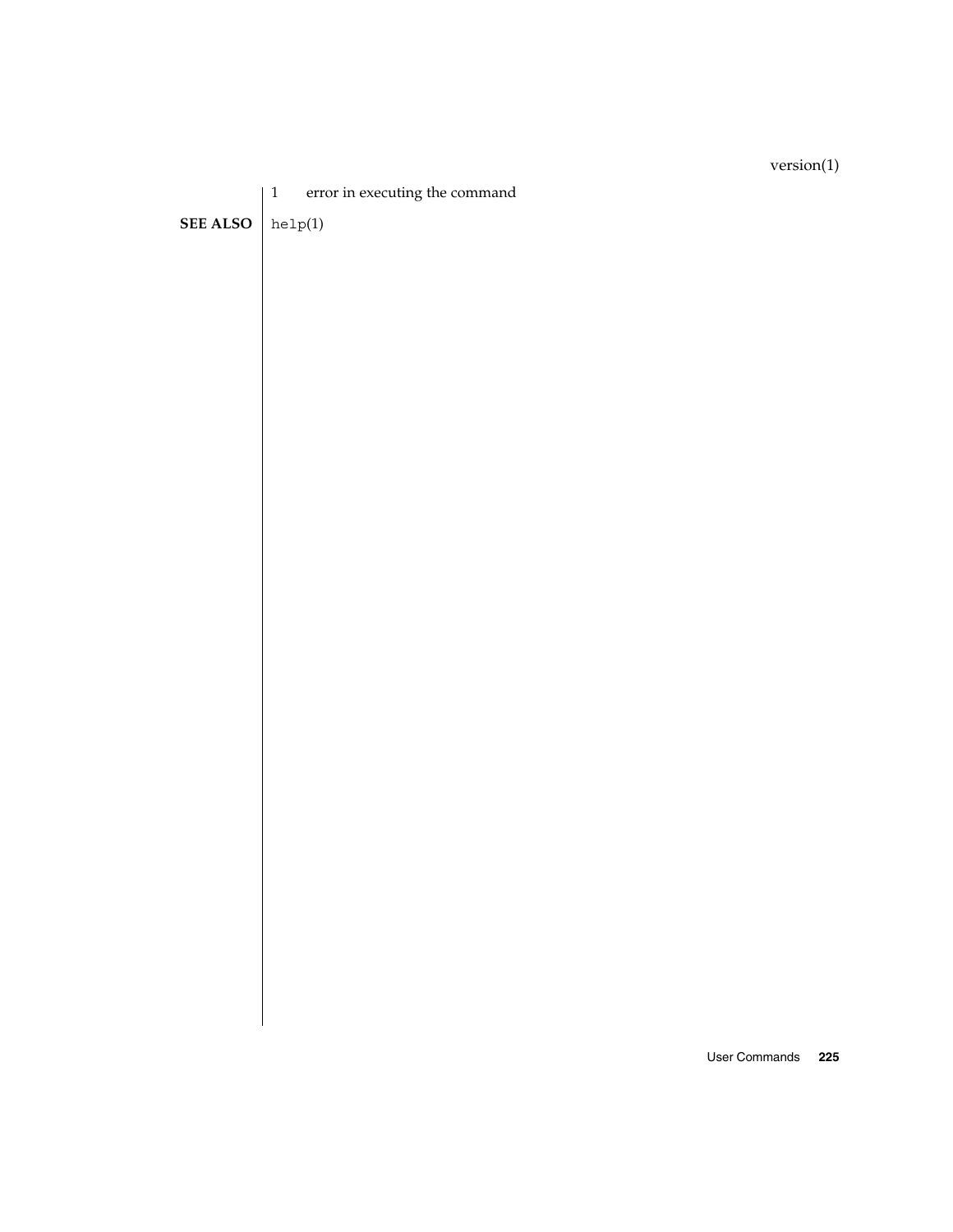# <span id="page-225-0"></span>wscompile(1M)

| <b>NAME</b>        | wscompile – generates stubs, ties, serializers, and WSDL files used in JAX-RPC clients<br>and services                                                                                                                                                                             |                                                                                                                                                                                                                                  |  |
|--------------------|------------------------------------------------------------------------------------------------------------------------------------------------------------------------------------------------------------------------------------------------------------------------------------|----------------------------------------------------------------------------------------------------------------------------------------------------------------------------------------------------------------------------------|--|
| <b>SYNOPSIS</b>    | wscompile [options] configuration_file                                                                                                                                                                                                                                             |                                                                                                                                                                                                                                  |  |
| <b>DESCRIPTION</b> | Generates the client stubs and server-side ties for the service definition interface that<br>represents the web service interface. Additionally, it generates the WSDL description<br>of the web service interface which is then used to generate the implementation<br>artifacts. |                                                                                                                                                                                                                                  |  |
|                    |                                                                                                                                                                                                                                                                                    | In addition to supporting the generation of stubs, ties, server configuration, and<br>WSDL documents from a set of RMI interfaces, wscompile also supports generating<br>stubs, ties and remote interfaces from a WSDL document. |  |
|                    | You must specifiy one of the -gen options in order to use wscompile as a stand alone<br>generator. You must use either - import (for WSDL) or - define (for an RMI<br>interface) along with the -model option in order to use wscompile in conjunction<br>with wsdeploy.           |                                                                                                                                                                                                                                  |  |
|                    | usage information.                                                                                                                                                                                                                                                                 | Invoking the wscompile command without specifying any arguments outputs the                                                                                                                                                      |  |
| <b>OPTIONS</b>     | $-cp$ path                                                                                                                                                                                                                                                                         | location of the input class files.                                                                                                                                                                                               |  |
|                    | -classpath path                                                                                                                                                                                                                                                                    | same as -cp path option.                                                                                                                                                                                                         |  |
|                    | -d directory                                                                                                                                                                                                                                                                       | where to place the generated output files.                                                                                                                                                                                       |  |
|                    | -define                                                                                                                                                                                                                                                                            | read the service's RMI interface, define a service. Use this<br>option with the -model option in order to create a model<br>file for use with the wsdeploy command.                                                              |  |
|                    | -f: features                                                                                                                                                                                                                                                                       | enables the given features. Features are specified as a<br>comma separated list of features. See the list of supported<br>features below.                                                                                        |  |
|                    | -features: features                                                                                                                                                                                                                                                                | same as -f: features option.                                                                                                                                                                                                     |  |
|                    | $-g$                                                                                                                                                                                                                                                                               | generates the debugging information.                                                                                                                                                                                             |  |
|                    | -gen                                                                                                                                                                                                                                                                               | generates the client-side artifacts.                                                                                                                                                                                             |  |
|                    | -gen:both                                                                                                                                                                                                                                                                          | generates client and server artifacts.                                                                                                                                                                                           |  |
|                    | -gen:client                                                                                                                                                                                                                                                                        | same as -gen option.                                                                                                                                                                                                             |  |
|                    | -gen:server                                                                                                                                                                                                                                                                        | generates the server-side artifacts and the WSDL file. If<br>you are using wsdeploy, you do not specify this option.                                                                                                             |  |
|                    | -httpproxy:host:port                                                                                                                                                                                                                                                               | specifies an HTTP proxy server; defaults to port 8080.                                                                                                                                                                           |  |
|                    | -import                                                                                                                                                                                                                                                                            | reads a WSDL file, generates the service RMI interface and<br>a template of the class that implements the interface. Use                                                                                                         |  |
|                    |                                                                                                                                                                                                                                                                                    |                                                                                                                                                                                                                                  |  |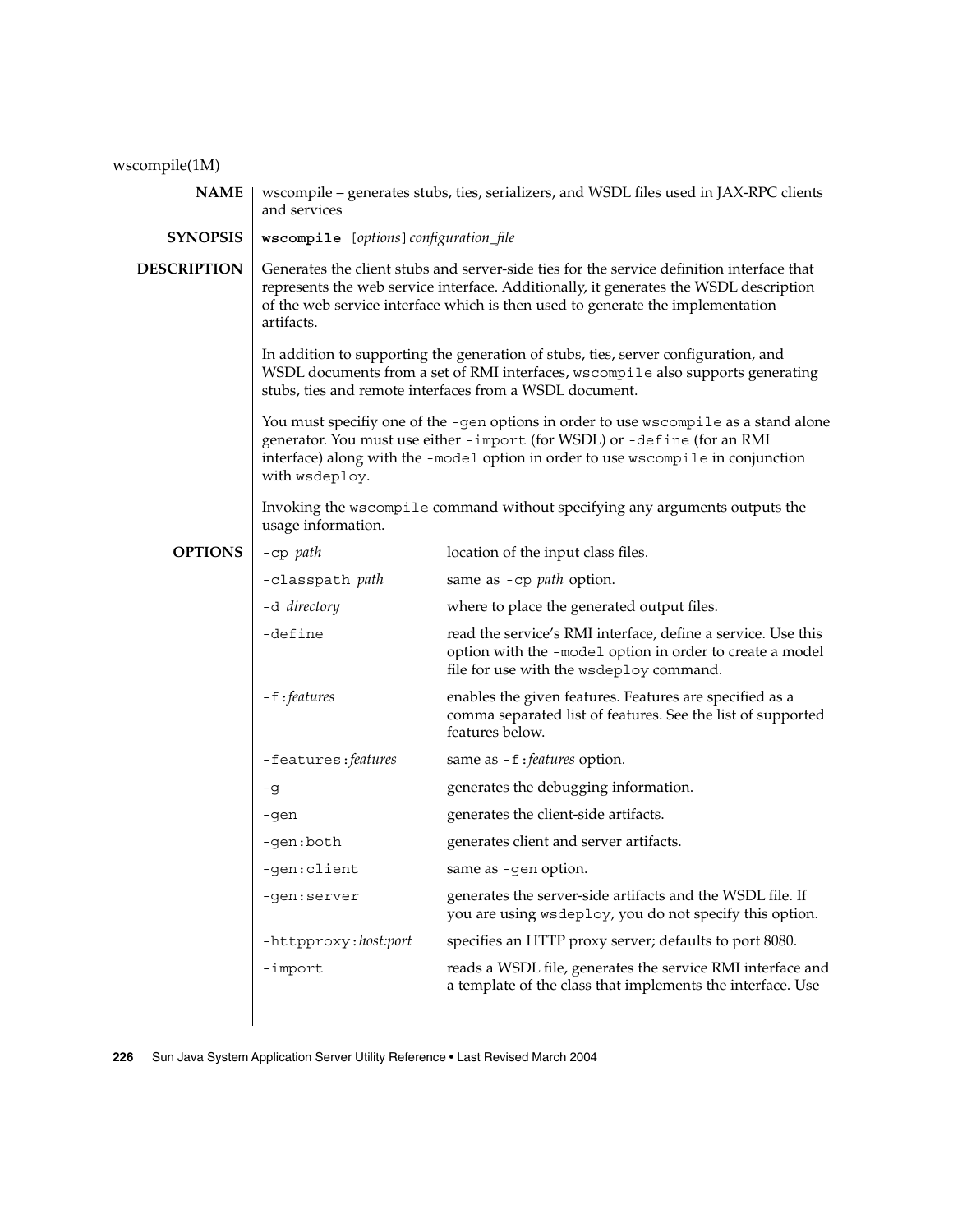|                  |                      |  | this option with the -model option in order to create a<br>model file for use with the wsdeploy command.                                                           |
|------------------|----------------------|--|--------------------------------------------------------------------------------------------------------------------------------------------------------------------|
|                  | -model               |  | write the internal model for the given file name. Use this<br>option with the -import option in order to create a<br>model file for use with the wsdeploy command. |
|                  | -keep                |  | keeps the generated files.                                                                                                                                         |
|                  | -nd <i>directory</i> |  | directory for the non-class generated WSDL files are<br>stored.                                                                                                    |
|                  | $-0$<br>-s directory |  | optimizes the generated code.                                                                                                                                      |
|                  |                      |  | directory for the generated source files.                                                                                                                          |
|                  | -verbose             |  | output messages about what the compiler is doing.                                                                                                                  |
|                  | -version             |  | prints version information.                                                                                                                                        |
|                  |                      |  | Exactly one of the -input, -define, -gen options must be specified.                                                                                                |
| <b>SUPPORTED</b> | datahandleronly      |  | always map attachments to data handler type                                                                                                                        |
| <b>FEATURES</b>  | documentliteral      |  | use document literal encoding                                                                                                                                      |
|                  | donotoverride        |  | do not regenerate classes that already exist in the classpath.                                                                                                     |
|                  | donotunwrap          |  | disable unwrapping of document/literal wrapper elements in<br>WSI mode (default).                                                                                  |
|                  | explicitcontext      |  | turn on explicit service context mapping.                                                                                                                          |
|                  | infix:name           |  | specify an infix to use for generated serializers (Solaris).                                                                                                       |
|                  | $infix = name$       |  | specify an infix to use for generated serializers (Windows).                                                                                                       |
|                  | jaxbenumtype         |  | map anonymous enumeration to its base type.                                                                                                                        |
|                  | nodatabinding        |  | turn off data binding for literal encoding.                                                                                                                        |
|                  | noencodedtypes       |  | turn off encoding type information.                                                                                                                                |
|                  | nomultirefs          |  | turn off support for multiple references.                                                                                                                          |
|                  | norpcstructures      |  | do not generate RPC structures (-import only).                                                                                                                     |
|                  | novalidation         |  | turn off validation for the imported WSDL file.                                                                                                                    |
|                  | resolveidref         |  | resolve xsd:IDREF.                                                                                                                                                 |
|                  | rpclietral           |  | use the RPC literal encoding.                                                                                                                                      |
|                  | searchschema         |  | search schema aggresively for subtypes.                                                                                                                            |
|                  | serializeinterfaces  |  | turn on direct serialization of interface types.                                                                                                                   |
|                  | strict               |  | generate code strictly compliant with JAXRPC specification.                                                                                                        |
|                  |                      |  |                                                                                                                                                                    |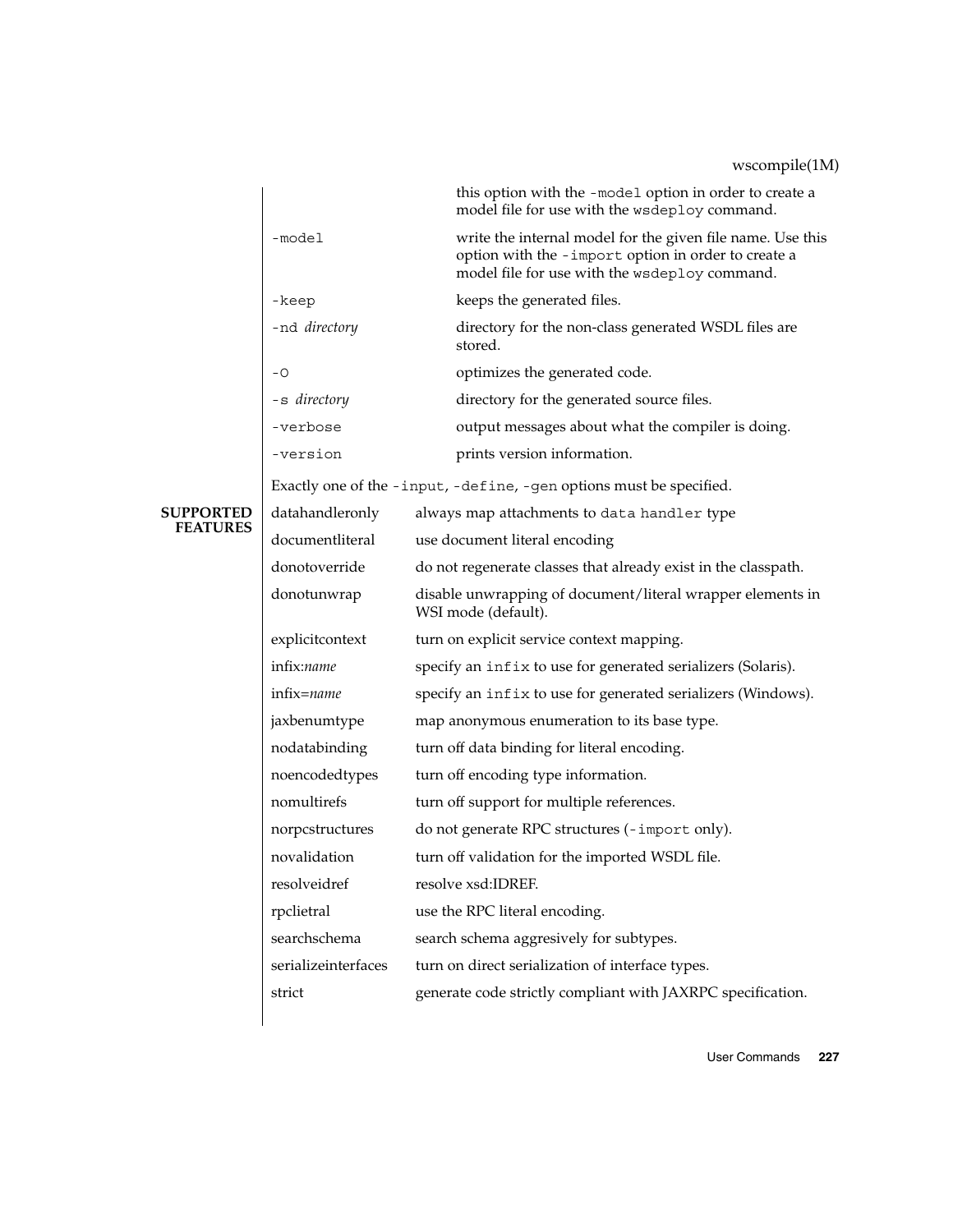# wscompile(1M)

|                                     | unwrap                                                                                                                                                                                                                                                                                                                                                  | enable unwrapping of document/literal wrapper elements in<br>WSI mode.                                                                                                |  |
|-------------------------------------|---------------------------------------------------------------------------------------------------------------------------------------------------------------------------------------------------------------------------------------------------------------------------------------------------------------------------------------------------------|-----------------------------------------------------------------------------------------------------------------------------------------------------------------------|--|
|                                     | useonewayoperations allow generation of one-way operations.                                                                                                                                                                                                                                                                                             |                                                                                                                                                                       |  |
|                                     | wsi                                                                                                                                                                                                                                                                                                                                                     | enable WSI-Basic Profile features, to be used for<br>document/literal, and RPC/literal.                                                                               |  |
|                                     |                                                                                                                                                                                                                                                                                                                                                         | Note: the -gen options are not compatible with wsdeploy.                                                                                                              |  |
| <b>CONFIGURATION</b><br><b>FILE</b> |                                                                                                                                                                                                                                                                                                                                                         | The wscompile command reads the configuration file config. xml which contains<br>information that describes the web service. The structure of the file is as follows: |  |
|                                     | xml version="1.0" encoding="UTF-8"?                                                                                                                                                                                                                                                                                                                     |                                                                                                                                                                       |  |
|                                     | <configuration< th=""><th></th></configuration<>                                                                                                                                                                                                                                                                                                        |                                                                                                                                                                       |  |
|                                     |                                                                                                                                                                                                                                                                                                                                                         | xmlns="http://java.sun.com/xml/ns/jax-rpc/ri/config">                                                                                                                 |  |
|                                     |                                                                                                                                                                                                                                                                                                                                                         | <service> or <wsdl> or <modelfile></modelfile></wsdl></service>                                                                                                       |  |
|                                     |                                                                                                                                                                                                                                                                                                                                                         |                                                                                                                                                                       |  |
|                                     | The configuration element may contain exactly one <service>, <wsdl> or<br/><modelfile>.</modelfile></wsdl></service>                                                                                                                                                                                                                                    |                                                                                                                                                                       |  |
| <b>SERVICE</b><br><b>ELEMENT</b>    | If the <service> element is specified, wscompile reads the RMI interface that<br/>describes the service and generates a WSDL file. In the <interface> subelement, the<br/>name attribute specifies the service's RMI interface, and the servantName attribute<br/>specifies the class that implements the interface. For example:</interface></service> |                                                                                                                                                                       |  |
|                                     |                                                                                                                                                                                                                                                                                                                                                         | <service <="" name="CollectionIF_Service" th=""></service>                                                                                                            |  |
|                                     |                                                                                                                                                                                                                                                                                                                                                         | targetNamespace="http://echoservice.org/wsdl"                                                                                                                         |  |
|                                     |                                                                                                                                                                                                                                                                                                                                                         | typeNamespace="http://echoservice.org/types"                                                                                                                          |  |
|                                     |                                                                                                                                                                                                                                                                                                                                                         | packageName="stub tie generator test">                                                                                                                                |  |
|                                     | <interface <="" name="stub tie generator test. CollectionIF" th=""></interface>                                                                                                                                                                                                                                                                         |                                                                                                                                                                       |  |
|                                     | servantName="stub tie generator test. CollectionImpl"/>                                                                                                                                                                                                                                                                                                 |                                                                                                                                                                       |  |
|                                     |                                                                                                                                                                                                                                                                                                                                                         |                                                                                                                                                                       |  |
| <b>WSDL ELEMENT</b>                 | If the <wsdl> element is specified, wscompile reads the WSDL file and generates the<br/>service's RMI interface. The location attribute specifies the URL of the WSDL file,<br/>and the packageName attribute specifies the package of the classes to be generated.<br/>For example:</wsdl>                                                             |                                                                                                                                                                       |  |
|                                     | <wsdl< th=""><th></th></wsdl<>                                                                                                                                                                                                                                                                                                                          |                                                                                                                                                                       |  |

**228** Sun Java System Application Server Utility Reference • Last Revised March 2004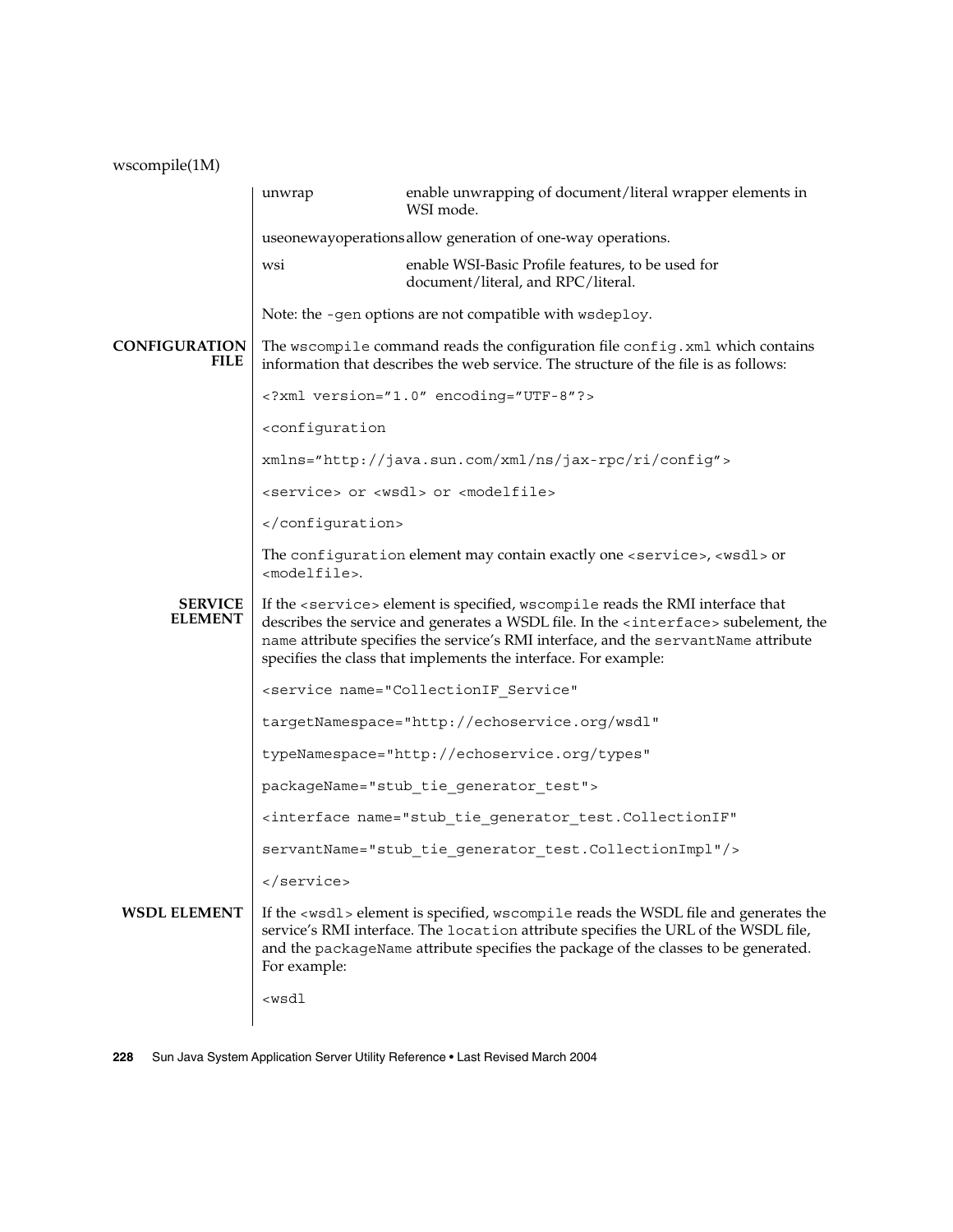wscompile(1M)

| MODELFILE<br><b>ELEMENT</b> | location="http://tempuri.org/sample.wsdl"                                                                                                                                                                                                                                                          |
|-----------------------------|----------------------------------------------------------------------------------------------------------------------------------------------------------------------------------------------------------------------------------------------------------------------------------------------------|
|                             | packageName="org.tempuri.sample"/>                                                                                                                                                                                                                                                                 |
|                             | This element is for advanced users.                                                                                                                                                                                                                                                                |
|                             | If config. xml contains a <service> or <wsdl> element, wscompile can generate<br/>a model file that contains the internal data structures that describe the service. If a<br/>model file is already generated, it can be reused next time while using wscompile.<br/>For example:</wsdl></service> |
|                             | <modelfile location="mymodel.xml.gz"></modelfile>                                                                                                                                                                                                                                                  |
| <b>EXAMPLES</b>             | <b>EXAMPLE 1</b> Using wscompile to generate client-side artifacts                                                                                                                                                                                                                                 |
|                             | wscompile -gen:client -d outputdir -classpath classpathdir config.xml                                                                                                                                                                                                                              |
|                             | Where a client side artifact is generated in the outputdir for running the service as<br>defined in the config. xml file.                                                                                                                                                                          |
|                             | <b>EXAMPLE 2</b> Using wscompile to generate server-side artifacts                                                                                                                                                                                                                                 |
|                             | wscompile -gen:server -d outputdir -classpath classpathdir -model modelfile.Z config.xml                                                                                                                                                                                                           |
|                             | Where a server side artifact is generated in the outputdir and the modelfile in<br>modelfile. Z for services defined in the config. xml file.                                                                                                                                                      |
| <b>SEE ALSO</b>             | wsdeploy(1M)                                                                                                                                                                                                                                                                                       |
|                             |                                                                                                                                                                                                                                                                                                    |
|                             |                                                                                                                                                                                                                                                                                                    |
|                             |                                                                                                                                                                                                                                                                                                    |
|                             |                                                                                                                                                                                                                                                                                                    |
|                             |                                                                                                                                                                                                                                                                                                    |
|                             |                                                                                                                                                                                                                                                                                                    |
|                             |                                                                                                                                                                                                                                                                                                    |
|                             |                                                                                                                                                                                                                                                                                                    |
|                             |                                                                                                                                                                                                                                                                                                    |
|                             |                                                                                                                                                                                                                                                                                                    |
|                             |                                                                                                                                                                                                                                                                                                    |
|                             |                                                                                                                                                                                                                                                                                                    |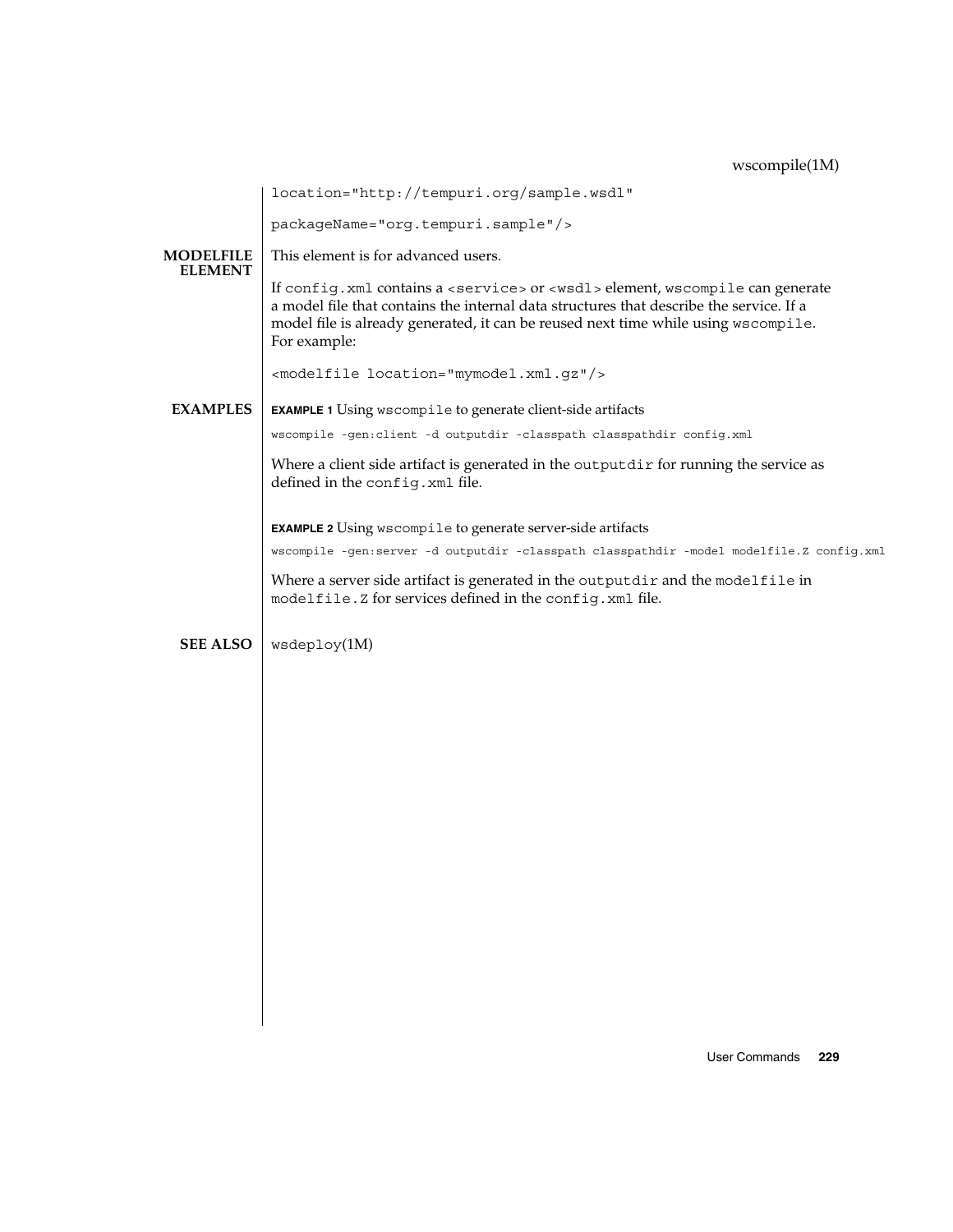<span id="page-229-0"></span>

|  | wsdeploy(1M) |  |
|--|--------------|--|
|--|--------------|--|

| <b>NAME</b>           | wsdeploy – reads a WAR file and the jaxrpc-ri.xml file and generates another WAR<br>file that is ready for deployment                                                                                                                                                                                                                                                                                                                                                                                                                                |                                                                                                                                                                       |  |
|-----------------------|------------------------------------------------------------------------------------------------------------------------------------------------------------------------------------------------------------------------------------------------------------------------------------------------------------------------------------------------------------------------------------------------------------------------------------------------------------------------------------------------------------------------------------------------------|-----------------------------------------------------------------------------------------------------------------------------------------------------------------------|--|
| <b>SYNOPSIS</b>       | wsdeploy -o input_WAR_file options                                                                                                                                                                                                                                                                                                                                                                                                                                                                                                                   |                                                                                                                                                                       |  |
| <b>DESCRIPTION</b>    | Use the wsdeploy command to take a WAR file which does not have implementation<br>specific server side tie classes to generate a deployable WAR file that can be deployed<br>on the application server. wsdeploy internally runs wscompile with the<br>-gen: server option. The wscompile command generates classes and a WSDL file<br>which wsdeploy includes in the generated WAR file.<br>Generally, you don't have to run wsdeploy because the functions it performs are<br>done automatically when you deploy a WAR with deploytool or asadmin. |                                                                                                                                                                       |  |
|                       |                                                                                                                                                                                                                                                                                                                                                                                                                                                                                                                                                      |                                                                                                                                                                       |  |
| <b>OPTIONS</b>        | -classpath path                                                                                                                                                                                                                                                                                                                                                                                                                                                                                                                                      | location of the input class files.                                                                                                                                    |  |
|                       | -keep                                                                                                                                                                                                                                                                                                                                                                                                                                                                                                                                                | keep temporary files.                                                                                                                                                 |  |
|                       | -tmpdir                                                                                                                                                                                                                                                                                                                                                                                                                                                                                                                                              | temporary directory to use.                                                                                                                                           |  |
|                       | -0 output WAR file                                                                                                                                                                                                                                                                                                                                                                                                                                                                                                                                   | required; location of the generated WAR file.                                                                                                                         |  |
|                       | -source version                                                                                                                                                                                                                                                                                                                                                                                                                                                                                                                                      | generates code for the specified JAX-RPC SI version.<br>Supported version are: 1.0.1, 1.0.3, and 1.1 (default).                                                       |  |
|                       | -verbose                                                                                                                                                                                                                                                                                                                                                                                                                                                                                                                                             | outputs messages about what the compiler is doing.                                                                                                                    |  |
|                       | -version                                                                                                                                                                                                                                                                                                                                                                                                                                                                                                                                             | prints version information.                                                                                                                                           |  |
| <b>INPUT WAR FILE</b> |                                                                                                                                                                                                                                                                                                                                                                                                                                                                                                                                                      | The input WAR file for wsdeploy will typically have the following structure:                                                                                          |  |
|                       | META-INF/MANIFEST.MF<br>WEB-INF/classes/hello/HelloIF.class<br>WEB-INF/classes/hello/HelloImpl.class<br>WEB-INF/jaxrpc-ri.xml<br>WEB-INF/web.xml                                                                                                                                                                                                                                                                                                                                                                                                     |                                                                                                                                                                       |  |
|                       | component.                                                                                                                                                                                                                                                                                                                                                                                                                                                                                                                                           | Where: HelloIF is the service endpoint interface, and HelloImpl is the class<br>thatimplements the interface. The web.xml file is tghe deployment descriptor of a web |  |
| jaxrpc-ri.xml FILE    | The following is a simple HelloWorld service.                                                                                                                                                                                                                                                                                                                                                                                                                                                                                                        |                                                                                                                                                                       |  |
|                       | <xml ?="" encoding="UTF-8" version="1.0"><br/><webservices><br/>version="1.0"<br/>urlPatternBase="/ws"&gt;<br/><endpoint<br>name="MyHello"</endpoint<br></webservices></xml>                                                                                                                                                                                                                                                                                                                                                                         | xmlns="http://java.sun.com/xml/ns/jax-rpc/ri/dd"<br>targetNamespaceBase="http://com.test/wsdl"<br>typeNamespaceBase="http://com.test/types"                           |  |

**<sup>230</sup>** Sun Java System Application Server Utility Reference • Last Revised March 2004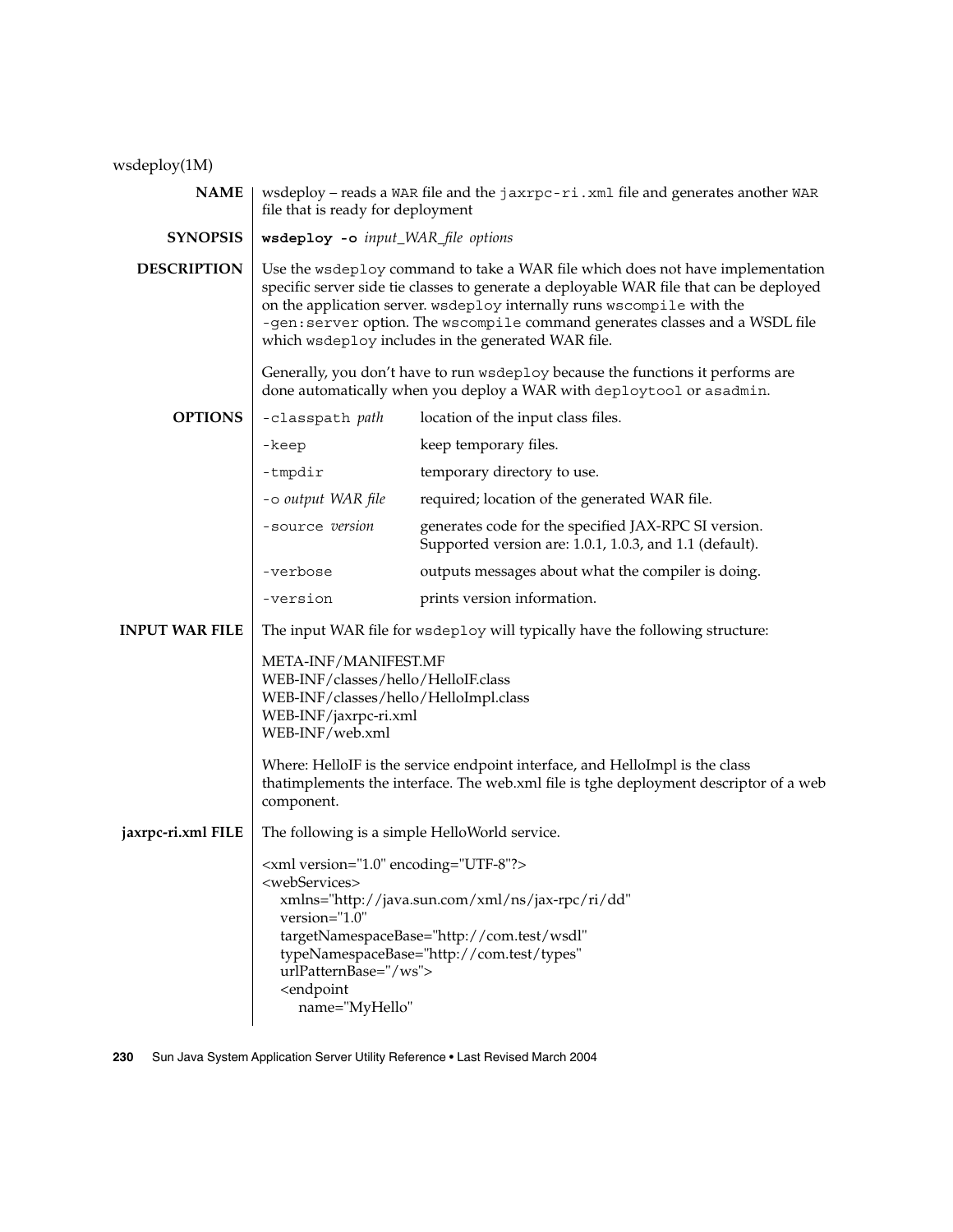# wsdeploy(1M)

| <b>NAMESPACE</b><br><b>MAPPINGS</b><br><b>HANDLERS</b> | displayName="HelloWorld Service"<br>description="A simple web service"<br>wsdl="/WEB-INF/ <wsdlname><br/>interface="hello.HelloIF"<br/>implementation="hello.HelloImpl"/&gt;<br/><endpointmapping<br>endpointName="MyHello"<br/><math>urlPattern="hello*/&gt;</math><br/></endpointmapping<br></wsdlname>                                                                                                             |  |
|--------------------------------------------------------|-----------------------------------------------------------------------------------------------------------------------------------------------------------------------------------------------------------------------------------------------------------------------------------------------------------------------------------------------------------------------------------------------------------------------|--|
|                                                        | The webServices () element must contain one or more endpoint () elements. The<br>interface and implementation attriutes of endpoint () specify the service's interface<br>and iimplementation class. The endpoint Mapping () element associates the service<br>port with the part of the endpoint URL path that follows the urlPatternBase ().                                                                        |  |
|                                                        | Here is a schema type name example:                                                                                                                                                                                                                                                                                                                                                                                   |  |
|                                                        | schemaType="ns1:SampleType"<br>xmlns:ns1="http://echoservice.org/types"                                                                                                                                                                                                                                                                                                                                               |  |
|                                                        | When generating a Java type from a schema type, wscompile gets the classname from<br>the local part of the schema type name. To specify the package name of the generated<br>Java classes, you define a mapping between the schema type namespace and the<br>package name. You define this mapping by adding a <namespacemappingregistry><br/>element to the config.xml file. For example:</namespacemappingregistry> |  |
|                                                        | <service></service>                                                                                                                                                                                                                                                                                                                                                                                                   |  |
|                                                        | <namespacemappingregistry><br/><namespacemapping<br>namespace="http://echoservice.org/types"<br/>packageName="echoservice.org.types"/&gt;<br/></namespacemapping<br></namespacemappingregistry>                                                                                                                                                                                                                       |  |
|                                                        |                                                                                                                                                                                                                                                                                                                                                                                                                       |  |
|                                                        | You can also map namespaces in the oppisite direction, from schema types to Java<br>types. In this case, the generated schema types are taken from the package that the<br>type comes from.                                                                                                                                                                                                                           |  |
|                                                        | A handler accesses a SOAP message that represents an RPC request or response. A<br>handler class must implement the javax.xml.rpc.handler interface. Because it<br>accesses a SOAP message, a handler can manipulate the message with the APIs of the<br>javax.xml.soap.package().                                                                                                                                    |  |
|                                                        | A handler chain is a list of handlers. You may specify one handler chain for the client<br>and one for the server. On the client, you include the handlerChains () element in<br>the jaxrpc-ri.xml file. On the server, you include this element in the config.xml<br>file. Here is an example of the handlerChains () element in the config. xml:                                                                    |  |

User Commands **231**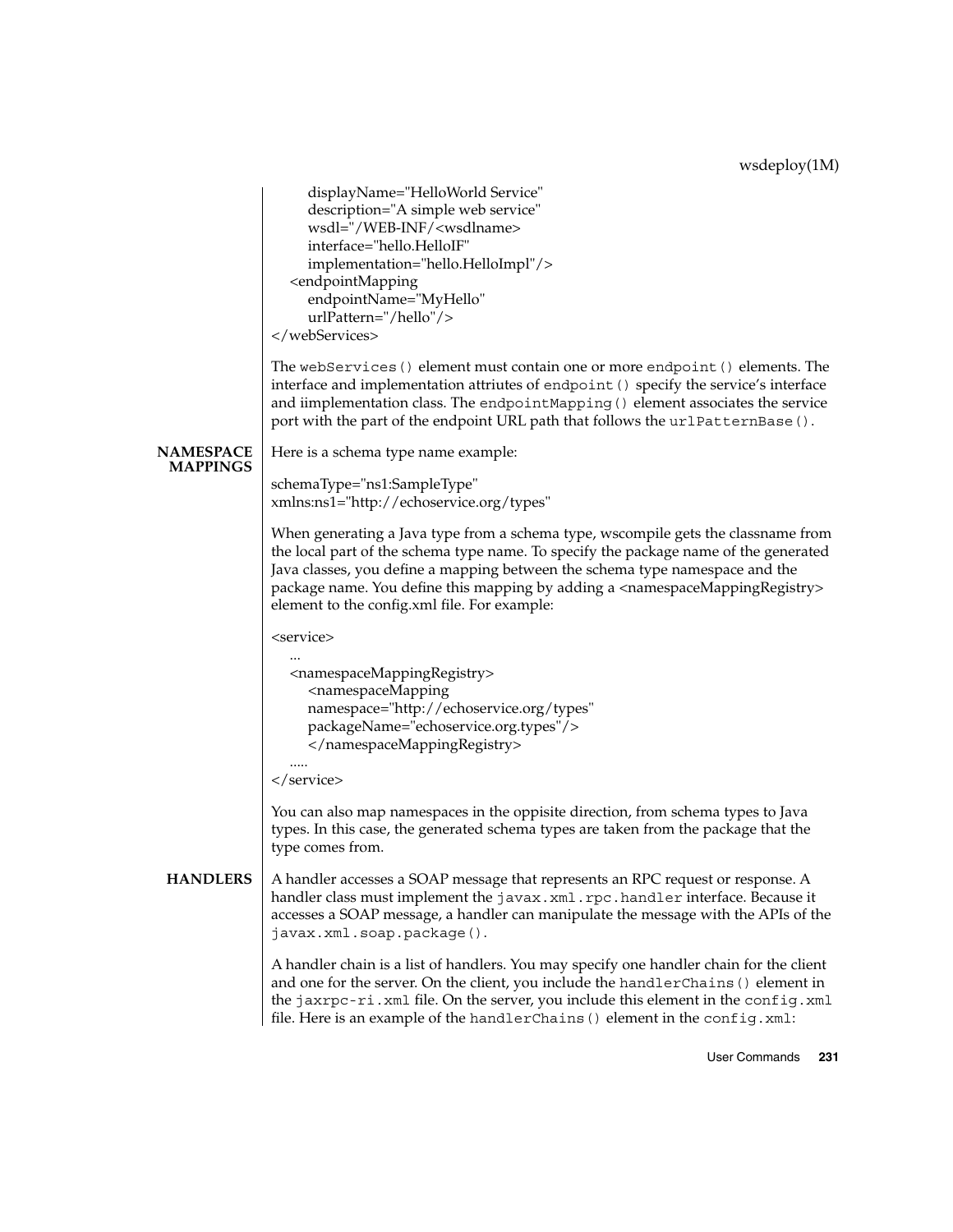| wsdeploy(1M)    |                                                                                                                                                                                                                                                                                                                                                                                                                                                           |  |  |  |  |
|-----------------|-----------------------------------------------------------------------------------------------------------------------------------------------------------------------------------------------------------------------------------------------------------------------------------------------------------------------------------------------------------------------------------------------------------------------------------------------------------|--|--|--|--|
|                 | <handlerchains><br/><chain <br="" runat="server"><math>roles =</math><br/>"http://acme.org/auditing<br/>"http://acme.org/morphing"<br/>xmlns:ns1="http://foo/foo-1"&gt;<br/><handler <br="" classname="acme.MyHandler">headers ="ns1:foo ns1:bar"/&gt;<br/><property<br>name="property" value="xyz"/&gt;<br/></property<br></handler><br/></chain><br/></handlerchains><br>For more information on handlers, see the SOAP message Handlers chapter of the |  |  |  |  |
| <b>SEE ALSO</b> | JAX-PRC specifications.<br>$ws$ compile $(1M)$                                                                                                                                                                                                                                                                                                                                                                                                            |  |  |  |  |
|                 |                                                                                                                                                                                                                                                                                                                                                                                                                                                           |  |  |  |  |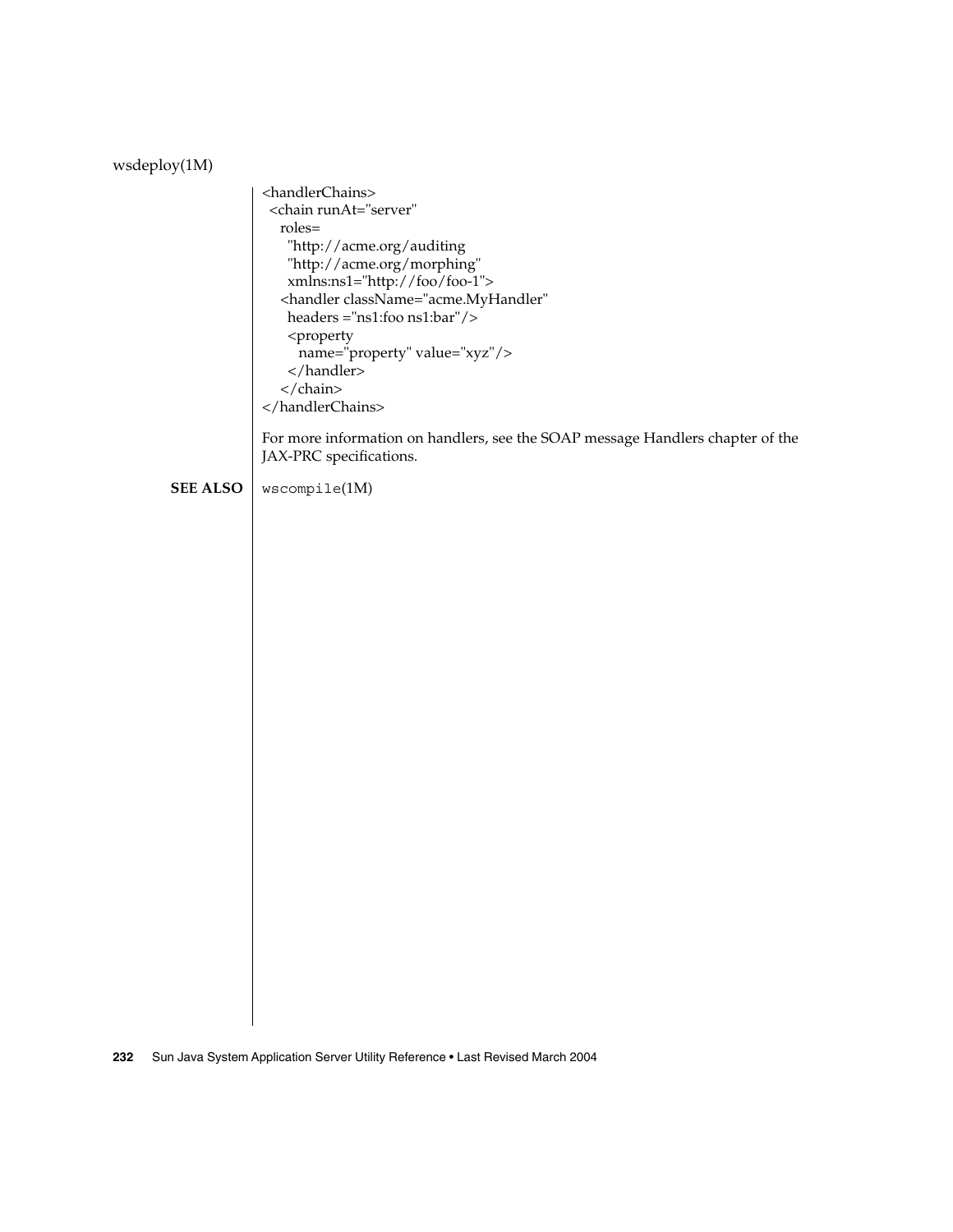# Index

#### **a**

applies the changes you have made for a server instance — reconfig, [198](#page-197-0)

#### **b**

brings down the administration server and associated instances — shutdown, [205](#page-204-0)

## **d**

displays the license information display-license, [138](#page-137-0) displays the status of the deployed component — show-component-status, [204](#page-203-0)

## **g**

generates stubs, ties, serializers, and WSDL files used in JAX-RPC clients and services wscompile, [226](#page-225-0)

#### **i**

installs the license file — install-license, [150](#page-149-0)

## **L**

Lists deployed components list-components, [162](#page-161-0)

Lists EJBs or Servlets in a deployed module or in a module of a deployed application list-sub-components, [190](#page-189-0)

### **r**

reads a WAR file and the jaxrpc-ri.xml file and generates another WAR file that is ready for deployment — wsdeploy, [230](#page-229-0) registers the persistence resource create-persistence-resource, [79](#page-78-0) enables the component — enable, [139](#page-138-0)

#### **s**

sets the values of attributes — set, [203](#page-202-0) starts the domains in the specified or default domains directory — start-appserv, [206](#page-205-0) disables the component — disable, [137](#page-136-0)

## **A**

add-resources — registers the resource in the XML file specified, [14](#page-13-0) adds a new access control list file for the named instance — create-acl, [29](#page-28-0)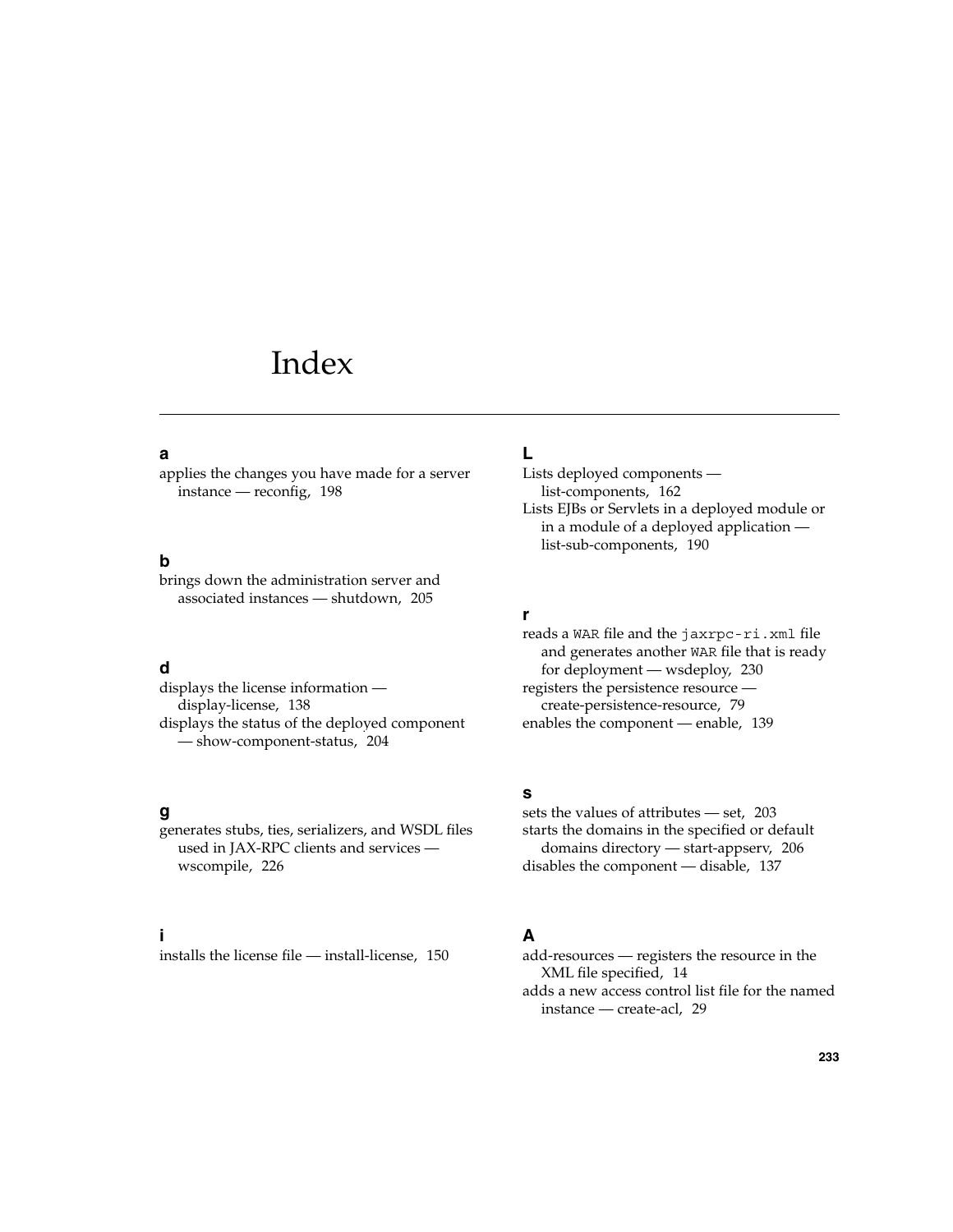adds a new HTTP listener socket create-http-listener, [51](#page-50-0) adds an audit-module — create-audit-module, [32](#page-31-0) adds the IIOP listener — create-iiop-listener, [55](#page-54-0) adds the physical destination create-jmsdest, [67](#page-66-0) adds the named virtual server create-virtual-server, [89](#page-88-0) adds the new authorized database for the named instance — create-authdb, [34](#page-33-0) adds the new authorized realm create-auth-realm, [36](#page-35-0) appclient — launches the Application Client Container and invokes the client application packaged in the application JAR file, [16](#page-15-0) asadmin — utility for performing administrative tasks for the Sun Java System Application Server, [18](#page-17-0) asant — launches the Jakarta Ant tool, [20](#page-19-0) asmigrate — automates migration of J2EE applications from other J2EE platforms to Sun Java System Application Server, [22](#page-21-0) asupgrade — migrates the configuration of a previously installed Sun Java System Application Server, [26](#page-25-0) automates migration of J2EE applications from other J2EE platforms to Sun Java System Application Server — asmigrate, [22](#page-21-0)

## **C**

capture-schema — stores the database metadata (schema) in a file for use in mapping and execution, [28](#page-27-0) checks to see if the JMS provider is up and running — jms-ping, [151](#page-150-0) create-acl — adds a new access control list file for the named instance, [29](#page-28-0) create-audit-module — adds an audit-module, [32](#page-31-0) create-auth-realm — adds the new authorized realm, [36](#page-35-0) create-authdb — adds the new authorized database for the named instance, [34](#page-33-0) create-connector-resource — registers the resource with the specified JNDI name, [41](#page-40-0)

create-connector-security-map — creates a security map for the named connector connection pool, [43](#page-42-0) create-custom-resource — registers the custom resource, [45](#page-44-0) create-domain — creates a domain with the given name, [47](#page-46-0) create-file-user — creates a new file user, [49](#page-48-0) create-http-listener — adds a new HTTP listener socket, [51](#page-50-0) create-iiop-listener — adds the IIOP listener, [55](#page-54-0) create-instance — creates an application server instance with the specified instance name, [57](#page-56-0) create-javamail-resource — registers the JavaMail resource, [59](#page-58-0) create-jdbc-connection-pool — registers the JDBC connection pool, [61](#page-60-0) create-jdbc-resource — registers the JDBC resource, [65](#page-64-0) create-jms-resource — registers the JMS resource, [70](#page-69-0) create-jmsdest — adds the physical destination, [67](#page-66-0) create-jndi-resource — registers the JNDI resource, [72](#page-71-0) create-jvm-options — creates the JVM options from the Java configuration or profiler elements, [74](#page-73-0) create-persistence-resource — registers the persistence resource, [79](#page-78-0) create-profiler — creates the profiler element, [81](#page-80-0) create-resource-adapter-config — creates the resource adapter javabean, [83](#page-82-0) create-ssl — Creates the SSL element in the HTTP listener,IIOP listener, or IIOP Service, [85](#page-84-0) create-virtual-server — adds the named virtual server, [89](#page-88-0) creates a domain with the given name create-domain, [47](#page-46-0) creates a new file user — create-file-user, [49](#page-48-0) creates a security map for the named connector connection pool — create-connector-securitymap, [43](#page-42-0)

**234** Sun Java System Application Server Utility Reference • March 2004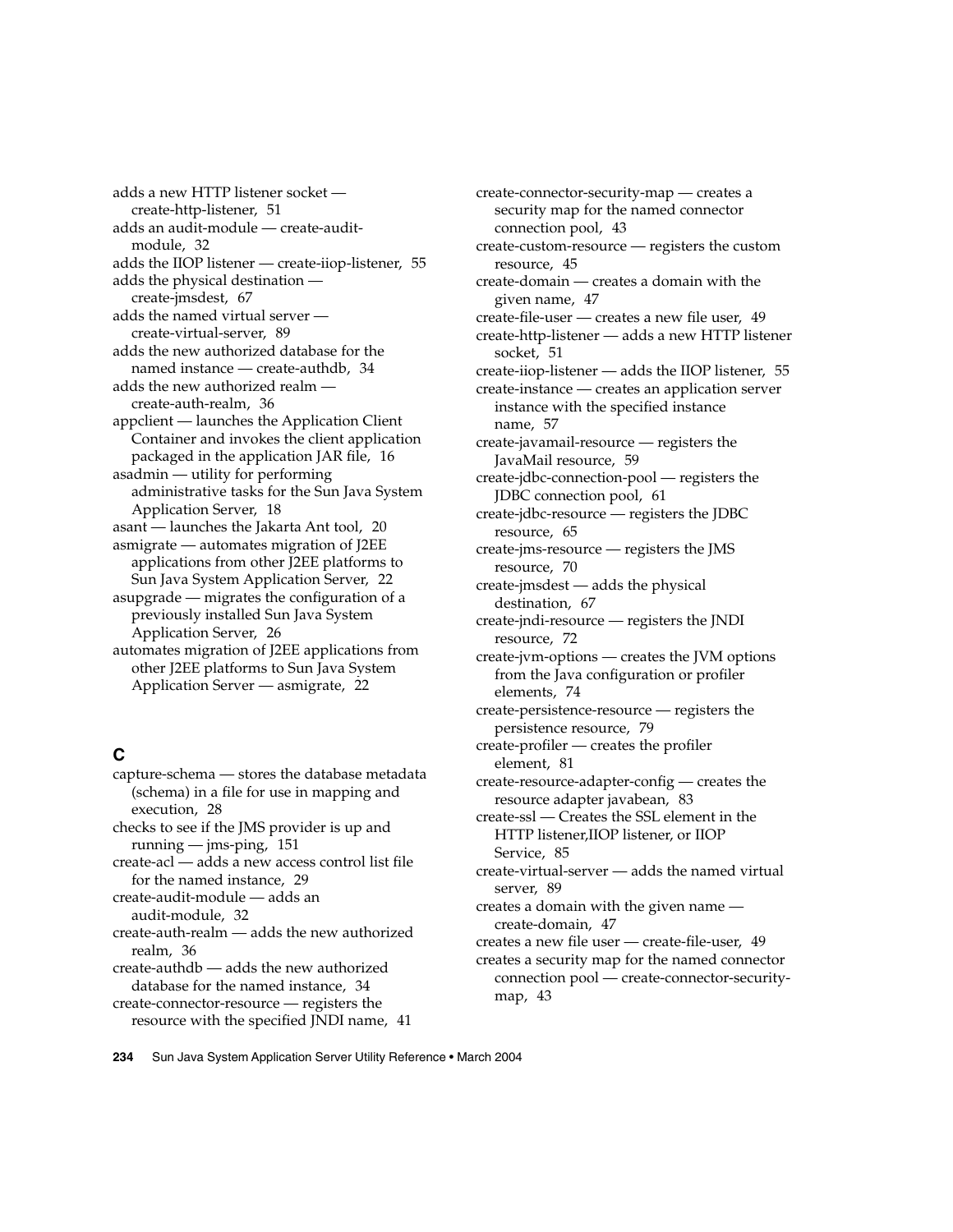creates an application server instance with the specified instance name create-instance, [57](#page-56-0) creates the JVM options from the Java configuration or profiler elements create-jvm-options, [74](#page-73-0) creates the profiler element create-profiler, [81](#page-80-0) creates the resource adapter javabean create-resource-adapter-config, [83](#page-82-0) Creates the SSL element in the HTTP listener,IIOP listener, or IIOP Service create-ssl, [85](#page-84-0)

## **D**

delete-acl — removes the access control list file for the named instance, [91](#page-90-0) delete-auth-realm — removes the named authorized realm, [95](#page-94-0) delete-authdb — removes the authorized database for the named instance, [94](#page-93-0) delete-connector-connection-pool — removes the specified connection pool, [96](#page-95-0) delete-connector-resource — removes the named connector resource, [98](#page-97-0) delete-custom-resource — removes the custom resource, [101](#page-100-0) delete-domain — deletes the given domain, [102](#page-101-0) delete-file-user — removes the named file user, [103](#page-102-0) delete-http-listener — removes the HTTP listener, [105](#page-104-0) delete-http-qos — removes the quality of service parameter for the named instance, [106](#page-105-0) delete-iiop-listener — removes the IIOP listener, [107](#page-106-0) delete-instance — deletes the instance that is not running., [108](#page-107-0) delete-javamail-resource — removes the JavaMail resource, [110](#page-109-0) delete-jdbc-connection-pool — removes the JDBC connection pool, [111](#page-110-0) delete-jdbc-resource — removes the JDBC resource, [113](#page-112-0)

delete-jms-resource — removes the JMS resource, [116](#page-115-0) delete-jmsdest — destroys the physical destination, [114](#page-113-0) delete-jndi-resource — removes the JNDI resource, [117](#page-116-0) delete-jvm-options — deletes the JVM options from the Java configuration or profiler elements, [118](#page-117-0) delete-lifecycle-module — removes the lifecycle module, [120](#page-119-0) delete-mime — removes the MIME type for the named instance, [121](#page-120-0) delete-persistence-resource — removes the persistence resource, [122](#page-121-0) delete-profiler — deletes the profiler element, [123](#page-122-0) delete-resource-adapter-config — deletes the resource adapter javabean, [124](#page-123-0) delete-virtual-server — deletes the virtual server with the named virtual server ID, [128](#page-127-0) delete-admin-object — removes the administered object with the specified JNDI name, [92](#page-91-0) deletes the given domain delete-domain, [102](#page-101-0) deletes the instance that is not running. delete-instance, [108](#page-107-0) deletes the JVM options from the Java configuration or profiler elements delete-jvm-options, [118](#page-117-0) deletes the profiler element delete-profiler, [123](#page-122-0) deletes the resource adapter javabean delete-resource-adapter-config, [124](#page-123-0) deletes the virtual server with the named virtual server ID — delete-virtualserver, [128](#page-127-0) deploy — deploys the specified component, [129](#page-128-0) deploydir — deploys an exploded format of application archive, [133](#page-132-0) deploys an exploded format of application archive — deploydir, [133](#page-132-0) deploys the specified component deploy, [129](#page-128-0) destroys the physical destination delete-jmsdest, [114](#page-113-0)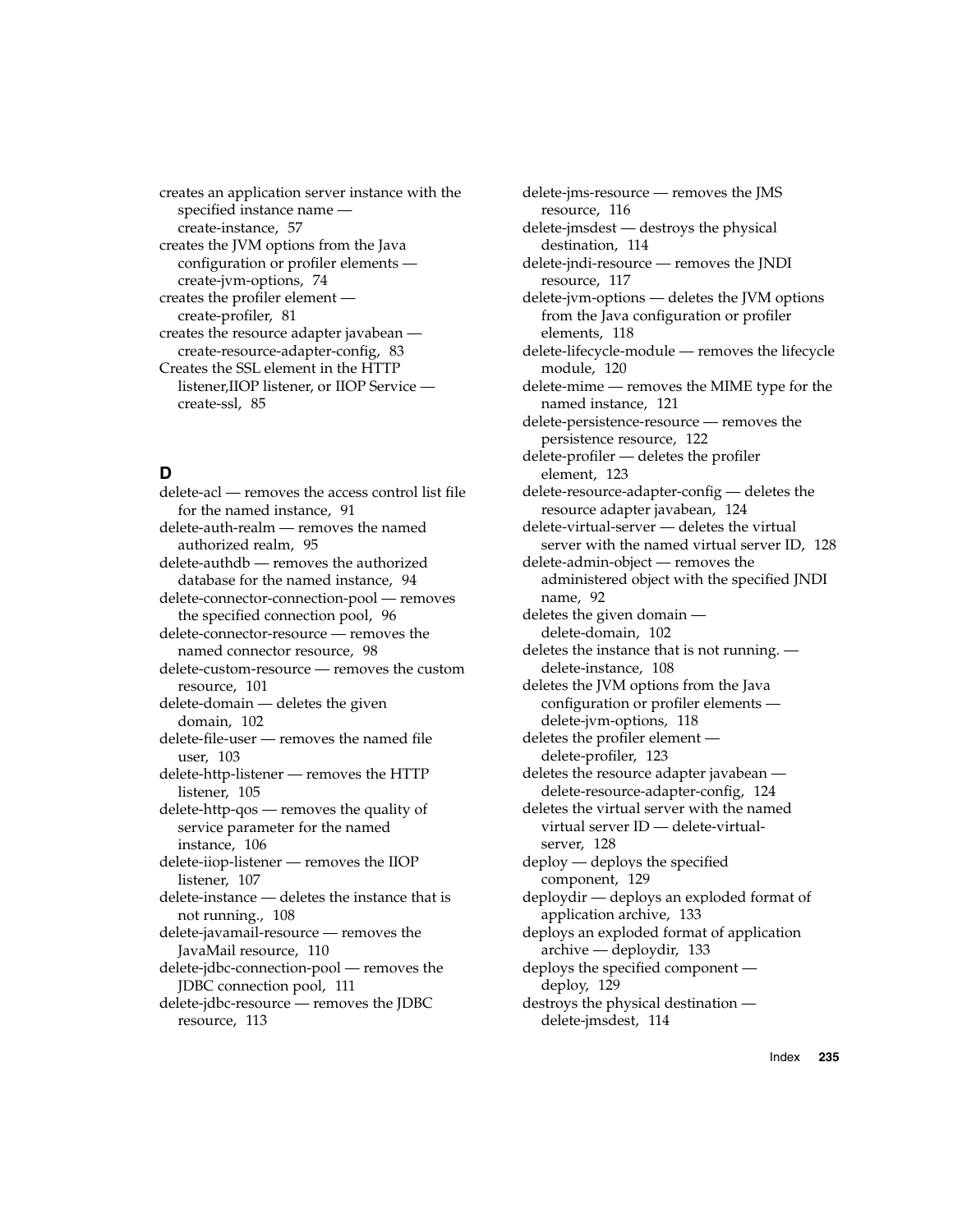disable — disables the component, [137](#page-136-0) display-license — displays the license information, [138](#page-137-0) displays a list of all the commands available in the Command-line interface — help, [145](#page-144-0) displays the version information version, [224](#page-223-0)

## **E**

enable — enables the component, [139](#page-138-0) export — marks a variable name for automatic export to the environment of subsequent commands in multimode, [140](#page-139-0)

## **G**

get — gets the values of the monitorable or configurable attributes, [142](#page-141-0) get-client-stubs — gets the stubs of the client, [144](#page-143-0) gets all the administered objects list-admin-objects, [158](#page-157-0) gets all the connection pools list-connector-connection-pools, [163](#page-162-0) gets all the Javamail resources list-javamail-resources, [175](#page-174-0) gets all the JDBC connection pools list-jdbc-connection-pools, [176](#page-175-0) gets all the JDBC resources list-jdbc-resources, [177](#page-176-0) gets all the JMS resources list-jms-resources, [180](#page-179-0) gets all the JNDI resources list-jndi-resources, [182](#page-181-0) gets all the physical destinations list-jmsdest, [178](#page-177-0) gets all the persistence resources list-persistence-resources, [185](#page-184-0) gets the access control lists for the named instance — list-acls, [157](#page-156-0) gets the HTTP listeners — list-httplisteners, [172](#page-171-0) gets the IIOP listeners — list-iiop-listeners, [173](#page-172-0) gets the lifecycle modules list-lifecycle-modules, [183](#page-182-0)

gets the MIME types for the named instance list-mimes, [184](#page-183-0) gets the stubs of the client get-client-stubs, [144](#page-143-0) gets the values of the monitorable or configurable attributes — get, [142](#page-141-0) gets the virtual servers — list-virtualservers, [192](#page-191-0)

## **H**

help — displays a list of all the commands available in the Command-line interface, [145](#page-144-0)

## **I**

install-license — installs the license file, [150](#page-149-0)

## **J**

jms-ping — checks to see if the JMS provider is up and running, [151](#page-150-0) jspc — precompiles JSP source files into servlets, [152](#page-151-0)

## **L**

launches the Application Client Container and invokes the client application packaged in the application JAR file. — appclient, [16](#page-15-0) launches the Jakarta Ant tool — asant, [20](#page-19-0) list — lists the configurable elements, [154](#page-153-0) list-acls — gets the access control lists for the named instance, [157](#page-156-0) list-auth-realms — lists the authorized realms, [161](#page-160-0) list-components — Lists deployed components, [162](#page-161-0) list-connector-connection-pools — gets all the connection pools, [163](#page-162-0) list-connector-security-maps — lists the security maps for the connector connection pool, [165](#page-164-0) list-domains — lists the domains in the given domains directory, [168](#page-167-0)

**236** Sun Java System Application Server Utility Reference • March 2004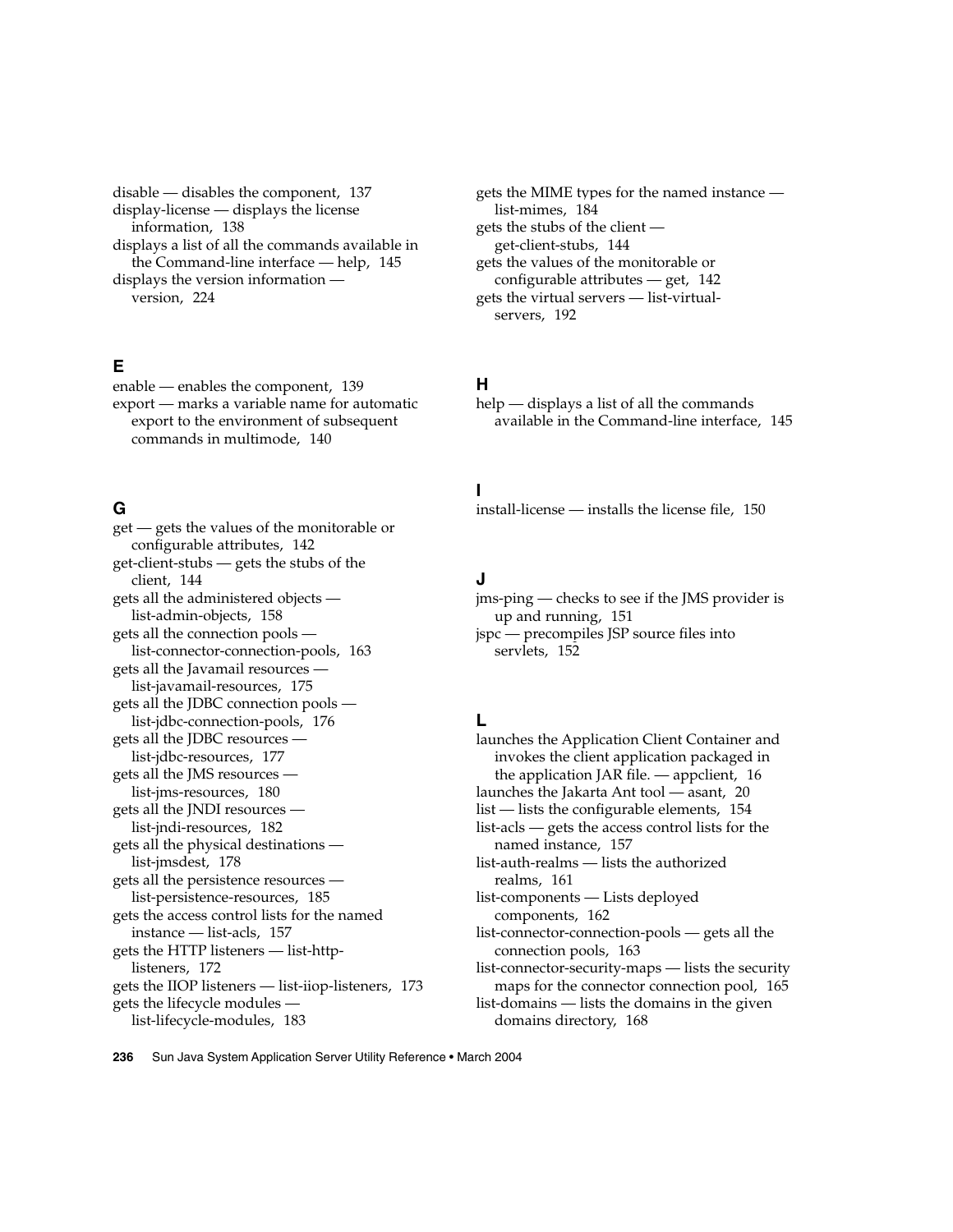list-file-groups — lists the file groups, [169](#page-168-0) list-file-users — lists the file users, [171](#page-170-0) list-http-listeners — gets the HTTP listeners, [172](#page-171-0) list-iiop-listeners — gets the IIOP listeners, [173](#page-172-0) list-javamail-resources — gets all the Javamail resources, [175](#page-174-0) list-jdbc-connection-pools — gets all the JDBC connection pools, [176](#page-175-0) list-jdbc-resources — gets all the JDBC resources, [177](#page-176-0) list-jms-resources — gets all the JMS resources, [180](#page-179-0) list-jmsdest — gets all the physical destinations, [178](#page-177-0) list-jndi-resources — gets all the JNDI resources, [182](#page-181-0) list-lifecycle-modules — gets the lifecycle modules, [183](#page-182-0) list-mimes — gets the MIME types for the named instance, [184](#page-183-0) list-persistence-resources — gets all the persistence resources, [185](#page-184-0) list-resource-adapter-configs — lists the names of the configured resource adapters, [188](#page-187-0) list-sub-components — Lists EJBs or Servlets in a deployed module or in a module of a deployed application, [190](#page-189-0) list-virtual-servers — gets the virtual servers, [192](#page-191-0) list-admin-objects — gets all the administered objects, [158](#page-157-0) lists the authorized realms list-auth-realms, [161](#page-160-0) lists the configurable elements — list, [154](#page-153-0) lists the file users — list-file-users, [171](#page-170-0) lists the domains in the given domains directory — list-domains, [168](#page-167-0) lists the file groups — list-file-groups, [169](#page-168-0) lists the names of the configured resource adapters — list-resource-adapterconfigs, [188](#page-187-0) lists the security maps for the connector connection pool — list-connector-securitymaps, [165](#page-164-0)

## **M**

- marks a variable name for automatic export to the environment of subsequent commands in multimode — export, [140](#page-139-0)
- migrates the configuration of a previously installed Sun Java System Application Server — asupgrade, [26](#page-25-0)

## **P**

package-appclient — packs the application client container libraries and jar files, [194](#page-193-0) packs the application client container libraries and jar files — package-appclient, [194](#page-193-0) precompiles JSP source files into servlets jspc, [152](#page-151-0)

## **R**

reconfig — applies the changes you have made for a server instance, [198](#page-197-0) registers the custom resource create-custom-resource, [45](#page-44-0) registers the JavaMail resource create-javamail-resource, [59](#page-58-0) registers the JDBC connection pool create-jdbc-connection-pool, [61](#page-60-0) registers the JDBC resource create-jdbc-resource, [65](#page-64-0) registers the JMS resource create-jms-resource, [70](#page-69-0) registers the JNDI resource create-jndi-resource, [72](#page-71-0) registers the resource in the XML file specified — add-resources, [14](#page-13-0) registers the resource with the specified JNDI name — create-connector-resource, [41](#page-40-0) removes one or more variables from the multimode environment — unset, [217](#page-216-0) removes the access control list file for the named instance — delete-acl, [91](#page-90-0) removes the administered object with the specified JNDI name delete-admin-object, [92](#page-91-0) removes the authorized database for the named instance — delete-authdb, [94](#page-93-0)